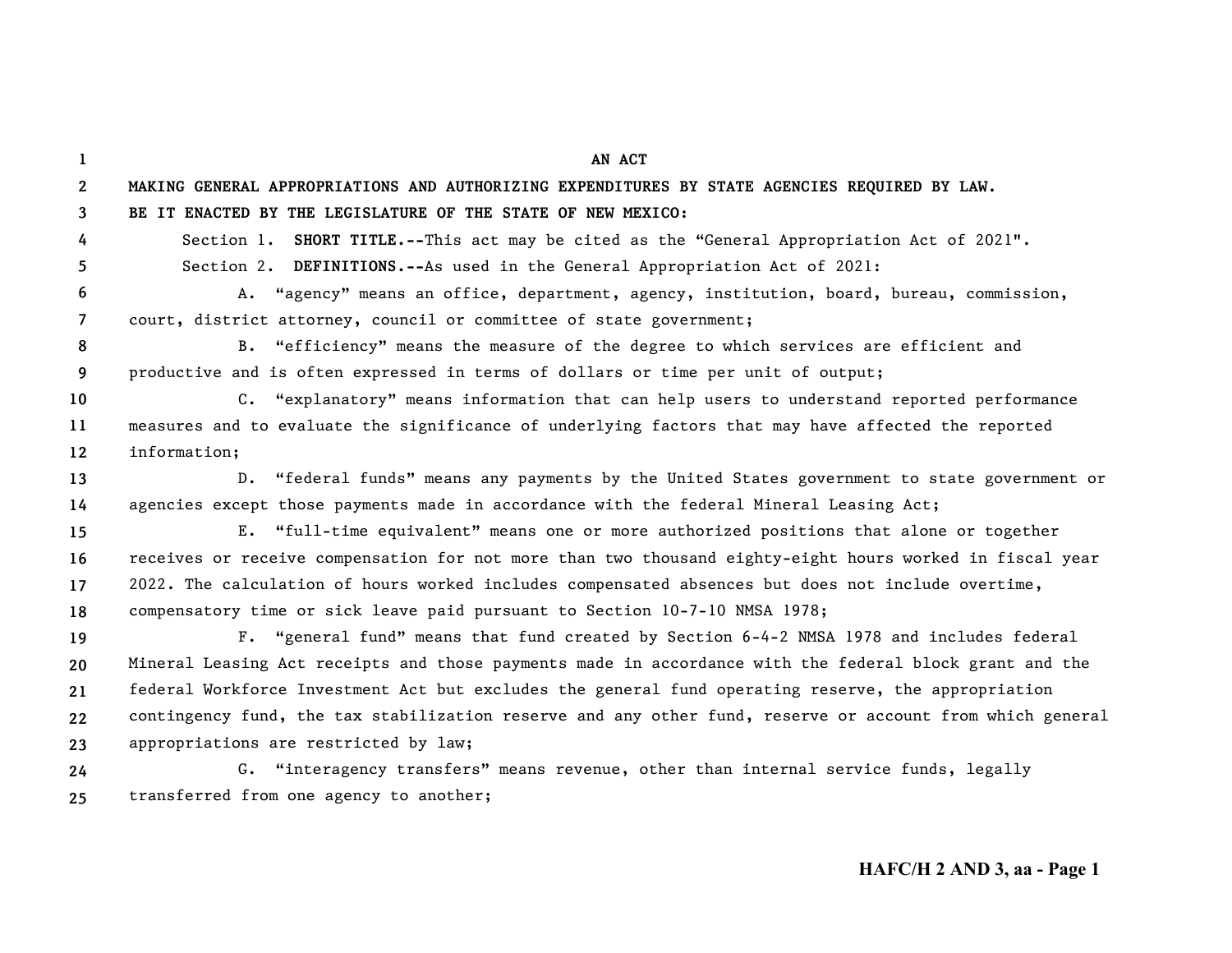| 1              | H. "internal service funds" means:                                                                      |
|----------------|---------------------------------------------------------------------------------------------------------|
| $\mathbf{2}$   | (1) revenue transferred to an agency for the financing of goods or services to another                  |
| 3              | agency on a cost-reimbursement basis; and                                                               |
| 4              | (2) balances in agency internal service fund accounts appropriated by the General                       |
| 5              | Appropriation Act of 2021;                                                                              |
| 6              | I. "other state funds" means:                                                                           |
| $\overline{7}$ | (1) nonreverting balances in agency accounts, other than in internal service funds                      |
| 8              | accounts, appropriated by the General Appropriation Act of 2021;                                        |
| 9              | (2) all revenue available to agencies from sources other than the general fund, internal                |
| 10             | service funds, interagency transfers and federal funds; and                                             |
| 11             | (3) all revenue, the use of which is restricted by statute or agreement;                                |
| 12             | J. "outcome" means the measure of the actual impact or public benefit of a program;                     |
| 13             | K. "output" means the measure of the volume of work completed or the level of actual                    |
| 14             | services or products delivered by a program;                                                            |
| 15             | L. "performance measure" means a quantitative or qualitative indicator used to assess a                 |
| 16             | program;                                                                                                |
| 17             | M. "quality" means the measure of the quality of a good or service produced and is often an             |
| 18             | indicator of the timeliness, reliability or safety of services or products produced by a program;       |
| 19             | N. "revenue" means all money received by an agency from sources external to that agency, net            |
| 20             | of refunds and other correcting transactions, other than from issue of debt, liquidation of investments |
| 21             | or as agent or trustee for other governmental entities or private persons; and                          |
| 22             | 0. "target" means the expected level of performance of a program's performance measures.                |
| 23             | Section 3. GENERAL PROVISIONS.--                                                                        |
| 24             | A. Amounts set out under column headings are expressed in thousands of dollars.                         |
| 25             | B. Amounts set out under column headings are appropriated from the source indicated by the              |
|                |                                                                                                         |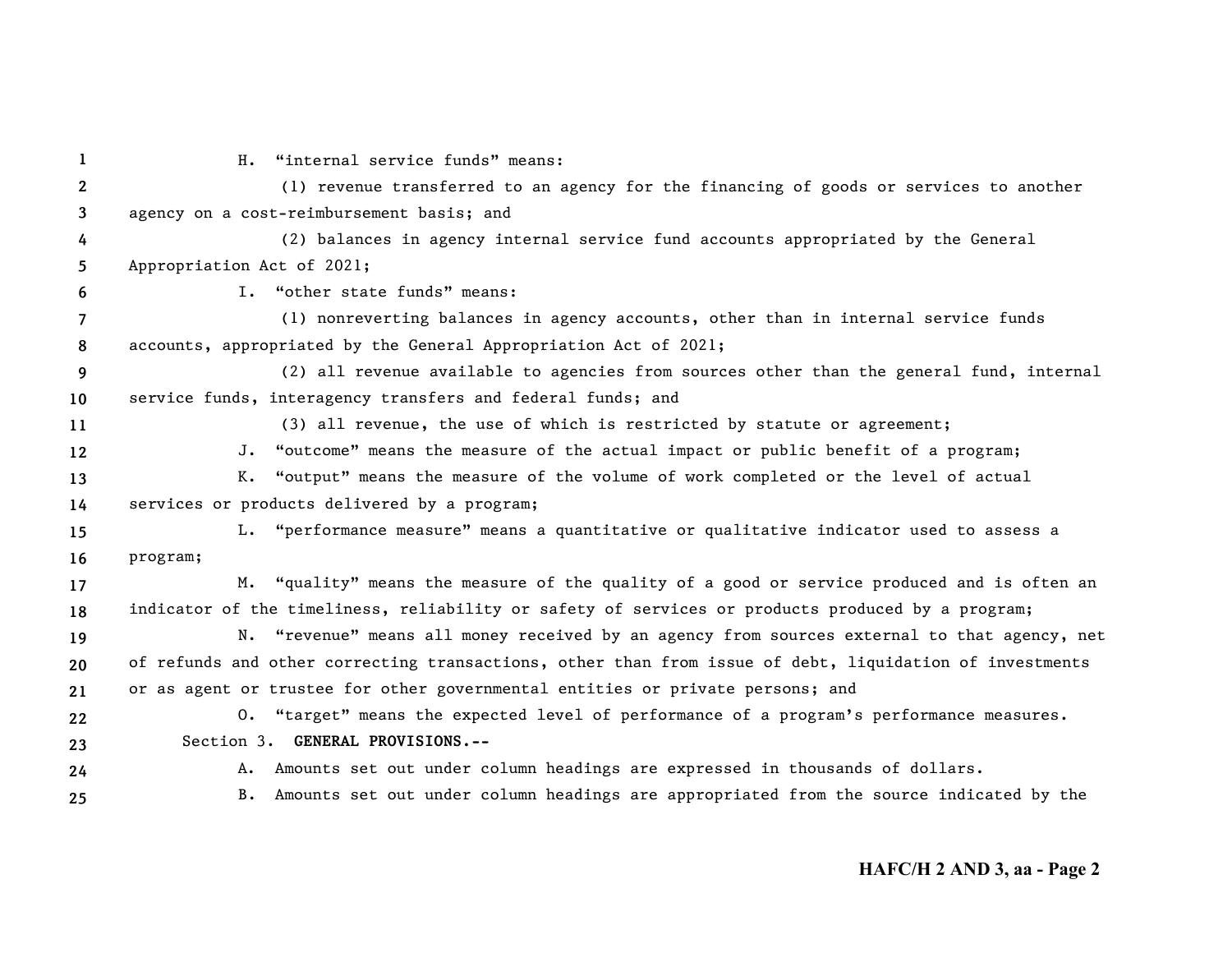**1234**column heading. All amounts set out under the column heading "Internal Service Funds/Interagency Transfers" are intergovernmental transfers and do not represent a portion of total state government appropriations. All information designated as "Total" or "Subtotal" is provided for information and amounts are not appropriations.

**567**C. Amounts set out in Section 4 of the General Appropriation Act of 2021, or so much as may be necessary, are appropriated from the indicated source for expenditure in fiscal year 2022 for the objects expressed.

**89 10**D. Unexpended balances in agency accounts remaining at the end of fiscal year 2021 shall revert to the general fund by October 1, 2021 unless otherwise indicated in the General Appropriation Act of 2021 or otherwise provided by law.

**111213**E. Unexpended balances in agency accounts remaining at the end of fiscal year 2022 shall revert to the general fund by October 1, 2022 unless otherwise indicated in the General Appropriation Act of 2021 or otherwise provided by law.

**14151617**F. The state budget division shall monitor revenue received by agencies from sources other than the general fund and shall reduce the operating budget of any agency whose revenue from such sources is not meeting projections. The state budget division shall notify the legislative finance committee of any operating budget reduced pursuant to this subsection.

**18192021222324**G. Except as otherwise specifically stated in the General Appropriation Act of 2021, appropriations are made in this act for the expenditures of agencies and for other purposes as required by existing law for fiscal year 2022. If any other act of the first session of the fifty-fifth legislature changes existing law with regard to the name or responsibilities of an agency or the name or purpose of a fund or distribution, the appropriation made in the General Appropriation Act of 2021 shall be transferred from the agency, fund or distribution to which an appropriation has been made as required by existing law to the appropriate agency, fund or distribution provided by the new law.

**25**

H. The department of finance and administration will regularly consult with the legislative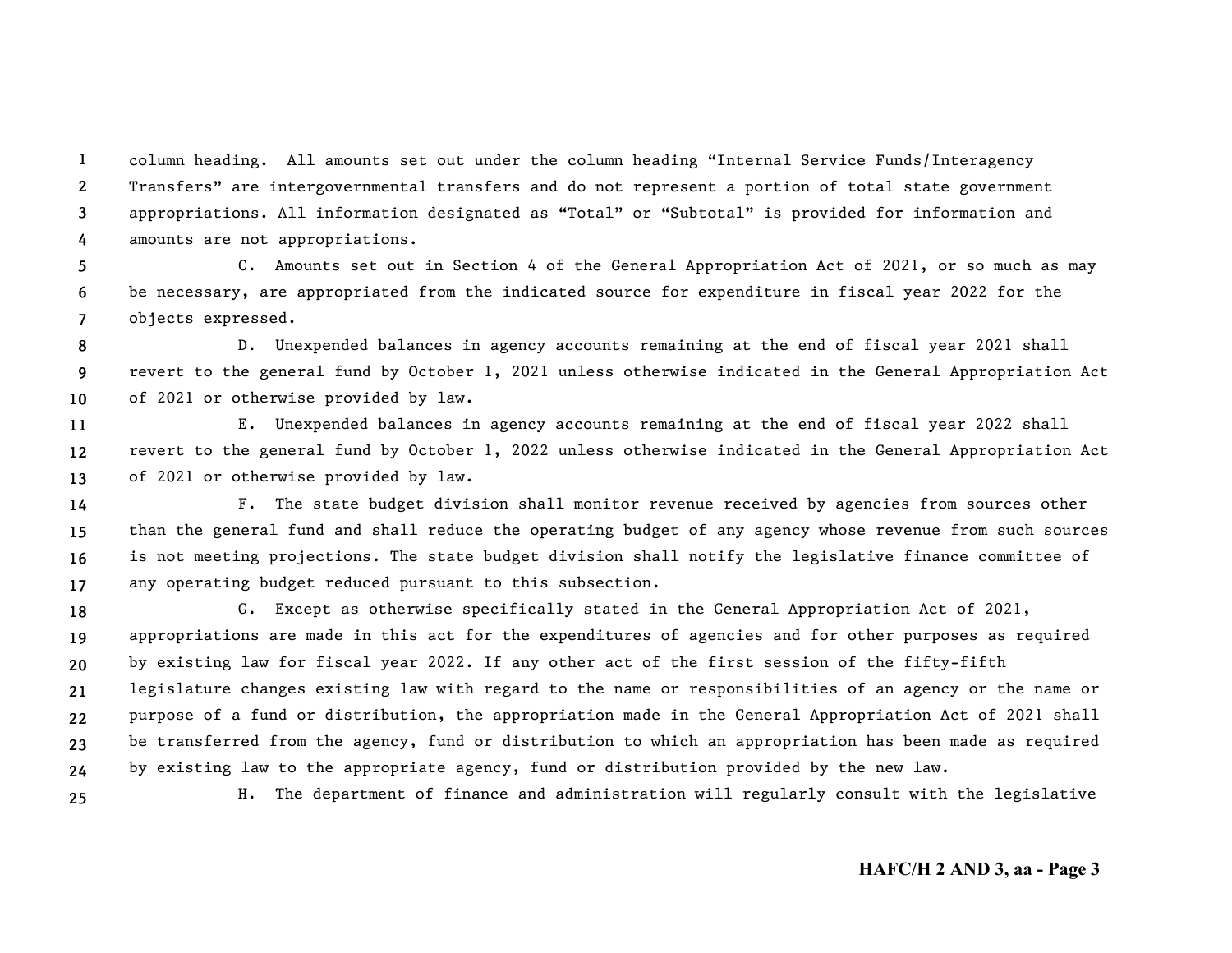|      |         | Other | Svc<br>Intrnl   |         |                   |
|------|---------|-------|-----------------|---------|-------------------|
|      | General | State | Funds/Inter-    | Federau |                   |
| Item | Fund    | Funds | Trnsf<br>Agency | Funds   | Total/<br>/Target |

| -1              |     |                                               |                                                                                            | finance committee staff to compare fiscal year 2022 revenue collections with the revenue estimate. If the |
|-----------------|-----|-----------------------------------------------|--------------------------------------------------------------------------------------------|-----------------------------------------------------------------------------------------------------------|
| $\mathbf{2}$    |     |                                               | analyses indicate that revenues and transfers to the general fund are not expected to meet |                                                                                                           |
| 3               |     |                                               |                                                                                            | appropriations, then the department shall present a plan to the legislative finance committee that        |
| 4               |     |                                               | outlines the methods by which the administration proposes to address the deficit.          |                                                                                                           |
| 5               |     |                                               |                                                                                            | I. Pursuant to Sections 6-3-23 through 6-3-25 NMSA 1978, agencies whose revenue from state                |
| 6               |     |                                               |                                                                                            | board of finance loans, from revenue appropriated by other acts of the legislature, or from gifts,        |
| $\overline{7}$  |     |                                               |                                                                                            | grants, donations, bequests, insurance settlements, refunds or payments into revolving funds exceeds      |
| 8               |     |                                               |                                                                                            | specifically appropriated amounts may request budget increases from the state budget division. If         |
| 9               |     |                                               | approved by the state budget division, such money is appropriated.                         |                                                                                                           |
| 10              |     |                                               |                                                                                            | J. Except for gasoline credit cards used solely for operation of official vehicles,                       |
| 11              |     |                                               |                                                                                            | telephone credit cards used solely for official business and procurement cards used as authorized by      |
| 12 <sup>2</sup> |     |                                               |                                                                                            | Section 6-5-9.1 NMSA 1978, none of the appropriations contained in the General Appropriation Act of 2021  |
| 13              |     |                                               | may be expended for payment of agency-issued credit card invoices.                         |                                                                                                           |
| 14              |     |                                               |                                                                                            | K. For the purpose of administering the General Appropriation Act of 2021, the state of New               |
| 15              |     |                                               |                                                                                            | Mexico shall follow the modified accrual basis of accounting for governmental funds in accordance with    |
| 16              |     |                                               |                                                                                            | the manual of model accounting practices issued by the department of finance and administration.          |
| 17              |     | Section 4. FISCAL YEAR 2022 APPROPRIATIONS.-- |                                                                                            |                                                                                                           |
| 18              |     |                                               | A. LEGISLATIVE                                                                             |                                                                                                           |
| 19              |     | LEGISLATIVE COUNCIL SERVICE:                  |                                                                                            |                                                                                                           |
| 20              |     | Legislative building services:                |                                                                                            |                                                                                                           |
| 21              |     | Appropriations:                               |                                                                                            |                                                                                                           |
| 22              | (a) | Personal services and                         |                                                                                            |                                                                                                           |
| 23              |     | employee benefits                             | 3, 156.7                                                                                   | 3, 156.7                                                                                                  |
| 24              | (b) | Contractual services                          | 142.5                                                                                      | 142.5                                                                                                     |
| 25              | (c) | Other                                         | 1,016.6                                                                                    | 1,016.6                                                                                                   |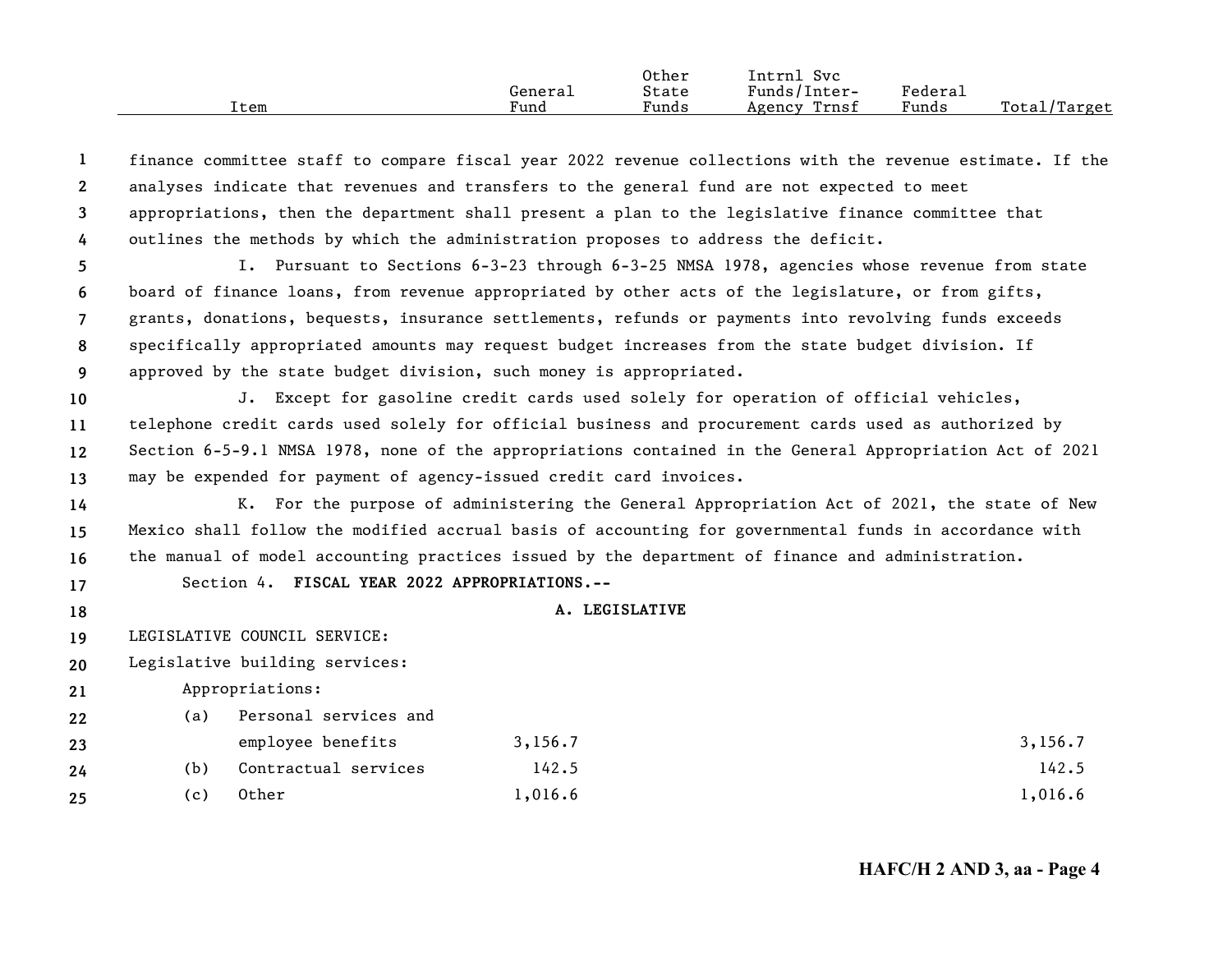|                |                                                                                                           | General | Other<br>State     | Intrnl Svc<br>Funds/Inter- | <b>Federal</b> |              |
|----------------|-----------------------------------------------------------------------------------------------------------|---------|--------------------|----------------------------|----------------|--------------|
|                | Item                                                                                                      | Fund    | Funds              | Agency Trnsf               | Funds          | Total/Target |
|                |                                                                                                           |         |                    |                            |                |              |
| 1              | Subtotal                                                                                                  |         |                    |                            |                | 4,315.8      |
| $\mathbf{2}$   | TOTAL LEGISLATIVE                                                                                         | 4,315.8 |                    |                            |                | 4,315.8      |
| 3              |                                                                                                           |         | <b>B. JUDICIAL</b> |                            |                |              |
| 4              | NEW MEXICO COMPILATION COMMISSION:                                                                        |         |                    |                            |                |              |
| 5              | The purpose of the New Mexico compilation commission program is to publish in print and electronic        |         |                    |                            |                |              |
| 6              | format, distribute and sell (1) laws enacted by the legislature, (2) opinions of the supreme court and    |         |                    |                            |                |              |
| $\overline{7}$ | court of appeals, (3) rules approved by the supreme court, (4) attorney general opinions and (5) other    |         |                    |                            |                |              |
| 8              | state and federal rules and opinions. The commission ensures the accuracy and reliability of its          |         |                    |                            |                |              |
| 9              | publications.                                                                                             |         |                    |                            |                |              |
| 10             | Appropriations:                                                                                           |         |                    |                            |                |              |
| 11             | Operations<br>(a)                                                                                         | 529.9   | 642.0              | 400.0                      |                | 1,571.9      |
| 12             | Subtotal                                                                                                  |         |                    |                            |                | 1,571.9      |
| 13             | JUDICIAL STANDARDS COMMISSION:                                                                            |         |                    |                            |                |              |
| 14             | The purpose of the judicial standards commission program is to provide a public review process addressing |         |                    |                            |                |              |
| 15             | complaints involving judicial misconduct to preserve the integrity and impartiality of the judicial       |         |                    |                            |                |              |
| 16             | process.                                                                                                  |         |                    |                            |                |              |
| 17             | Appropriations:                                                                                           |         |                    |                            |                |              |
| 18             | Operations<br>(a)                                                                                         | 879.2   |                    |                            |                | 879.2        |
| 19             | Subtotal                                                                                                  |         |                    |                            |                | 879.2        |
| 20             | COURT OF APPEALS:                                                                                         |         |                    |                            |                |              |
| 21             | The purpose of the court of appeals program is to provide access to justice, resolve disputes justly and  |         |                    |                            |                |              |
| 22             | timely and maintain accurate records of legal proceedings that affect rights and legal status to          |         |                    |                            |                |              |
| 23             | independently protect the rights and liberties guaranteed by the constitutions of New Mexico and the      |         |                    |                            |                |              |
| 24             | United States.                                                                                            |         |                    |                            |                |              |
| 25             | Appropriations:                                                                                           |         |                    |                            |                |              |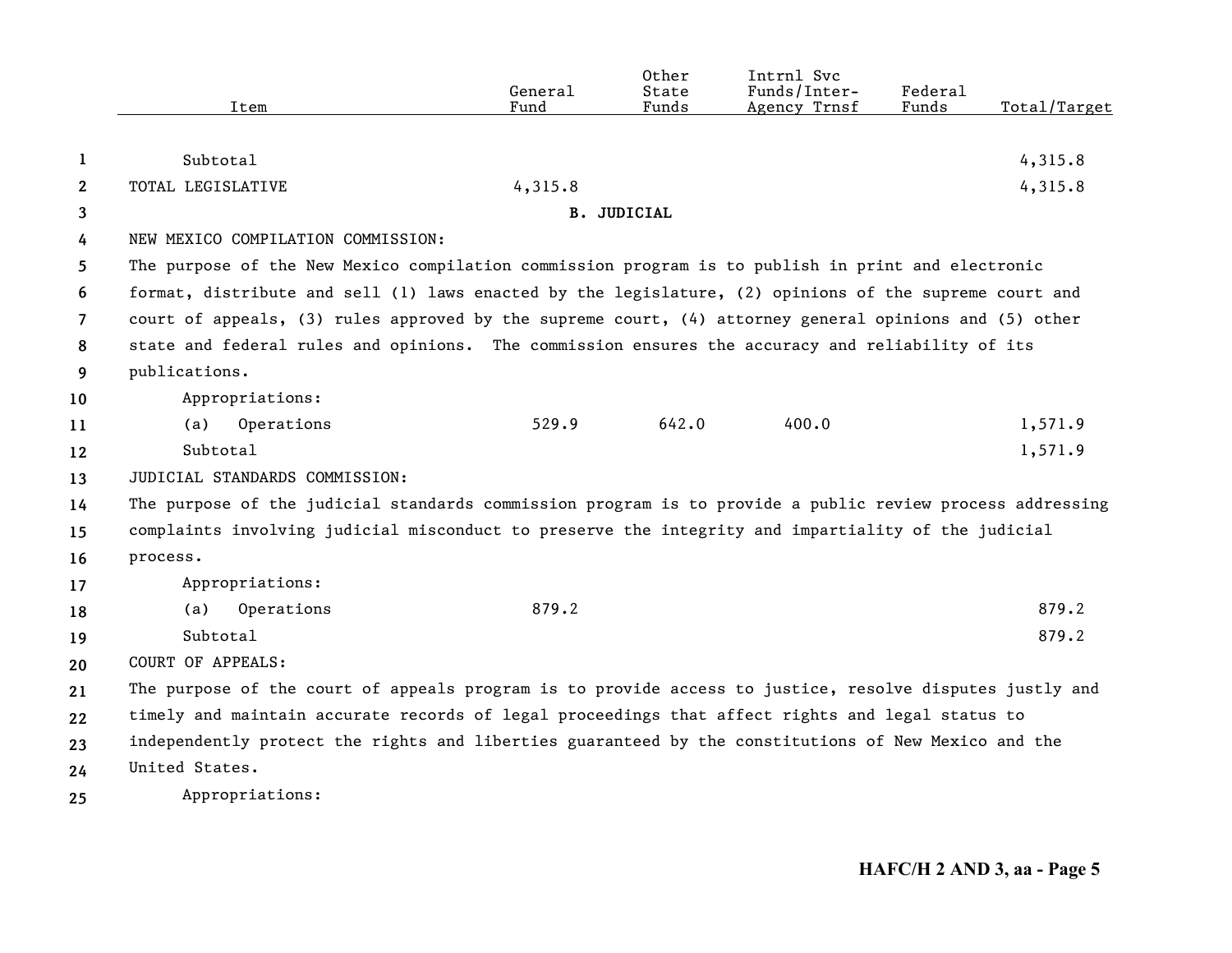|                | Item                                                                                                      | General<br>Fund | Other<br>State<br>Funds | Intrnl Svc<br>Funds/Inter-<br>Agency Trnsf | Federal<br>Funds | Total/Target |
|----------------|-----------------------------------------------------------------------------------------------------------|-----------------|-------------------------|--------------------------------------------|------------------|--------------|
|                |                                                                                                           |                 |                         |                                            |                  |              |
| 1              | Operations<br>(a)                                                                                         | 6, 569.6        | 1.0                     |                                            |                  | 6,570.6      |
| $\mathbf{2}$   | Subtotal                                                                                                  |                 |                         |                                            |                  | 6,570.6      |
| 3              | SUPREME COURT:                                                                                            |                 |                         |                                            |                  |              |
| 4              | The purpose of the supreme court program is to provide access to justice, resolve disputes justly and     |                 |                         |                                            |                  |              |
| 5              | timely and maintain accurate records of legal proceedings that affect rights and legal status to          |                 |                         |                                            |                  |              |
| 6              | independently protect the rights and liberties guaranteed by the constitutions of New Mexico and the      |                 |                         |                                            |                  |              |
| $\overline{7}$ | United States.                                                                                            |                 |                         |                                            |                  |              |
| 8              | Appropriations:                                                                                           |                 |                         |                                            |                  |              |
| 9              | Operations<br>(a)                                                                                         | 6,509.7         | 1.5                     |                                            |                  | 6, 511.2     |
| 10             | Subtotal                                                                                                  |                 |                         |                                            |                  | 6,511.2      |
| 11             | ADMINISTRATIVE OFFICE OF THE COURTS:                                                                      |                 |                         |                                            |                  |              |
| 12             | (1) Administrative support:                                                                               |                 |                         |                                            |                  |              |
| 13             | The purpose of the administrative support program is to provide administrative support to the chief       |                 |                         |                                            |                  |              |
| 14             | justice, all judicial branch units and the administrative office of the courts so that they can           |                 |                         |                                            |                  |              |
| 15             | effectively administer the New Mexico court system.                                                       |                 |                         |                                            |                  |              |
| 16             | Appropriations:                                                                                           |                 |                         |                                            |                  |              |
| 17             | Personal services and<br>(a)                                                                              |                 |                         |                                            |                  |              |
| 18             | employee benefits                                                                                         | 5, 514.1        |                         |                                            | 404.9            | 5,919.0      |
| 19             | Contractual services<br>(b)                                                                               | 1,492.0         | 143.5                   | 313.6                                      | 1,521.8          | 3,470.9      |
| 20             | Other<br>(c)                                                                                              | 2,875.5         | 5, 115.2                | 500.0                                      | 403.9            | 8,894.6      |
| 21             | The other state funds appropriations to the administrative support program of the administrative office   |                 |                         |                                            |                  |              |
| 22             | of the courts include three hundred seventy-five thousand dollars (\$375,000) from the jury and witness   |                 |                         |                                            |                  |              |
| 23             | fee fund and five hundred fifty thousand dollars (\$550,000) from the language access fund for agency     |                 |                         |                                            |                  |              |
| 24             | operations. Any unexpended balances in the administrative support program of the administrative office of |                 |                         |                                            |                  |              |
| 25             | the courts remaining at the end of fiscal year 2022 from appropriations made from the jury and witness    |                 |                         |                                            |                  |              |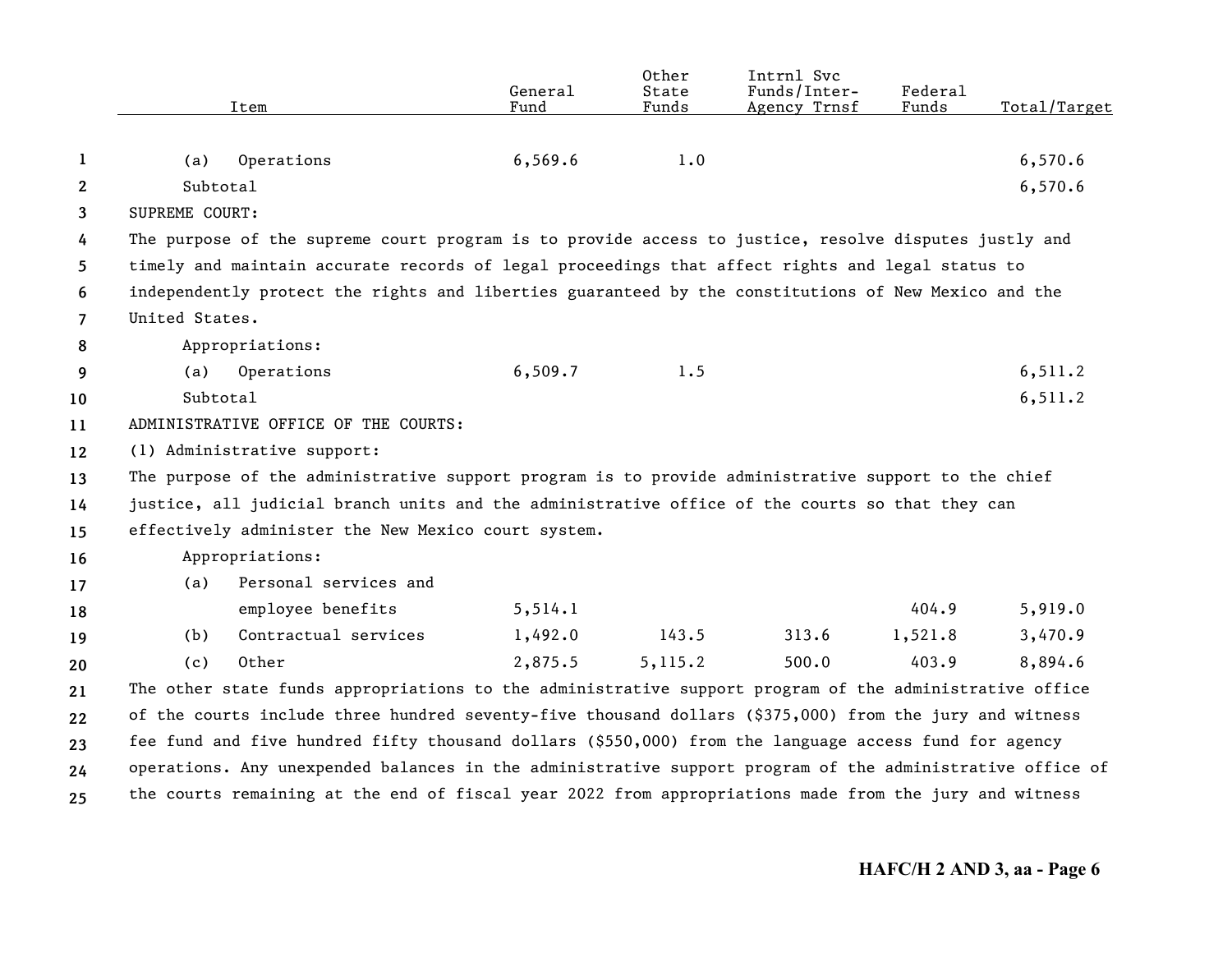|      |         | Other | Intrnl<br>Svc   |         |                                |
|------|---------|-------|-----------------|---------|--------------------------------|
|      | Genera⊥ | State | Funds/Inter-    | Federai |                                |
| Item | Fund    | Funds | Trnsf<br>Agency | Funds   | Total <sub>l</sub><br>'Target' |

| 1              |                                                                                                        |                                                                                               |         |         | fee fund shall revert to the jury and witness fee fund. Any unexpended balances in the administrative      |  |  |  |  |
|----------------|--------------------------------------------------------------------------------------------------------|-----------------------------------------------------------------------------------------------|---------|---------|------------------------------------------------------------------------------------------------------------|--|--|--|--|
| $\mathbf{2}$   |                                                                                                        |                                                                                               |         |         | support program of the administrative office of the courts remaining at the end of fiscal year 2022 from   |  |  |  |  |
| $\mathbf{3}$   |                                                                                                        | appropriations made from the language access fund shall revert to the language access fund.   |         |         |                                                                                                            |  |  |  |  |
| 4              |                                                                                                        | (2) Statewide judiciary automation:                                                           |         |         |                                                                                                            |  |  |  |  |
| 5              |                                                                                                        |                                                                                               |         |         | The purpose of the statewide judicial automation program is to provide development, enhancement,           |  |  |  |  |
| 6              | maintenance and support for core court automation and usage skills for appellate, district, magistrate |                                                                                               |         |         |                                                                                                            |  |  |  |  |
| $\overline{7}$ |                                                                                                        | and municipal courts and ancillary judicial agencies.                                         |         |         |                                                                                                            |  |  |  |  |
| 8              |                                                                                                        | Appropriations:                                                                               |         |         |                                                                                                            |  |  |  |  |
| 9              | (a)                                                                                                    | Personal services and                                                                         |         |         |                                                                                                            |  |  |  |  |
| 10             |                                                                                                        | employee benefits                                                                             | 4,507.0 | 2,355.8 | 6,862.8                                                                                                    |  |  |  |  |
| 11             | (b)                                                                                                    | Contractual services                                                                          |         | 907.5   | 907.5                                                                                                      |  |  |  |  |
| 12             | (c)                                                                                                    | Other                                                                                         | 693.7   | 2,028.1 | 2,721.8                                                                                                    |  |  |  |  |
| 13             |                                                                                                        | (3) Magistrate court:                                                                         |         |         |                                                                                                            |  |  |  |  |
| 14             |                                                                                                        |                                                                                               |         |         | The purpose of the magistrate court and warrant enforcement program is to provide access to justice,       |  |  |  |  |
| 15             |                                                                                                        |                                                                                               |         |         | resolve disputes justly and timely and maintain accurate records of legal proceedings that affect rights   |  |  |  |  |
| 16             |                                                                                                        | and legal status in order to independently protect the rights and liberties guaranteed by the |         |         |                                                                                                            |  |  |  |  |
| 17             |                                                                                                        | constitutions of New Mexico and the United States.                                            |         |         |                                                                                                            |  |  |  |  |
| 18             |                                                                                                        | Appropriations:                                                                               |         |         |                                                                                                            |  |  |  |  |
| 19             | (a)                                                                                                    | Personal services and                                                                         |         |         |                                                                                                            |  |  |  |  |
| 20             |                                                                                                        | employee benefits                                                                             | 984.8   | 2,636.4 | 3,621.2                                                                                                    |  |  |  |  |
| 21             | (b)                                                                                                    | Contractual services                                                                          | 250.0   | 275.9   | 525.9                                                                                                      |  |  |  |  |
| 22             | (c)                                                                                                    | Other                                                                                         | 9,070.6 | 1,094.5 | 10, 165.1                                                                                                  |  |  |  |  |
| 23             |                                                                                                        |                                                                                               |         |         | The other state funds appropriations to the magistrate court program of the administrative office of the   |  |  |  |  |
| 24             |                                                                                                        |                                                                                               |         |         | courts include two hundred nine thousand dollars (\$209,000) from the magistrate court warrant enforcement |  |  |  |  |
| 25             |                                                                                                        |                                                                                               |         |         | fund for agency operations. Any unexpended balances in the magistrate court program of the administrative  |  |  |  |  |

**25**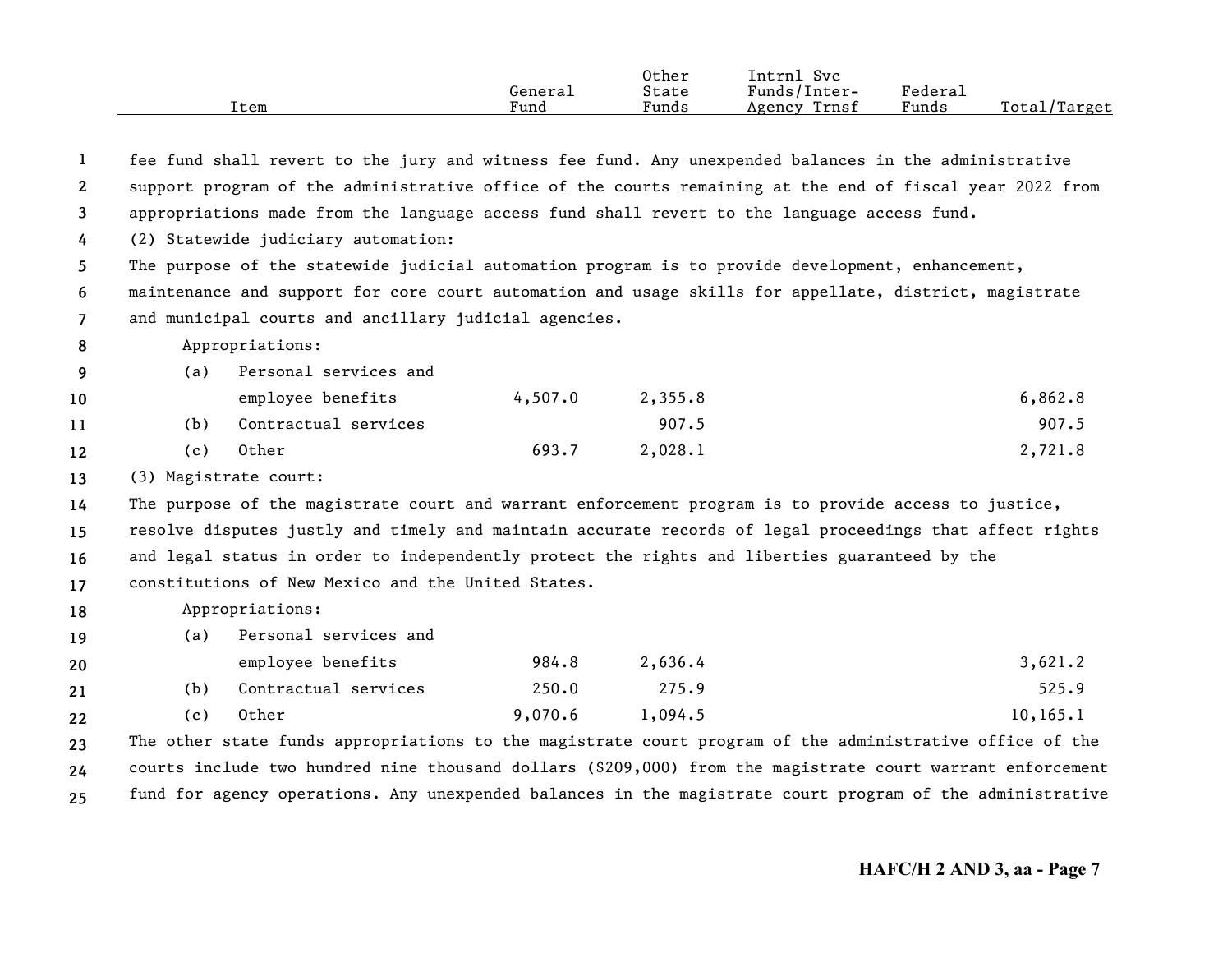|      |         | Other | $\sim$<br>Intrnl<br><b>Svc</b> |                     |                  |
|------|---------|-------|--------------------------------|---------------------|------------------|
|      | General | State | Funds/Inter-                   | "edera <sub>1</sub> |                  |
| Item | Fund    | Funds | Trnsf<br>Agency                | Funds               | Total,<br>Target |

|  |  |  |  |  |  | office of the courts remaining at the end of fiscal year 2022 from appropriations made from the |  |  |
|--|--|--|--|--|--|-------------------------------------------------------------------------------------------------|--|--|

**2**magistrate court warrant enforcement fund shall revert to the magistrate court warrant enforcement fund.

**3** (4) Special court services:

**45 6**The purpose of the special court services program is to provide court advocates, legal counsel and safe exchanges for children and families; to provide judges pro tem; and to adjudicate water rights disputes so the constitutional rights and safety of citizens, especially children and families, are protected.

**7**Appropriations:

| 8  | (a) | Pre-trial services                                                         | 1,264.3  |       |                                                            | 1,264.3  |
|----|-----|----------------------------------------------------------------------------|----------|-------|------------------------------------------------------------|----------|
| 9  | (b) | Court-appointed special                                                    |          |       |                                                            |          |
| 10 |     | advocate                                                                   | 1,398.4  |       |                                                            | 1,398.4  |
| 11 | (c) | Supervised visitation                                                      | 849.2    |       |                                                            | 849.2    |
| 12 | (d) | Water rights                                                               |          | 501.0 | 423.0                                                      | 924.0    |
| 13 | (e) | Court-appointed attorneys                                                  | 6, 213.5 |       |                                                            | 6, 213.5 |
| 14 | (f) | Children's mediation                                                       | 275.7    |       |                                                            | 275.7    |
| 15 | (g) | Judges pro tem                                                             | 29.1     | 70.0  |                                                            | 99.1     |
| 16 | (h) | Access to justice                                                          | 124.8    |       |                                                            | 124.8    |
| 17 | (i) | Statewide alternative                                                      |          |       |                                                            |          |
| 18 |     | dispute resolution                                                         | 195.4    |       |                                                            | 195.4    |
| 19 | (j) | Drug court                                                                 | 1,433.8  |       |                                                            | 1,433.8  |
| 20 | (k) | Drug court fund                                                            |          | 400.0 | 2,519.5                                                    | 2,919.5  |
| 21 |     | Performance measures:                                                      |          |       |                                                            |          |
| 22 |     | (a) Explanatory: Percent of released defendants who comply with conditions |          |       |                                                            |          |
| 23 |     | of their release, appear for all scheduled court                           |          |       |                                                            |          |
| 24 |     |                                                                            |          |       | appearances, and are not charged with a new offense during |          |
| 25 |     | pretrial supervision                                                       |          |       |                                                            |          |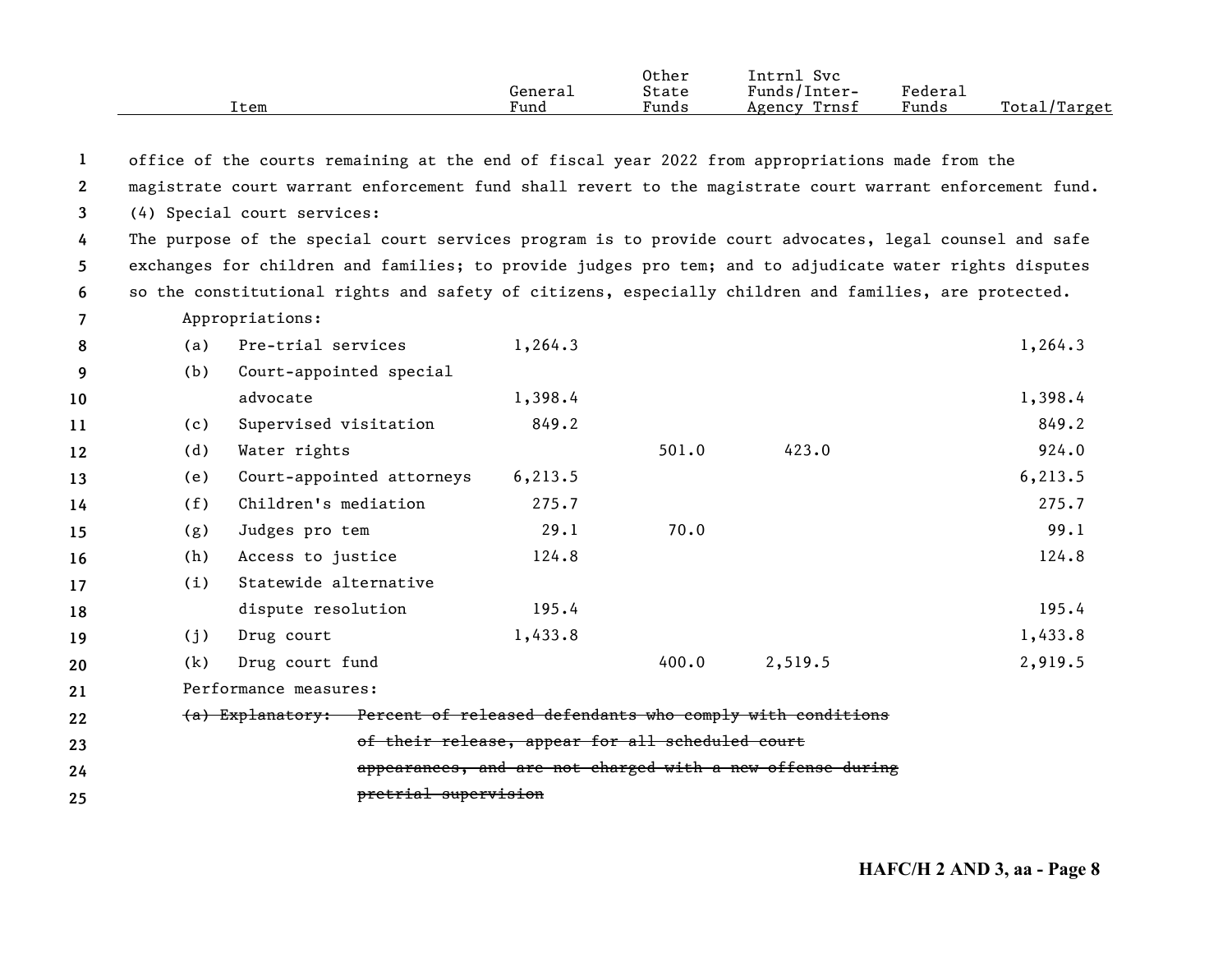|              |                                                                                                           |                                                         | General  | 0ther<br>State | Intrnl Svc<br>Funds/Inter-                                  | Federal |              |  |  |
|--------------|-----------------------------------------------------------------------------------------------------------|---------------------------------------------------------|----------|----------------|-------------------------------------------------------------|---------|--------------|--|--|
|              | Item                                                                                                      |                                                         | Fund     | Funds          | Agency Trnsf                                                | Funds   | Total/Target |  |  |
|              |                                                                                                           |                                                         |          |                |                                                             |         |              |  |  |
| 1            | (b) Explanatory:                                                                                          |                                                         |          |                | Ratio of defendants whose supervision level or detention    |         |              |  |  |
| $\mathbf{2}$ |                                                                                                           | status corresponds with assessed risk                   |          |                |                                                             |         |              |  |  |
| 3            | (c) Explanatory:                                                                                          | Percent of supervised defendants who make all scheduled |          |                |                                                             |         |              |  |  |
| 4            |                                                                                                           | court appearances                                       |          |                |                                                             |         |              |  |  |
| 5            | (d) Explanatory:                                                                                          |                                                         |          |                | Percent of supervised defendants who are not charges with a |         |              |  |  |
| 6            |                                                                                                           | new offense during the pretrial stage                   |          |                |                                                             |         |              |  |  |
| 7            | Subtotal                                                                                                  |                                                         |          |                |                                                             |         | 58,786.5     |  |  |
| 8            | DISTRICT COURTS:                                                                                          |                                                         |          |                |                                                             |         |              |  |  |
| 9            | (1) First judicial district:                                                                              |                                                         |          |                |                                                             |         |              |  |  |
| 10           | The purpose of the first judicial district court program, statutorily created in Santa Fe, Rio Arriba,    |                                                         |          |                |                                                             |         |              |  |  |
| 11           | and Los Alamos counties, is to provide access to justice, resolve disputes justly and timely and maintain |                                                         |          |                |                                                             |         |              |  |  |
| 12           | accurate records of legal proceedings that affect rights and legal status to independently protect the    |                                                         |          |                |                                                             |         |              |  |  |
| 13           | rights and liberties guaranteed by the constitutions of New Mexico and the United States.                 |                                                         |          |                |                                                             |         |              |  |  |
| 14           | Appropriations:                                                                                           |                                                         |          |                |                                                             |         |              |  |  |
| 15           | (a)<br>Operations                                                                                         |                                                         | 10,586.6 | 533.7          | 716.0                                                       |         | 11,836.3     |  |  |
| 16           | (2) Second judicial district:                                                                             |                                                         |          |                |                                                             |         |              |  |  |
| 17           | The purpose of the second judicial district court program, statutorily created in Bernalillo county, is   |                                                         |          |                |                                                             |         |              |  |  |
| 18           | to provide access to justice, resolve disputes justly and timely and maintain accurate records of legal   |                                                         |          |                |                                                             |         |              |  |  |
| 19           | proceedings that affect rights and legal status to independently protect the rights and liberties         |                                                         |          |                |                                                             |         |              |  |  |
| 20           | guaranteed by the constitutions of New Mexico and the United States.                                      |                                                         |          |                |                                                             |         |              |  |  |
| 21           | Appropriations:                                                                                           |                                                         |          |                |                                                             |         |              |  |  |
| 22           | (a)<br>Operations                                                                                         |                                                         | 26,404.3 | 3,508.5        | 1,773.3                                                     | 220.2   | 31,906.3     |  |  |
| 23           | The internal service funds/interagency transfers appropriation to the second judicial district court      |                                                         |          |                |                                                             |         |              |  |  |
| 24           | includes three hundred thousand dollars (\$300,000) from the mortgage regulatory fund of the regulation   |                                                         |          |                |                                                             |         |              |  |  |
| 25           | and licensing department for foreclosure mediation. Any unexpended balances in the second judicial        |                                                         |          |                |                                                             |         |              |  |  |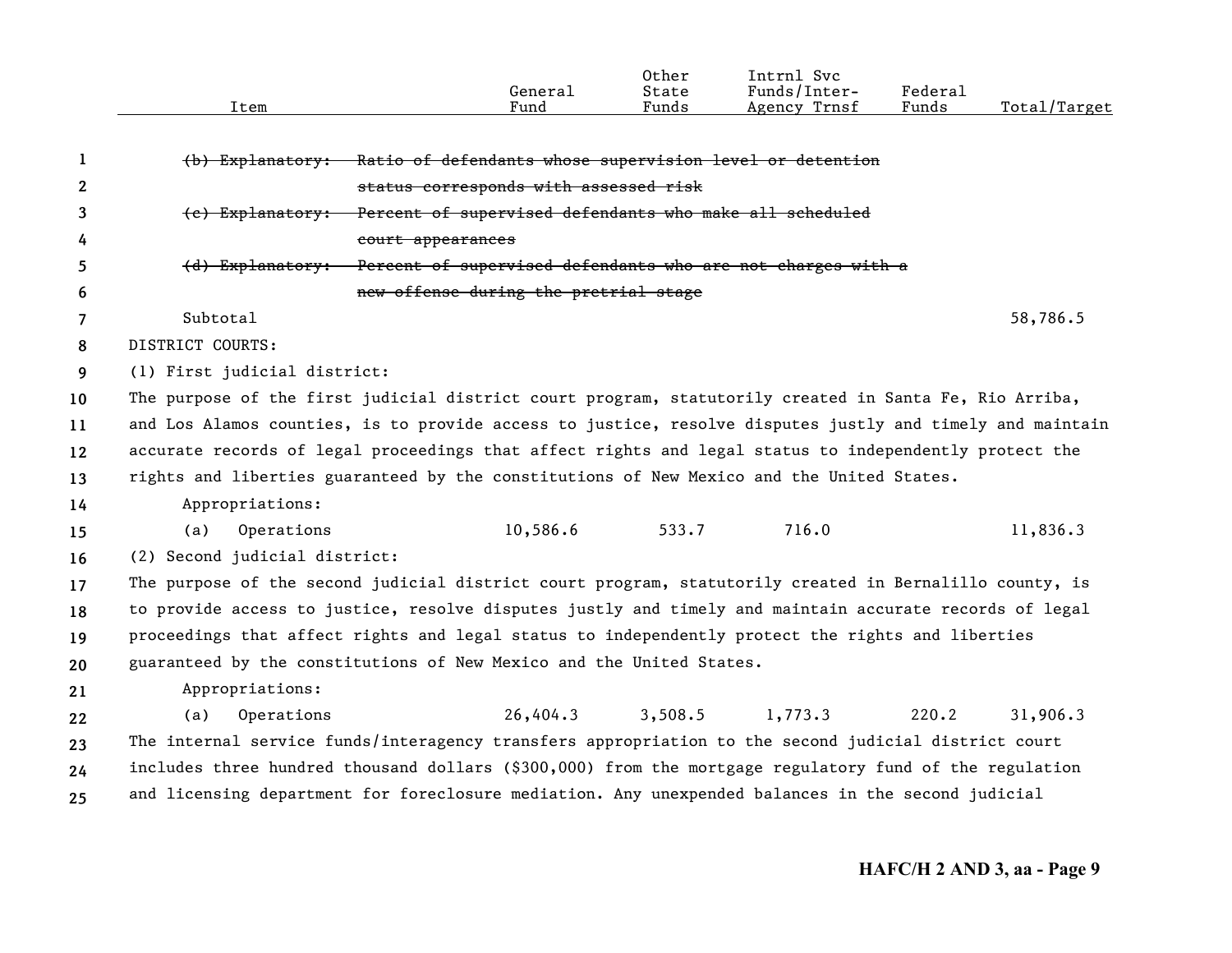|      |         | Other | ___<br>Svc<br>Intrnl |         |                    |
|------|---------|-------|----------------------|---------|--------------------|
|      | Genera⊥ | State | Funds/Inter-         | Federau |                    |
| Item | Fund    | Funds | Agency Trnsf         | Funds   | Total,<br>'/Target |

**123456789 10111213141516171819202122232425**district court program from the mortgage regulatory fund at the end of fiscal year 2022 shall revert to the mortgage regulatory fund. (3) Third judicial district: The purpose of the third judicial district court program, statutorily created in Dona Ana county, is to provide access to justice, resolve disputes justly and timely and maintain accurate records of legal proceedings that affect rights and legal status to independently protect the rights and liberties guaranteed by the constitutions of New Mexico and the United States. Appropriations: (a) Operations 10,164.3 248.6 1,030.5 125.0 11,568.4 (4) Fourth judicial district: The purpose of the fourth judicial district court program, statutorily created in Mora, San Miguel and Guadalupe counties, is to provide access to justice, resolve disputes justly and timely and maintain accurate records of legal proceedings that affect rights and legal status to independently protect the rights and liberties guaranteed by the constitutions of New Mexico and the United States. Appropriations: (a) Operations 3,889.7 48.3 259.2 4,197.2 (5) Fifth judicial district: The purpose of the fifth judicial district court program, statutorily created in Eddy, Chaves and Lea counties, is to provide access to justice, resolve disputes justly and timely and maintain accurate records of legal proceedings that affect rights and legal status to independently protect the rights and liberties guaranteed by the constitutions of New Mexico and the United States. Appropriations: (a) Operations 10,528.0 283.4 567.2 11,378.6 (6) Sixth judicial district: The purpose of the sixth judicial district court program, statutorily created in Grant, Luna and Hidalgo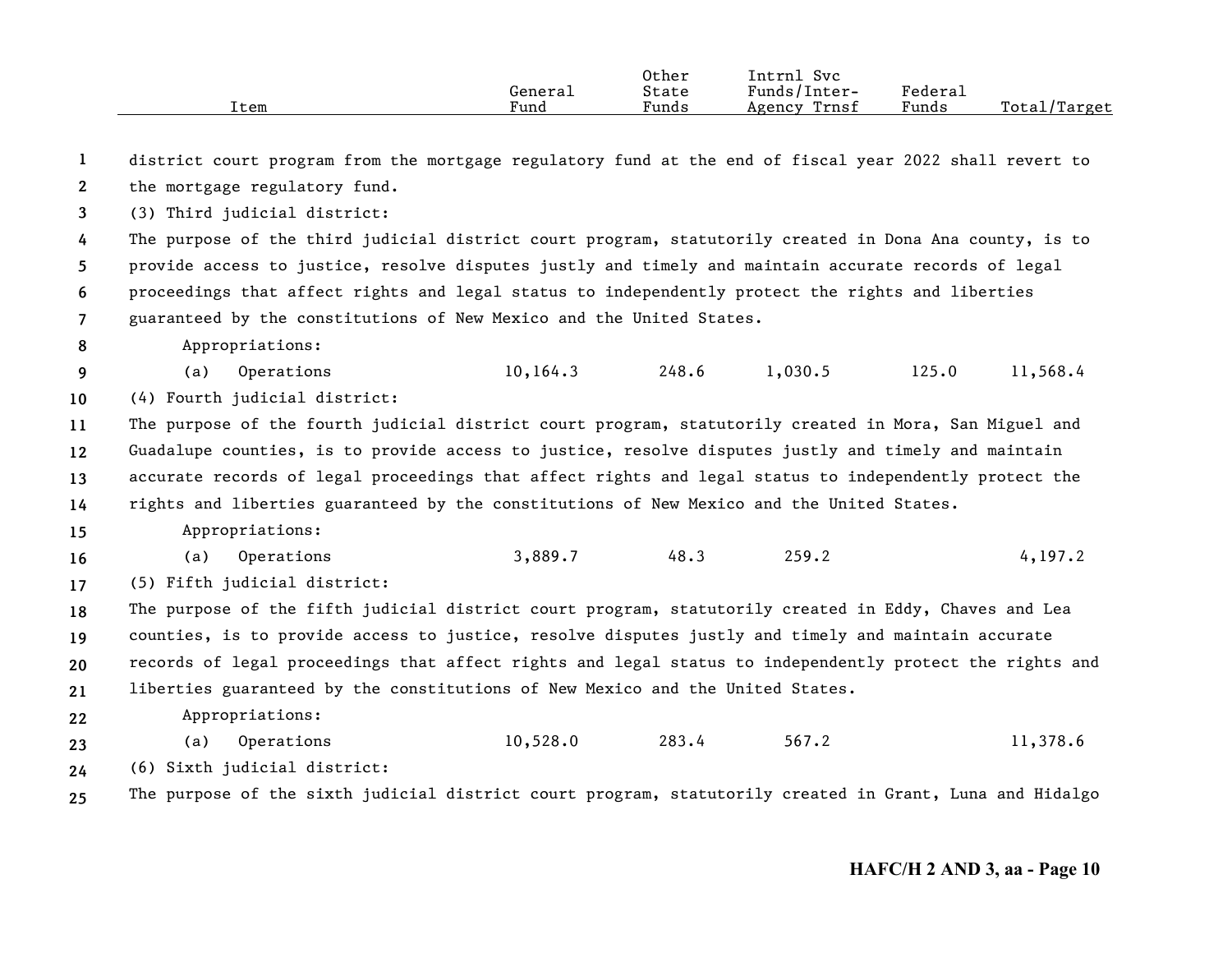|      | General | Other<br>State | Intrnl Svc<br>Funds/Inter- | Federal |              |
|------|---------|----------------|----------------------------|---------|--------------|
| Item | Fund    | Funds          | Agency Trnsf               | Funds   | Total/Target |
|      |         |                |                            |         |              |

**12345678910111213141516171819202122232425**counties, is to provide access to justice, resolve disputes justly and timely and maintain accurate records of legal proceedings that affect rights and legal status to independently protect the rights and liberties guaranteed by the constitutions of New Mexico and the United States. Appropriations: (a) Operations 5,457.6 84.0 244.1 5,785.7 (7) Seventh judicial district: The purpose of the seventh judicial district court program, statutorily created in Torrance, Socorro, Catron and Sierra counties, is to provide access to justice, resolve disputes justly and timely and maintain accurate records of legal proceedings that affect rights and legal status to independently protect the rights and liberties guaranteed by the constitutions of New Mexico and the United States. Appropriations: (a) Operations 4,042.1 36.0 483.6 4,561.7 (8) Eighth judicial district: The purpose of the eighth judicial district court program, statutorily created in Taos, Colfax and Union counties, is to provide access to justice, resolve disputes justly and timely and maintain accurate records of legal proceedings that affect rights and legal status to independently protect the rights and liberties guaranteed by the constitutions of New Mexico and the United States. Appropriations: (a) Operations 4,675.2 139.7 177.9 4,992.8 (9) Ninth judicial district: The purpose of the ninth judicial district court program, statutorily created in Curry and Roosevelt counties, is to provide access to justice, resolve disputes justly and timely and maintain accurate records of legal proceedings that affect rights and legal status to independently protect the rights and liberties guaranteed by the constitutions of New Mexico and the United States. Appropriations: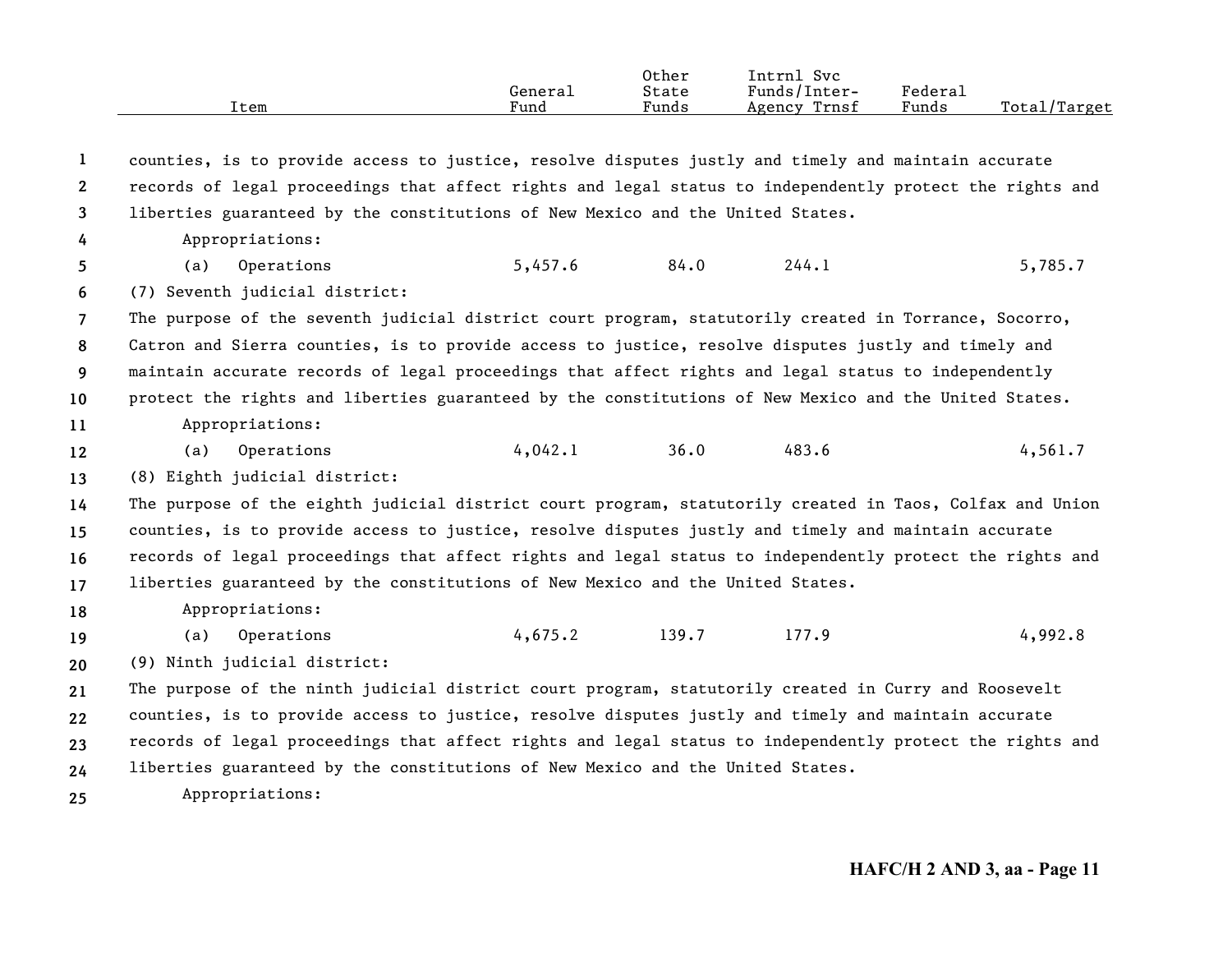|              | Item                                                                                                      | General<br>Fund | Other<br>State<br>Funds | Intrnl Svc<br>Funds/Inter-<br>Agency Trnsf | Federal<br>Funds | Total/Target |
|--------------|-----------------------------------------------------------------------------------------------------------|-----------------|-------------------------|--------------------------------------------|------------------|--------------|
|              |                                                                                                           |                 |                         |                                            |                  |              |
| 1            | Operations<br>(a)                                                                                         | 5,070.6         | 103.1                   | 682.7                                      |                  | 5,856.4      |
| $\mathbf{2}$ | (10) Tenth judicial district:                                                                             |                 |                         |                                            |                  |              |
| 3            | The purpose of the tenth judicial district court program, statutorily created in Quay, De Baca and        |                 |                         |                                            |                  |              |
| 4            | Harding counties, is to provide access to justice, resolve disputes justly and timely and maintain        |                 |                         |                                            |                  |              |
| 5            | accurate records of legal proceedings that affect rights and legal status to independently protect the    |                 |                         |                                            |                  |              |
| 6            | rights and liberties guaranteed by the constitutions of New Mexico and the United States.                 |                 |                         |                                            |                  |              |
| 7            | Appropriations:                                                                                           |                 |                         |                                            |                  |              |
| 8            | Operations<br>(a)                                                                                         | 1,833.9         |                         |                                            |                  | 1,833.9      |
| 9            | (11) Eleventh judicial district:                                                                          |                 |                         |                                            |                  |              |
| 10           | The purpose of the eleventh judicial district court program, statutorily created in San Juan and McKinley |                 |                         |                                            |                  |              |
| 11           | counties, is to provide access to justice, resolve disputes justly and timely and maintain accurate       |                 |                         |                                            |                  |              |
| 12           | records of legal proceedings that affect rights and legal status to independently protect the rights and  |                 |                         |                                            |                  |              |
| 13           | liberties guaranteed by the constitutions of New Mexico and the United States.                            |                 |                         |                                            |                  |              |
| 14           | Appropriations:                                                                                           |                 |                         |                                            |                  |              |
| 15           | Operations<br>(a)                                                                                         | 10,532.7        | 409.0                   | 904.4                                      |                  | 11,846.1     |
| 16           | (12) Twelfth judicial district:                                                                           |                 |                         |                                            |                  |              |
| 17           | The purpose of the twelfth judicial district court program, statutorily created in Otero and Lincoln      |                 |                         |                                            |                  |              |
| 18           | counties, is to provide access to justice, resolve disputes justly and timely and maintain accurate       |                 |                         |                                            |                  |              |
| 19           | records of legal proceedings that affect rights and legal status to independently protect the rights and  |                 |                         |                                            |                  |              |
| 20           | liberties guaranteed by the constitutions of New Mexico and the United States.                            |                 |                         |                                            |                  |              |
| 21           | Appropriations:                                                                                           |                 |                         |                                            |                  |              |
| 22           | Operations<br>(a)                                                                                         | 5, 242.5        | 137.0                   | 125.4                                      | 52.1             | 5,557.0      |
| 23           | (13) Thirteenth judicial district:                                                                        |                 |                         |                                            |                  |              |
| 24           | The purpose of the thirteenth judicial district court program, statutorily created in Valencia, Sandoval  |                 |                         |                                            |                  |              |
| 25           | and Cibola counties, is to provide access to justice, resolve disputes justly and timely and maintain     |                 |                         |                                            |                  |              |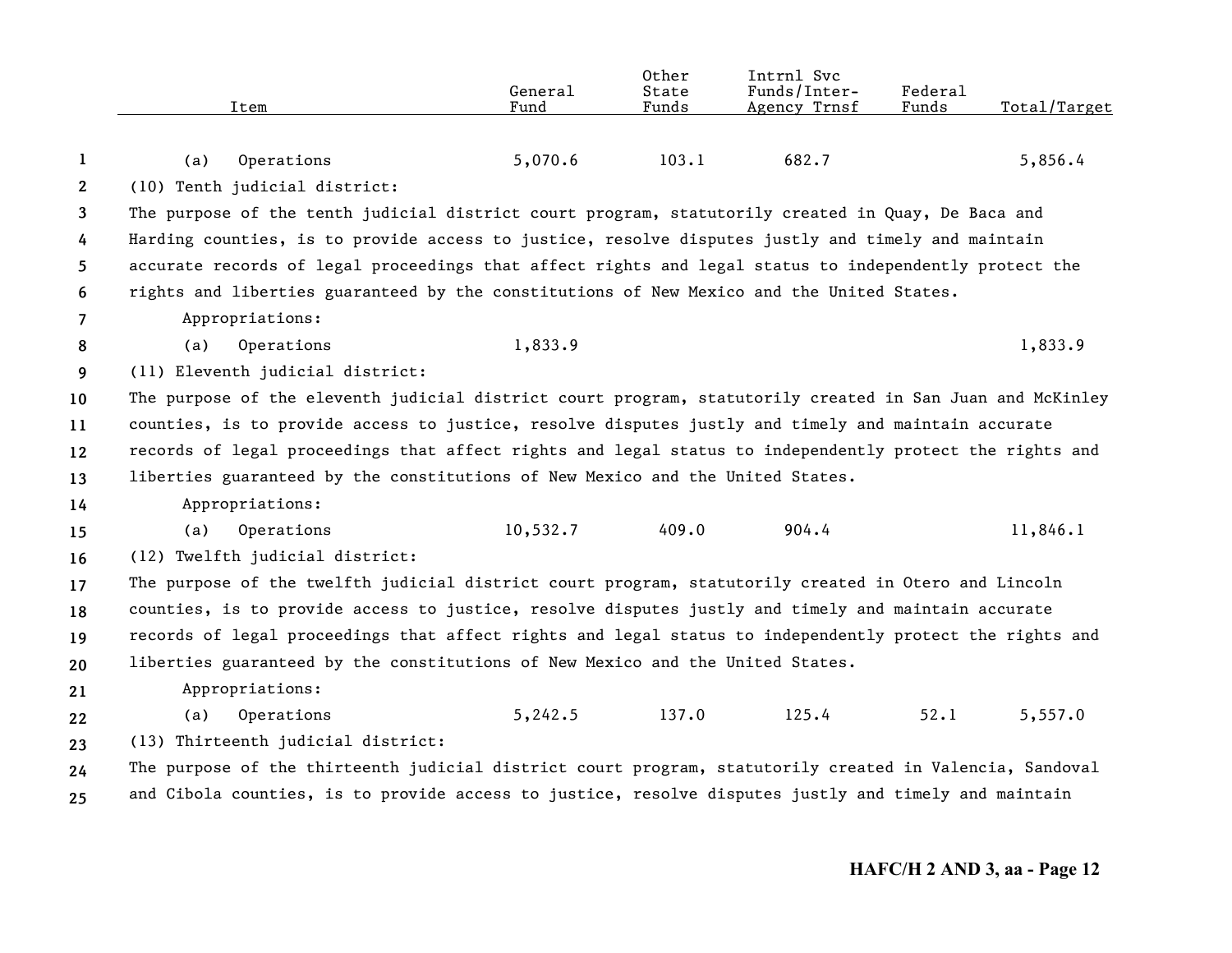|      |         | Other | Intrnl<br>Svc   |                         |                   |
|------|---------|-------|-----------------|-------------------------|-------------------|
|      | General | State | Funds/Inter-    | $r_{\text{edera}\perp}$ |                   |
| Item | Fund    | Funds | Trnsf<br>Agency | Funds                   | Total<br>'Target' |

| $\mathbf{1}$          | accurate records of legal proceedings that affect rights and legal status to independently protect the    |           |                  |         |       |           |  |  |
|-----------------------|-----------------------------------------------------------------------------------------------------------|-----------|------------------|---------|-------|-----------|--|--|
| $\mathbf{2}^{\prime}$ | rights and liberties guaranteed by the constitutions of New Mexico and the United States.                 |           |                  |         |       |           |  |  |
| 3                     | Appropriations:                                                                                           |           |                  |         |       |           |  |  |
| 4                     | Operations<br>(a)                                                                                         |           | $10,797.2$ 445.9 | 1,089.0 |       | 12,332.1  |  |  |
| 5.                    | The internal service funds/interagency transfers appropriation to the thirteenth judicial district court  |           |                  |         |       |           |  |  |
| 6                     | includes one hundred fifty-five thousand seven hundred dollars (\$155,700) from the mortgage regulatory   |           |                  |         |       |           |  |  |
| $\overline{7}$        | fund of the regulation and licensing department for foreclosure mediation. Any unexpended balances in the |           |                  |         |       |           |  |  |
| 8                     | thirteenth judicial district court program from the mortgage regulatory fund at the end of fiscal 2022    |           |                  |         |       |           |  |  |
| 9                     | shall revert to the mortgage regulatory fund.                                                             |           |                  |         |       |           |  |  |
| 10                    | Subtotal                                                                                                  |           |                  |         |       | 123,652.5 |  |  |
| 11                    | BERNALILLO COUNTY METROPOLITAN COURT:                                                                     |           |                  |         |       |           |  |  |
| $12 \,$               | The purpose of the Bernalillo county metropolitan court program is to provide access to justice, resolve  |           |                  |         |       |           |  |  |
| 13                    | disputes justly and timely and maintain accurate records of legal proceedings that affect rights and      |           |                  |         |       |           |  |  |
| 14                    | legal status to independently protect the rights and liberties guaranteed by the constitutions of New     |           |                  |         |       |           |  |  |
| 15                    | Mexico and the United States.                                                                             |           |                  |         |       |           |  |  |
| 16                    | Appropriations:                                                                                           |           |                  |         |       |           |  |  |
| 17                    | Operations<br>(a)                                                                                         | 25, 115.0 | 2,626.6          | 546.8   | 405.1 | 28,693.5  |  |  |
| 18                    | Subtotal                                                                                                  |           |                  |         |       | 28,693.5  |  |  |
| 19                    | DISTRICT ATTORNEYS:                                                                                       |           |                  |         |       |           |  |  |
| 20                    | (1) First judicial district:                                                                              |           |                  |         |       |           |  |  |
| 21                    | The purpose of the prosecution program is to provide litigation, special programs and administrative      |           |                  |         |       |           |  |  |
| 22                    | support for the enforcement of state laws as they pertain to the district attorney and to improve and     |           |                  |         |       |           |  |  |
| 23                    | ensure the protection, safety, welfare and health of the citizens within Santa Fe, Rio Arriba and Los     |           |                  |         |       |           |  |  |
| 24                    | Alamos counties.                                                                                          |           |                  |         |       |           |  |  |
| 25                    | Appropriations:                                                                                           |           |                  |         |       |           |  |  |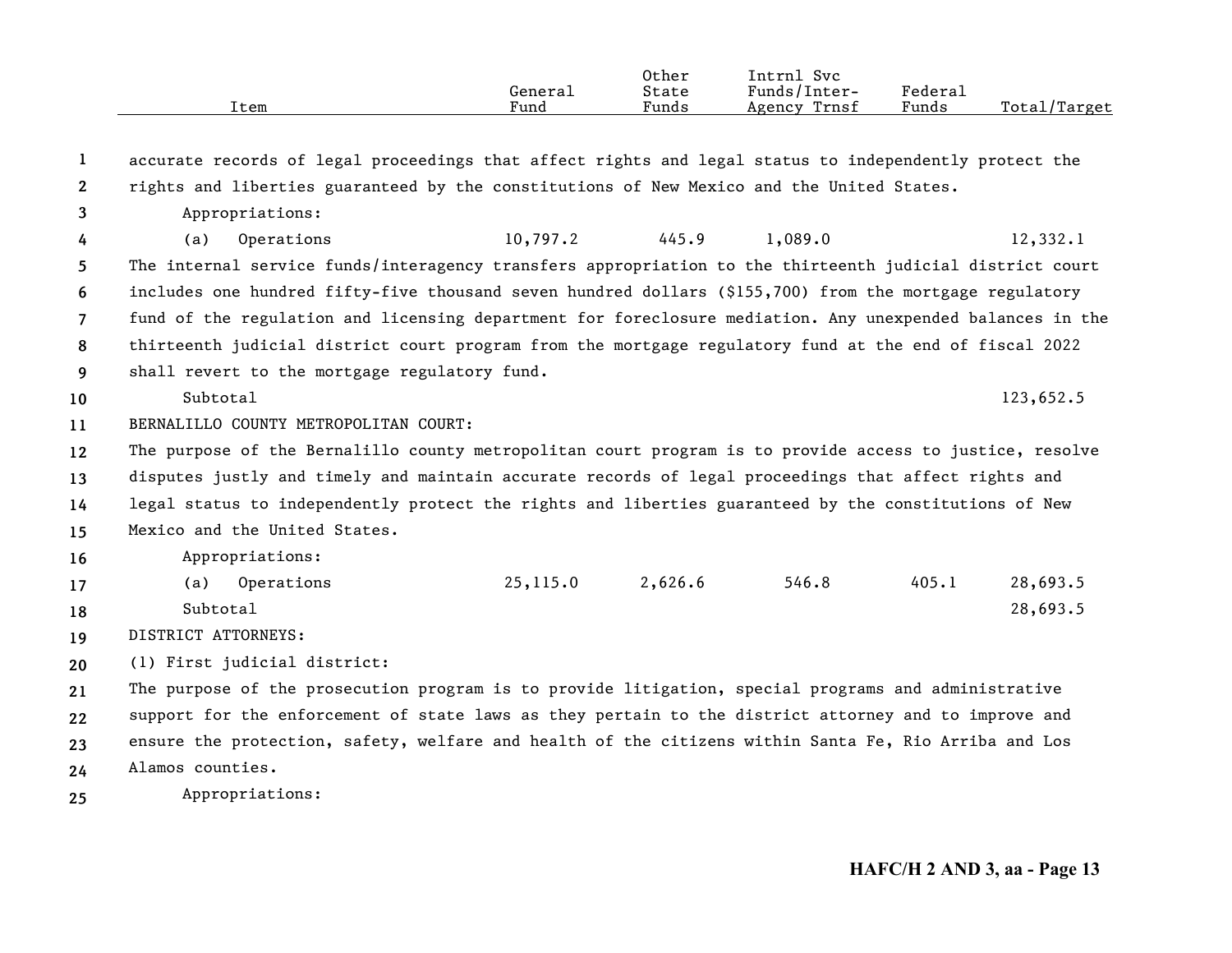|                | Item                                                                                                  | General<br>Fund                               | Other<br>State<br>Funds | Intrnl Svc<br>Funds/Inter-<br>Agency Trnsf | Federal<br>Funds | Total/Target |
|----------------|-------------------------------------------------------------------------------------------------------|-----------------------------------------------|-------------------------|--------------------------------------------|------------------|--------------|
|                |                                                                                                       |                                               |                         |                                            |                  |              |
| 1              | Personal services and<br>(a)                                                                          |                                               |                         |                                            |                  |              |
| 2              | employee benefits                                                                                     | 5,659.9                                       | 10.0                    | 183.7                                      | 120.1            | 5,973.7      |
| 3              | Contractual services<br>(b)                                                                           | 22.8                                          |                         |                                            |                  | 22.8         |
| 4              | Other<br>(c)                                                                                          | 403.0                                         |                         |                                            |                  | 403.0        |
| 5.             | Performance measures:                                                                                 |                                               |                         |                                            |                  |              |
| 6              | (a) Explanatory:                                                                                      | Percent of pretrial detention motions granted |                         |                                            |                  |              |
| $\overline{7}$ | (b) Explanatory:                                                                                      | Number of pretrial detention motions made     |                         |                                            |                  |              |
| 8              | (2) Second judicial district:                                                                         |                                               |                         |                                            |                  |              |
| 9              | The purpose of the prosecution program is to provide litigation, special programs and administrative  |                                               |                         |                                            |                  |              |
| 10             | support for the enforcement of state laws as they pertain to the district attorney and to improve and |                                               |                         |                                            |                  |              |
| 11             | ensure the protection, safety, welfare and health of the citizens within Bernalillo county.           |                                               |                         |                                            |                  |              |
| 12             | Appropriations:                                                                                       |                                               |                         |                                            |                  |              |
| 13             | Personal services and<br>(a)                                                                          |                                               |                         |                                            |                  |              |
| 14             | employee benefits                                                                                     | 21,901.6                                      | 437.8                   | 894.1                                      | 401.6            | 23,635.1     |
| 15             | Contractual services<br>(b)                                                                           | 694.9                                         |                         |                                            | 15.4             | 710.3        |
| 16             | Other<br>(c)                                                                                          | 1,903.4                                       |                         |                                            |                  | 1,903.4      |
| 17             | Performance measures:                                                                                 |                                               |                         |                                            |                  |              |
| 18             | (a) Explanatory:                                                                                      | Number of pretrial detention motions made     |                         |                                            |                  |              |
| 19             | (b) Explanatory:                                                                                      | Percent of pretrial detention motions granted |                         |                                            |                  |              |
| 20             | (3) Third judicial district:                                                                          |                                               |                         |                                            |                  |              |
| 21             | The purpose of the prosecution program is to provide litigation, special programs and administrative  |                                               |                         |                                            |                  |              |
| 22             | support for the enforcement of state laws as they pertain to the district attorney and to improve and |                                               |                         |                                            |                  |              |
| 23             | ensure the protection, safety, welfare and health of the citizens within Dona Ana county.             |                                               |                         |                                            |                  |              |
| 24             | Appropriations:                                                                                       |                                               |                         |                                            |                  |              |
| 25             | Personal services and<br>(a)                                                                          |                                               |                         |                                            |                  |              |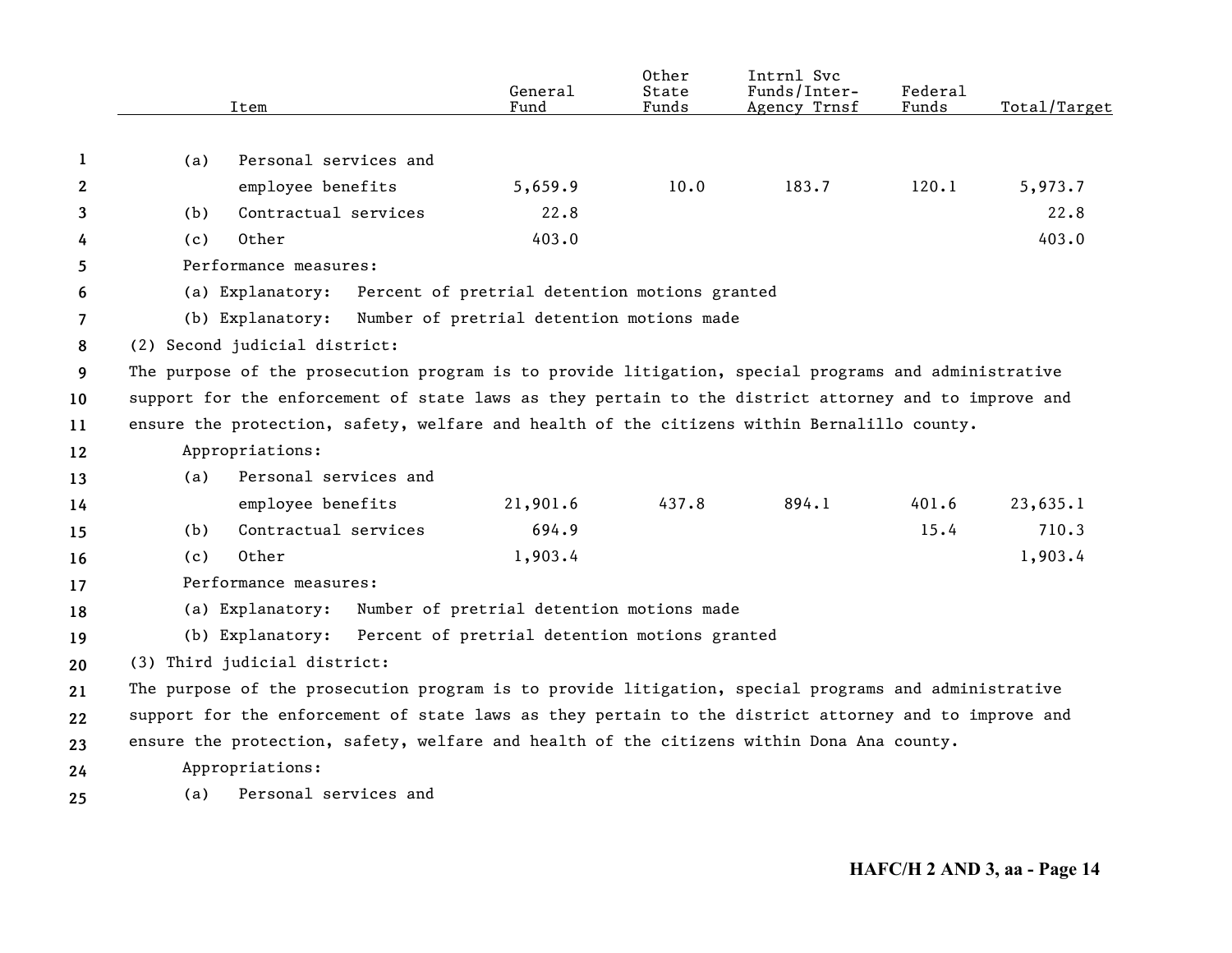|              |           | Item                                                                                                    | General<br>Fund                               | Other<br>State<br>Funds | Intrnl Svc<br>Funds/Inter-<br>Agency Trnsf | Federal<br>Funds | Total/Target |
|--------------|-----------|---------------------------------------------------------------------------------------------------------|-----------------------------------------------|-------------------------|--------------------------------------------|------------------|--------------|
| 1            |           | employee benefits                                                                                       | 5,121.9                                       | 200.0                   | 161.7                                      | 340.9            | 5,824.5      |
| $\mathbf{2}$ | (b)       | Contractual services                                                                                    | 20.7                                          |                         |                                            |                  | 20.7         |
| 3            | (c)       | Other                                                                                                   | 269.2                                         |                         |                                            |                  | 269.2        |
| 4            |           | Performance measures:                                                                                   |                                               |                         |                                            |                  |              |
| 5            |           | (a) Explanatory:                                                                                        | Percent of pretrial detention motions granted |                         |                                            |                  |              |
| 6            |           | (b) Explanatory: Number of pretrial detention motions made                                              |                                               |                         |                                            |                  |              |
| 7            |           | (4) Fourth judicial district:                                                                           |                                               |                         |                                            |                  |              |
| 8            |           | The purpose of the prosecution program is to provide litigation, special programs and administrative    |                                               |                         |                                            |                  |              |
| 9            |           | support for the enforcement of state laws as they pertain to the district attorney and to improve and   |                                               |                         |                                            |                  |              |
| 10           |           | ensure the protection, safety, welfare and health of the citizens within Mora, San Miguel and Guadalupe |                                               |                         |                                            |                  |              |
| 11           | counties. |                                                                                                         |                                               |                         |                                            |                  |              |
| 12           |           | Appropriations:                                                                                         |                                               |                         |                                            |                  |              |
| 13           | (a)       | Personal services and                                                                                   |                                               |                         |                                            |                  |              |
| 14           |           | employee benefits                                                                                       | 3,458.4                                       |                         |                                            |                  | 3,458.4      |
| 15           | (b)       | Contractual services                                                                                    | 29.3                                          |                         |                                            |                  | 29.3         |
| 16           | (c)       | Other                                                                                                   | 89.3                                          | 69.1                    |                                            |                  | 158.4        |
| 17           |           | Performance measures:                                                                                   |                                               |                         |                                            |                  |              |
| 18           |           | (a) Explanatory:                                                                                        | Number of pretrial detention motions made     |                         |                                            |                  |              |
| 19           |           | (b) Explanatory: Percent of pretrial detention motions granted                                          |                                               |                         |                                            |                  |              |
| 20           |           | (5) Fifth judicial district:                                                                            |                                               |                         |                                            |                  |              |
| 21           |           | The purpose of the prosecution program is to provide litigation, special programs and administrative    |                                               |                         |                                            |                  |              |
| 22           |           | support for the enforcement of state laws as they pertain to the district attorney and to improve and   |                                               |                         |                                            |                  |              |
| 23           |           | ensure the protection, safety, welfare and health of the citizens within Eddy, Lea and Chaves counties. |                                               |                         |                                            |                  |              |
| 24           |           | Appropriations:                                                                                         |                                               |                         |                                            |                  |              |
| 25           | (a)       | Personal services and                                                                                   |                                               |                         |                                            |                  |              |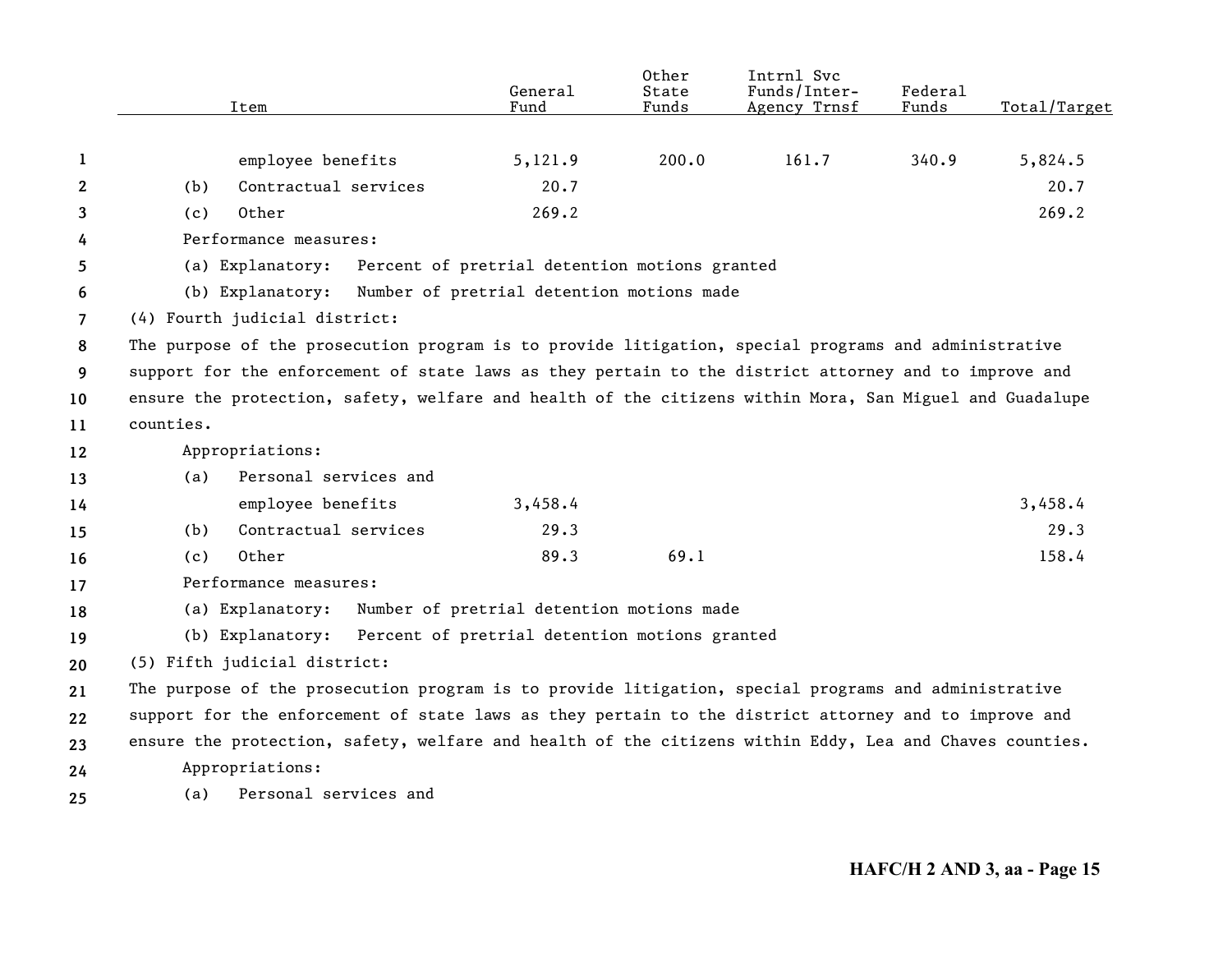|                       | Item                                                                                                  | General<br>Fund                               | Other<br>State<br>Funds | Intrnl Svc<br>Funds/Inter-<br>Agency Trnsf | Federal<br>Funds | Total/Target |
|-----------------------|-------------------------------------------------------------------------------------------------------|-----------------------------------------------|-------------------------|--------------------------------------------|------------------|--------------|
| 1                     | employee benefits                                                                                     | 5,768.6                                       |                         | 128.3                                      | 287.7            | 6, 184.6     |
| $\mathbf{2}^{\prime}$ | Contractual services<br>(b)                                                                           | 25.6                                          |                         |                                            |                  | 25.6         |
| 3                     | Other<br>(c)                                                                                          | 229.4                                         | 10.0                    |                                            |                  | 239.4        |
| 4                     | Performance measures:                                                                                 |                                               |                         |                                            |                  |              |
| 5                     | (a) Explanatory:                                                                                      | Percent of pretrial detention motions granted |                         |                                            |                  |              |
| 6                     | (b) Explanatory:                                                                                      | Number of pretrial detention motions made     |                         |                                            |                  |              |
| 7                     | (6) Sixth judicial district:                                                                          |                                               |                         |                                            |                  |              |
| 8                     | The purpose of the prosecution program is to provide litigation, special programs and administrative  |                                               |                         |                                            |                  |              |
| 9                     | support for the enforcement of state laws as they pertain to the district attorney and to improve and |                                               |                         |                                            |                  |              |
| 10                    | ensure the protection, safety, welfare and health of the citizens within Grant, Hidalgo and Luna      |                                               |                         |                                            |                  |              |
| 11                    | counties.                                                                                             |                                               |                         |                                            |                  |              |
| 12                    | Appropriations:                                                                                       |                                               |                         |                                            |                  |              |
| 13                    | Personal services and<br>(a)                                                                          |                                               |                         |                                            |                  |              |
| 14                    | employee benefits                                                                                     | 3,078.0                                       | 20.0                    | 113.1                                      | 93.6             | 3,304.7      |
| 15                    | Contractual services<br>(b)                                                                           | 13.8                                          |                         |                                            |                  | 13.8         |
| 16                    | Other<br>(c)                                                                                          | 184.6                                         |                         |                                            |                  | 184.6        |
| 17                    | Performance measures:                                                                                 |                                               |                         |                                            |                  |              |
| 18                    | (a) Explanatory:                                                                                      | Percent of pretrial detention motions granted |                         |                                            |                  |              |
| 19                    | (b) Explanatory:                                                                                      | Number of pretrial detention motions made     |                         |                                            |                  |              |
| 20                    | (7) Seventh judicial district:                                                                        |                                               |                         |                                            |                  |              |
| 21                    | The purpose of the prosecution program is to provide litigation, special programs and administrative  |                                               |                         |                                            |                  |              |
| 22                    | support for the enforcement of state laws as they pertain to the district attorney and to improve and |                                               |                         |                                            |                  |              |
| 23                    | ensure the protection, safety, welfare and health of the citizens within Catron, Sierra, Socorro and  |                                               |                         |                                            |                  |              |
| 24                    | Torrance counties.                                                                                    |                                               |                         |                                            |                  |              |
| 25                    | Appropriations:                                                                                       |                                               |                         |                                            |                  |              |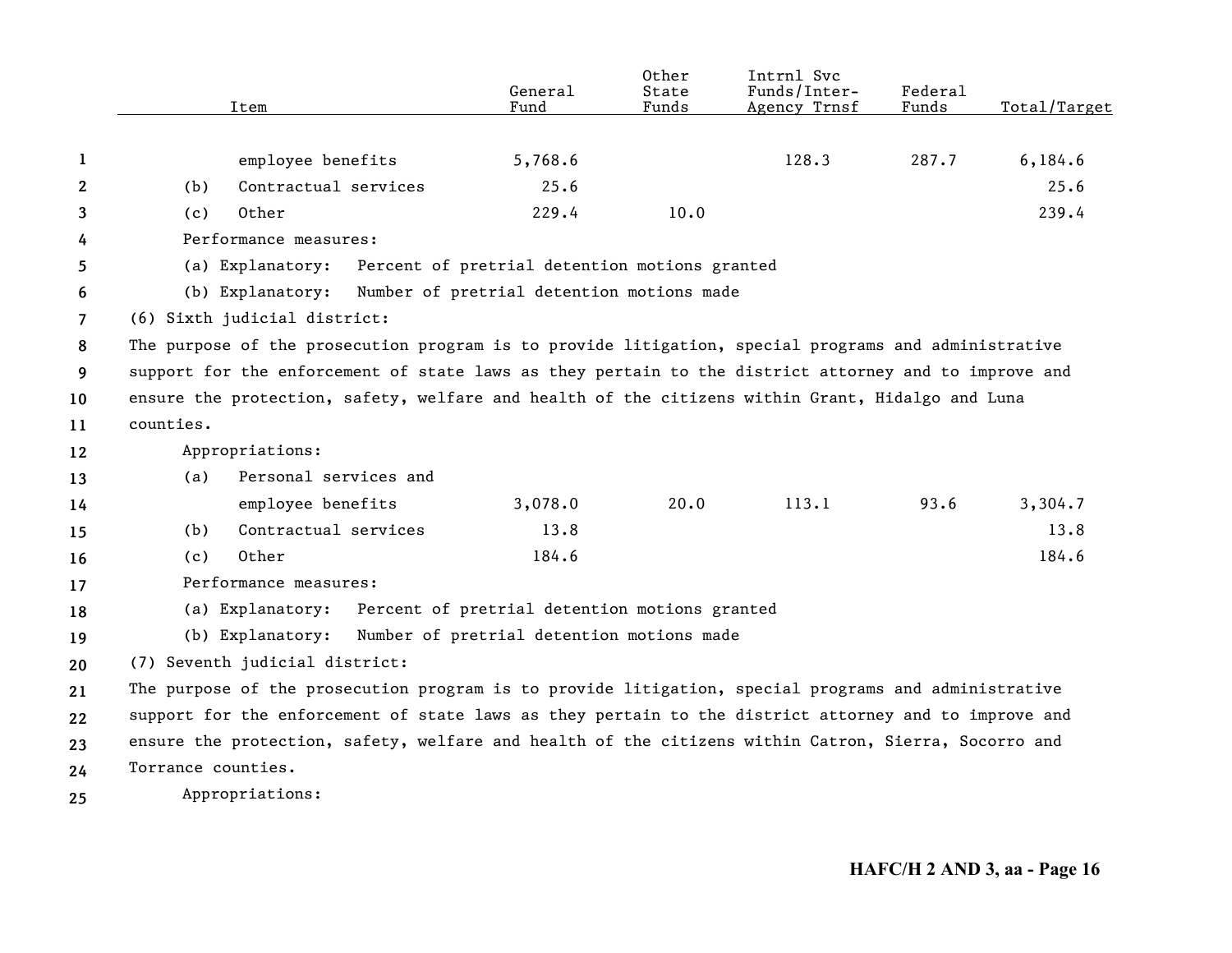|              | Item                                                                                                      | General<br>Fund                               | Other<br>State<br>Funds | Intrnl Svc<br>Funds/Inter-<br>Agency Trnsf | Federal<br>Funds | Total/Target |
|--------------|-----------------------------------------------------------------------------------------------------------|-----------------------------------------------|-------------------------|--------------------------------------------|------------------|--------------|
|              |                                                                                                           |                                               |                         |                                            |                  |              |
| 1            | Personal services and<br>(a)                                                                              |                                               |                         |                                            |                  |              |
| $\mathbf{2}$ | employee benefits                                                                                         | 2,717.0                                       | 3.8                     |                                            |                  | 2,720.8      |
| 3            | Contractual services<br>(b)                                                                               | 14.0                                          |                         |                                            |                  | 14.0         |
| 4            | Other<br>(c)                                                                                              | 140.0                                         | 6.2                     |                                            |                  | 146.2        |
| 5            | Performance measures:                                                                                     |                                               |                         |                                            |                  |              |
| 6            | (a) Explanatory:                                                                                          | Number of pretrial detention motions made     |                         |                                            |                  |              |
| 7            | (b) Explanatory:                                                                                          | Percent of pretrial detention motions granted |                         |                                            |                  |              |
| 8            | (8) Eighth judicial district:                                                                             |                                               |                         |                                            |                  |              |
| 9            | The purpose of the prosecution program is to provide litigation, special programs and administrative      |                                               |                         |                                            |                  |              |
| 10           | support for the enforcement of state laws as they pertain to the district attorney and to improve and     |                                               |                         |                                            |                  |              |
| 11           | ensure the protection, safety, welfare and health of the citizens within Taos, Colfax and Union counties. |                                               |                         |                                            |                  |              |
| 12           | Appropriations:                                                                                           |                                               |                         |                                            |                  |              |
| 13           | Personal services and<br>(a)                                                                              |                                               |                         |                                            |                  |              |
| 14           | employee benefits                                                                                         | 3,065.3                                       |                         |                                            |                  | 3,065.3      |
| 15           | Contractual services<br>(b)                                                                               | 16.8                                          |                         |                                            |                  | 16.8         |
| 16           | Other<br>(c)                                                                                              | 140.1                                         |                         |                                            |                  | 140.1        |
| 17           | Performance measures:                                                                                     |                                               |                         |                                            |                  |              |
| 18           | (a) Explanatory:                                                                                          | Number of pretrial detention motions made     |                         |                                            |                  |              |
| 19           | (b) Explanatory: Percent of pretrial detention motions granted                                            |                                               |                         |                                            |                  |              |
| 20           | (9) Ninth judicial district:                                                                              |                                               |                         |                                            |                  |              |
| 21           | The purpose of the prosecution program is to provide litigation, special programs and administrative      |                                               |                         |                                            |                  |              |
| 22           | support for the enforcement of state laws as they pertain to the district attorney and to improve and     |                                               |                         |                                            |                  |              |
| 23           | ensure the protection, safety, welfare and health of the citizens within Curry and Roosevelt counties.    |                                               |                         |                                            |                  |              |
| 24           | Appropriations:                                                                                           |                                               |                         |                                            |                  |              |
| 25           | Personal services and<br>(a)                                                                              |                                               |                         |                                            |                  |              |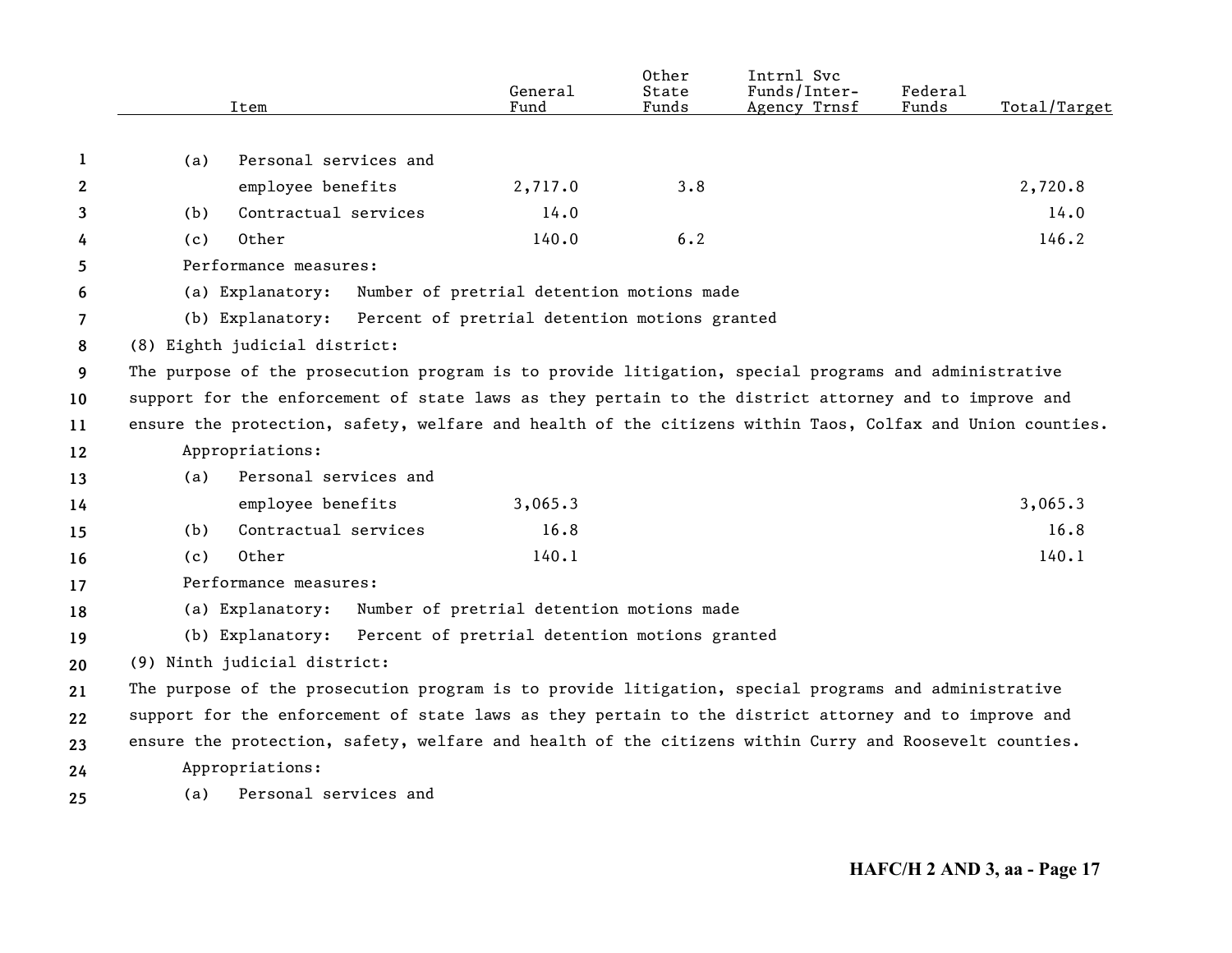|    |           | Item                          |                                              | General<br>Fund                               | Other<br>State<br>Funds | Intrnl Svc<br>Funds/Inter-<br>Agency Trnsf                                                            | Federal<br>Funds | Total/Target |
|----|-----------|-------------------------------|----------------------------------------------|-----------------------------------------------|-------------------------|-------------------------------------------------------------------------------------------------------|------------------|--------------|
|    |           |                               |                                              |                                               |                         |                                                                                                       |                  |              |
| 1  |           | employee benefits             |                                              | 3,385.9                                       |                         |                                                                                                       |                  | 3,385.9      |
| 2  | (b)       | Contractual services          |                                              | 12.5                                          |                         |                                                                                                       |                  | 12.5         |
| 3  | (c)       | Other                         |                                              | 151.0                                         |                         |                                                                                                       |                  | 151.0        |
| 4  |           | Performance measures:         |                                              |                                               |                         |                                                                                                       |                  |              |
| 5  |           | (a) Explanatory:              |                                              | Percent of pretrial detention motions granted |                         |                                                                                                       |                  |              |
| 6  |           | (b) Explanatory:              |                                              | Number of pretrial detention motions made     |                         |                                                                                                       |                  |              |
| 7  |           | (10) Tenth judicial district: |                                              |                                               |                         |                                                                                                       |                  |              |
| 8  |           |                               |                                              |                                               |                         | The purpose of the prosecution program is to provide litigation, special programs and administrative  |                  |              |
| 9  |           |                               |                                              |                                               |                         | support for the enforcement of state laws as they pertain to the district attorney and to improve and |                  |              |
| 10 |           |                               |                                              |                                               |                         | ensure the protection, safety, welfare and health of the citizens within Quay, Harding and De Baca    |                  |              |
| 11 | counties. |                               |                                              |                                               |                         |                                                                                                       |                  |              |
| 12 |           | Appropriations:               |                                              |                                               |                         |                                                                                                       |                  |              |
| 13 | (a)       | Personal services and         |                                              |                                               |                         |                                                                                                       |                  |              |
| 14 |           | employee benefits             |                                              | 1,381.0                                       |                         |                                                                                                       |                  | 1,381.0      |
| 15 | (b)       | Contractual services          |                                              | 25.0                                          |                         |                                                                                                       |                  | 25.0         |
| 16 | (c)       | Other                         |                                              | 163.9                                         |                         |                                                                                                       |                  | 163.9        |
| 17 |           | Performance measures:         |                                              |                                               |                         |                                                                                                       |                  |              |
| 18 |           | (a) Explanatory:              |                                              | Number of pretrial detention motions made     |                         |                                                                                                       |                  |              |
| 19 |           | (b) Explanatory:              |                                              | Percent of pretrial detention motions granted |                         |                                                                                                       |                  |              |
| 20 |           |                               | (11) Eleventh judicial district, division I: |                                               |                         |                                                                                                       |                  |              |
| 21 |           |                               |                                              |                                               |                         | The purpose of the prosecution program is to provide litigation, special programs and administrative  |                  |              |
| 22 |           |                               |                                              |                                               |                         | support for the enforcement of state laws as they pertain to the district attorney and to improve and |                  |              |
| 23 |           |                               |                                              |                                               |                         | ensure the protection, safety, welfare and health of the citizens within San Juan county.             |                  |              |
| 24 |           | Appropriations:               |                                              |                                               |                         |                                                                                                       |                  |              |
| 25 | (a)       | Personal services and         |                                              |                                               |                         |                                                                                                       |                  |              |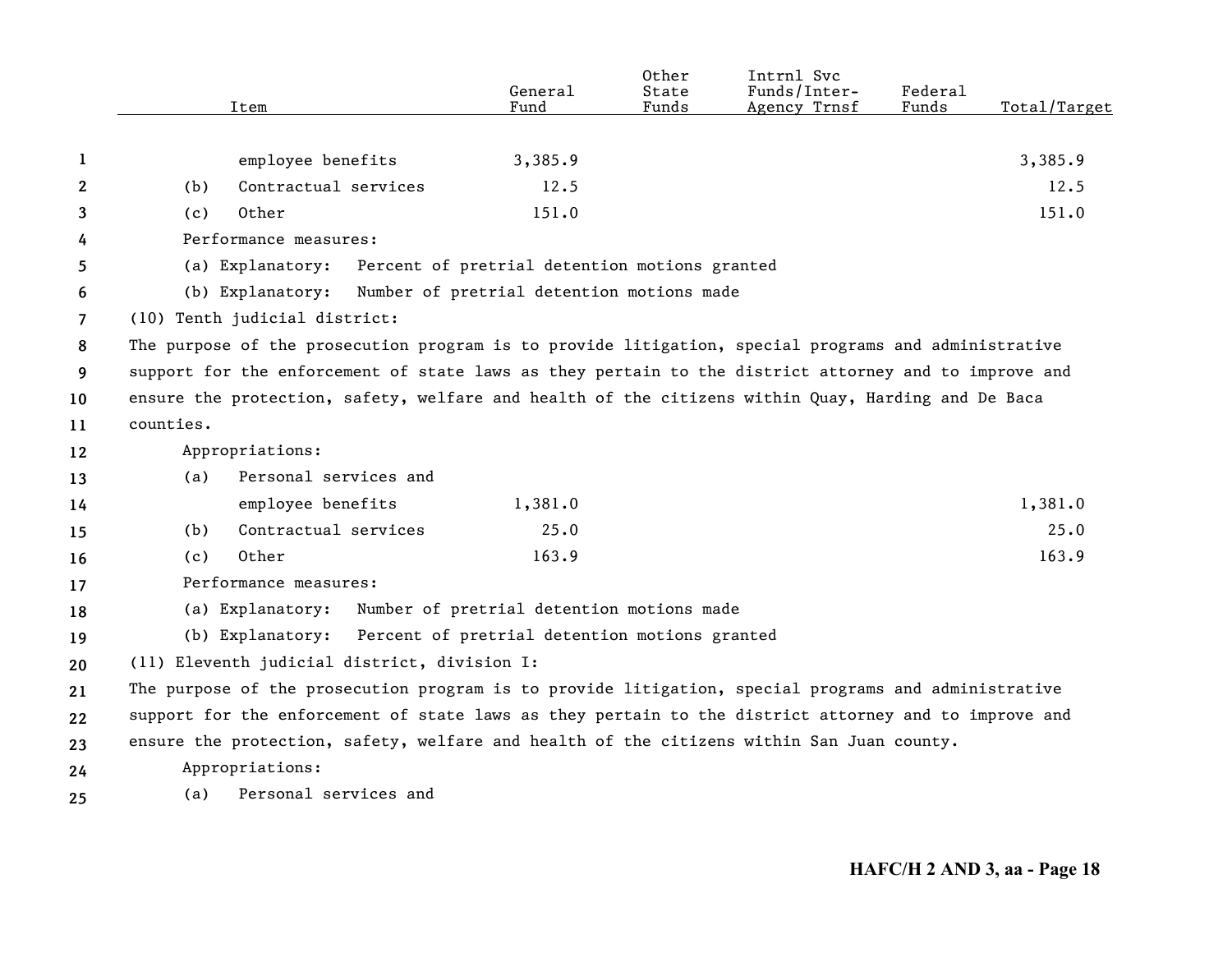| employee benefits<br>4,633.7<br>55.8<br>98.4<br>233.3<br>1<br>Contractual services<br>153.0<br>$\mathbf{2}$<br>(b)<br>Other<br>257.8<br>39.3<br>1.0<br>(c)<br>3<br>Performance measures:<br>4<br>(a) Explanatory:<br>Percent of pretrial detention motions granted<br>5<br>(b) Explanatory:<br>Number of pretrial detention motions made<br>6<br>(12) Eleventh judicial district, division II:<br>7<br>8<br>support for the enforcement of state laws as they pertain to the district attorney and to improve and<br>9<br>ensure the protection, safety, welfare and health of the citizens within McKinley county.<br>10<br>Appropriations:<br>11<br>Personal services and<br>(a)<br>12<br>employee benefits<br>2,579.8<br>236.4<br>13<br>Contractual services<br>105.9<br>(b)<br>14<br>Other<br>145.5<br>(c)<br>15<br>Performance measures:<br>16<br>(a) Explanatory:<br>Number of pretrial detention motions made<br>17<br>(b) Explanatory: Percent of pretrial detention motions granted<br>18<br>(13) Twelfth judicial district:<br>19<br>The purpose of the prosecution program is to provide litigation, special programs and administrative<br>20<br>support for the enforcement of state laws as they pertain to the district attorney and to improve and<br>21<br>ensure the protection, safety, welfare and health of the citizens within Lincoln and Otero counties.<br>22<br>Appropriations:<br>23<br>Personal services and<br>(a)<br>24 |                                                                                                      | Item | General<br>Fund | Other<br>State<br>Funds | Intrnl Svc<br>Funds/Inter-<br>Agency Trnsf | Federal<br>Funds | Total/Target |  |  |
|-------------------------------------------------------------------------------------------------------------------------------------------------------------------------------------------------------------------------------------------------------------------------------------------------------------------------------------------------------------------------------------------------------------------------------------------------------------------------------------------------------------------------------------------------------------------------------------------------------------------------------------------------------------------------------------------------------------------------------------------------------------------------------------------------------------------------------------------------------------------------------------------------------------------------------------------------------------------------------------------------------------------------------------------------------------------------------------------------------------------------------------------------------------------------------------------------------------------------------------------------------------------------------------------------------------------------------------------------------------------------------------------------------------------------------------------------------|------------------------------------------------------------------------------------------------------|------|-----------------|-------------------------|--------------------------------------------|------------------|--------------|--|--|
|                                                                                                                                                                                                                                                                                                                                                                                                                                                                                                                                                                                                                                                                                                                                                                                                                                                                                                                                                                                                                                                                                                                                                                                                                                                                                                                                                                                                                                                       |                                                                                                      |      |                 |                         |                                            |                  |              |  |  |
|                                                                                                                                                                                                                                                                                                                                                                                                                                                                                                                                                                                                                                                                                                                                                                                                                                                                                                                                                                                                                                                                                                                                                                                                                                                                                                                                                                                                                                                       |                                                                                                      |      |                 |                         |                                            |                  | 5,021.2      |  |  |
|                                                                                                                                                                                                                                                                                                                                                                                                                                                                                                                                                                                                                                                                                                                                                                                                                                                                                                                                                                                                                                                                                                                                                                                                                                                                                                                                                                                                                                                       |                                                                                                      |      |                 |                         |                                            |                  | 153.0        |  |  |
|                                                                                                                                                                                                                                                                                                                                                                                                                                                                                                                                                                                                                                                                                                                                                                                                                                                                                                                                                                                                                                                                                                                                                                                                                                                                                                                                                                                                                                                       |                                                                                                      |      |                 |                         |                                            |                  | 298.1        |  |  |
|                                                                                                                                                                                                                                                                                                                                                                                                                                                                                                                                                                                                                                                                                                                                                                                                                                                                                                                                                                                                                                                                                                                                                                                                                                                                                                                                                                                                                                                       |                                                                                                      |      |                 |                         |                                            |                  |              |  |  |
|                                                                                                                                                                                                                                                                                                                                                                                                                                                                                                                                                                                                                                                                                                                                                                                                                                                                                                                                                                                                                                                                                                                                                                                                                                                                                                                                                                                                                                                       |                                                                                                      |      |                 |                         |                                            |                  |              |  |  |
|                                                                                                                                                                                                                                                                                                                                                                                                                                                                                                                                                                                                                                                                                                                                                                                                                                                                                                                                                                                                                                                                                                                                                                                                                                                                                                                                                                                                                                                       |                                                                                                      |      |                 |                         |                                            |                  |              |  |  |
|                                                                                                                                                                                                                                                                                                                                                                                                                                                                                                                                                                                                                                                                                                                                                                                                                                                                                                                                                                                                                                                                                                                                                                                                                                                                                                                                                                                                                                                       |                                                                                                      |      |                 |                         |                                            |                  |              |  |  |
|                                                                                                                                                                                                                                                                                                                                                                                                                                                                                                                                                                                                                                                                                                                                                                                                                                                                                                                                                                                                                                                                                                                                                                                                                                                                                                                                                                                                                                                       | The purpose of the prosecution program is to provide litigation, special programs and administrative |      |                 |                         |                                            |                  |              |  |  |
|                                                                                                                                                                                                                                                                                                                                                                                                                                                                                                                                                                                                                                                                                                                                                                                                                                                                                                                                                                                                                                                                                                                                                                                                                                                                                                                                                                                                                                                       |                                                                                                      |      |                 |                         |                                            |                  |              |  |  |
|                                                                                                                                                                                                                                                                                                                                                                                                                                                                                                                                                                                                                                                                                                                                                                                                                                                                                                                                                                                                                                                                                                                                                                                                                                                                                                                                                                                                                                                       |                                                                                                      |      |                 |                         |                                            |                  |              |  |  |
|                                                                                                                                                                                                                                                                                                                                                                                                                                                                                                                                                                                                                                                                                                                                                                                                                                                                                                                                                                                                                                                                                                                                                                                                                                                                                                                                                                                                                                                       |                                                                                                      |      |                 |                         |                                            |                  |              |  |  |
|                                                                                                                                                                                                                                                                                                                                                                                                                                                                                                                                                                                                                                                                                                                                                                                                                                                                                                                                                                                                                                                                                                                                                                                                                                                                                                                                                                                                                                                       |                                                                                                      |      |                 |                         |                                            |                  |              |  |  |
|                                                                                                                                                                                                                                                                                                                                                                                                                                                                                                                                                                                                                                                                                                                                                                                                                                                                                                                                                                                                                                                                                                                                                                                                                                                                                                                                                                                                                                                       |                                                                                                      |      |                 |                         |                                            |                  | 2,816.2      |  |  |
|                                                                                                                                                                                                                                                                                                                                                                                                                                                                                                                                                                                                                                                                                                                                                                                                                                                                                                                                                                                                                                                                                                                                                                                                                                                                                                                                                                                                                                                       |                                                                                                      |      |                 |                         |                                            |                  | 105.9        |  |  |
|                                                                                                                                                                                                                                                                                                                                                                                                                                                                                                                                                                                                                                                                                                                                                                                                                                                                                                                                                                                                                                                                                                                                                                                                                                                                                                                                                                                                                                                       |                                                                                                      |      |                 |                         |                                            |                  | 145.5        |  |  |
|                                                                                                                                                                                                                                                                                                                                                                                                                                                                                                                                                                                                                                                                                                                                                                                                                                                                                                                                                                                                                                                                                                                                                                                                                                                                                                                                                                                                                                                       |                                                                                                      |      |                 |                         |                                            |                  |              |  |  |
|                                                                                                                                                                                                                                                                                                                                                                                                                                                                                                                                                                                                                                                                                                                                                                                                                                                                                                                                                                                                                                                                                                                                                                                                                                                                                                                                                                                                                                                       |                                                                                                      |      |                 |                         |                                            |                  |              |  |  |
|                                                                                                                                                                                                                                                                                                                                                                                                                                                                                                                                                                                                                                                                                                                                                                                                                                                                                                                                                                                                                                                                                                                                                                                                                                                                                                                                                                                                                                                       |                                                                                                      |      |                 |                         |                                            |                  |              |  |  |
|                                                                                                                                                                                                                                                                                                                                                                                                                                                                                                                                                                                                                                                                                                                                                                                                                                                                                                                                                                                                                                                                                                                                                                                                                                                                                                                                                                                                                                                       |                                                                                                      |      |                 |                         |                                            |                  |              |  |  |
|                                                                                                                                                                                                                                                                                                                                                                                                                                                                                                                                                                                                                                                                                                                                                                                                                                                                                                                                                                                                                                                                                                                                                                                                                                                                                                                                                                                                                                                       |                                                                                                      |      |                 |                         |                                            |                  |              |  |  |
|                                                                                                                                                                                                                                                                                                                                                                                                                                                                                                                                                                                                                                                                                                                                                                                                                                                                                                                                                                                                                                                                                                                                                                                                                                                                                                                                                                                                                                                       |                                                                                                      |      |                 |                         |                                            |                  |              |  |  |
|                                                                                                                                                                                                                                                                                                                                                                                                                                                                                                                                                                                                                                                                                                                                                                                                                                                                                                                                                                                                                                                                                                                                                                                                                                                                                                                                                                                                                                                       |                                                                                                      |      |                 |                         |                                            |                  |              |  |  |
|                                                                                                                                                                                                                                                                                                                                                                                                                                                                                                                                                                                                                                                                                                                                                                                                                                                                                                                                                                                                                                                                                                                                                                                                                                                                                                                                                                                                                                                       |                                                                                                      |      |                 |                         |                                            |                  |              |  |  |
|                                                                                                                                                                                                                                                                                                                                                                                                                                                                                                                                                                                                                                                                                                                                                                                                                                                                                                                                                                                                                                                                                                                                                                                                                                                                                                                                                                                                                                                       |                                                                                                      |      |                 |                         |                                            |                  |              |  |  |
| 235.2<br>194.8<br>employee benefits<br>3,459.0<br>25                                                                                                                                                                                                                                                                                                                                                                                                                                                                                                                                                                                                                                                                                                                                                                                                                                                                                                                                                                                                                                                                                                                                                                                                                                                                                                                                                                                                  |                                                                                                      |      |                 |                         |                                            |                  | 3,889.0      |  |  |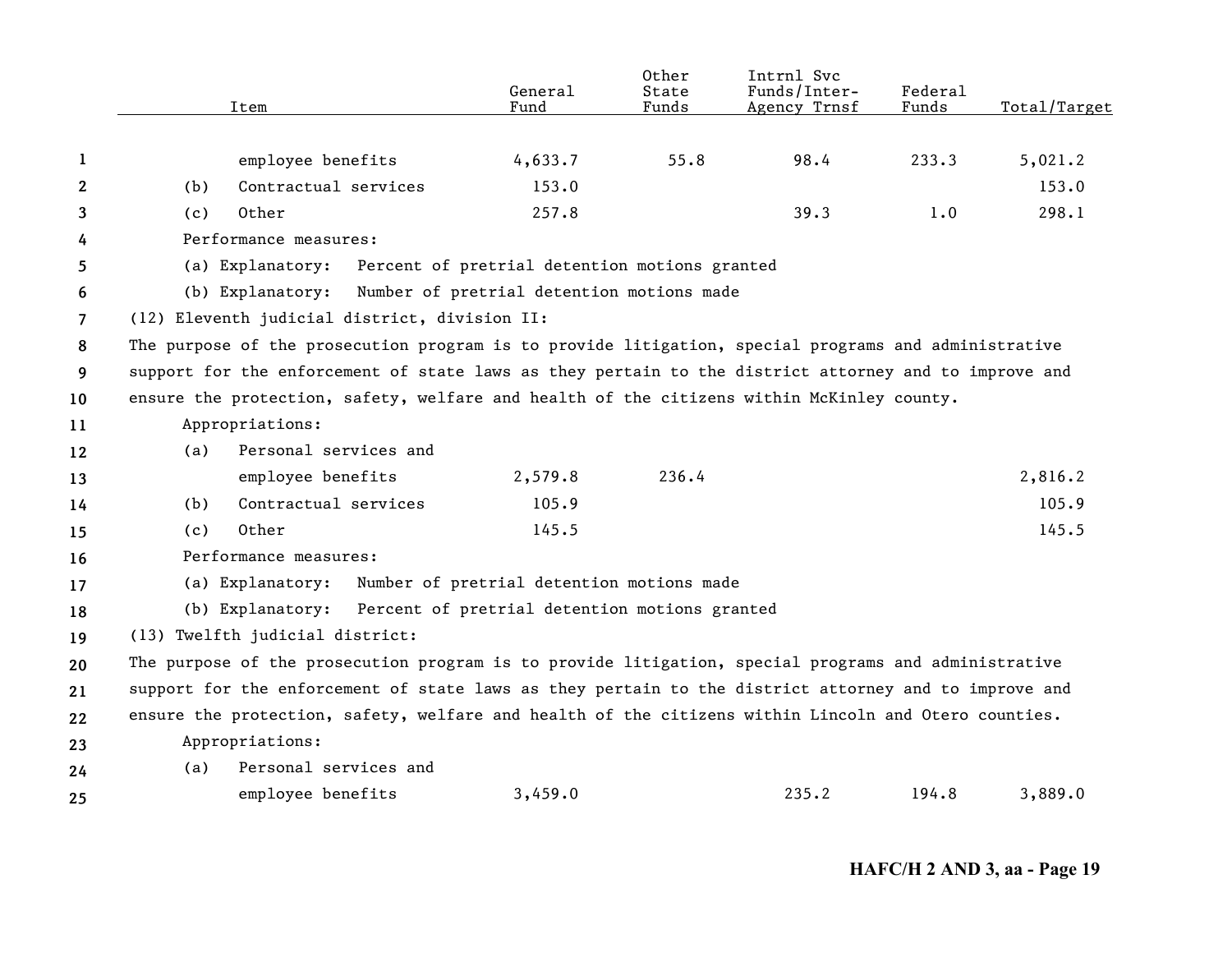|    | Item                                                                                                    | General<br>Fund                               | Other<br>State<br>Funds | Intrnl Svc<br>Funds/Inter-<br>Agency Trnsf | Federal<br>Funds | Total/Target |
|----|---------------------------------------------------------------------------------------------------------|-----------------------------------------------|-------------------------|--------------------------------------------|------------------|--------------|
|    |                                                                                                         |                                               |                         |                                            |                  |              |
| 1  | (b)<br>Contractual services                                                                             | 50.0                                          |                         |                                            |                  | 50.0         |
| 2  | Other<br>(c)                                                                                            | 227.3                                         |                         |                                            |                  | 227.3        |
| 3  | Performance measures:                                                                                   |                                               |                         |                                            |                  |              |
| 4  | (a) Explanatory:                                                                                        | Number of pretrial detention motions made     |                         |                                            |                  |              |
| 5  | (b) Explanatory: Percent of pretrial detention motions granted                                          |                                               |                         |                                            |                  |              |
| 6  | (14) Thirteenth judicial district:                                                                      |                                               |                         |                                            |                  |              |
| 7  | The purpose of the prosecution program is to provide litigation, special programs and administrative    |                                               |                         |                                            |                  |              |
| 8  | support for the enforcement of state laws as they pertain to the district attorney and to improve and   |                                               |                         |                                            |                  |              |
| 9  | ensure the protection, safety, welfare and health of the citizens within Cibola, Sandoval and Valencia  |                                               |                         |                                            |                  |              |
| 10 | counties.                                                                                               |                                               |                         |                                            |                  |              |
| 11 | Appropriations:                                                                                         |                                               |                         |                                            |                  |              |
| 12 | Personal services and<br>(a)                                                                            |                                               |                         |                                            |                  |              |
| 13 | employee benefits                                                                                       | 5,423.3                                       | 198.3                   |                                            |                  | 5,621.6      |
| 14 | Contractual services<br>(b)                                                                             | 100.0                                         | 16.3                    |                                            |                  | 116.3        |
| 15 | Other<br>(c)                                                                                            | 390.0                                         | 31.9                    |                                            |                  | 421.9        |
| 16 | Performance measures:                                                                                   |                                               |                         |                                            |                  |              |
| 17 | (a) Explanatory:                                                                                        | Number of pretrial detention motions made     |                         |                                            |                  |              |
| 18 | (b) Explanatory:                                                                                        | Percent of pretrial detention motions granted |                         |                                            |                  |              |
| 19 | Subtotal                                                                                                |                                               |                         |                                            |                  | 82,450.0     |
| 20 | ADMINISTRATIVE OFFICE OF THE DISTRICT ATTORNEYS:                                                        |                                               |                         |                                            |                  |              |
| 21 | (1) Administrative support:                                                                             |                                               |                         |                                            |                  |              |
| 22 | The purpose of the administrative support program is to provide fiscal, human resource, staff           |                                               |                         |                                            |                  |              |
| 23 | development, automation, victim program services and support to all district attorneys' offices in New  |                                               |                         |                                            |                  |              |
| 24 | Mexico and to members of the New Mexico children's safe house network so they may obtain and access the |                                               |                         |                                            |                  |              |
| 25 | necessary resources to effectively and efficiently carry out their prosecutorial, investigative and     |                                               |                         |                                            |                  |              |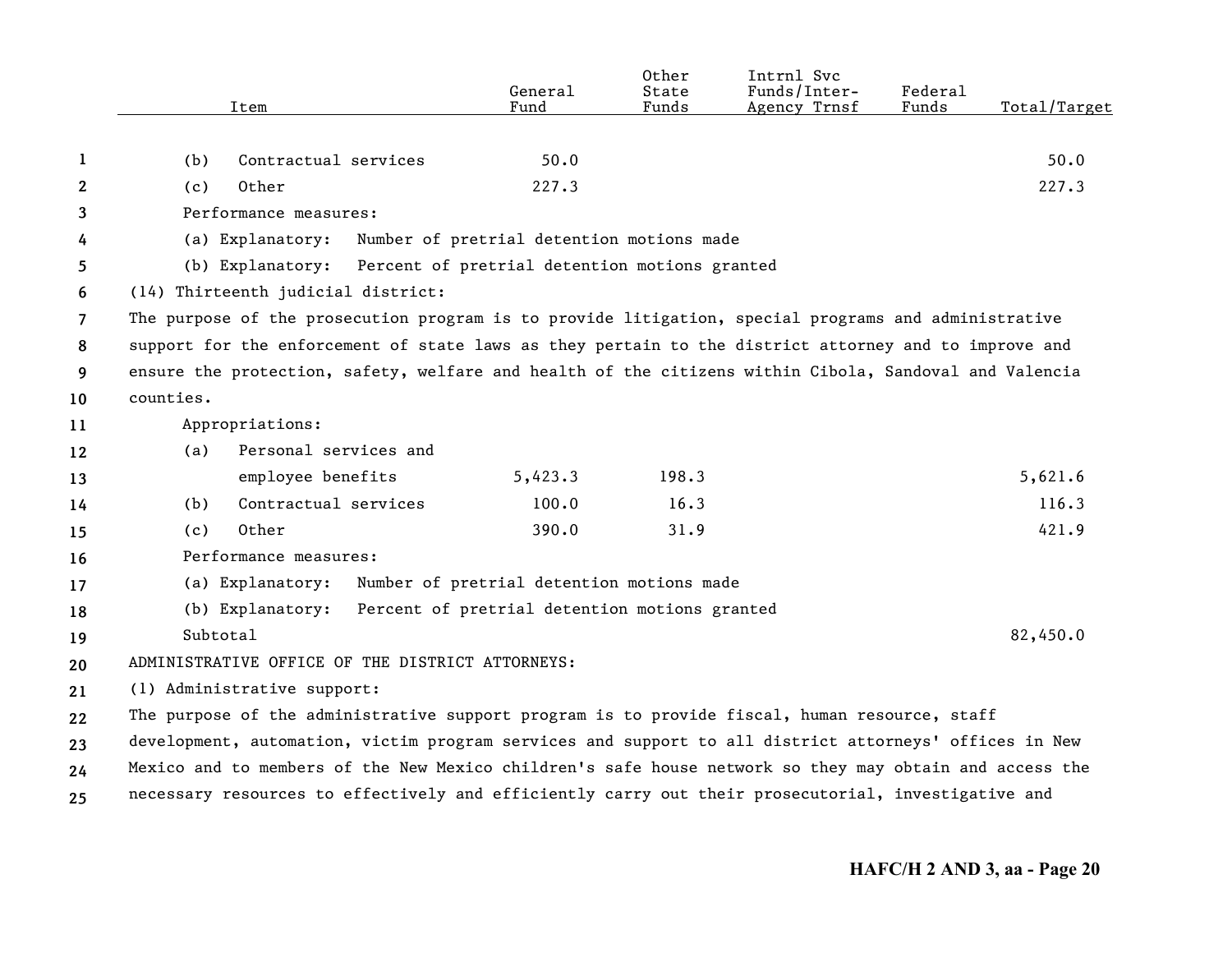|                |                     | Item                                                                                                    | General<br>Fund                            | Other<br>State<br>Funds | Intrnl Svc<br>Funds/Inter-<br>Agency Trnsf | Federal<br>Funds | Total/Target |
|----------------|---------------------|---------------------------------------------------------------------------------------------------------|--------------------------------------------|-------------------------|--------------------------------------------|------------------|--------------|
|                |                     |                                                                                                         |                                            |                         |                                            |                  |              |
| 1              |                     | programmatic functions.                                                                                 |                                            |                         |                                            |                  |              |
| $\mathbf{2}$   |                     | Appropriations:                                                                                         |                                            |                         |                                            |                  |              |
| 3              | (a)                 | Personal services and                                                                                   |                                            |                         |                                            |                  |              |
| 4              |                     | employee benefits                                                                                       | 1,573.0                                    | 100.2                   |                                            |                  | 1,673.2      |
| 5              | (b)                 | Contractual services                                                                                    | 280.4                                      | 16.9                    |                                            |                  | 297.3        |
| 6              | (c)                 | Other                                                                                                   | 590.5                                      | 187.8                   |                                            |                  | 778.3        |
| $\overline{7}$ | Subtotal            |                                                                                                         |                                            |                         |                                            |                  | 2,748.8      |
| 8              |                     | PUBLIC DEFENDER DEPARTMENT:                                                                             |                                            |                         |                                            |                  |              |
| 9              |                     | (1) Criminal legal services:                                                                            |                                            |                         |                                            |                  |              |
| 10             |                     | The purpose of the criminal legal services program is to provide effective legal representation and     |                                            |                         |                                            |                  |              |
| 11             |                     | advocacy for eligible clients so their liberty and constitutional rights are protected and to serve the |                                            |                         |                                            |                  |              |
| 12             |                     | community as a partner in assuring a fair and efficient criminal justice system that sustains New       |                                            |                         |                                            |                  |              |
| 13             |                     | Mexico's statutory and constitutional mandate to adequately fund a statewide indigent defense system.   |                                            |                         |                                            |                  |              |
| 14             |                     | Appropriations:                                                                                         |                                            |                         |                                            |                  |              |
| 15             | (a)                 | Personal services and                                                                                   |                                            |                         |                                            |                  |              |
| 16             |                     | employee benefits                                                                                       | 36,400.5                                   |                         |                                            |                  | 36,400.5     |
| 17             | (b)                 | Contractual services                                                                                    | 14,537.2                                   | 393.6                   |                                            |                  | 14,930.8     |
| 18             | (c)                 | Other                                                                                                   | 6, 292.7                                   | 200.0                   |                                            |                  | 6,492.7      |
| 19             |                     | Performance measures:                                                                                   |                                            |                         |                                            |                  |              |
| 20             |                     | (a) Output:                                                                                             | Average cases assigned to attorneys yearly |                         |                                            |                  | 330          |
| 21             | Subtotal            |                                                                                                         |                                            |                         |                                            |                  | 57,824.0     |
| 22             | TOTAL JUDICIAL      |                                                                                                         | 323,286.5                                  | 26,970.3                | 14,610.0                                   | 4,821.4          | 369,688.2    |
| 23             |                     |                                                                                                         |                                            | C. GENERAL CONTROL      |                                            |                  |              |
| 24             | ATTORNEY GENERAL:   |                                                                                                         |                                            |                         |                                            |                  |              |
| 25             | (1) Legal services: |                                                                                                         |                                            |                         |                                            |                  |              |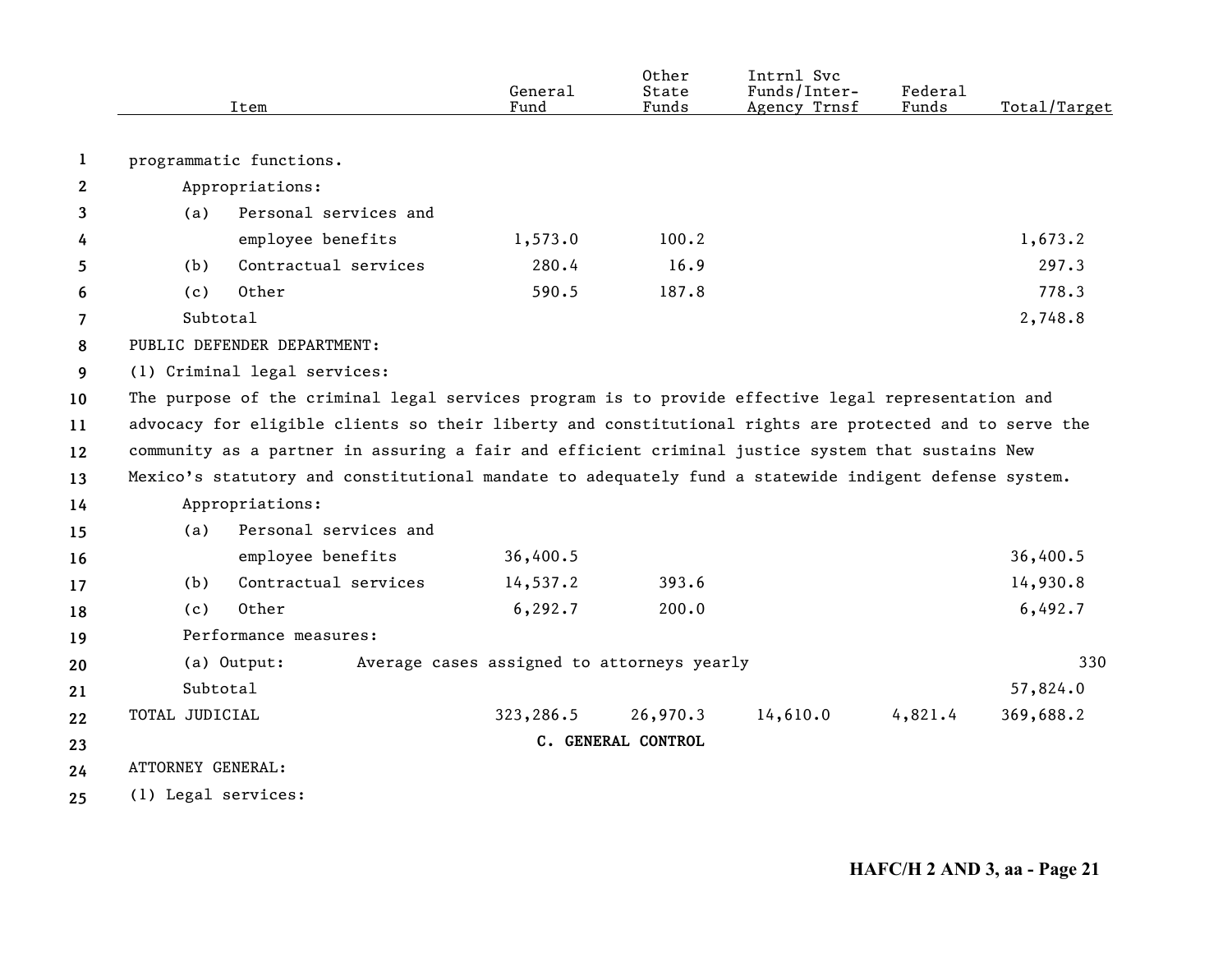|                       |                                                                                                           | Item                                                                                                       | Genera1<br>Fund | Other<br>State<br>Funds | Intrnl Svc<br>Funds/Inter-<br>Agency Trnsf | Federal<br>Funds | Total/Target |  |
|-----------------------|-----------------------------------------------------------------------------------------------------------|------------------------------------------------------------------------------------------------------------|-----------------|-------------------------|--------------------------------------------|------------------|--------------|--|
| -1                    |                                                                                                           | The purpose of the legal services program is to deliver quality legal services, including opinions,        |                 |                         |                                            |                  |              |  |
| $\mathbf{2}^{\prime}$ |                                                                                                           | counsel and representation to state government entities and to enforce state law on behalf of the public   |                 |                         |                                            |                  |              |  |
| 3                     |                                                                                                           | so New Mexicans have an open, honest, efficient government and enjoy the protection of state law.          |                 |                         |                                            |                  |              |  |
| 4                     | Appropriations:                                                                                           |                                                                                                            |                 |                         |                                            |                  |              |  |
| 5                     | (a)                                                                                                       | Personal services and                                                                                      |                 |                         |                                            |                  |              |  |
| 6                     |                                                                                                           | employee benefits                                                                                          | 10,829.9        |                         | 6, 547.0                                   | 989.4            | 18,366.3     |  |
| 7                     | (b)                                                                                                       | Contractual services                                                                                       | 677.6           |                         | 396.1                                      | 12.3             | 1,086.0      |  |
| 8                     | (c)                                                                                                       | Other                                                                                                      | 1,855.0         |                         | 1,186.0                                    | 427.7            | 3,468.7      |  |
| 9                     | (d)                                                                                                       | Other financing uses                                                                                       |                 |                         | 3,000.0                                    |                  | 3,000.0      |  |
| 10                    | The internal service funds/interagency transfers appropriations to the legal services program of the      |                                                                                                            |                 |                         |                                            |                  |              |  |
| 11                    | attorney general include eight million one hundred twenty-nine thousand one hundred dollars (\$8,129,100) |                                                                                                            |                 |                         |                                            |                  |              |  |
| 12                    | from the consumer settlement fund of the office of the attorney general.                                  |                                                                                                            |                 |                         |                                            |                  |              |  |
| 13                    |                                                                                                           | The internal service funds/interagency transfers appropriation to the legal services program of the        |                 |                         |                                            |                  |              |  |
| 14                    |                                                                                                           | attorney general in the other financing uses category includes one million dollars $(§1,000,000)$ from the |                 |                         |                                            |                  |              |  |
| 15                    |                                                                                                           | consumer settlement fund for the public health program of the department of health for teen suicide        |                 |                         |                                            |                  |              |  |
| 16                    |                                                                                                           | prevention and two million dollars (\$2,000,000) from the consumer settlement fund for the facilities      |                 |                         |                                            |                  |              |  |
| 17                    |                                                                                                           | management program of the department of health. Any unexpended balances from the consumer settlement fund  |                 |                         |                                            |                  |              |  |
| 18                    |                                                                                                           | shall revert to the consumer settlement fund at the office of the attorney general.                        |                 |                         |                                            |                  |              |  |
| 19                    | (2) Medicaid fraud:                                                                                       |                                                                                                            |                 |                         |                                            |                  |              |  |
| 20                    |                                                                                                           | The purpose of the medicaid fraud program is to investigate and prosecute medicaid provider fraud,         |                 |                         |                                            |                  |              |  |
| 21                    |                                                                                                           | recipient abuse and neglect in the medicaid program.                                                       |                 |                         |                                            |                  |              |  |
| 22                    |                                                                                                           | Appropriations:                                                                                            |                 |                         |                                            |                  |              |  |
| 23                    | (a)                                                                                                       | Personal services and                                                                                      |                 |                         |                                            |                  |              |  |
| 24                    |                                                                                                           | employee benefits                                                                                          | 594.3           |                         | 105.5                                      | 2,099.5          | 2,799.3      |  |
| 25                    | (b)                                                                                                       | Contractual services                                                                                       | 54.8            |                         | 9.8                                        | 193.6            | 258.2        |  |
|                       |                                                                                                           |                                                                                                            |                 |                         |                                            |                  |              |  |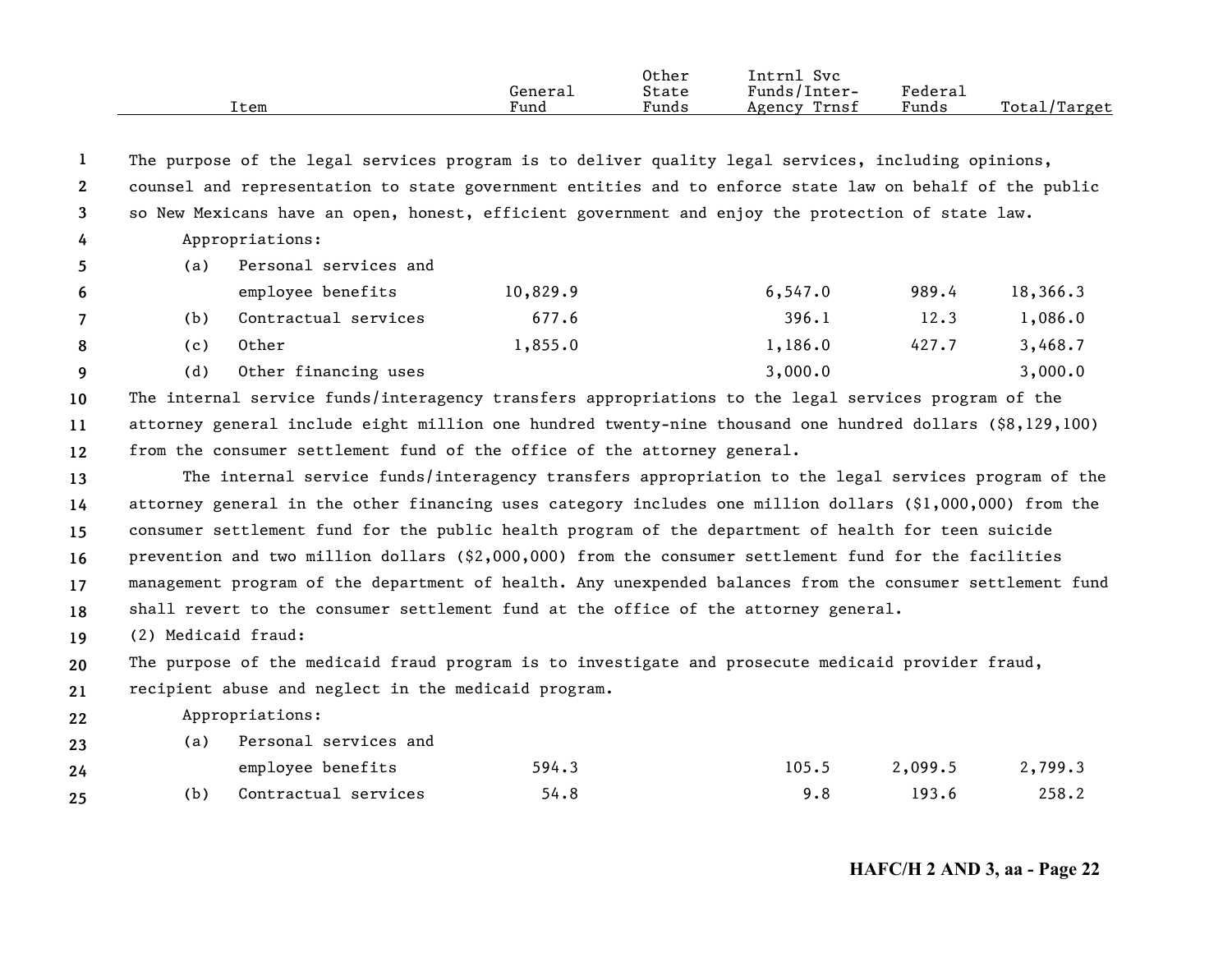|                       |                       | Item                                                                                                     | General<br>Fund | Other<br>State<br>Funds | Intrnl Svc<br>Funds/Inter-<br>Agency Trnsf | Federal<br>Funds | Total/Target |
|-----------------------|-----------------------|----------------------------------------------------------------------------------------------------------|-----------------|-------------------------|--------------------------------------------|------------------|--------------|
| 1                     | (c)                   | Other                                                                                                    | 151.0           |                         | 26.7                                       | 533.2            | 710.9        |
| $\mathbf{2}^{\prime}$ |                       | The internal service funds/interagency transfers appropriations to the medicaid fraud program of the     |                 |                         |                                            |                  |              |
| 3                     |                       | attorney general include one hundred forty-two thousand dollars (\$142,000) from the consumer settlement |                 |                         |                                            |                  |              |
| 4                     |                       | fund at the office of the attorney general.                                                              |                 |                         |                                            |                  |              |
| 5                     | Subtotal              |                                                                                                          |                 |                         |                                            |                  | 29,689.4     |
| 6                     | <b>STATE AUDITOR:</b> |                                                                                                          |                 |                         |                                            |                  |              |
| $\overline{7}$        |                       | The purpose of the state auditor program is to audit the financial affairs of every agency annually so   |                 |                         |                                            |                  |              |
| 8                     |                       | they can improve accountability and performance and to assure New Mexicans that funds are expended       |                 |                         |                                            |                  |              |
| 9                     | properly.             |                                                                                                          |                 |                         |                                            |                  |              |
| 10                    |                       | Appropriations:                                                                                          |                 |                         |                                            |                  |              |
| 11                    | (a)                   | Personal services and                                                                                    |                 |                         |                                            |                  |              |
| 12                    |                       | employee benefits                                                                                        | 2,880.8         | 474.9                   |                                            |                  | 3,355.7      |
| 13                    | (b)                   | Contractual services                                                                                     | 40.0            | 38.1                    |                                            |                  | 78.1         |
| 14                    | (c)                   | Other                                                                                                    | 300.0           | 244.1                   |                                            |                  | 544.1        |
| 15                    | Subtotal              |                                                                                                          |                 |                         |                                            |                  | 3,977.9      |
| 16                    |                       | TAXATION AND REVENUE DEPARTMENT:                                                                         |                 |                         |                                            |                  |              |
| 17                    |                       | (1) Tax administration:                                                                                  |                 |                         |                                            |                  |              |
| 18                    |                       | The purpose of the tax administration program is to provide registration and licensure requirements for  |                 |                         |                                            |                  |              |
| 19                    |                       | tax programs and to ensure the administration, collection and compliance of state taxes and fees that    |                 |                         |                                            |                  |              |
| 20                    |                       | provide funding for support services for the general public through appropriations.                      |                 |                         |                                            |                  |              |
| 21                    |                       | Appropriations:                                                                                          |                 |                         |                                            |                  |              |
| 22                    | (a)                   | Personal services and                                                                                    |                 |                         |                                            |                  |              |
| 23                    |                       | employee benefits                                                                                        | 22,336.2        | 737.9                   |                                            | 1,296.4          | 24,370.5     |
| 24                    | (b)                   | Contractual services                                                                                     | 318.7           |                         |                                            | 28.2             | 346.9        |
| 25                    | (c)                   | Other                                                                                                    | 6,374.4         | 389.6                   |                                            | 202.2            | 6,966.2      |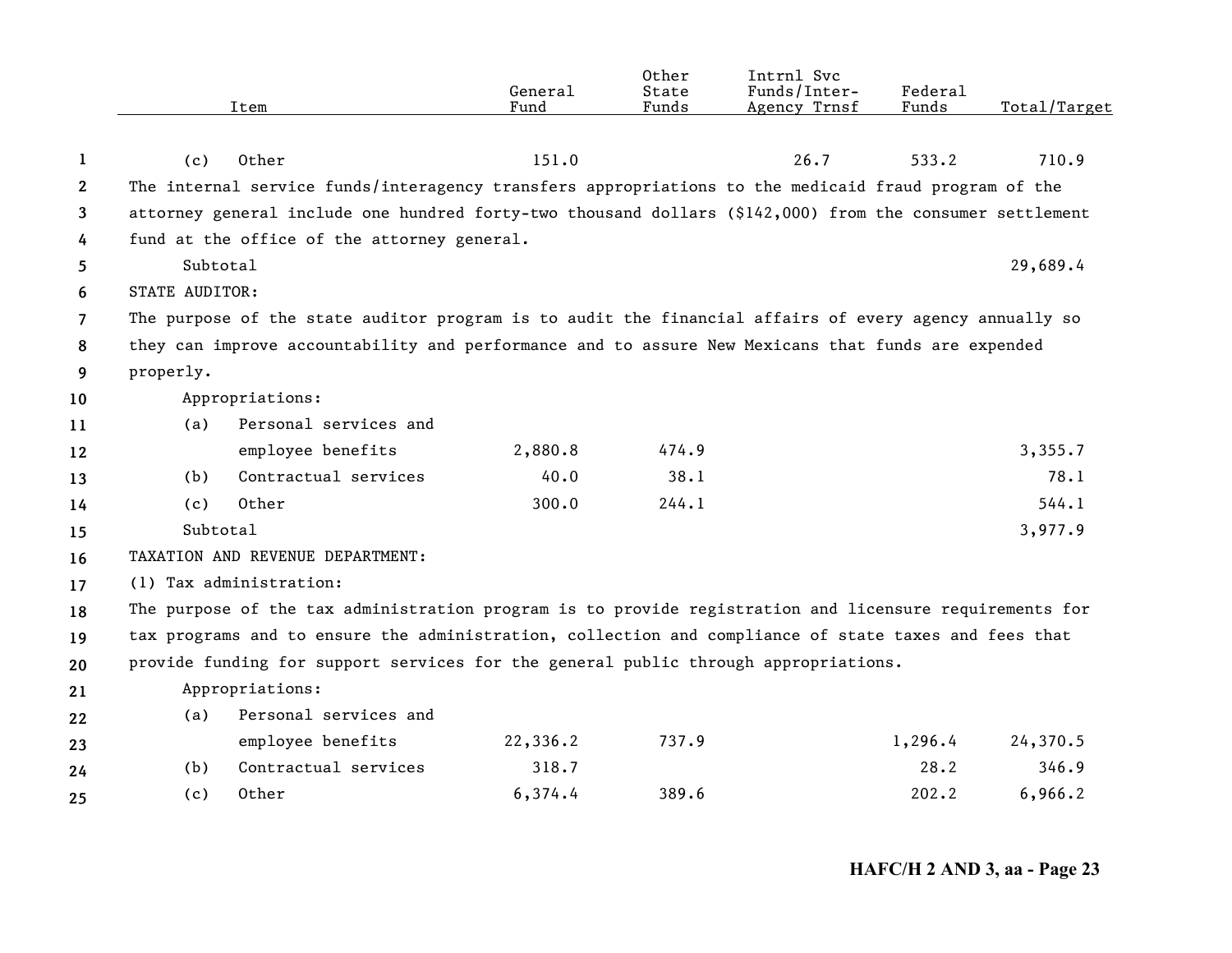|                | Item                                                                                                      |                                                             | General<br>Fund | Other<br>State<br>Funds | Intrnl Svc<br>Funds/Inter-<br>Agency Trnsf | Federal<br>Funds | Total/Target |
|----------------|-----------------------------------------------------------------------------------------------------------|-------------------------------------------------------------|-----------------|-------------------------|--------------------------------------------|------------------|--------------|
| 1              | Performance measures:                                                                                     |                                                             |                 |                         |                                            |                  |              |
| $\mathbf{2}$   | (a) Outcome:                                                                                              | Collections as a percent of collectible outstanding         |                 |                         |                                            |                  |              |
| 3              |                                                                                                           | balances from the end of the prior fiscal year              |                 |                         |                                            |                  | 20%          |
| 4              | (b) Outcome:                                                                                              | Collections as a percent of collectible audit assessments   |                 |                         |                                            |                  |              |
| 5              |                                                                                                           | generated in the previous fiscal year                       |                 |                         |                                            |                  | 60%          |
| 6              | (2) Motor vehicle:                                                                                        |                                                             |                 |                         |                                            |                  |              |
| $\overline{7}$ | The purpose of the motor vehicle program is to register, title and license vehicles, boats and motor      |                                                             |                 |                         |                                            |                  |              |
| 8              | vehicle dealers and to enforce operator compliance with the Motor Vehicle Code and federal regulations by |                                                             |                 |                         |                                            |                  |              |
| 9              | conducting tests, investigations and audits.                                                              |                                                             |                 |                         |                                            |                  |              |
| 10             | Appropriations:                                                                                           |                                                             |                 |                         |                                            |                  |              |
| 11             | (a)                                                                                                       | Personal services and                                       |                 |                         |                                            |                  |              |
| 12             | employee benefits                                                                                         |                                                             | 14, 194.1       | 2,930.2                 |                                            |                  | 17,124.3     |
| 13             | (b)                                                                                                       | Contractual services                                        |                 | 7,283.2                 |                                            | 1,576.5          | 8,859.7      |
| 14             | Other<br>(c)                                                                                              |                                                             |                 | 11,399.2                |                                            |                  | 11,399.2     |
| 15             | (d)                                                                                                       | Other financing uses                                        |                 | 12,094.5                |                                            |                  | 12,094.5     |
| 16             | The other state funds appropriation to the motor vehicle program of the taxation and revenue department   |                                                             |                 |                         |                                            |                  |              |
| 17             | in the other financing uses category includes twelve million dollars (\$12,000,000) from the weight       |                                                             |                 |                         |                                            |                  |              |
| 18             | distance tax identification permit fund for the modal program of the department of transportation and     |                                                             |                 |                         |                                            |                  |              |
| 19             | ninety-four thousand five hundred dollars (\$94,500) from the weight distance tax identification permit   |                                                             |                 |                         |                                            |                  |              |
| 20             | fund for the law enforcement program of the department of public safety.                                  |                                                             |                 |                         |                                            |                  |              |
| 21             | Performance measures:                                                                                     |                                                             |                 |                         |                                            |                  |              |
| 22             | (a) Outcome:                                                                                              | Percent of registered vehicles with liability insurance     |                 |                         |                                            |                  | 93%          |
| 23             | (b) Efficiency:                                                                                           | Average call center wait time to reach an agent, in minutes |                 |                         |                                            |                  | 10<          |
| 24             | (c) Efficiency:                                                                                           | Average wait time in qmatic-equipped offices, in minutes    |                 |                         |                                            |                  | $20$         |
| 25             | (3) Property tax:                                                                                         |                                                             |                 |                         |                                            |                  |              |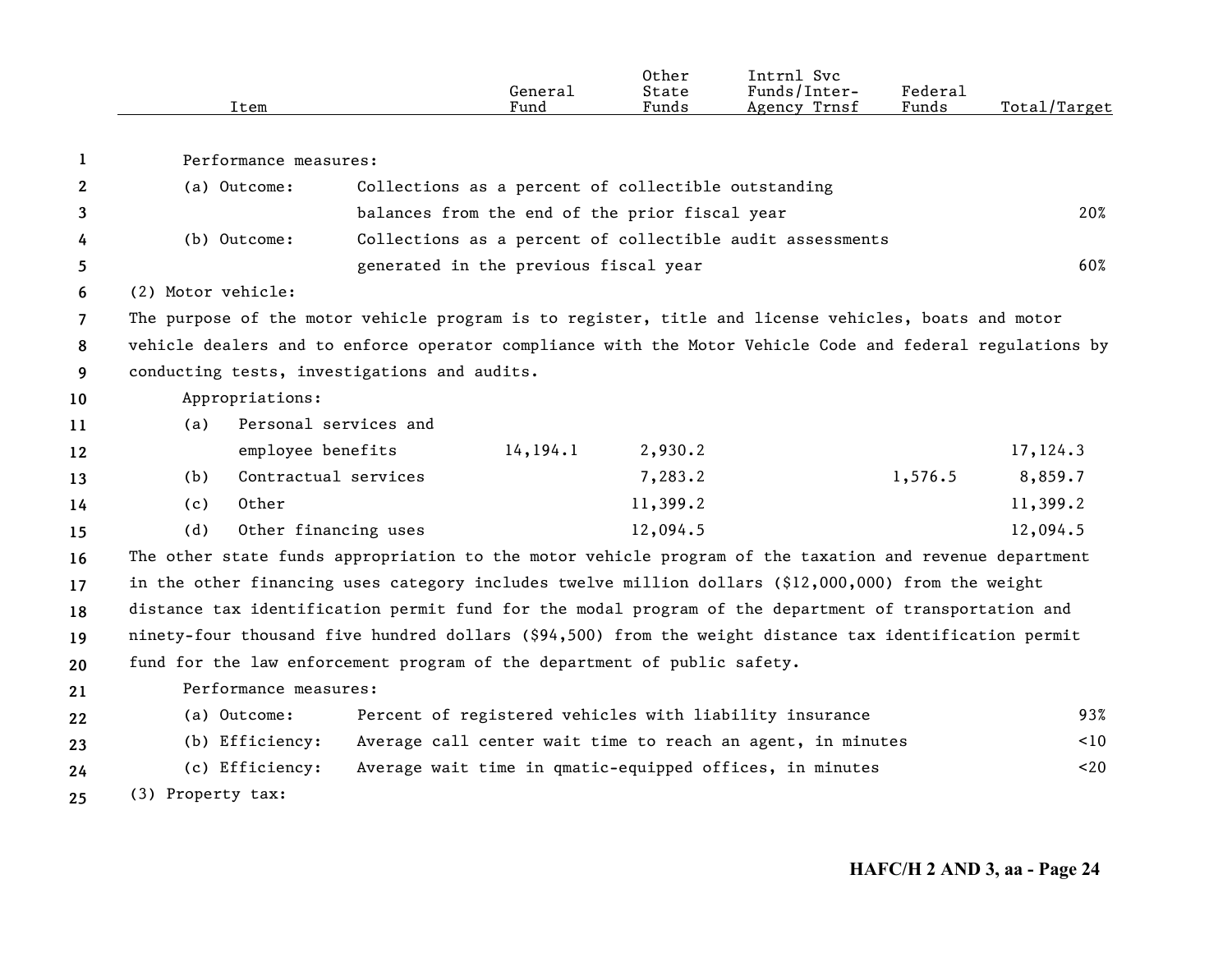|              | Item                                                                                                      |                                                      | General<br>Fund | Other<br>State<br>Funds | Intrnl Svc<br>Funds/Inter-<br>Agency Trnsf                  | Federal<br>Funds | Total/Target |
|--------------|-----------------------------------------------------------------------------------------------------------|------------------------------------------------------|-----------------|-------------------------|-------------------------------------------------------------|------------------|--------------|
| 1            | The purpose of the property tax program is to administer the Property Tax Code, to ensure the fair        |                                                      |                 |                         |                                                             |                  |              |
| $\mathbf{2}$ | appraisal of property and to assess property taxes within the state.                                      |                                                      |                 |                         |                                                             |                  |              |
| 3            | Appropriations:                                                                                           |                                                      |                 |                         |                                                             |                  |              |
| 4            | (a)                                                                                                       | Personal services and                                |                 |                         |                                                             |                  |              |
| 5            | employee benefits                                                                                         |                                                      |                 | 3,397.6                 |                                                             |                  | 3,397.6      |
| 6            | (b)                                                                                                       | Contractual services                                 |                 | 863.1                   |                                                             |                  | 863.1        |
| 7            | Other<br>(c)                                                                                              |                                                      |                 | 1,024.9                 |                                                             |                  | 1,024.9      |
| 8            | Performance measures:                                                                                     |                                                      |                 |                         |                                                             |                  |              |
| 9            | (a) Output:                                                                                               |                                                      |                 |                         | Amount of delinquent property tax collected and distributed |                  |              |
| 10           |                                                                                                           | to counties, in millions                             |                 |                         |                                                             |                  | \$10         |
| 11           | (b) Outcome:                                                                                              | Percent of total delinquent property taxes recovered |                 |                         |                                                             |                  | 15%          |
| 12           | (4) Compliance enforcement:                                                                               |                                                      |                 |                         |                                                             |                  |              |
| 13           | The purpose of the compliance enforcement program is to support the overall mission of the taxation and   |                                                      |                 |                         |                                                             |                  |              |
| 14           | revenue department by enforcing criminal statutes relative to the New Mexico Tax Administration Act and   |                                                      |                 |                         |                                                             |                  |              |
| 15           | other related financial crimes, as they impact New Mexico state taxes, to encourage and achieve voluntary |                                                      |                 |                         |                                                             |                  |              |
| 16           | compliance with state tax laws.                                                                           |                                                      |                 |                         |                                                             |                  |              |
| 17           | Appropriations:                                                                                           |                                                      |                 |                         |                                                             |                  |              |
| 18           | (a)                                                                                                       | Personal services and                                |                 |                         |                                                             |                  |              |
| 19           | employee benefits                                                                                         |                                                      | 1,342.3         |                         |                                                             |                  | 1,342.3      |
| 20           | (b)                                                                                                       | Contractual services                                 | 6.4             |                         |                                                             |                  | 6.4          |
| 21           | Other<br>(c)                                                                                              |                                                      | 268.6           |                         |                                                             |                  | 268.6        |
| 22           | Performance measures:                                                                                     |                                                      |                 |                         |                                                             |                  |              |
| 23           | (a) Outcome:                                                                                              |                                                      |                 |                         | Percent of tax investigations referred to prosecutors of    |                  |              |
| 24           |                                                                                                           | total investigations assigned during the year        |                 |                         |                                                             |                  | 85%          |
| 25           | (5) Program support:                                                                                      |                                                      |                 |                         |                                                             |                  |              |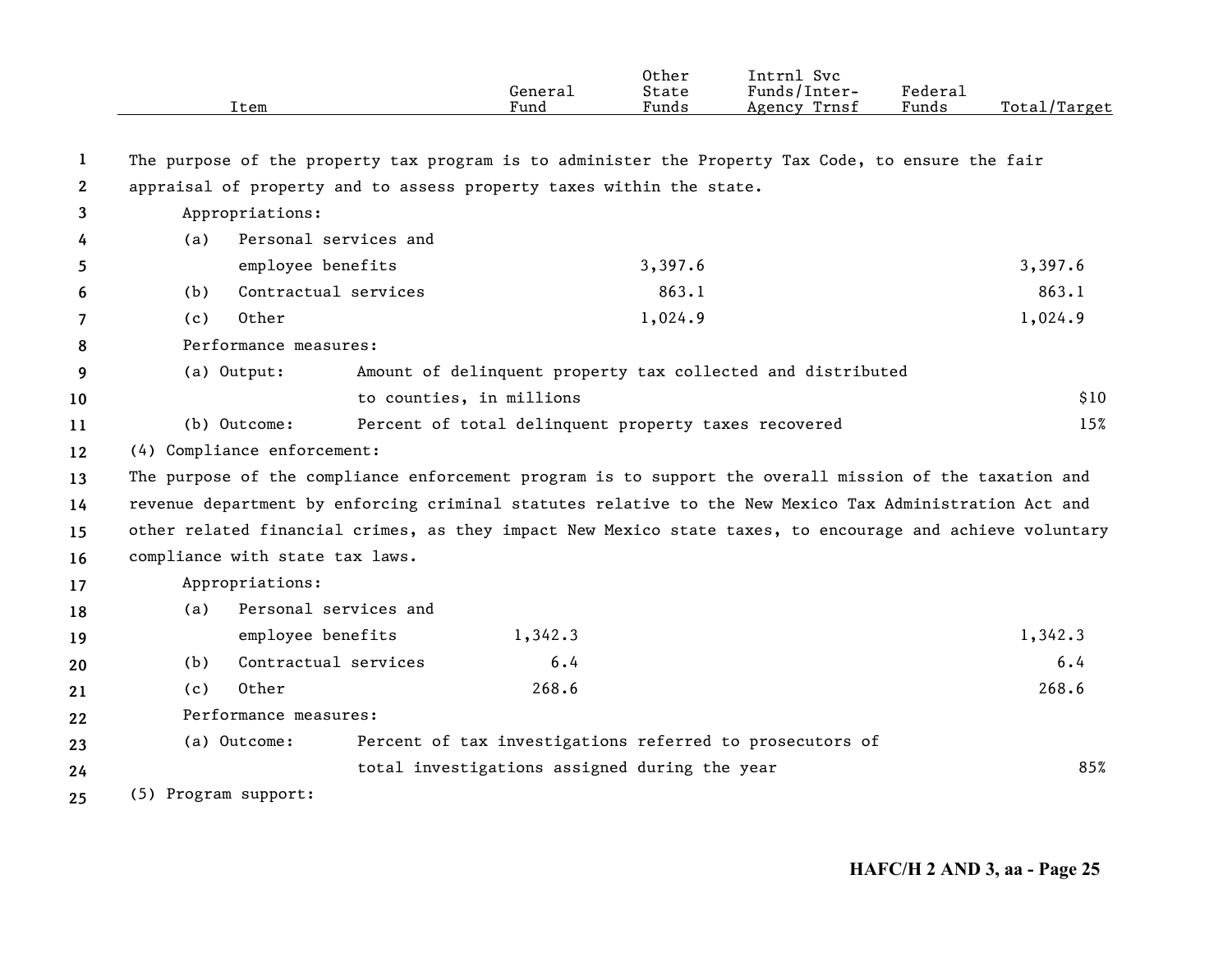|      |         | Other | Svc<br>Intrnl   |         |                    |
|------|---------|-------|-----------------|---------|--------------------|
|      | Generai | State | Funds/Inter-    | Federau |                    |
| Item | Fund    | Funds | Trnsf<br>Agency | Funds   | Total,<br>'/Target |

| $\mathbf{1}$ |                                                                                |                                      | The purpose of program support is to provide information system resources, human resource services,       |           |  |  |
|--------------|--------------------------------------------------------------------------------|--------------------------------------|-----------------------------------------------------------------------------------------------------------|-----------|--|--|
| $\mathbf{2}$ |                                                                                |                                      | finance and accounting services, revenue forecasting and legal services to give agency personnel the      |           |  |  |
| 3            |                                                                                |                                      | resources needed to meet departmental objectives. For the general public, the program conducts hearings   |           |  |  |
| 4            |                                                                                |                                      | for resolving taxpayer protests and provides stakeholders with reliable information regarding the state's |           |  |  |
| 5            | tax programs.                                                                  |                                      |                                                                                                           |           |  |  |
| 6            | Appropriations:                                                                |                                      |                                                                                                           |           |  |  |
| 7            | Personal services and<br>(a)                                                   |                                      |                                                                                                           |           |  |  |
| 8            | employee benefits                                                              | 13, 271.1                            | 352.5                                                                                                     | 13,623.6  |  |  |
| 9            | Contractual services<br>(b)                                                    | 4,007.0                              |                                                                                                           | 4,007.0   |  |  |
| 10           | Other<br>(c)                                                                   | 2,546.7                              |                                                                                                           | 2,546.7   |  |  |
| 11           | Performance measures:                                                          |                                      |                                                                                                           |           |  |  |
| 12           | (a) Outcome:                                                                   | Number of tax protest cases resolved |                                                                                                           | 1,600     |  |  |
| 13           | Subtotal                                                                       |                                      |                                                                                                           | 108,241.5 |  |  |
| 14           | STATE INVESTMENT COUNCIL:                                                      |                                      |                                                                                                           |           |  |  |
| 15           | (1) State investment:                                                          |                                      |                                                                                                           |           |  |  |
| 16           |                                                                                |                                      | The purpose of the state investment program is to provide investment management of the state's permanent  |           |  |  |
| 17           |                                                                                |                                      | funds for the citizens of New Mexico to maximize distributions to the state's operating budget while      |           |  |  |
| 18           | preserving the real value of the funds for future generations of New Mexicans. |                                      |                                                                                                           |           |  |  |
| 19           | Appropriations:                                                                |                                      |                                                                                                           |           |  |  |
| 20           | Personal services and<br>(a)                                                   |                                      |                                                                                                           |           |  |  |
| 21           | employee benefits                                                              |                                      | 4,059.8                                                                                                   | 4,059.8   |  |  |
| 22           | Contractual services<br>(b)                                                    |                                      | 50,923.8                                                                                                  | 50,923.8  |  |  |
| 23           | Other<br>(c)                                                                   |                                      | 676.6                                                                                                     | 676.6     |  |  |
| 24           | Performance measures:                                                          |                                      |                                                                                                           |           |  |  |
| 25           | Five-year annualized investment returns to exceed internal<br>(a) Outcome:     |                                      |                                                                                                           |           |  |  |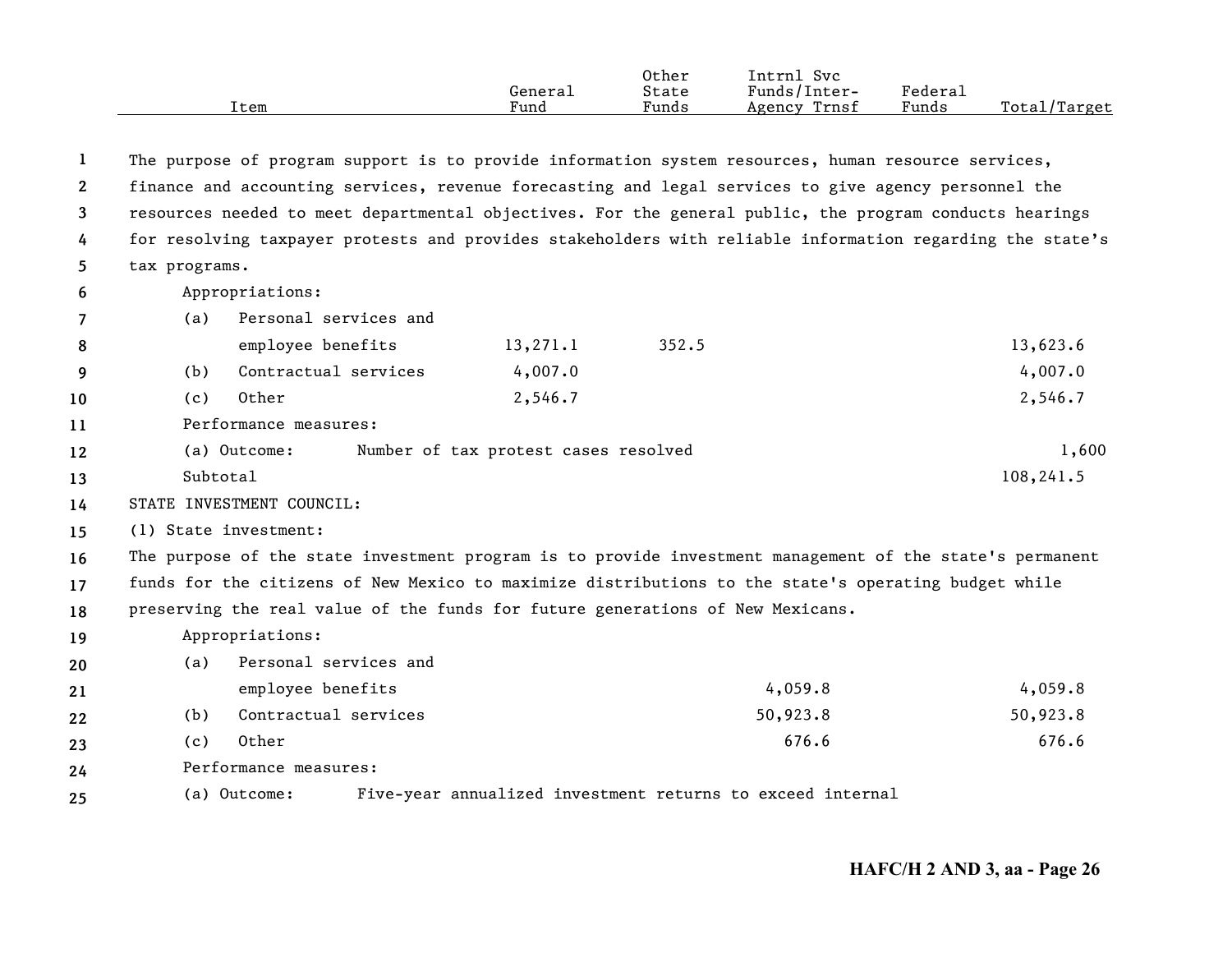|    | Item            |                                                                                                           | General<br>Fund                                        | Other<br>State<br>Funds | Intrnl Svc<br>Funds/Inter-<br>Agency Trnsf                 | Federal<br>Funds | Total/Target |
|----|-----------------|-----------------------------------------------------------------------------------------------------------|--------------------------------------------------------|-------------------------|------------------------------------------------------------|------------------|--------------|
|    |                 |                                                                                                           |                                                        |                         |                                                            |                  |              |
| 1  |                 |                                                                                                           | benchmarks, in basis points                            |                         |                                                            |                  | >25          |
| 2  | (b) Outcome:    |                                                                                                           | Five-year annualized percentile performance ranking in |                         |                                                            |                  |              |
| 3  |                 |                                                                                                           | endowment investment peer universe                     |                         |                                                            |                  | <49          |
| 4  | Subtotal        |                                                                                                           |                                                        |                         |                                                            |                  | 55,660.2     |
| 5. |                 | ADMINISTRATIVE HEARINGS OFFICE:                                                                           |                                                        |                         |                                                            |                  |              |
| 6  |                 | (1) Administrative hearings:                                                                              |                                                        |                         |                                                            |                  |              |
| 7  |                 | The purpose of the administrative hearings program is to adjudicate tax-, property- and motor-vehicle-    |                                                        |                         |                                                            |                  |              |
| 8  |                 | related administrative hearings in a fair, efficient and impartial manner independent of the executive    |                                                        |                         |                                                            |                  |              |
| 9  |                 | agency that is party to the proceedings.                                                                  |                                                        |                         |                                                            |                  |              |
| 10 | Appropriations: |                                                                                                           |                                                        |                         |                                                            |                  |              |
| 11 | (a)             | Personal services and                                                                                     |                                                        |                         |                                                            |                  |              |
| 12 |                 | employee benefits                                                                                         | 1,500.1                                                | 170.0                   |                                                            |                  | 1,670.1      |
| 13 | (b)             | Contractual services                                                                                      | 62.2                                                   |                         |                                                            |                  | 62.2         |
| 14 | (c)             | Other                                                                                                     | 164.3                                                  |                         | 50.0                                                       |                  | 214.3        |
| 15 |                 | The other state funds appropriation to the administrative hearings office includes one hundred sixty-five |                                                        |                         |                                                            |                  |              |
| 16 |                 | thousand dollars $(§165,000)$ from the motor vehicle suspense fund.                                       |                                                        |                         |                                                            |                  |              |
| 17 |                 | The internal service funds/interagency transfers appropriation to the administrative hearings             |                                                        |                         |                                                            |                  |              |
| 18 |                 | office includes fifty thousand dollars (\$50,000) from the human services department for costs of         |                                                        |                         |                                                            |                  |              |
| 19 |                 | conducting administrative hearings under the Medicaid Provider and Managed Care Act.                      |                                                        |                         |                                                            |                  |              |
| 20 |                 | Performance measures:                                                                                     |                                                        |                         |                                                            |                  |              |
| 21 | (a) Outcome:    |                                                                                                           |                                                        |                         | Percent of hearings for Implied Consent Act cases not held |                  |              |
| 22 |                 |                                                                                                           |                                                        |                         | within ninety days due to administrative hearings office   |                  |              |
| 23 |                 | error                                                                                                     |                                                        |                         |                                                            |                  | < 0.5%       |
| 24 | Subtotal        |                                                                                                           |                                                        |                         |                                                            |                  | 1,946.6      |
| 25 |                 | DEPARTMENT OF FINANCE AND ADMINISTRATION:                                                                 |                                                        |                         |                                                            |                  |              |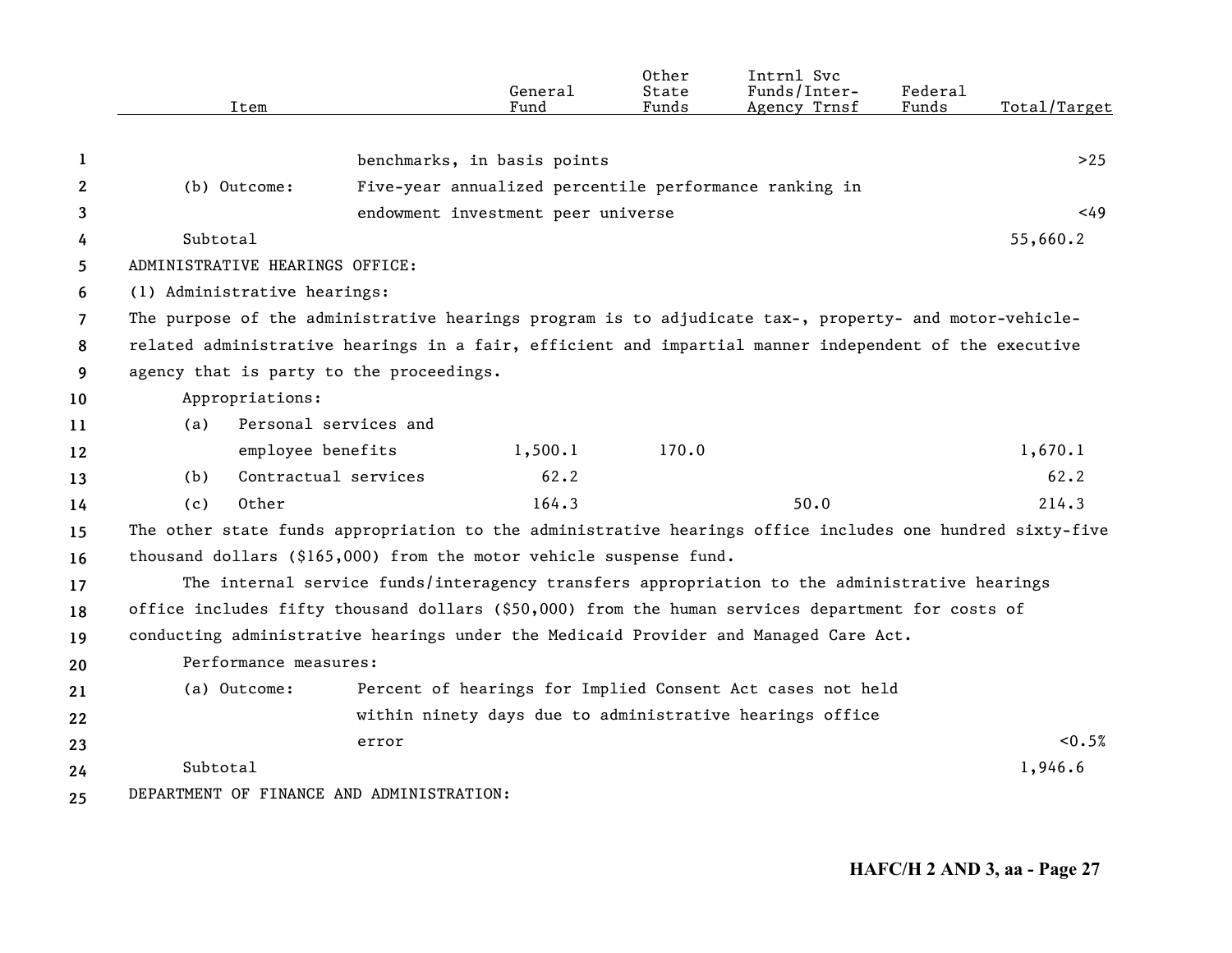| Item | General<br>Fund | Other<br>State<br>Funds | Svc<br>[ntrnl<br>Funds/Inter-<br>Trnsf<br>Agency | Federal<br>Funds | Total/Target |
|------|-----------------|-------------------------|--------------------------------------------------|------------------|--------------|
|      |                 |                         |                                                  |                  |              |

| 1                     |                                                         |                       | (1) Policy development, fiscal analysis, budget oversight and education accountability:                |                                                                                                          |  |  |  |
|-----------------------|---------------------------------------------------------|-----------------------|--------------------------------------------------------------------------------------------------------|----------------------------------------------------------------------------------------------------------|--|--|--|
| $\mathbf{2}^{\prime}$ |                                                         |                       | The purpose of the policy development, fiscal analysis, budget oversight and education accountability  |                                                                                                          |  |  |  |
| 3                     |                                                         |                       |                                                                                                        | program is to provide professional and coordinated policy development and analysis and oversight to the  |  |  |  |
| 4                     |                                                         |                       | governor, the legislature and state agencies so they can advance the state's policies and initiatives  |                                                                                                          |  |  |  |
| 5.                    |                                                         |                       | using appropriate and accurate data to make informed decisions for the prudent use of the public's tax |                                                                                                          |  |  |  |
| 6                     | dollars.                                                |                       |                                                                                                        |                                                                                                          |  |  |  |
| $\overline{7}$        | Appropriations:                                         |                       |                                                                                                        |                                                                                                          |  |  |  |
| 8                     | (a)                                                     | Personal services and |                                                                                                        |                                                                                                          |  |  |  |
| 9                     | employee benefits                                       |                       | 3,409.0                                                                                                | 3,409.0                                                                                                  |  |  |  |
| 10                    | (b)                                                     | Contractual services  | 63.3                                                                                                   | 63.3                                                                                                     |  |  |  |
| 11                    | Other<br>(c)                                            |                       | 138.4                                                                                                  | 138.4                                                                                                    |  |  |  |
| $12 \,$               | Performance measures:                                   |                       |                                                                                                        |                                                                                                          |  |  |  |
| 13                    | (a) Outcome:                                            |                       | General fund reserves as a percent of recurring                                                        |                                                                                                          |  |  |  |
| 14                    |                                                         | appropriations        |                                                                                                        | 25%                                                                                                      |  |  |  |
| 15                    | (b) Outcome:                                            |                       | Error rate for the eighteen-month general fund revenue                                                 |                                                                                                          |  |  |  |
| 16                    |                                                         |                       | forecast, excluding oil and gas revenue and corporate                                                  |                                                                                                          |  |  |  |
| 17                    |                                                         | income taxes          |                                                                                                        | 5%                                                                                                       |  |  |  |
| 18                    | (c) Outcome:                                            |                       | Error rate for the eighteen-month general fund revenue                                                 |                                                                                                          |  |  |  |
| 19                    |                                                         |                       | forecast, including oil and gas revenue and corporate                                                  |                                                                                                          |  |  |  |
| 20                    |                                                         | income taxes          |                                                                                                        | 5%                                                                                                       |  |  |  |
| 21                    |                                                         |                       | (2) Community development, local government assistance and fiscal oversight:                           |                                                                                                          |  |  |  |
| 22                    |                                                         |                       |                                                                                                        | The purpose of the community development, local government assistance and fiscal oversight program is to |  |  |  |
| 23                    |                                                         |                       | help counties, municipalities and special districts maintain strong communities through sound fiscal   |                                                                                                          |  |  |  |
| 24                    |                                                         |                       | advice and oversight, technical assistance, monitoring of project and program progress and timely      |                                                                                                          |  |  |  |
| 25                    | processing of payments, grant agreements and contracts. |                       |                                                                                                        |                                                                                                          |  |  |  |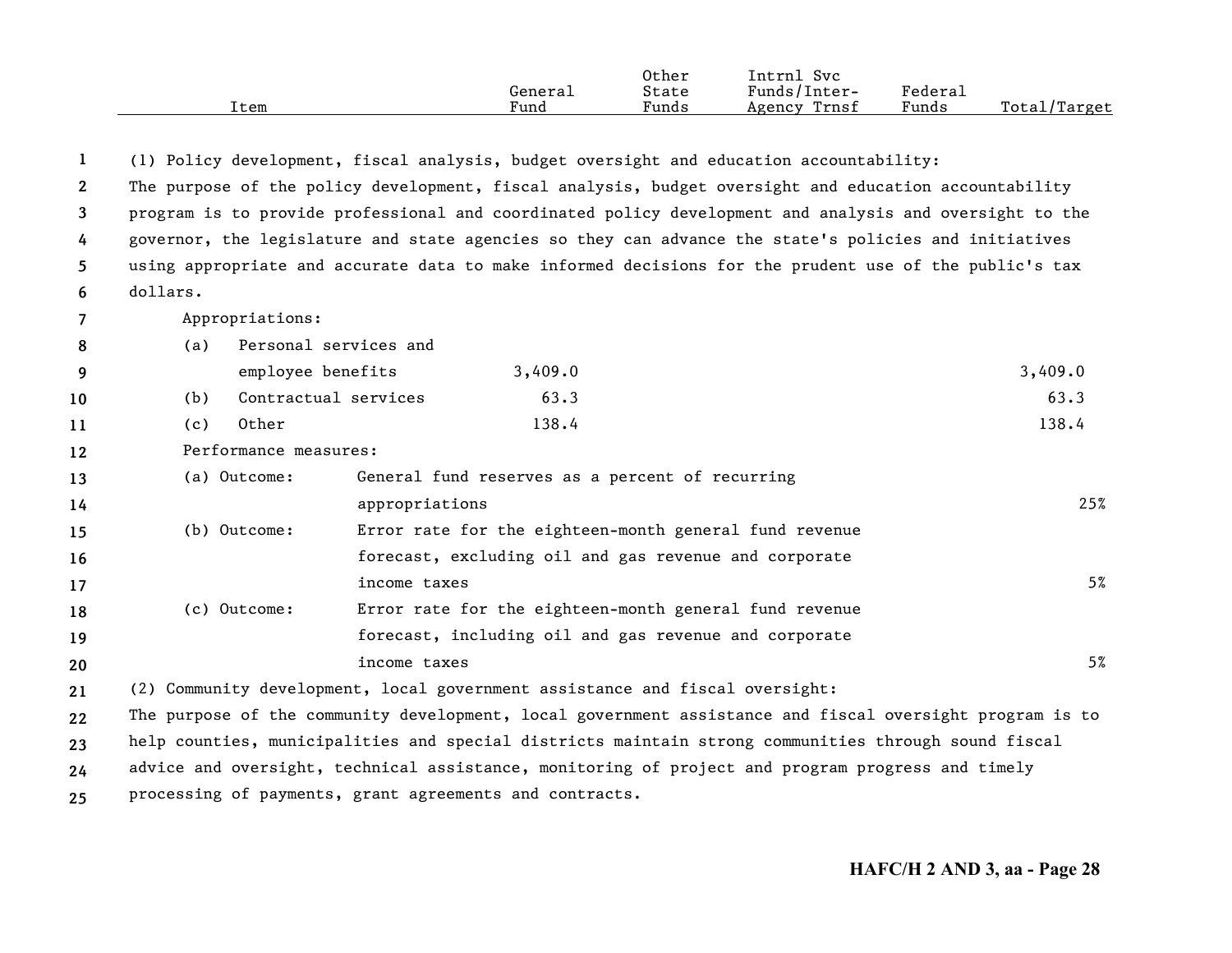|                |                                                                                                    | Item                                                                                                      | General<br>Fund                           | 0ther<br>State<br>Funds | Intrnl Svc<br>Funds/Inter-<br>Agency Trnsf                | Federal<br>Funds | Total/Target |  |
|----------------|----------------------------------------------------------------------------------------------------|-----------------------------------------------------------------------------------------------------------|-------------------------------------------|-------------------------|-----------------------------------------------------------|------------------|--------------|--|
| 1              |                                                                                                    | Appropriations:                                                                                           |                                           |                         |                                                           |                  |              |  |
| $\mathbf{2}$   | (a)                                                                                                | Personal services and                                                                                     |                                           |                         |                                                           |                  |              |  |
| 3              |                                                                                                    | employee benefits                                                                                         | 1,777.4                                   | 1,180.1                 |                                                           | 434.1            | 3,391.6      |  |
| 4              | (b)                                                                                                | Contractual services                                                                                      | 2,733.6                                   | 1,856.5                 |                                                           | $2 \cdot 0$      | 4,592.1      |  |
| 5              | (c)                                                                                                | Other                                                                                                     | 63.5                                      | 31,214.4                |                                                           | 19,544.8         | 50,822.7     |  |
| 6              | (d)                                                                                                | Other financing uses                                                                                      |                                           | 300.0                   |                                                           |                  | 300.0        |  |
| $\overline{7}$ |                                                                                                    | The other state funds appropriations to the community development, local government assistance and fiscal |                                           |                         |                                                           |                  |              |  |
| 8              |                                                                                                    | oversight program of the department of finance and administration include twelve million four hundred     |                                           |                         |                                                           |                  |              |  |
| 9              |                                                                                                    | fifty-one thousand dollars (\$12,451,000) from the enhanced 911 fund, twenty million two hundred thousand |                                           |                         |                                                           |                  |              |  |
| 10             | dollars (\$20,200,000) from the local DWI grant fund and one million nine hundred thousand dollars |                                                                                                           |                                           |                         |                                                           |                  |              |  |
| 11             | (\$1,900,000) from the civil legal services fund.                                                  |                                                                                                           |                                           |                         |                                                           |                  |              |  |
| 12             |                                                                                                    | Performance measures:                                                                                     |                                           |                         |                                                           |                  |              |  |
| 13             |                                                                                                    | (a) Outcome:                                                                                              |                                           |                         | Number of counties and municipalities local government    |                  |              |  |
| 14             |                                                                                                    |                                                                                                           |                                           |                         | division assisted during the fiscal year to resolve audit |                  |              |  |
| 15             |                                                                                                    |                                                                                                           | findings and diminish poor audit opinions |                         |                                                           |                  | 11           |  |
| 16             |                                                                                                    | (3) Fiscal management and oversight:                                                                      |                                           |                         |                                                           |                  |              |  |
| 17             |                                                                                                    | The purpose of the fiscal management and oversight program is to provide for and promote financial        |                                           |                         |                                                           |                  |              |  |
| 18             |                                                                                                    | accountability for public funds throughout state government by providing state agencies and the citizens  |                                           |                         |                                                           |                  |              |  |
| 19             |                                                                                                    | of New Mexico with timely, accurate and comprehensive information on the financial status and             |                                           |                         |                                                           |                  |              |  |
| 20             |                                                                                                    | expenditures of the state.                                                                                |                                           |                         |                                                           |                  |              |  |
| 21             |                                                                                                    | Appropriations:                                                                                           |                                           |                         |                                                           |                  |              |  |
| 22             | (a)                                                                                                | Personal services and                                                                                     |                                           |                         |                                                           |                  |              |  |
| 23             |                                                                                                    | employee benefits                                                                                         | 4,351.1                                   |                         |                                                           |                  | 4,351.1      |  |
| 24             | (b)                                                                                                | Contractual services                                                                                      | 1,338.7                                   |                         |                                                           |                  | 1,338.7      |  |
| 25             | (c)                                                                                                | Other                                                                                                     | 167.4                                     |                         |                                                           |                  | 167.4        |  |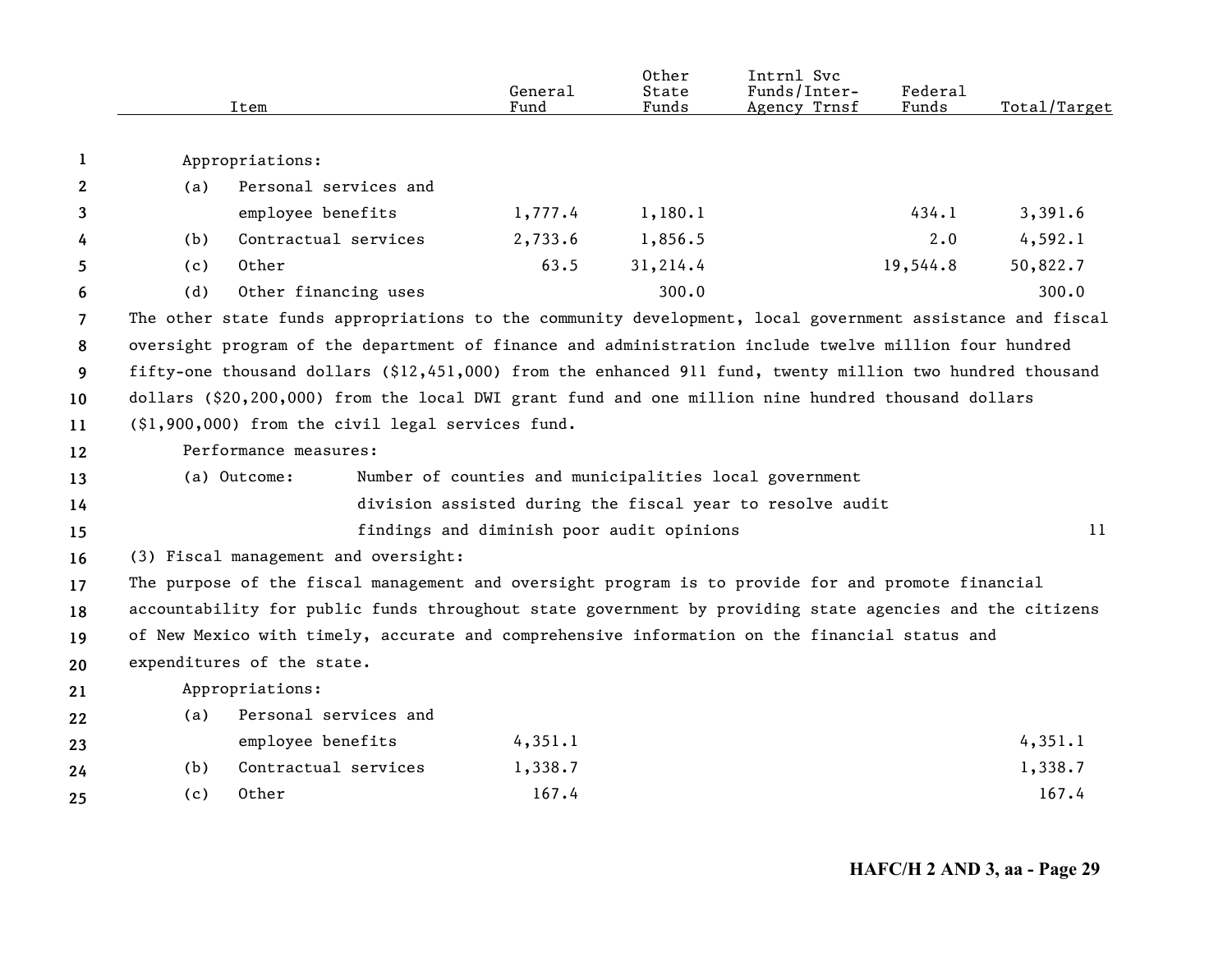|      | General | Other<br>State | Intrnl<br>Svc<br>Funds/Inter- | Federal |              |
|------|---------|----------------|-------------------------------|---------|--------------|
| Item | Fund    | Funds          | Agency Trnsf                  | Funds   | Total/Target |

| $\mathbf{1}$   | (d)                                                                                                       | Other financing uses                                                                                       |         | 34,900.0 | 12,000.0 | 46,900.0 |  |
|----------------|-----------------------------------------------------------------------------------------------------------|------------------------------------------------------------------------------------------------------------|---------|----------|----------|----------|--|
| $\mathbf{2}$   |                                                                                                           | The internal service funds/interagency transfers appropriation to the fiscal management and oversight      |         |          |          |          |  |
| $\mathbf{3}$   |                                                                                                           | program of the department of finance and administration in the other financing uses category includes      |         |          |          |          |  |
| 4              |                                                                                                           | twelve million dollars (\$12,000,000) from the tobacco settlement program fund. Of this amount, six        |         |          |          |          |  |
| 5              |                                                                                                           | million dollars (\$6,000,000) is contingent on enactment of legislation in the first session of the fifty- |         |          |          |          |  |
| 6              |                                                                                                           | fifth legislature amending Section 6-4-9 NMSA 1978.                                                        |         |          |          |          |  |
| $\overline{7}$ | The other state funds appropriation to the fiscal management and oversight program of the                 |                                                                                                            |         |          |          |          |  |
| 8              | department of finance and administration in the other financing uses category includes thirty-four        |                                                                                                            |         |          |          |          |  |
| 9              | million nine hundred thousand dollars (\$34,900,000) from the county-supported medicaid fund.             |                                                                                                            |         |          |          |          |  |
| 10             | (4) Program support:                                                                                      |                                                                                                            |         |          |          |          |  |
| 11             | The purpose of program support is to provide other department of finance and administration programs with |                                                                                                            |         |          |          |          |  |
| 12             | central direction on agency management processes to ensure consistency, legal compliance and financial    |                                                                                                            |         |          |          |          |  |
| 13             | integrity, to provide human resources support and to administer the executive's exempt salary plan.       |                                                                                                            |         |          |          |          |  |
| 14             |                                                                                                           | Appropriations:                                                                                            |         |          |          |          |  |
| 15             | (a)                                                                                                       | Personal services and                                                                                      |         |          |          |          |  |
| 16             |                                                                                                           | employee benefits                                                                                          | 1,660.2 |          |          | 1,660.2  |  |
| 17             | (b)                                                                                                       | Contractual services                                                                                       | 115.8   |          |          | 115.8    |  |
| 18             | (c)                                                                                                       | Other                                                                                                      | 197.0   |          |          | 197.0    |  |
| 19             |                                                                                                           | (5) Dues and membership fees/special appropriations:                                                       |         |          |          |          |  |
| 20             |                                                                                                           | Appropriations:                                                                                            |         |          |          |          |  |
| 21             | (a)                                                                                                       | Emergency water supply fund                                                                                | 109.9   |          |          | 109.9    |  |
| 22             | (b)                                                                                                       | Fiscal agent contract                                                                                      | 1,064.8 |          |          | 1,064.8  |  |
| 23             | (c)                                                                                                       | State planning districts                                                                                   | 693.0   |          |          | 693.0    |  |
| 24             | (d)                                                                                                       | Statewide teen court                                                                                       | 17.7    | 120.2    |          | 137.9    |  |
| 25             | (e)                                                                                                       | Law enforcement protection                                                                                 |         |          |          |          |  |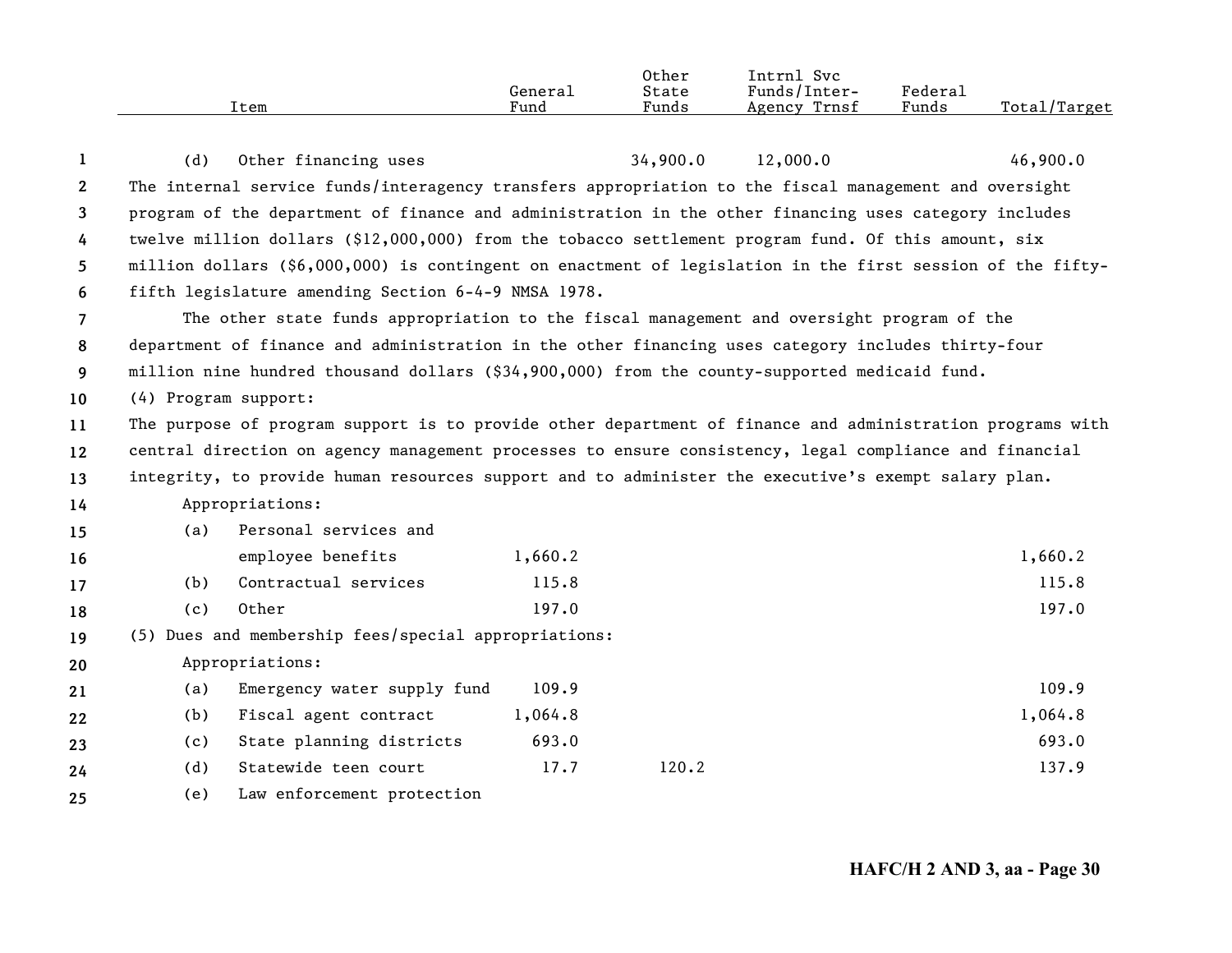|                |            | Item                                                                                                      | General<br>Fund | Other<br>State<br>Funds | Intrnl Svc<br>Funds/Inter-<br>Agency Trnsf | <b>Federal</b><br>Funds | Total/Target |
|----------------|------------|-----------------------------------------------------------------------------------------------------------|-----------------|-------------------------|--------------------------------------------|-------------------------|--------------|
| 1              |            | fund                                                                                                      |                 | 15,100.0                |                                            |                         | 15,100.0     |
| $\overline{2}$ | (f)        | Leasehold community assistance 120.0                                                                      |                 |                         |                                            |                         | 120.0        |
| 3              | (g)        | Acequia and community ditch                                                                               |                 |                         |                                            |                         |              |
| 4              |            | education program                                                                                         | 398.2           |                         |                                            |                         | 398.2        |
| 5              | (h)        | New Mexico acequia                                                                                        |                 |                         |                                            |                         |              |
| 6              |            | commission                                                                                                | 88.1            |                         |                                            |                         | 88.1         |
| $\overline{7}$ | (i)        | Land grant council                                                                                        | 296.9           |                         |                                            |                         | 296.9        |
| 8              | (j)        | Membership and dues                                                                                       | 148.0           |                         |                                            |                         | 148.0        |
| 9              | (k)        | County detention of                                                                                       |                 |                         |                                            |                         |              |
| 10             |            | prisoners                                                                                                 | 2,387.5         |                         |                                            |                         | 2,387.5      |
| 11             |            | The department of finance and administration shall not distribute a general fund appropriation made in    |                 |                         |                                            |                         |              |
| 12             |            | items (a) through (i) and item (k) to a New Mexico agency or local public body that is not current on its |                 |                         |                                            |                         |              |
| 13             |            | audit or financial reporting or otherwise in compliance with the Audit Act.                               |                 |                         |                                            |                         |              |
| 14             |            | On certification by the state board of finance pursuant to Section 6-1-2 NMSA 1978 that a critical        |                 |                         |                                            |                         |              |
| 15             |            | emergency exists that cannot be addressed by disaster declaration or other emergency or contingency       |                 |                         |                                            |                         |              |
| 16             |            | funds, the secretary of the department of finance and administration is authorized to transfer from the   |                 |                         |                                            |                         |              |
| 17             |            | general fund operating reserve to the state board of finance emergency fund the amount necessary to meet  |                 |                         |                                            |                         |              |
| 18             |            | the emergency. Such transfers shall not exceed an aggregate amount of two million five hundred thousand   |                 |                         |                                            |                         |              |
| 19             |            | dollars (\$2,500,000) in fiscal year 2022. Repayments of emergency loans made pursuant to this paragraph  |                 |                         |                                            |                         |              |
| 20             |            | shall be deposited in the board of finance emergency fund pursuant to the provisions of Section 6-1-5     |                 |                         |                                            |                         |              |
| 21             | NMSA 1978. |                                                                                                           |                 |                         |                                            |                         |              |

**22**Subtotal 137,991.6

**23** PUBLIC SCHOOL INSURANCE AUTHORITY:

**24** (1) Benefits:

**25** The purpose of the benefits program is to provide an effective health insurance package to educational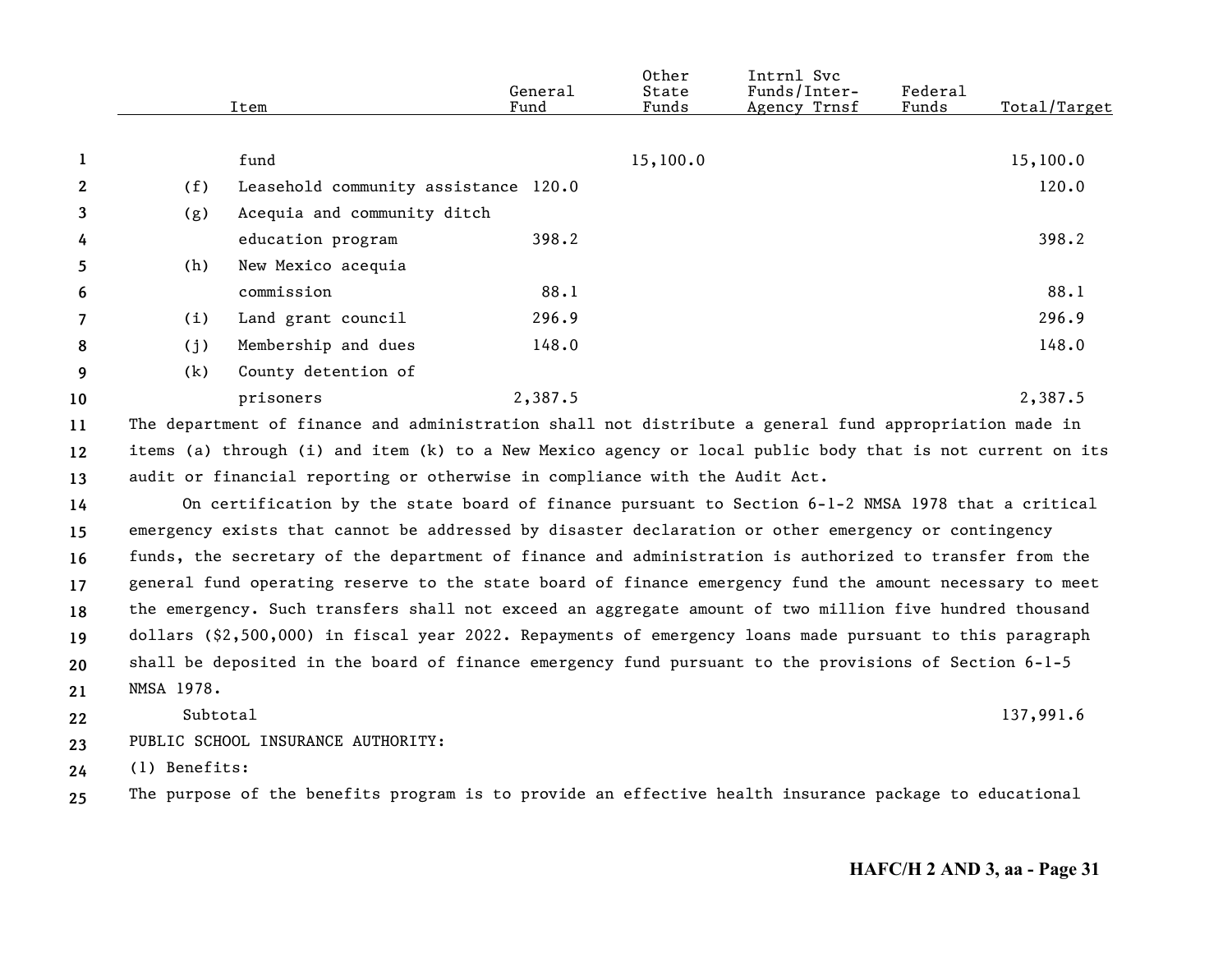|                   | Item                                                                                                   | General<br>Fund                                              | Other<br>State<br>Funds | Intrnl Svc<br>Funds/Inter-<br>Agency Trnsf | Federal<br>Funds | Total/Target |
|-------------------|--------------------------------------------------------------------------------------------------------|--------------------------------------------------------------|-------------------------|--------------------------------------------|------------------|--------------|
| 1                 | employees and their eligible family members so they can be protected against catastrophic financial    |                                                              |                         |                                            |                  |              |
| 2                 | losses due to medical problems, disability or death.                                                   |                                                              |                         |                                            |                  |              |
| 3                 | Appropriations:                                                                                        |                                                              |                         |                                            |                  |              |
| 4                 | Contractual services<br>(a)                                                                            |                                                              | 343,164.9               |                                            |                  | 343,164.9    |
| 5                 | Other financing uses<br>(b)                                                                            |                                                              | 700.5                   |                                            |                  | 700.5        |
| 6                 | Performance measures:                                                                                  |                                                              |                         |                                            |                  |              |
| 7                 | (a) Outcome:                                                                                           | Percent change in per-member health claim costs              |                         |                                            |                  | $\leq 7\%$   |
| 8                 | (b) Outcome:                                                                                           | Percent change in medical premium as compared with industry  |                         |                                            |                  |              |
| 9                 | average                                                                                                |                                                              |                         |                                            |                  | $\leq 4.5\%$ |
| 10                | $(2)$ Risk:                                                                                            |                                                              |                         |                                            |                  |              |
| 11                | The purpose of the risk program is to provide economical and comprehensive property, liability and     |                                                              |                         |                                            |                  |              |
| $12 \overline{ }$ | workers' compensation programs to educational entities so they are protected against injury and loss.  |                                                              |                         |                                            |                  |              |
| 13                | Appropriations:                                                                                        |                                                              |                         |                                            |                  |              |
| 14                | Contractual services<br>(a)                                                                            |                                                              | 82,370.5                |                                            |                  | 82,370.5     |
| 15                | Other financing uses<br>(b)                                                                            |                                                              | 700.5                   |                                            |                  | 700.5        |
| 16                | Performance measures:                                                                                  |                                                              |                         |                                            |                  |              |
| 17                | (a) Explanatory:                                                                                       | Total dollar amount of excess insurance claims for property  |                         |                                            |                  |              |
| 18                | (b) Explanatory:                                                                                       | Total dollar amount of excess insurance claims for liability |                         |                                            |                  |              |
| 19                | (c) Efficiency:                                                                                        | Annual loss ratio for the risk fund                          |                         |                                            |                  | 75%          |
| 20                | (3) Program support:                                                                                   |                                                              |                         |                                            |                  |              |
| 21                | The purpose of program support is to provide administrative support for the benefits and risk programs |                                                              |                         |                                            |                  |              |
| 22                | and to assist the agency in delivering services to its constituents.                                   |                                                              |                         |                                            |                  |              |
| 23                | Appropriations:                                                                                        |                                                              |                         |                                            |                  |              |
| 24                | Personal services and<br>(a)                                                                           |                                                              |                         |                                            |                  |              |
| 25                | employee benefits                                                                                      |                                                              |                         | 1,120.5                                    |                  | 1,120.5      |
|                   |                                                                                                        |                                                              |                         |                                            |                  |              |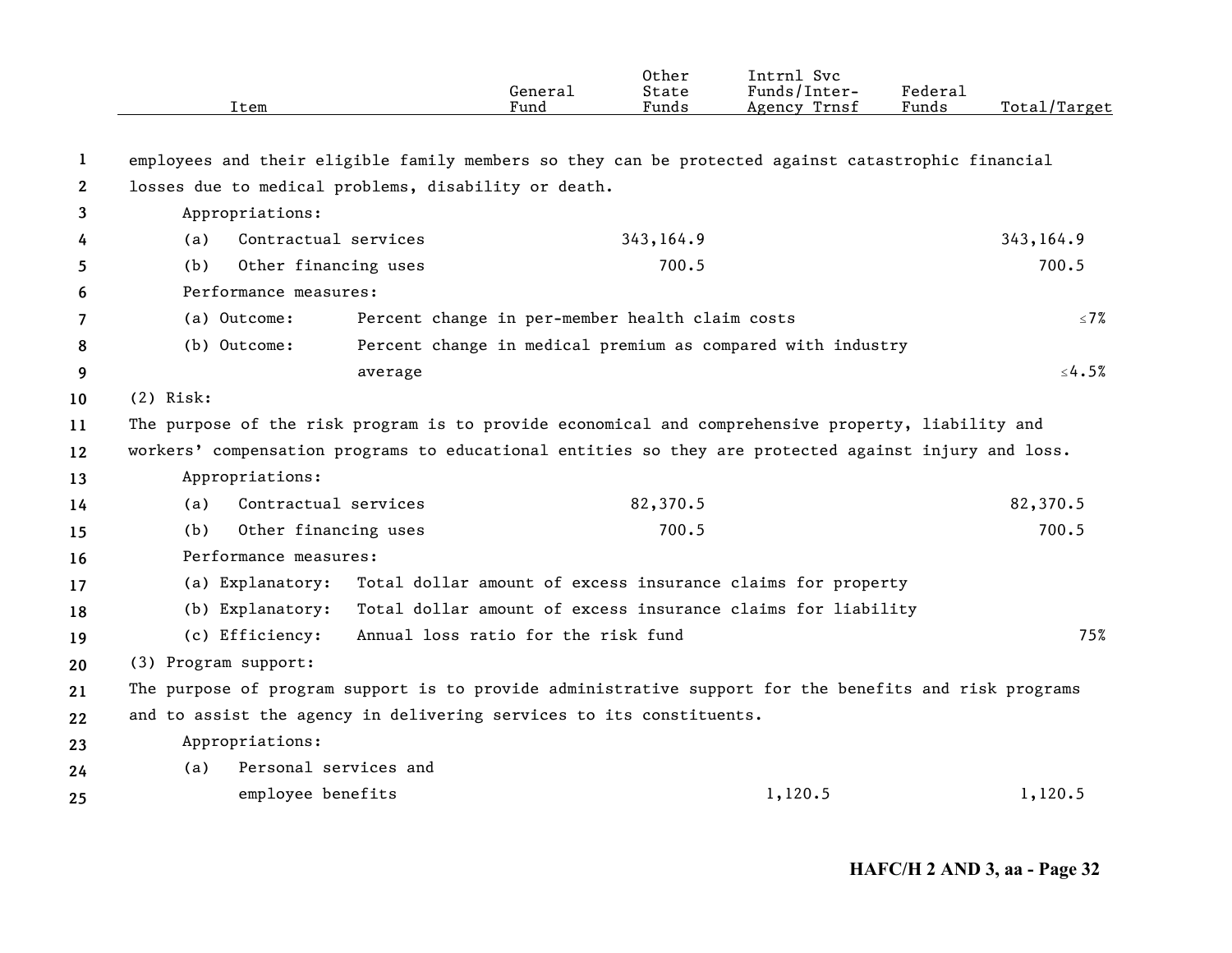|                | Item                                                                                                     | General<br>Fund                                  | Other<br>State<br>Funds | Intrnl Svc<br>Funds/Inter-<br>Agency Trnsf | Federal<br>Funds | Total/Target |
|----------------|----------------------------------------------------------------------------------------------------------|--------------------------------------------------|-------------------------|--------------------------------------------|------------------|--------------|
|                |                                                                                                          |                                                  |                         |                                            |                  |              |
| 1              | (b)<br>Contractual services                                                                              |                                                  |                         | 91.9                                       |                  | 91.9         |
| $\mathbf{2}$   | Other<br>(c)                                                                                             |                                                  |                         | 188.6                                      |                  | 188.6        |
| 3              | Any unexpended balances in program support of the New Mexico public school insurance authority remaining |                                                  |                         |                                            |                  |              |
| 4              | at the end of fiscal year 2022 shall revert in equal amounts to the benefits program and risk program.   |                                                  |                         |                                            |                  |              |
| 5.             | Subtotal                                                                                                 |                                                  |                         |                                            |                  | 428,337.4    |
| 6              | RETIREE HEALTH CARE AUTHORITY:                                                                           |                                                  |                         |                                            |                  |              |
| $\overline{7}$ | (1) Healthcare benefits administration:                                                                  |                                                  |                         |                                            |                  |              |
| 8              | The purpose of the healthcare benefits administration program is to provide fiscally solvent core group  |                                                  |                         |                                            |                  |              |
| 9              | and optional healthcare benefits and life insurance to current and future eligible retirees and their    |                                                  |                         |                                            |                  |              |
| 10             | dependents so they may access covered and available core group and optional healthcare benefits and life |                                                  |                         |                                            |                  |              |
| 11             | insurance benefits when they need them.                                                                  |                                                  |                         |                                            |                  |              |
| 12             | Appropriations:                                                                                          |                                                  |                         |                                            |                  |              |
| 13             | Contractual services<br>(a)                                                                              |                                                  | 353,501.7               |                                            |                  | 353,501.7    |
| 14             | Other<br>(b)                                                                                             |                                                  | 43.9                    |                                            |                  | 43.9         |
| 15             | Other financing uses<br>(c)                                                                              |                                                  | 3, 247.1                |                                            |                  | 3, 247.1     |
| 16             | Performance measures:                                                                                    |                                                  |                         |                                            |                  |              |
| 17             | (a) Output:                                                                                              | Minimum number of years of positive fund balance |                         |                                            |                  | 30           |
| 18             | (2) Program support:                                                                                     |                                                  |                         |                                            |                  |              |
| 19             | The purpose of program support is to provide administrative support for the healthcare benefits          |                                                  |                         |                                            |                  |              |
| 20             | administration program to assist the agency in delivering its services to its constituents.              |                                                  |                         |                                            |                  |              |
| 21             | Appropriations:                                                                                          |                                                  |                         |                                            |                  |              |
| 22             | Personal services and<br>(a)                                                                             |                                                  |                         |                                            |                  |              |
| 23             | employee benefits                                                                                        |                                                  |                         | 2,077.1                                    |                  | 2,077.1      |
| 24             | Contractual services<br>(b)                                                                              |                                                  |                         | 621.4                                      |                  | 621.4        |
| 25             | Other<br>(c)                                                                                             |                                                  |                         | 548.6                                      |                  | 548.6        |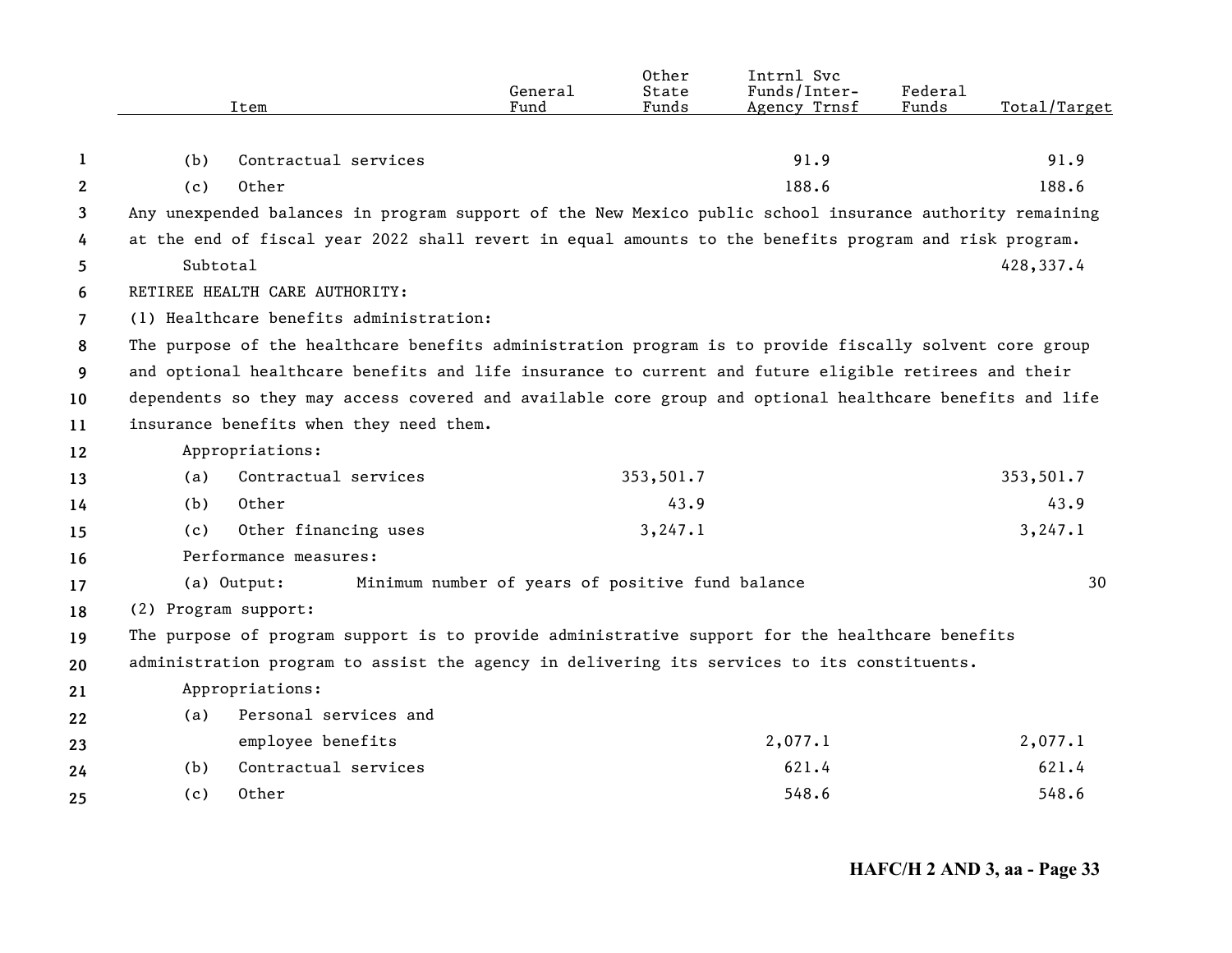|                       | Item                                | General<br>Fund                                                                                           | Other<br>State<br>Funds | Intrnl Svc<br>Funds/Inter-<br>Agency Trnsf | Federal<br>Funds | Total/Target |
|-----------------------|-------------------------------------|-----------------------------------------------------------------------------------------------------------|-------------------------|--------------------------------------------|------------------|--------------|
|                       |                                     |                                                                                                           |                         |                                            |                  |              |
| 1                     |                                     | Any unexpended balances in program support of the retiree health care authority remaining at the end of   |                         |                                            |                  |              |
| $\mathbf{2}^{\prime}$ |                                     | fiscal year 2022 shall revert to the healthcare benefits administration program.                          |                         |                                            |                  |              |
| 3                     | Subtotal                            |                                                                                                           |                         |                                            |                  | 360,039.8    |
| 4                     | GENERAL SERVICES DEPARTMENT:        |                                                                                                           |                         |                                            |                  |              |
| 5                     | (1) Employee group health benefits: |                                                                                                           |                         |                                            |                  |              |
| 6                     |                                     | The purpose of the employee group health benefits program is to effectively administer comprehensive      |                         |                                            |                  |              |
| $\overline{7}$        |                                     | health-benefit plans to state and local government employees.                                             |                         |                                            |                  |              |
| 8                     | Appropriations:                     |                                                                                                           |                         |                                            |                  |              |
| 9                     | Contractual services<br>(a)         |                                                                                                           | 20,177.7                |                                            |                  | 20,177.7     |
| 10                    | Other<br>(b)                        |                                                                                                           | 392,758.3               |                                            |                  | 392,758.3    |
| 11                    | Performance measures:               |                                                                                                           |                         |                                            |                  |              |
| 12                    | (a) Outcome:                        | Percent change in state employee medical premium                                                          |                         |                                            |                  | ≤5%          |
| 13                    | (b) Outcome:                        | Percent change in the average per-member per-month total                                                  |                         |                                            |                  |              |
| 14                    |                                     | healthcare cost                                                                                           |                         |                                            |                  | $≤ 5%$       |
| 15                    | (c) Efficiency:                     | Annual loss ratio for the health benefits fund                                                            |                         |                                            |                  | 98%          |
| 16                    | (d) Explanatory:                    | Projected year-end fund balance of the health benefits fund                                               |                         |                                            |                  |              |
| 17                    | (2) Risk management:                |                                                                                                           |                         |                                            |                  |              |
| 18                    |                                     | The purpose of the risk management program is to protect the state's assets against property, public      |                         |                                            |                  |              |
| 19                    |                                     | liability, workers' compensation, state unemployment compensation, local public bodies unemployment       |                         |                                            |                  |              |
| 20                    |                                     | compensation and surety bond losses so agencies can perform their missions in an efficient and responsive |                         |                                            |                  |              |
| 21                    | manner.                             |                                                                                                           |                         |                                            |                  |              |
| 22                    | Appropriations:                     |                                                                                                           |                         |                                            |                  |              |
| 23                    | Personal services and<br>(a)        |                                                                                                           |                         |                                            |                  |              |
| 24                    | employee benefits                   |                                                                                                           |                         | 4,323.7                                    |                  | 4,323.7      |
| 25                    | Contractual services<br>(b)         |                                                                                                           |                         | 150.0                                      |                  | 150.0        |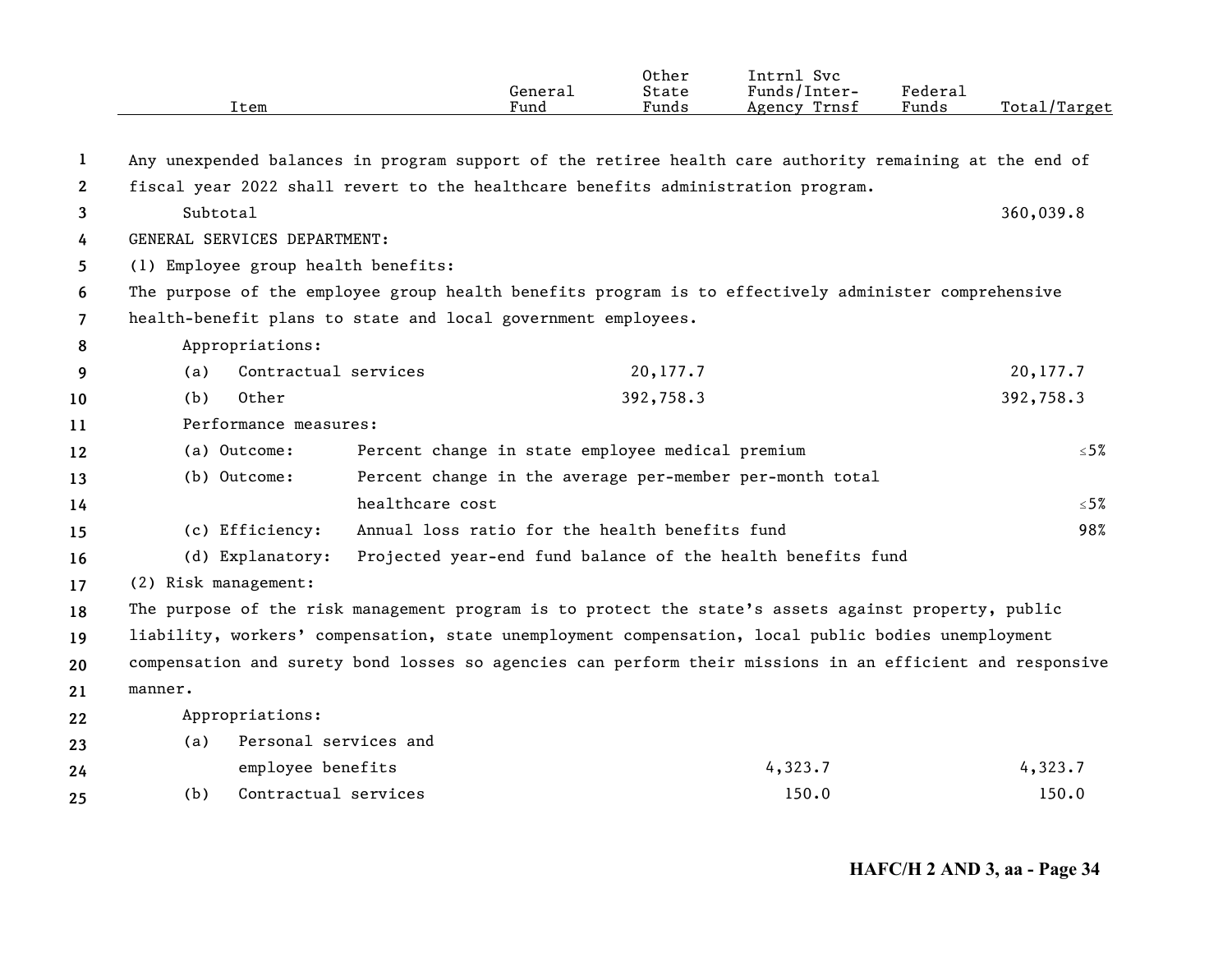| 1<br>$\mathbf{2}$<br>3<br>4<br>5.<br>6<br>7<br>8<br>9<br>10<br>11<br>12<br>13<br>14<br>15<br>16<br>17<br>18<br>19<br>20<br>21 | (c) |                                                    |                                | Fund | Funds    | Funds/Inter-<br>Agency Trnsf                                                                              | Federal<br>Funds | Total/Target |
|-------------------------------------------------------------------------------------------------------------------------------|-----|----------------------------------------------------|--------------------------------|------|----------|-----------------------------------------------------------------------------------------------------------|------------------|--------------|
|                                                                                                                               |     |                                                    |                                |      |          |                                                                                                           |                  |              |
|                                                                                                                               |     | Other                                              |                                |      |          | 430.3                                                                                                     |                  | 430.3        |
|                                                                                                                               | (d) | Other financing uses                               |                                |      |          | 3,857.0                                                                                                   |                  | 3,857.0      |
|                                                                                                                               |     |                                                    |                                |      |          | Any unexpended balances in the risk management program of the general services department remaining at    |                  |              |
|                                                                                                                               |     |                                                    |                                |      |          | the end of fiscal year 2022 shall revert to the public liability fund, public property reserve fund,      |                  |              |
|                                                                                                                               |     |                                                    |                                |      |          | workers' compensation retention fund, state unemployment compensation fund, local public body             |                  |              |
|                                                                                                                               |     |                                                    |                                |      |          | unemployment compensation fund and group self-insurance fund based on the proportion of each individual   |                  |              |
|                                                                                                                               |     | fund's assessment for the risk management program. |                                |      |          |                                                                                                           |                  |              |
|                                                                                                                               |     | (3) Risk management funds:                         |                                |      |          |                                                                                                           |                  |              |
|                                                                                                                               |     | Appropriations:                                    |                                |      |          |                                                                                                           |                  |              |
|                                                                                                                               | (a) | Public liability                                   |                                |      | 44,471.2 |                                                                                                           |                  | 44,471.2     |
|                                                                                                                               | (b) | Surety bond                                        |                                |      | 58.0     |                                                                                                           |                  | 58.0         |
|                                                                                                                               | (c) | Public property reserve                            |                                |      | 15,200.4 |                                                                                                           |                  | 15,200.4     |
|                                                                                                                               | (d) |                                                    | Local public body unemployment |      |          |                                                                                                           |                  |              |
|                                                                                                                               |     | compensation reserve                               |                                |      | 3,090.0  |                                                                                                           |                  | 3,090.0      |
|                                                                                                                               | (e) | Workers' compensation                              |                                |      |          |                                                                                                           |                  |              |
|                                                                                                                               |     | retention                                          |                                |      | 21,881.7 |                                                                                                           |                  | 21,881.7     |
|                                                                                                                               | (f) | State unemployment                                 |                                |      |          |                                                                                                           |                  |              |
|                                                                                                                               |     | compensation                                       |                                |      | 12,100.0 |                                                                                                           |                  | 12,100.0     |
|                                                                                                                               |     |                                                    |                                |      |          | The other state funds appropriation to the public liability fund includes sufficient funding to pay costs |                  |              |
|                                                                                                                               |     |                                                    |                                |      |          | of providing liability insurance coverage to members of the New Mexico mounted patrol.                    |                  |              |
|                                                                                                                               |     | Performance measures:                              |                                |      |          |                                                                                                           |                  |              |
| 22                                                                                                                            |     | (a) Explanatory:                                   |                                |      |          | Projected financial position of the public property fund                                                  |                  |              |
| 23                                                                                                                            |     | (b) Explanatory:                                   |                                |      |          | Projected financial position of the workers' compensation                                                 |                  |              |
| 24                                                                                                                            |     |                                                    | fund                           |      |          |                                                                                                           |                  |              |
| 25                                                                                                                            |     | (c) Explanatory:                                   |                                |      |          | Projected financial position of the public liability fund                                                 |                  |              |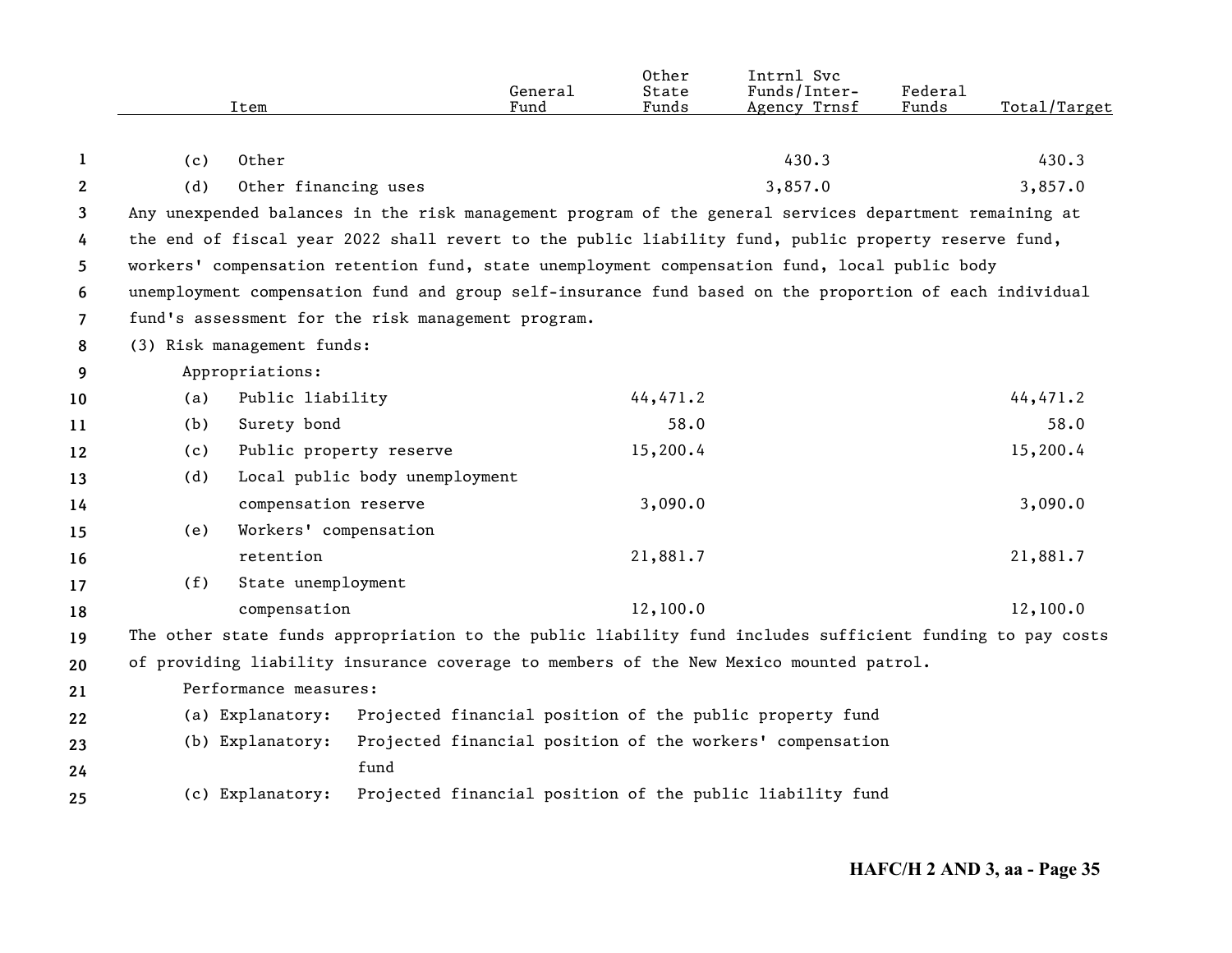|                       |         | Item                                                                                                    | General<br>Fund                                     | 0ther<br>State<br>Funds | Intrnl Svc<br>Funds/Inter-<br>Agency Trnsf                 | Federal<br>Funds | Total/Target |
|-----------------------|---------|---------------------------------------------------------------------------------------------------------|-----------------------------------------------------|-------------------------|------------------------------------------------------------|------------------|--------------|
| 1                     |         | (4) State printing services:                                                                            |                                                     |                         |                                                            |                  |              |
| $\mathbf{2}^{\prime}$ |         | The purpose of the state printing services program is to provide cost-effective printing and publishing |                                                     |                         |                                                            |                  |              |
| 3                     |         | services for governmental agencies.                                                                     |                                                     |                         |                                                            |                  |              |
| 4                     |         | Appropriations:                                                                                         |                                                     |                         |                                                            |                  |              |
| 5.                    | (a)     | Personal services and                                                                                   |                                                     |                         |                                                            |                  |              |
| 6                     |         | employee benefits                                                                                       |                                                     | 557.0                   |                                                            |                  | 557.0        |
| 7                     | (b)     | Contractual services                                                                                    |                                                     | 100.0                   |                                                            |                  | 100.0        |
| 8                     | (c)     | Other                                                                                                   |                                                     | 1,315.9                 |                                                            |                  | 1,315.9      |
| 9                     | (d)     | Other financing uses                                                                                    |                                                     | 57.4                    |                                                            |                  | 57.4         |
| 10                    |         | Performance measures:                                                                                   |                                                     |                         |                                                            |                  |              |
| 11                    |         | (a) Outcome:                                                                                            | Growth in quarterly sales revenue compared with the |                         |                                                            |                  |              |
| 12                    |         |                                                                                                         | previous thirty- or sixty-day legislative session   |                         |                                                            |                  | $-20%$       |
| 13                    |         | (5) Facilities management:                                                                              |                                                     |                         |                                                            |                  |              |
| 14                    |         | The purpose of the facilities management division program is to provide employees and the public with   |                                                     |                         |                                                            |                  |              |
| 15                    |         | effective property management so agencies can perform their missions in an efficient and responsive     |                                                     |                         |                                                            |                  |              |
| 16                    | manner. |                                                                                                         |                                                     |                         |                                                            |                  |              |
| 17                    |         | Appropriations:                                                                                         |                                                     |                         |                                                            |                  |              |
| 18                    | (a)     | Personal services and                                                                                   |                                                     |                         |                                                            |                  |              |
| 19                    |         | employee benefits                                                                                       | 8,541.6                                             |                         |                                                            |                  | 8,541.6      |
| 20                    | (b)     | Contractual services                                                                                    | 235.6                                               |                         |                                                            |                  | 235.6        |
| 21                    | (c)     | Other                                                                                                   | 6,393.5                                             |                         |                                                            |                  | 6,393.5      |
| 22                    | (d)     | Other financing uses                                                                                    | 200.0                                               |                         |                                                            |                  | 200.0        |
| 23                    |         | Performance measures:                                                                                   |                                                     |                         |                                                            |                  |              |
| 24                    |         | (a) Outcome:                                                                                            |                                                     |                         | Percent of new office space leases achieving adopted space |                  |              |
| 25                    |         | standards                                                                                               |                                                     |                         |                                                            |                  | 90%          |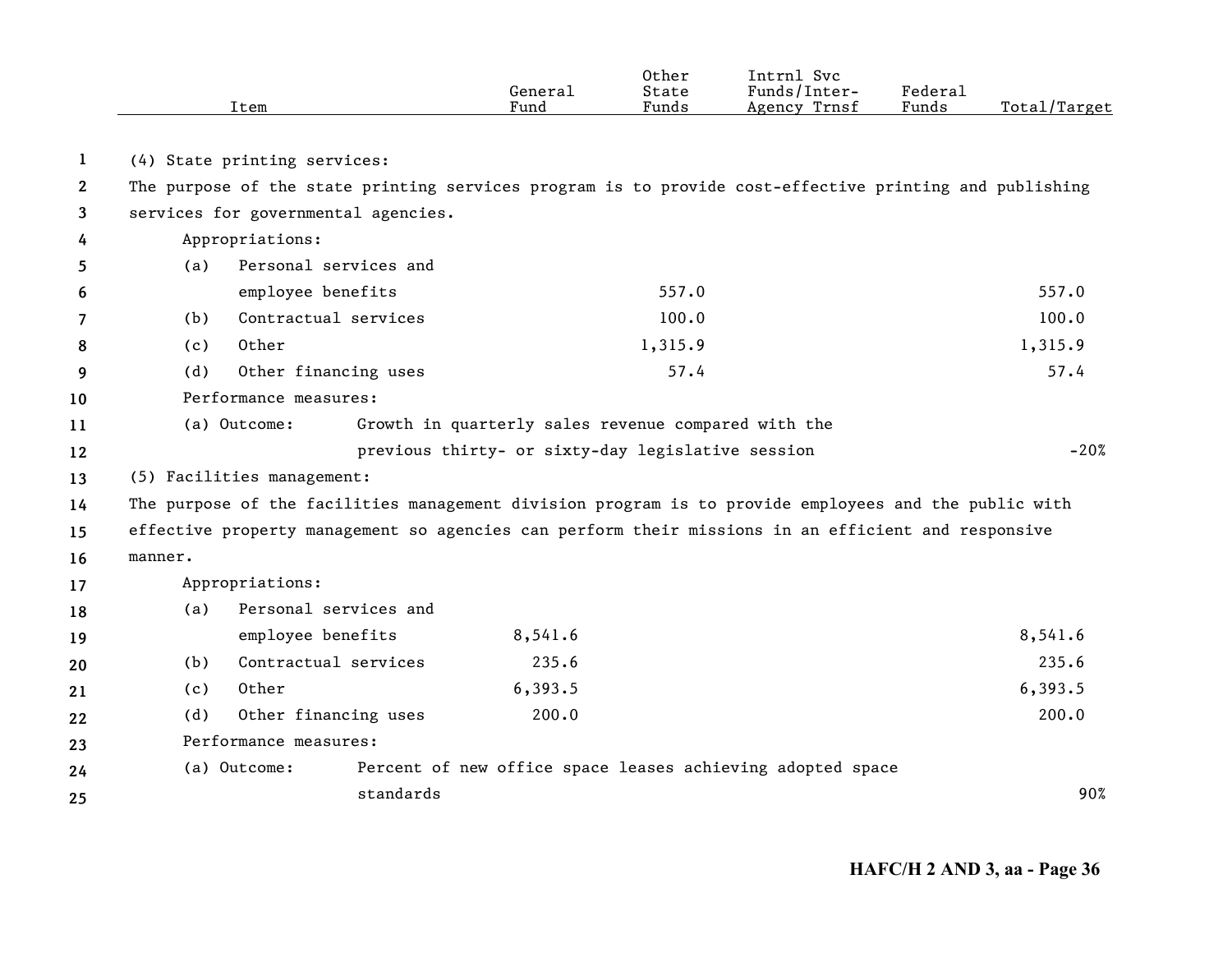|              |     | Item                                                                                                      | General<br>Fund | Other<br>State<br>Funds | Intrnl Svc<br>Funds/Inter-<br>Agency Trnsf                   | Federal<br>Funds | Total/Target |
|--------------|-----|-----------------------------------------------------------------------------------------------------------|-----------------|-------------------------|--------------------------------------------------------------|------------------|--------------|
| 1            |     | (6) Transportation services:                                                                              |                 |                         |                                                              |                  |              |
| $\mathbf{2}$ |     | The purpose of the transportation services program is to provide centralized and effective administration |                 |                         |                                                              |                  |              |
| 3            |     | of the state's motor pool and aircraft transportation services so agencies can perform their missions in  |                 |                         |                                                              |                  |              |
| 4            |     | an efficient and responsive manner.                                                                       |                 |                         |                                                              |                  |              |
| 5            |     | Appropriations:                                                                                           |                 |                         |                                                              |                  |              |
| 6            | (a) | Personal services and                                                                                     |                 |                         |                                                              |                  |              |
| 7            |     | employee benefits                                                                                         | 314.0           | 1,856.6                 |                                                              |                  | 2,170.6      |
| 8            | (b) | Contractual services                                                                                      | 1.3             | 196.5                   |                                                              |                  | 197.8        |
| 9            | (c) | Other                                                                                                     | 185.5           | 6,452.8                 |                                                              |                  | 6,638.3      |
| 10           | (d) | Other financing uses                                                                                      | 28.5            | 361.6                   |                                                              |                  | 390.1        |
| 11           |     | Performance measures:                                                                                     |                 |                         |                                                              |                  |              |
| 12           |     | (a) Outcome:                                                                                              |                 |                         | Percent of leased vehicles used 750 miles per month or daily |                  | 70%          |
| 13           |     | (7) Procurement services:                                                                                 |                 |                         |                                                              |                  |              |
| 14           |     | The purpose of the procurement services program is to provide a procurement process for tangible property |                 |                         |                                                              |                  |              |
| 15           |     | for government entities to ensure compliance with the Procurement Code so agencies can perform their      |                 |                         |                                                              |                  |              |
| 16           |     | missions in an efficient and responsive manner.                                                           |                 |                         |                                                              |                  |              |
| 17           |     | Appropriations:                                                                                           |                 |                         |                                                              |                  |              |
| 18           | (a) | Personal services and                                                                                     |                 |                         |                                                              |                  |              |
| 19           |     | employee benefits                                                                                         | 692.4           | 1,171.9                 |                                                              |                  | 1,864.3      |
| 20           | (b) | Contractual services                                                                                      |                 | 29.0                    |                                                              |                  | 29.0         |
| 21           | (c) | Other                                                                                                     | 8.8             | 290.1                   |                                                              |                  | 298.9        |
| 22           | (d) | Other financing uses                                                                                      | 13.1            | 60.8                    |                                                              |                  | 73.9         |
| 23           |     | Performance measures:                                                                                     |                 |                         |                                                              |                  |              |
| 24           |     | (a) Output:                                                                                               |                 |                         | Average number of days for completion of contract review     |                  | $\leq 5$     |
| 25           |     | (8) Program support:                                                                                      |                 |                         |                                                              |                  |              |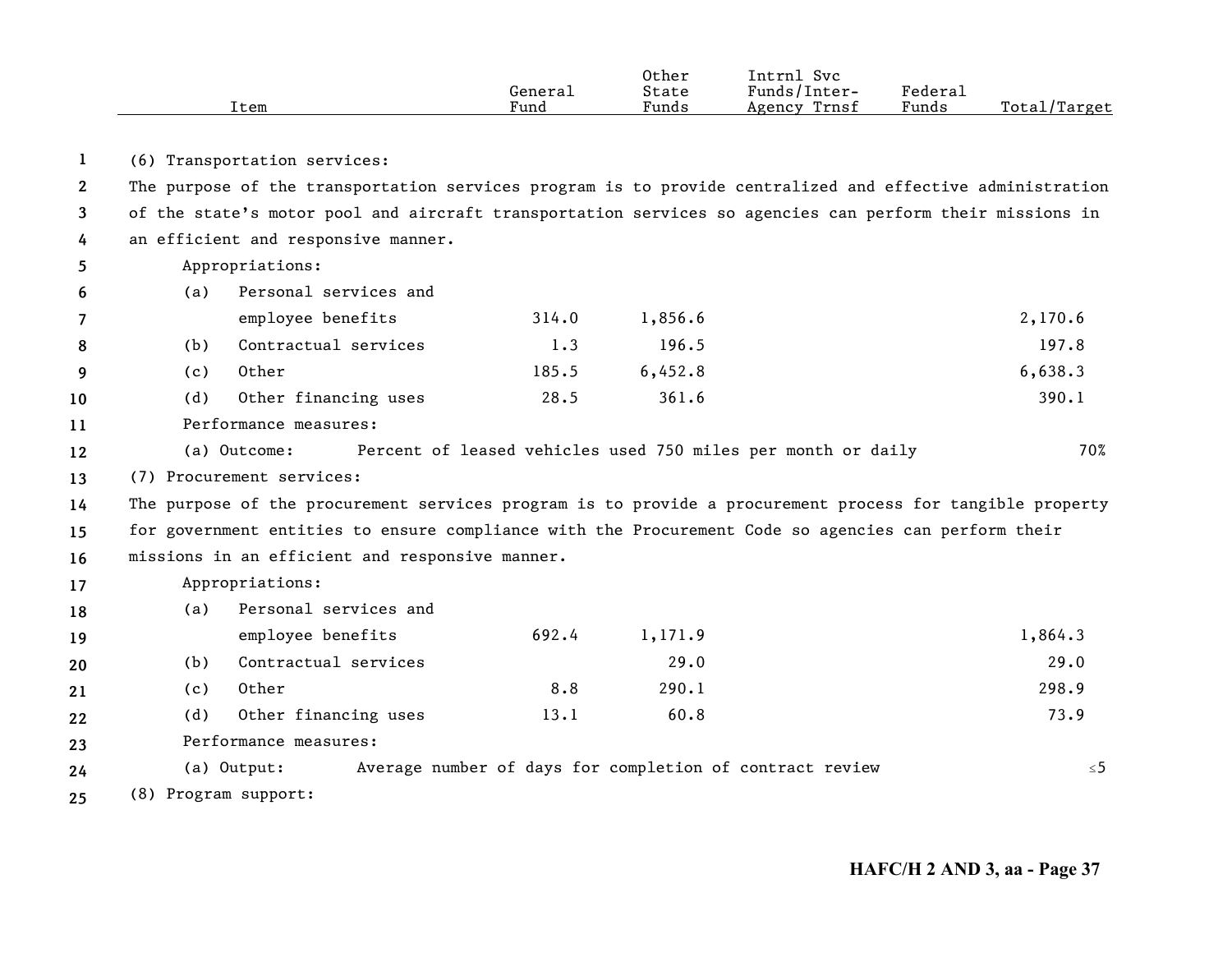| Item                                                                                                  | General<br>Fund                                                             | Other<br>State<br>Funds                                                                                                                                                          | Intrnl Svc<br>Funds/Inter-<br>Agency Trnsf | Federal<br>Funds          | Total/Target                                                                                                                                                                                                                                                                                                                                                                                                                                                                                                                                                                                |  |  |  |
|-------------------------------------------------------------------------------------------------------|-----------------------------------------------------------------------------|----------------------------------------------------------------------------------------------------------------------------------------------------------------------------------|--------------------------------------------|---------------------------|---------------------------------------------------------------------------------------------------------------------------------------------------------------------------------------------------------------------------------------------------------------------------------------------------------------------------------------------------------------------------------------------------------------------------------------------------------------------------------------------------------------------------------------------------------------------------------------------|--|--|--|
|                                                                                                       |                                                                             |                                                                                                                                                                                  |                                            |                           |                                                                                                                                                                                                                                                                                                                                                                                                                                                                                                                                                                                             |  |  |  |
|                                                                                                       |                                                                             |                                                                                                                                                                                  |                                            |                           |                                                                                                                                                                                                                                                                                                                                                                                                                                                                                                                                                                                             |  |  |  |
|                                                                                                       |                                                                             |                                                                                                                                                                                  |                                            |                           |                                                                                                                                                                                                                                                                                                                                                                                                                                                                                                                                                                                             |  |  |  |
|                                                                                                       |                                                                             |                                                                                                                                                                                  |                                            |                           |                                                                                                                                                                                                                                                                                                                                                                                                                                                                                                                                                                                             |  |  |  |
|                                                                                                       |                                                                             |                                                                                                                                                                                  |                                            |                           | 3,333.1                                                                                                                                                                                                                                                                                                                                                                                                                                                                                                                                                                                     |  |  |  |
|                                                                                                       |                                                                             |                                                                                                                                                                                  |                                            |                           | 463.5                                                                                                                                                                                                                                                                                                                                                                                                                                                                                                                                                                                       |  |  |  |
|                                                                                                       |                                                                             |                                                                                                                                                                                  |                                            |                           | 781.8                                                                                                                                                                                                                                                                                                                                                                                                                                                                                                                                                                                       |  |  |  |
| Any unexpended balances in program support of the general services department remaining at the end of |                                                                             |                                                                                                                                                                                  |                                            |                           |                                                                                                                                                                                                                                                                                                                                                                                                                                                                                                                                                                                             |  |  |  |
|                                                                                                       |                                                                             |                                                                                                                                                                                  |                                            |                           |                                                                                                                                                                                                                                                                                                                                                                                                                                                                                                                                                                                             |  |  |  |
|                                                                                                       |                                                                             |                                                                                                                                                                                  |                                            |                           |                                                                                                                                                                                                                                                                                                                                                                                                                                                                                                                                                                                             |  |  |  |
|                                                                                                       |                                                                             |                                                                                                                                                                                  |                                            |                           |                                                                                                                                                                                                                                                                                                                                                                                                                                                                                                                                                                                             |  |  |  |
| Subtotal                                                                                              |                                                                             |                                                                                                                                                                                  |                                            |                           | 552,140.6                                                                                                                                                                                                                                                                                                                                                                                                                                                                                                                                                                                   |  |  |  |
| EDUCATIONAL RETIREMENT BOARD:                                                                         |                                                                             |                                                                                                                                                                                  |                                            |                           |                                                                                                                                                                                                                                                                                                                                                                                                                                                                                                                                                                                             |  |  |  |
| (1) Educational retirement:                                                                           |                                                                             |                                                                                                                                                                                  |                                            |                           |                                                                                                                                                                                                                                                                                                                                                                                                                                                                                                                                                                                             |  |  |  |
|                                                                                                       |                                                                             |                                                                                                                                                                                  |                                            |                           |                                                                                                                                                                                                                                                                                                                                                                                                                                                                                                                                                                                             |  |  |  |
|                                                                                                       |                                                                             |                                                                                                                                                                                  |                                            |                           |                                                                                                                                                                                                                                                                                                                                                                                                                                                                                                                                                                                             |  |  |  |
| Appropriations:                                                                                       |                                                                             |                                                                                                                                                                                  |                                            |                           |                                                                                                                                                                                                                                                                                                                                                                                                                                                                                                                                                                                             |  |  |  |
| (a)                                                                                                   |                                                                             |                                                                                                                                                                                  |                                            |                           |                                                                                                                                                                                                                                                                                                                                                                                                                                                                                                                                                                                             |  |  |  |
| employee benefits                                                                                     |                                                                             | 7,933.1                                                                                                                                                                          |                                            |                           | 7,933.1                                                                                                                                                                                                                                                                                                                                                                                                                                                                                                                                                                                     |  |  |  |
| (b)                                                                                                   |                                                                             | 18,437.2                                                                                                                                                                         |                                            |                           | 18,437.2                                                                                                                                                                                                                                                                                                                                                                                                                                                                                                                                                                                    |  |  |  |
| Other<br>(c)                                                                                          |                                                                             | 1,819.1                                                                                                                                                                          |                                            |                           | 1,819.1                                                                                                                                                                                                                                                                                                                                                                                                                                                                                                                                                                                     |  |  |  |
| Performance measures:                                                                                 |                                                                             |                                                                                                                                                                                  |                                            |                           |                                                                                                                                                                                                                                                                                                                                                                                                                                                                                                                                                                                             |  |  |  |
| (a) Outcome:                                                                                          |                                                                             |                                                                                                                                                                                  |                                            |                           |                                                                                                                                                                                                                                                                                                                                                                                                                                                                                                                                                                                             |  |  |  |
|                                                                                                       |                                                                             |                                                                                                                                                                                  |                                            |                           | $\leq 30$                                                                                                                                                                                                                                                                                                                                                                                                                                                                                                                                                                                   |  |  |  |
| Subtotal                                                                                              |                                                                             |                                                                                                                                                                                  |                                            |                           | 28,189.4                                                                                                                                                                                                                                                                                                                                                                                                                                                                                                                                                                                    |  |  |  |
| 24<br>25                                                                                              |                                                                             |                                                                                                                                                                                  |                                            |                           |                                                                                                                                                                                                                                                                                                                                                                                                                                                                                                                                                                                             |  |  |  |
|                                                                                                       | Appropriations:<br>(a)<br>employee benefits<br>(b)<br>Other<br>(c)<br>years | Personal services and<br>Contractual services<br>program's assessment for program support.<br>Personal services and<br>Contractual services<br>NEW MEXICO SENTENCING COMMISSION: |                                            | 3,333.1<br>463.5<br>781.8 | The purpose of program support is to manage the program performance process to demonstrate success.<br>fiscal year 2022 shall revert to the procurement services, state printing services, risk management,<br>facilities management and transportation services programs based on the proportion of each individual<br>The purpose of the educational retirement program is to provide secure retirement benefits to active and<br>retired members so they can have secure monthly benefits when their careers are finished.<br>Funding period of unfunded actuarial accrued liability, in |  |  |  |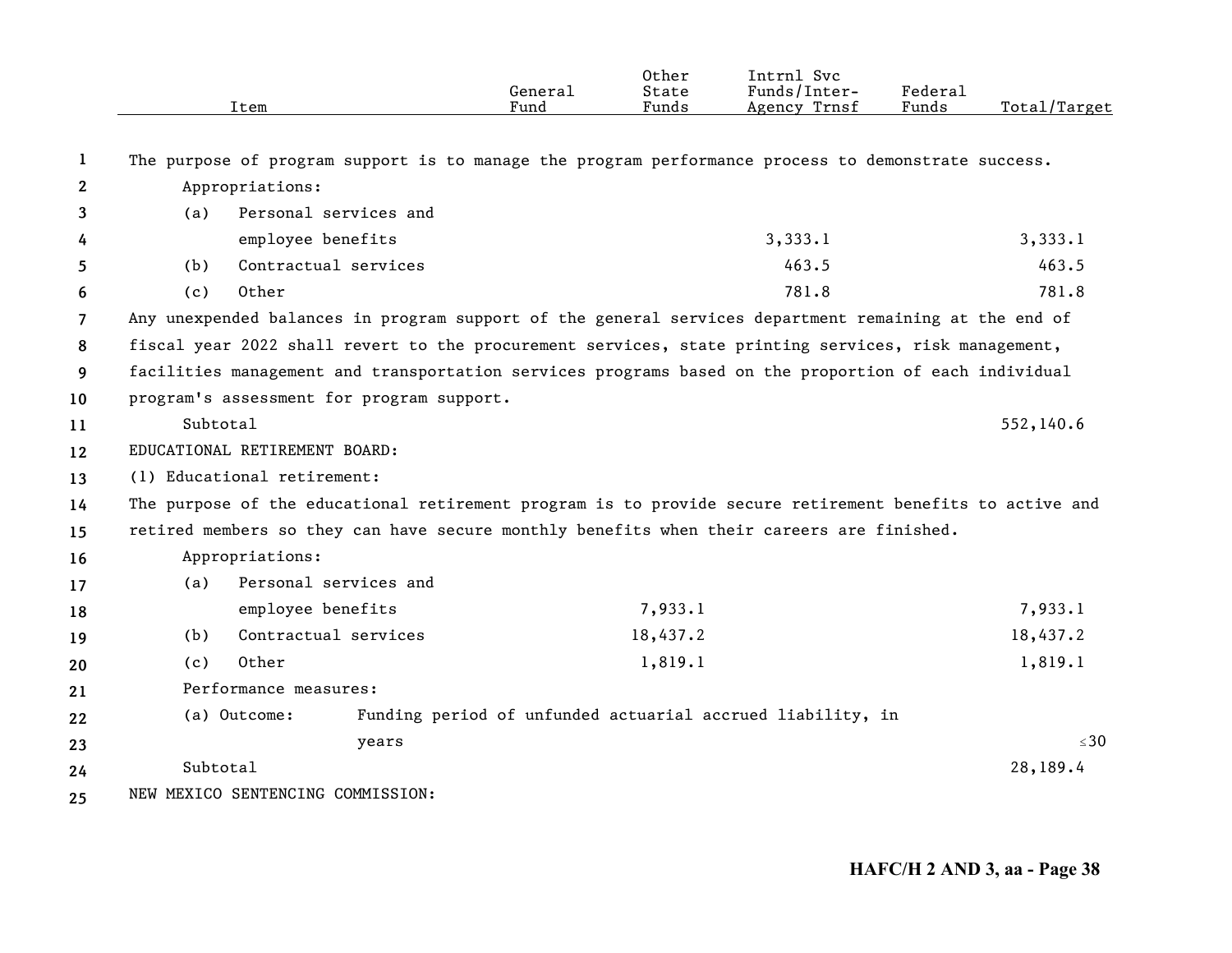|      |         | Other | Intrnl<br>Svc   |                     |                   |
|------|---------|-------|-----------------|---------------------|-------------------|
|      | Genera⊥ | State | Funds/Inter-    | Federa <sub>1</sub> |                   |
| Item | Fund    | Funds | Trnsf<br>Agency | Funds               | Total,<br>/Target |

| 1                     |                                                                                                         |                                                                  |         | The purpose of the New Mexico sentencing commission is to provide information, analysis, recommendations  |         |  |  |
|-----------------------|---------------------------------------------------------------------------------------------------------|------------------------------------------------------------------|---------|-----------------------------------------------------------------------------------------------------------|---------|--|--|
| $\mathbf{2}^{\prime}$ |                                                                                                         |                                                                  |         | and assistance from a coordinated cross-agency perspective to the three branches of government and        |         |  |  |
| 3                     |                                                                                                         |                                                                  |         | interested citizens so they have the resources they need to make policy decisions that benefit the        |         |  |  |
| 4                     |                                                                                                         | criminal and juvenile justice systems.                           |         |                                                                                                           |         |  |  |
| 5.                    |                                                                                                         | Appropriations:                                                  |         |                                                                                                           |         |  |  |
| 6                     | (a)                                                                                                     | Contractual services                                             | 606.0   | 52.0                                                                                                      | 658.0   |  |  |
| $\overline{7}$        | (b)                                                                                                     | Other                                                            | 582.6   |                                                                                                           | 582.6   |  |  |
| 8                     | Subtotal                                                                                                |                                                                  |         |                                                                                                           | 1,240.6 |  |  |
| 9                     | GOVERNOR:                                                                                               |                                                                  |         |                                                                                                           |         |  |  |
| 10                    |                                                                                                         | (1) Executive management and leadership:                         |         |                                                                                                           |         |  |  |
| 11                    | The purpose of the executive management and leadership program is to provide appropriate management and |                                                                  |         |                                                                                                           |         |  |  |
| 12                    |                                                                                                         |                                                                  |         | leadership to the executive branch of government to allow for a more efficient and effective operation of |         |  |  |
| 13                    |                                                                                                         |                                                                  |         | the agencies within that branch of government on behalf of the citizens of the state.                     |         |  |  |
| 14                    |                                                                                                         | Appropriations:                                                  |         |                                                                                                           |         |  |  |
| 15                    | (a)                                                                                                     | Personal services and                                            |         |                                                                                                           |         |  |  |
| 16                    |                                                                                                         | employee benefits                                                | 3,968.3 |                                                                                                           | 3,968.3 |  |  |
| 17                    | (b)                                                                                                     | Contractual services                                             | 86.0    |                                                                                                           | 86.0    |  |  |
| 18                    | (c)                                                                                                     | Other                                                            | 507.4   |                                                                                                           | 507.4   |  |  |
| 19                    |                                                                                                         |                                                                  |         | The general fund appropriation to the office of the governor in the other category includes ninety-six    |         |  |  |
| 20                    |                                                                                                         | thousand dollars (\$96,000) for the governor's contingency fund. |         |                                                                                                           |         |  |  |
| 21                    | Subtotal                                                                                                |                                                                  |         |                                                                                                           | 4,561.7 |  |  |
| 22                    | LIEUTENANT GOVERNOR:                                                                                    |                                                                  |         |                                                                                                           |         |  |  |
| 23                    | (1) State ombudsman:                                                                                    |                                                                  |         |                                                                                                           |         |  |  |
| 24                    |                                                                                                         |                                                                  |         | The purpose of the state ombudsman program is to facilitate and promote cooperation and understanding     |         |  |  |
| 25                    |                                                                                                         |                                                                  |         | between the citizens of New Mexico and the agencies of state government, refer any complaints or special  |         |  |  |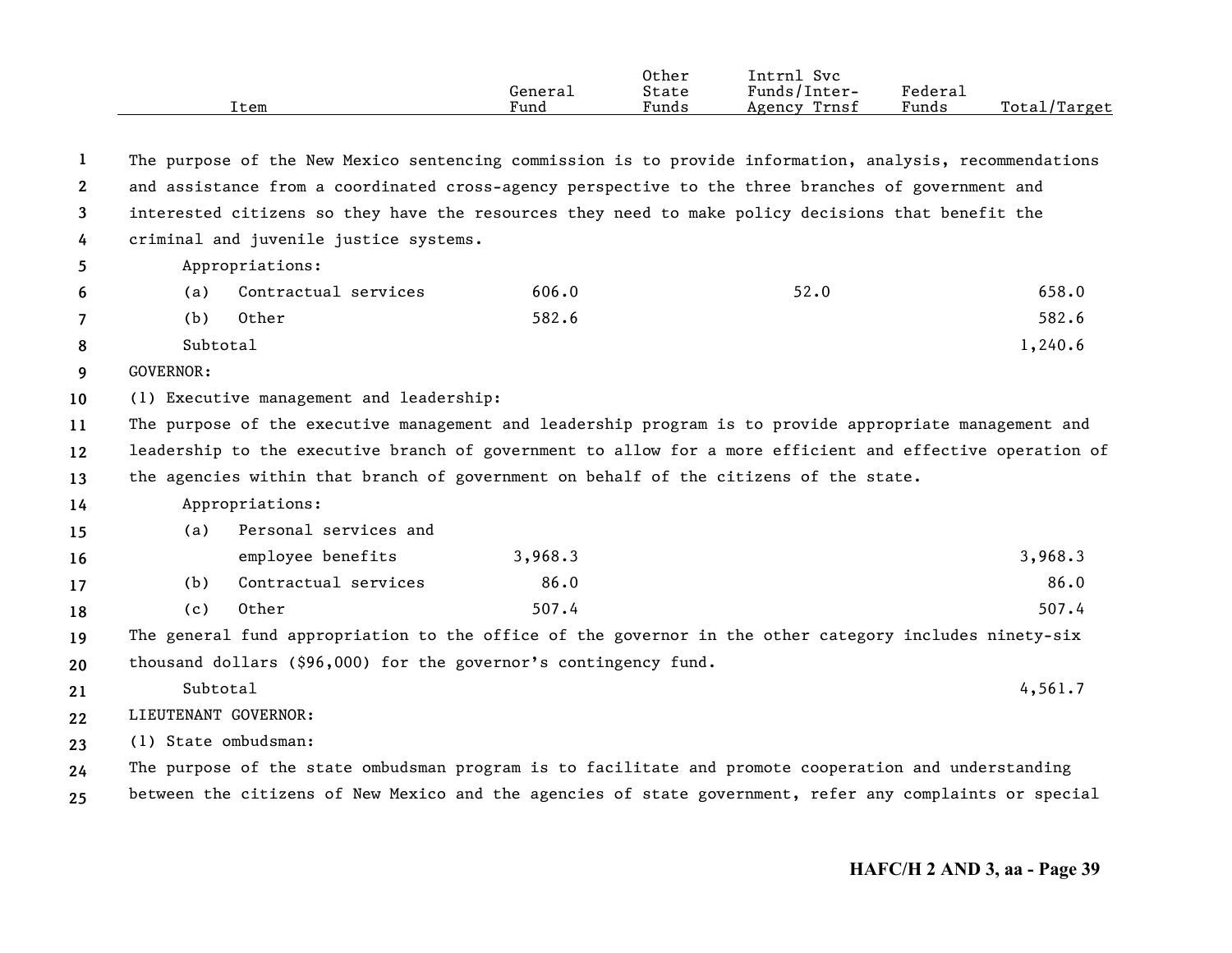|              |                       | Item                                                                                                             | General<br>Fund | Other<br>State<br>Funds | Intrnl Svc<br>Funds/Inter-<br>Agency Trnsf             | Federal<br>Funds | Total/Target |
|--------------|-----------------------|------------------------------------------------------------------------------------------------------------------|-----------------|-------------------------|--------------------------------------------------------|------------------|--------------|
| 1            |                       | problems citizens may have to the proper entities, keep records of activities and submit an annual report        |                 |                         |                                                        |                  |              |
| $\mathbf{2}$ | to the governor.      |                                                                                                                  |                 |                         |                                                        |                  |              |
| 3            |                       | Appropriations:                                                                                                  |                 |                         |                                                        |                  |              |
| 4            | (a)                   | Personal services and                                                                                            |                 |                         |                                                        |                  |              |
| 5            |                       | employee benefits                                                                                                | 449.5           |                         |                                                        |                  | 449.5        |
| 6            | (b)                   | Contractual services                                                                                             | 36.9            |                         |                                                        |                  | 36.9         |
| 7            | (c)                   | Other                                                                                                            | 92.3            |                         |                                                        |                  | 92.3         |
| 8            | Subtotal              |                                                                                                                  |                 |                         |                                                        |                  | 578.7        |
| 9            |                       | DEPARTMENT OF INFORMATION TECHNOLOGY:                                                                            |                 |                         |                                                        |                  |              |
| 10           |                       | (1) Compliance and project management:                                                                           |                 |                         |                                                        |                  |              |
| 11           |                       | The purpose of the compliance and project management program is to provide information technology                |                 |                         |                                                        |                  |              |
| 12           |                       | strategic planning, oversight and consulting services to New Mexico government agencies so they can              |                 |                         |                                                        |                  |              |
| 13           |                       | improve services provided to New Mexico citizens.                                                                |                 |                         |                                                        |                  |              |
| 14           |                       | Appropriations:                                                                                                  |                 |                         |                                                        |                  |              |
| 15           | (a)                   | Personal services and                                                                                            |                 |                         |                                                        |                  |              |
| 16           |                       | employee benefits                                                                                                | 578.4           | 1,301.2                 |                                                        |                  | 1,879.6      |
| 17           | (b)                   | Contractual services                                                                                             | 1,000.0         | 21.5                    |                                                        |                  | 1,021.5      |
| 18           | (c)                   | Other                                                                                                            | 42.6            | 88.2                    |                                                        |                  | 130.8        |
| 19           | (d)                   | Other financing uses                                                                                             | 173.1           |                         |                                                        |                  | 173.1        |
| 20           |                       | The general fund appropriation to the compliance and project management program of the department of             |                 |                         |                                                        |                  |              |
| 21           |                       | information technology in the contractual services category includes one million dollars (\$1,000,000) for       |                 |                         |                                                        |                  |              |
| 22           |                       | cybersecurity services <del>contingent on submission of a plan to address cybersecurity to the legislative</del> |                 |                         |                                                        |                  |              |
| 23           |                       | finance committee by May 1, 2021.                                                                                |                 |                         |                                                        |                  |              |
| 24           | Performance measures: |                                                                                                                  |                 |                         |                                                        |                  |              |
| 25           |                       | (a) Outcome:                                                                                                     |                 |                         | Percent of information technology professional service |                  |              |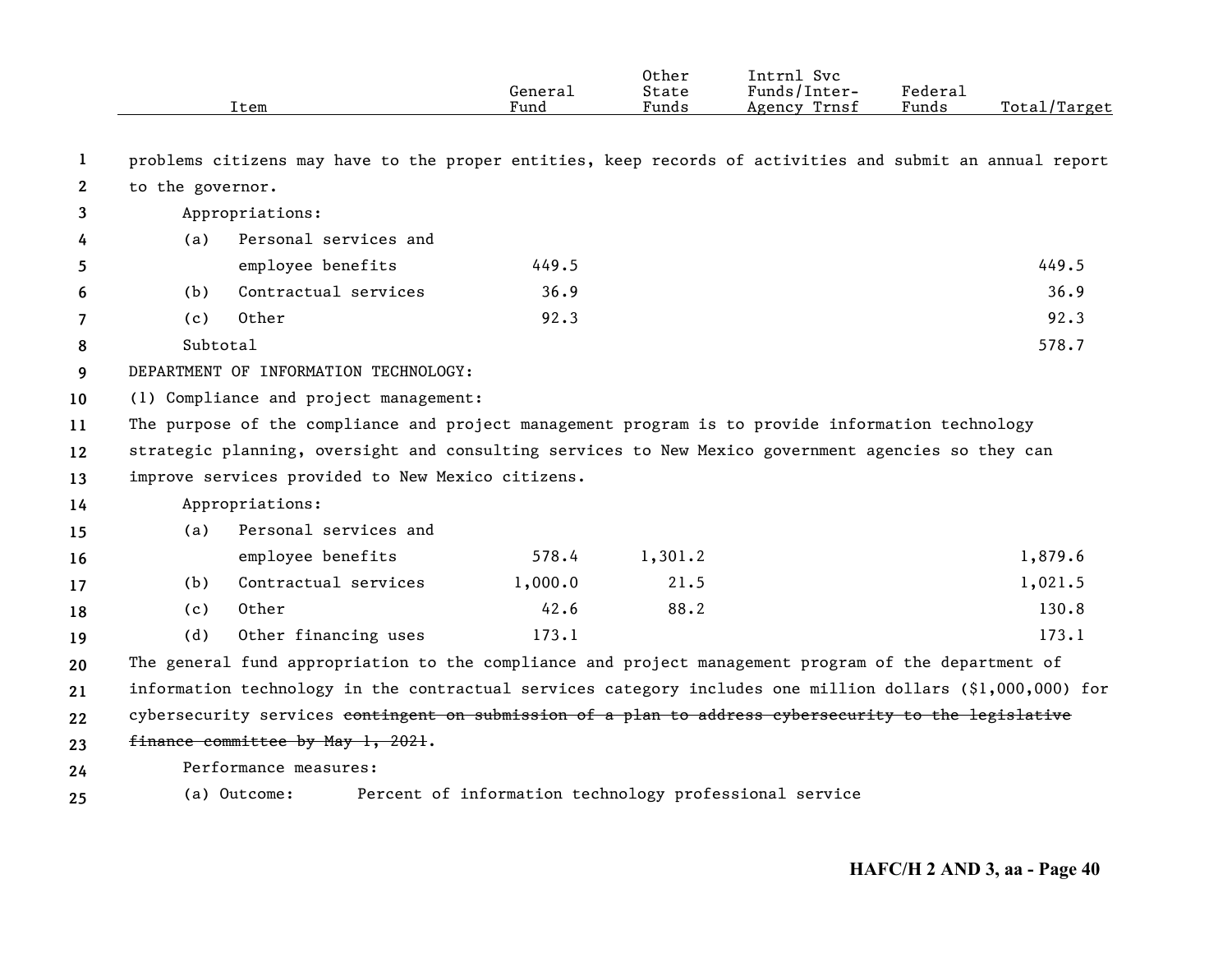|              | Item                                                                                                     |                                                     | General<br>Fund                                        | Other<br>State<br>Funds | Intrnl Svc<br>Funds/Inter-<br>Agency Trnsf                | Federal<br>Funds | Total/Target |
|--------------|----------------------------------------------------------------------------------------------------------|-----------------------------------------------------|--------------------------------------------------------|-------------------------|-----------------------------------------------------------|------------------|--------------|
|              |                                                                                                          |                                                     |                                                        |                         |                                                           |                  |              |
| 1            |                                                                                                          | contracts greater than one million dollars in value |                                                        |                         |                                                           |                  |              |
| $\mathbf{2}$ |                                                                                                          | reviewed within seven business days                 |                                                        |                         |                                                           |                  | 95%          |
| 3            | (b) Outcome:                                                                                             |                                                     | Percent of information technology professional service |                         |                                                           |                  |              |
| 4            |                                                                                                          |                                                     |                                                        |                         | contracts less than one million dollars in value reviewed |                  |              |
| 5            |                                                                                                          | within five business days                           |                                                        |                         |                                                           |                  | 95%          |
| 6            | (2) Enterprise services:                                                                                 |                                                     |                                                        |                         |                                                           |                  |              |
| 7            | The purpose of the enterprise services program is to provide reliable and secure infrastructure for      |                                                     |                                                        |                         |                                                           |                  |              |
| 8            | voice, radio, video and data communications through the state's enterprise data center and               |                                                     |                                                        |                         |                                                           |                  |              |
| 9            | telecommunications network.                                                                              |                                                     |                                                        |                         |                                                           |                  |              |
| 10           | Appropriations:                                                                                          |                                                     |                                                        |                         |                                                           |                  |              |
| 11           | (a)                                                                                                      | Personal services and                               |                                                        |                         |                                                           |                  |              |
| 12           | employee benefits                                                                                        |                                                     |                                                        | 10, 196.1               |                                                           |                  | 10, 196.1    |
| 13           | (b)                                                                                                      | Contractual services                                |                                                        | 5,765.7                 |                                                           |                  | 5,765.7      |
| 14           | Other<br>(c)                                                                                             |                                                     |                                                        | 31,370.2                |                                                           |                  | 31,370.2     |
| 15           | (d)                                                                                                      | Other financing uses                                |                                                        | 8,522.1                 |                                                           |                  | 8,522.1      |
| 16           | Performance measures:                                                                                    |                                                     |                                                        |                         |                                                           |                  |              |
| 17           | (a) Outcome:                                                                                             |                                                     |                                                        |                         | Percent of service desk incidents resolved within the     |                  |              |
| 18           |                                                                                                          | timeframe specified for their priority level        |                                                        |                         |                                                           |                  | 95%          |
| 19           | $(b)$ Output:                                                                                            |                                                     |                                                        |                         | Number of independent vulnerability scans of information  |                  |              |
| 20           |                                                                                                          | technology assets identifying potential cyber risks |                                                        |                         |                                                           |                  | 2            |
| 21           | (3) Equipment replacement revolving funds:                                                               |                                                     |                                                        |                         |                                                           |                  |              |
| 22           | Appropriations:                                                                                          |                                                     |                                                        |                         |                                                           |                  |              |
| 23           | Other<br>(a)                                                                                             |                                                     |                                                        |                         | 8,522.1                                                   |                  | 8,522.1      |
| 24           | (4) Program support:                                                                                     |                                                     |                                                        |                         |                                                           |                  |              |
| 25           | The purpose of program support is to provide management and ensure cost recovery and allocation services |                                                     |                                                        |                         |                                                           |                  |              |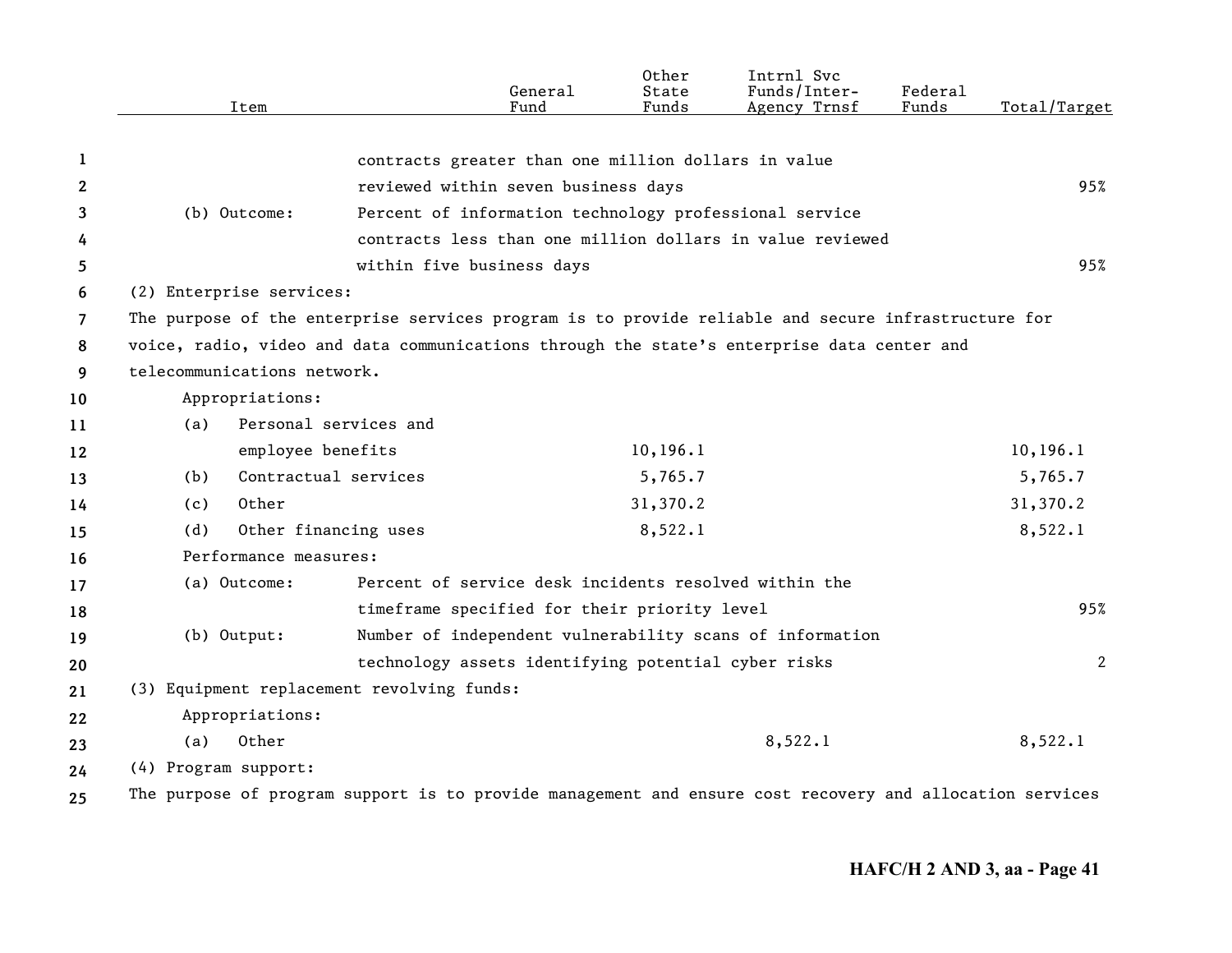|              | Item                                                                                                    | General<br>Fund                                            | Other<br>State<br>Funds | Intrnl Svc<br>Funds/Inter-<br>Agency Trnsf | Federal<br>Funds | Total/Target |  |  |
|--------------|---------------------------------------------------------------------------------------------------------|------------------------------------------------------------|-------------------------|--------------------------------------------|------------------|--------------|--|--|
|              |                                                                                                         |                                                            |                         |                                            |                  |              |  |  |
| 1            | through leadership, policies, procedures and administrative support for the department.                 |                                                            |                         |                                            |                  |              |  |  |
| $\mathbf{2}$ | Appropriations:                                                                                         |                                                            |                         |                                            |                  |              |  |  |
| 3            | Personal services and<br>(a)                                                                            |                                                            |                         |                                            |                  |              |  |  |
| 4            | employee benefits                                                                                       |                                                            | 3, 253.2                | 173.1                                      |                  | 3,426.3      |  |  |
| 5            | Contractual services<br>(b)                                                                             |                                                            | 31.6                    |                                            |                  | 31.6         |  |  |
| 6            | Other<br>(c)                                                                                            |                                                            | 321.1                   |                                            |                  | 321.1        |  |  |
| 7            | Performance measures:                                                                                   |                                                            |                         |                                            |                  |              |  |  |
| 8            | (a) Outcome:                                                                                            | Percent of enterprise services achieving a cost recovery   |                         |                                            |                  |              |  |  |
| 9            |                                                                                                         | rate within ten percent of breaking even                   |                         |                                            |                  | 95%          |  |  |
| 10           | Subtotal                                                                                                |                                                            |                         |                                            |                  | 71,360.2     |  |  |
| 11           | PUBLIC EMPLOYEES RETIREMENT ASSOCIATION:                                                                |                                                            |                         |                                            |                  |              |  |  |
| 12           | (1) Pension administration:                                                                             |                                                            |                         |                                            |                  |              |  |  |
| 13           | The purpose of the pension administration program is to provide information, retirement benefits and an |                                                            |                         |                                            |                  |              |  |  |
| 14           | actuarially sound fund to association members so they can receive the defined benefit they are entitled |                                                            |                         |                                            |                  |              |  |  |
| 15           | to when they retire from public service.                                                                |                                                            |                         |                                            |                  |              |  |  |
| 16           | Appropriations:                                                                                         |                                                            |                         |                                            |                  |              |  |  |
| 17           | Personal services and<br>(a)                                                                            |                                                            |                         |                                            |                  |              |  |  |
| 18           | employee benefits                                                                                       | 45.2                                                       | 8, 156.1                |                                            |                  | 8,201.3      |  |  |
| 19           | Contractual services<br>(b)                                                                             |                                                            | 25,968.8                |                                            |                  | 25,968.8     |  |  |
| 20           | Other<br>(c)                                                                                            | 3.7                                                        | 2,035.1                 |                                            |                  | 2,038.8      |  |  |
| 21           | Performance measures:                                                                                   |                                                            |                         |                                            |                  |              |  |  |
| 22           | (a) Outcome:                                                                                            | Funding period of unfunded actuarial accrued liability, in |                         |                                            |                  |              |  |  |
| 23           | years                                                                                                   |                                                            |                         |                                            |                  | $\leq 30$    |  |  |
| 24           | Subtotal                                                                                                |                                                            |                         |                                            |                  | 36,208.9     |  |  |
| 25           | STATE COMMISSION OF PUBLIC RECORDS:                                                                     |                                                            |                         |                                            |                  |              |  |  |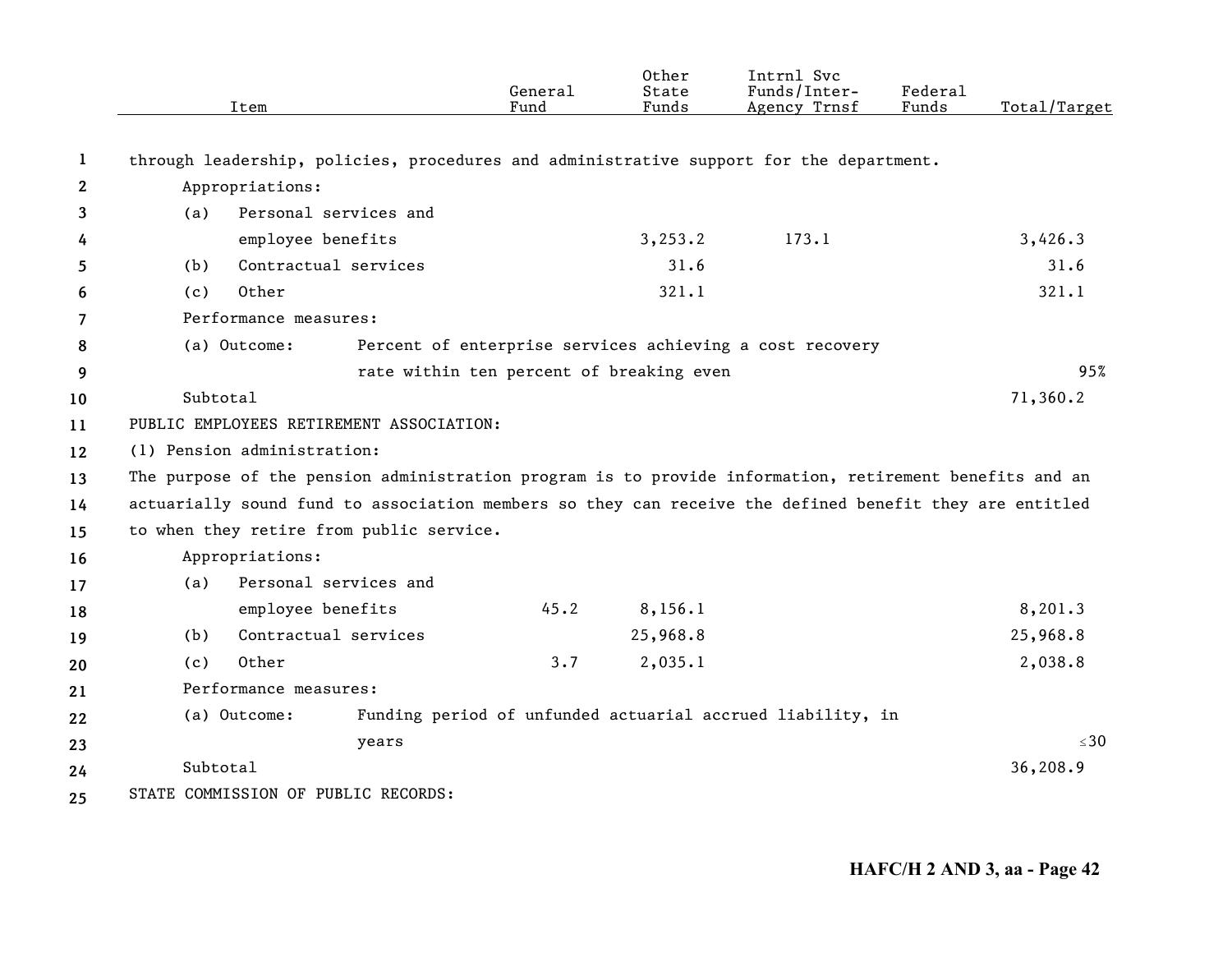|      |         | Other | Svc<br>Intrn]   |         |                           |
|------|---------|-------|-----------------|---------|---------------------------|
|      | Generai | State | Funds/Inter-    | Federai |                           |
| ltem | Fund    | Funds | Trnsf<br>Agency | Funds   | Total/<br><i>l</i> Target |

**1**(1) Records, information and archival management:

**23456**The purpose of the records, information and archival management program is to develop, implement and provide tools, methodologies and services for use by, and for the benefit of, government agencies, historical record repositories and the public so the state can effectively create, preserve, protect and properly dispose of records, facilitate their use and understanding and protect the interests of the citizens of New Mexico.

**7**Appropriations:

| -8 | (a)      | Personal services and |         |       |      |         |
|----|----------|-----------------------|---------|-------|------|---------|
| -9 |          | employee benefits     | 2,339.0 |       |      | 2,339.0 |
| 10 | (b)      | Contractual services  | 15.2    | 14.0  | 16.3 | 45.5    |
| 11 | (c)      | Other                 | 60.9    | 294.7 | 16.2 | 371.8   |
| 12 | Subtotal |                       |         |       |      | 2,756.3 |

**13**SECRETARY OF STATE:

**14**(1) Administration and operations:

**15161718**The purpose of the administration and operations program is to provide operational services to commercial and business entities and citizens, including administration of notary public commissions, uniform commercial code filings, trademark registrations and partnerships, and to provide administrative services needed to carry out elections.

## **19**Appropriations:

| 20 | (a) | Personal services and |         |      |         |
|----|-----|-----------------------|---------|------|---------|
| 21 |     | employee benefits     | 3,015.2 |      | 3,015.2 |
| 22 | (b) | Contractual services  | 149.9   |      | 149.9   |
| 23 | (C) | Other                 | 535.6   | 65.0 | 600.6   |

**24**(2) Elections:

**25**The purpose of the elections program is to provide voter education and information on election law and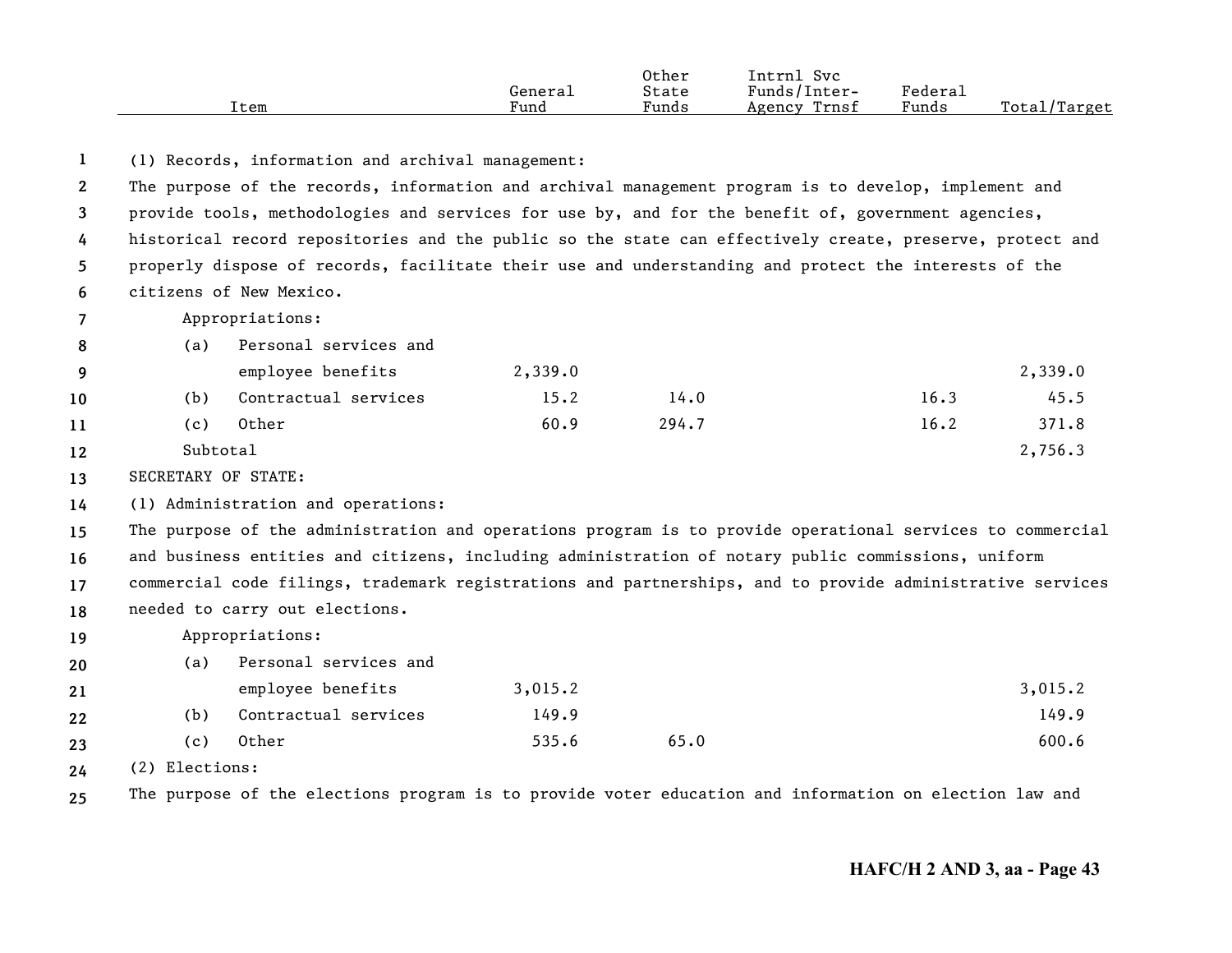|             | Item                                                                                                   |                       | General<br>Fund                                     | Other<br>State<br>Funds | Intrnl Svc<br>Funds/Inter-<br>Agency Trnsf                 | Federal<br>Funds | Total/Target |
|-------------|--------------------------------------------------------------------------------------------------------|-----------------------|-----------------------------------------------------|-------------------------|------------------------------------------------------------|------------------|--------------|
| $\mathbf 1$ | government ethics to citizens, public officials and candidates so they can comply with state law.      |                       |                                                     |                         |                                                            |                  |              |
| 2           | Appropriations:                                                                                        |                       |                                                     |                         |                                                            |                  |              |
| 3           | (a)                                                                                                    | Personal services and |                                                     |                         |                                                            |                  |              |
| 4           |                                                                                                        | employee benefits     | 907.9                                               | 410.3                   |                                                            |                  | 1,318.2      |
| 5           | (b)                                                                                                    | Contractual services  | 1,334.9                                             | 303.7                   |                                                            |                  | 1,638.6      |
| 6           | Other<br>(c)                                                                                           |                       | 10,646.3                                            | 940.5                   |                                                            |                  | 11,586.8     |
| 7           | Performance measures:                                                                                  |                       |                                                     |                         |                                                            |                  |              |
| 8           | (a) Outcome:                                                                                           |                       | Percent of eligible voters registered to vote       |                         |                                                            |                  | 87%          |
| 9           | (b) Outcome:                                                                                           |                       | Percent of reporting individuals in compliance with |                         |                                                            |                  |              |
| 10          | campaign finance reporting requirements                                                                |                       |                                                     |                         |                                                            |                  | 99%          |
| 11          | Subtotal                                                                                               |                       |                                                     |                         |                                                            |                  | 18,309.3     |
| 12          | PERSONNEL BOARD:                                                                                       |                       |                                                     |                         |                                                            |                  |              |
| 13          | (1) Human resource management:                                                                         |                       |                                                     |                         |                                                            |                  |              |
| 14          | The purpose of the human resource management program is to provide a merit-based system in partnership |                       |                                                     |                         |                                                            |                  |              |
| 15          | with state agencies, appropriate compensation, human resource accountability and employee development  |                       |                                                     |                         |                                                            |                  |              |
| 16          | that meets the evolving needs of the agencies, employees, applicants and the public so economy and     |                       |                                                     |                         |                                                            |                  |              |
| 17          | efficiency in the management of state affairs may be provided while protecting the interest of the     |                       |                                                     |                         |                                                            |                  |              |
| 18          | public.                                                                                                |                       |                                                     |                         |                                                            |                  |              |
| 19          | Appropriations:                                                                                        |                       |                                                     |                         |                                                            |                  |              |
| 20          | (a)                                                                                                    | Personal services and |                                                     |                         |                                                            |                  |              |
| 21          |                                                                                                        | employee benefits     | 3,353.3                                             |                         | 111.4                                                      |                  | 3,464.7      |
| 22          | (b)                                                                                                    | Contractual services  | 51.0                                                |                         |                                                            |                  | 51.0         |
| 23          | Other<br>(c)                                                                                           |                       | 295.8                                               |                         |                                                            |                  | 295.8        |
| 24          | Performance measures:                                                                                  |                       |                                                     |                         |                                                            |                  |              |
| 25          | (a) Explanatory:                                                                                       |                       |                                                     |                         | Average number of days to fill a position from the date of |                  |              |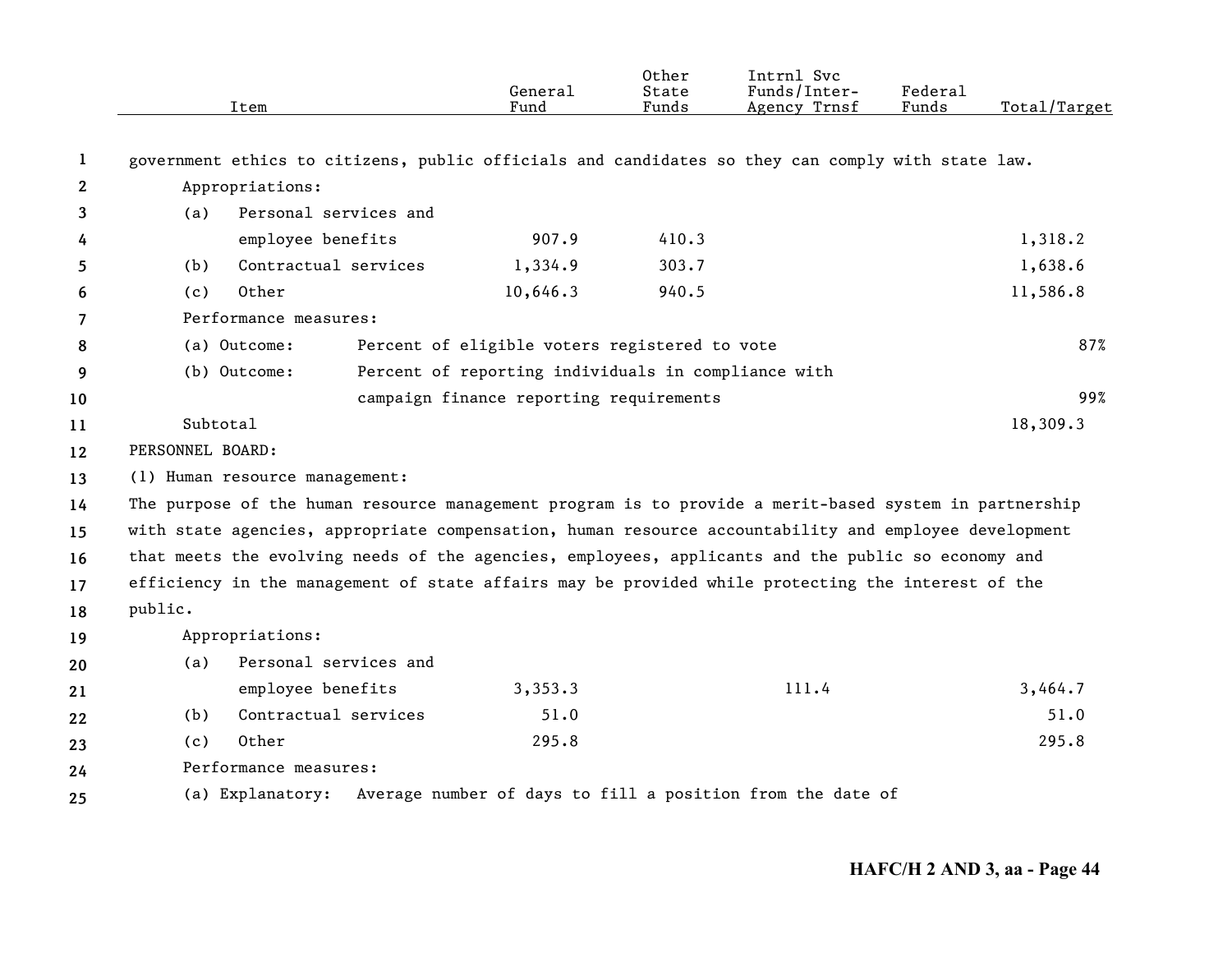|    | Item                                                                                                    |                                                                                                       | General<br>Fund                    | Other<br>State<br>Funds | Intrnl Svc<br>Funds/Inter-<br>Agency Trnsf             | Federal<br>Funds | Total/Target |  |  |
|----|---------------------------------------------------------------------------------------------------------|-------------------------------------------------------------------------------------------------------|------------------------------------|-------------------------|--------------------------------------------------------|------------------|--------------|--|--|
|    |                                                                                                         |                                                                                                       |                                    |                         |                                                        |                  |              |  |  |
| 1  |                                                                                                         | posting                                                                                               |                                    |                         |                                                        |                  |              |  |  |
| 2  | (b) Explanatory:                                                                                        |                                                                                                       | Classified service vacancy rate    |                         |                                                        |                  |              |  |  |
| 3  | (c) Explanatory:                                                                                        |                                                                                                       | Number of salary increases awarded |                         |                                                        |                  |              |  |  |
| 4  | (d) Explanatory:                                                                                        |                                                                                                       |                                    |                         | Average classified service employee total compensation |                  |              |  |  |
| 5  | (e) Explanatory:                                                                                        | Cost of overtime pay                                                                                  |                                    |                         |                                                        |                  |              |  |  |
| 6  | Subtotal                                                                                                |                                                                                                       |                                    |                         |                                                        |                  | 3,811.5      |  |  |
| 7  | PUBLIC EMPLOYEES LABOR RELATIONS BOARD:                                                                 |                                                                                                       |                                    |                         |                                                        |                  |              |  |  |
| 8  |                                                                                                         | The purpose of the public employee labor relations board is to ensure all state and local public body |                                    |                         |                                                        |                  |              |  |  |
| 9  | employees have the right to organize and bargain collectively with their employer or to refrain from    |                                                                                                       |                                    |                         |                                                        |                  |              |  |  |
| 10 | such.                                                                                                   |                                                                                                       |                                    |                         |                                                        |                  |              |  |  |
| 11 | Appropriations:                                                                                         |                                                                                                       |                                    |                         |                                                        |                  |              |  |  |
| 12 | (a)                                                                                                     | Personal services and                                                                                 |                                    |                         |                                                        |                  |              |  |  |
| 13 | employee benefits                                                                                       |                                                                                                       | 186.2                              |                         |                                                        |                  | 186.2        |  |  |
| 14 | (b)                                                                                                     | Contractual services                                                                                  | 18.6                               |                         |                                                        |                  | 18.6         |  |  |
| 15 | Other<br>(c)                                                                                            |                                                                                                       | 37.8                               |                         |                                                        |                  | 37.8         |  |  |
| 16 | Subtotal                                                                                                |                                                                                                       |                                    |                         |                                                        |                  | 242.6        |  |  |
| 17 | <b>STATE TREASURER:</b>                                                                                 |                                                                                                       |                                    |                         |                                                        |                  |              |  |  |
| 18 | The purpose of the state treasurer program is to provide a financial environment that maintains maximum |                                                                                                       |                                    |                         |                                                        |                  |              |  |  |
| 19 | accountability for receipt, investment and disbursement of public funds to protect the financial        |                                                                                                       |                                    |                         |                                                        |                  |              |  |  |
| 20 | interests of New Mexico citizens.                                                                       |                                                                                                       |                                    |                         |                                                        |                  |              |  |  |
| 21 | Appropriations:                                                                                         |                                                                                                       |                                    |                         |                                                        |                  |              |  |  |
| 22 | (a)                                                                                                     | Personal services and                                                                                 |                                    |                         |                                                        |                  |              |  |  |
| 23 | employee benefits                                                                                       |                                                                                                       | 3,156.6                            |                         |                                                        | 2.0              | 3,158.6      |  |  |
| 24 | (b)                                                                                                     | Contractual services                                                                                  | 422.5                              |                         |                                                        |                  | 422.5        |  |  |
| 25 | Other<br>(c)                                                                                            |                                                                                                       | 267.2                              | 390.0                   |                                                        |                  | 657.2        |  |  |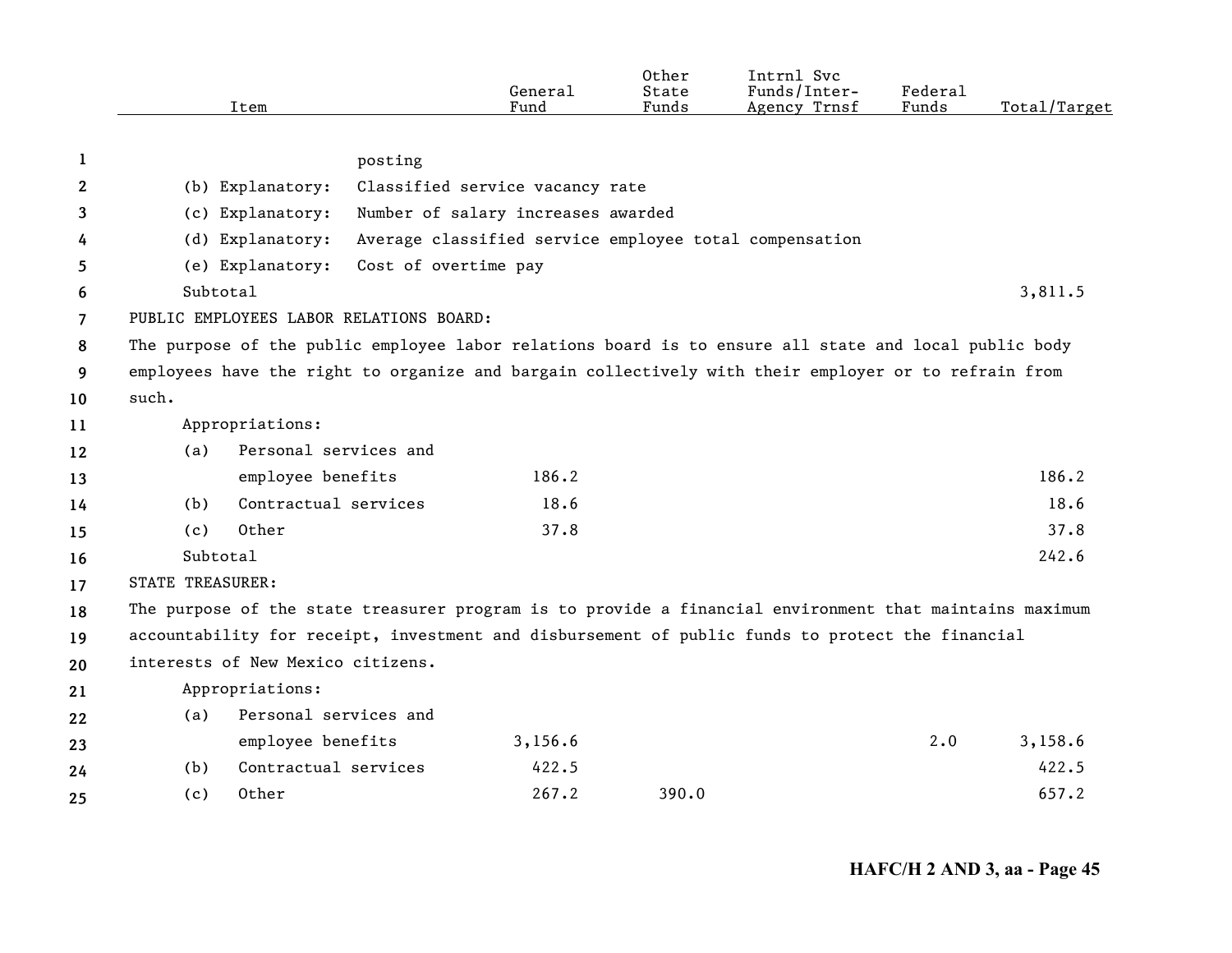|    | Item                                | General<br>Fund                                                                                           | Other<br>State<br>Funds  | Intrnl Svc<br>Funds/Inter-<br>Agency Trnsf | Federal<br>Funds | Total/Target |
|----|-------------------------------------|-----------------------------------------------------------------------------------------------------------|--------------------------|--------------------------------------------|------------------|--------------|
| 1  | Performance measures:               |                                                                                                           |                          |                                            |                  |              |
| 2  | (a) Outcome:                        | One-year annualized investment return on general fund core                                                |                          |                                            |                  |              |
| 3  |                                     | portfolio to exceed internal benchmarks, in basis points                                                  |                          |                                            |                  | 10           |
| 4  | Subtotal                            |                                                                                                           |                          |                                            |                  | 4, 238.3     |
| 5  | TOTAL GENERAL CONTROL               | 156,695.2                                                                                                 | 1,559,625.5              | 105,827.4                                  | 27,374.4         | 1,849,522.5  |
| 6  |                                     |                                                                                                           | D. COMMERCE AND INDUSTRY |                                            |                  |              |
| 7  | BOARD OF EXAMINERS FOR ARCHITECTS:  |                                                                                                           |                          |                                            |                  |              |
| 8  | (1) Architectural registration:     |                                                                                                           |                          |                                            |                  |              |
| 9  |                                     | The purpose of the architectural registration program is to regulate, through enforcement and licensing,  |                          |                                            |                  |              |
| 10 |                                     | the professional conduct of architects to protect the health, safety and welfare of the general public of |                          |                                            |                  |              |
| 11 | the state.                          |                                                                                                           |                          |                                            |                  |              |
| 12 | Appropriations:                     |                                                                                                           |                          |                                            |                  |              |
| 13 | Personal services and<br>(a)        |                                                                                                           |                          |                                            |                  |              |
| 14 | employee benefits                   |                                                                                                           | 318.0                    |                                            |                  | 318.0        |
| 15 | Contractual services<br>(b)         |                                                                                                           | 11.0                     |                                            |                  | 11.0         |
| 16 | Other<br>(c)                        |                                                                                                           | 83.3                     |                                            |                  | 83.3         |
| 17 | Subtotal                            |                                                                                                           |                          |                                            |                  | 412.3        |
| 18 | STATE ETHICS COMMISSION:            |                                                                                                           |                          |                                            |                  |              |
| 19 |                                     | The purpose of the New Mexico ethics commission is to receive, investigate and adjudicate complaints      |                          |                                            |                  |              |
| 20 |                                     | against public officials, public employees, candidates, those subject to the Campaign Reporting Act,      |                          |                                            |                  |              |
| 21 |                                     | government contractors, lobbyists and lobbyists' employers and to ensure that public ethics laws are      |                          |                                            |                  |              |
| 22 | clear, comprehensive and effective. |                                                                                                           |                          |                                            |                  |              |
| 23 | Appropriations:                     |                                                                                                           |                          |                                            |                  |              |
| 24 | Personal services and<br>(a)        |                                                                                                           |                          |                                            |                  |              |
| 25 | employee benefits                   | 623.2                                                                                                     |                          |                                            |                  | 623.2        |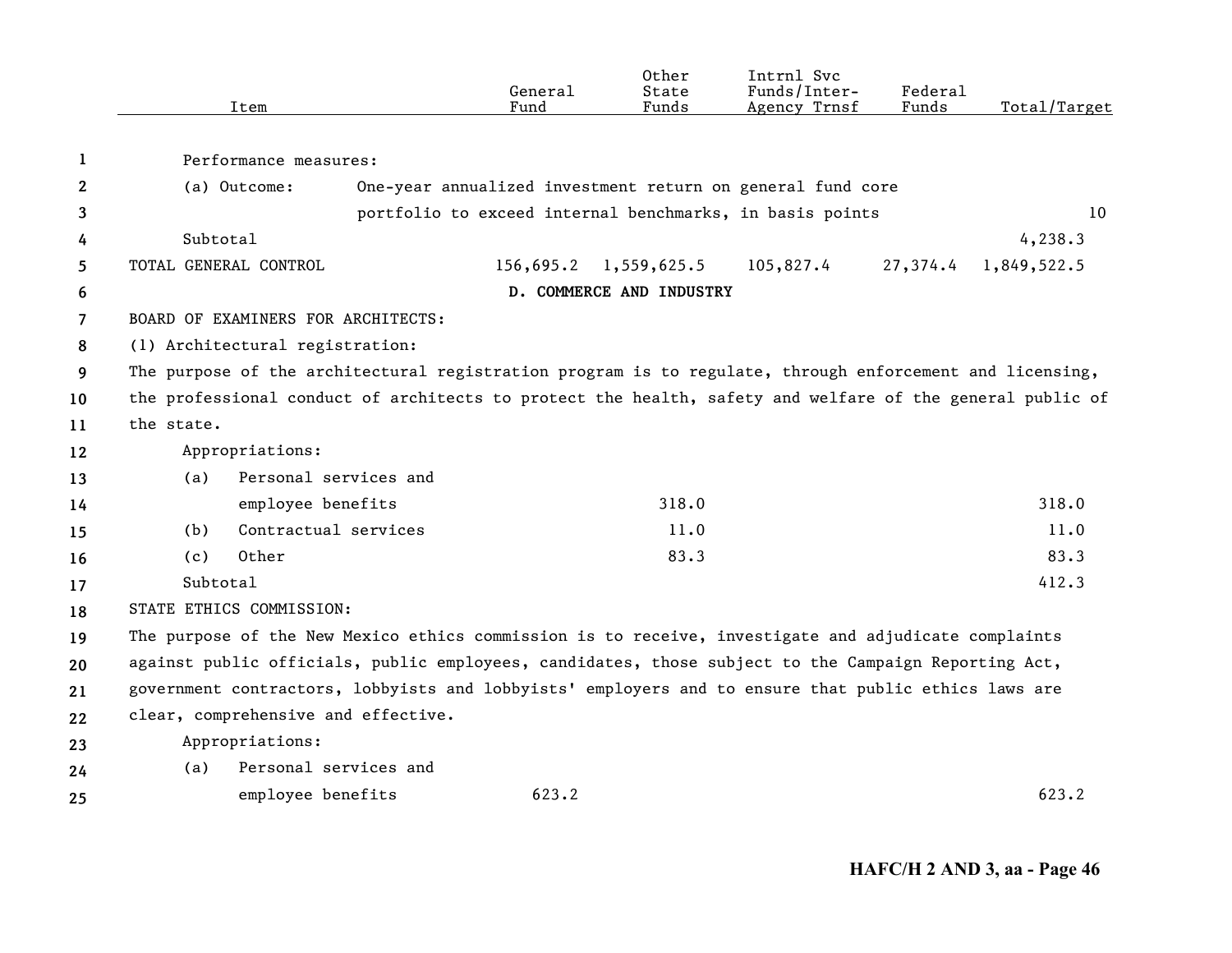|                |                          | Item                                                                                                     | General<br>Fund                                        | Other<br>State<br>Funds | Intrnl Svc<br>Funds/Inter-<br>Agency Trnsf              | Federal<br>Funds | Total/Target |
|----------------|--------------------------|----------------------------------------------------------------------------------------------------------|--------------------------------------------------------|-------------------------|---------------------------------------------------------|------------------|--------------|
|                |                          |                                                                                                          |                                                        |                         |                                                         |                  |              |
| 1              | (b)                      | Contractual services                                                                                     | 175.0                                                  |                         |                                                         |                  | 175.0        |
| 2              | (c)                      | Other                                                                                                    | 102.1                                                  |                         |                                                         |                  | 102.1        |
| 3              | Subtotal                 |                                                                                                          |                                                        |                         |                                                         |                  | 900.3        |
| 4              | <b>BORDER AUTHORITY:</b> |                                                                                                          |                                                        |                         |                                                         |                  |              |
| 5              | (1) Border development:  |                                                                                                          |                                                        |                         |                                                         |                  |              |
| 6              |                          | The purpose of the border development program is to encourage and foster trade development in the state  |                                                        |                         |                                                         |                  |              |
| $\overline{7}$ |                          | by developing port facilities and infrastructure at international ports of entry to attract new          |                                                        |                         |                                                         |                  |              |
| 8              |                          | industries and business to the New Mexico border and to assist industries, businesses and the traveling  |                                                        |                         |                                                         |                  |              |
| 9              |                          | public in their efficient and effective use of ports and related facilities.                             |                                                        |                         |                                                         |                  |              |
| 10             |                          | Appropriations:                                                                                          |                                                        |                         |                                                         |                  |              |
| 11             | (a)                      | Personal services and                                                                                    |                                                        |                         |                                                         |                  |              |
| 12             |                          | employee benefits                                                                                        | 394.1                                                  |                         |                                                         |                  | 394.1        |
| 13             | (b)                      | Contractual services                                                                                     | 9.5                                                    | 18.0                    |                                                         |                  | 27.5         |
| 14             | (c)                      | Other                                                                                                    | 29.8                                                   | 55.4                    |                                                         |                  | 85.2         |
| 15             |                          | Performance measures:                                                                                    |                                                        |                         |                                                         |                  |              |
| 16             |                          | (a) Outcome:                                                                                             | Annual trade share of New Mexico ports within the west |                         |                                                         |                  |              |
| 17             |                          |                                                                                                          | Texas and New Mexico region                            |                         |                                                         |                  | 25%          |
| 18             |                          | (b) Outcome:                                                                                             |                                                        |                         | Number of commercial and noncommercial vehicles passing |                  |              |
| 19             |                          |                                                                                                          | through New Mexico ports                               |                         |                                                         |                  | 1,575,000    |
| 20             | Subtotal                 |                                                                                                          |                                                        |                         |                                                         |                  | 506.8        |
| 21             | TOURISM DEPARTMENT:      |                                                                                                          |                                                        |                         |                                                         |                  |              |
| 22             |                          | (1) Marketing and promotion:                                                                             |                                                        |                         |                                                         |                  |              |
| 23             |                          | The purpose of the marketing and promotion program is to produce and provide collateral, editorial and   |                                                        |                         |                                                         |                  |              |
| 24             |                          | special events for the consumer and trade industry so they may increase their awareness of New Mexico as |                                                        |                         |                                                         |                  |              |
| 25             |                          | a premier tourist destination.                                                                           |                                                        |                         |                                                         |                  |              |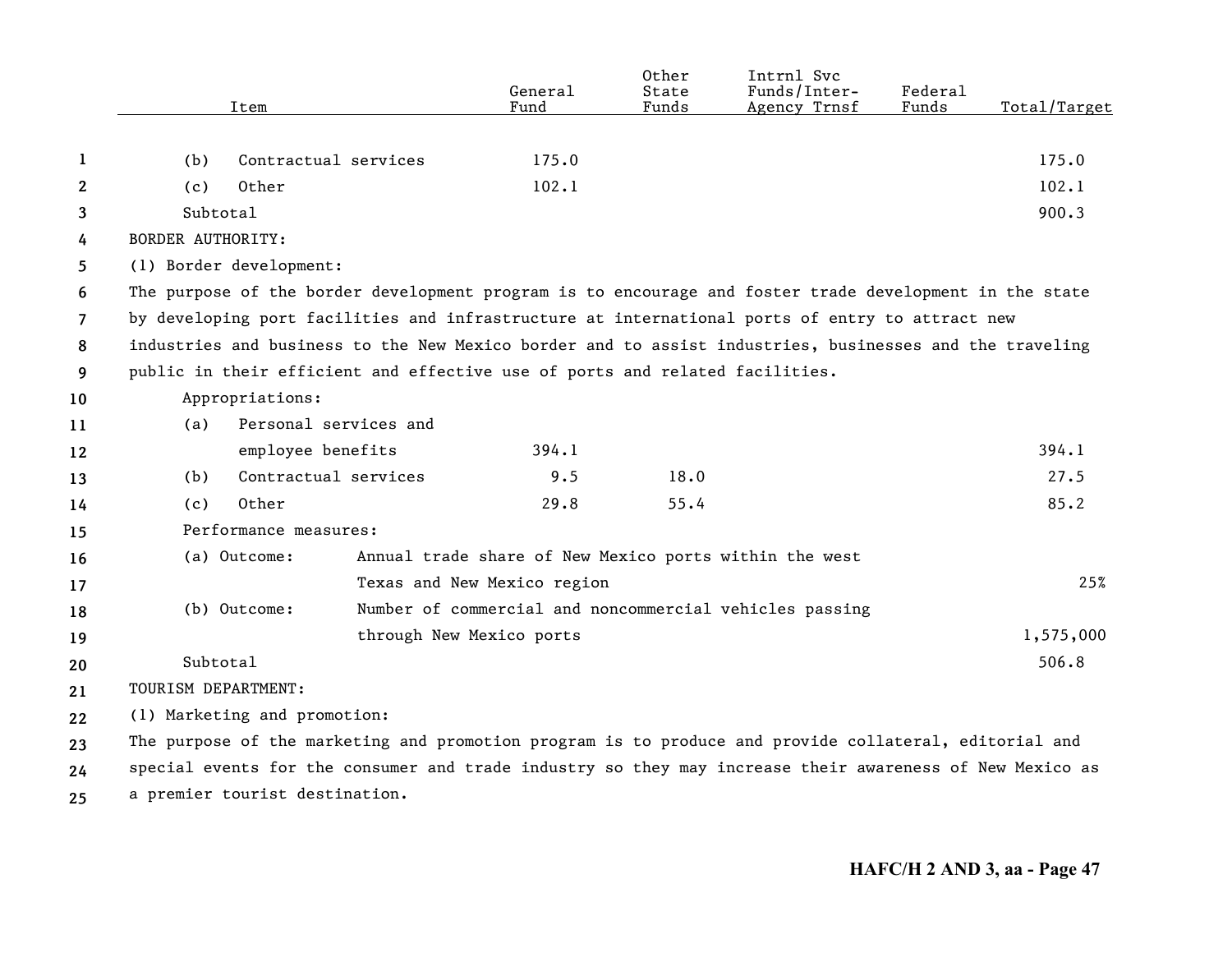|    | Item                                                                                                   |            | General<br>Fund                                      | Other<br>State<br>Funds | Intrnl Svc<br>Funds/Inter-<br>Agency Trnsf               | Federal<br>Funds | Total/Target |
|----|--------------------------------------------------------------------------------------------------------|------------|------------------------------------------------------|-------------------------|----------------------------------------------------------|------------------|--------------|
| 1  | Appropriations:                                                                                        |            |                                                      |                         |                                                          |                  |              |
| 2  | Personal services and<br>(a)                                                                           |            |                                                      |                         |                                                          |                  |              |
| 3  | employee benefits                                                                                      |            | 768.2                                                |                         |                                                          |                  | 768.2        |
| 4  | Contractual services<br>(b)                                                                            |            | 876.1                                                |                         |                                                          |                  | 876.1        |
| 5  | Other<br>(c)                                                                                           |            | 12,568.2                                             | 30.0                    |                                                          |                  | 12,598.2     |
| 6  | Performance measures:                                                                                  |            |                                                      |                         |                                                          |                  |              |
| 7  | (a) Outcome:                                                                                           |            | Percent change in New Mexico leisure and hospitality |                         |                                                          |                  |              |
| 8  |                                                                                                        | employment |                                                      |                         |                                                          |                  | $1\%$        |
|    | (b) Output:                                                                                            |            | Percent change in year-over-year visitor spending    |                         |                                                          |                  | $1\%$        |
| 9  | (2) Tourism development:                                                                               |            |                                                      |                         |                                                          |                  |              |
| 10 |                                                                                                        |            |                                                      |                         |                                                          |                  |              |
| 11 | The purpose of the tourism development program is to provide constituent services for communities,     |            |                                                      |                         |                                                          |                  |              |
| 12 | regions and other entities so they may identify their needs and assistance can be provided to locate   |            |                                                      |                         |                                                          |                  |              |
| 13 | resources to fill those needs, whether internal or external to the organization.                       |            |                                                      |                         |                                                          |                  |              |
| 14 | Appropriations:<br>Personal services and                                                               |            |                                                      |                         |                                                          |                  |              |
| 15 | (a)                                                                                                    |            |                                                      |                         |                                                          |                  |              |
| 16 | employee benefits                                                                                      |            | 917.8                                                | 125.6                   |                                                          |                  | 1,043.4      |
| 17 | Contractual services<br>(b)                                                                            |            | 2.0                                                  | 2.2                     |                                                          |                  | 4.2          |
| 18 | Other<br>(c)                                                                                           |            | 152.9                                                | 1,105.3                 |                                                          |                  | 1,258.2      |
| 19 | Performance measures:                                                                                  |            |                                                      |                         |                                                          |                  |              |
| 20 | (a) Output:                                                                                            |            | Number of entities participating in collaborative    |                         |                                                          |                  |              |
| 21 |                                                                                                        |            |                                                      |                         | applications for the cooperative marketing grant program |                  | 140          |
| 22 | (3) New Mexico magazine:                                                                               |            |                                                      |                         |                                                          |                  |              |
| 23 | The purpose of the New Mexico magazine program is to produce a monthly magazine and ancillary products |            |                                                      |                         |                                                          |                  |              |
| 24 | for a state and global audience so the audience can learn about New Mexico from a cultural, historical |            |                                                      |                         |                                                          |                  |              |
| 25 | and educational perspective.                                                                           |            |                                                      |                         |                                                          |                  |              |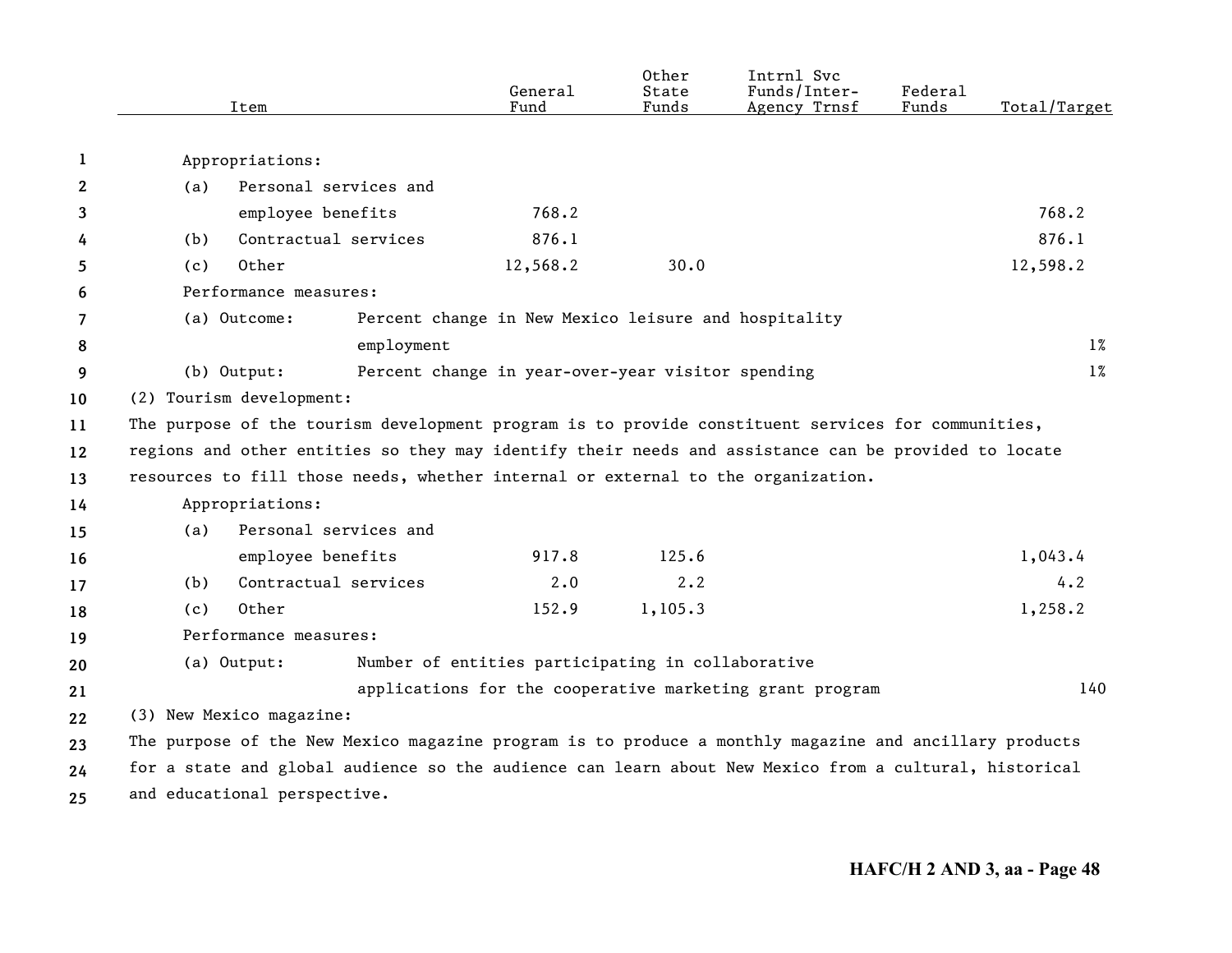|    |          | Item                                                                                                      | General<br>Fund                             | Other<br>State<br>Funds | Intrnl Svc<br>Funds/Inter-<br>Agency Trnsf | Federal<br>Funds | Total/Target |
|----|----------|-----------------------------------------------------------------------------------------------------------|---------------------------------------------|-------------------------|--------------------------------------------|------------------|--------------|
|    |          |                                                                                                           |                                             |                         |                                            |                  |              |
| 1  |          | Appropriations:                                                                                           |                                             |                         |                                            |                  |              |
| 2  | (a)      | Personal services and                                                                                     |                                             |                         |                                            |                  |              |
| 3  |          | employee benefits                                                                                         |                                             | 996.9                   |                                            |                  | 996.9        |
| 4  | (b)      | Contractual services                                                                                      |                                             | 830.0                   |                                            |                  | 830.0        |
| 5  | (c)      | Other                                                                                                     |                                             | 1,405.0                 |                                            |                  | 1,405.0      |
| 6  |          | Performance measures:                                                                                     |                                             |                         |                                            |                  |              |
| 7  |          | (a) Output:                                                                                               | True adventure guide advertising revenue    |                         |                                            |                  | \$445,000    |
| 8  |          | $(b)$ Output:                                                                                             | Advertising revenue per issue, in thousands |                         |                                            |                  | \$75         |
| 9  |          | (4) Program support:                                                                                      |                                             |                         |                                            |                  |              |
| 10 |          | The purpose of program support is to provide administrative assistance to support the department's        |                                             |                         |                                            |                  |              |
| 11 |          | programs and personnel so they may be successful in implementing and reaching their strategic initiatives |                                             |                         |                                            |                  |              |
| 12 |          | and maintaining full compliance with state rules and regulations.                                         |                                             |                         |                                            |                  |              |
| 13 |          | Appropriations:                                                                                           |                                             |                         |                                            |                  |              |
| 14 | (a)      | Personal services and                                                                                     |                                             |                         |                                            |                  |              |
| 15 |          | employee benefits                                                                                         | 1,128.7                                     |                         |                                            |                  | 1,128.7      |
| 16 | (b)      | Contractual services                                                                                      | 32.5                                        |                         |                                            |                  | 32.5         |
| 17 | (c)      | Other                                                                                                     | 142.5                                       |                         |                                            |                  | 142.5        |
| 18 | Subtotal |                                                                                                           |                                             |                         |                                            |                  | 21,083.9     |
| 19 |          | ECONOMIC DEVELOPMENT DEPARTMENT:                                                                          |                                             |                         |                                            |                  |              |
| 20 |          | (1) Economic development:                                                                                 |                                             |                         |                                            |                  |              |
| 21 |          | The purpose of the economic development program is to assist communities in preparing for their role in   |                                             |                         |                                            |                  |              |
| 22 |          | the new economy, focusing on high-quality job creation and improved infrastructure so New Mexicans can    |                                             |                         |                                            |                  |              |
| 23 |          | increase their wealth and improve their quality of life.                                                  |                                             |                         |                                            |                  |              |
| 24 |          | Appropriations:                                                                                           |                                             |                         |                                            |                  |              |
| 25 | (a)      | Personal services and                                                                                     |                                             |                         |                                            |                  |              |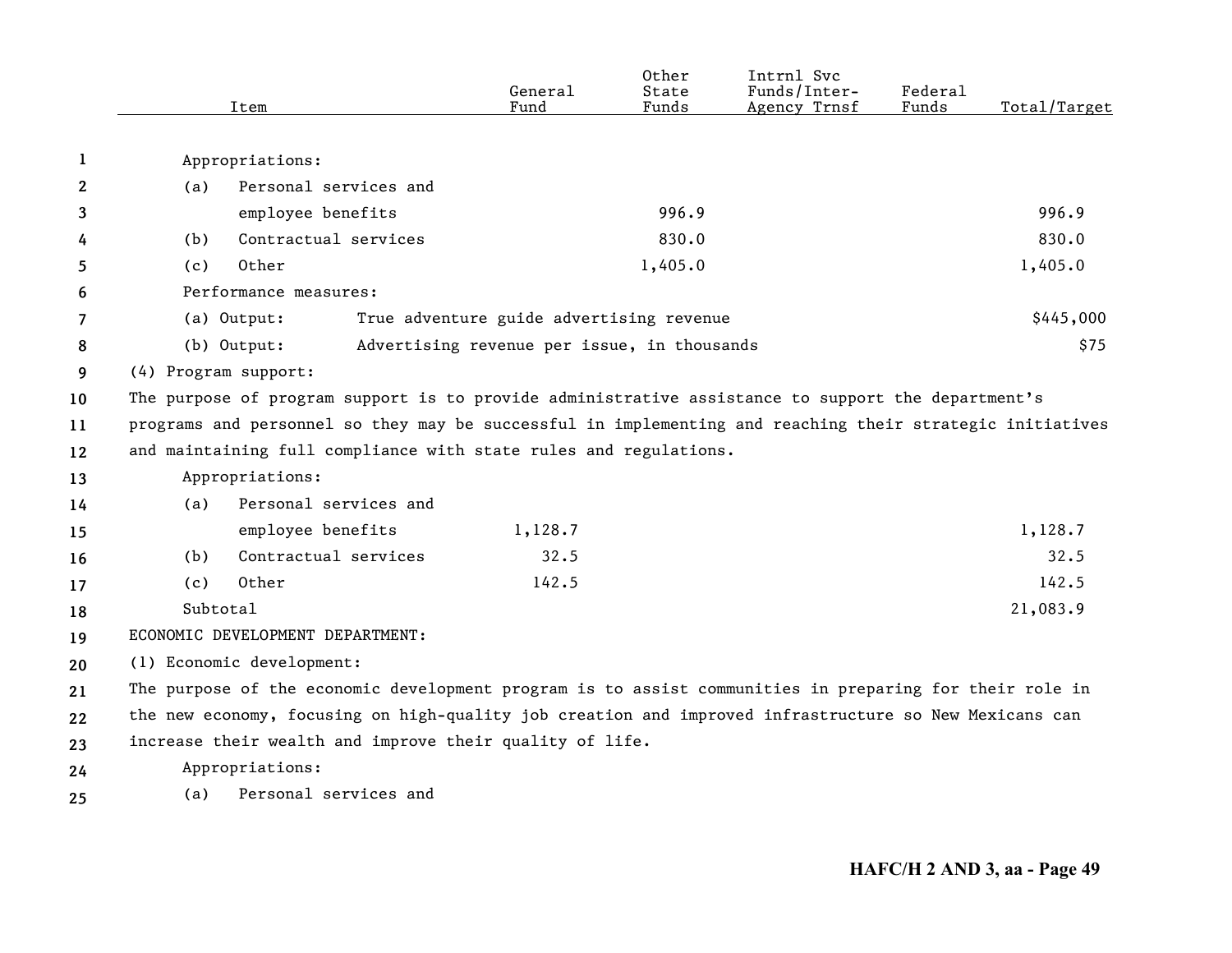|    |             | Item                  |                       | General<br>Fund                                     | Other<br>State<br>Funds | Intrnl Svc<br>Funds/Inter-<br>Agency Trnsf                                                                | Federal<br>Funds | Total/Target |
|----|-------------|-----------------------|-----------------------|-----------------------------------------------------|-------------------------|-----------------------------------------------------------------------------------------------------------|------------------|--------------|
|    |             |                       |                       |                                                     |                         |                                                                                                           |                  |              |
| 1  |             | employee benefits     |                       | 1,791.9                                             |                         |                                                                                                           |                  | 1,791.9      |
| 2  | (b)         | Contractual services  |                       | 1,540.0                                             |                         |                                                                                                           |                  | 1,540.0      |
| 3  | (c)         | Other                 |                       | 5,947.7                                             |                         |                                                                                                           |                  | 5,947.7      |
| 4  |             |                       |                       |                                                     |                         | The general fund appropriation to the economic development program of the economic development department |                  |              |
| 5  |             |                       |                       |                                                     |                         | in the other category includes five million dollars (\$5,000,000) for the development training fund.      |                  |              |
| 6  |             | Performance measures: |                       |                                                     |                         |                                                                                                           |                  |              |
| 7  |             | (a) Outcome:          |                       |                                                     |                         | Number of workers trained by the job training incentive                                                   |                  |              |
| 8  |             |                       | program               |                                                     |                         |                                                                                                           |                  | 2,000        |
| 9  |             | (b) Outcome:          |                       | Number of jobs created due to economic development  |                         |                                                                                                           |                  |              |
| 10 |             |                       | department efforts    |                                                     |                         |                                                                                                           |                  | 4,000        |
| 11 |             | (c) Outcome:          |                       | Number of rural jobs created                        |                         |                                                                                                           |                  | 1,320        |
| 12 |             | (d) Output:           |                       |                                                     |                         | Number of jobs created through the use of Local Economic                                                  |                  |              |
| 13 |             |                       | Development Act funds |                                                     |                         |                                                                                                           |                  | 3,000        |
| 14 |             | (e) Outcome:          |                       | Number of jobs created through business relocations |                         |                                                                                                           |                  |              |
| 15 |             |                       |                       | facilitated by the New Mexico economic development  |                         |                                                                                                           |                  |              |
| 16 |             |                       | partnership           |                                                     |                         |                                                                                                           |                  | 2,250        |
| 17 | $(2)$ Film: |                       |                       |                                                     |                         |                                                                                                           |                  |              |
| 18 |             |                       |                       |                                                     |                         | The purpose of the film program is to maintain the core business for the film location services and       |                  |              |
| 19 |             |                       |                       |                                                     |                         | stimulate growth in digital film media to maintain the economic vitality of New Mexico's film industry.   |                  |              |
| 20 |             | Appropriations:       |                       |                                                     |                         |                                                                                                           |                  |              |
| 21 | (a)         | Personal services and |                       |                                                     |                         |                                                                                                           |                  |              |
| 22 |             | employee benefits     |                       | 680.8                                               |                         |                                                                                                           |                  | 680.8        |
| 23 | (b)         | Contractual services  |                       | 53.4                                                |                         |                                                                                                           |                  | 53.4         |
| 24 | (c)         | Other                 |                       | 78.9                                                |                         |                                                                                                           |                  | 78.9         |
| 25 |             | Performance measures: |                       |                                                     |                         |                                                                                                           |                  |              |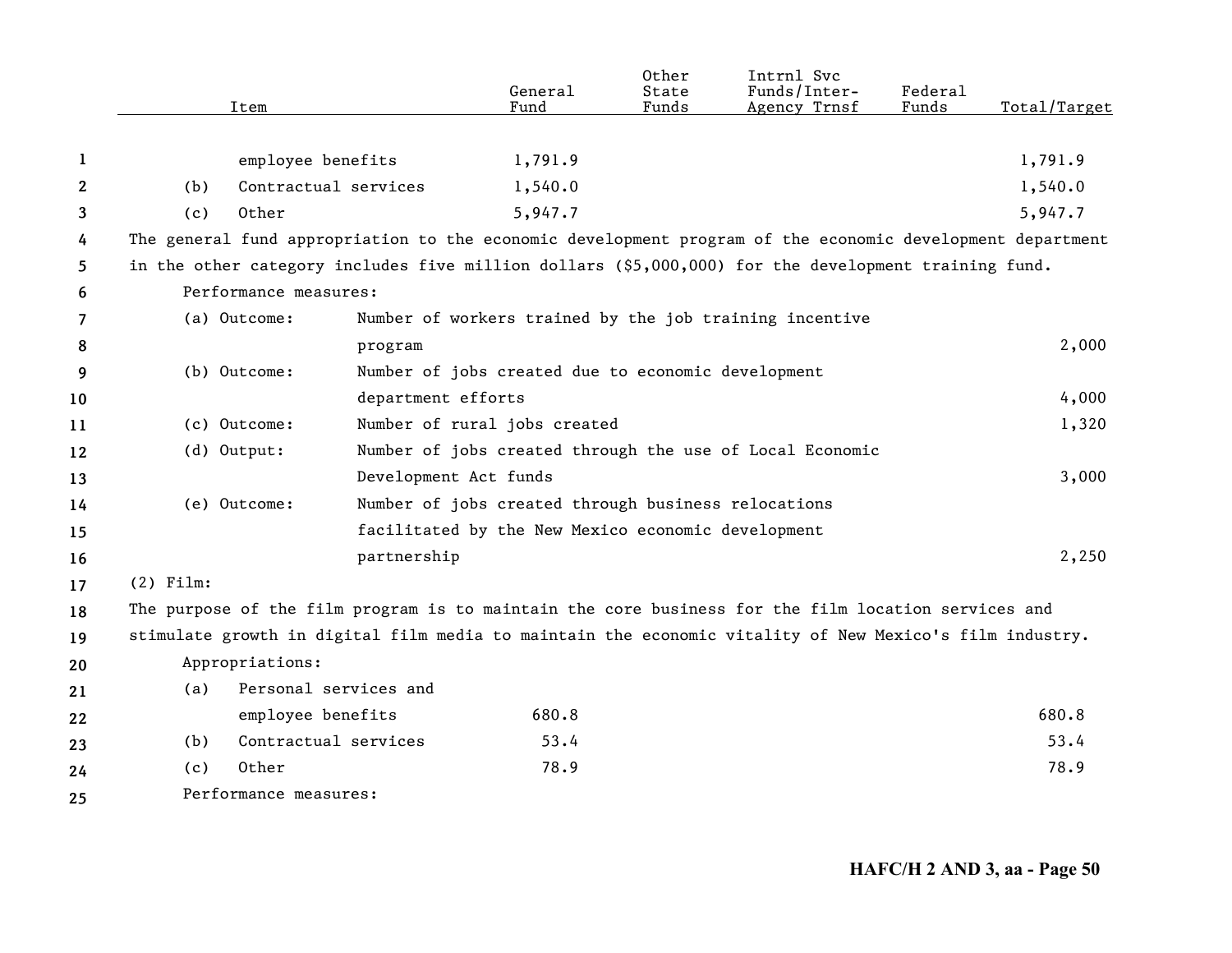|    | Item                     |                                                                                                          | General<br>F <sub>11</sub> nd | Other<br>State<br>Funds | Intrnl Svc<br>Funds/Inter-<br>Agency Trnsf                | Federal<br>Funds | Total/Target |
|----|--------------------------|----------------------------------------------------------------------------------------------------------|-------------------------------|-------------------------|-----------------------------------------------------------|------------------|--------------|
| 1  | (a) Outcome:             |                                                                                                          |                               |                         | Direct spending by film industry productions, in millions |                  | \$530        |
| 2  | (b) Outcome:             |                                                                                                          |                               |                         | New television or episodic series filmed in a rural tax   |                  |              |
| 3  |                          |                                                                                                          | credit community per year     |                         |                                                           |                  |              |
| 4  | (3) Outdoor recreation:  |                                                                                                          |                               |                         |                                                           |                  |              |
| 5  | Appropriations:          |                                                                                                          |                               |                         |                                                           |                  |              |
| 6  | (a)                      | Personal services and                                                                                    |                               |                         |                                                           |                  |              |
| 7  |                          | employee benefits                                                                                        | 244.4                         |                         |                                                           |                  | 244.4        |
| 8  | (b)                      | Contractual services                                                                                     | 25.0                          |                         |                                                           |                  | 25.0         |
| 9  | (c)                      | Other                                                                                                    | 209.4                         |                         |                                                           |                  | 209.4        |
| 10 |                          | The general fund appropriation to the outdoor recreation program of the economic development department  |                               |                         |                                                           |                  |              |
| 11 |                          | in the other category includes one hundred thousand dollars (\$100,000) for the outdoor equity grant     |                               |                         |                                                           |                  |              |
| 12 | program fund.            |                                                                                                          |                               |                         |                                                           |                  |              |
| 13 | (4) Program support:     |                                                                                                          |                               |                         |                                                           |                  |              |
| 14 |                          | The purpose of program support is to provide central direction to agency management processes and fiscal |                               |                         |                                                           |                  |              |
| 15 |                          | support to agency programs to ensure consistency, continuity and legal compliance.                       |                               |                         |                                                           |                  |              |
| 16 | Appropriations:          |                                                                                                          |                               |                         |                                                           |                  |              |
| 17 | (a)                      | Personal services and                                                                                    |                               |                         |                                                           |                  |              |
| 18 |                          | employee benefits                                                                                        | 1,695.5                       |                         |                                                           |                  | 1,695.5      |
| 19 | (b)                      | Contractual services                                                                                     | 1,123.3                       |                         |                                                           |                  | 1,123.3      |
| 20 | (c)                      | Other                                                                                                    | 172.0                         |                         |                                                           |                  | 172.0        |
| 21 |                          | The general fund appropriation to program support of the economic development department in the          |                               |                         |                                                           |                  |              |
| 22 |                          | contractual services category includes one million dollars $(91,000,000)$ for the New Mexico economic    |                               |                         |                                                           |                  |              |
| 23 | development corporation. |                                                                                                          |                               |                         |                                                           |                  |              |
| 24 | Subtotal                 |                                                                                                          |                               |                         |                                                           |                  | 13,562.3     |
| 25 |                          | REGULATION AND LICENSING DEPARTMENT:                                                                     |                               |                         |                                                           |                  |              |
|    |                          |                                                                                                          |                               |                         |                                                           |                  |              |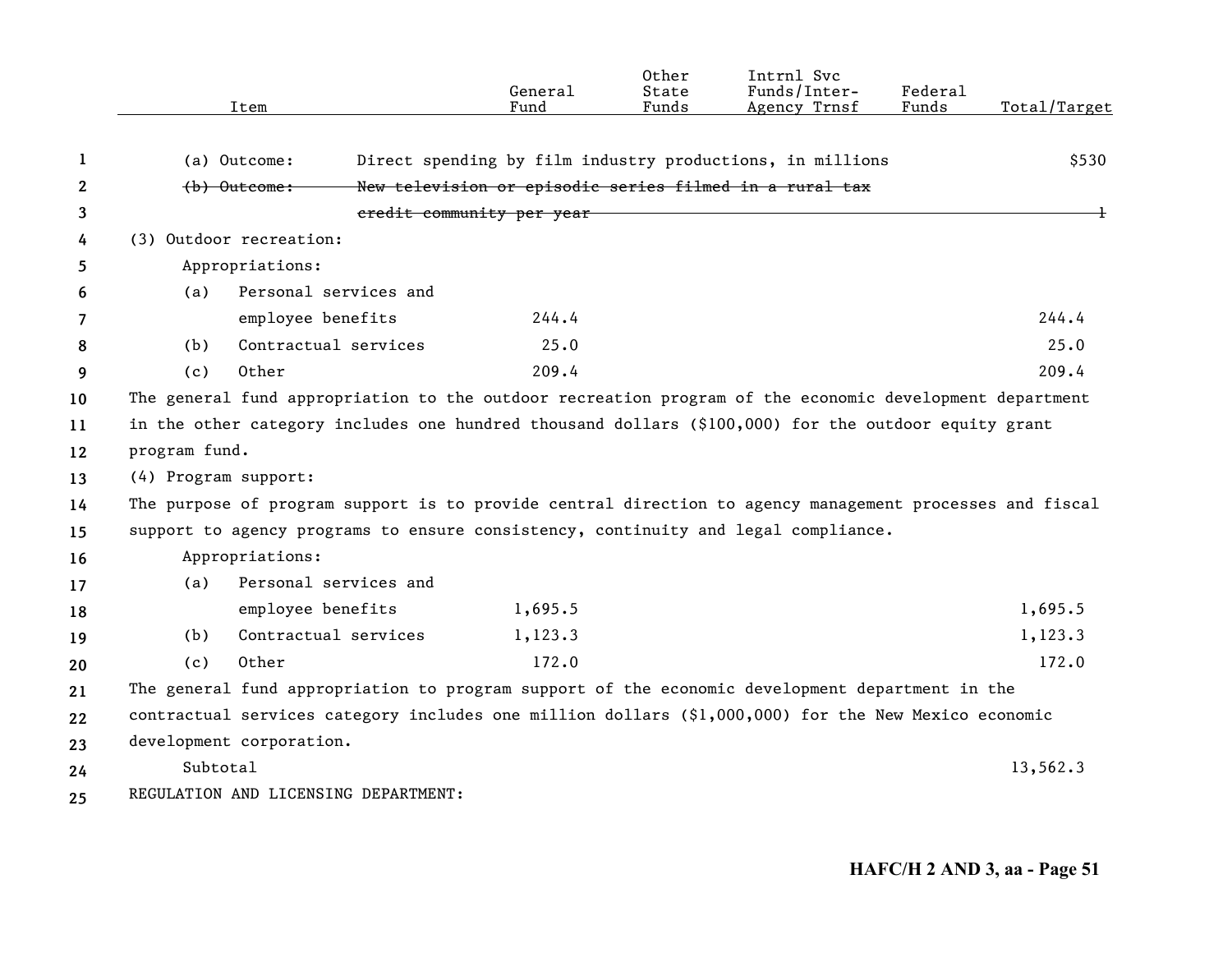|      |         | Other | Intrnl<br><b>Svc</b> |         |                   |
|------|---------|-------|----------------------|---------|-------------------|
|      | Generai | State | Funds/Inter-         | Federau |                   |
| Item | Fund    | Funds | Trnsf<br>Agency      | Funds   | Total/<br>'Target |

**1**(1) Construction industries and manufactured housing:

**24**

**234567891011121314151617181920212223**The purpose of the construction industries and manufactured housing program is to provide code compliance oversight; issue licenses, permits and citations; perform inspections; administer exams; process complaints; and enforce laws, rules and regulations relating to general construction and manufactured housing standard. Appropriations: (a) Personal services and employee benefits  $7,948.2$  20.5 2000 2000 2000 7,968.7 (b) Contractual services 473.0 50.3 29.9 553.2 (c) Other 888.7 121.3 170.1 25.0 1,205.1 (d) Other financing uses 147.2 147.2 Performance measures:(a) Outcome: Percent of commercial plans reviewed within ten working days 92% (b) Outcome: Percent of residential plans reviewed within five working days 95% (c) Output: Time to final action, referral or dismissal of complaint, in monthss and the second second second second second second second second second second second second second second se (2) Financial institutions: The purpose of the financial institutions and securities program is to issue charters and licenses; perform examinations; investigate complaints; enforce laws, rules and regulations; and promote investor protection and confidence so capital formation is maximized and a secure financial infrastructure is available to support economic development. Appropriations: (a) Personal services and

**25**employee benefits 398.2 1,369.2 930.8 2,698.2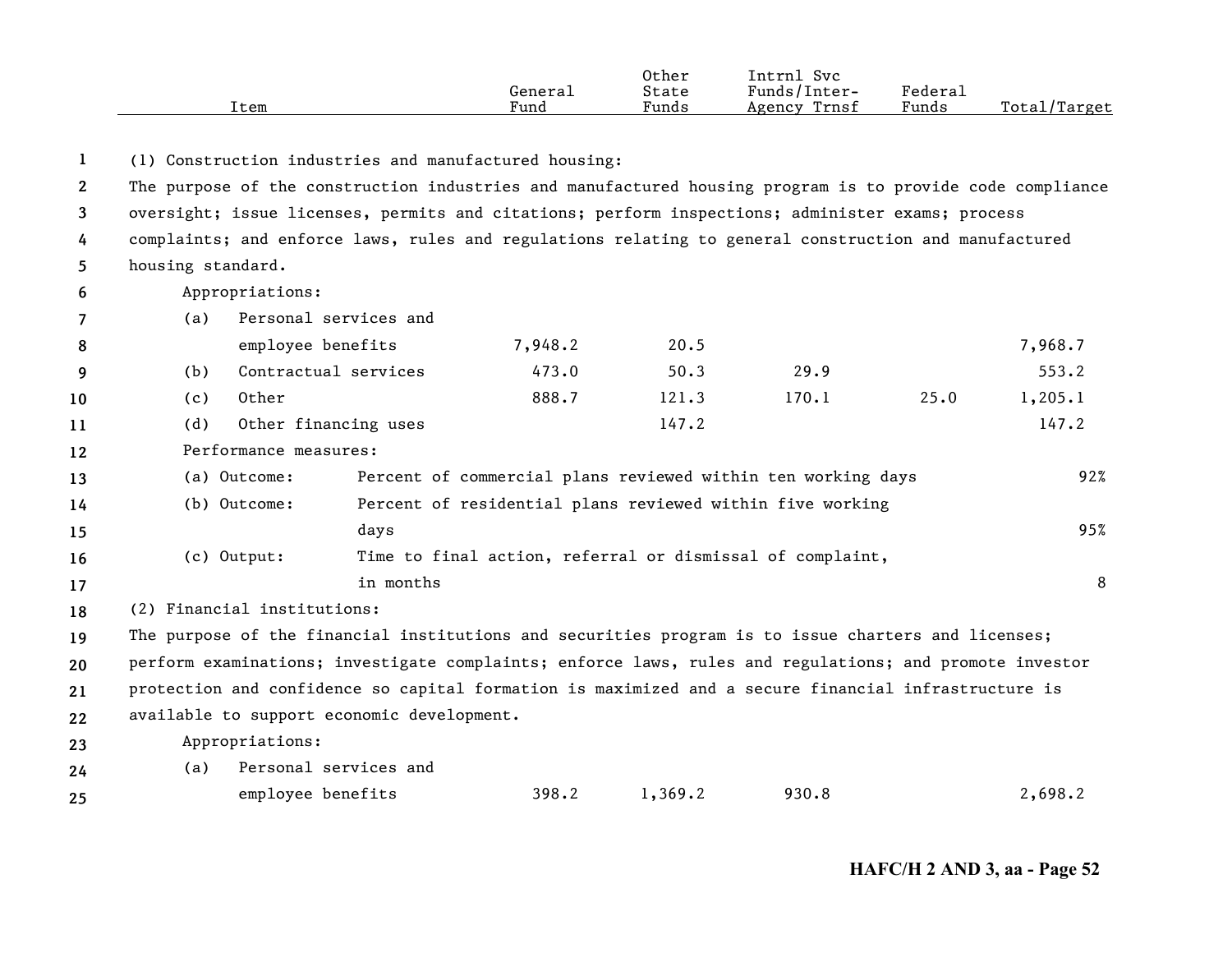|                       |                 | Item                                                                                                       | General<br>Fund            | Other<br>State<br>Funds | Intrnl Svc<br>Funds/Inter-<br>Agency Trnsf                | Federal<br>Funds | Total/Target |
|-----------------------|-----------------|------------------------------------------------------------------------------------------------------------|----------------------------|-------------------------|-----------------------------------------------------------|------------------|--------------|
|                       |                 |                                                                                                            |                            |                         |                                                           |                  |              |
| 1                     | (b)             | Contractual services                                                                                       | 6.4                        | 75.8                    |                                                           |                  | 82.2         |
| $\mathbf{2}^{\prime}$ | (c)             | Other                                                                                                      | 33.7                       | 484.4                   | 41.8                                                      |                  | 559.9        |
| 3                     | (d)             | Other financing uses                                                                                       |                            | 261.5                   | 455.7                                                     |                  | 717.2        |
| 4                     |                 | The internal service funds/interagency transfers appropriations to the financial institutions program of   |                            |                         |                                                           |                  |              |
| 5.                    |                 | the regulation and licensing department include nine hundred seventy-two thousand six hundred dollars      |                            |                         |                                                           |                  |              |
| 6                     |                 | (\$972,600) from the mortgage regulatory fund for the general operations of the financial institutions     |                            |                         |                                                           |                  |              |
| $\overline{7}$        | program.        |                                                                                                            |                            |                         |                                                           |                  |              |
| 8                     |                 | The internal service funds/interagency transfers appropriation to the financial institutions               |                            |                         |                                                           |                  |              |
| 9                     |                 | program of the regulation and licensing department in the other financing uses category includes three     |                            |                         |                                                           |                  |              |
| 10                    |                 | hundred thousand dollars (\$300,000) from the mortgage regulatory fund for the second judicial district    |                            |                         |                                                           |                  |              |
| 11                    |                 | court for foreclosure mediation and one hundred fifty-five thousand seven hundred dollars (\$155,700) from |                            |                         |                                                           |                  |              |
| 12                    |                 | the mortgage regulatory fund for the thirteenth judicial district court for foreclosure mediation.         |                            |                         |                                                           |                  |              |
| 13                    |                 | (3) Alcohol and gaming:                                                                                    |                            |                         |                                                           |                  |              |
| 14                    |                 | The purpose of the alcohol and gaming program is to regulate the sale, service and public consumption of   |                            |                         |                                                           |                  |              |
| 15                    |                 | alcoholic beverages and, in cooperation with the department of public safety, enforce the Liquor Control   |                            |                         |                                                           |                  |              |
| 16                    |                 | Act to protect the health, safety and welfare of the citizens of and visitors to New Mexico.               |                            |                         |                                                           |                  |              |
| 17                    |                 | Appropriations:                                                                                            |                            |                         |                                                           |                  |              |
| 18                    | (a)             | Personal services and                                                                                      |                            |                         |                                                           |                  |              |
| 19                    |                 | employee benefits                                                                                          | 1,012.7                    | 150.0                   |                                                           |                  | 1,162.7      |
| 20                    | (b)             | Contractual services                                                                                       | 13.3                       |                         |                                                           |                  | 13.3         |
| 21                    | (c)             | Other                                                                                                      | 77.1                       | 50.0                    |                                                           |                  | 127.1        |
| 22                    |                 | Performance measures:                                                                                      |                            |                         |                                                           |                  |              |
| 23                    |                 | (a) Output:                                                                                                |                            |                         | Number of days to resolve an administrative citation that |                  |              |
| 24                    |                 |                                                                                                            | does not require a hearing |                         |                                                           |                  | 160          |
| 25                    | (4) Securities: |                                                                                                            |                            |                         |                                                           |                  |              |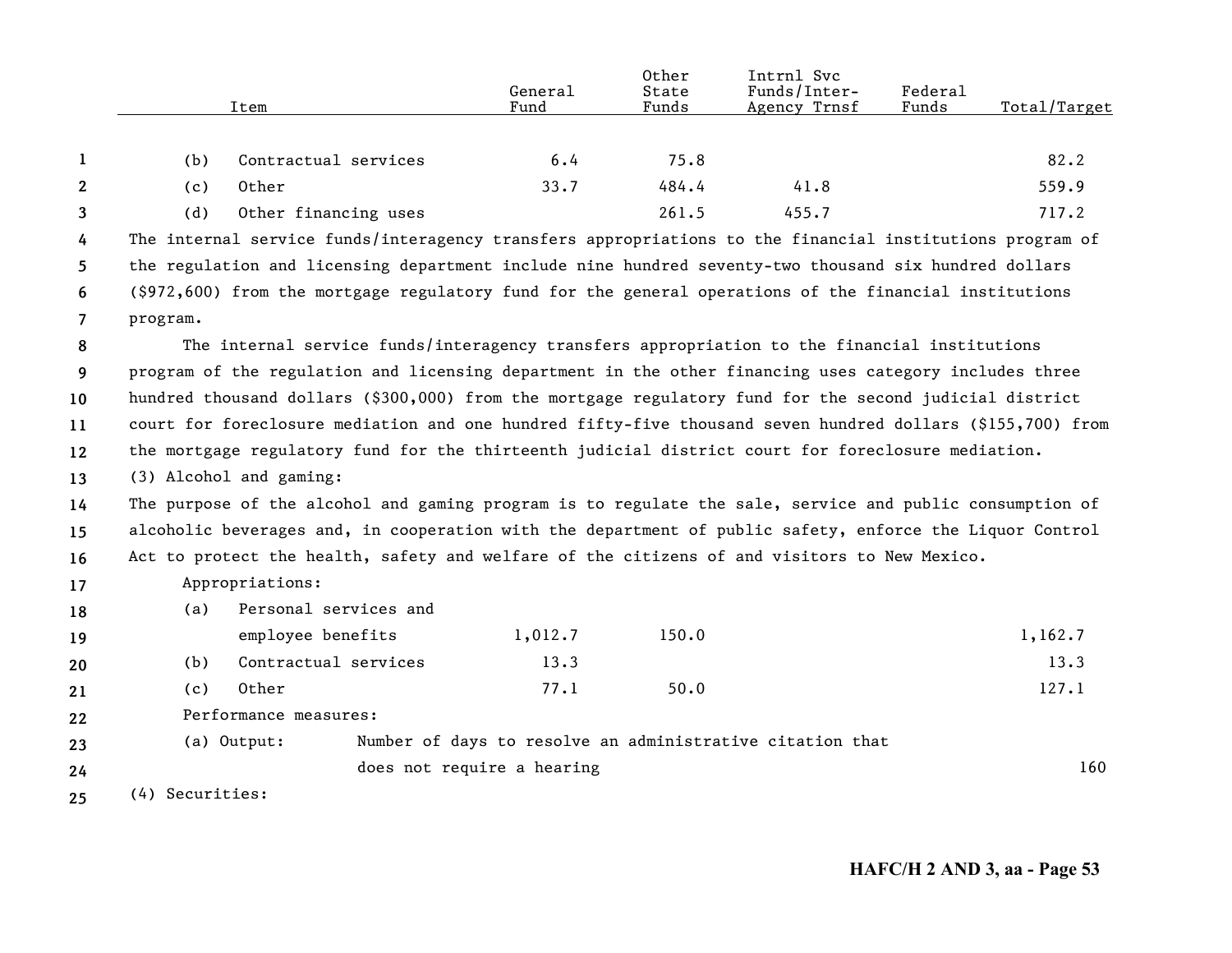|                |                      | Item                                                                                                      | General<br>Fund                                     | Other<br>State<br>Funds | Intrnl Svc<br>Funds/Inter-<br>Agency Trnsf | <b>Federal</b><br>Funds | Total/Target |
|----------------|----------------------|-----------------------------------------------------------------------------------------------------------|-----------------------------------------------------|-------------------------|--------------------------------------------|-------------------------|--------------|
| 1              |                      | The purpose of the securities program is to protect the integrity of the capital markets in New Mexico by |                                                     |                         |                                            |                         |              |
| $\overline{2}$ |                      | setting standards for licensed professionals, investigating complaints, educating the public and          |                                                     |                         |                                            |                         |              |
| 3              | enforcing the law.   |                                                                                                           |                                                     |                         |                                            |                         |              |
| 4              |                      | Appropriations:                                                                                           |                                                     |                         |                                            |                         |              |
| 5              | (a)                  | Personal services and                                                                                     |                                                     |                         |                                            |                         |              |
| 6              |                      | employee benefits                                                                                         | 468.2                                               | 925.4                   |                                            |                         | 1,393.6      |
| 7              | (b)                  | Contractual services                                                                                      | 4.0                                                 | 70.0                    |                                            |                         | 74.0         |
| 8              | (c)                  | Other                                                                                                     | 50.0                                                | 333.4                   |                                            |                         | 383.4        |
| 9              | (d)                  | Other financing uses                                                                                      |                                                     | 252.2                   |                                            |                         | 252.2        |
| 10             |                      | Performance measures:                                                                                     |                                                     |                         |                                            |                         |              |
| 11             |                      | (a) Outcome:                                                                                              | Total revenue collected from licensing, in millions |                         |                                            |                         | \$23.6       |
| 12             |                      | (5) Boards and commissions:                                                                               |                                                     |                         |                                            |                         |              |
| 13             |                      | Appropriations:                                                                                           |                                                     |                         |                                            |                         |              |
| 14             | (a)                  | Personal services and                                                                                     |                                                     |                         |                                            |                         |              |
| 15             |                      | employee benefits                                                                                         | 246.9                                               |                         | 5,894.1                                    |                         | 6, 141.0     |
| 16             | (b)                  | Contractual services                                                                                      | 30.0                                                | 562.7                   |                                            |                         | 592.7        |
| 17             | (c)                  | Other                                                                                                     | 154.2                                               | 1,616.0                 |                                            |                         | 1,770.2      |
| 18             | (d)                  | Other financing uses                                                                                      |                                                     | 2,123.5                 |                                            |                         | 2,123.5      |
| 19             | (6) Program support: |                                                                                                           |                                                     |                         |                                            |                         |              |
| 20             |                      | The purpose of program support is to provide leadership and centralized direction, financial management,  |                                                     |                         |                                            |                         |              |
| 21             |                      | information systems support and human resources support for all agency organizations in compliance with   |                                                     |                         |                                            |                         |              |
| $22 \,$        |                      | governing regulations, statutes and procedures so they can license qualified applicants, verify           |                                                     |                         |                                            |                         |              |
| 23             |                      | compliance with statutes and resolve or mediate consumer complaints.                                      |                                                     |                         |                                            |                         |              |
| 24             |                      | Appropriations:                                                                                           |                                                     |                         |                                            |                         |              |
| 25             | (a)                  | Personal services and                                                                                     |                                                     |                         |                                            |                         |              |
|                |                      |                                                                                                           |                                                     |                         |                                            |                         |              |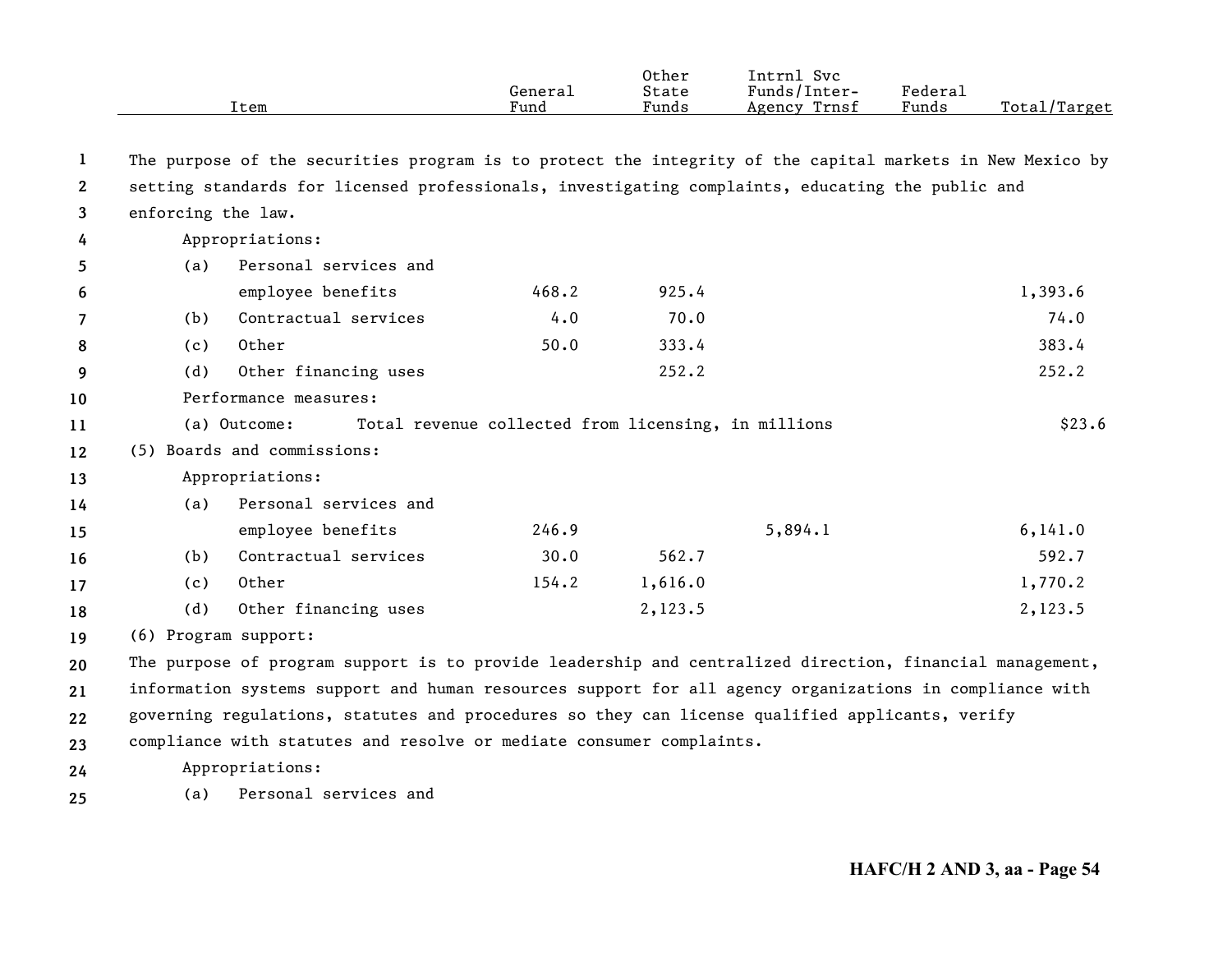|                |                    | Item                                                                                                      | General<br>Fund | Other<br>State<br>Funds | Intrnl Svc<br>Funds/Inter-<br>Agency Trnsf | Federal<br>Funds | Total/Target |
|----------------|--------------------|-----------------------------------------------------------------------------------------------------------|-----------------|-------------------------|--------------------------------------------|------------------|--------------|
|                |                    |                                                                                                           |                 |                         |                                            |                  |              |
| 1              |                    | employee benefits                                                                                         | 997.6           |                         | 1,819.3                                    |                  | 2,816.9      |
| 2              | (b)                | Contractual services                                                                                      | 26.1            |                         | 514.6                                      |                  | 540.7        |
| 3              | (c)                | Other                                                                                                     | 133.2           |                         | 600.6                                      |                  | 733.8        |
| 4              | Subtotal           |                                                                                                           |                 |                         |                                            |                  | 32,056.8     |
| 5              |                    | PUBLIC REGULATION COMMISSION:                                                                             |                 |                         |                                            |                  |              |
| 6              |                    | (1) Policy and regulation:                                                                                |                 |                         |                                            |                  |              |
| $\overline{7}$ |                    | The purpose of the policy and regulation program is to fulfill the constitutional and legislative         |                 |                         |                                            |                  |              |
| 8              |                    | mandates regarding regulated industries through rulemaking, adjudications and policy initiatives to       |                 |                         |                                            |                  |              |
| 9              |                    | ensure the provisions of adequate and reliable services at fair, just and reasonable rates so the         |                 |                         |                                            |                  |              |
| 10             |                    | interests of the consumers and regulated industries are balanced to promote and protect the public        |                 |                         |                                            |                  |              |
| 11             | interest.          |                                                                                                           |                 |                         |                                            |                  |              |
| 12             |                    | Appropriations:                                                                                           |                 |                         |                                            |                  |              |
| 13             | (a)                | Personal services and                                                                                     |                 |                         |                                            |                  |              |
| 14             |                    | employee benefits                                                                                         | 7,057.9         |                         | 274.1                                      |                  | 7,332.0      |
| 15             | (b)                | Contractual services                                                                                      | 362.9           |                         |                                            |                  | 362.9        |
| 16             | (c)                | Other                                                                                                     | 795.6           |                         |                                            | 5.0              | 800.6        |
| 17             | (2) Public safety: |                                                                                                           |                 |                         |                                            |                  |              |
| 18             |                    | The purpose of the public safety program is to provide services and resources to the appropriate entities |                 |                         |                                            |                  |              |
| 19             |                    | to enhance their ability to protect the public from fire and pipeline hazards and other risk as assigned  |                 |                         |                                            |                  |              |
| 20             |                    | to the public regulation commission.                                                                      |                 |                         |                                            |                  |              |
| 21             |                    | Appropriations:                                                                                           |                 |                         |                                            |                  |              |
| 22             | (a)                | Personal services and                                                                                     |                 |                         |                                            |                  |              |
| 23             |                    | employee benefits                                                                                         |                 |                         | 619.7                                      | 630.0            | 1,249.7      |
| 24             | (b)                | Contractual services                                                                                      |                 |                         | 77.7                                       |                  | 77.7         |
| 25             | (c)                | Other                                                                                                     |                 |                         | 124.3                                      | 120.0            | 244.3        |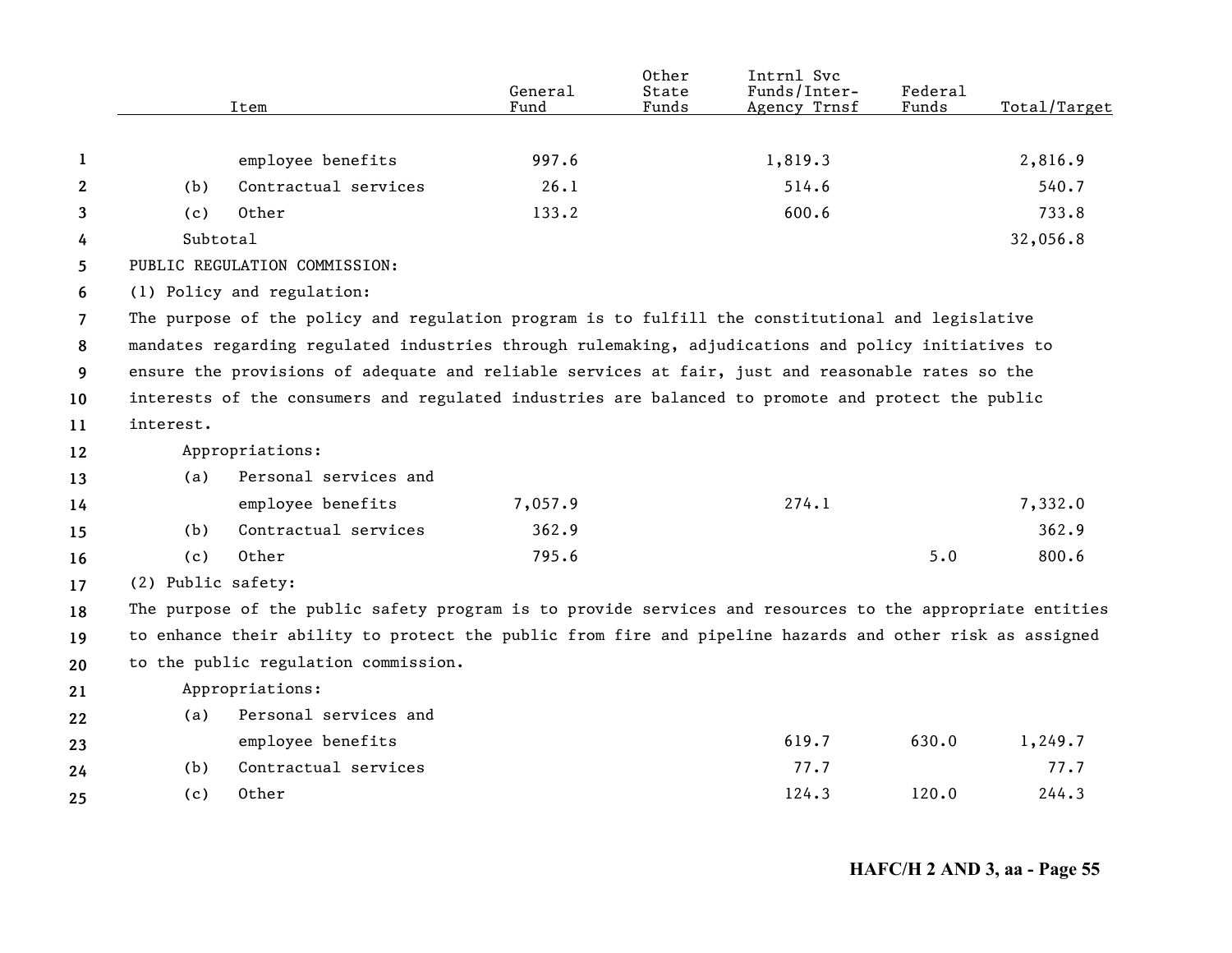|                       |          | Item                                                                                                     | General<br>Fund | Other<br>State<br>Funds | Intrnl Svc<br>Funds/Inter-<br>Agency Trnsf | Federal<br>Funds | Total/Target |
|-----------------------|----------|----------------------------------------------------------------------------------------------------------|-----------------|-------------------------|--------------------------------------------|------------------|--------------|
|                       |          |                                                                                                          |                 |                         |                                            |                  |              |
| 1                     |          | (3) Program support:                                                                                     |                 |                         |                                            |                  |              |
| $\mathbf{2}^{\prime}$ |          | The purpose of program support is to provide administrative support and direction to ensure consistency, |                 |                         |                                            |                  |              |
| 3                     |          | compliance, financial integrity and fulfillment of the agency mission.                                   |                 |                         |                                            |                  |              |
| 4                     |          | Appropriations:                                                                                          |                 |                         |                                            |                  |              |
| 5                     | (a)      | Personal services and                                                                                    |                 |                         |                                            |                  |              |
| 6                     |          | employee benefits                                                                                        | 1,106.5         |                         | 489.9                                      |                  | 1,596.4      |
| 7                     | (b)      | Contractual services                                                                                     | 24.8            |                         |                                            |                  | 24.8         |
| 8                     | (c)      | Other                                                                                                    | 120.4           |                         |                                            |                  | 120.4        |
| 9                     | Subtotal |                                                                                                          |                 |                         |                                            |                  | 11,808.8     |
| 10                    |          | OFFICE OF SUPERINTENDENT OF INSURANCE:                                                                   |                 |                         |                                            |                  |              |
| 11                    |          | (1) Insurance policy:                                                                                    |                 |                         |                                            |                  |              |
| 12                    |          | The purpose of the insurance policy program is to ensure easy public access to reliable insurance        |                 |                         |                                            |                  |              |
| 13                    |          | products that meet consumers' needs and are underwritten by dependable, reputable, financially sound     |                 |                         |                                            |                  |              |
| 14                    |          | companies that charge fair rates and are represented by trustworthy, qualified agents, while promoting a |                 |                         |                                            |                  |              |
| 15                    |          | positive competitive business climate.                                                                   |                 |                         |                                            |                  |              |
| 16                    |          | Appropriations:                                                                                          |                 |                         |                                            |                  |              |
| 17                    | (a)      | Personal services and                                                                                    |                 |                         |                                            |                  |              |
| 18                    |          | employee benefits                                                                                        |                 | 1,787.8                 | 6,814.7                                    |                  | 8,602.5      |
| 19                    | (b)      | Contractual services                                                                                     |                 | 879.0                   | 327.9                                      |                  | 1,206.9      |
| 20                    | (c)      | Other                                                                                                    |                 | 477.5                   | 799.2                                      |                  | 1,276.7      |
| 21                    | (d)      | Other financing uses                                                                                     |                 | 616.8                   |                                            |                  | 616.8        |
| 22                    |          | (2) Patient's compensation fund:                                                                         |                 |                         |                                            |                  |              |
| 23                    |          | Appropriations:                                                                                          |                 |                         |                                            |                  |              |
| 24                    | (a)      | Personal services and                                                                                    |                 |                         |                                            |                  |              |
| 25                    |          | employee benefits                                                                                        |                 | 171.9                   |                                            |                  | 171.9        |
|                       |          |                                                                                                          |                 |                         |                                            |                  |              |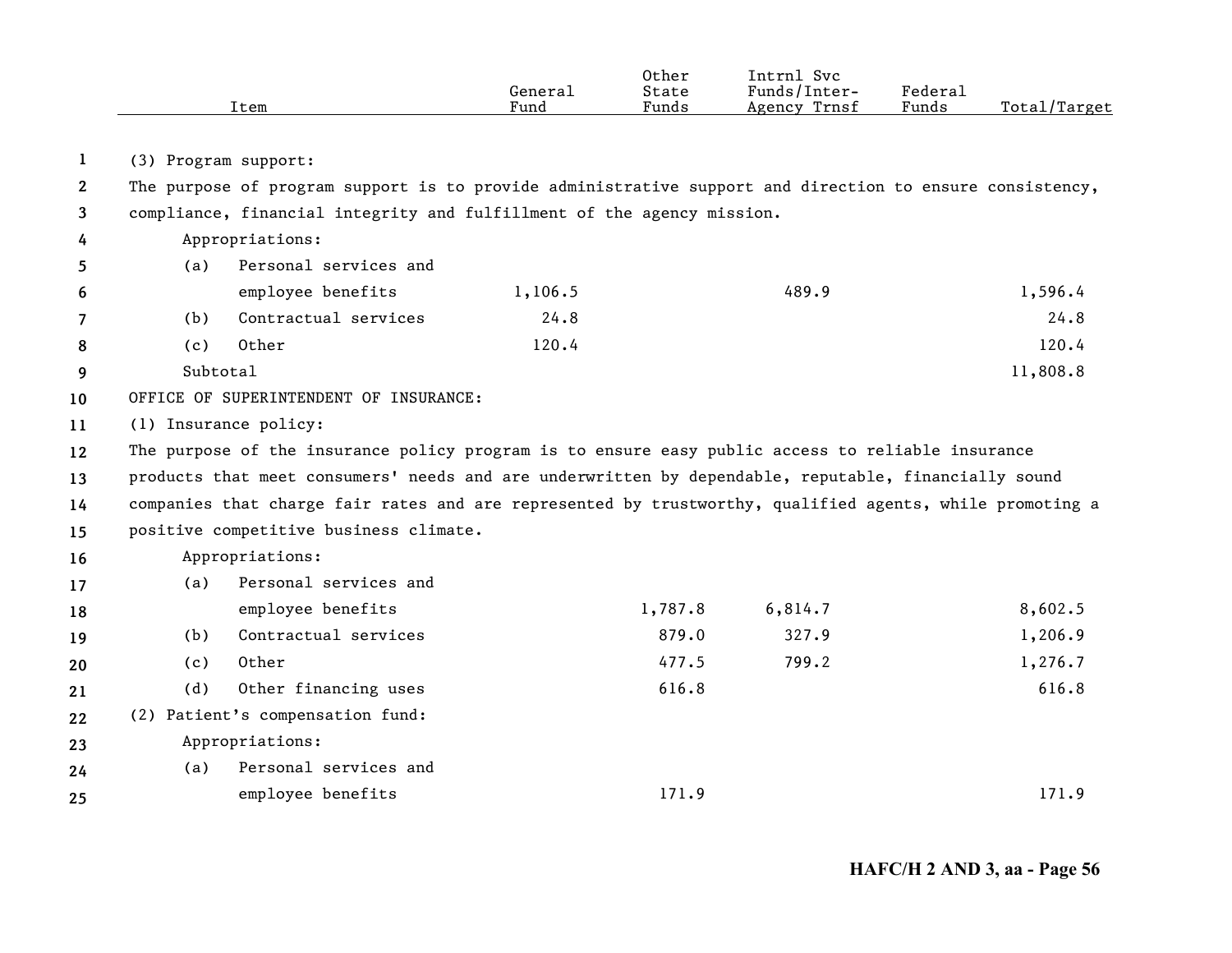|                |                | Item                             |                 | General<br>Fund                                   | Other<br>State<br>Funds | Intrnl Svc<br>Funds/Inter-<br>Agency Trnsf                                                         | Federal<br>Funds | Total/Target |
|----------------|----------------|----------------------------------|-----------------|---------------------------------------------------|-------------------------|----------------------------------------------------------------------------------------------------|------------------|--------------|
|                |                |                                  |                 |                                                   |                         |                                                                                                    |                  |              |
| 1              | (b)            | Contractual services             |                 |                                                   | 596.2                   |                                                                                                    |                  | 596.2        |
| $\mathbf{2}$   | (c)            | Other                            |                 |                                                   | 27,615.2                |                                                                                                    |                  | 27,615.2     |
| 3              | (d)            | Other financing uses             |                 |                                                   | 816.5                   |                                                                                                    |                  | 816.5        |
| 4              |                | (3) Special revenues:            |                 |                                                   |                         |                                                                                                    |                  |              |
| 5              |                | Appropriations:                  |                 |                                                   |                         |                                                                                                    |                  |              |
| 6              | (a)            | Other financing uses             |                 |                                                   | 6,640.8                 |                                                                                                    |                  | 6,640.8      |
| $\overline{7}$ | Subtotal       |                                  |                 |                                                   |                         |                                                                                                    |                  | 47,543.5     |
| 8              | MEDICAL BOARD: |                                  |                 |                                                   |                         |                                                                                                    |                  |              |
| 9              |                | (1) Licensing and certification: |                 |                                                   |                         |                                                                                                    |                  |              |
| 10             |                |                                  |                 |                                                   |                         | The purpose of the licensing and certification program is to provide regulation and licensure to   |                  |              |
| 11             |                |                                  |                 |                                                   |                         | healthcare providers regulated by the New Mexico medical board and to ensure competent and ethical |                  |              |
| 12             |                | medical care to consumers.       |                 |                                                   |                         |                                                                                                    |                  |              |
| 13             |                | Appropriations:                  |                 |                                                   |                         |                                                                                                    |                  |              |
| 14             | (a)            | Personal services and            |                 |                                                   |                         |                                                                                                    |                  |              |
| 15             |                | employee benefits                |                 |                                                   | 1,443.2                 |                                                                                                    |                  | 1,443.2      |
| 16             | (b)            | Contractual services             |                 |                                                   | 477.0                   |                                                                                                    |                  | 477.0        |
| 17             | (c)            | Other                            |                 |                                                   | 409.5                   |                                                                                                    |                  | 409.5        |
| 18             |                | Performance measures:            |                 |                                                   |                         |                                                                                                    |                  |              |
| 19             |                | (a) Output:                      |                 |                                                   |                         | Number of triennial physician licenses issued or renewed                                           |                  | 4,100        |
| 20             |                | $(b)$ Output:                    |                 |                                                   |                         | Number of biennial physician assistant licenses issued or                                          |                  |              |
| 21             |                |                                  | renewed         |                                                   |                         |                                                                                                    |                  | 500          |
| 22             |                | (c) Explanatory:                 |                 | Number of licensees contacted regarding high-risk |                         |                                                                                                    |                  |              |
| 23             |                |                                  |                 |                                                   |                         | prescribing and prescribing monitoring program compliance,                                         |                  |              |
| 24             |                |                                  |                 |                                                   |                         | based on the board of pharmacy prescription monitoring                                             |                  |              |
| 25             |                |                                  | program reports |                                                   |                         |                                                                                                    |                  |              |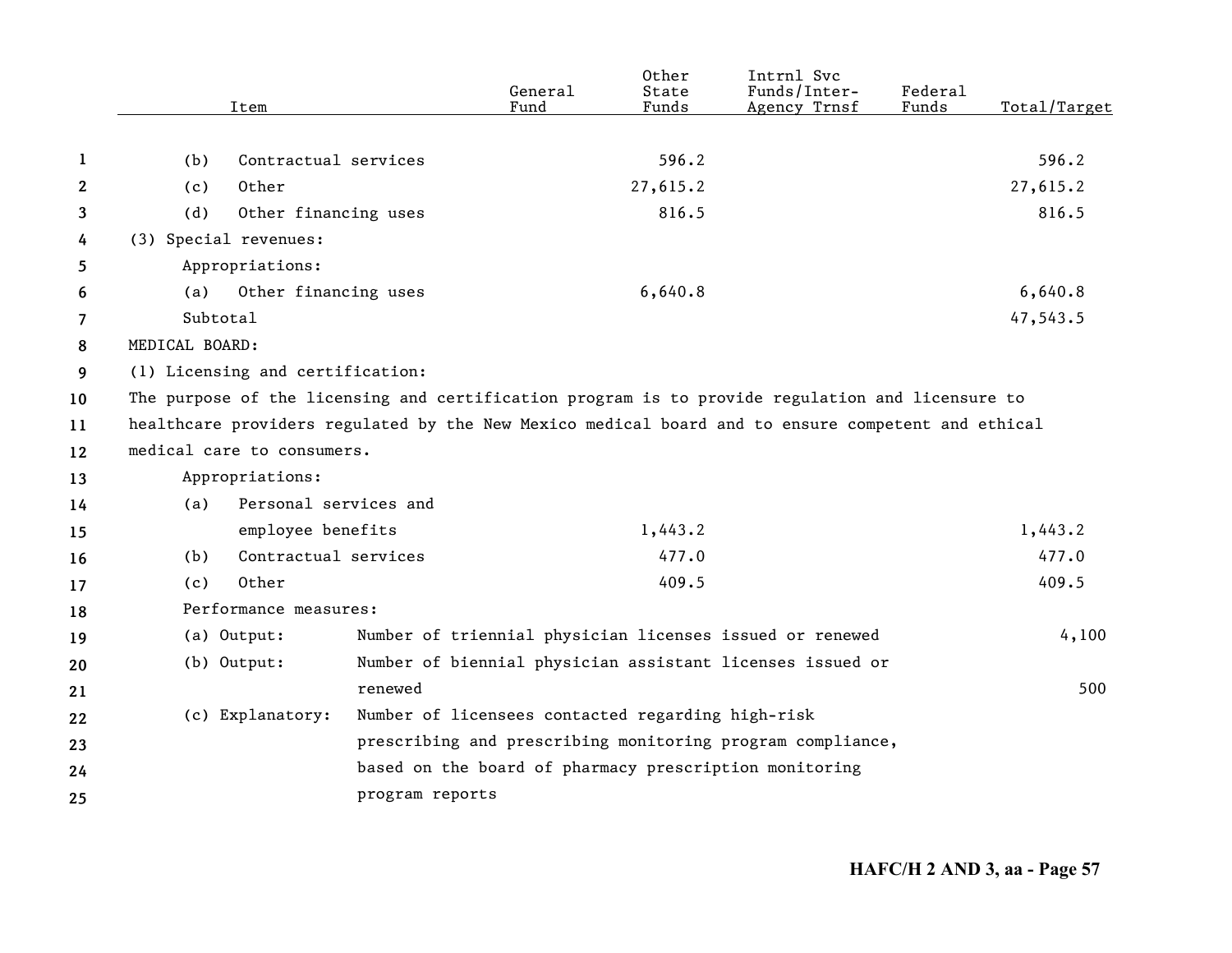|              |                                                                                                          | General                                                | Other<br>State | Intrnl Svc<br>Funds/Inter-                                | Federal |              |
|--------------|----------------------------------------------------------------------------------------------------------|--------------------------------------------------------|----------------|-----------------------------------------------------------|---------|--------------|
|              | Item                                                                                                     | Fund                                                   | Funds          | Agency Trnsf                                              | Funds   | Total/Target |
| 1            | Subtotal                                                                                                 |                                                        |                |                                                           |         | 2,329.7      |
| $\mathbf{2}$ | <b>BOARD OF NURSING:</b>                                                                                 |                                                        |                |                                                           |         |              |
| 3            | (1) Licensing and certification:                                                                         |                                                        |                |                                                           |         |              |
| 4            | The purpose of the licensing and certification program is to provide regulations to nurses, hemodialysis |                                                        |                |                                                           |         |              |
| 5.           | technicians, medication aides and their education and training programs so they provide competent and    |                                                        |                |                                                           |         |              |
| 6            | professional healthcare services to consumers.                                                           |                                                        |                |                                                           |         |              |
| 7            | Appropriations:                                                                                          |                                                        |                |                                                           |         |              |
| 8            | Personal services and<br>(a)                                                                             |                                                        |                |                                                           |         |              |
| 9            | employee benefits                                                                                        |                                                        | 1,805.4        |                                                           |         | 1,805.4      |
| 10           | Contractual services<br>(b)                                                                              |                                                        | 56.0           |                                                           |         | 56.0         |
| 11           | Other<br>(c)                                                                                             |                                                        | 750.2          | 200.0                                                     |         | 950.2        |
| 12           | Other financing uses<br>(d)                                                                              |                                                        | 50.0           |                                                           |         | 50.0         |
| 13           | Performance measures:                                                                                    |                                                        |                |                                                           |         |              |
| 14           | (a) Explanatory:                                                                                         | Number of registered nurse licenses active on June 30  |                |                                                           |         |              |
| 15           | $(b)$ Output:                                                                                            | Number of advanced practice nurses contacted regarding |                |                                                           |         |              |
| 16           |                                                                                                          |                                                        |                | high-risk prescribing and prescription monitoring program |         |              |
| 17           |                                                                                                          | compliance, based on the pharmacy board's prescription |                |                                                           |         |              |
| 18           |                                                                                                          | monitoring program reports                             |                |                                                           |         | 300          |
| 19           | Subtotal                                                                                                 |                                                        |                |                                                           |         | 2,861.6      |
| 20           | NEW MEXICO STATE FAIR:                                                                                   |                                                        |                |                                                           |         |              |
| 21           | The purpose of the state fair program is to promote the New Mexico state fair as a year-round operation  |                                                        |                |                                                           |         |              |
| 22           | with venues, events and facilities that provide for greater use of the assets of the agency.             |                                                        |                |                                                           |         |              |
| 23           | Appropriations:                                                                                          |                                                        |                |                                                           |         |              |
| 24           | Personal services and<br>(a)                                                                             |                                                        |                |                                                           |         |              |
| 25           | employee benefits                                                                                        |                                                        | 6, 201.5       |                                                           |         | 6, 201.5     |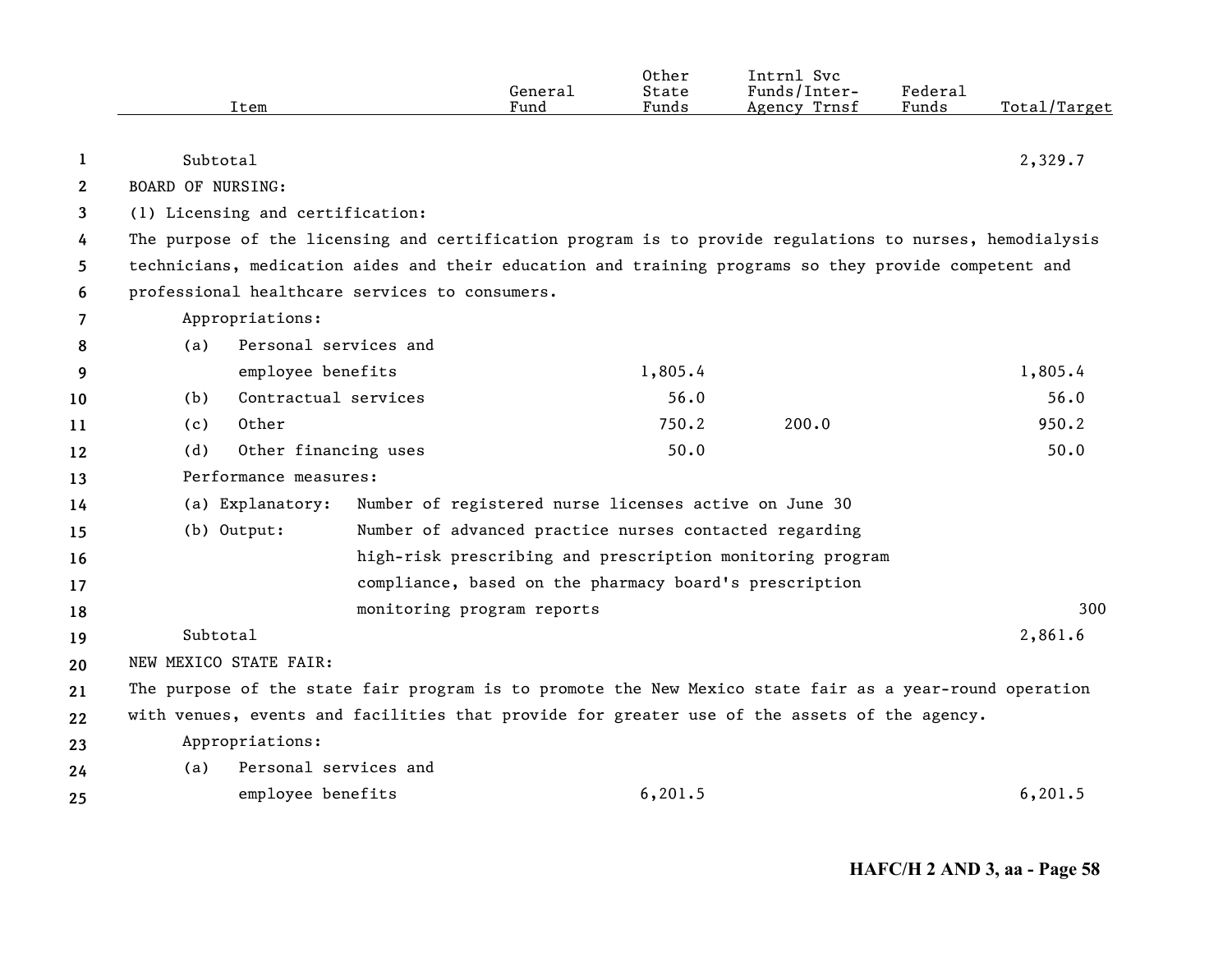|                |                     | Item                                                                                                     | General<br>Fund                                     | Other<br>State<br>Funds | Intrnl Svc<br>Funds/Inter-<br>Agency Trnsf | Federal<br>Funds | Total/Target |
|----------------|---------------------|----------------------------------------------------------------------------------------------------------|-----------------------------------------------------|-------------------------|--------------------------------------------|------------------|--------------|
|                |                     |                                                                                                          |                                                     |                         |                                            |                  |              |
| 1              | (b)                 | Contractual services                                                                                     | 185.0                                               | 2,777.8                 |                                            |                  | 2,962.8      |
| 2              | (c)                 | Other                                                                                                    | 100.0                                               | 3, 292.1                |                                            |                  | 3,392.1      |
| 3              |                     | Performance measures:                                                                                    |                                                     |                         |                                            |                  |              |
| 4              |                     | (a) Output:                                                                                              | Number of paid attendees at annual state fair event |                         |                                            |                  | 430,000      |
| 5              | Subtotal            |                                                                                                          |                                                     |                         |                                            |                  | 12,556.4     |
| 6              |                     | STATE BOARD OF LICENSURE FOR PROFESSIONAL                                                                |                                                     |                         |                                            |                  |              |
| $\overline{7}$ |                     | ENGINEERS AND PROFESSIONAL SURVEYORS:                                                                    |                                                     |                         |                                            |                  |              |
| 8              |                     | (1) Regulation and licensing:                                                                            |                                                     |                         |                                            |                  |              |
| 9              |                     | The purpose of the regulation and licensing program is to regulate the practices of engineering and      |                                                     |                         |                                            |                  |              |
| 10             |                     | surveying in the state as they relate to the welfare of the public in safeguarding life, health and      |                                                     |                         |                                            |                  |              |
| 11             |                     | property and to provide consumers with licensed professional engineers and licensed professional         |                                                     |                         |                                            |                  |              |
| 12             | surveyors.          |                                                                                                          |                                                     |                         |                                            |                  |              |
| 13             |                     | Appropriations:                                                                                          |                                                     |                         |                                            |                  |              |
| 14             | (a)                 | Personal services and                                                                                    |                                                     |                         |                                            |                  |              |
| 15             |                     | employee benefits                                                                                        |                                                     | 622.4                   |                                            |                  | 622.4        |
| 16             | (b)                 | Contractual services                                                                                     |                                                     | 239.4                   |                                            |                  | 239.4        |
| 17             | (c)                 | Other                                                                                                    |                                                     | 278.8                   |                                            |                  | 278.8        |
| 18             | Subtotal            |                                                                                                          |                                                     |                         |                                            |                  | 1,140.6      |
| 19             |                     | GAMING CONTROL BOARD:                                                                                    |                                                     |                         |                                            |                  |              |
| 20             | (1) Gaming control: |                                                                                                          |                                                     |                         |                                            |                  |              |
| 21             |                     | The purpose of the gaming control program is to provide strictly regulated gaming activities and to      |                                                     |                         |                                            |                  |              |
| 22             |                     | promote responsible gaming to the citizens of New Mexico so they can attain a strong level of confidence |                                                     |                         |                                            |                  |              |
| 23             |                     | in the board's administration of gambling laws and assurance the state has competitive gaming free from  |                                                     |                         |                                            |                  |              |
| 24             |                     | criminal and corruptive elements and influences.                                                         |                                                     |                         |                                            |                  |              |
| 25             |                     | Appropriations:                                                                                          |                                                     |                         |                                            |                  |              |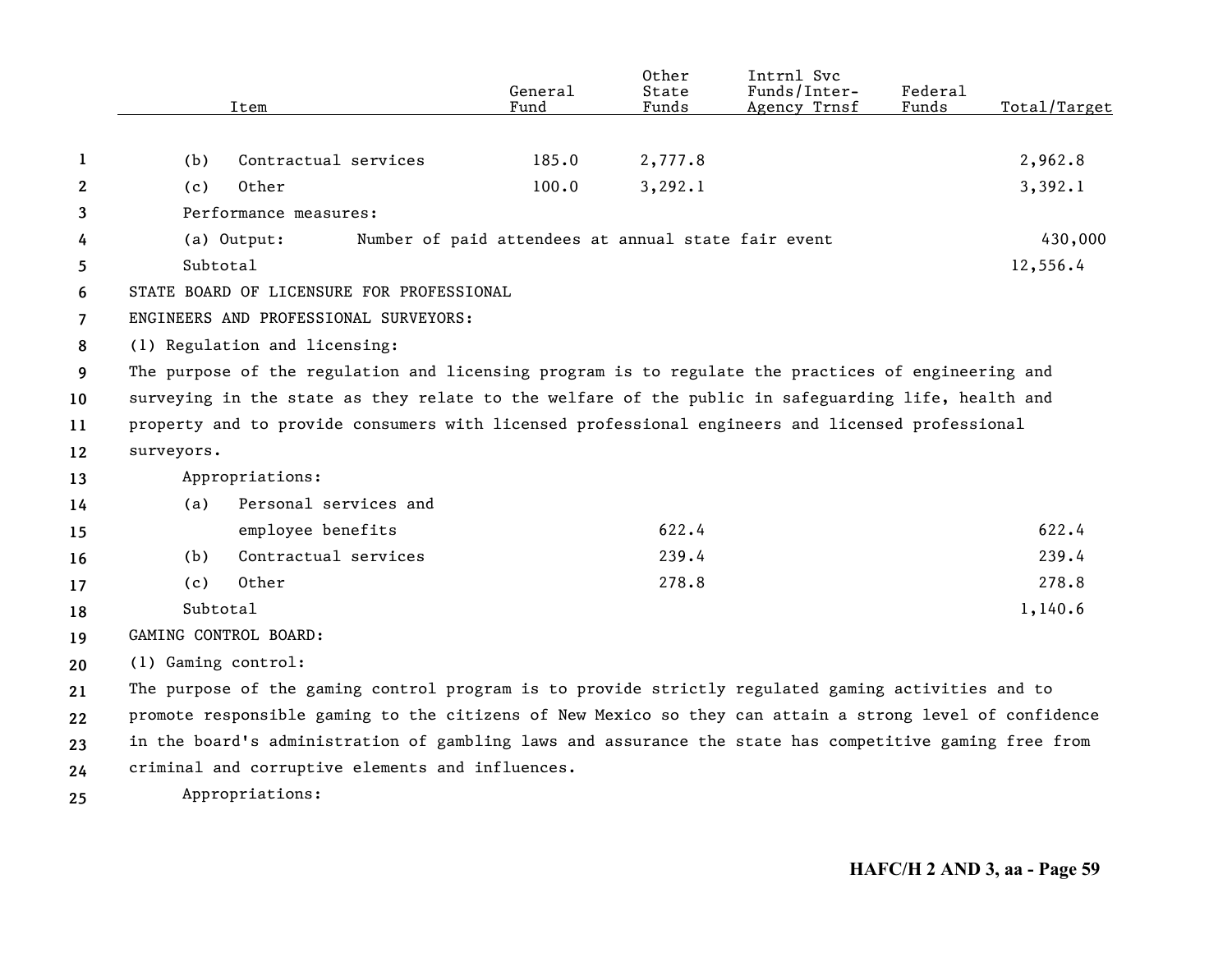|    |          | Item                                     | General<br>Fund                                                                                           | Other<br>State<br>Funds | Intrnl Svc<br>Funds/Inter-<br>Agency Trnsf | Federal<br>Funds | Total/Target |
|----|----------|------------------------------------------|-----------------------------------------------------------------------------------------------------------|-------------------------|--------------------------------------------|------------------|--------------|
|    |          |                                          |                                                                                                           |                         |                                            |                  |              |
| 1  | (a)      | Personal services and                    |                                                                                                           |                         |                                            |                  |              |
| 2  |          | employee benefits                        | 3,569.7                                                                                                   |                         |                                            |                  | 3,569.7      |
| 3  | (b)      | Contractual services                     | 54.4                                                                                                      |                         |                                            |                  | 54.4         |
| 4  | (c)      | Other                                    | 1,581.6                                                                                                   |                         |                                            |                  | 1,581.6      |
| 5  | Subtotal |                                          |                                                                                                           |                         |                                            |                  | 5,205.7      |
| 6  |          | STATE RACING COMMISSION:                 |                                                                                                           |                         |                                            |                  |              |
| 7  |          | (1) Horse racing regulation:             |                                                                                                           |                         |                                            |                  |              |
| 8  |          |                                          | The purpose of the horse racing regulation program is to provide regulation in an equitable manner to New |                         |                                            |                  |              |
| 9  |          |                                          | Mexico's parimutuel horse racing industry and to protect the interest of wagering patrons and the state   |                         |                                            |                  |              |
| 10 |          |                                          | of New Mexico in a manner that promotes a climate of economic prosperity for horsemen, horse owners and   |                         |                                            |                  |              |
| 11 |          | racetrack management.                    |                                                                                                           |                         |                                            |                  |              |
| 12 |          | Appropriations:                          |                                                                                                           |                         |                                            |                  |              |
| 13 | (a)      | Personal services and                    |                                                                                                           |                         |                                            |                  |              |
| 14 |          | employee benefits                        | 1,605.0                                                                                                   |                         |                                            |                  | 1,605.0      |
| 15 | (b)      | Contractual services                     | 512.8                                                                                                     | 300.0                   | 700.0                                      |                  | 1,512.8      |
| 16 | (c)      | Other                                    | 225.6                                                                                                     |                         |                                            |                  | 225.6        |
| 17 |          | Performance measures:                    |                                                                                                           |                         |                                            |                  |              |
| 18 |          | (a) Outcome:                             | Percent of equine samples testing positive for illegal                                                    |                         |                                            |                  |              |
| 19 |          |                                          | substances                                                                                                |                         |                                            |                  | $1\%$        |
| 20 |          | (b) Output:                              | Amount collected from parimutuel revenues, in millions                                                    |                         |                                            |                  | \$1.2        |
| 21 |          | (c) Explanatory:                         | Number of horse fatalities per one thousand starts                                                        |                         |                                            |                  |              |
| 22 | Subtotal |                                          |                                                                                                           |                         |                                            |                  | 3,343.4      |
| 23 |          | BOARD OF VETERINARY MEDICINE:            |                                                                                                           |                         |                                            |                  |              |
| 24 |          | (1) Veterinary licensing and regulatory: |                                                                                                           |                         |                                            |                  |              |
| 25 |          |                                          | The purpose of the veterinary licensing and regulatory program is to regulate the profession of           |                         |                                            |                  |              |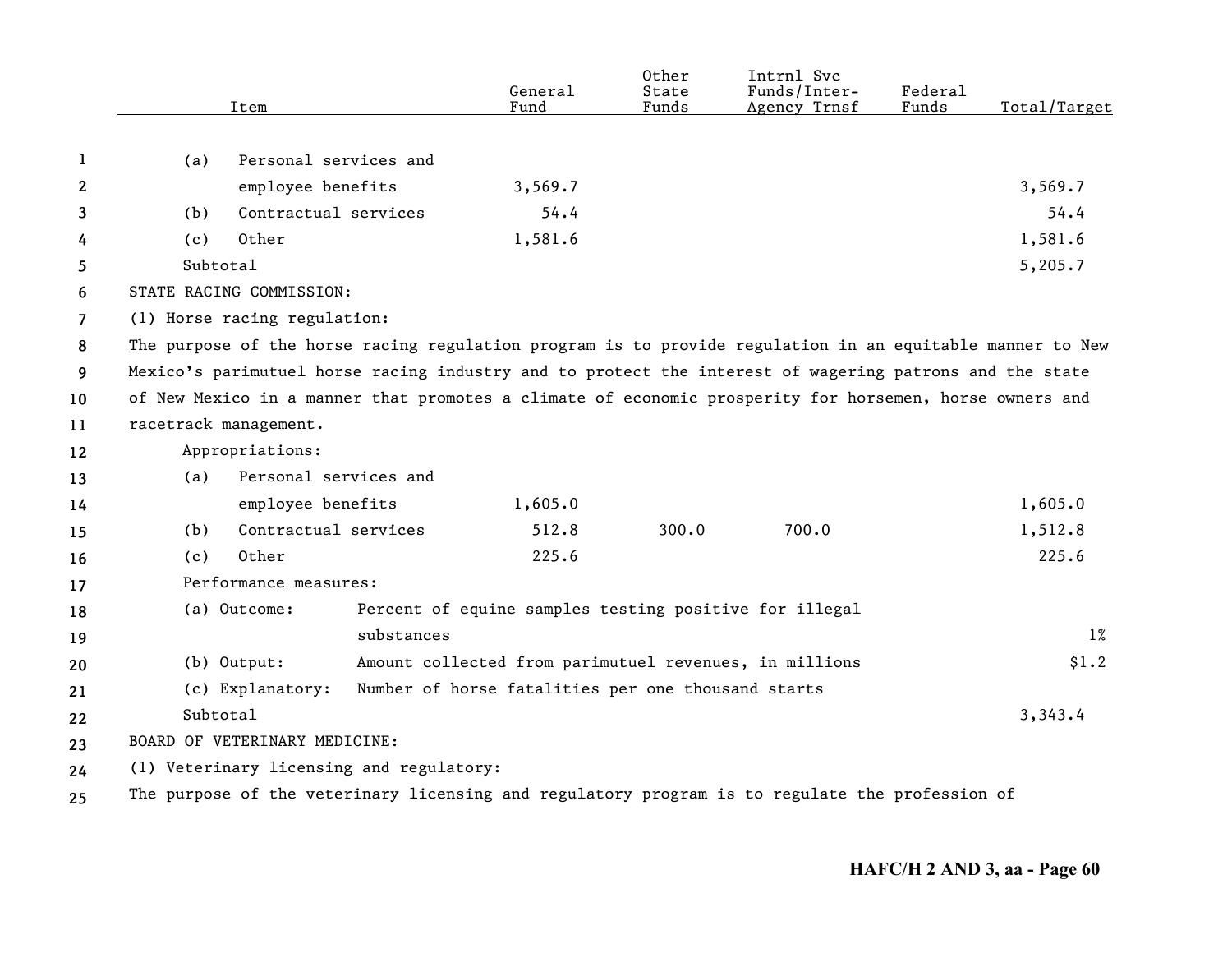|              |                | Item                                                                                                     | General<br>Fund            | Other<br>State<br>Funds | Intrnl Svc<br>Funds/Inter-<br>Agency Trnsf | Federal<br>Funds | Total/Target |
|--------------|----------------|----------------------------------------------------------------------------------------------------------|----------------------------|-------------------------|--------------------------------------------|------------------|--------------|
| 1            |                | veterinary medicine in accordance with the Veterinary Practice Act and to promote continuous improvement |                            |                         |                                            |                  |              |
| $\mathbf{2}$ |                | in veterinary practices and management to protect the public.                                            |                            |                         |                                            |                  |              |
| 3            |                | Appropriations:                                                                                          |                            |                         |                                            |                  |              |
| 4            | (a)            | Personal services and                                                                                    |                            |                         |                                            |                  |              |
| 5            |                | employee benefits                                                                                        |                            | 238.5                   |                                            |                  | 238.5        |
| 6            | (b)            | Contractual services                                                                                     |                            | 174.6                   |                                            |                  | 174.6        |
| 7            | (c)            | Other                                                                                                    |                            | 62.2                    |                                            |                  | 62.2         |
| 8            | Subtotal       |                                                                                                          |                            |                         |                                            |                  | 475.3        |
| 9            |                | CUMBRES AND TOLTEC SCENIC RAILROAD COMMISSION:                                                           |                            |                         |                                            |                  |              |
| 10           |                | The purpose of the Cumbres and Toltec scenic railroad commission is to provide railroad excursions       |                            |                         |                                            |                  |              |
| 11           |                | through, into and over the scenic San Juan mountains.                                                    |                            |                         |                                            |                  |              |
| 12           |                | Appropriations:                                                                                          |                            |                         |                                            |                  |              |
| 13           | (a)            | Personal services and                                                                                    |                            |                         |                                            |                  |              |
| 14           |                | employee benefits                                                                                        | 110.7                      |                         |                                            |                  | 110.7        |
| 15           | (b)            | Contractual services                                                                                     | 118.5                      | 5,967.0                 |                                            |                  | 6,085.5      |
| 16           | (c)            | Other                                                                                                    | 9.5                        |                         |                                            |                  | 9.5          |
| 17           |                | Performance measures:                                                                                    |                            |                         |                                            |                  |              |
| 18           |                | (a) Outcome:                                                                                             | Total number of passengers |                         |                                            |                  | 45,300       |
| 19           | Subtotal       |                                                                                                          |                            |                         |                                            |                  | 6, 205.7     |
| 20           |                | OFFICE OF MILITARY BASE PLANNING AND SUPPORT:                                                            |                            |                         |                                            |                  |              |
| 21           |                | The purpose of the office of military base planning and support is to provide advice to the governor and |                            |                         |                                            |                  |              |
| 22           |                | lieutenant governor on New Mexico's four military installations, to work with community support groups,  |                            |                         |                                            |                  |              |
| 23           |                | to ensure state initiatives are complementary of community actions and to identify and address           |                            |                         |                                            |                  |              |
| 24           |                | appropriate state-level issues that will contribute to the long-term viability of New Mexico military    |                            |                         |                                            |                  |              |
| 25           | installations. |                                                                                                          |                            |                         |                                            |                  |              |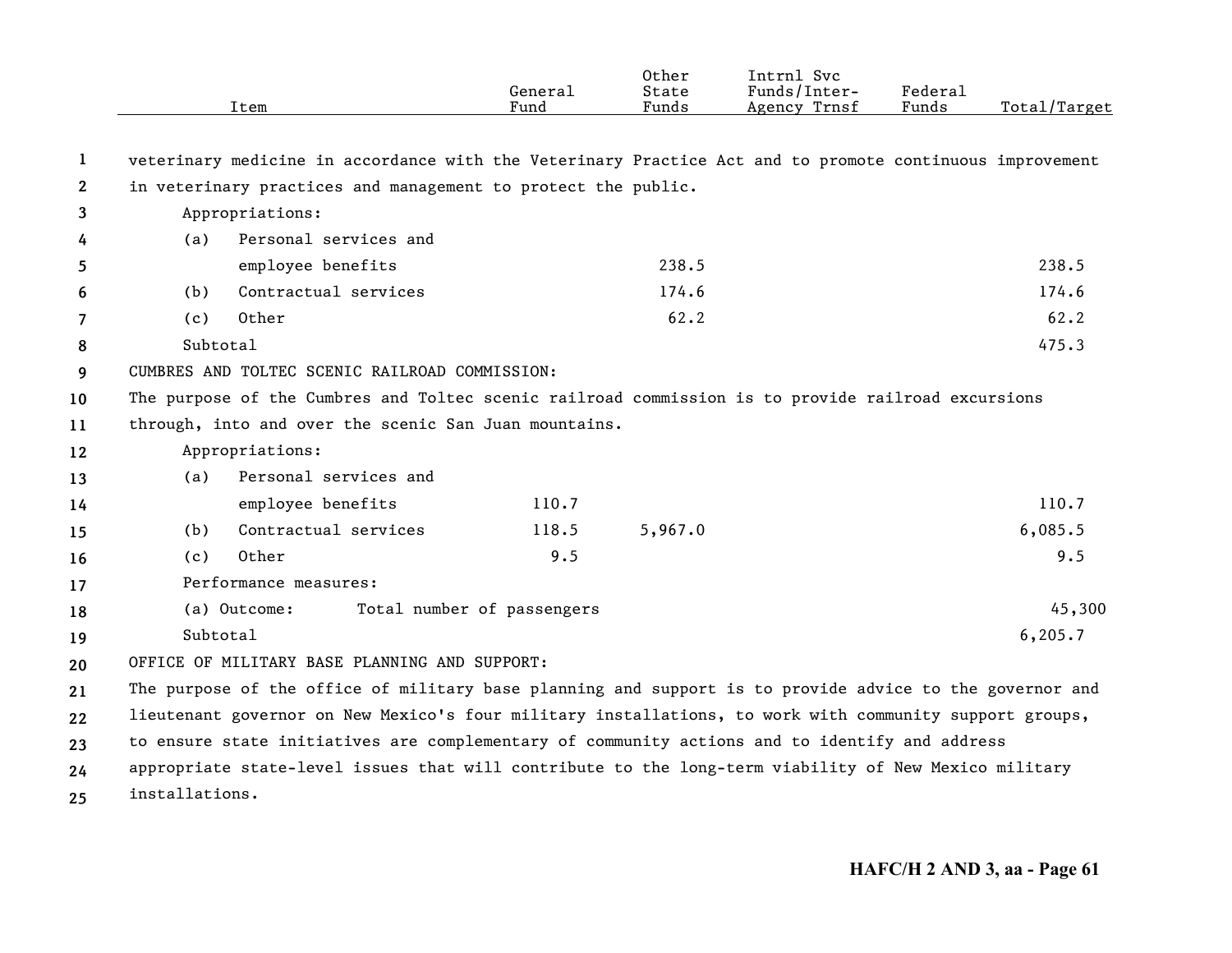|                | Item                                                                                                 | General<br>Fund                              | Other<br>State<br>Funds | Intrnl Svc<br>Funds/Inter-<br>Agency Trnsf | Federal<br>Funds | Total/Target |
|----------------|------------------------------------------------------------------------------------------------------|----------------------------------------------|-------------------------|--------------------------------------------|------------------|--------------|
|                |                                                                                                      |                                              |                         |                                            |                  |              |
| 1              | Appropriations:                                                                                      |                                              |                         |                                            |                  |              |
| $\mathbf{2}$   | Personal services and<br>(a)                                                                         |                                              |                         |                                            |                  |              |
| 3              | employee benefits                                                                                    | 135.0                                        |                         |                                            |                  | 135.0        |
| 4              | Contractual services<br>(b)                                                                          | 79.2                                         |                         |                                            |                  | 79.2         |
| 5              | Other<br>(c)                                                                                         | 20.7                                         |                         |                                            |                  | 20.7         |
| 6              | Subtotal                                                                                             |                                              |                         |                                            |                  | 234.9        |
| $\overline{7}$ | SPACEPORT AUTHORITY:                                                                                 |                                              |                         |                                            |                  |              |
| 8              | The purpose of the spaceport authority is to finance, design, develop, construct, equip and safely   |                                              |                         |                                            |                  |              |
| 9              | operate spaceport America and thereby generate significant high technology economic development      |                                              |                         |                                            |                  |              |
| 10             | throughout the state.                                                                                |                                              |                         |                                            |                  |              |
| 11             | Appropriations:                                                                                      |                                              |                         |                                            |                  |              |
| 12             | Personal services and<br>(a)                                                                         |                                              |                         |                                            |                  |              |
| 13             | employee benefits                                                                                    | 1,824.5                                      | 1,290.0                 |                                            |                  | 3,114.5      |
| 14             | Contractual services<br>(b)                                                                          | 250.0                                        | 5,666.2                 |                                            |                  | 5,916.2      |
| 15             | Other<br>(c)                                                                                         |                                              | 3,104.4                 |                                            |                  | 3,104.4      |
| 16             | Performance measures:                                                                                |                                              |                         |                                            |                  |              |
| 17             | (a) Output:                                                                                          | Number of aerospace customers and tenants    |                         |                                            |                  | 18           |
| 18             | Subtotal                                                                                             |                                              |                         |                                            |                  | 12, 135.1    |
| 19             | TOTAL COMMERCE AND INDUSTRY                                                                          | 64,296.7                                     | 88,402.0                | 20,884.4                                   | 780.0            | 174,363.1    |
| 20             |                                                                                                      | E. AGRICULTURE, ENERGY AND NATURAL RESOURCES |                         |                                            |                  |              |
| 21             | CULTURAL AFFAIRS DEPARTMENT:                                                                         |                                              |                         |                                            |                  |              |
| 22             | (1) Museums and historic sites:                                                                      |                                              |                         |                                            |                  |              |
| 23             | The purpose of the museums and historic sites program is to develop and enhance the quality of state |                                              |                         |                                            |                  |              |
| 24             | museums and monuments by providing the highest standards in exhibitions, performances and programs   |                                              |                         |                                            |                  |              |
| 25             | showcasing the arts, history and science of New Mexico and cultural traditions worldwide.            |                                              |                         |                                            |                  |              |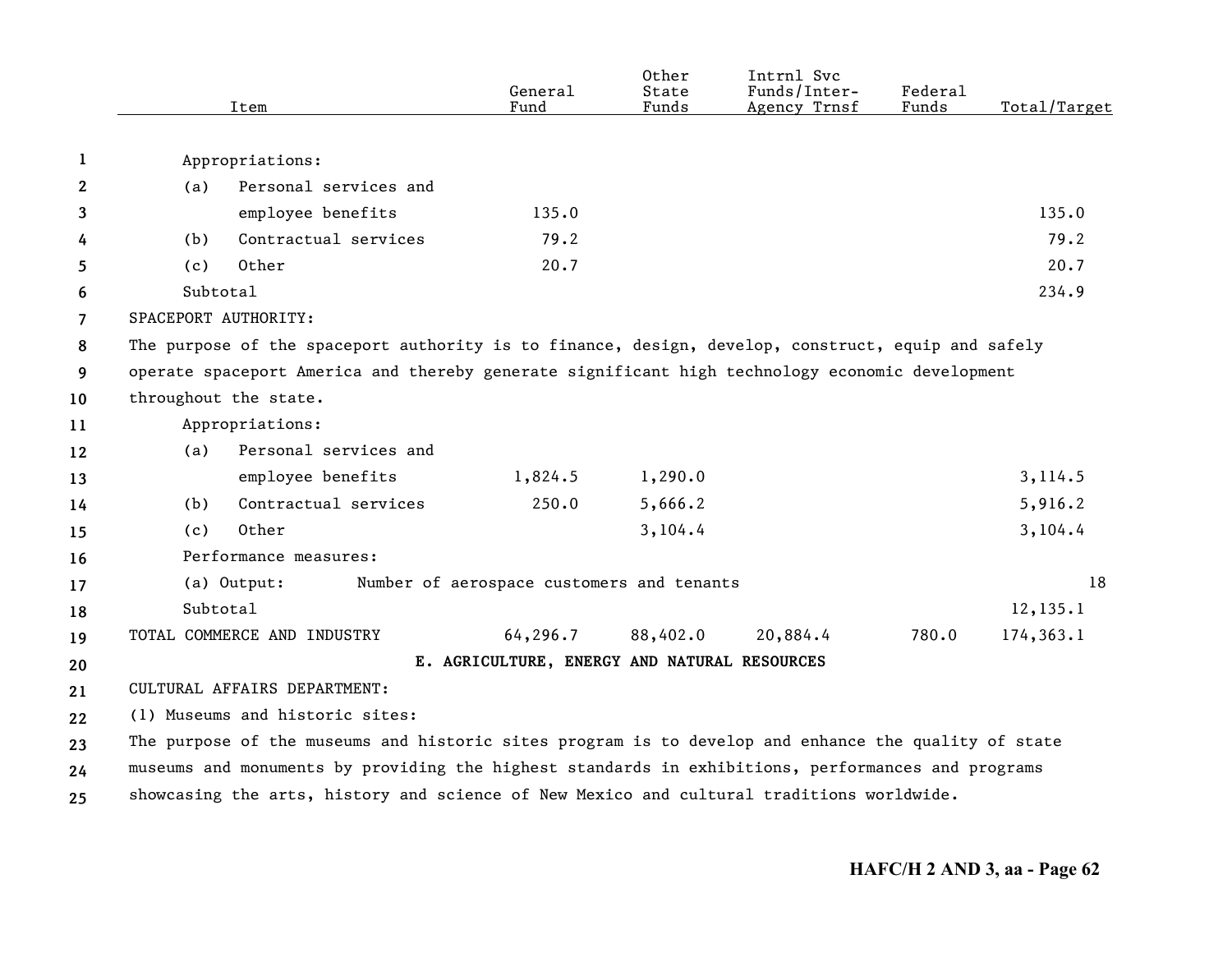|    |                   | Item                                                                                                       | General<br>Fund                                       | Other<br>State<br>Funds | Intrnl Svc<br>Funds/Inter-<br>Agency Trnsf | Federal<br>Funds | Total/Target |
|----|-------------------|------------------------------------------------------------------------------------------------------------|-------------------------------------------------------|-------------------------|--------------------------------------------|------------------|--------------|
|    |                   |                                                                                                            |                                                       |                         |                                            |                  |              |
| 1  |                   | Appropriations:                                                                                            |                                                       |                         |                                            |                  |              |
| 2  | (a)               | Personal services and                                                                                      |                                                       |                         |                                            |                  |              |
| 3  |                   | employee benefits                                                                                          | 18,674.3                                              | 2,462.3                 | 25.0                                       | 96.9             | 21,258.5     |
| 4  | (b)               | Contractual services                                                                                       | 561.3                                                 | 409.4                   |                                            |                  | 970.7        |
| 5  | (c)               | Other                                                                                                      | 3,857.6                                               | 1,421.0                 |                                            |                  | 5,278.6      |
| 6  |                   | Performance measures:                                                                                      |                                                       |                         |                                            |                  |              |
| 7  |                   | (a) Outcome:                                                                                               | Number of people served through programs and services |                         |                                            |                  |              |
| 8  |                   |                                                                                                            | offered by museums and historic sites                 |                         |                                            |                  | 1,375,000    |
| 9  | (2) Preservation: |                                                                                                            |                                                       |                         |                                            |                  |              |
| 10 |                   | The purpose of the preservation program is to identify, study and protect New Mexico's unique cultural     |                                                       |                         |                                            |                  |              |
| 11 |                   | resources, including its archaeological sites, architectural and engineering achievements, cultural        |                                                       |                         |                                            |                  |              |
| 12 |                   | landscapes and diverse heritage.                                                                           |                                                       |                         |                                            |                  |              |
| 13 |                   | Appropriations:                                                                                            |                                                       |                         |                                            |                  |              |
| 14 | (a)               | Personal services and                                                                                      |                                                       |                         |                                            |                  |              |
| 15 |                   | employee benefits                                                                                          | 720.3                                                 | 859.2                   | 206.1                                      | 795.0            | 2,580.6      |
| 16 | (b)               | Contractual services                                                                                       |                                                       | 169.6                   |                                            | 125.6            | 295.2        |
| 17 | (c)               | Other                                                                                                      | 63.8                                                  | 175.1                   |                                            | 225.3            | 464.2        |
| 18 |                   | The other state funds appropriations to the preservation program of the cultural affairs department        |                                                       |                         |                                            |                  |              |
| 19 |                   | include one million dollars (\$1,000,000) from the department of transportation for archaeological studies |                                                       |                         |                                            |                  |              |
| 20 |                   | as needed for highway projects.                                                                            |                                                       |                         |                                            |                  |              |
| 21 |                   | (3) Library services:                                                                                      |                                                       |                         |                                            |                  |              |
| 22 |                   | The purpose of the library services program is to empower libraries to support the educational, economic   |                                                       |                         |                                            |                  |              |
| 23 |                   | and health goals of their communities and to deliver direct library and information services to those who  |                                                       |                         |                                            |                  |              |
| 24 | need them.        |                                                                                                            |                                                       |                         |                                            |                  |              |
| 25 |                   | Appropriations:                                                                                            |                                                       |                         |                                            |                  |              |
|    |                   |                                                                                                            |                                                       |                         |                                            |                  |              |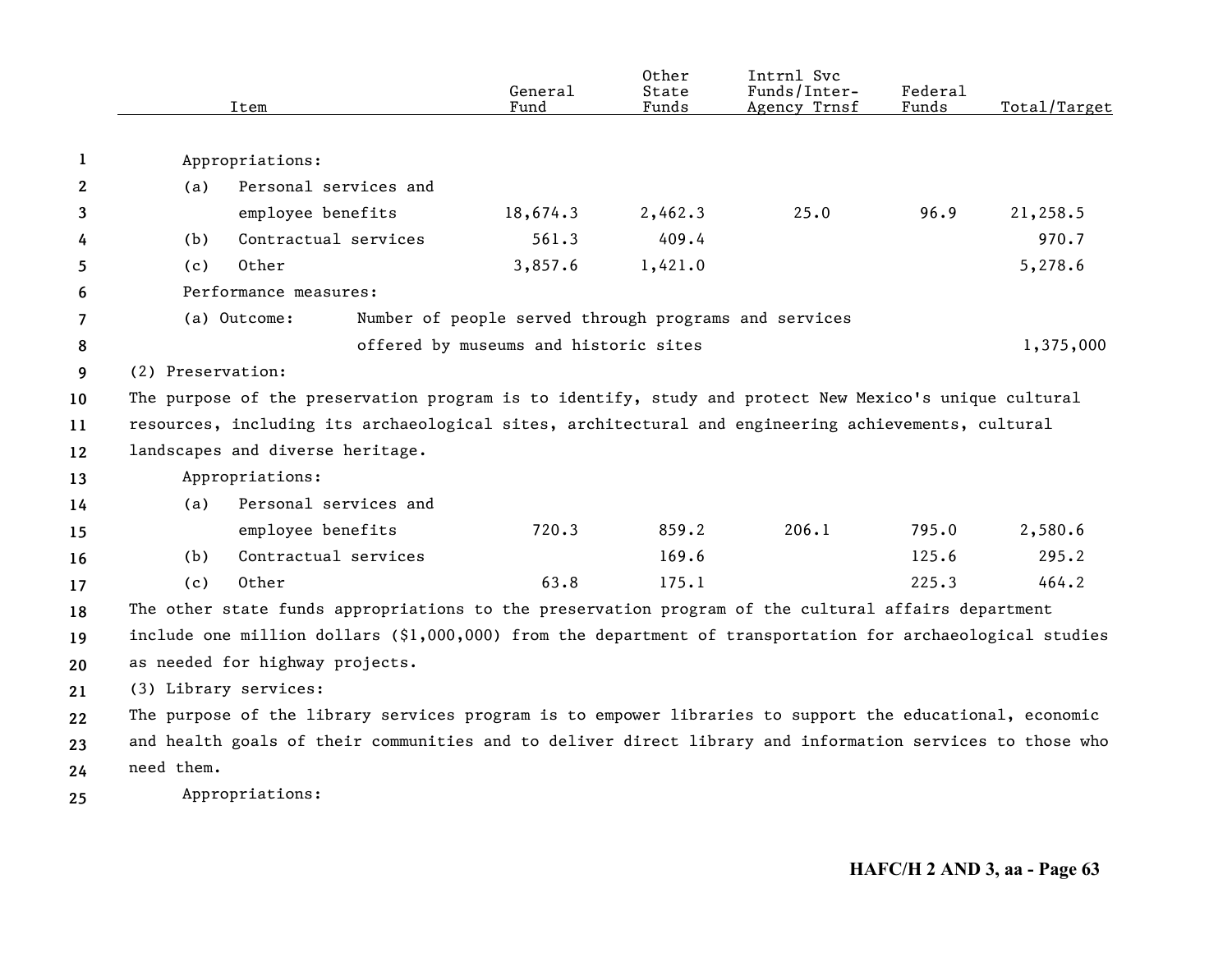|                |                      | Item                                                                                                     | General<br>Fund | Other<br>State<br>Funds | Intrnl Svc<br>Funds/Inter-<br>Agency Trnsf | Federal<br>Funds | Total/Target |
|----------------|----------------------|----------------------------------------------------------------------------------------------------------|-----------------|-------------------------|--------------------------------------------|------------------|--------------|
|                |                      |                                                                                                          |                 |                         |                                            |                  |              |
| 1              | (a)                  | Personal services and                                                                                    |                 |                         |                                            |                  |              |
| $\mathbf{2}$   |                      | employee benefits                                                                                        | 2,088.4         |                         |                                            | 723.1            | 2,811.5      |
| 3              | (b)                  | Contractual services                                                                                     | 74.1            |                         |                                            | 5.9              | 80.0         |
| 4              | (c)                  | Other                                                                                                    | 1,575.1         | 43.0                    |                                            | 706.3            | 2,324.4      |
| 5              | $(4)$ Arts:          |                                                                                                          |                 |                         |                                            |                  |              |
| 6              |                      | The purpose of the arts program is to preserve, enhance and develop the arts in New Mexico through       |                 |                         |                                            |                  |              |
| $\overline{7}$ |                      | partnerships, public awareness and education.                                                            |                 |                         |                                            |                  |              |
| 8              |                      | Appropriations:                                                                                          |                 |                         |                                            |                  |              |
| 9              | (a)                  | Personal services and                                                                                    |                 |                         |                                            |                  |              |
| 10             |                      | employee benefits                                                                                        | 688.1           |                         |                                            | 166.7            | 854.8        |
| 11             | (b)                  | Contractual services                                                                                     | 570.0           |                         |                                            | 398.1            | 968.1        |
| 12             | (c)                  | Other                                                                                                    | 123.4           |                         |                                            | 49.9             | 173.3        |
| 13             | (5) Program support: |                                                                                                          |                 |                         |                                            |                  |              |
| 14             |                      | The purpose of program support is to deliver effective, efficient, high-quality services in concert with |                 |                         |                                            |                  |              |
| 15             |                      | the core agenda of the governor.                                                                         |                 |                         |                                            |                  |              |
| 16             |                      | Appropriations:                                                                                          |                 |                         |                                            |                  |              |
| 17             | (a)                  | Personal services and                                                                                    |                 |                         |                                            |                  |              |
| 18             |                      | employee benefits                                                                                        | 3,579.0         |                         |                                            |                  | 3,579.0      |
| 19             | (b)                  | Contractual services                                                                                     | 313.0           | 35.9                    |                                            |                  | 348.9        |
| 20             | (c)                  | Other                                                                                                    | 269.2           |                         |                                            |                  | 269.2        |
| 21             | Subtotal             |                                                                                                          |                 |                         |                                            |                  | 42,257.0     |
| $22 \,$        |                      | NEW MEXICO LIVESTOCK BOARD:                                                                              |                 |                         |                                            |                  |              |
| 23             |                      | (1) Livestock inspection:                                                                                |                 |                         |                                            |                  |              |
| 24             |                      | The purpose of the livestock inspection program is to protect the livestock industry from loss of        |                 |                         |                                            |                  |              |
| 25             |                      | livestock by theft or straying and to help control the spread of dangerous livestock diseases.           |                 |                         |                                            |                  |              |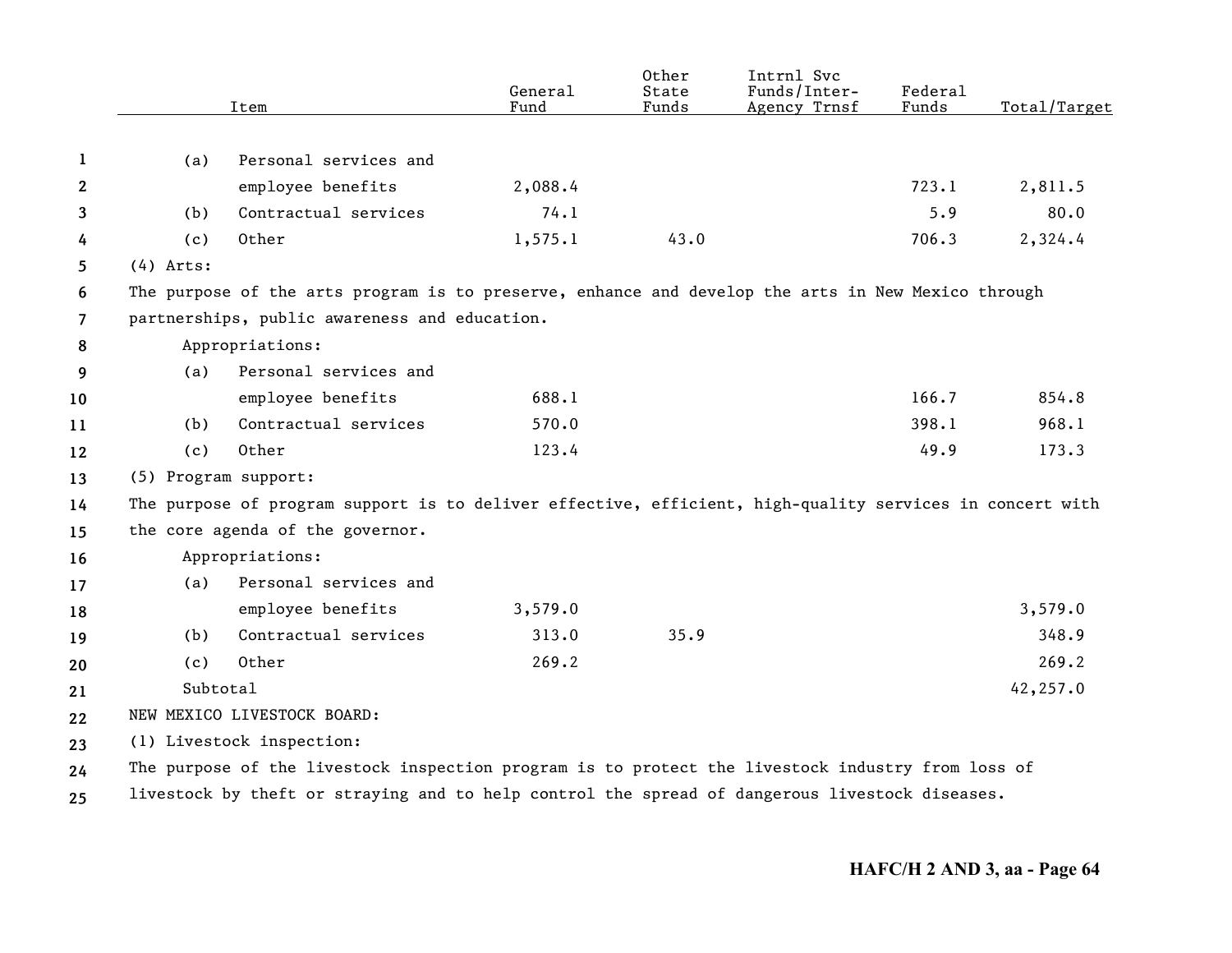|                |                      | Item                                                                                                     | General<br>Fund | Other<br>State<br>Funds | Intrnl Svc<br>Funds/Inter-<br>Agency Trnsf              | Federal<br>Funds | Total/Target |
|----------------|----------------------|----------------------------------------------------------------------------------------------------------|-----------------|-------------------------|---------------------------------------------------------|------------------|--------------|
|                |                      |                                                                                                          |                 |                         |                                                         |                  |              |
| 1              |                      | Appropriations:                                                                                          |                 |                         |                                                         |                  |              |
| 2              | (a)                  | Personal services and                                                                                    |                 |                         |                                                         |                  |              |
| 3              |                      | employee benefits                                                                                        | 435.0           | 4,793.8                 |                                                         |                  | 5,228.8      |
| 4              | (b)                  | Contractual services                                                                                     | 61.1            | 205.3                   |                                                         |                  | 266.4        |
| 5              | (c)                  | Other                                                                                                    | 150.0           | 1,173.8                 |                                                         |                  | 1,323.8      |
| 6              | Subtotal             |                                                                                                          |                 |                         |                                                         |                  | 6,819.0      |
| $\overline{7}$ |                      | DEPARTMENT OF GAME AND FISH:                                                                             |                 |                         |                                                         |                  |              |
| 8              |                      | (1) Field operations:                                                                                    |                 |                         |                                                         |                  |              |
| 9              |                      | The purpose of the field operations program is to promote and assist the implementation of law           |                 |                         |                                                         |                  |              |
| 10             |                      | enforcement, habitat and public outreach programs throughout the state.                                  |                 |                         |                                                         |                  |              |
| 11             |                      | Appropriations:                                                                                          |                 |                         |                                                         |                  |              |
| 12             | (a)                  | Personal services and                                                                                    |                 |                         |                                                         |                  |              |
| 13             |                      | employee benefits                                                                                        |                 | 7,277.4                 |                                                         | 312.4            | 7,589.8      |
| 14             | (b)                  | Contractual services                                                                                     |                 | 128.7                   |                                                         |                  | 128.7        |
| 15             | (c)                  | Other                                                                                                    |                 | 2,062.9                 |                                                         |                  | 2,062.9      |
| 16             |                      | Performance measures:                                                                                    |                 |                         |                                                         |                  |              |
| 17             |                      | (a) Output:                                                                                              |                 |                         | Number of conservation officer hours spent in the field |                  |              |
| 18             |                      | checking for compliance                                                                                  |                 |                         |                                                         |                  | 56,000       |
| 19             |                      | (2) Conservation services:                                                                               |                 |                         |                                                         |                  |              |
| 20             |                      | The purpose of the conservation services program is to provide information and technical guidance to any |                 |                         |                                                         |                  |              |
| 21             |                      | person wishing to conserve and enhance wildlife habitat and recover indigenous species of threatened and |                 |                         |                                                         |                  |              |
| 22             | endangered wildlife. |                                                                                                          |                 |                         |                                                         |                  |              |
| 23             |                      | Appropriations:                                                                                          |                 |                         |                                                         |                  |              |
| 24             | (a)                  | Personal services and                                                                                    |                 |                         |                                                         |                  |              |
| 25             |                      | employee benefits                                                                                        |                 | 4,551.6                 |                                                         | 6,912.7          | 11,464.3     |
|                |                      |                                                                                                          |                 |                         |                                                         |                  |              |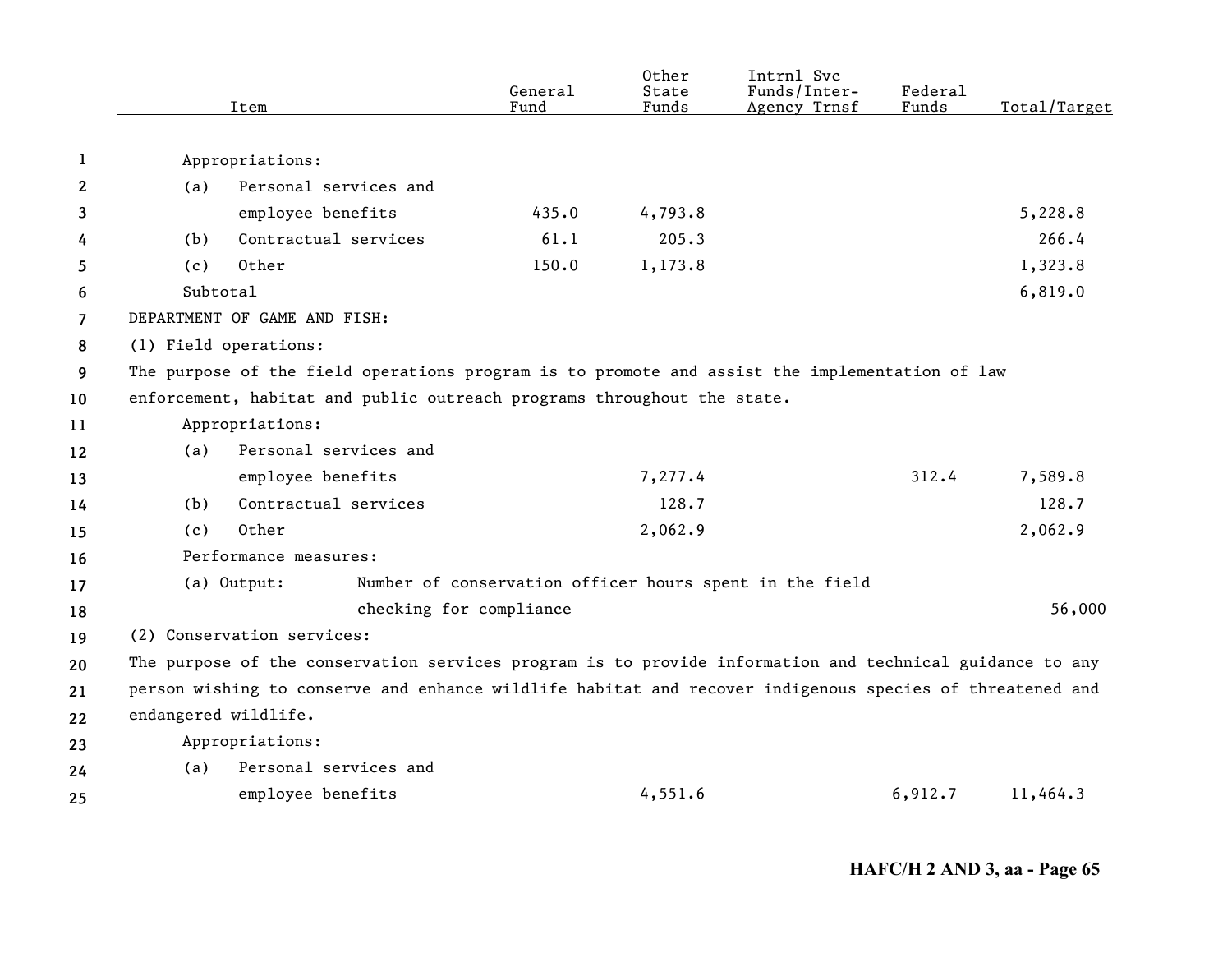|                       | Item                                                                                                      |                       | General<br>Fund                                      | Other<br>State<br>Funds | Intrnl Svc<br>Funds/Inter-<br>Agency Trnsf               | Federal<br>Funds | Total/Target |
|-----------------------|-----------------------------------------------------------------------------------------------------------|-----------------------|------------------------------------------------------|-------------------------|----------------------------------------------------------|------------------|--------------|
| 1                     | (b)                                                                                                       | Contractual services  |                                                      | 1,669.0                 |                                                          | 1,959.3          | 3,628.3      |
| $\mathbf{2}^{\prime}$ | Other<br>(c)                                                                                              |                       |                                                      | 2,632.0                 |                                                          | 5,392.5          | 8,024.5      |
| 3                     | (d)                                                                                                       | Other financing uses  |                                                      | 182.3                   |                                                          |                  | 182.3        |
| 4                     | The other state funds appropriation to the conservation services program of the department of game and    |                       |                                                      |                         |                                                          |                  |              |
| 5                     | fish in the other financing uses category includes one hundred thousand dollars (\$100,000) from the game |                       |                                                      |                         |                                                          |                  |              |
| 6                     | protection fund for Ute dam operations and eighty-two thousand three hundred dollars (\$82,300) from the  |                       |                                                      |                         |                                                          |                  |              |
| $\overline{7}$        | game protection fund for Eagle Nest dam operations for the interstate stream compact compliance and water |                       |                                                      |                         |                                                          |                  |              |
| 8                     | development program of the state engineer. Any unexpended balances remaining at the end of fiscal year    |                       |                                                      |                         |                                                          |                  |              |
| 9                     | 2022 from these appropriations shall revert to the game protection fund.                                  |                       |                                                      |                         |                                                          |                  |              |
| 10                    | Performance measures:                                                                                     |                       |                                                      |                         |                                                          |                  |              |
| 11                    | (a) Outcome:                                                                                              |                       |                                                      |                         | Number of elk licenses offered on an annual basis in New |                  |              |
| 12                    |                                                                                                           | Mexico                |                                                      |                         |                                                          |                  | 36,000       |
| 13                    | (b) Outcome:                                                                                              |                       |                                                      |                         | Percent of public hunting licenses drawn by New Mexico   |                  |              |
| 14                    |                                                                                                           | resident hunters      |                                                      |                         |                                                          |                  | 84%          |
| 15                    | (c) Output:                                                                                               |                       | Annual output of fish from the department's hatchery |                         |                                                          |                  |              |
| 16                    |                                                                                                           | system, in pounds     |                                                      |                         |                                                          |                  | 660,000      |
| 17                    | (3) Wildlife depredation and nuisance abatement:                                                          |                       |                                                      |                         |                                                          |                  |              |
| 18                    | The purpose of the wildlife depredation and nuisance abatement program is to provide complaint            |                       |                                                      |                         |                                                          |                  |              |
| 19                    | administration and intervention processes to private landowners, leaseholders and other New Mexicans so   |                       |                                                      |                         |                                                          |                  |              |
| 20                    | they may be relieved of, and precluded from, property damage and annoyances or risks to public safety     |                       |                                                      |                         |                                                          |                  |              |
| 21                    | caused by protected wildlife.                                                                             |                       |                                                      |                         |                                                          |                  |              |
| 22                    | Appropriations:                                                                                           |                       |                                                      |                         |                                                          |                  |              |
| 23                    | (a)                                                                                                       | Personal services and |                                                      |                         |                                                          |                  |              |
| 24                    |                                                                                                           | employee benefits     |                                                      | 342.0                   |                                                          |                  | 342.0        |
| 25                    | (b)                                                                                                       | Contractual services  |                                                      | 125.7                   |                                                          |                  | 125.7        |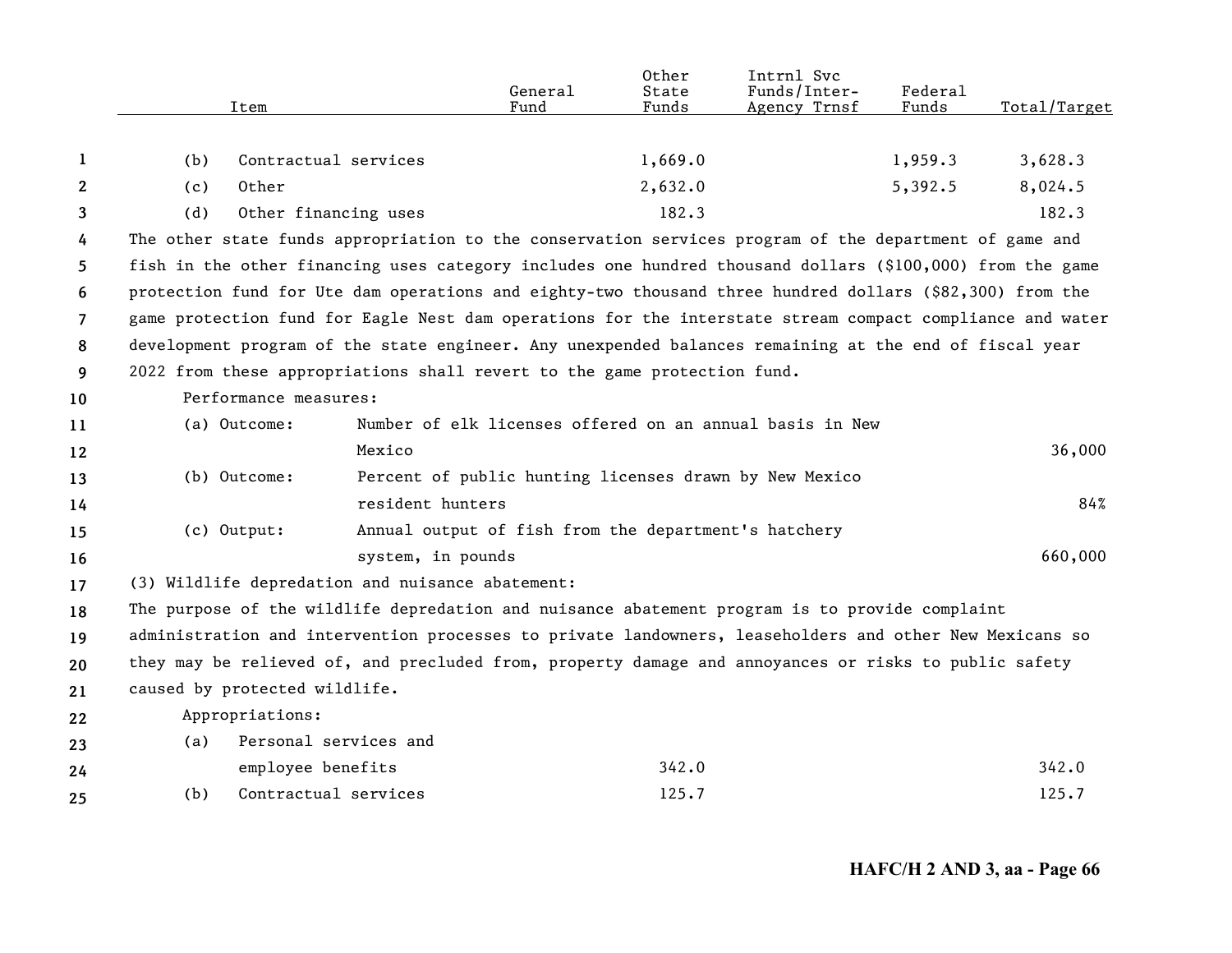|                |                      | Item                                                                                                      | General<br>Fund                                       | Other<br>State<br>Funds | Intrnl Svc<br>Funds/Inter-<br>Agency Trnsf | Federal<br>Funds | Total/Target |
|----------------|----------------------|-----------------------------------------------------------------------------------------------------------|-------------------------------------------------------|-------------------------|--------------------------------------------|------------------|--------------|
|                |                      |                                                                                                           |                                                       |                         |                                            |                  |              |
| 1              | (c)                  | Other                                                                                                     |                                                       | 565.9                   |                                            |                  | 565.9        |
| 2              |                      | Performance measures:                                                                                     |                                                       |                         |                                            |                  |              |
| 3              |                      | (a) Outcome:                                                                                              | Percent of depredation complaints resolved within the |                         |                                            |                  |              |
| 4              |                      |                                                                                                           | mandated one-year timeframe                           |                         |                                            |                  | 98%          |
| 5.             | (4) Program support: |                                                                                                           |                                                       |                         |                                            |                  |              |
| 6              |                      | The purpose of program support is to provide an adequate and flexible system of direction, oversight,     |                                                       |                         |                                            |                  |              |
| $\overline{7}$ |                      | accountability and support to all divisions so they may successfully attain planned outcomes for all      |                                                       |                         |                                            |                  |              |
| 8              | department programs. |                                                                                                           |                                                       |                         |                                            |                  |              |
| 9              |                      | Appropriations:                                                                                           |                                                       |                         |                                            |                  |              |
| 10             | (a)                  | Personal services and                                                                                     |                                                       |                         |                                            |                  |              |
| 11             |                      | employee benefits                                                                                         |                                                       | 4, 165.6                |                                            | 399.2            | 4,564.8      |
| 12             | (b)                  | Contractual services                                                                                      |                                                       | 318.0                   |                                            |                  | 318.0        |
| 13             | (c)                  | Other                                                                                                     |                                                       | 2,947.2                 |                                            |                  | 2,947.2      |
| 14             | Subtotal             |                                                                                                           |                                                       |                         |                                            |                  | 41,944.4     |
| 15             |                      | ENERGY, MINERALS AND NATURAL RESOURCES DEPARTMENT:                                                        |                                                       |                         |                                            |                  |              |
| 16             |                      | (1) Energy conservation and management:                                                                   |                                                       |                         |                                            |                  |              |
| 17             |                      | The purpose of the energy conservation and management program is to develop and implement clean energy    |                                                       |                         |                                            |                  |              |
| 18             |                      | programs to decrease per capita energy consumption; use New Mexico's substantial renewable energy         |                                                       |                         |                                            |                  |              |
| 19             |                      | resources; minimize local, regional and global air emissions; lessen dependence on foreign oil and reduce |                                                       |                         |                                            |                  |              |
| 20             |                      | in-state water demands associated with fossil-fueled electrical generation.                               |                                                       |                         |                                            |                  |              |
| 21             |                      | Appropriations:                                                                                           |                                                       |                         |                                            |                  |              |
| 22             | (a)                  | Personal services and                                                                                     |                                                       |                         |                                            |                  |              |
| 23             |                      | employee benefits                                                                                         | 1,068.5                                               |                         |                                            | 763.1            | 1,831.6      |
| 24             | (b)                  | Contractual services                                                                                      | 51.5                                                  | 227.4                   |                                            | 124.0            | 402.9        |
| 25             | (c)                  | Other                                                                                                     | 74.3                                                  |                         |                                            | 915.4            | 989.7        |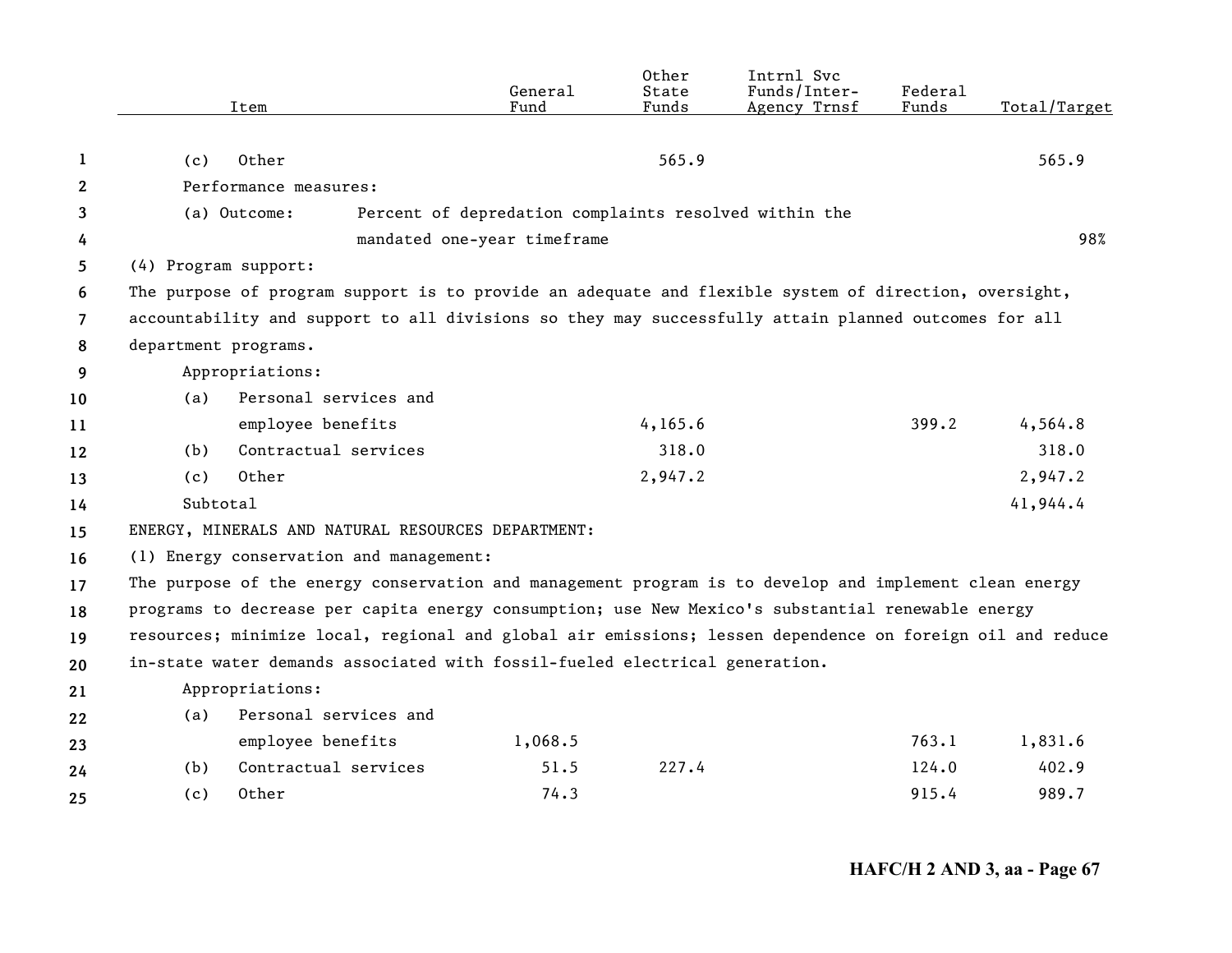|      |         | Other | Intrnl<br>Svc   |         |                               |
|------|---------|-------|-----------------|---------|-------------------------------|
|      | General | State | Funds/Inter-    | Federau |                               |
| Item | Fund    | Funds | Trnsf<br>Agency | Funds   | Total <sub>l</sub><br>'Target |

**1**(2) Healthy forests:

**23 4**The purpose of the healthy forests program is to promote the health of New Mexico's forest lands by managing wildfires, mitigating urban-interface fire threats and providing stewardship of private and state forest lands and associated watersheds.

| 5              |                  | Appropriations:                                                                                            |                                                     |         |         |         |          |
|----------------|------------------|------------------------------------------------------------------------------------------------------------|-----------------------------------------------------|---------|---------|---------|----------|
| 6              | (a)              | Personal services and                                                                                      |                                                     |         |         |         |          |
| $\overline{7}$ |                  | employee benefits                                                                                          | 3,231.6                                             | 218.0   |         | 3,211.8 | 6,661.4  |
| 8              | (b)              | Contractual services                                                                                       | 26.2                                                | 47.0    | 1,500.0 | 770.0   | 2,343.2  |
| 9              | (c)              | Other                                                                                                      | 613.0                                               | 305.3   | 500.0   | 5,718.6 | 7,136.9  |
| 10             | (d)              | Other financing uses                                                                                       |                                                     | 50.6    |         |         | 50.6     |
| 11             |                  | Performance measures:                                                                                      |                                                     |         |         |         |          |
| $12 \,$        |                  | (a) Output:                                                                                                | Number of acres treated in New Mexico's forests and |         |         |         |          |
| 13             |                  | watersheds                                                                                                 |                                                     |         |         |         | 14,500   |
| 14             | (3) State parks: |                                                                                                            |                                                     |         |         |         |          |
| 15             |                  | The purpose of the state parks program is to create the best recreational opportunities possible in state  |                                                     |         |         |         |          |
| 16             |                  | parks by preserving cultural and natural resources, continuously improving facilities and providing        |                                                     |         |         |         |          |
| 17             |                  | quality, fun activities and to do it all efficiently.                                                      |                                                     |         |         |         |          |
| 18             |                  | Appropriations:                                                                                            |                                                     |         |         |         |          |
| 19             | (a)              | Personal services and                                                                                      |                                                     |         |         |         |          |
| 20             |                  | employee benefits                                                                                          | 8,460.7                                             | 2,480.5 |         | 767.9   | 11,709.1 |
| 21             | (b)              | Contractual services                                                                                       | 40.0                                                | 713.1   |         |         | 753.1    |
| 22             | (c)              | Other                                                                                                      | 185.0                                               | 7,952.0 | 1,044.0 | 2,380.4 | 11,561.4 |
| 23             | (d)              | Other financing uses                                                                                       |                                                     | 1,149.5 |         |         | 1,149.5  |
| 24             |                  | The general fund appropriations to the state parks program of the energy, minerals and natural resources   |                                                     |         |         |         |          |
| 25             |                  | department include seventy-five thousand dollars (\$75,000) to support Rio Grande trail commission efforts |                                                     |         |         |         |          |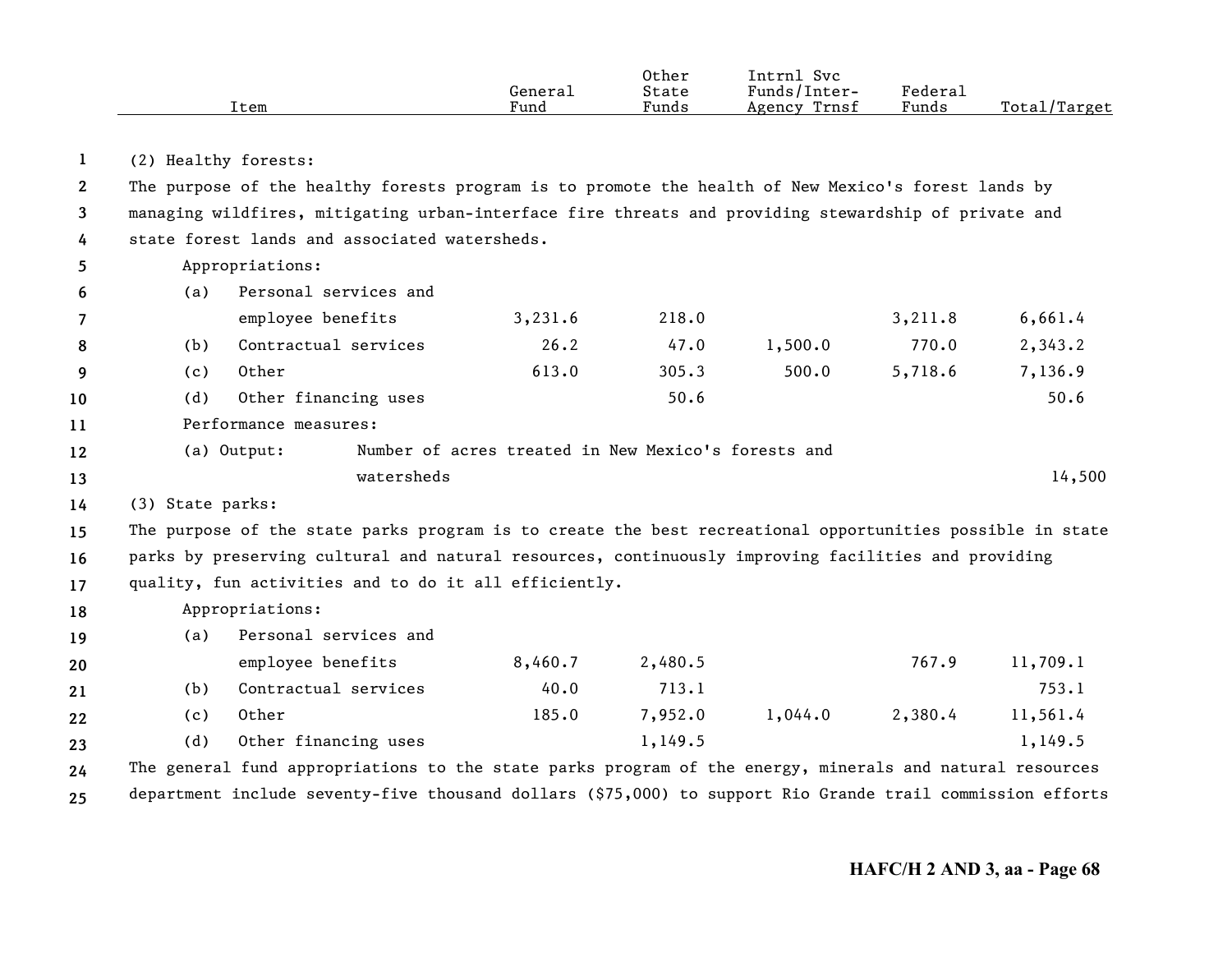|                |                                                                              | Item                                                                                                      | General<br>Fund                                   | Other<br>State<br>Funds | Intrnl Svc<br>Funds/Inter-<br>Agency Trnsf | Federal<br>Funds | Total/Target |  |  |  |
|----------------|------------------------------------------------------------------------------|-----------------------------------------------------------------------------------------------------------|---------------------------------------------------|-------------------------|--------------------------------------------|------------------|--------------|--|--|--|
|                |                                                                              |                                                                                                           |                                                   |                         |                                            |                  |              |  |  |  |
| $\mathbf{1}$   |                                                                              | to define viable path routes, mitigate challenges and establish the Rio Grande trail to run the length of |                                                   |                         |                                            |                  |              |  |  |  |
| $\mathbf{2}$   |                                                                              | the state from Colorado to Texas.                                                                         |                                                   |                         |                                            |                  |              |  |  |  |
| 3              |                                                                              | Performance measures:                                                                                     |                                                   |                         |                                            |                  |              |  |  |  |
| 4              |                                                                              | Number of visitors to state parks<br>(a) Explanatory:                                                     |                                                   |                         |                                            |                  |              |  |  |  |
| 5              | Amount of self-generated revenue per visitor, in dollars<br>(b) Explanatory: |                                                                                                           |                                                   |                         |                                            |                  |              |  |  |  |
| 6              |                                                                              | <del>(c) Output: \</del>                                                                                  | Number of newly designated Rio Grande trail miles |                         |                                            |                  | 50           |  |  |  |
| $\overline{7}$ |                                                                              | (4) Mine reclamation:                                                                                     |                                                   |                         |                                            |                  |              |  |  |  |
| 8              |                                                                              | The purpose of the mine reclamation program is to implement the state laws that regulate the operation    |                                                   |                         |                                            |                  |              |  |  |  |
| 9              |                                                                              | and reclamation of hard rock and coal mining facilities and to reclaim abandoned mine sites.              |                                                   |                         |                                            |                  |              |  |  |  |
| 10             |                                                                              | Appropriations:                                                                                           |                                                   |                         |                                            |                  |              |  |  |  |
| 11             | (a)                                                                          | Personal services and                                                                                     |                                                   |                         |                                            |                  |              |  |  |  |
| 12             |                                                                              | employee benefits                                                                                         | 507.8                                             | 565.5                   | 79.2                                       | 1,926.2          | 3,078.7      |  |  |  |
| 13             | (b)                                                                          | Contractual services                                                                                      | 1.9                                               | 28.8                    |                                            | 4,676.3          | 4,707.0      |  |  |  |
| 14             | (c)                                                                          | Other                                                                                                     | 17.2                                              | 121.8                   | 17.9                                       | 290.0            | 446.9        |  |  |  |
| 15             | (d)                                                                          | Other financing uses                                                                                      |                                                   | 37.0                    |                                            |                  | 37.0         |  |  |  |
| 16             |                                                                              | (5) Oil and gas conservation:                                                                             |                                                   |                         |                                            |                  |              |  |  |  |
| 17             |                                                                              | The purpose of the oil and gas conservation program is to assure the conservation and responsible         |                                                   |                         |                                            |                  |              |  |  |  |
| 18             |                                                                              | development of oil and gas resources through professional, dynamic regulation.                            |                                                   |                         |                                            |                  |              |  |  |  |
| 19             |                                                                              | Appropriations:                                                                                           |                                                   |                         |                                            |                  |              |  |  |  |
| 20             | (a)                                                                          | Personal services and                                                                                     |                                                   |                         |                                            |                  |              |  |  |  |
| 21             |                                                                              | employee benefits                                                                                         | 5,746.7                                           | 153.3                   |                                            | 233.0            | 6, 133.0     |  |  |  |
| 22             | (b)                                                                          | Contractual services                                                                                      | 472.6                                             | 2,900.2                 |                                            | 450.0            | 3,822.8      |  |  |  |
| 23             | (c)                                                                          | Other                                                                                                     | 231.8                                             | 852.4                   |                                            | 113.3            | 1,197.5      |  |  |  |
| 24             | (d)                                                                          | Other financing uses                                                                                      |                                                   | 294.1                   |                                            |                  | 294.1        |  |  |  |
| 25             |                                                                              | Performance measures:                                                                                     |                                                   |                         |                                            |                  |              |  |  |  |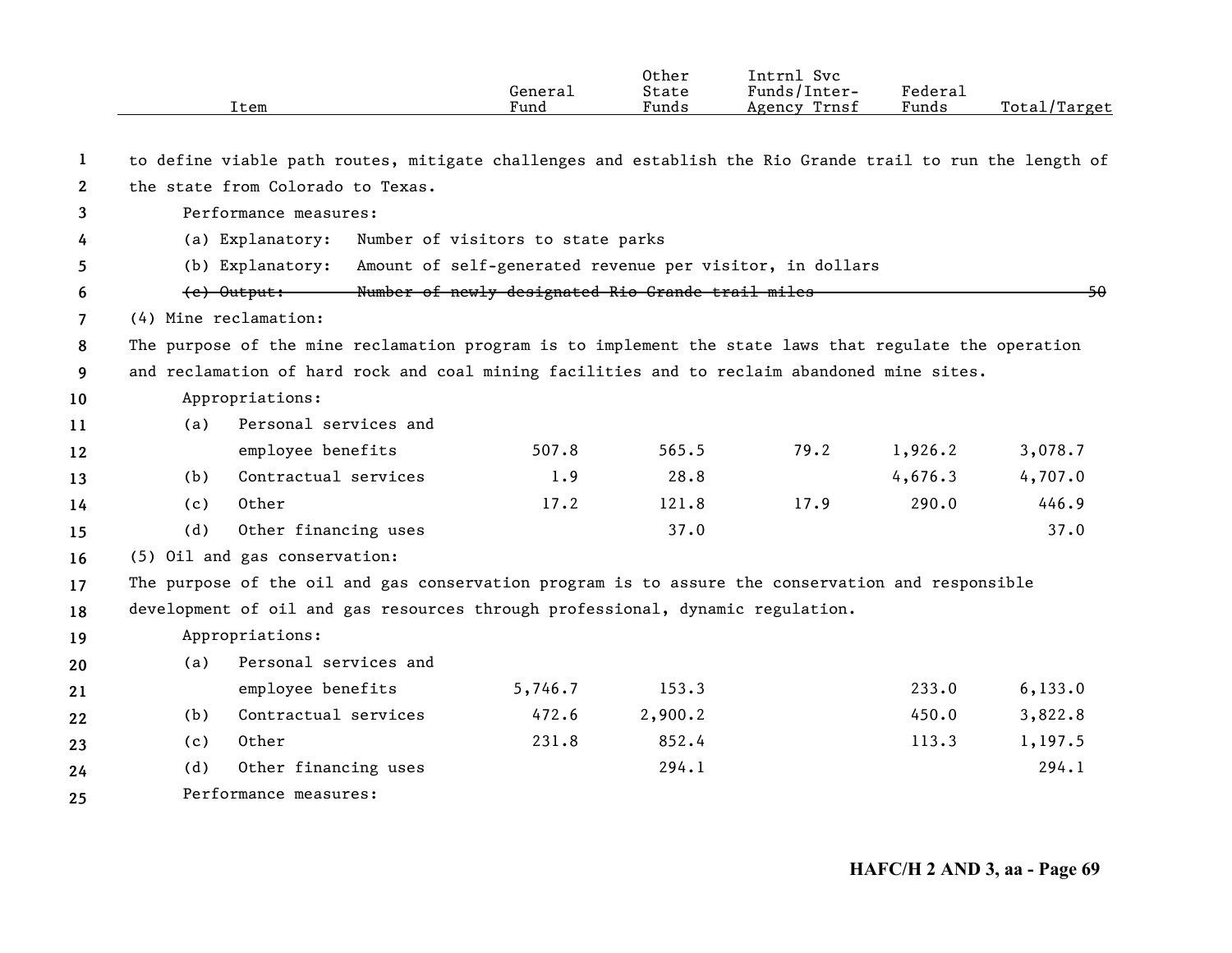|              |                                | Item                                                                                                     | General<br>Fund                            | Other<br>State<br>Funds | Intrnl Svc<br>Funds/Inter-<br>Agency Trnsf                | Federal<br>Funds | Total/Target |
|--------------|--------------------------------|----------------------------------------------------------------------------------------------------------|--------------------------------------------|-------------------------|-----------------------------------------------------------|------------------|--------------|
| 1            | (a) Output:                    |                                                                                                          |                                            |                         | Number of inspections of oil and gas wells and associated |                  |              |
| $\mathbf{2}$ | facilities                     |                                                                                                          |                                            |                         |                                                           |                  | 35,000       |
| 3            |                                | (b) Output:                                                                                              | Number of abandoned wells properly plugged |                         |                                                           |                  | 50           |
| 4            |                                | (6) Program leadership and support:                                                                      |                                            |                         |                                                           |                  |              |
| 5            |                                | The purpose of the program leadership and support program is to provide leadership, set policy and       |                                            |                         |                                                           |                  |              |
| 6            |                                | provide support for every division in achieving their goals.                                             |                                            |                         |                                                           |                  |              |
| 7            |                                | Appropriations:                                                                                          |                                            |                         |                                                           |                  |              |
| 8            | (a)                            | Personal services and                                                                                    |                                            |                         |                                                           |                  |              |
| 9            |                                | employee benefits                                                                                        | 2,828.3                                    |                         | 898.0                                                     | 687.8            | 4,414.1      |
| 10           | (b)                            | Contractual services                                                                                     | 111.8                                      |                         | 25.6                                                      | 7.0              | 144.4        |
| 11           | (c)                            | Other                                                                                                    |                                            |                         | 188.6                                                     | 156.6            | 345.2        |
| 12           | Subtotal                       |                                                                                                          |                                            |                         |                                                           |                  | 69,210.1     |
| 13           | YOUTH CONSERVATION CORPS:      |                                                                                                          |                                            |                         |                                                           |                  |              |
| 14           |                                | The purpose of the youth conservation corps is to provide funding for the employment of New Mexicans     |                                            |                         |                                                           |                  |              |
| 15           |                                | between the ages of fourteen and twenty-five to work on projects that will improve New Mexico's natural, |                                            |                         |                                                           |                  |              |
| 16           |                                | cultural, historical and agricultural resources.                                                         |                                            |                         |                                                           |                  |              |
| 17           |                                | Appropriations:                                                                                          |                                            |                         |                                                           |                  |              |
| 18           | (a)                            | Personal services and                                                                                    |                                            |                         |                                                           |                  |              |
| 19           |                                | employee benefits                                                                                        |                                            | 173.9                   |                                                           |                  | 173.9        |
| 20           | (b)                            | Contractual services                                                                                     |                                            | 4,800.8                 |                                                           |                  | 4,800.8      |
| 21           | (c)                            | Other                                                                                                    |                                            | 90.7                    |                                                           |                  | 90.7         |
| 22           | (d)                            | Other financing uses                                                                                     |                                            | 125.0                   |                                                           |                  | 125.0        |
| 23           | Subtotal                       |                                                                                                          |                                            |                         |                                                           | 5,190.4          |              |
| 24           | INTERTRIBAL CEREMONIAL OFFICE: |                                                                                                          |                                            |                         |                                                           |                  |              |
| 25           |                                | The purpose of the intertribal ceremonial office program is to aid in the planning, coordination and     |                                            |                         |                                                           |                  |              |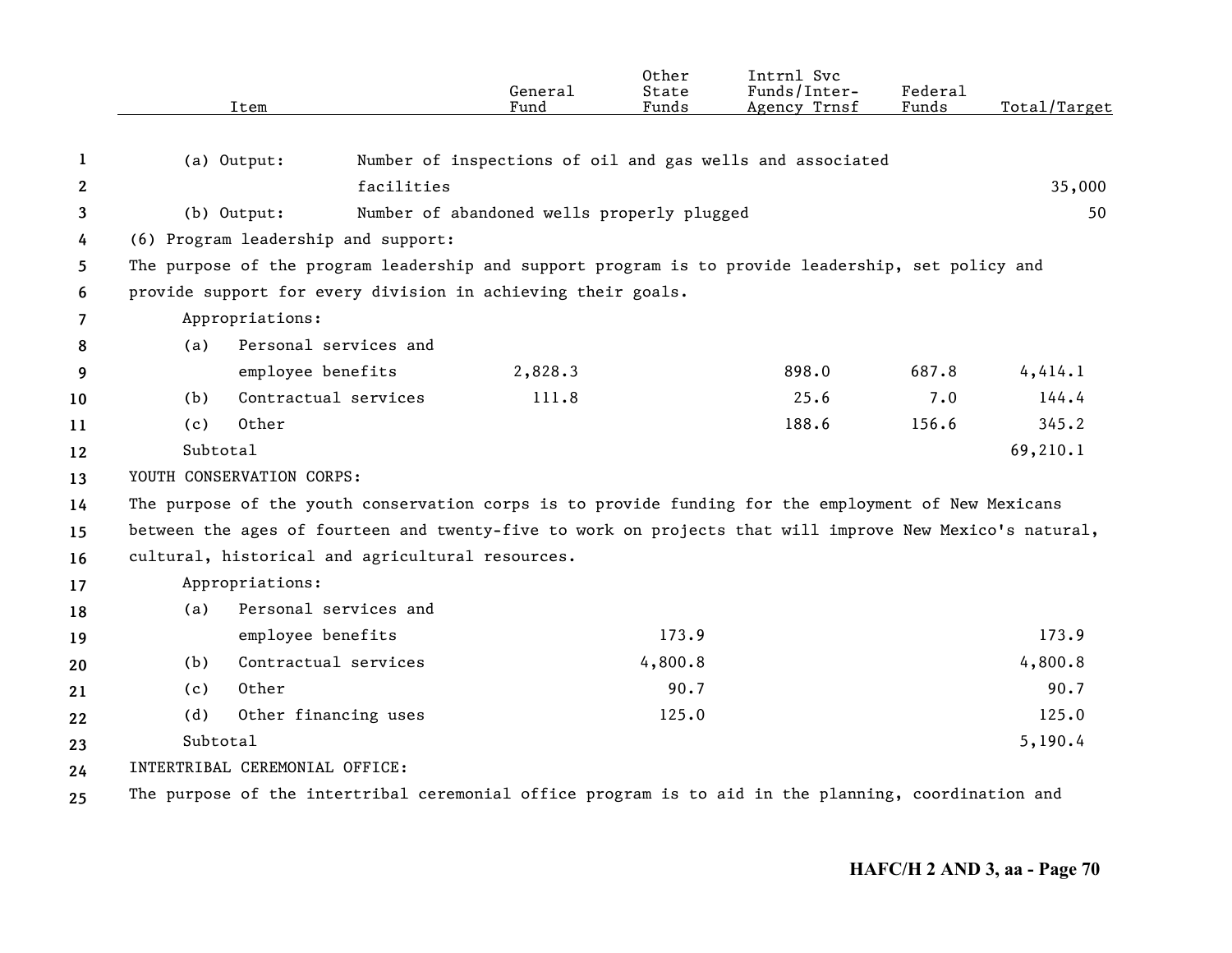|              |                                                                                                          | Item                                                                                                    | General<br>Fund | Other<br>State<br>Funds | Intrnl Svc<br>Funds/Inter-<br>Agency Trnsf               | Federal<br>Funds | Total/Target |
|--------------|----------------------------------------------------------------------------------------------------------|---------------------------------------------------------------------------------------------------------|-----------------|-------------------------|----------------------------------------------------------|------------------|--------------|
| 1            |                                                                                                          | development of a successful intertribal ceremonial event in coordination with the Native American       |                 |                         |                                                          |                  |              |
| $\mathbf{2}$ | population.                                                                                              |                                                                                                         |                 |                         |                                                          |                  |              |
| 3            |                                                                                                          | Appropriations:                                                                                         |                 |                         |                                                          |                  |              |
| 4            | (a)                                                                                                      | Personal services and                                                                                   |                 |                         |                                                          |                  |              |
| 5            |                                                                                                          | employee benefits                                                                                       | 75.0            |                         |                                                          |                  | 75.0         |
| 6            | (b)                                                                                                      | Contractual services                                                                                    | 71.4            |                         |                                                          |                  | 71.4         |
| 7            | (c)                                                                                                      | Other                                                                                                   | 13.2            |                         |                                                          |                  | 13.2         |
| 8            |                                                                                                          | Performance measures:                                                                                   |                 |                         |                                                          |                  |              |
| 9            |                                                                                                          | (a) Outcome:                                                                                            |                 |                         | Percent of operating revenue from sources other than the |                  |              |
| 10           |                                                                                                          | general fund                                                                                            |                 |                         |                                                          |                  | 85%          |
| 11           | Subtotal                                                                                                 |                                                                                                         |                 |                         |                                                          |                  | 159.6        |
| 12           |                                                                                                          | COMMISSIONER OF PUBLIC LANDS:                                                                           |                 |                         |                                                          |                  |              |
| 13           |                                                                                                          | (1) Land trust stewardship:                                                                             |                 |                         |                                                          |                  |              |
| 14           |                                                                                                          | The purpose of the land trust stewardship program is to generate sustainable revenue from state trust   |                 |                         |                                                          |                  |              |
| 15           |                                                                                                          | lands to support public education and other beneficiary institutions and to build partnerships with all |                 |                         |                                                          |                  |              |
| 16           |                                                                                                          | New Mexicans to conserve, protect and maintain the highest level of stewardship for these lands so that |                 |                         |                                                          |                  |              |
| 17           |                                                                                                          | they may be a significant legacy for generations to come.                                               |                 |                         |                                                          |                  |              |
| 18           |                                                                                                          | Appropriations:                                                                                         |                 |                         |                                                          |                  |              |
| 19           | (a)                                                                                                      | Personal services and                                                                                   |                 |                         |                                                          |                  |              |
| 20           |                                                                                                          | employee benefits                                                                                       |                 | 15,001.5                |                                                          |                  | 15,001.5     |
| 21           | (b)                                                                                                      | Contractual services                                                                                    |                 | 2,580.9                 |                                                          |                  | 2,580.9      |
| 22           | (c)                                                                                                      | Other                                                                                                   |                 | 1,859.9                 |                                                          |                  | 1,859.9      |
| 23           | The commissioner of public lands is authorized to hold in suspense amounts eligible for tax credits, due |                                                                                                         |                 |                         |                                                          |                  |              |
| 24           | to the sale of state royalty interests under Section 29 of the Internal Revenue Code above those amounts |                                                                                                         |                 |                         |                                                          |                  |              |
| 25           | required by law to be transferred to the land grant permanent fund. The commissioner may expend as much  |                                                                                                         |                 |                         |                                                          |                  |              |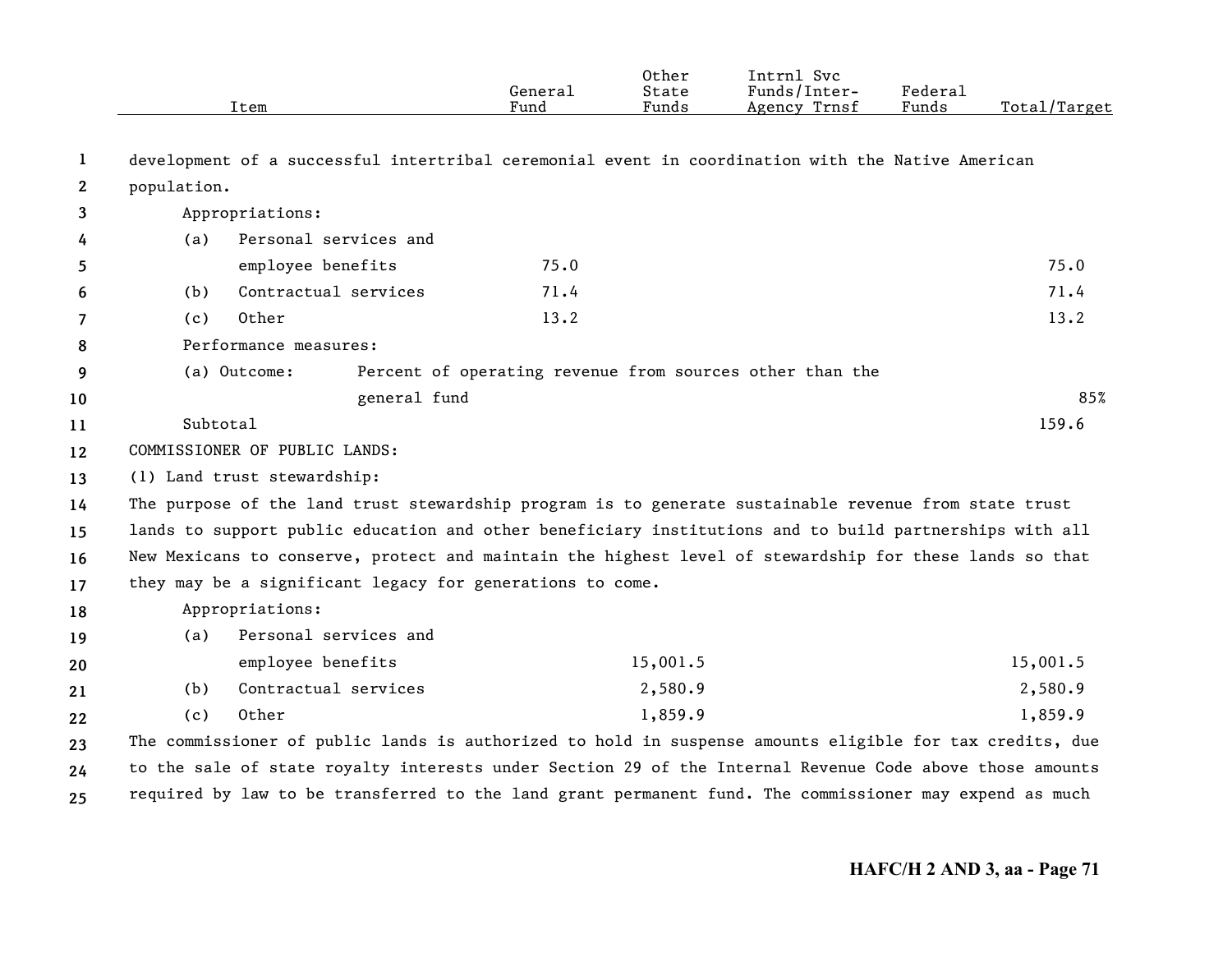|              | Item                                                                                                     |                                                                                                           | General<br>Fund                                        | Other<br>State<br>Funds | Intrnl Svc<br>Funds/Inter-<br>Agency Trnsf                | Federal<br>Funds | Total/Target |  |  |
|--------------|----------------------------------------------------------------------------------------------------------|-----------------------------------------------------------------------------------------------------------|--------------------------------------------------------|-------------------------|-----------------------------------------------------------|------------------|--------------|--|--|
| 1            |                                                                                                          | of the money so held in suspense, as well as additional money held in escrow accounts resulting from the  |                                                        |                         |                                                           |                  |              |  |  |
| $\mathbf{2}$ | sales and money held in fund balances, as is necessary to repurchase the royalty interests pursuant to   |                                                                                                           |                                                        |                         |                                                           |                  |              |  |  |
| 3            | the agreements.                                                                                          |                                                                                                           |                                                        |                         |                                                           |                  |              |  |  |
| 4            | Performance measures:                                                                                    |                                                                                                           |                                                        |                         |                                                           |                  |              |  |  |
| 5            | (a) Outcome:                                                                                             |                                                                                                           | Dollars generated through oil, natural gas and mineral |                         |                                                           |                  |              |  |  |
| 6            |                                                                                                          |                                                                                                           | audit activities, in millions                          |                         |                                                           |                  | \$2          |  |  |
| 7            | (b) Output:                                                                                              |                                                                                                           |                                                        |                         | Average income per acre from oil, natural gas and mining  |                  |              |  |  |
| 8            |                                                                                                          | activities, in dollars                                                                                    |                                                        |                         |                                                           |                  | \$375        |  |  |
| 9            | (c) Output:                                                                                              |                                                                                                           |                                                        |                         | Number of acres restored to desired conditions for future |                  |              |  |  |
| 10           |                                                                                                          | sustainability                                                                                            |                                                        |                         |                                                           |                  | 25,000       |  |  |
| 11           | Subtotal                                                                                                 |                                                                                                           |                                                        |                         |                                                           |                  | 19,442.3     |  |  |
| 12           | STATE ENGINEER:                                                                                          |                                                                                                           |                                                        |                         |                                                           |                  |              |  |  |
| 13           | (1) Water resource allocation:                                                                           |                                                                                                           |                                                        |                         |                                                           |                  |              |  |  |
| 14           |                                                                                                          | The purpose of the water resource allocation program is to provide for efficient use of the available     |                                                        |                         |                                                           |                  |              |  |  |
| 15           |                                                                                                          | surface and underground waters of the state so any person can maintain their quality of life and to       |                                                        |                         |                                                           |                  |              |  |  |
| 16           | provide safety inspections of all nonfederal dams within the state so owners and operators of such dams  |                                                                                                           |                                                        |                         |                                                           |                  |              |  |  |
| 17           | can operate the dams safely.                                                                             |                                                                                                           |                                                        |                         |                                                           |                  |              |  |  |
| 18           | Appropriations:                                                                                          |                                                                                                           |                                                        |                         |                                                           |                  |              |  |  |
| 19           | (a)                                                                                                      | Personal services and                                                                                     |                                                        |                         |                                                           |                  |              |  |  |
| 20           |                                                                                                          | employee benefits                                                                                         | 12,215.4                                               | 529.9                   | 109.7                                                     |                  | 12,855.0     |  |  |
| 21           | (b)                                                                                                      | Contractual services                                                                                      |                                                        |                         | 624.7                                                     |                  | 624.7        |  |  |
| 22           | Other<br>(c)                                                                                             |                                                                                                           | 30.9                                                   | 117.6                   | 1,362.1                                                   |                  | 1,510.6      |  |  |
| 23           | The internal service funds/interagency transfers appropriations to the water resource allocation program |                                                                                                           |                                                        |                         |                                                           |                  |              |  |  |
| 24           |                                                                                                          | of the state engineer include two million ninety-six thousand five hundred dollars (\$2,096,500) from the |                                                        |                         |                                                           |                  |              |  |  |

**25** improvement of the Rio Grande income fund.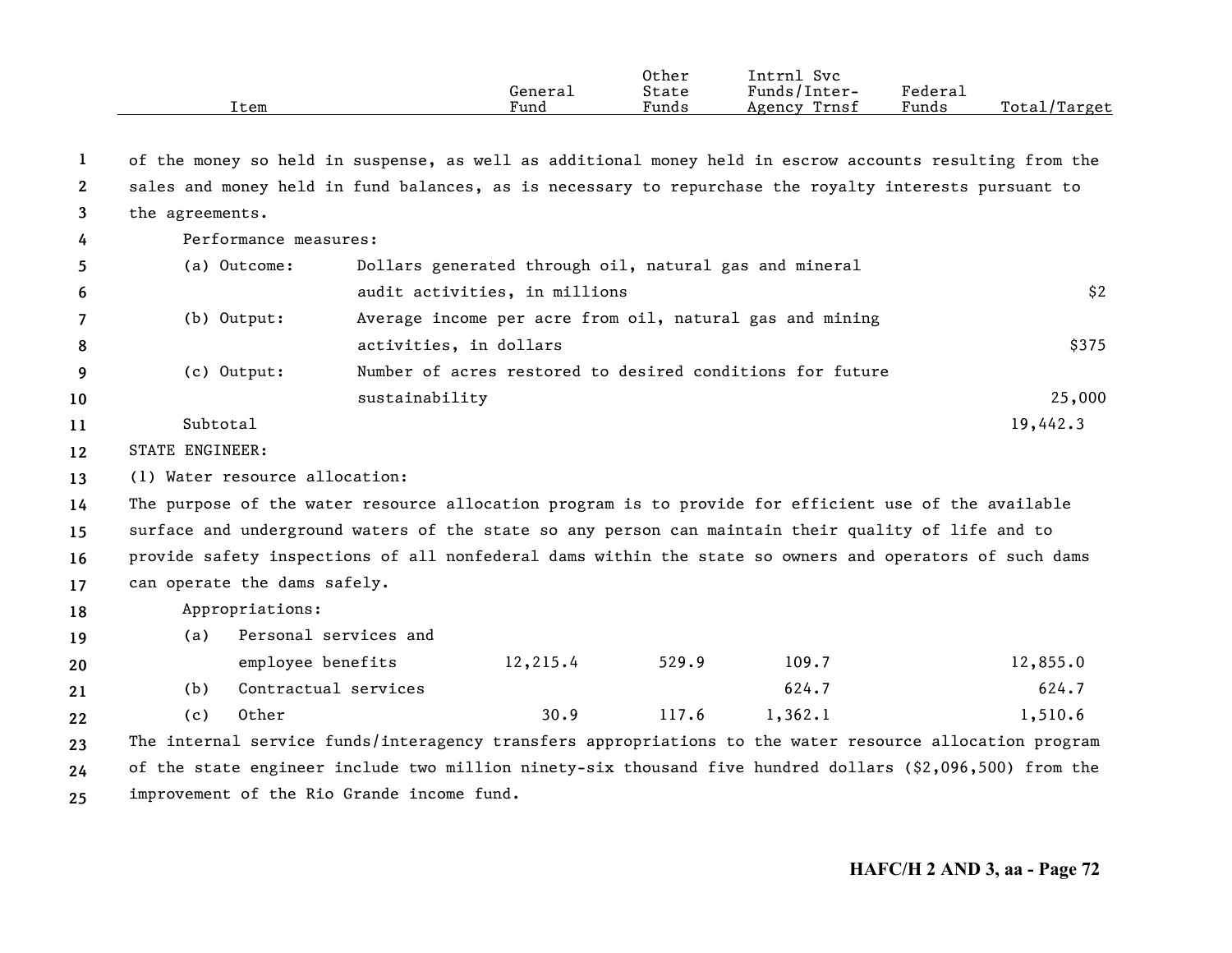|      | General | Other<br>State | Svc<br>Intrnl<br>Funds/Inter- | ${}_{\rm \tiny \text{Federal}}$ |              |
|------|---------|----------------|-------------------------------|---------------------------------|--------------|
| Item | Fund    | Funds          | Agency Trnsf                  | Funds                           | Total/Target |
|      |         |                |                               |                                 |              |

|    | Performance measures: |                                                                                                          |        |
|----|-----------------------|----------------------------------------------------------------------------------------------------------|--------|
|    | (a) Output:           | Average number of unprotested new and pending applications                                               |        |
| 3  |                       | processed per month                                                                                      | 40     |
| 4  | (b) Outcome:          | Number of transactions abstracted annually into the water                                                |        |
| 5  |                       | administration technical engineering resource system                                                     |        |
| 6  |                       | database                                                                                                 | 20,000 |
|    |                       | (2) Interstate stream compact compliance and water development:                                          |        |
| 8  |                       | The purpose of the interstate stream compact compliance and water development program is to provide      |        |
| -9 |                       | resolution of federal and interstate water issues and to develop water resources and stream systems for  |        |
| 10 |                       | the people of New Mexico so they can have maximum sustained beneficial use of available water resources. |        |
| 11 | Appropriations:       |                                                                                                          |        |

| 12 | (a) Personal services and |  |
|----|---------------------------|--|

| 13              |     | employee benefits    | 1,732.9 | 78.2  | 2,841.5 |       | 4,652.6 |
|-----------------|-----|----------------------|---------|-------|---------|-------|---------|
| 14              | (b) | Contractual services |         | 70.0  | 4,208.7 | 20.0  | 4,298.7 |
| 15 <sub>1</sub> | (C) | Other                |         | 732.0 | 2,209.9 | 135.0 | 3,076.9 |

**161718**The internal service funds/interagency transfers appropriations to the interstate stream compact compliance and water development program of the state engineer include seven hundred five thousand seven hundred dollars (\$705,700) from the New Mexico unit fund.

**19202122232425**The internal service funds/interagency transfers appropriations to the interstate stream compact compliance and water development program include five million nine hundred thirty-six thousand seven hundred dollars (\$5,936,700) from the New Mexico irrigation works construction fund, one million seven hundred sixty-seven thousand four hundred dollars (\$1,767,400) from the improvement of the Rio Grande income fund, one hundred thousand dollars (\$100,000) from the game protection fund for Ute dam operations and eighty-two thousand three hundred dollars (\$82,300) from the game protection fund for Eagle Nest dam operations. Any unexpended balances remaining at the end of fiscal year 2022 from these appropriations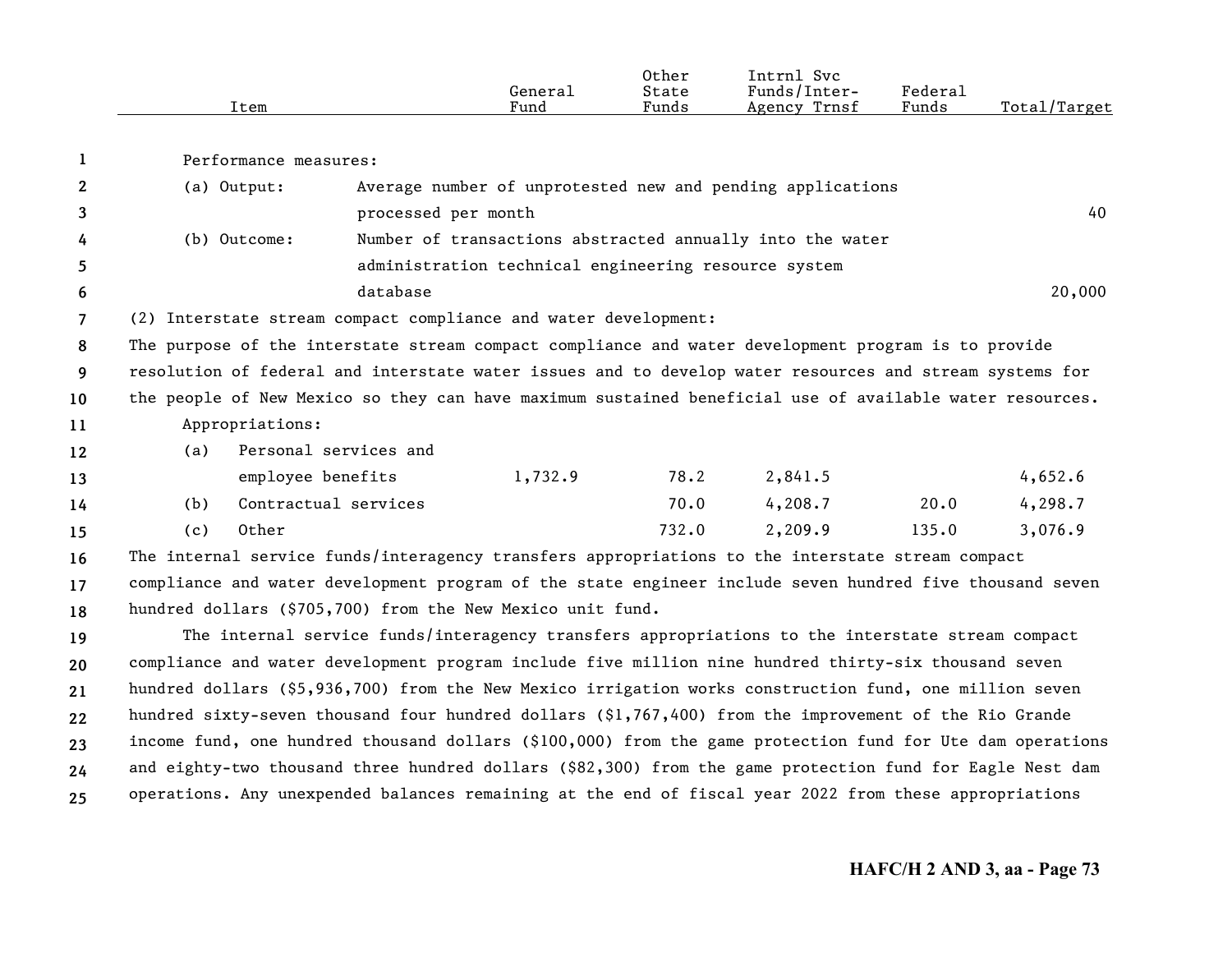|      |         | Other | Svc<br>'ntrnl   |         |                    |
|------|---------|-------|-----------------|---------|--------------------|
|      | General | State | Funds/Inter-    | Federau |                    |
| Item | Fund    | Funds | Trnsf<br>Agency | Funds   | Total/<br>'Target' |

**1**shall revert to the appropriate fund.

**23456**Revenue from the sale of water to United States government agencies by New Mexico for the emergency drought water agreement and from contractual reimbursements associated with the interstate stream compact compliance and water development program of the state engineer is appropriated to the interstate stream compact compliance and water development program to be used per the agreement with the United States bureau of reclamation.

**78910**The interstate stream commission's authority to make loans for irrigation improvements includes five hundred thousand dollars (\$500,000) for loans to irrigation districts, conservancy districts and soil and water conservation districts for re-loan to farmers for implementation of water conservation improvements.

Performance measures:

**11**

| 12  | (a) Outcome: | Cumulative state-line delivery credit per the Pecos river   |     |
|-----|--------------|-------------------------------------------------------------|-----|
| 13  |              | compact and amended decree at the end of the calendar year, |     |
| 14  |              | in acre-feet                                                | >0  |
| 15  | (b) Outcome: | Cumulative state-line delivery credit per the Rio Grande    |     |
| -16 |              | compact at the end of the calendar year, in acre-feet       | > 0 |

**17**(3) Litigation and adjudication:

**18**The purpose of the litigation and adjudication program is to obtain a judicial determination and

**19**definition of water rights within each stream system and underground basin to effectively perform water

**20**rights administration and meet interstate stream obligations.

## **21**Appropriations:

| 22 | (a)   | Personal services and |         |         |         |         |
|----|-------|-----------------------|---------|---------|---------|---------|
| 23 |       | employee benefits     | 2,240.0 | 1,825.4 | 1,014.8 | 5,080.2 |
| 24 | (b)   | Contractual services  |         |         | 1,635.8 | 1,635.8 |
| 25 | ( C ) | Other                 |         |         | 436.0   | 436.0   |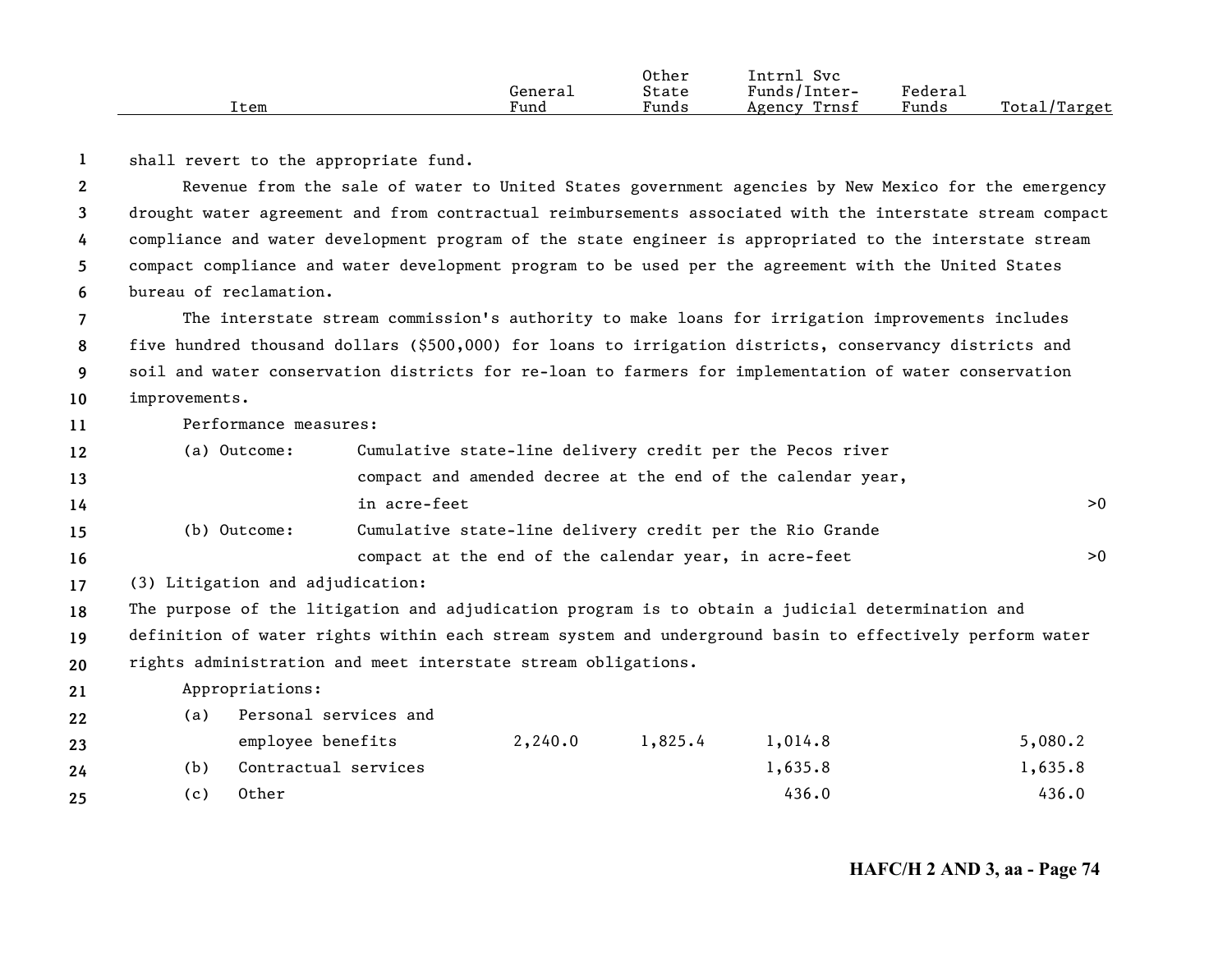|              | Item                                                                                                      | General<br>Fund                                          | Other<br>State<br>Funds | Intrnl Svc<br>Funds/Inter-<br>Agency Trnsf | Federal<br>Funds | Total/Target |
|--------------|-----------------------------------------------------------------------------------------------------------|----------------------------------------------------------|-------------------------|--------------------------------------------|------------------|--------------|
|              |                                                                                                           |                                                          |                         |                                            |                  |              |
| 1            | (d)<br>Other financing uses                                                                               |                                                          | 580.0                   |                                            |                  | 580.0        |
| $\mathbf{2}$ | The internal service funds/interagency transfers appropriations to the litigation and adjudication        |                                                          |                         |                                            |                  |              |
| 3            | program of the state engineer include three million eighty-six thousand six hundred dollars (\$3,086,600) |                                                          |                         |                                            |                  |              |
| 4            | from the improvement of the Rio Grande income fund.                                                       |                                                          |                         |                                            |                  |              |
| 5            | The other state funds appropriations to the litigation and adjudication program of the state              |                                                          |                         |                                            |                  |              |
| 6            | engineer include two million four hundred five thousand four hundred dollars (\$2,405,400) from the water |                                                          |                         |                                            |                  |              |
| 7            | project fund pursuant to Section 72-4A-9 NMSA 1978.                                                       |                                                          |                         |                                            |                  |              |
| 8            | Performance measures:                                                                                     |                                                          |                         |                                            |                  |              |
| 9            | (a) Outcome:                                                                                              | Number of offers to defendants in adjudications          |                         |                                            |                  | 325          |
| 10           | (b) Outcome:                                                                                              | Percent of all water rights with judicial determinations |                         |                                            |                  | 76%          |
| 11           | (4) Program support:                                                                                      |                                                          |                         |                                            |                  |              |
| 12           | The purpose of program support is to provide necessary administrative support to the agency programs so   |                                                          |                         |                                            |                  |              |
| 13           | they may be successful in reaching their goals and objectives.                                            |                                                          |                         |                                            |                  |              |
| 14           | Appropriations:                                                                                           |                                                          |                         |                                            |                  |              |
| 15           | Personal services and<br>(a)                                                                              |                                                          |                         |                                            |                  |              |
| 16           | employee benefits                                                                                         | 3,428.2                                                  |                         |                                            |                  | 3,428.2      |
| 17           | Contractual services<br>(b)                                                                               | 199.5                                                    |                         | 21.7                                       |                  | 221.2        |
| 18           | Other<br>(c)                                                                                              | 430.0                                                    |                         | 387.4                                      |                  | 817.4        |
| 19           | The internal service funds/interagency transfers appropriations to program support of the state engineer  |                                                          |                         |                                            |                  |              |
| 20           | include four hundred nine thousand one hundred dollars (\$409,100) from the improvement of the Rio Grande |                                                          |                         |                                            |                  |              |
| 21           | income fund.                                                                                              |                                                          |                         |                                            |                  |              |
| 22           | Subtotal                                                                                                  |                                                          |                         |                                            |                  | 39,217.3     |
| 23           | TOTAL AGRICULTURE, ENERGY AND                                                                             |                                                          |                         |                                            |                  |              |
| 24           | NATURAL RESOURCES                                                                                         | 77,909.1                                                 | 85,379.0                | 19,336.7                                   | 41,615.3         | 224,240.1    |
| 25           |                                                                                                           | F. HEALTH, HOSPITALS AND HUMAN SERVICES                  |                         |                                            |                  |              |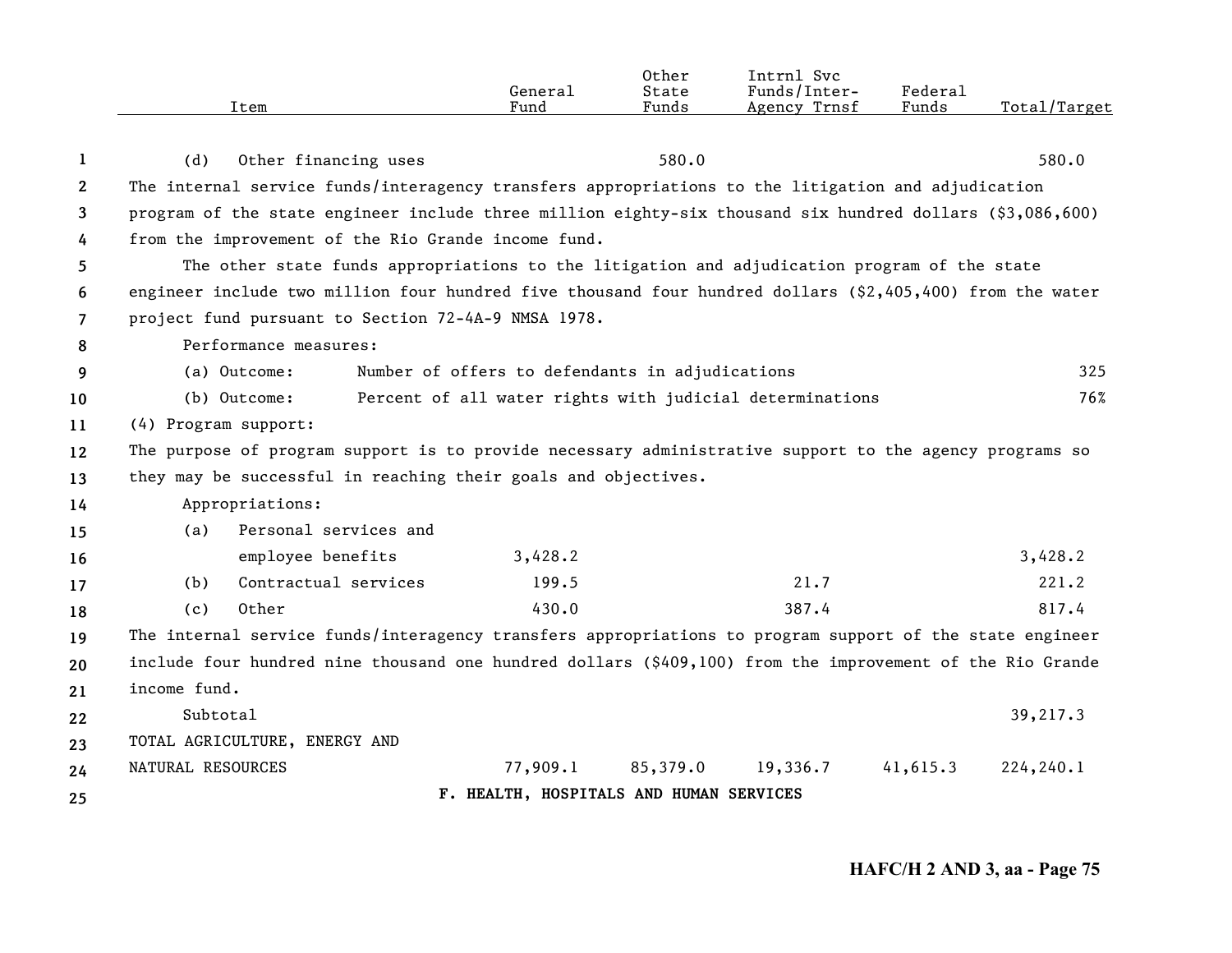|                       |          | Item                                                                                                       | General<br>Fund | Other<br>State<br>Funds | Intrnl Svc<br>Funds/Inter-<br>Agency Trnsf | Federal<br>Funds | Total/Target |
|-----------------------|----------|------------------------------------------------------------------------------------------------------------|-----------------|-------------------------|--------------------------------------------|------------------|--------------|
| 1                     |          | OFFICE OF AFRICAN AMERICAN AFFAIRS:                                                                        |                 |                         |                                            |                  |              |
| $\mathbf{2}^{\prime}$ |          | (1) Public awareness:                                                                                      |                 |                         |                                            |                  |              |
| 3                     |          | The purpose of the public awareness program is to provide information and advocacy services to all New     |                 |                         |                                            |                  |              |
| 4                     |          | Mexicans and to empower African Americans of New Mexico to improve their quality of life.                  |                 |                         |                                            |                  |              |
| 5.                    |          | Appropriations:                                                                                            |                 |                         |                                            |                  |              |
| 6                     | (a)      | Personal services and                                                                                      |                 |                         |                                            |                  |              |
| 7                     |          | employee benefits                                                                                          | 590.0           |                         |                                            |                  | 590.0        |
| 8                     | (b)      | Contractual services                                                                                       | 61.8            |                         |                                            |                  | 61.8         |
| 9                     | (c)      | Other                                                                                                      | 119.6           |                         |                                            |                  | 119.6        |
| 10                    | Subtotal |                                                                                                            |                 |                         |                                            |                  | 771.4        |
| 11                    |          | COMMISSION FOR DEAF AND HARD-OF-HEARING PERSONS:                                                           |                 |                         |                                            |                  |              |
| 12                    |          | (1) Deaf and hard-of-hearing:                                                                              |                 |                         |                                            |                  |              |
| 13                    |          | The purpose of the deaf and hard-of-hearing program is to serve as a dynamic resource that will enhance    |                 |                         |                                            |                  |              |
| 14                    |          | the quality of life for deaf and hard-of-hearing citizens of New Mexico by being the recognized advocate   |                 |                         |                                            |                  |              |
| 15                    |          | on important issues impacting the deaf and hard-of-hearing community, the proactive provider of            |                 |                         |                                            |                  |              |
| 16                    |          | innovative programs and services and the statewide umbrella and information clearinghouse for interested   |                 |                         |                                            |                  |              |
| 17                    |          | individuals, organizations, agencies and institutions.                                                     |                 |                         |                                            |                  |              |
| 18                    |          | Appropriations:                                                                                            |                 |                         |                                            |                  |              |
| 19                    | (a)      | Personal services and                                                                                      |                 |                         |                                            |                  |              |
| 20                    |          | employee benefits                                                                                          |                 |                         | 1,063.7                                    |                  | 1,063.7      |
| 21                    | (b)      | Contractual services                                                                                       | 690.8           |                         | 639.5                                      |                  | 1,330.3      |
| 22                    | (c)      | Other                                                                                                      |                 |                         | 282.1                                      |                  | 282.1        |
| 23                    | (d)      | Other financing uses                                                                                       |                 |                         | 116.5                                      |                  | 116.5        |
| 24                    |          | The general fund appropriation to the deaf and hard-of-hearing program of the commission for deaf and      |                 |                         |                                            |                  |              |
| 25                    |          | hard-of-hearing persons includes four hundred fifty-six thousand four hundred dollars (\$456,400) for deaf |                 |                         |                                            |                  |              |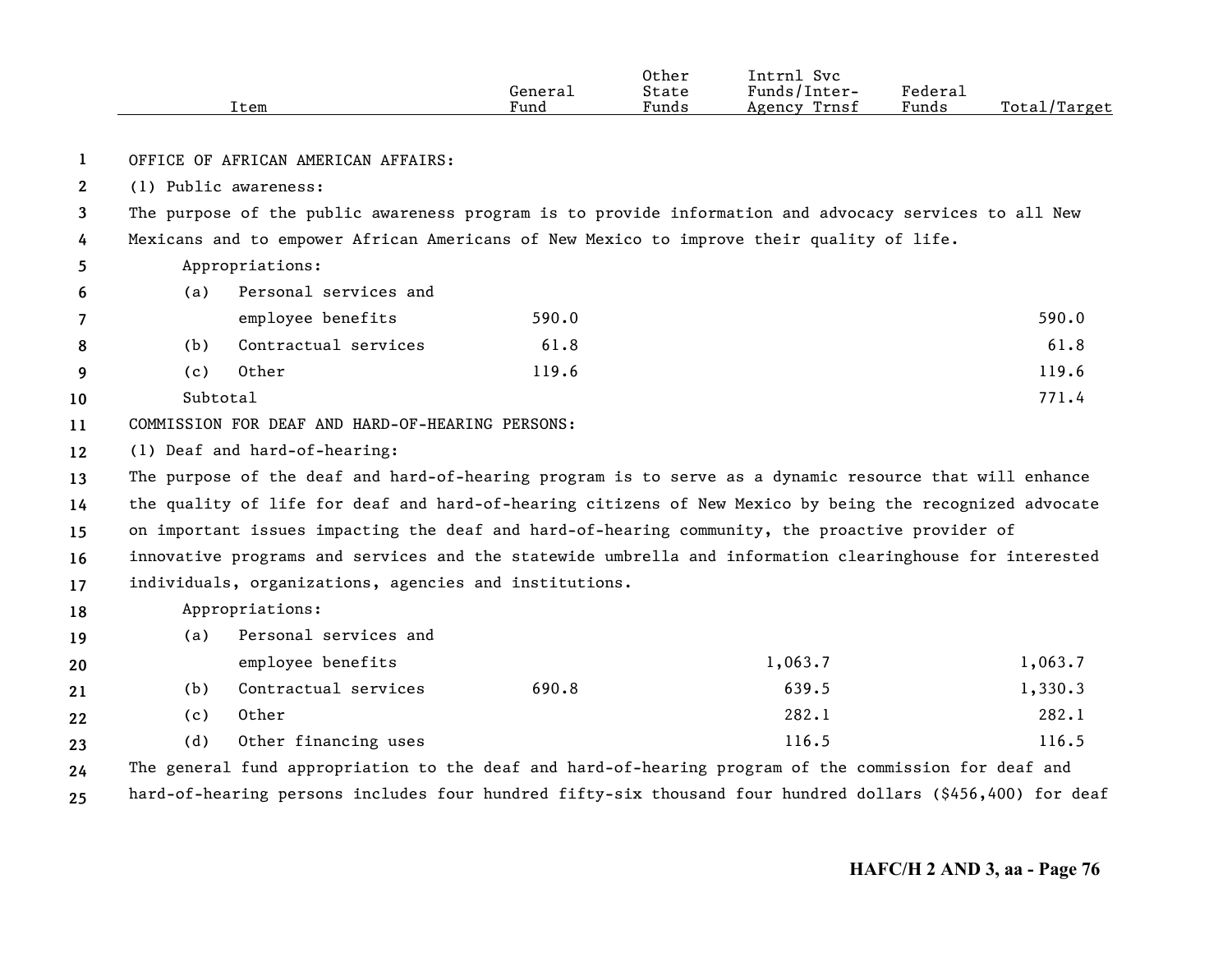|      |         | Other           | Intrnl<br>Svc   |                     |                   |
|------|---------|-----------------|-----------------|---------------------|-------------------|
|      | General | State           | Funds/Inter-    | Federa <sub>1</sub> |                   |
| Item | Fund    | $\sim$<br>Funds | Trnsf<br>Agency | $\sim$<br>Funds     | Total,<br>/Target |

**1**and deaf-blind support service provider programs.

**23456789101112131415161718192021222324**The internal service funds/interagency transfers appropriation to the deaf and hard-of-hearing program of the commission for deaf and hard-of-hearing persons in the other financing uses category includes ninety-one thousand five hundred dollars (\$91,500) to transfer to the rehabilitation services program of the division of vocational rehabilitation to match with federal funds to provide deaf and hard-of-hearing rehabilitation services and twenty-five thousand dollars (\$25,000) to transfer to the signed language interpreting practices board of the regulation and licensing department for interpreter licensure services.Performance measures:(a) Output: Number of accessible technology equipment distributions 1,200 Subtotal $1$  and  $2,792.6$ MARTIN LUTHER KING, JR. COMMISSION: The purpose of the Martin Luther King, Jr. commission is to promote Martin Luther King, Jr.'s nonviolent principles and philosophy to the people of New Mexico through remembrance, celebration and action so that everyone gets involved in making a difference toward the improvement of interracial cooperation and reduction of youth violence in our communities. Appropriations: (a) Personal services and employee benefits 180.8 180.8 180.8 180.8 180.8 180.8 180.8 180.8 180.8 (b) Contractual services 27.8 27.8 (c) Other 116.9 116.9 Subtotal1 and  $325.5$ COMMISSION FOR THE BLIND:(1) Blind services:

**25**The purpose of the blind services program is to assist blind or visually impaired citizens of New Mexico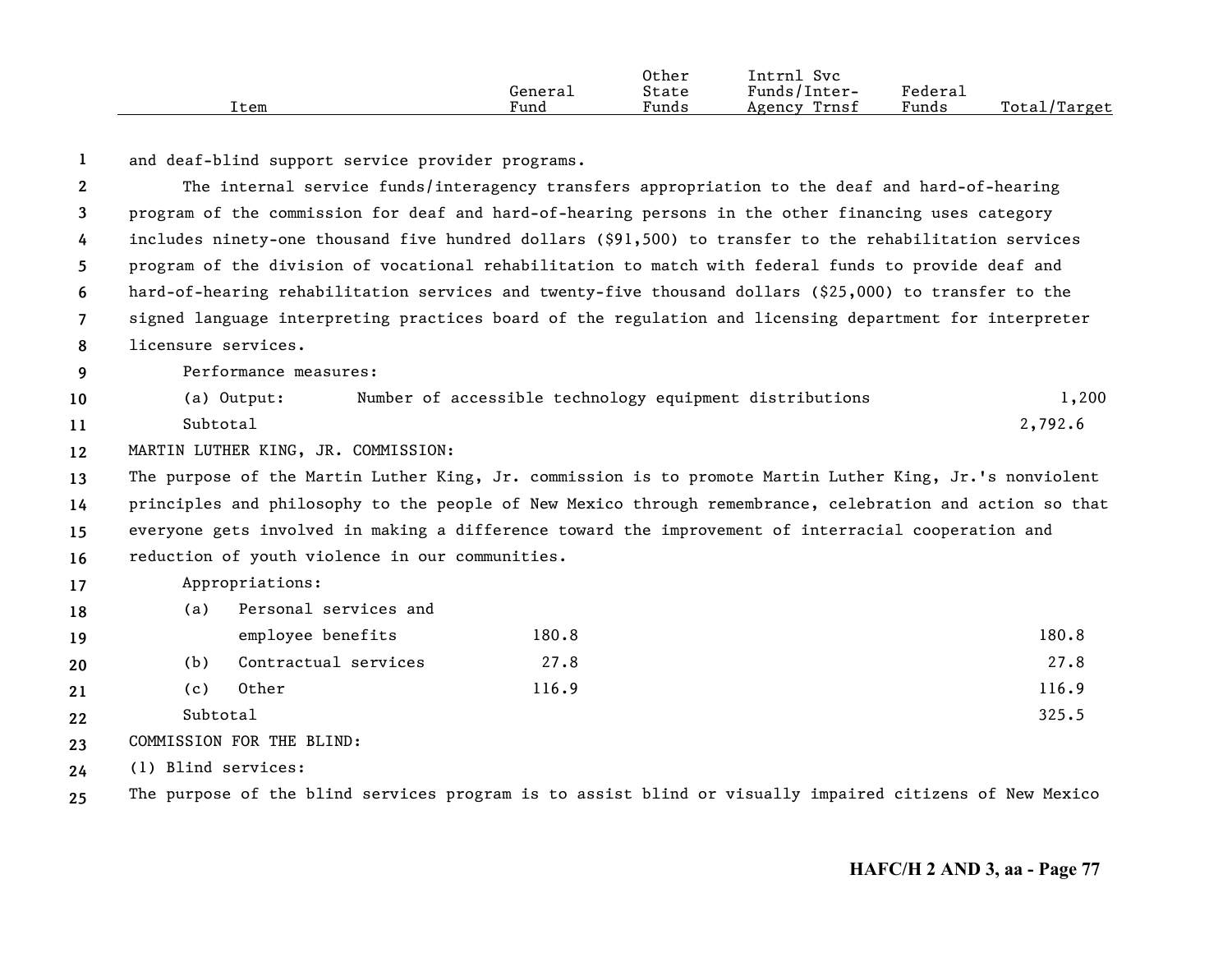|                       |                   | Item                  |                                                                  | General<br>Fund | 0ther<br>State<br>Funds | Intrnl Svc<br>Funds/Inter-<br>Agency Trnsf                                                                 | <b>Federal</b><br>Funds | Total/Target |
|-----------------------|-------------------|-----------------------|------------------------------------------------------------------|-----------------|-------------------------|------------------------------------------------------------------------------------------------------------|-------------------------|--------------|
| 1                     |                   |                       |                                                                  |                 |                         | to achieve economic and social equality so they can have independence based on their personal interests    |                         |              |
| $\mathbf{2}^{\prime}$ | and abilities.    |                       |                                                                  |                 |                         |                                                                                                            |                         |              |
| 3                     |                   | Appropriations:       |                                                                  |                 |                         |                                                                                                            |                         |              |
| 4                     | (a)               | Personal services and |                                                                  |                 |                         |                                                                                                            |                         |              |
| 5                     |                   | employee benefits     |                                                                  | 1,642.6         | 216.3                   | 269.0                                                                                                      | 3,118.7                 | 5,246.6      |
| 6                     | (b)               | Contractual services  |                                                                  | 42.3            |                         |                                                                                                            | 117.0                   | 159.3        |
| $\overline{7}$        | (c)               | Other                 |                                                                  | 471.9           | 5,331.5                 | 80.0                                                                                                       | 1,870.9                 | 7,754.3      |
| 8                     | (d)               | Other financing uses  |                                                                  | 107.1           |                         |                                                                                                            |                         | 107.1        |
| 9                     |                   |                       |                                                                  |                 |                         | The general fund appropriation to the blind services program of the commission for the blind in the other  |                         |              |
| 10                    |                   |                       |                                                                  |                 |                         | financing uses category includes one hundred seven thousand one hundred dollars (\$107,100) to transfer to |                         |              |
| 11                    |                   |                       |                                                                  |                 |                         | the division of vocational rehabilitation to match with federal funds to provide rehabilitation services   |                         |              |
| 12 <sup>2</sup>       | for the disabled. |                       |                                                                  |                 |                         |                                                                                                            |                         |              |
| 13                    |                   |                       |                                                                  |                 |                         | The internal service funds/interagency transfers appropriations to the blind services program of           |                         |              |
| 14                    |                   |                       |                                                                  |                 |                         | the commission for the blind include two hundred thousand dollars $(\$200,000)$ from the division of       |                         |              |
| 15                    |                   |                       |                                                                  |                 |                         | vocational rehabilitation to provide services to the blind or visually impaired citizens of New Mexico.    |                         |              |
| 16                    |                   |                       |                                                                  |                 |                         | Any unexpended balances in the commission for the blind remaining at the end of fiscal year 2022           |                         |              |
| 17                    |                   |                       | from appropriations made from the general fund shall not revert. |                 |                         |                                                                                                            |                         |              |
| 18                    |                   | Performance measures: |                                                                  |                 |                         |                                                                                                            |                         |              |
| 19                    |                   | (a) Outcome:          |                                                                  |                 |                         | Average hourly wage for the blind or visually impaired                                                     |                         |              |
| 20                    |                   |                       | person                                                           |                 |                         |                                                                                                            |                         | \$16         |
| 21                    |                   | (b) Outcome:          | Number of people who avoided or delayed moving into a            |                 |                         |                                                                                                            |                         |              |
| 22                    |                   |                       |                                                                  |                 |                         | nursing home or assisted living facility as a result of                                                    |                         |              |
| 23                    |                   |                       | receiving independent living services                            |                 |                         |                                                                                                            |                         | 175          |
| 24                    | Subtotal          |                       |                                                                  |                 |                         |                                                                                                            |                         | 13,267.3     |
|                       |                   |                       |                                                                  |                 |                         |                                                                                                            |                         |              |

**25** INDIAN AFFAIRS DEPARTMENT: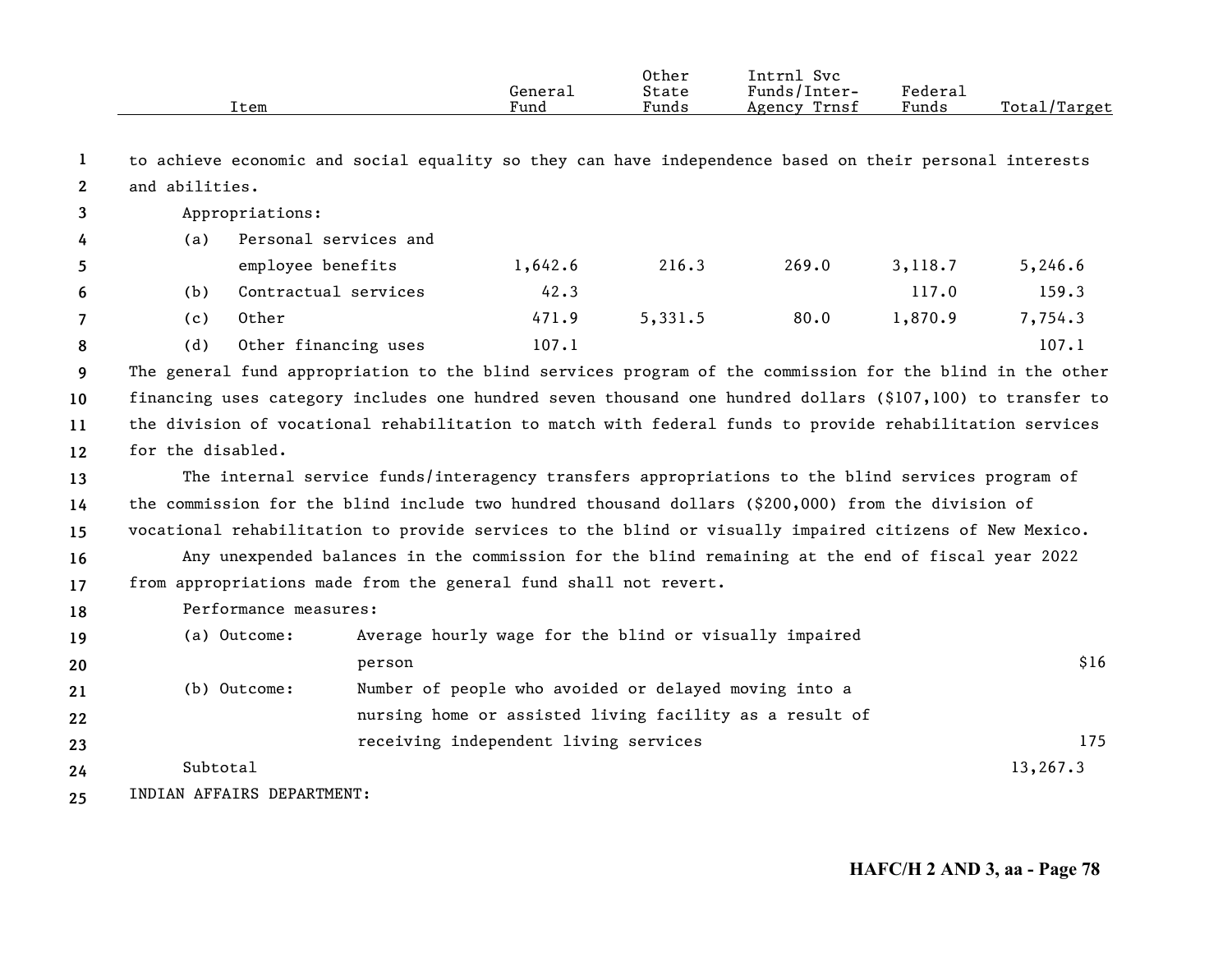|                |                     | Item                                                                                                      | General<br>Fund | Other<br>State<br>Funds | Intrnl Svc<br>Funds/Inter-<br>Agency Trnsf | Federal<br>Funds | Total/Target |
|----------------|---------------------|-----------------------------------------------------------------------------------------------------------|-----------------|-------------------------|--------------------------------------------|------------------|--------------|
| 1              | (1) Indian affairs: |                                                                                                           |                 |                         |                                            |                  |              |
| $\mathbf{2}$   |                     | The purpose of the Indian affairs program is to coordinate intergovernmental and interagency programs     |                 |                         |                                            |                  |              |
| 3              |                     | concerning tribal governments and the state.                                                              |                 |                         |                                            |                  |              |
| 4              |                     | Appropriations:                                                                                           |                 |                         |                                            |                  |              |
| 5              | (a)                 | Personal services and                                                                                     |                 |                         |                                            |                  |              |
| 6              |                     | employee benefits                                                                                         | 1,426.6         |                         |                                            |                  | 1,426.6      |
| $\overline{7}$ | (b)                 | Contractual services                                                                                      | 330.1           |                         |                                            |                  | 330.1        |
| 8              | (c)                 | Other                                                                                                     | 733.5           |                         | 171.0                                      |                  | 904.5        |
| 9              |                     | The internal service funds/interagency transfers appropriation to the Indian affairs program of the       |                 |                         |                                            |                  |              |
| 10             |                     | Indian affairs department includes one hundred seventy-one thousand dollars (\$171,000) from the tobacco  |                 |                         |                                            |                  |              |
| 11             |                     | settlement program fund for tobacco cessation and prevention programs for Native American communities     |                 |                         |                                            |                  |              |
| 12             |                     | throughout the state.                                                                                     |                 |                         |                                            |                  |              |
| 13             | Subtotal            |                                                                                                           |                 |                         |                                            |                  | 2,661.2      |
| 14             |                     | EARLY CHILDHOOD EDUCATION AND CARE DEPARTMENT:                                                            |                 |                         |                                            |                  |              |
| 15             |                     | (1) Support and intervention:                                                                             |                 |                         |                                            |                  |              |
| 16             |                     | Appropriations:                                                                                           |                 |                         |                                            |                  |              |
| 17             | (a)                 | Personal services and                                                                                     |                 |                         |                                            |                  |              |
| 18             |                     | employee benefits                                                                                         | 949.8           | 1,023.1                 | 500.5                                      | 767.8            | 3, 241.2     |
| 19             | (b)                 | Contractual services                                                                                      | 12,720.8        | 58.9                    | 5,356.9                                    | 5,685.8          | 23,822.4     |
| 20             | (c)                 | Other                                                                                                     | 21,463.4        | 1,275.4                 | 4, 243.1                                   | 72.4             | 27,054.3     |
| 21             | (d)                 | Other financing uses                                                                                      | 10,901.6        |                         |                                            |                  | 10,901.6     |
| 22             |                     | The internal service funds/interagency transfers appropriations to the support and intervention program   |                 |                         |                                            |                  |              |
| 23             |                     | of the early childhood education and care department includes five million dollars (\$5,000,000) from the |                 |                         |                                            |                  |              |
| 24             |                     | federal temporary assistance for needy families block grant for home-visiting services.                   |                 |                         |                                            |                  |              |
|                |                     |                                                                                                           |                 |                         |                                            |                  |              |

**25** Performance measures: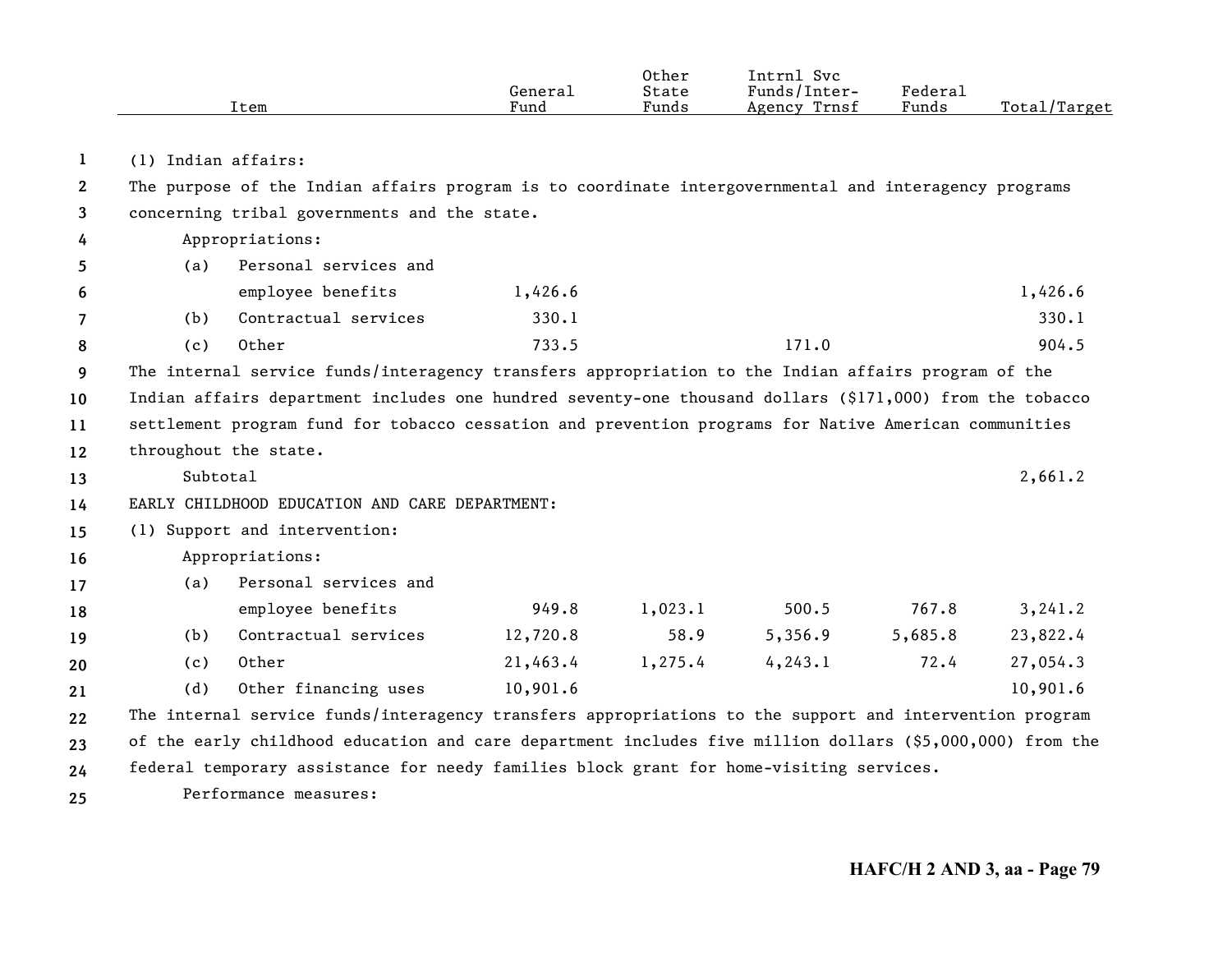|                       | Item                                                                                                      |                       | General<br>Fund                                      | Other<br>State<br>Funds | Intrnl Svc<br>Funds/Inter-<br>Agency Trnsf                 | Federal<br>Funds | Total/Target |
|-----------------------|-----------------------------------------------------------------------------------------------------------|-----------------------|------------------------------------------------------|-------------------------|------------------------------------------------------------|------------------|--------------|
|                       |                                                                                                           |                       |                                                      |                         |                                                            |                  |              |
| 1                     | (a) Outcome:                                                                                              |                       | Percent of parents participating in the New Mexico   |                         |                                                            |                  |              |
| $\mathbf{2}^{\prime}$ |                                                                                                           |                       | home-visiting program for at least eight months who  |                         |                                                            |                  |              |
| 3                     |                                                                                                           |                       |                                                      |                         | demonstrate progress in practicing positive parent-child   |                  |              |
| 4                     |                                                                                                           |                       | interactions as demonstrated by the state-approved,  |                         |                                                            |                  |              |
| 5                     |                                                                                                           |                       | evidence-based screening tool                        |                         |                                                            |                  | 65%          |
| 6                     | (b) Outcome:                                                                                              |                       | Percent of women enrolled in families first and home |                         |                                                            |                  |              |
| 7                     |                                                                                                           |                       |                                                      |                         | visiting who are eligible for medicaid who access prenatal |                  |              |
| 8                     |                                                                                                           |                       | care in their first trimester                        |                         |                                                            |                  | 74%          |
| 9                     | (2) Early childhood education and care:                                                                   |                       |                                                      |                         |                                                            |                  |              |
| 10                    | Appropriations:                                                                                           |                       |                                                      |                         |                                                            |                  |              |
| 11                    | (a)                                                                                                       | Personal services and |                                                      |                         |                                                            |                  |              |
| 12                    |                                                                                                           | employee benefits     | 630.9                                                |                         |                                                            | 7,876.3          | 8,507.2      |
| 13                    | (b)                                                                                                       | Contractual services  | 30,660.7                                             | 3,684.8                 | 21,865.4                                                   | 491.1            | 56,702.0     |
| 14                    | Other<br>(c)                                                                                              |                       | 53,321.9                                             | 1,100.0                 | 31,527.5                                                   | 113,778.4        | 199,727.8    |
| 15                    | (d)                                                                                                       | Other financing uses  |                                                      |                         |                                                            | 1,600.0          | 1,600.0      |
| 16                    | The internal service funds/interagency transfers appropriations to the early childhood education and care |                       |                                                      |                         |                                                            |                  |              |
| 17                    | program of the early childhood education and care department include forty-five million six hundred       |                       |                                                      |                         |                                                            |                  |              |
| 18                    | twenty-seven thousand five hundred dollars (\$45,627,500) from the federal temporary assistance for needy |                       |                                                      |                         |                                                            |                  |              |
| 19                    | families block grant: thirty-one million five hundred twenty-seven thousand five hundred dollars          |                       |                                                      |                         |                                                            |                  |              |
| 20                    | $(\$31,527,500)$ for childcare, and fourteen million one hundred thousand dollars $(\$14,100,000)$ for    |                       |                                                      |                         |                                                            |                  |              |
| 21                    | prekindergarten.                                                                                          |                       |                                                      |                         |                                                            |                  |              |
| 22                    | Performance measures:                                                                                     |                       |                                                      |                         |                                                            |                  |              |
| 23                    | (a) Outcome:                                                                                              |                       |                                                      |                         | Percent of licensed childcare providers participating in   |                  |              |
| 24                    |                                                                                                           |                       |                                                      |                         | the focus tiered quality rating and improvement system at  |                  |              |
| 25                    |                                                                                                           |                       | the four- and five-star level                        |                         |                                                            |                  | 45%          |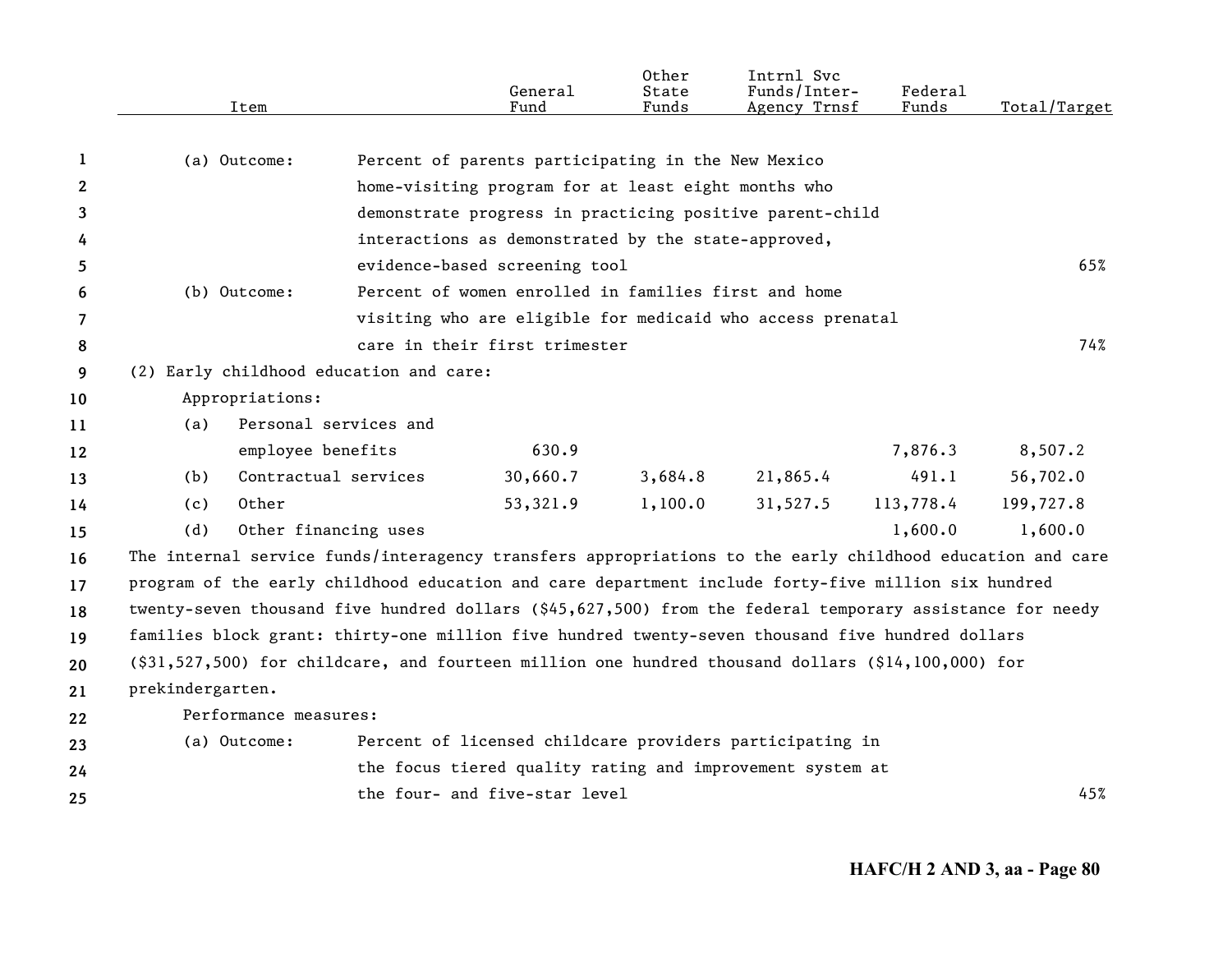|              | Item                                                                                                     |                         | General<br>Fund                                        | Other<br>State<br>Funds | Intrnl Svc<br>Funds/Inter-<br>Agency Trnsf                                                     | Federal<br>Funds | Total/Target |
|--------------|----------------------------------------------------------------------------------------------------------|-------------------------|--------------------------------------------------------|-------------------------|------------------------------------------------------------------------------------------------|------------------|--------------|
|              |                                                                                                          |                         |                                                        |                         |                                                                                                |                  |              |
| 1            | (b) Outcome:                                                                                             |                         | Percent of children who were enrolled for at least six |                         |                                                                                                |                  |              |
| $\mathbf{2}$ |                                                                                                          |                         | months in the state-funded New Mexico prekindergarten  |                         |                                                                                                |                  |              |
| 3            |                                                                                                          |                         |                                                        |                         | program who score at first step for k or higher on the fall                                    |                  |              |
| 4            |                                                                                                          |                         | observation kindergarten observation tool              |                         |                                                                                                |                  | 85%          |
| 5.           | (c) Outcome:                                                                                             |                         | Percent of infants and toddlers participating in the   |                         |                                                                                                |                  |              |
| 6            |                                                                                                          |                         |                                                        |                         | childcare assistance program enrolled in childcare programs                                    |                  |              |
| 7            |                                                                                                          | with four or five stars |                                                        |                         |                                                                                                |                  | 40%          |
| 8            | (d) Outcome:                                                                                             |                         |                                                        |                         | Percent of children participating in the public and private                                    |                  |              |
| 9            |                                                                                                          |                         | state-funded New Mexico prekindergarten program for at |                         |                                                                                                |                  |              |
| 10           |                                                                                                          |                         |                                                        |                         | least six months showing measurable progress on the school                                     |                  |              |
| 11           |                                                                                                          |                         | readiness spring preschool assessment tool             |                         |                                                                                                |                  | 40%          |
| 12           | (3) Public pre-kindergarten:                                                                             |                         |                                                        |                         |                                                                                                |                  |              |
| 13           | Appropriations:                                                                                          |                         |                                                        |                         |                                                                                                |                  |              |
| 14           | (a)                                                                                                      | Other financing uses    | 43,521.9                                               |                         | 6,334.6                                                                                        |                  | 49,856.5     |
| 15           | The internal service funds/interagency transfers appropriation to the public pre-kindergarten program of |                         |                                                        |                         |                                                                                                |                  |              |
| 16           | the early childhood education and care department includes three million five hundred thousand dollars   |                         |                                                        |                         |                                                                                                |                  |              |
| 17           | (\$3,500,000) from the federal temporary assistance for needy families block grant for pre-kindergarten. |                         |                                                        |                         |                                                                                                |                  |              |
| 18           |                                                                                                          |                         |                                                        |                         | The public pre-kindergarten program of the early childhood education and care department shall |                  |              |
| 19           | prioritize awards of pre-kindergarten programs at school districts and charter schools that provide K-5  |                         |                                                        |                         |                                                                                                |                  |              |
| 20           | plus programs approved by the public education department.                                               |                         |                                                        |                         |                                                                                                |                  |              |
| 21           | (4) Program support:                                                                                     |                         |                                                        |                         |                                                                                                |                  |              |
| 22           | Appropriations:                                                                                          |                         |                                                        |                         |                                                                                                |                  |              |
| 23           | (a)                                                                                                      | Personal services and   |                                                        |                         |                                                                                                |                  |              |
| 24           | employee benefits                                                                                        |                         | 4,130.0                                                |                         |                                                                                                | 2,332.9          | 6,462.9      |
| 25           | (b)                                                                                                      | Contractual services    | 11,426.8                                               | 144.0                   | 4,800.0                                                                                        | 4,876.9          | 21,247.7     |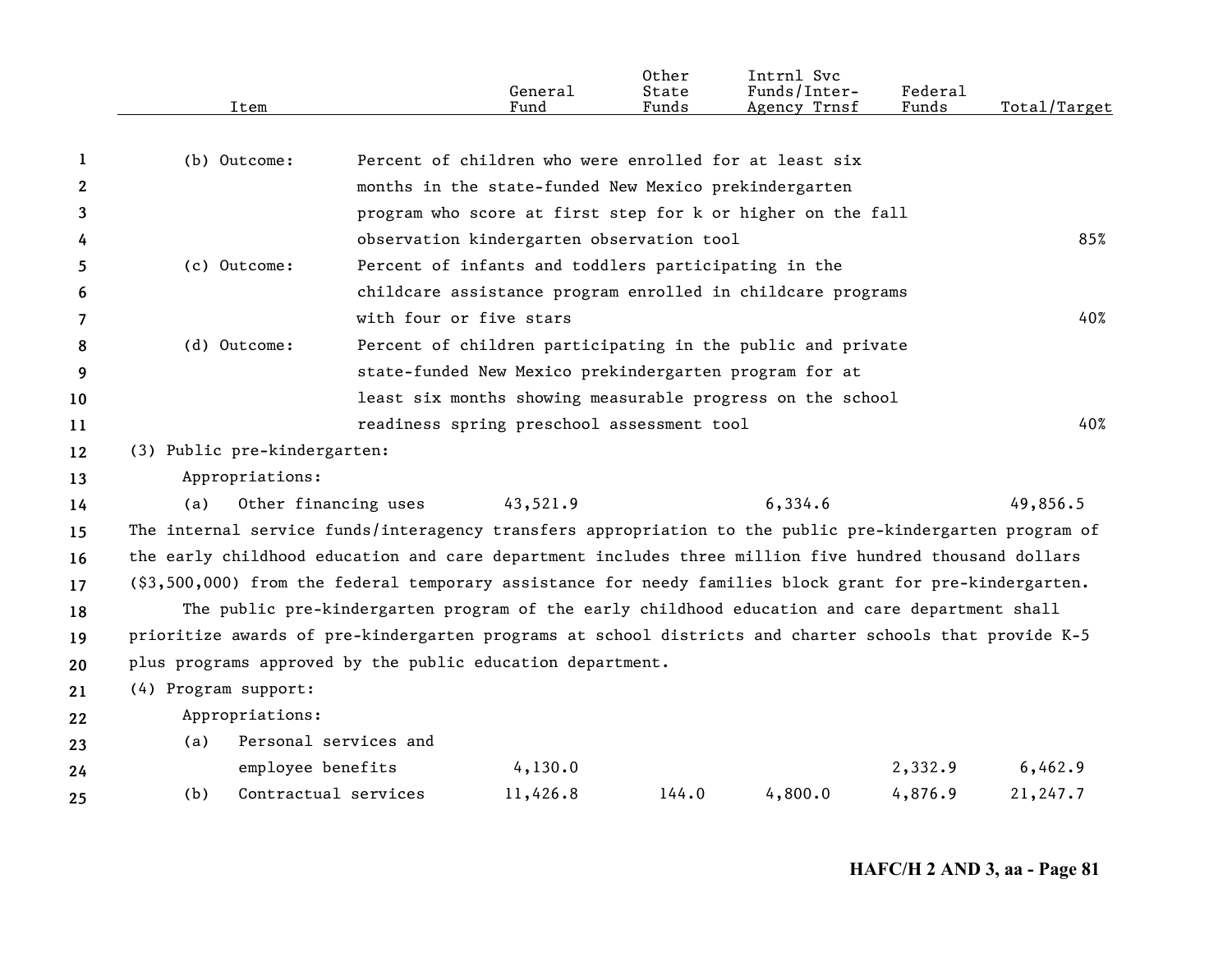|                | Item                                                                                                      | General<br>Fund                                        | Other<br>State<br>Funds | Intrnl Svc<br>Funds/Inter- | <b>Federal</b><br>Funds | Total/Target |
|----------------|-----------------------------------------------------------------------------------------------------------|--------------------------------------------------------|-------------------------|----------------------------|-------------------------|--------------|
|                |                                                                                                           |                                                        |                         | Agency Trnsf               |                         |              |
| 1              | Other<br>(c)                                                                                              | 1,860.4                                                | 58.5                    |                            | 347.4                   | 2,266.3      |
| $\mathbf{2}$   | Subtotal                                                                                                  |                                                        |                         |                            |                         | 411,389.9    |
| 3              | AGING AND LONG-TERM SERVICES DEPARTMENT:                                                                  |                                                        |                         |                            |                         |              |
| 4              | (1) Consumer and elder rights:                                                                            |                                                        |                         |                            |                         |              |
| 5              | The purpose of the consumer and elder rights program is to provide current information, assistance,       |                                                        |                         |                            |                         |              |
| 6              | counseling, education and support to older individuals and people with disabilities, residents of long-   |                                                        |                         |                            |                         |              |
| $\overline{7}$ | term care facilities and their families and caregivers that allow them to protect their rights and make   |                                                        |                         |                            |                         |              |
| 8              | informed choices about quality services.                                                                  |                                                        |                         |                            |                         |              |
| 9              | Appropriations:                                                                                           |                                                        |                         |                            |                         |              |
| 10             | Personal services and<br>(a)                                                                              |                                                        |                         |                            |                         |              |
| 11             | employee benefits                                                                                         | 1,427.2                                                |                         | 1,300.0                    | 1,030.7                 | 3,757.9      |
| 12             | Contractual services<br>(b)                                                                               | 99.8                                                   |                         |                            | 398.0                   | 497.8        |
| 13             | Other<br>(c)                                                                                              | 154.9                                                  |                         |                            | 530.1                   | 685.0        |
| 14             | Performance measures:                                                                                     |                                                        |                         |                            |                         |              |
| 15             | (a) Quality:                                                                                              | Percent of calls to the aging and disability resource  |                         |                            |                         |              |
| 16             |                                                                                                           | center answered by a live operator                     |                         |                            |                         | 90%          |
| 17             | (b) Outcome:                                                                                              | Percent of residents who remained in the community six |                         |                            |                         |              |
| 18             |                                                                                                           | months following a nursing home care transition        |                         |                            |                         | 90%          |
| 19             | (2) Aging network:                                                                                        |                                                        |                         |                            |                         |              |
| 20             | The purpose of the aging network program is to provide supportive social and nutrition services for older |                                                        |                         |                            |                         |              |
| 21             | individuals and people with disabilities so they can remain independent and involved in their communities |                                                        |                         |                            |                         |              |
| 22             | and to provide training, education and work experience to older individuals so they can enter or re-enter |                                                        |                         |                            |                         |              |
| 23             | the workforce and receive appropriate income and benefits.                                                |                                                        |                         |                            |                         |              |
| 24             | Appropriations:                                                                                           |                                                        |                         |                            |                         |              |
| 25             | Personal services and<br>(a)                                                                              |                                                        |                         |                            |                         |              |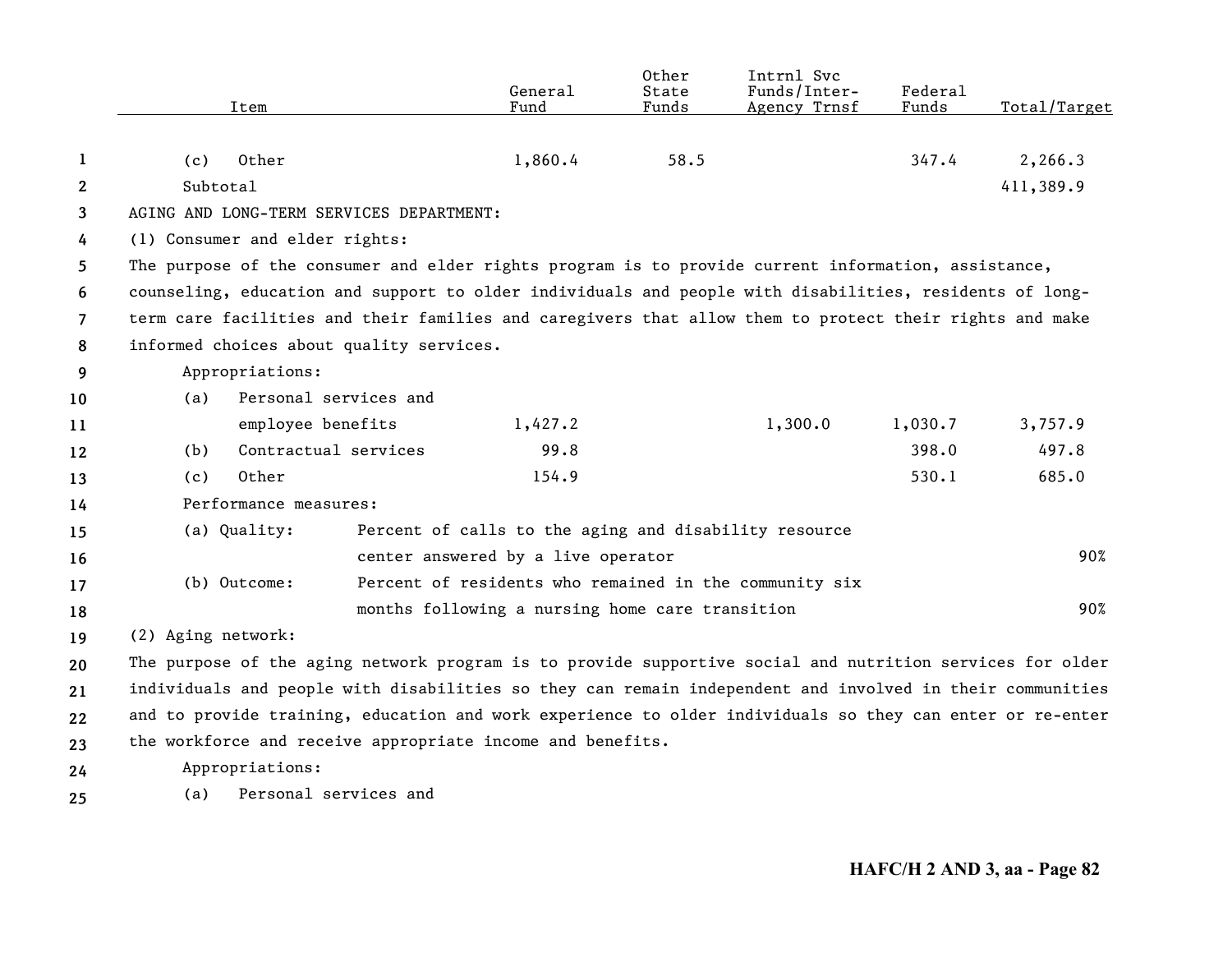|                |                                                                                                                                                                                                             | Item                                                                                                     | General<br>Fund                                           | Other<br>State<br>Funds | Intrnl Svc<br>Funds/Inter-<br>Agency Trnsf | Federal<br>Funds | Total/Target |  |  |
|----------------|-------------------------------------------------------------------------------------------------------------------------------------------------------------------------------------------------------------|----------------------------------------------------------------------------------------------------------|-----------------------------------------------------------|-------------------------|--------------------------------------------|------------------|--------------|--|--|
| 1              |                                                                                                                                                                                                             | employee benefits                                                                                        | 795.0                                                     | 34.5                    |                                            | 555.3            | 1,384.8      |  |  |
| $\mathbf{2}$   | (b)                                                                                                                                                                                                         | Contractual services                                                                                     | 1,235.1                                                   | 10.0                    |                                            |                  | 1, 245.1     |  |  |
| 3              | (c)                                                                                                                                                                                                         | Other                                                                                                    | 29,570.5                                                  | 71.3                    |                                            | 11,142.5         | 40,784.3     |  |  |
| 4              |                                                                                                                                                                                                             | The general fund appropriation to the aging network program of the aging and long-term services          |                                                           |                         |                                            |                  |              |  |  |
| 5.             |                                                                                                                                                                                                             | department in the other category shall allow for an additional twelve and one-half percent distribution  |                                                           |                         |                                            |                  |              |  |  |
| 6              |                                                                                                                                                                                                             | from the department of finance and administration for initial payments to aging network providers at the |                                                           |                         |                                            |                  |              |  |  |
| $\overline{7}$ |                                                                                                                                                                                                             | beginning of the fiscal year.                                                                            |                                                           |                         |                                            |                  |              |  |  |
| 8              |                                                                                                                                                                                                             |                                                                                                          |                                                           |                         |                                            |                  |              |  |  |
| 9              | Any unexpended balances remaining in the aging network from the conference on aging at the end of<br>fiscal year 2022 from appropriations made from other state funds for the conference on aging shall not |                                                                                                          |                                                           |                         |                                            |                  |              |  |  |
| 10             |                                                                                                                                                                                                             | revert to the general fund.                                                                              |                                                           |                         |                                            |                  |              |  |  |
| 11             |                                                                                                                                                                                                             | Any unexpended balances remaining from the tax refund contribution senior fund, which provides for       |                                                           |                         |                                            |                  |              |  |  |
| 12             |                                                                                                                                                                                                             | the provision of the supplemental senior services throughout the state, at the end of fiscal year 2022   |                                                           |                         |                                            |                  |              |  |  |
| 13             |                                                                                                                                                                                                             | shall not revert to the general fund.                                                                    |                                                           |                         |                                            |                  |              |  |  |
| 14             |                                                                                                                                                                                                             | Performance measures:                                                                                    |                                                           |                         |                                            |                  |              |  |  |
| 15             |                                                                                                                                                                                                             | (a) Outcome:                                                                                             | Number of hours of caregiver support provided             |                         |                                            |                  | 444,000      |  |  |
| 16             |                                                                                                                                                                                                             | $(b)$ Output:                                                                                            | Number of hours of service provided by senior volunteers, |                         |                                            |                  |              |  |  |
| 17             |                                                                                                                                                                                                             | statewide                                                                                                |                                                           |                         |                                            |                  | 1,638,000    |  |  |
| 18             |                                                                                                                                                                                                             | (3) Adult protective services:                                                                           |                                                           |                         |                                            |                  |              |  |  |
| 19             |                                                                                                                                                                                                             | The purpose of the adult protective services program is to investigate allegations of abuse, neglect and |                                                           |                         |                                            |                  |              |  |  |
| 20             |                                                                                                                                                                                                             | exploitation of seniors and adults with disabilities and provide in-home support services to adults at   |                                                           |                         |                                            |                  |              |  |  |
| 21             |                                                                                                                                                                                                             | high risk of repeat neglect.                                                                             |                                                           |                         |                                            |                  |              |  |  |
| 22             |                                                                                                                                                                                                             | Appropriations:                                                                                          |                                                           |                         |                                            |                  |              |  |  |
| 23             | (a)                                                                                                                                                                                                         | Personal services and                                                                                    |                                                           |                         |                                            |                  |              |  |  |
| 24             |                                                                                                                                                                                                             | employee benefits                                                                                        | 7,294.6                                                   |                         | 2,200.0                                    |                  | 9,494.6      |  |  |
| 25             | (b)                                                                                                                                                                                                         | Contractual services                                                                                     | 1,242.3                                                   |                         | 2,176.3                                    |                  | 3,418.6      |  |  |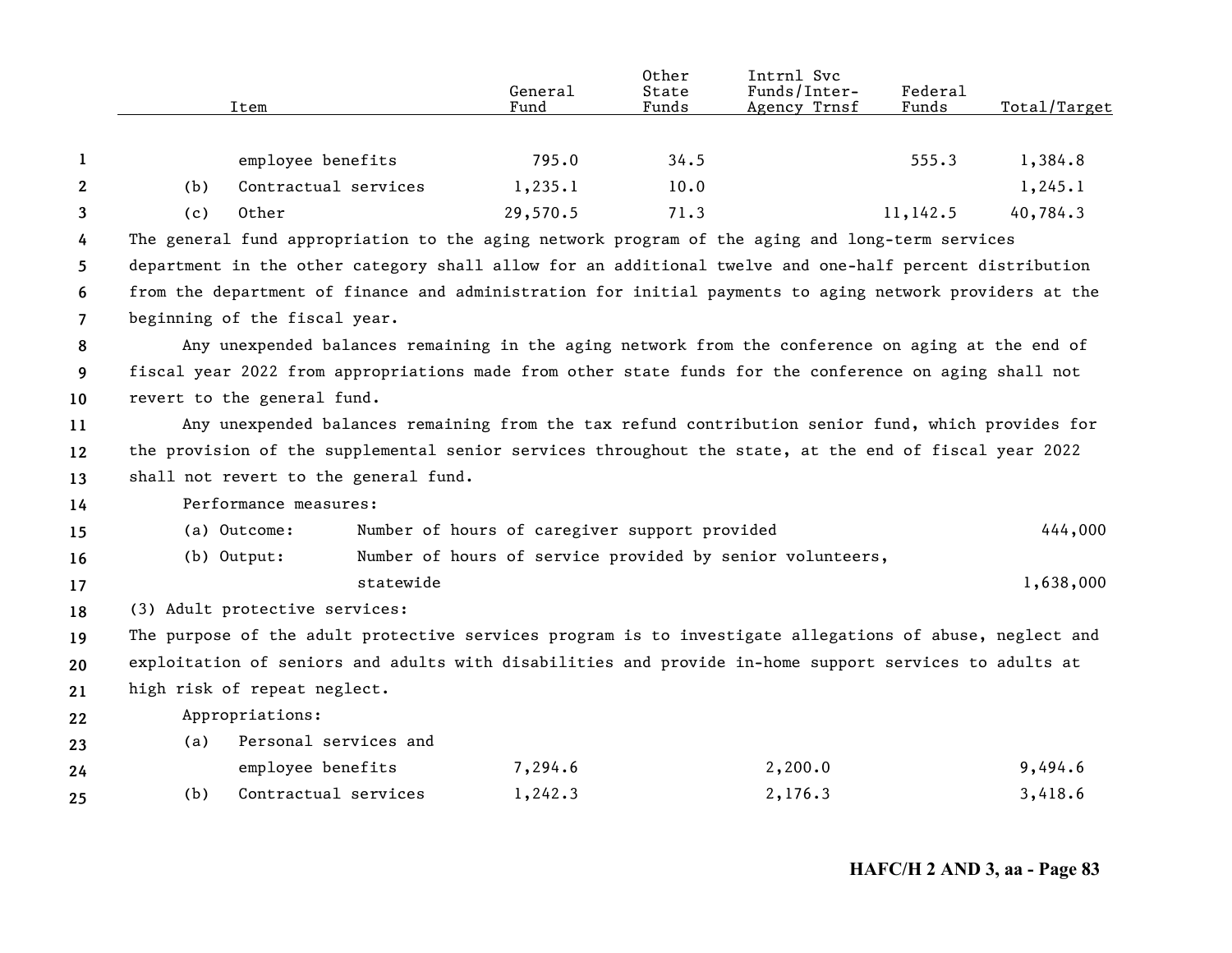|    | Item                                                                                                      |                       | General<br>Fund                                 | Other<br>State<br>Funds | Intrnl Svc<br>Funds/Inter-<br>Agency Trnsf                 | Federal<br>Funds | Total/Target |
|----|-----------------------------------------------------------------------------------------------------------|-----------------------|-------------------------------------------------|-------------------------|------------------------------------------------------------|------------------|--------------|
|    |                                                                                                           |                       |                                                 |                         |                                                            |                  |              |
| 1  | Other<br>(c)                                                                                              |                       | 721.4                                           |                         |                                                            |                  | 721.4        |
| 2  | Performance measures:                                                                                     |                       |                                                 |                         |                                                            |                  |              |
| 3  | (a) Outcome:                                                                                              |                       |                                                 |                         | Percent of emergency or priority one investigations in     |                  |              |
| 4  |                                                                                                           |                       |                                                 |                         | which a caseworker makes initial face-to-face contact with |                  |              |
| 5. |                                                                                                           |                       | the alleged victim within prescribed timeframes |                         |                                                            |                  | >99%         |
| 6  | (4) Program support:                                                                                      |                       |                                                 |                         |                                                            |                  |              |
| 7  | The purpose of program support is to provide clerical, record-keeping and administrative support in the   |                       |                                                 |                         |                                                            |                  |              |
| 8  | areas of personnel, budget, procurement and contracting to agency staff, outside contractors and external |                       |                                                 |                         |                                                            |                  |              |
| 9  | control agencies to implement and manage programs.                                                        |                       |                                                 |                         |                                                            |                  |              |
| 10 | Appropriations:                                                                                           |                       |                                                 |                         |                                                            |                  |              |
| 11 | (a)                                                                                                       | Personal services and |                                                 |                         |                                                            |                  |              |
| 12 |                                                                                                           | employee benefits     | 3,972.0                                         |                         |                                                            | 98.5             | 4,070.5      |
| 13 | (b)                                                                                                       | Contractual services  | 190.2                                           |                         |                                                            |                  | 190.2        |
| 14 | Other<br>(c)                                                                                              |                       | 1,656.9                                         |                         |                                                            |                  | 1,656.9      |
| 15 | The general fund appropriation to program support of the aging and long-term services department in the   |                       |                                                 |                         |                                                            |                  |              |
| 16 | other category includes two hundred thousand dollars (\$200,000) to assist in providing burial services   |                       |                                                 |                         |                                                            |                  |              |
| 17 | for deceased indigent persons. Any unexpended balances remaining at the end of fiscal year 2022 from this |                       |                                                 |                         |                                                            |                  |              |
| 18 | appropriation shall revert to the general fund.                                                           |                       |                                                 |                         |                                                            |                  |              |
| 19 | Subtotal                                                                                                  |                       |                                                 |                         |                                                            |                  | 67,907.1     |
| 20 | HUMAN SERVICES DEPARTMENT:                                                                                |                       |                                                 |                         |                                                            |                  |              |
| 21 | (1) Medical assistance:                                                                                   |                       |                                                 |                         |                                                            |                  |              |
| 22 | The purpose of the medical assistance program is to provide the necessary resources and information to    |                       |                                                 |                         |                                                            |                  |              |
| 23 | enable low-income individuals to obtain either free or low-cost healthcare.                               |                       |                                                 |                         |                                                            |                  |              |
| 24 | Appropriations:                                                                                           |                       |                                                 |                         |                                                            |                  |              |
| 25 | (a)                                                                                                       | Personal services and |                                                 |                         |                                                            |                  |              |
|    |                                                                                                           |                       |                                                 |                         |                                                            |                  |              |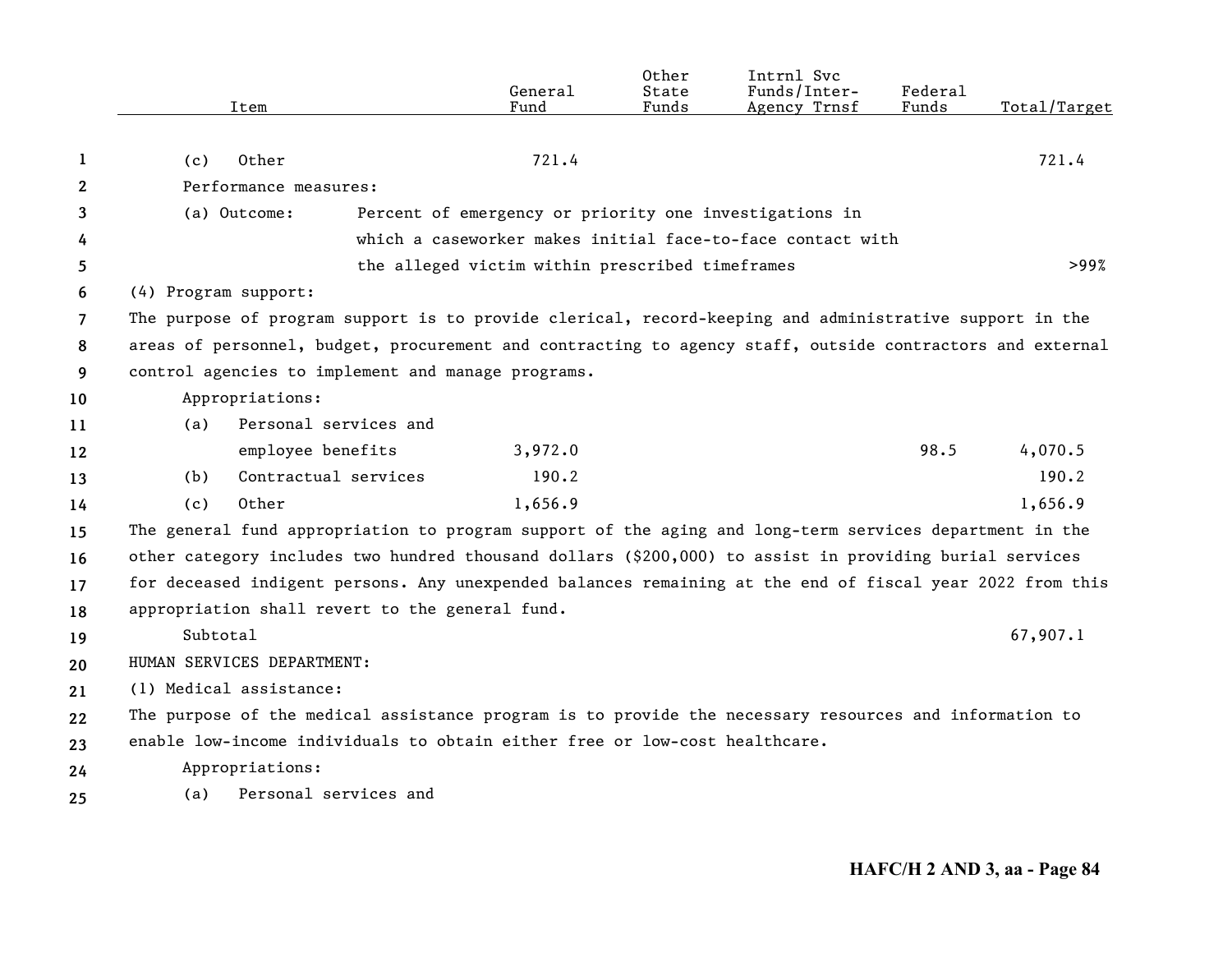|                |                                                                                                         |                       |                                                | General                                                 | Other<br>State | Intrnl Svc<br>Funds/Inter-                                                                                | Federal     |                                                                                                     |
|----------------|---------------------------------------------------------------------------------------------------------|-----------------------|------------------------------------------------|---------------------------------------------------------|----------------|-----------------------------------------------------------------------------------------------------------|-------------|-----------------------------------------------------------------------------------------------------|
|                |                                                                                                         | Item                  |                                                | Fund                                                    | Funds          | Agency Trnsf                                                                                              | Funds       | Total/Target                                                                                        |
|                |                                                                                                         |                       |                                                |                                                         |                |                                                                                                           |             |                                                                                                     |
| $\mathbf 1$    |                                                                                                         | employee benefits     |                                                | 5, 197.1                                                |                |                                                                                                           | 8,339.5     | 13,536.6                                                                                            |
| 2              | (b)                                                                                                     | Contractual services  |                                                | 14,691.4                                                | 1,727.4        | 759.9                                                                                                     | 52,147.9    | 69,326.6                                                                                            |
| 3              | (c)                                                                                                     | Other                 |                                                | 871,299.5                                               | 65,437.0       | 308,041.4                                                                                                 | 4,879,298.5 | 6,124,076.4                                                                                         |
| 4              |                                                                                                         |                       |                                                |                                                         |                | The appropriations to the medical assistance program of the human services department assume the state    |             |                                                                                                     |
| 5              |                                                                                                         |                       |                                                |                                                         |                | will receive an enhanced federal medical assistance percentage rate for those enrolled in the expansion   |             |                                                                                                     |
| 6              |                                                                                                         |                       |                                                |                                                         |                | adult category through fiscal year 2022 as provided for in the federal Patient Protection and Affordable  |             |                                                                                                     |
| $\overline{7}$ | Care Act, as amended by the Health Care and Education Reconciliation Act of 2010. Should the federal    |                       |                                                |                                                         |                |                                                                                                           |             |                                                                                                     |
| 8              | government reduce or rescind the federal medical assistance percentage rates established by the federal |                       |                                                |                                                         |                |                                                                                                           |             |                                                                                                     |
| 9              | Patient Protection and Affordable Care Act, the human services department shall reduce or rescind       |                       |                                                |                                                         |                |                                                                                                           |             |                                                                                                     |
| 10             | eligibility for the new adult category.                                                                 |                       |                                                |                                                         |                |                                                                                                           |             |                                                                                                     |
| 11             |                                                                                                         |                       |                                                |                                                         |                |                                                                                                           |             | The internal service funds/interagency transfers appropriation to the medical assistance program of |
| 12             |                                                                                                         |                       |                                                |                                                         |                | the human services department in the other category includes eight hundred sixty thousand eight hundred   |             |                                                                                                     |
| 13             |                                                                                                         |                       |                                                |                                                         |                | dollars (\$860,800) from the tobacco settlement program fund for the breast and cervical cancer treatment |             |                                                                                                     |
| 14             |                                                                                                         |                       |                                                |                                                         |                | program and four million five hundred thousand eight hundred dollars (\$4,500,800) from the tobacco       |             |                                                                                                     |
| 15             |                                                                                                         |                       | settlement program fund for medicaid programs. |                                                         |                |                                                                                                           |             |                                                                                                     |
| 16             |                                                                                                         |                       |                                                |                                                         |                | The internal service funds/interagency transfers appropriations to the medical assistance program         |             |                                                                                                     |
| 17             |                                                                                                         |                       |                                                |                                                         |                | of the human services department include thirty-one million seven hundred fifty-nine thousand dollars     |             |                                                                                                     |
| 18             |                                                                                                         |                       |                                                | (\$31,759,000) from the county-supported medicaid fund. |                |                                                                                                           |             |                                                                                                     |
| 19             |                                                                                                         | Performance measures: |                                                |                                                         |                |                                                                                                           |             |                                                                                                     |
| 20             |                                                                                                         | (a) Outcome:          |                                                |                                                         |                | Percent of children ages two to twenty years enrolled in                                                  |             |                                                                                                     |
| 21             |                                                                                                         |                       |                                                |                                                         |                | medicaid managed care who had at least one dental visit                                                   |             |                                                                                                     |
| 22             |                                                                                                         |                       |                                                | during the measurement year                             |                |                                                                                                           |             | 72%                                                                                                 |
| 23             |                                                                                                         | (b) Explanatory:      |                                                |                                                         |                | Percent of infants and children in medicaid managed care                                                  |             |                                                                                                     |
| 24             |                                                                                                         |                       |                                                |                                                         |                | who had six or more well-child visits in the first thirty                                                 |             |                                                                                                     |
| 25             |                                                                                                         |                       | months of life                                 |                                                         |                |                                                                                                           |             |                                                                                                     |
|                |                                                                                                         |                       |                                                |                                                         |                |                                                                                                           |             |                                                                                                     |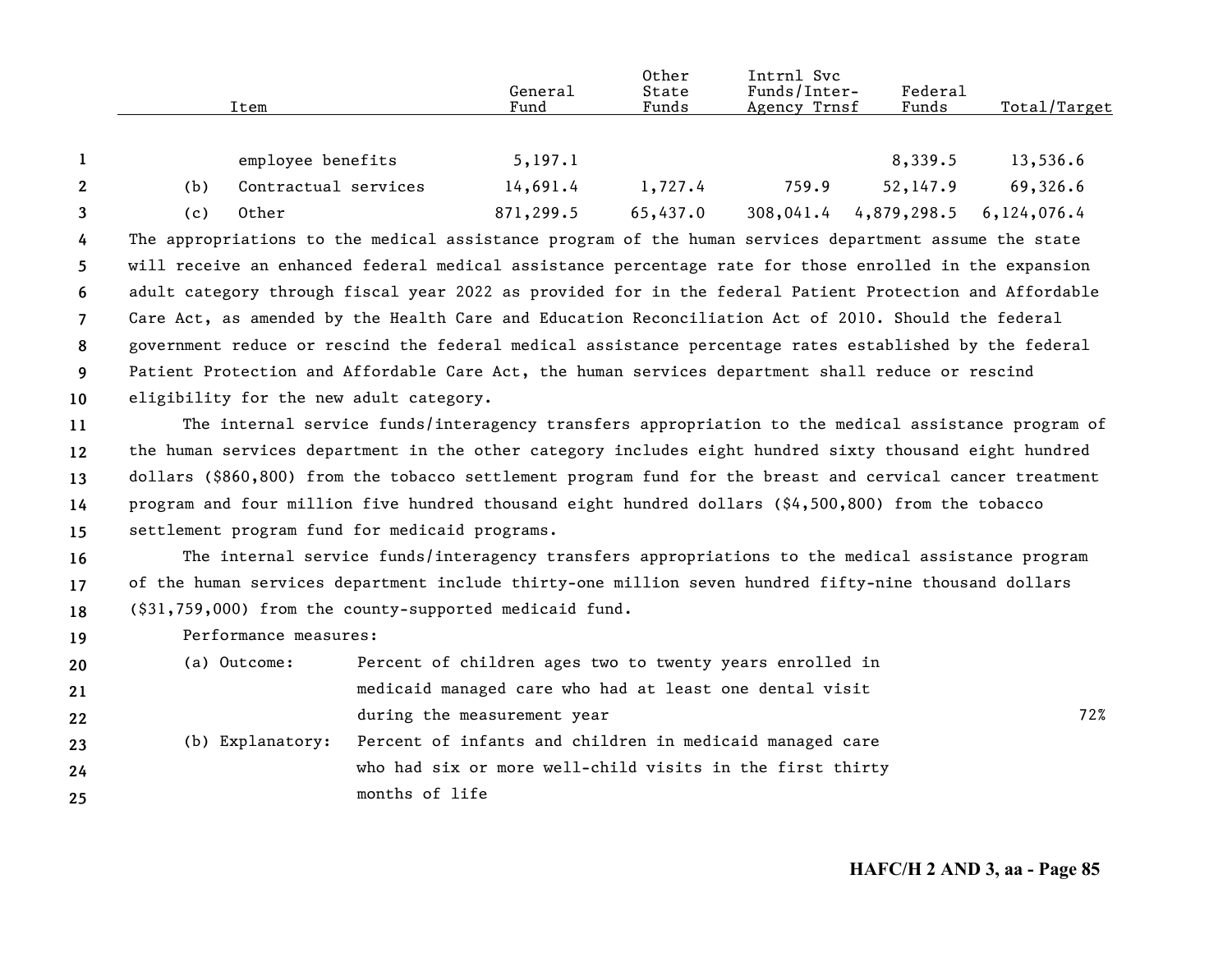|                       | Item                            | General<br>Fund                                                                                           | Other<br>State<br>Funds | Intrnl Svc<br>Funds/Inter-<br>Agency Trnsf | Federal<br>Funds | Total/Target |
|-----------------------|---------------------------------|-----------------------------------------------------------------------------------------------------------|-------------------------|--------------------------------------------|------------------|--------------|
|                       |                                 |                                                                                                           |                         |                                            |                  |              |
| 1                     | (c) Outcome:                    | Percent of children and adolescents in medicaid managed                                                   |                         |                                            |                  |              |
| $\mathbf{2}^{\prime}$ |                                 | care ages three to twenty-one years who had one or more                                                   |                         |                                            |                  |              |
| 3                     |                                 | well-care visits during the measurement year                                                              |                         |                                            |                  | 88%          |
| 4                     | (d) Outcome:                    | Percent of adults in medicaid managed care age eighteen and                                               |                         |                                            |                  |              |
| 5.                    |                                 | over readmitted to a hospital within thirty days of                                                       |                         |                                            |                  |              |
| 6                     |                                 | discharge                                                                                                 |                         |                                            |                  | ~58          |
| 7                     | (e) Outcome:                    | Percent of member birth deliveries who received a prenatal                                                |                         |                                            |                  |              |
| 8                     |                                 | care visit in the first trimester or within forty-two days                                                |                         |                                            |                  |              |
| 9                     |                                 | of eligibility                                                                                            |                         |                                            |                  | 83%          |
| 10                    | (f) Outcome:                    | Percent of non-emergent utilization of all emergency                                                      |                         |                                            |                  |              |
| 11                    |                                 | department utilization                                                                                    |                         |                                            |                  | 50%          |
| 12                    | (2) Medicaid behavioral health: |                                                                                                           |                         |                                            |                  |              |
| 13                    |                                 | The purpose of the medicaid behavioral health program is to provide the necessary resources and           |                         |                                            |                  |              |
| 14                    |                                 | information to enable low-income individuals to obtain either free or low-cost behavioral healthcare.     |                         |                                            |                  |              |
| 15                    | Appropriations:                 |                                                                                                           |                         |                                            |                  |              |
| 16                    | Other<br>(a)                    | 140,420.0                                                                                                 |                         |                                            | 537,785.0        | 678,205.0    |
| 17                    |                                 | The general fund appropriation to the medicaid behavioral health program of the human services department |                         |                                            |                  |              |
| 18                    |                                 | includes fifty thousand dollars (\$50,000) to transfer to the administrative hearings office to support   |                         |                                            |                  |              |
| 19                    | medicaid hearing officers.      |                                                                                                           |                         |                                            |                  |              |
| 20                    | Performance measures:           |                                                                                                           |                         |                                            |                  |              |
| 21                    | (a) Outcome:                    | Percent of readmissions to same level of care or higher for                                               |                         |                                            |                  |              |
| 22                    |                                 | children or youth discharged from residential treatment                                                   |                         |                                            |                  |              |
| 23                    |                                 | centers and inpatient care                                                                                |                         |                                            |                  | 5%           |
| 24                    | $(b)$ Output:                   | Number of individuals served annually in substance use or                                                 |                         |                                            |                  |              |
| 25                    |                                 | mental health programs administered through the behavioral                                                |                         |                                            |                  |              |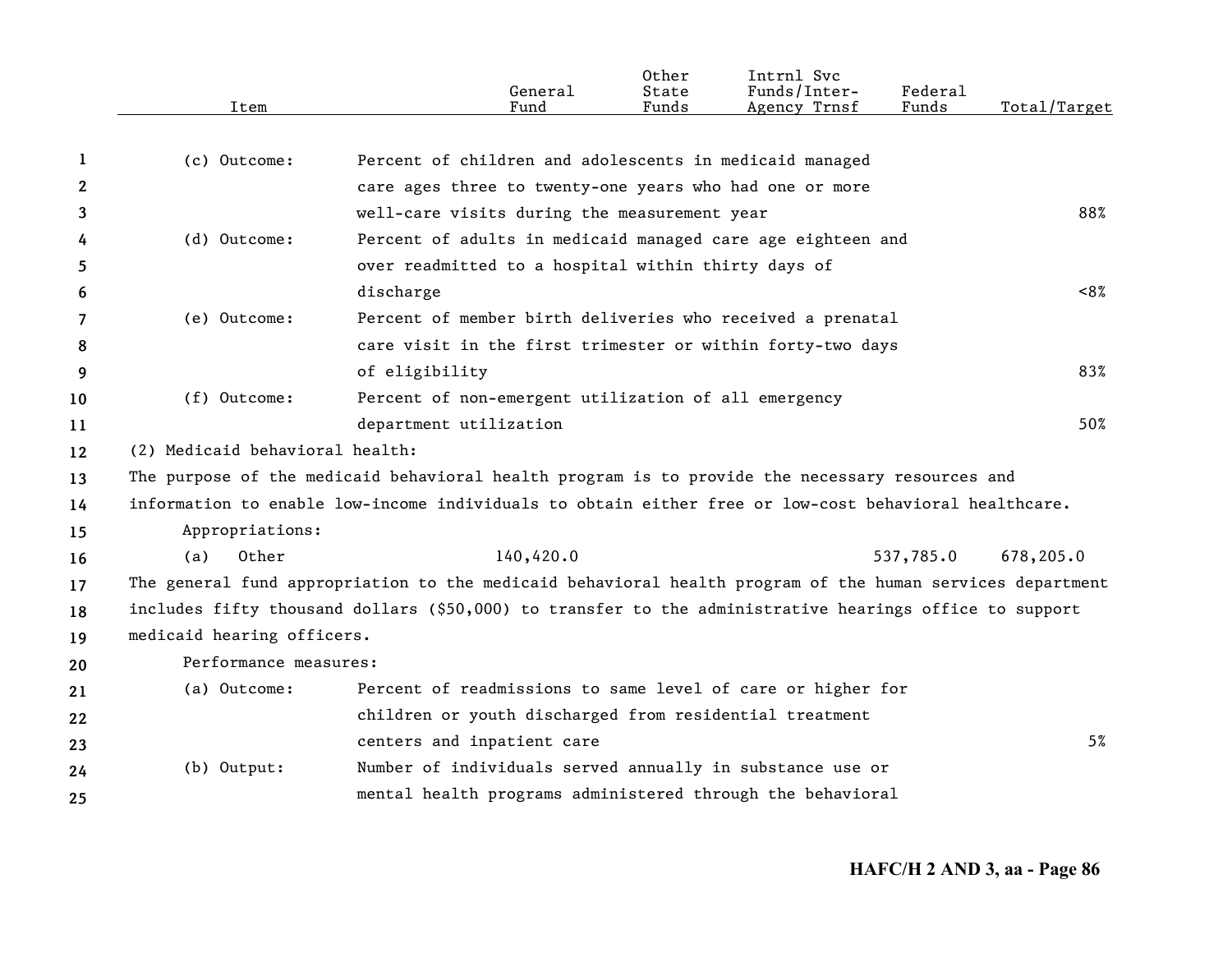|                |                     | Item                                                                                                                                                                                                  | General<br>Fund                                             | Other<br>State<br>Funds | Intrnl Svc<br>Funds/Inter-<br>Agency Trnsf | Federal<br>Funds | Total/Target |
|----------------|---------------------|-------------------------------------------------------------------------------------------------------------------------------------------------------------------------------------------------------|-------------------------------------------------------------|-------------------------|--------------------------------------------|------------------|--------------|
|                |                     |                                                                                                                                                                                                       |                                                             |                         |                                            |                  | 215,000      |
| 1              |                     |                                                                                                                                                                                                       | health collaborative and medicaid programs                  |                         |                                            |                  |              |
| $\mathbf{2}$   |                     | (c) Outcome:                                                                                                                                                                                          | Percent of adults with mental illness or substance use      |                         |                                            |                  |              |
| 3              |                     |                                                                                                                                                                                                       | disorders receiving medicaid behavioral health services who |                         |                                            |                  |              |
| 4              |                     |                                                                                                                                                                                                       | have housing needs who receive assistance with their        |                         |                                            |                  | 60%          |
| 5              |                     | housing needs                                                                                                                                                                                         |                                                             |                         |                                            |                  |              |
| 6              | (3) Income support: |                                                                                                                                                                                                       |                                                             |                         |                                            |                  |              |
| $\overline{7}$ |                     | The purpose of the income support program is to provide cash assistance and supportive services to<br>eligible low-income families so they can achieve self-sufficiency. Eligibility requirements are |                                                             |                         |                                            |                  |              |
| 8              |                     | established by state law within broad federal statutory guidelines.                                                                                                                                   |                                                             |                         |                                            |                  |              |
| 9              |                     |                                                                                                                                                                                                       |                                                             |                         |                                            |                  |              |
| 10             |                     | Appropriations:<br>Personal services and                                                                                                                                                              |                                                             |                         |                                            |                  |              |
| 11             | (a)                 | employee benefits                                                                                                                                                                                     | 19,444.5                                                    |                         |                                            | 38,225.2         | 57,669.7     |
| 12             | (b)                 | Contractual services                                                                                                                                                                                  | 9,328.3                                                     |                         |                                            | 38,714.6         | 48,042.9     |
| 13             |                     | Other                                                                                                                                                                                                 | 19,937.8                                                    | 60.8                    |                                            | 951,037.2        | 971,035.8    |
| 14             | (c)                 |                                                                                                                                                                                                       |                                                             |                         |                                            |                  |              |
| 15             |                     | The federal funds appropriations to the income support program of the human services department include                                                                                               |                                                             |                         |                                            |                  |              |
| 16             |                     | eleven million five hundred seven thousand seven hundred dollars (\$11,507,700) from the federal temporary                                                                                            |                                                             |                         |                                            |                  |              |
| 17             |                     | assistance for needy families block grant for administration of the New Mexico Works Act.<br>The appropriations to the income support program of the human services department include eighty-        |                                                             |                         |                                            |                  |              |
| 18             |                     |                                                                                                                                                                                                       |                                                             |                         |                                            |                  |              |
| 19             |                     | seven thousand one hundred dollars (\$87,100) from the general fund and forty-seven million six hundred                                                                                               |                                                             |                         |                                            |                  |              |
| 20             |                     | eighteen thousand seven hundred dollars (\$47,618,700) from the federal temporary assistance for needy                                                                                                |                                                             |                         |                                            |                  |              |
| 21             |                     | families block grant to provide cash assistance grants to participants as defined in the New Mexico Works                                                                                             |                                                             |                         |                                            |                  |              |
| 22             |                     | Act, including wage subsidies for participants, two clothing allowances per year, diversion payments and                                                                                              |                                                             |                         |                                            |                  |              |
| 23             |                     | state-funded payments to aliens.                                                                                                                                                                      |                                                             |                         |                                            |                  |              |
| 24             |                     | The federal funds appropriations to the income support program of the human services department                                                                                                       |                                                             |                         |                                            |                  |              |
| 25             |                     | include eighteen million sixty-five thousand two hundred dollars (\$18,065,200) from the federal temporary                                                                                            |                                                             |                         |                                            |                  |              |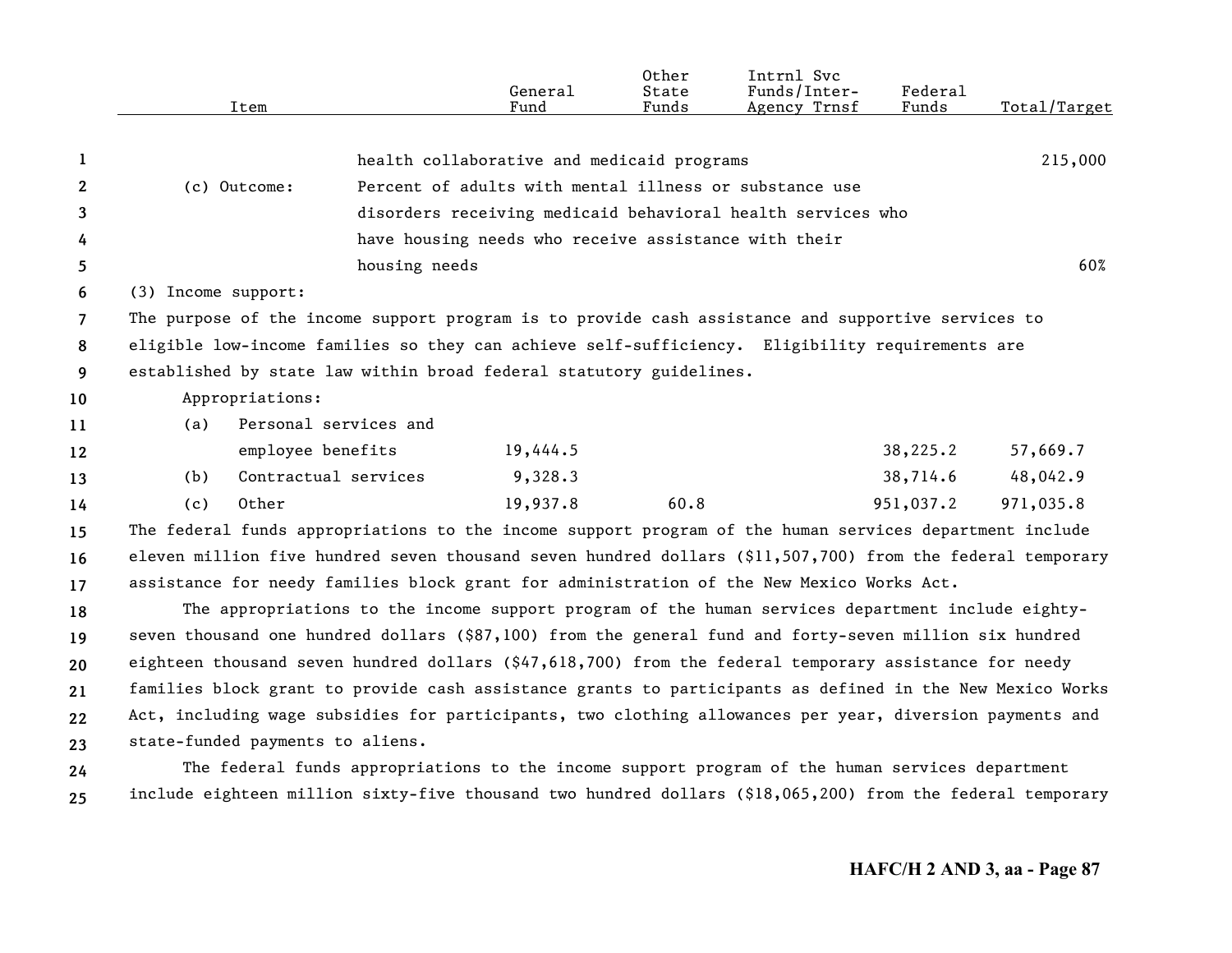|      |         | Other | Intrnl<br><b>Svc</b> |         |                    |
|------|---------|-------|----------------------|---------|--------------------|
|      | Genera⊥ | State | Funds/Inter-         | Federau |                    |
| Item | Fund    | Funds | Trnsf<br>Agency      | Funds   | Total/<br>'Target' |

**123**assistance for needy families block grant for job training and placement and job-related transportation services, employment-related costs and a transitional employment program. The funds for the transitional employment program and the wage subsidy program may be used interchangeably.

**45678**The federal funds appropriations to the income support program of the human services department include thirty-one million five hundred twenty-seven thousand five hundred dollars (\$31,527,500) from the federal temporary assistance for needy families block grant for transfer to the early childhood education and care department for childcare programs, five million dollars (\$5,000,000) for home-visiting programs and seventeen million six hundred thousand dollars (\$17,600,000) for prekindergarten.

**9 1011**The federal funds appropriations to the income support program of the human services department include nine hundred thousand dollars (\$900,000) from the federal temporary assistance for needy families block grant for transfer to the children, youth and families department for a supportive housing project.

**12131415**The federal funds appropriations to the income support program of the human services department include two hundred thousand dollars (\$200,000) from the federal temporary assistance for needy families block grant for transfer to the public education department for the graduation, reality and dual-role skills program.

**161718**The appropriations to the income support program of the human services department include seven million two hundred twenty thousand dollars (\$7,220,000) from the general fund and three million eighty thousand three hundred dollars (\$3,080,300) from federal funds for general assistance.

**192021**Any unexpended balances remaining at the end of fiscal year 2022 from the other state funds appropriations derived from reimbursements received from the social security administration for the general assistance program shall not revert.

**22**Performance measures:

**2324**

**25**

(a) Outcome: Percent of all parent participants who meet temporary assistance for needy families federal work participation requirements 37%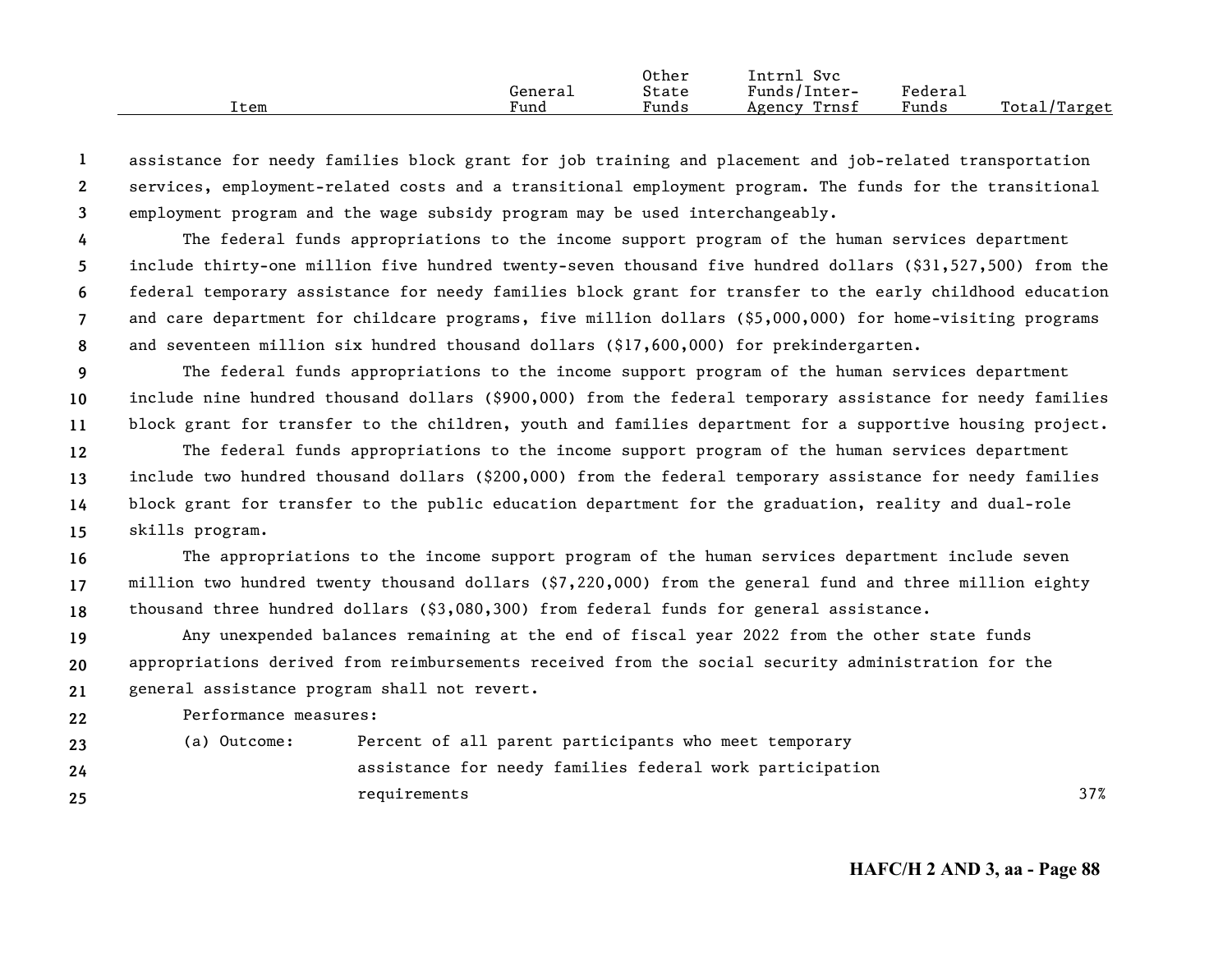|                       | Item                                                                 | General<br>Fund                                                                                       | Other<br>State<br>Funds | Intrnl Svc<br>Funds/Inter-<br>Agency Trnsf | <b>Federal</b><br>Funds | Total/Target |  |
|-----------------------|----------------------------------------------------------------------|-------------------------------------------------------------------------------------------------------|-------------------------|--------------------------------------------|-------------------------|--------------|--|
| 1                     | (b) Outcome:                                                         | Percent of temporary assistance for needy families                                                    |                         |                                            |                         |              |  |
| $\mathbf{2}^{\prime}$ |                                                                      | two-parent recipients meeting federal work participation                                              |                         |                                            |                         |              |  |
| 3                     |                                                                      | requirements                                                                                          |                         |                                            |                         | 52%          |  |
| 4                     | (4) Behavioral health services:                                      |                                                                                                       |                         |                                            |                         |              |  |
| 5                     |                                                                      | The purpose of the behavioral health services program is to lead and oversee the provision of an      |                         |                                            |                         |              |  |
| 6                     |                                                                      | integrated and comprehensive behavioral health prevention and treatment system so the program fosters |                         |                                            |                         |              |  |
| $\overline{7}$        | recovery and supports the health and resilience of all New Mexicans. |                                                                                                       |                         |                                            |                         |              |  |
| 8                     | Appropriations:                                                      |                                                                                                       |                         |                                            |                         |              |  |
| 9                     | (a)                                                                  | Personal services and                                                                                 |                         |                                            |                         |              |  |
| 10                    | employee benefits                                                    | 3,814.5                                                                                               |                         |                                            | 544.0                   | 4,358.5      |  |
| 11                    | (b)                                                                  | Contractual services<br>43,649.9                                                                      |                         |                                            | 18,282.5                | 61,932.4     |  |
| 12                    | Other<br>(c)                                                         | 889.6                                                                                                 |                         |                                            | 1,033.9                 | 1,923.5      |  |
| 13                    | Performance measures:                                                |                                                                                                       |                         |                                            |                         |              |  |
| 14                    | (a) Outcome:                                                         | Percent of individuals discharged from inpatient facilities                                           |                         |                                            |                         |              |  |
| 15                    |                                                                      | who receive follow-up services at thirty days                                                         |                         |                                            |                         | 70%          |  |
| 16                    | (b) Outcome:                                                         | Percent of people with a diagnosis of alcohol or drug                                                 |                         |                                            |                         |              |  |
| 17                    |                                                                      | dependency who initiated treatment and received two or more                                           |                         |                                            |                         |              |  |
| 18                    |                                                                      | additional services within thirty days of the initial visit                                           |                         |                                            |                         | 35%          |  |
| 19                    | (c) Outcome:                                                         | Percent of adults diagnosed with major depression who                                                 |                         |                                            |                         |              |  |
| 20                    |                                                                      | remained on an antidepressant medication for at least one                                             |                         |                                            |                         |              |  |
| 21                    |                                                                      | hundred eighty days                                                                                   |                         |                                            |                         | $36\%$       |  |
| 22                    | (d) Outcome:                                                         | Percent of medicaid members released from inpatient                                                   |                         |                                            |                         |              |  |
| 23                    |                                                                      | psychiatric hospitalization stays of four or more days who                                            |                         |                                            |                         |              |  |
| 24                    |                                                                      | receive seven-day follow-up visits into community-based                                               |                         |                                            |                         |              |  |
| 25                    |                                                                      | behavioral health                                                                                     |                         |                                            |                         | 51%          |  |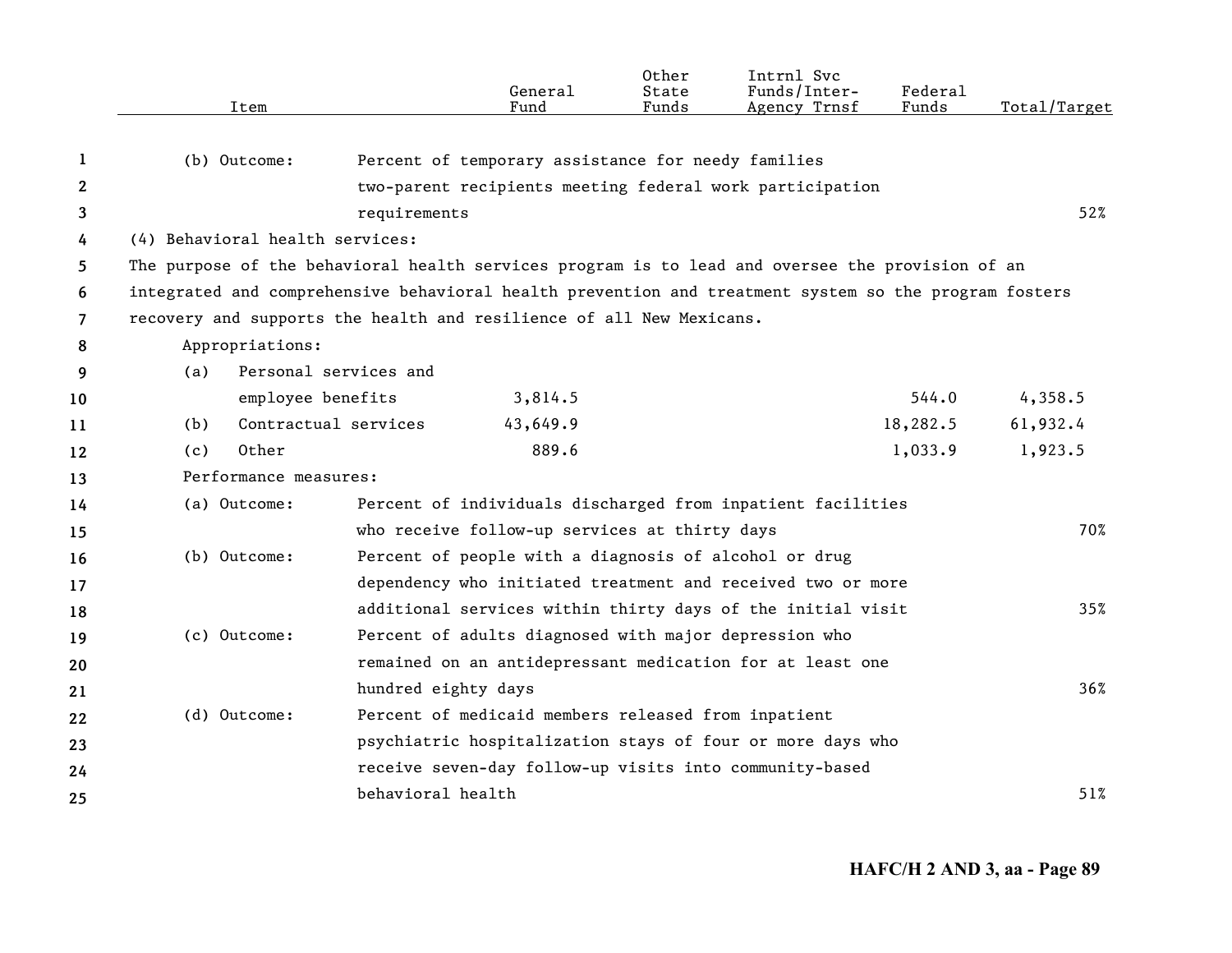|                | Item                                                                                                      |                       | General<br>Fund                                   | Other<br>State<br>Funds | Intrnl Svc<br>Funds/Inter-<br>Agency Trnsf                 | Federal<br>Funds | Total/Target |  |  |
|----------------|-----------------------------------------------------------------------------------------------------------|-----------------------|---------------------------------------------------|-------------------------|------------------------------------------------------------|------------------|--------------|--|--|
| 1              | (e) Outcome:                                                                                              |                       |                                                   |                         | Percent reduction in number of incidents from the first to |                  |              |  |  |
| 2              |                                                                                                           |                       |                                                   |                         | last day of the school year in classrooms participating in |                  |              |  |  |
| 3              |                                                                                                           |                       |                                                   |                         | the pax good behavior games, as measured by the spleem     |                  |              |  |  |
| 4              |                                                                                                           | instrument            |                                                   |                         |                                                            |                  | 60%          |  |  |
| 5              | (5) Child support enforcement:                                                                            |                       |                                                   |                         |                                                            |                  |              |  |  |
| 6              | The purpose of the child support enforcement program is to provide location, establishment and collection |                       |                                                   |                         |                                                            |                  |              |  |  |
| $\overline{7}$ | services for custodial parents and their children; to ensure that all court orders for support payments   |                       |                                                   |                         |                                                            |                  |              |  |  |
| 8              | are being met to maximize child support collections; and to reduce public assistance rolls.               |                       |                                                   |                         |                                                            |                  |              |  |  |
| 9              | Appropriations:                                                                                           |                       |                                                   |                         |                                                            |                  |              |  |  |
| 10             | (a)                                                                                                       | Personal services and |                                                   |                         |                                                            |                  |              |  |  |
| 11             | employee benefits                                                                                         |                       | 5, 245.1                                          | 1,829.9                 |                                                            | 13,079.0         | 20,154.0     |  |  |
| 12             | (b)                                                                                                       | Contractual services  | 1,651.5                                           | 680.5                   |                                                            | 4, 297.4         | 6,629.4      |  |  |
| 13             | Other<br>(c)                                                                                              |                       | 1,194.6                                           | 506.0                   |                                                            | 3,063.7          | 4,764.3      |  |  |
| 14             | Performance measures:                                                                                     |                       |                                                   |                         |                                                            |                  |              |  |  |
| 15             | (a) Outcome:                                                                                              |                       | Amount of child support collected, in millions    |                         |                                                            |                  | \$145        |  |  |
| 16             | (b) Outcome:                                                                                              |                       | Percent of current support owed that is collected |                         |                                                            |                  | 60%          |  |  |
| 17             | (c) Outcome:                                                                                              |                       | Percent of cases with support orders              |                         |                                                            |                  | 85%          |  |  |
| 18             | (d) Outcome:                                                                                              |                       |                                                   |                         | Percent of noncustodial parents paying support to total    |                  |              |  |  |
| 19             |                                                                                                           |                       | cases with support orders                         |                         |                                                            |                  | 65%          |  |  |
| 20             | (6) Program support:                                                                                      |                       |                                                   |                         |                                                            |                  |              |  |  |
| 21             | The purpose of program support is to provide overall leadership, direction and administrative support to  |                       |                                                   |                         |                                                            |                  |              |  |  |
| 22             | each agency program and to assist it in achieving its programmatic goals.                                 |                       |                                                   |                         |                                                            |                  |              |  |  |
| 23             | Appropriations:                                                                                           |                       |                                                   |                         |                                                            |                  |              |  |  |
| 24             | (a)                                                                                                       | Personal services and |                                                   |                         |                                                            |                  |              |  |  |
| 25             | employee benefits                                                                                         |                       | 3,674.1                                           | 975.3                   |                                                            | 12,593.6         | 17,243.0     |  |  |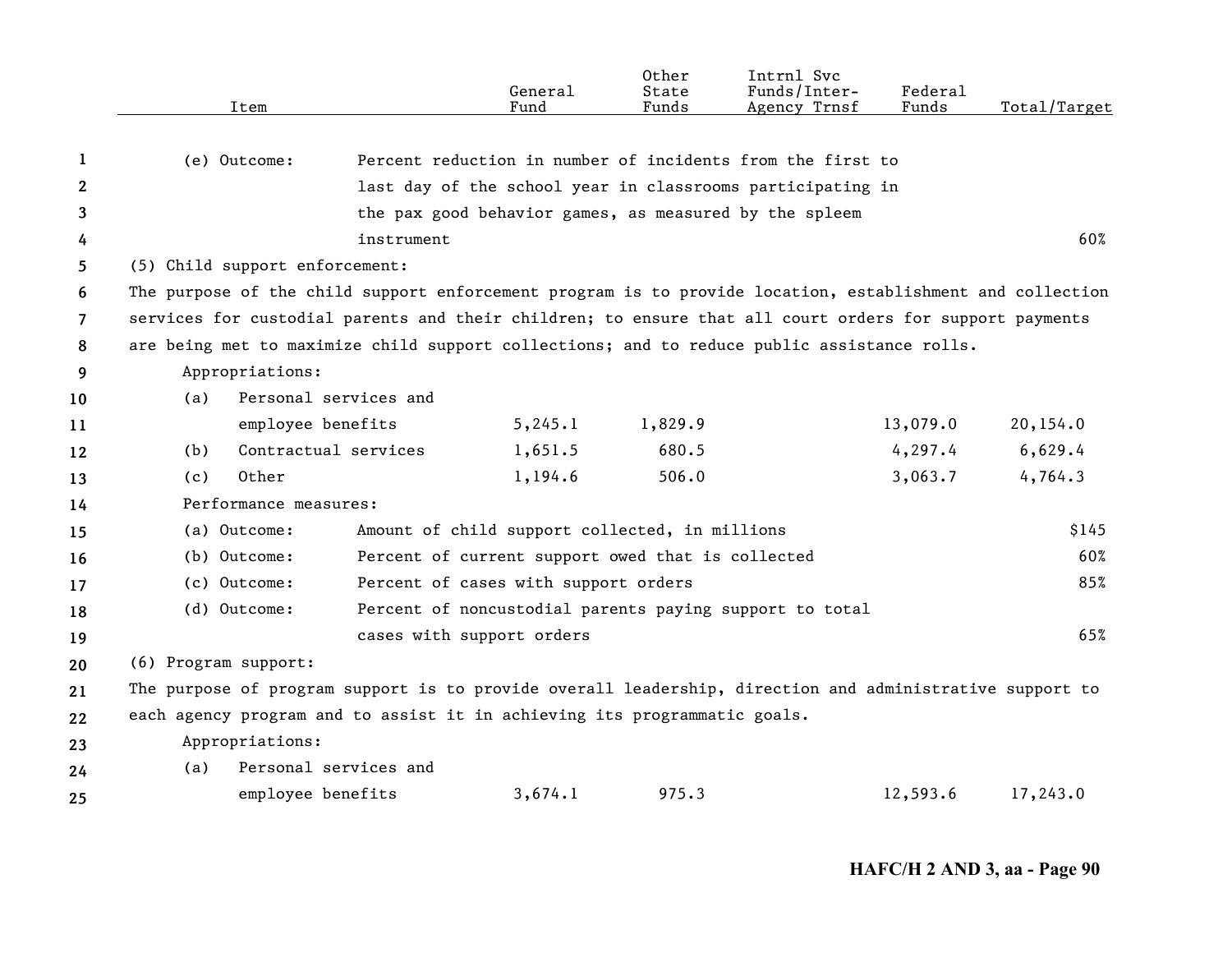|                | Item                                                                                                     |                       | General<br>Fund                                       | Other<br>State<br>Funds | Intrnl Svc<br>Funds/Inter-<br>Agency Trnsf                | Federal<br>Funds | Total/Target |
|----------------|----------------------------------------------------------------------------------------------------------|-----------------------|-------------------------------------------------------|-------------------------|-----------------------------------------------------------|------------------|--------------|
| 1              | (b)                                                                                                      | Contractual services  | 9,170.3                                               | 42.8                    |                                                           | 18,446.0         | 27,659.1     |
| $\overline{2}$ | Other<br>(c)                                                                                             |                       | 4,896.5                                               | 193.3                   |                                                           | 10,774.8         | 15,864.6     |
| 3              | Subtotal                                                                                                 |                       |                                                       |                         |                                                           |                  | 8,122,421.8  |
| 4              | WORKFORCE SOLUTIONS DEPARTMENT:                                                                          |                       |                                                       |                         |                                                           |                  |              |
| 5              | (1) Unemployment insurance:                                                                              |                       |                                                       |                         |                                                           |                  |              |
| 6              | The purpose of the unemployment insurance program is to administer an array of demand-driven workforce   |                       |                                                       |                         |                                                           |                  |              |
| $\overline{7}$ | development services to prepare New Mexicans to meet the needs of business.                              |                       |                                                       |                         |                                                           |                  |              |
| 8              | Appropriations:                                                                                          |                       |                                                       |                         |                                                           |                  |              |
| 9              | (a)                                                                                                      | Personal services and |                                                       |                         |                                                           |                  |              |
| 10             | employee benefits                                                                                        |                       | 1,183.4                                               |                         | 892.2                                                     | 5,702.6          | 7,778.2      |
| 11             | (b)                                                                                                      | Contractual services  |                                                       |                         | 21.4                                                      | 333.6            | 355.0        |
| 12             | Other<br>(c)                                                                                             |                       |                                                       |                         | 55.1                                                      | 1,740.5          | 1,795.6      |
| 13             | The internal service funds/interagency transfers appropriations to the unemployment insurance program of |                       |                                                       |                         |                                                           |                  |              |
| 14             | the workforce solutions department include one hundred fifty thousand five hundred dollars (\$150,500)   |                       |                                                       |                         |                                                           |                  |              |
| 15             | from the workers' compensation administration fund of the workers' compensation administration.          |                       |                                                       |                         |                                                           |                  |              |
| 16             | Performance measures:                                                                                    |                       |                                                       |                         |                                                           |                  |              |
| 17             | (a) Output:                                                                                              |                       |                                                       |                         | Average wait time to speak to a customer service agent in |                  |              |
| 18             |                                                                                                          |                       |                                                       |                         | the unemployment insurance operation center to file a new |                  |              |
| 19             |                                                                                                          |                       | unemployment insurance claim, in minutes              |                         |                                                           |                  | 18           |
| 20             | $(b)$ Output:                                                                                            |                       |                                                       |                         | Average wait time to speak to a customer service agent in |                  |              |
| 21             |                                                                                                          |                       | the unemployment insurance operation center to file a |                         |                                                           |                  |              |
| 22             |                                                                                                          |                       | weekly certification, in minutes                      |                         |                                                           |                  | 15           |
| 23             | (2) Labor relations:                                                                                     |                       |                                                       |                         |                                                           |                  |              |
| 24             | The purpose of the labor relations program is to provide employment rights information and other work-   |                       |                                                       |                         |                                                           |                  |              |
|                |                                                                                                          |                       |                                                       |                         |                                                           |                  |              |

**25** site-based assistance to employers and employees.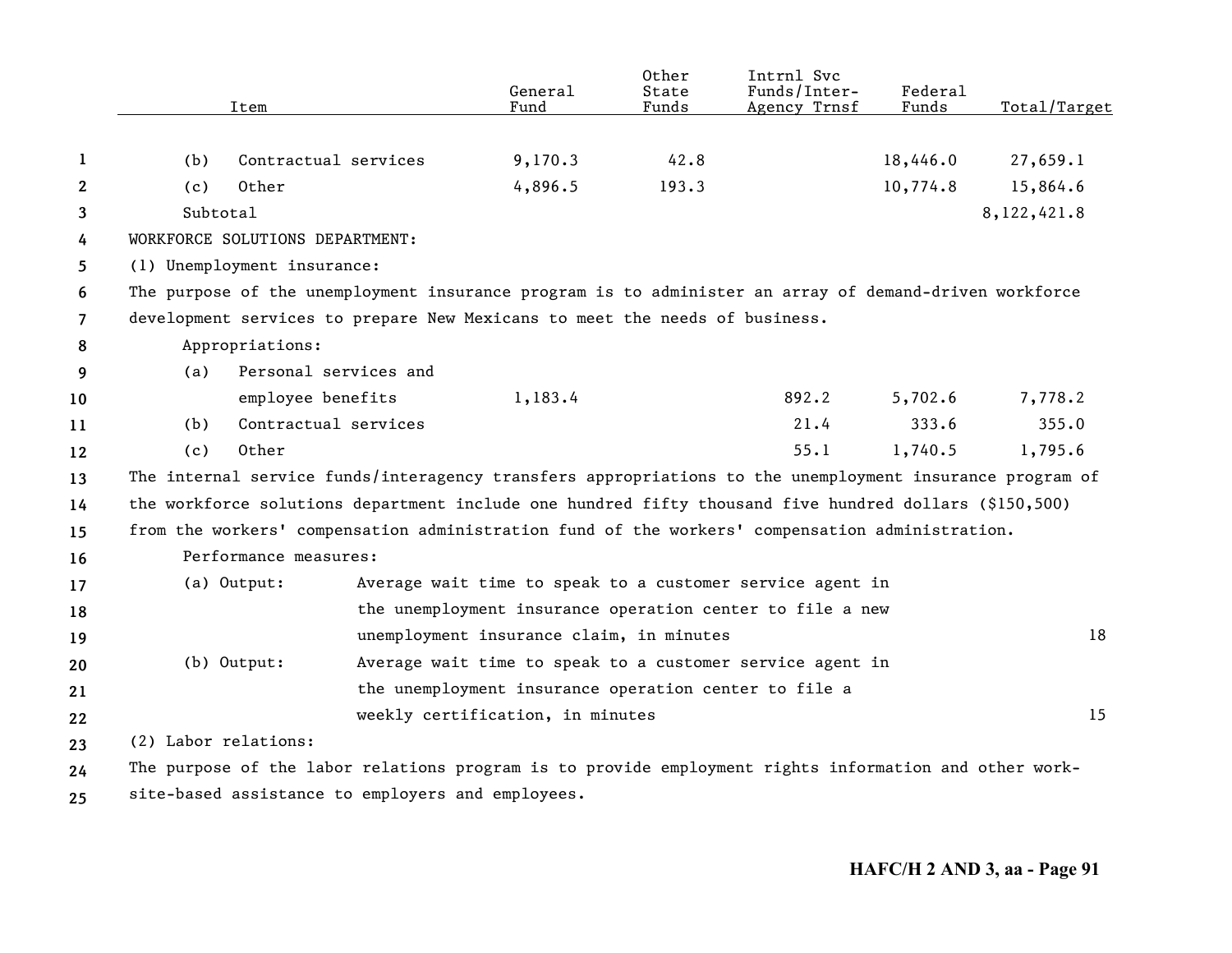|              | Item                      |                                                                                                        | General<br>Fund                       | Other<br>State<br>Funds | Intrnl Svc<br>Funds/Inter-<br>Agency Trnsf                 | Federal<br>Funds | Total/Target |
|--------------|---------------------------|--------------------------------------------------------------------------------------------------------|---------------------------------------|-------------------------|------------------------------------------------------------|------------------|--------------|
|              |                           |                                                                                                        |                                       |                         |                                                            |                  |              |
| 1            | Appropriations:           |                                                                                                        |                                       |                         |                                                            |                  |              |
| $\mathbf{2}$ | (a)                       | Personal services and                                                                                  |                                       |                         |                                                            |                  |              |
| 3            |                           | employee benefits                                                                                      | 2,031.4                               |                         | 116.3                                                      | 163.2            | 2,310.9      |
| 4            | (b)                       | Contractual services                                                                                   |                                       |                         | 20.7                                                       | 56.0             | 76.7         |
| 5            | (c)                       | Other                                                                                                  |                                       |                         | 262.5                                                      | 164.9            | 427.4        |
| 6            |                           | Performance measures:                                                                                  |                                       |                         |                                                            |                  |              |
| 7            | (a) Output:               |                                                                                                        |                                       |                         | Percent of discrimination claims investigated and issued a |                  |              |
| 8            |                           |                                                                                                        | determination within two hundred days |                         |                                                            |                  | 75%          |
| 9            | (3) Workforce technology: |                                                                                                        |                                       |                         |                                                            |                  |              |
| 10           |                           | The purpose of the workforce technology program is to provide and maintain customer-focused, effective |                                       |                         |                                                            |                  |              |
| 11           |                           | and innovative information technology services for the department and its service providers.           |                                       |                         |                                                            |                  |              |
| 12           | Appropriations:           |                                                                                                        |                                       |                         |                                                            |                  |              |
| 13           | (a)                       | Personal services and                                                                                  |                                       |                         |                                                            |                  |              |
| 14           |                           | employee benefits                                                                                      | 664.6                                 |                         | 67.0                                                       | 3,447.1          | 4,178.7      |
| 15           | (b)                       | Contractual services                                                                                   | 3,284.8                               |                         | 1,505.0                                                    | 3,063.6          | 7,853.4      |
| 16           | (c)                       | Other                                                                                                  | 1,412.4                               |                         | 665.5                                                      | 2,676.1          | 4,754.0      |
| 17           |                           | Performance measures:                                                                                  |                                       |                         |                                                            |                  |              |
| 18           | (a) Outcome:              |                                                                                                        |                                       |                         | Percent of time the unemployment framework for automated   |                  |              |
| 19           |                           |                                                                                                        |                                       |                         | claims and tax services are available during scheduled     |                  |              |
| 20           |                           | uptime                                                                                                 |                                       |                         |                                                            |                  | 99%          |
| 21           | (4) Employment services:  |                                                                                                        |                                       |                         |                                                            |                  |              |
| 22           |                           | The purpose of the employment services program is to provide standardized business solution strategies |                                       |                         |                                                            |                  |              |
| 23           |                           | and labor market information through the New Mexico public workforce system that is responsive to the  |                                       |                         |                                                            |                  |              |
| 24           |                           | needs of New Mexico businesses.                                                                        |                                       |                         |                                                            |                  |              |
| 25           | Appropriations:           |                                                                                                        |                                       |                         |                                                            |                  |              |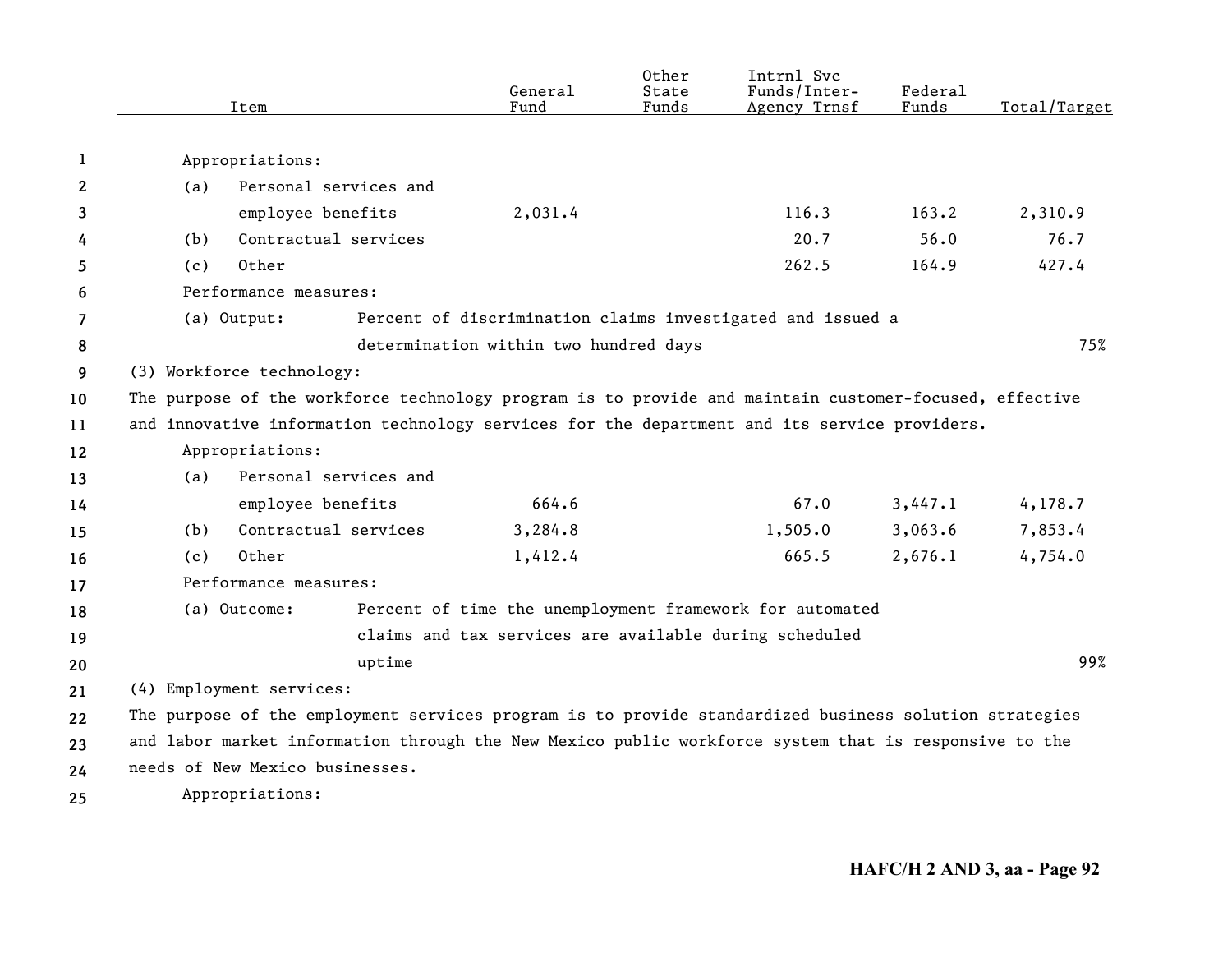|                |                      | Item                  |                                           | General<br>Fund                                                     | Other<br>State<br>Funds | Intrnl Svc<br>Funds/Inter-<br>Agency Trnsf                                                                | <b>Federal</b><br>Funds | Total/Target |
|----------------|----------------------|-----------------------|-------------------------------------------|---------------------------------------------------------------------|-------------------------|-----------------------------------------------------------------------------------------------------------|-------------------------|--------------|
| 1              | (a)                  | Personal services and |                                           |                                                                     |                         |                                                                                                           |                         |              |
| $\mathbf{2}$   |                      | employee benefits     |                                           | 606.8                                                               |                         | 373.8                                                                                                     | 6,995.0                 | 7,975.6      |
| 3              | (b)                  | Contractual services  |                                           | 9.1                                                                 |                         |                                                                                                           | 1,558.3                 | 1,567.4      |
| 4              | (c)                  | Other                 |                                           | 57.5                                                                |                         | 1,690.8                                                                                                   | 5,597.4                 | 7,345.7      |
| 5              |                      |                       |                                           |                                                                     |                         | The internal service funds/interagency transfers appropriations to the employment services program of the |                         |              |
| 6              |                      |                       |                                           |                                                                     |                         | workforce solutions department include eight hundred forty-nine thousand five hundred dollars (\$849,500) |                         |              |
| $\overline{7}$ |                      |                       |                                           |                                                                     |                         | from the workers' compensation administration fund of the workers' compensation administration.           |                         |              |
| 8              |                      | Performance measures: |                                           |                                                                     |                         |                                                                                                           |                         |              |
| 9              |                      | (a) Outcome:          |                                           |                                                                     |                         | Percent of unemployed individuals employed after receiving                                                |                         |              |
| 10             |                      |                       |                                           | employment services in a connections office                         |                         |                                                                                                           |                         | 60%          |
| 11             |                      | (b) Outcome:          |                                           | Average six-month earnings of individuals entering                  |                         |                                                                                                           |                         |              |
| 12             |                      |                       |                                           | employment after receiving employment services in a                 |                         |                                                                                                           |                         |              |
| 13             |                      |                       | connections office                        |                                                                     |                         |                                                                                                           |                         | \$13,000     |
| 14             |                      | (c) Output:           |                                           |                                                                     |                         | Percent of audited apprenticeship programs deemed compliant                                               |                         | 75%          |
| 15             | (5) Program support: |                       |                                           |                                                                     |                         |                                                                                                           |                         |              |
| 16             |                      |                       |                                           |                                                                     |                         | The purpose of program support is to provide overall leadership, direction and administrative support to  |                         |              |
| 17             |                      |                       |                                           | each agency program to achieve organizational goals and objectives. |                         |                                                                                                           |                         |              |
| 18             |                      | Appropriations:       |                                           |                                                                     |                         |                                                                                                           |                         |              |
| 19             | (a)                  | Personal services and |                                           |                                                                     |                         |                                                                                                           |                         |              |
| 20             |                      | employee benefits     |                                           | 135.4                                                               |                         | 10.3                                                                                                      | 6,939.2                 | 7,084.9      |
| 21             | (b)                  | Contractual services  |                                           |                                                                     |                         | 91.4                                                                                                      | 935.7                   | 1,027.1      |
| 22             | (c)                  | Other                 |                                           |                                                                     |                         | 210.4                                                                                                     | 31, 191.4               | 31,401.8     |
| 23             | Subtotal             |                       |                                           |                                                                     |                         |                                                                                                           |                         | 85,932.4     |
| 24             |                      |                       | WORKERS' COMPENSATION ADMINISTRATION:     |                                                                     |                         |                                                                                                           |                         |              |
| 25             |                      |                       | (1) Workers' compensation administration: |                                                                     |                         |                                                                                                           |                         |              |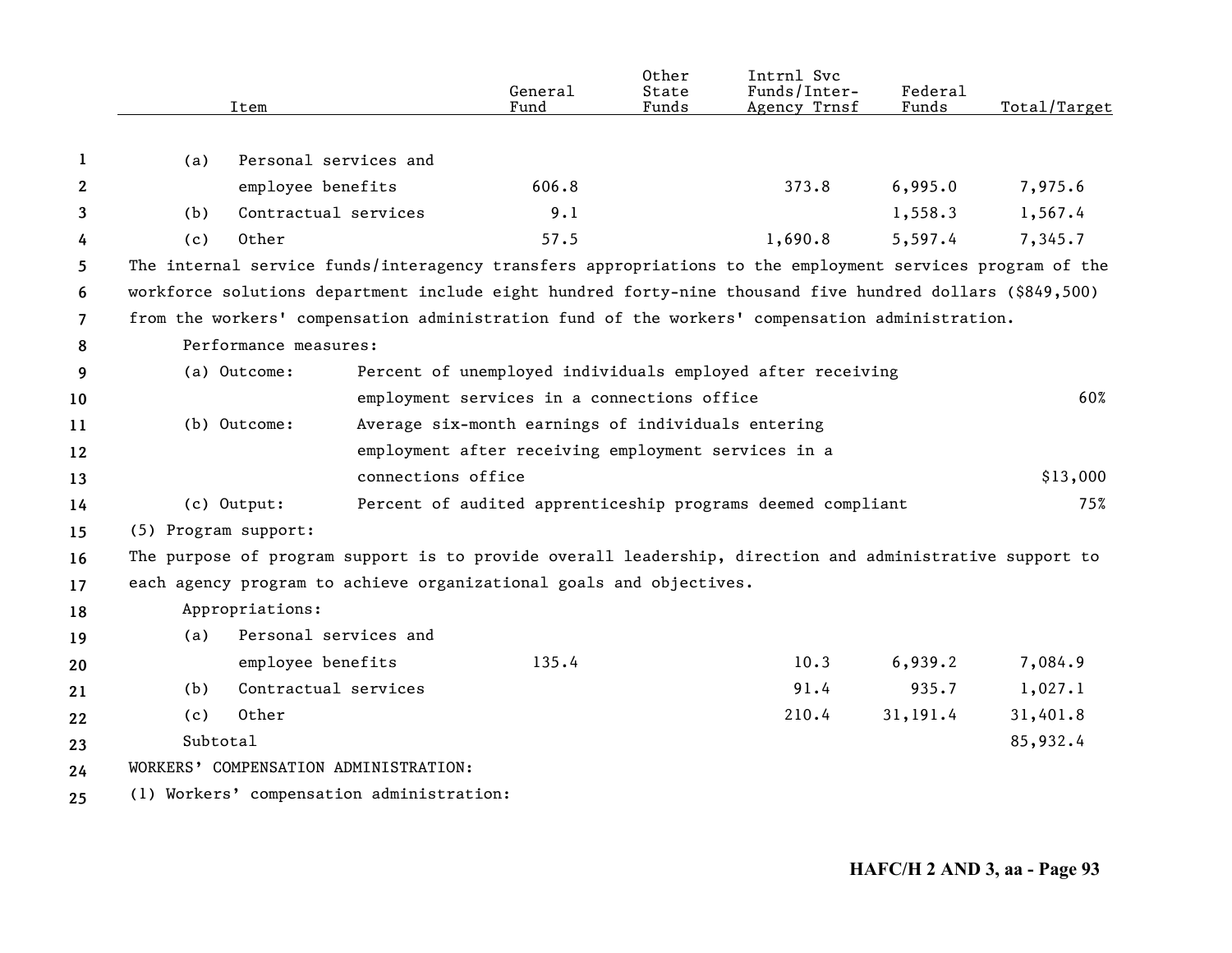|                |            | Item                           |                                                                                                            | General<br>Fund | Other<br>State<br>Funds | Intrnl Svc<br>Funds/Inter-<br>Agency Trnsf                 | Federal<br>Funds | Total/Target |
|----------------|------------|--------------------------------|------------------------------------------------------------------------------------------------------------|-----------------|-------------------------|------------------------------------------------------------|------------------|--------------|
|                |            |                                |                                                                                                            |                 |                         |                                                            |                  |              |
| 1              |            |                                | The purpose of the workers' compensation administration program is to assure the quick and efficient       |                 |                         |                                                            |                  |              |
| $2^{\circ}$    |            |                                | delivery of indemnity and medical benefits to injured and disabled workers at a reasonable cost to         |                 |                         |                                                            |                  |              |
| 3              | employers. |                                |                                                                                                            |                 |                         |                                                            |                  |              |
| 4              |            | Appropriations:                |                                                                                                            |                 |                         |                                                            |                  |              |
| 5              | (a)        | Personal services and          |                                                                                                            |                 |                         |                                                            |                  |              |
| 6              |            | employee benefits              |                                                                                                            |                 | 8,345.7                 |                                                            |                  | 8,345.7      |
| $\overline{7}$ | (b)        | Contractual services           |                                                                                                            |                 | 357.4                   |                                                            |                  | 357.4        |
| 8              | (c)        | Other                          |                                                                                                            |                 | 1,348.0                 |                                                            |                  | 1,348.0      |
| 9              | (d)        | Other financing uses           |                                                                                                            |                 | 1,000.0                 |                                                            |                  | 1,000.0      |
| 10             |            |                                | The other state funds appropriation to the workers' compensation administration program of the workers'    |                 |                         |                                                            |                  |              |
| 11             |            |                                | compensation administration in the other financing uses category includes one hundred fifty thousand five  |                 |                         |                                                            |                  |              |
| $12 \,$        |            |                                | hundred dollars (\$150,500) from the workers' compensation administration fund for the unemployment        |                 |                         |                                                            |                  |              |
| 13             |            |                                | insurance program of the workforce solutions department and eight hundred forty-nine thousand five         |                 |                         |                                                            |                  |              |
| 14             |            |                                | hundred dollars (\$849,500) from the workers' compensation administration fund for the employment services |                 |                         |                                                            |                  |              |
| 15             |            |                                | program of the workforce solutions department.                                                             |                 |                         |                                                            |                  |              |
| 16             |            | Performance measures:          |                                                                                                            |                 |                         |                                                            |                  |              |
| 17             |            | (a) Outcome:                   |                                                                                                            |                 |                         | Rate of serious injuries and illnesses caused by workplace |                  |              |
| 18             |            |                                | conditions per one hundred workers                                                                         |                 |                         |                                                            |                  | $\leq 0.5\%$ |
| 19             |            | (b) Outcome:                   |                                                                                                            |                 |                         | Percent of employers determined to be in compliance with   |                  |              |
| 20             |            |                                |                                                                                                            |                 |                         | insurance requirements of the Workers' Compensation Act    |                  |              |
| 21             |            |                                | after initial investigations                                                                               |                 |                         |                                                            |                  | $\geq 98\%$  |
| 22             |            | (2) Uninsured employers' fund: |                                                                                                            |                 |                         |                                                            |                  |              |
| 23             |            | Appropriations:                |                                                                                                            |                 |                         |                                                            |                  |              |
| 24             | (a)        | Personal services and          |                                                                                                            |                 |                         |                                                            |                  |              |
| 25             |            | employee benefits              |                                                                                                            |                 | 338.2                   |                                                            |                  | 338.2        |
|                |            |                                |                                                                                                            |                 |                         |                                                            |                  |              |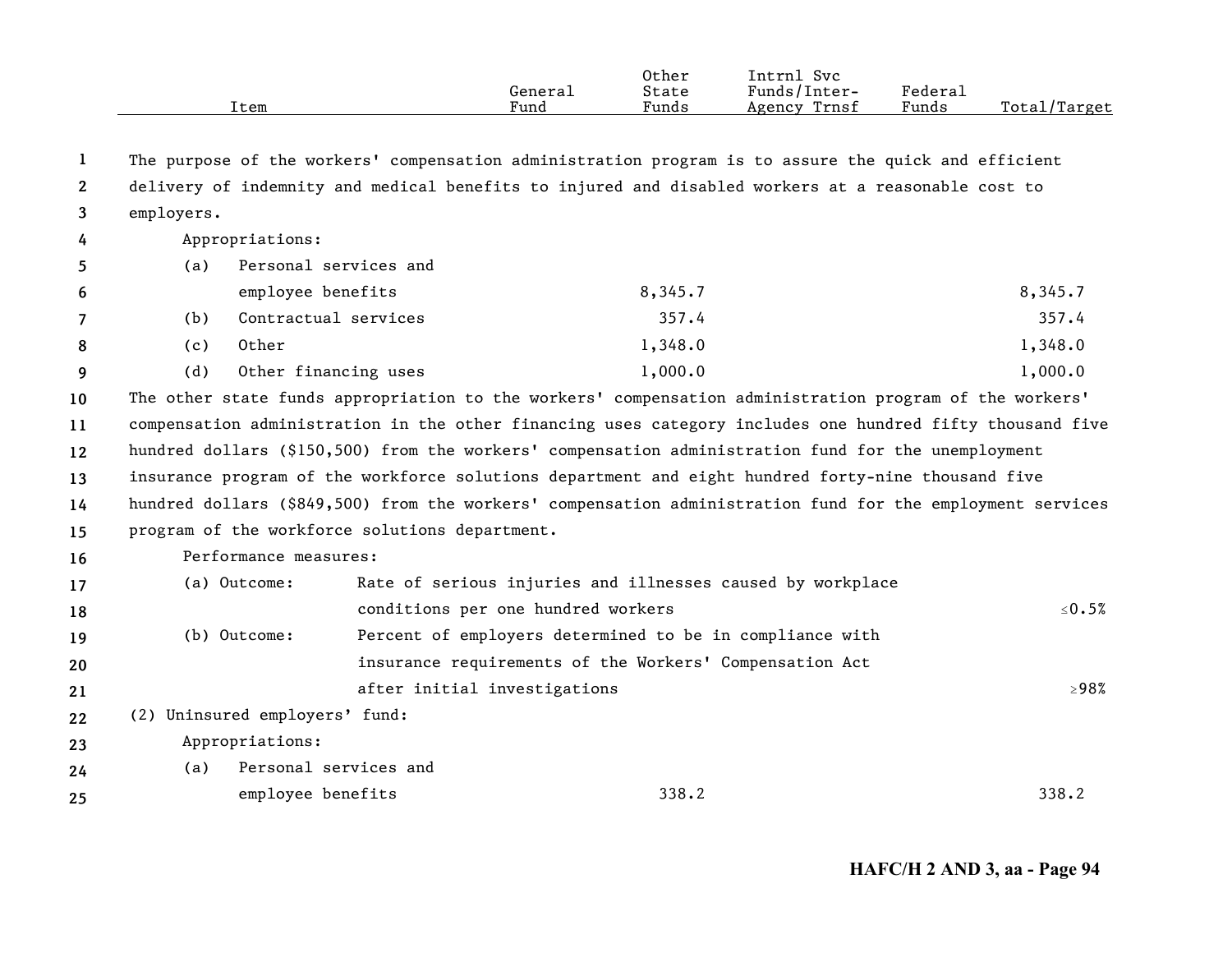|              |               | Item                                                                                                      | General<br>Fund | Other<br>State<br>Funds | Intrnl Svc<br>Funds/Inter-<br>Agency Trnsf | <b>Federal</b><br>Funds | Total/Target |
|--------------|---------------|-----------------------------------------------------------------------------------------------------------|-----------------|-------------------------|--------------------------------------------|-------------------------|--------------|
|              |               |                                                                                                           |                 |                         |                                            |                         |              |
| 1            | (b)           | Contractual services                                                                                      |                 | 100.2                   |                                            |                         | 100.2        |
| $\mathbf{2}$ | (c)           | Other                                                                                                     |                 | 444.4                   |                                            |                         | 444.4        |
| 3            | Subtotal      |                                                                                                           |                 |                         |                                            |                         | 11,933.9     |
| 4            |               | DIVISION OF VOCATIONAL REHABILITATION:                                                                    |                 |                         |                                            |                         |              |
| 5            |               | (1) Rehabilitation services:                                                                              |                 |                         |                                            |                         |              |
| 6            |               | The purpose of the rehabilitation services program is to promote opportunities for people with            |                 |                         |                                            |                         |              |
| 7            |               | disabilities to become more independent and productive by empowering individuals with disabilities so     |                 |                         |                                            |                         |              |
| 8            |               | they may maximize their employment, economic self-sufficiency, independence and inclusion and integration |                 |                         |                                            |                         |              |
| 9            | into society. |                                                                                                           |                 |                         |                                            |                         |              |
| 10           |               | Appropriations:                                                                                           |                 |                         |                                            |                         |              |
| 11           | (a)           | Personal services and                                                                                     |                 |                         |                                            |                         |              |
| 12           |               | employee benefits                                                                                         |                 |                         |                                            | 10,652.3                | 10,652.3     |
| 13           | (b)           | Contractual services                                                                                      |                 |                         |                                            | 3,300.0                 | 3,300.0      |
| 14           | (c)           | Other                                                                                                     | 5,731.6         |                         | 191.5                                      | 6,980.3                 | 12,903.4     |
| 15           | (d)           | Other financing uses                                                                                      |                 |                         |                                            | 200.0                   | 200.0        |
| 16           |               | The general fund appropriation to the rehabilitation services program of the division of vocational       |                 |                         |                                            |                         |              |
| 17           |               | rehabilitation in the other category includes five hundred thousand dollars (\$500,000) to provide adult  |                 |                         |                                            |                         |              |
| 18           |               | vocational rehabilitation services.                                                                       |                 |                         |                                            |                         |              |
| 19           |               | The internal service funds/interagency transfers appropriation to the rehabilitation services             |                 |                         |                                            |                         |              |
| 20           |               | program of the division of vocational rehabilitation in the other category includes one hundred thousand  |                 |                         |                                            |                         |              |
| 21           |               | dollars (\$100,000) from the commission for the blind to match with federal funds to provide              |                 |                         |                                            |                         |              |
| 22           |               | rehabilitation services to blind or visually impaired New Mexicans.                                       |                 |                         |                                            |                         |              |
| 23           |               | The internal service funds/interagency transfers appropriation to the rehabilitation services             |                 |                         |                                            |                         |              |
| 24           |               | program of the division of vocational rehabilitation in the other category includes ninety-one thousand   |                 |                         |                                            |                         |              |
| 25           |               | five hundred dollars (\$91,500) to match with federal funds to support and enhance deaf and hard-of-      |                 |                         |                                            |                         |              |
|              |               |                                                                                                           |                 |                         |                                            |                         |              |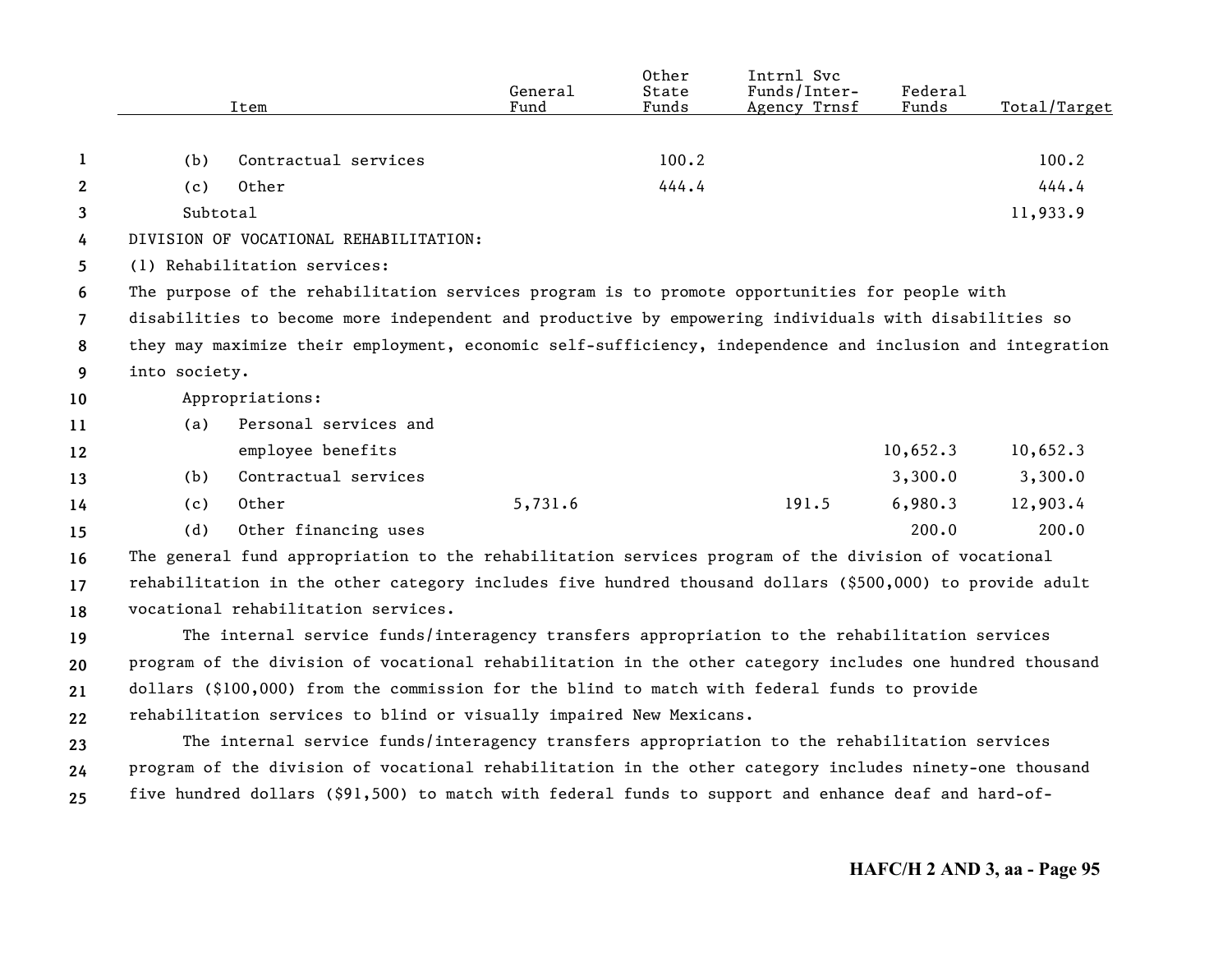|      |         | Other | Intrn]<br>Svc   |         |              |
|------|---------|-------|-----------------|---------|--------------|
|      | General | State | Funds/Inter-    | Federau |              |
| Item | Fund    | Funds | Trnsf<br>Agency | Funds   | Total/Target |

| 1            |             | hearing rehabilitation services. |                                          |                                                                                                           |     |       |         |
|--------------|-------------|----------------------------------|------------------------------------------|-----------------------------------------------------------------------------------------------------------|-----|-------|---------|
| $\mathbf{2}$ |             |                                  |                                          | The federal funds appropriation to the rehabilitation services program of the division of                 |     |       |         |
| 3            |             |                                  |                                          | vocational rehabilitation in the other financing uses category includes two hundred thousand dollars      |     |       |         |
| 4            |             |                                  |                                          | $(\$200,000)$ for the independent living program of the commission for the blind to provide services to   |     |       |         |
| 5.           |             |                                  | blind or visually impaired New Mexicans. |                                                                                                           |     |       |         |
| 6            |             | Performance measures:            |                                          |                                                                                                           |     |       |         |
| 7            |             | (a) Outcome:                     |                                          | Number of clients achieving suitable employment for a                                                     |     |       |         |
| 8            |             |                                  | minimum of ninety days                   |                                                                                                           |     |       | 700     |
| 9            |             | (b) Outcome:                     |                                          | Percent of clients achieving suitable employment outcomes                                                 |     |       |         |
| 10           |             |                                  |                                          | of all cases closed after receiving planned services                                                      |     |       | 45%     |
| 11           |             | (2) Independent living services: |                                          |                                                                                                           |     |       |         |
| 12           |             |                                  |                                          | The purpose of the independent living services program is to increase access for individuals with         |     |       |         |
| 13           |             |                                  |                                          | disabilities to technologies and services needed for various applications in learning, working and home   |     |       |         |
| 14           | management. |                                  |                                          |                                                                                                           |     |       |         |
| 15           |             | Appropriations:                  |                                          |                                                                                                           |     |       |         |
| 16           | (a)         | Contractual services             |                                          |                                                                                                           |     | 51.5  | 51.5    |
| 17           | (b)         | Other                            |                                          | 642.2                                                                                                     | 7.1 | 777.7 | 1,427.0 |
| 18           | (c)         | Other financing uses             |                                          |                                                                                                           |     | 63.5  | 63.5    |
| 19           |             |                                  |                                          | The internal service funds/interagency transfers appropriation to the independent living services program |     |       |         |
| 20           |             |                                  |                                          | of the division of vocational rehabilitation in the other category includes seven thousand one hundred    |     |       |         |
| 21           |             |                                  |                                          | dollars (\$7,100) from the commission for the blind to match with federal funds to provide independent    |     |       |         |
| 22           |             |                                  |                                          | living services to blind or visually impaired New Mexicans.                                               |     |       |         |
| 23           |             |                                  |                                          | The federal funds appropriation to the independent living services program of the division of             |     |       |         |
| 24           |             |                                  |                                          | vocational rehabilitation in the other financing uses category includes sixty-three thousand five hundred |     |       |         |

**25** dollars (\$63,500) for the independent living program of the commission for the blind to provide services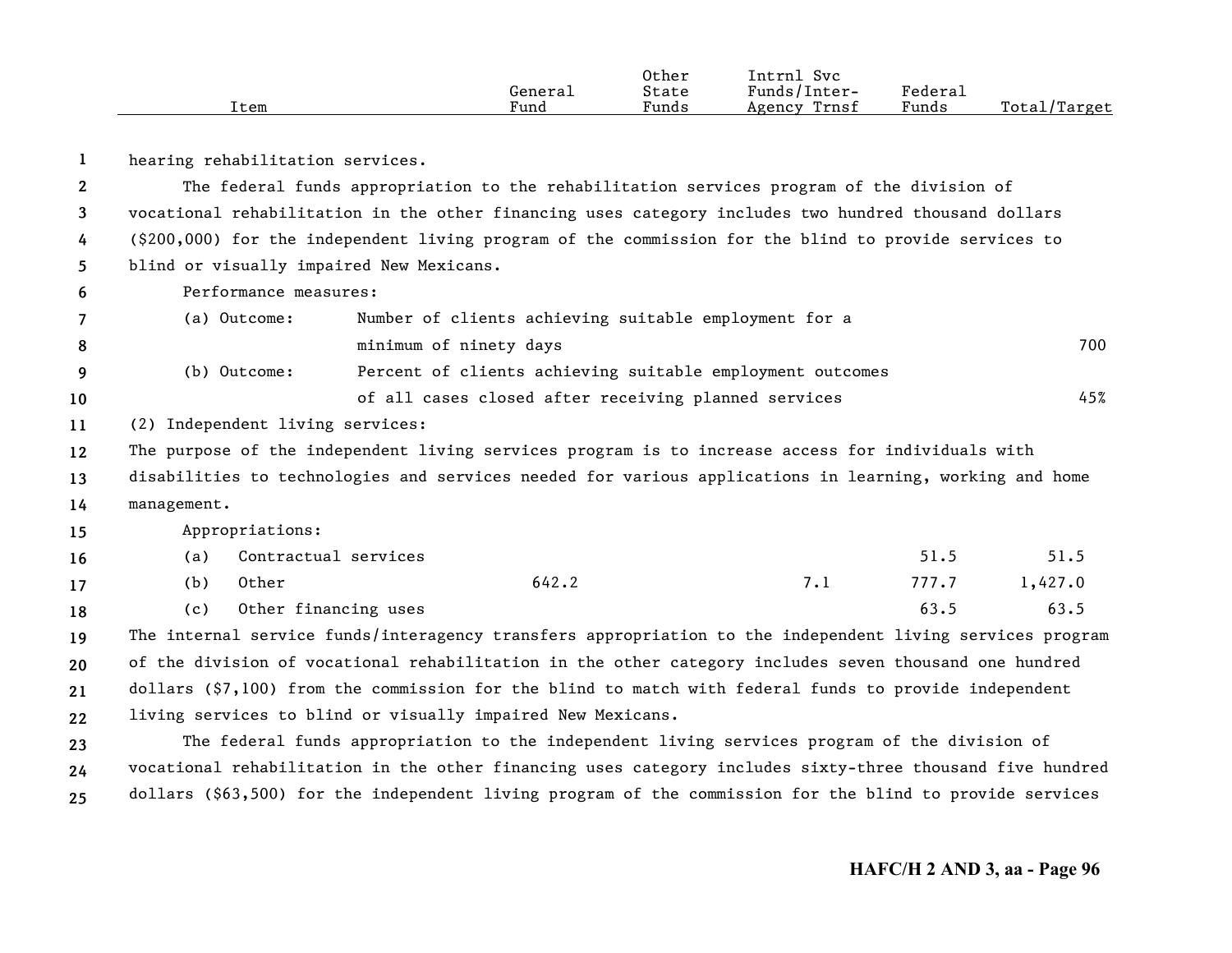|                       |     | Item                          |                                                   | General<br>Fund                                     | Other<br>State<br>Funds | Intrnl Svc<br>Funds/Inter-<br>Agency Trnsf                                                                | Federal<br>Funds | Total/Target |
|-----------------------|-----|-------------------------------|---------------------------------------------------|-----------------------------------------------------|-------------------------|-----------------------------------------------------------------------------------------------------------|------------------|--------------|
| 1                     |     |                               | to blind or visually impaired New Mexicans.       |                                                     |                         |                                                                                                           |                  |              |
| $\mathbf{2}^{\prime}$ |     | Performance measures:         |                                                   |                                                     |                         |                                                                                                           |                  |              |
| 3                     |     | (a) Output:                   |                                                   | Number of independent living plans developed        |                         |                                                                                                           |                  | 750          |
| 4                     |     | (b) Output:                   |                                                   | Number of individuals served for independent living |                         |                                                                                                           |                  | 800          |
| 5.                    |     | (3) Disability determination: |                                                   |                                                     |                         |                                                                                                           |                  |              |
| 6                     |     |                               |                                                   |                                                     |                         | The purpose of the disability determination program is to produce accurate and timely eligibility         |                  |              |
| 7                     |     |                               |                                                   |                                                     |                         | determinations to social security disability applicants so they may receive benefits.                     |                  |              |
| 8                     |     | Appropriations:               |                                                   |                                                     |                         |                                                                                                           |                  |              |
| 9                     | (a) | Personal services and         |                                                   |                                                     |                         |                                                                                                           |                  |              |
| 10                    |     | employee benefits             |                                                   |                                                     |                         |                                                                                                           | 7,731.7          | 7,731.7      |
| 11                    | (b) | Contractual services          |                                                   |                                                     |                         |                                                                                                           | 4,057.0          | 4,057.0      |
| 12                    | (c) | Other                         |                                                   |                                                     |                         |                                                                                                           | 4,990.8          | 4,990.8      |
| 13                    |     | Performance measures:         |                                                   |                                                     |                         |                                                                                                           |                  |              |
| 14                    |     | (a) Efficiency:               |                                                   |                                                     |                         | Average number of days for completing an initial disability                                               |                  |              |
| 15                    |     |                               | claim                                             |                                                     |                         |                                                                                                           |                  | 100          |
| 16                    |     | (4) Administrative services:  |                                                   |                                                     |                         |                                                                                                           |                  |              |
| 17                    |     |                               |                                                   |                                                     |                         | The purpose of the administration services program is to provide leadership, policy development,          |                  |              |
| 18                    |     |                               |                                                   |                                                     |                         | financial analysis, budgetary control, information technology services, administrative support and legal  |                  |              |
| 19                    |     |                               |                                                   |                                                     |                         | services to the division of vocational rehabilitation. The administration services program function is to |                  |              |
| 20                    |     |                               |                                                   |                                                     |                         | ensure the division of vocational rehabilitation achieves a high level of accountability and excellence   |                  |              |
| 21                    |     |                               | in services provided to the people of New Mexico. |                                                     |                         |                                                                                                           |                  |              |
| 22                    |     | Appropriations:               |                                                   |                                                     |                         |                                                                                                           |                  |              |
| 23                    | (a) | Personal services and         |                                                   |                                                     |                         |                                                                                                           |                  |              |
| 24                    |     | employee benefits             |                                                   |                                                     |                         |                                                                                                           | 3,753.7          | 3,753.7      |
| 25                    | (b) | Contractual services          |                                                   |                                                     |                         |                                                                                                           | 404.0            | 404.0        |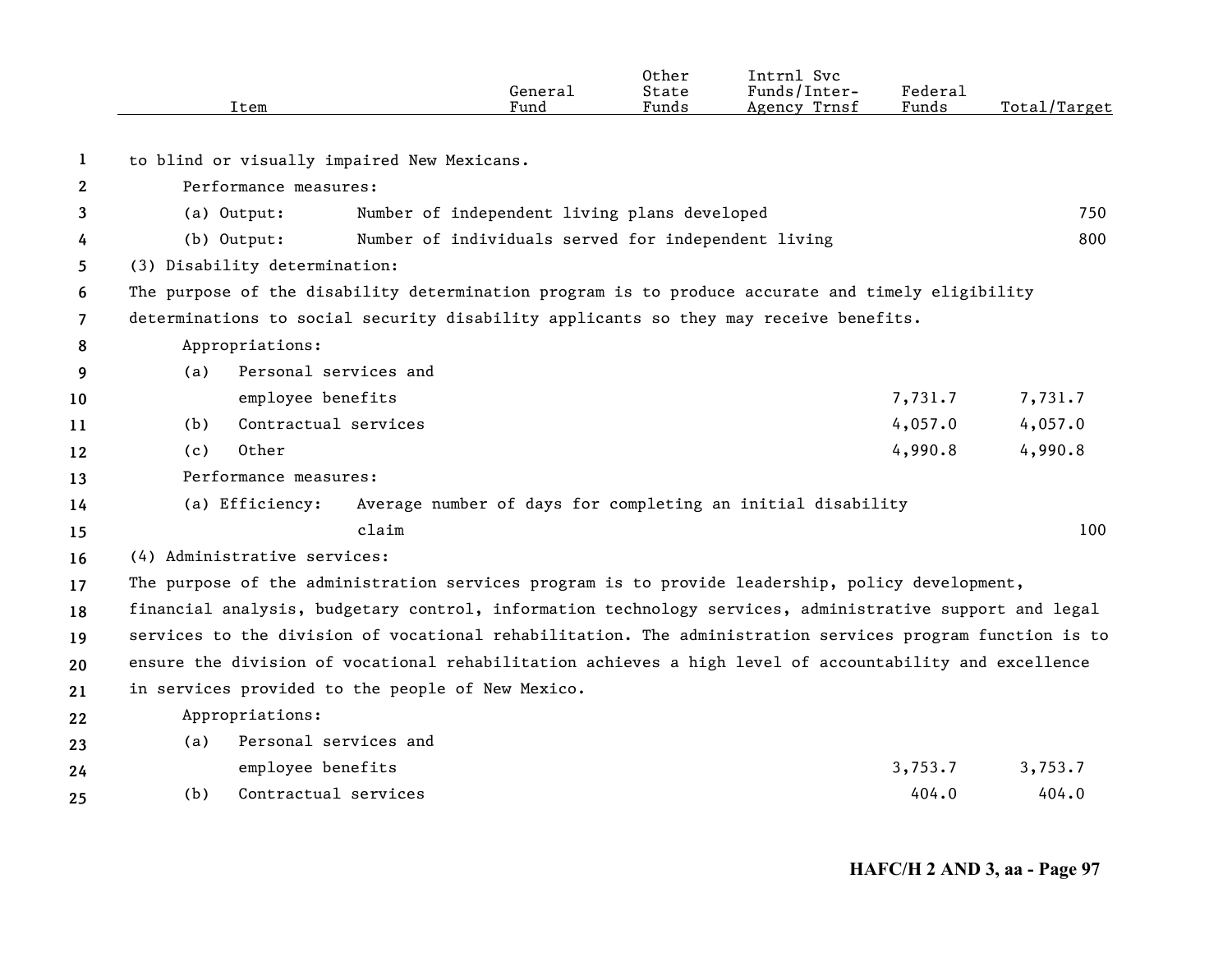|                       |                                                                                                          | Item                                                                                                      | General<br>Fund | Other<br>State<br>Funds | Intrnl Svc<br>Funds/Inter-<br>Agency Trnsf               | Federal<br>Funds | Total/Target |  |  |
|-----------------------|----------------------------------------------------------------------------------------------------------|-----------------------------------------------------------------------------------------------------------|-----------------|-------------------------|----------------------------------------------------------|------------------|--------------|--|--|
| 1                     | (c)                                                                                                      | Other                                                                                                     |                 |                         |                                                          | 788.1            | 788.1        |  |  |
| $\mathbf{2}^{\prime}$ |                                                                                                          | Any unexpended balances in the division of vocational rehabilitation remaining at the end of fiscal year  |                 |                         |                                                          |                  |              |  |  |
| 3                     |                                                                                                          | 2022 from appropriations made from the general fund shall not revert and may be expended in fiscal year   |                 |                         |                                                          |                  |              |  |  |
| 4                     | 2023.                                                                                                    |                                                                                                           |                 |                         |                                                          |                  |              |  |  |
| 5                     | Subtotal                                                                                                 |                                                                                                           |                 |                         |                                                          |                  | 50,323.0     |  |  |
| 6                     |                                                                                                          | GOVERNOR'S COMMISSION ON DISABILITY:                                                                      |                 |                         |                                                          |                  |              |  |  |
| $\overline{7}$        |                                                                                                          | (1) Governor's commission on disability:                                                                  |                 |                         |                                                          |                  |              |  |  |
| 8                     |                                                                                                          | The purpose of the governor's commission on disability program is to promote policies and programs that   |                 |                         |                                                          |                  |              |  |  |
| 9                     | focus on common issues faced by New Mexicans with disabilities, regardless of type of disability, age or |                                                                                                           |                 |                         |                                                          |                  |              |  |  |
| 10                    | other factors. The commission educates state administrators, legislators and the general public on the   |                                                                                                           |                 |                         |                                                          |                  |              |  |  |
| 11                    |                                                                                                          | issues facing New Mexicans with disabilities, especially as they relate to federal Americans with         |                 |                         |                                                          |                  |              |  |  |
| 12                    |                                                                                                          | Disabilities Act directives, building codes, disability technologies and disability culture so they can   |                 |                         |                                                          |                  |              |  |  |
| 13                    |                                                                                                          | improve the quality of life of New Mexicans with disabilities.                                            |                 |                         |                                                          |                  |              |  |  |
| 14                    |                                                                                                          | Appropriations:                                                                                           |                 |                         |                                                          |                  |              |  |  |
| 15                    | (a)                                                                                                      | Personal services and                                                                                     |                 |                         |                                                          |                  |              |  |  |
| 16                    |                                                                                                          | employee benefits                                                                                         | 676.4           |                         |                                                          | 274.4            | 950.8        |  |  |
| 17                    | (b)                                                                                                      | Contractual services                                                                                      | 50.0            |                         |                                                          | 158.9            | 208.9        |  |  |
| 18                    | (c)                                                                                                      | Other                                                                                                     | 378.2           | 78.7                    |                                                          | 105.9            | 562.8        |  |  |
| 19                    |                                                                                                          | Performance measures:                                                                                     |                 |                         |                                                          |                  |              |  |  |
| 20                    |                                                                                                          | (a) Outcome:                                                                                              |                 |                         | Percent of requested architectural plan reviews and site |                  |              |  |  |
| 21                    |                                                                                                          | inspections completed                                                                                     |                 |                         |                                                          |                  | 98%          |  |  |
| 22                    |                                                                                                          | (2) Brain injury advisory council:                                                                        |                 |                         |                                                          |                  |              |  |  |
| 23                    |                                                                                                          | The purpose of the brain injury advisory council program is to provide guidance on the use and            |                 |                         |                                                          |                  |              |  |  |
| 24                    |                                                                                                          | implementation of programs provided through the human services department's brain injury services fund so |                 |                         |                                                          |                  |              |  |  |
| 25                    |                                                                                                          | the department may align service delivery with needs identified by the brain injury community.            |                 |                         |                                                          |                  |              |  |  |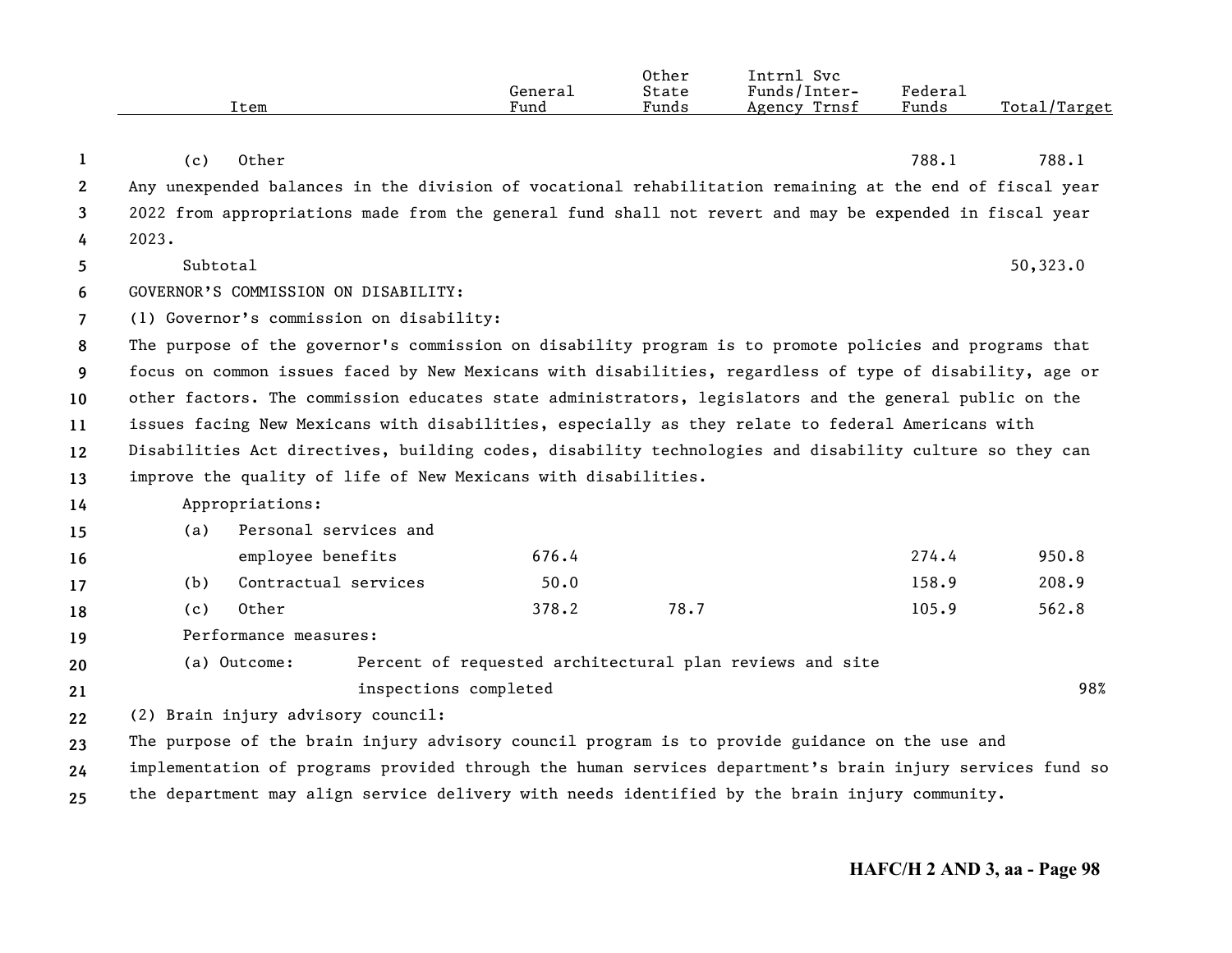|                |          | Item                                                                                                  | General<br>Fund | Other<br>State<br>Funds | Intrnl Svc<br>Funds/Inter-<br>Agency Trnsf | Federal<br>Funds | Total/Target |
|----------------|----------|-------------------------------------------------------------------------------------------------------|-----------------|-------------------------|--------------------------------------------|------------------|--------------|
| 1              |          | Appropriations:                                                                                       |                 |                         |                                            |                  |              |
| $\mathbf{2}$   | (a)      | Personal services and                                                                                 |                 |                         |                                            |                  |              |
| 3              |          | employee benefits                                                                                     | 74.0            |                         |                                            |                  | 74.0         |
| 4              | (b)      | Contractual services                                                                                  | 42.3            |                         |                                            |                  | 42.3         |
| 5              | (c)      | Other                                                                                                 | 68.9            |                         |                                            |                  | 68.9         |
| 6              | Subtotal |                                                                                                       |                 |                         |                                            |                  | 1,907.7      |
| $\overline{7}$ |          | DEVELOPMENTAL DISABILITIES PLANNING COUNCIL:                                                          |                 |                         |                                            |                  |              |
| 8              |          | (1) Developmental disabilities planning council:                                                      |                 |                         |                                            |                  |              |
| 9              |          | The purpose of the developmental disabilities planning council program is to provide and produce      |                 |                         |                                            |                  |              |
| 10             |          | opportunities for persons with disabilities so they may realize their dreams and potential and become |                 |                         |                                            |                  |              |
| 11             |          | integrated members of society.                                                                        |                 |                         |                                            |                  |              |
| 12             |          | Appropriations:                                                                                       |                 |                         |                                            |                  |              |
| 13             | (a)      | Personal services and                                                                                 |                 |                         |                                            |                  |              |
| 14             |          | employee benefits                                                                                     | 401.5           |                         |                                            | 252.0            | 653.5        |
| 15             | (b)      | Contractual services                                                                                  | 63.8            |                         |                                            | 245.3            | 309.1        |
| 16             | (c)      | Other                                                                                                 | 278.5           |                         | 75.0                                       |                  | 353.5        |
| 17             |          | (2) Office of guardianship:                                                                           |                 |                         |                                            |                  |              |
| 18             |          | The purpose of the office of guardianship program is to enter into, monitor and enforce guardianship  |                 |                         |                                            |                  |              |
| 19             |          | contracts for income-eligible persons and to help file, investigate and resolve complaints about      |                 |                         |                                            |                  |              |
| 20             |          | guardianship services provided by contractors to maintain the dignity, safety and security of the     |                 |                         |                                            |                  |              |
| 21             |          | indigent and incapacitated adults of the state.                                                       |                 |                         |                                            |                  |              |
| 22             |          | Appropriations:                                                                                       |                 |                         |                                            |                  |              |
| 23             | (a)      | Personal services and                                                                                 |                 |                         |                                            |                  |              |
| 24             |          | employee benefits                                                                                     | 1,063.9         |                         |                                            |                  | 1,063.9      |
| 25             | (b)      | Contractual services                                                                                  | 4,551.0         |                         | 550.0                                      |                  | 5,101.0      |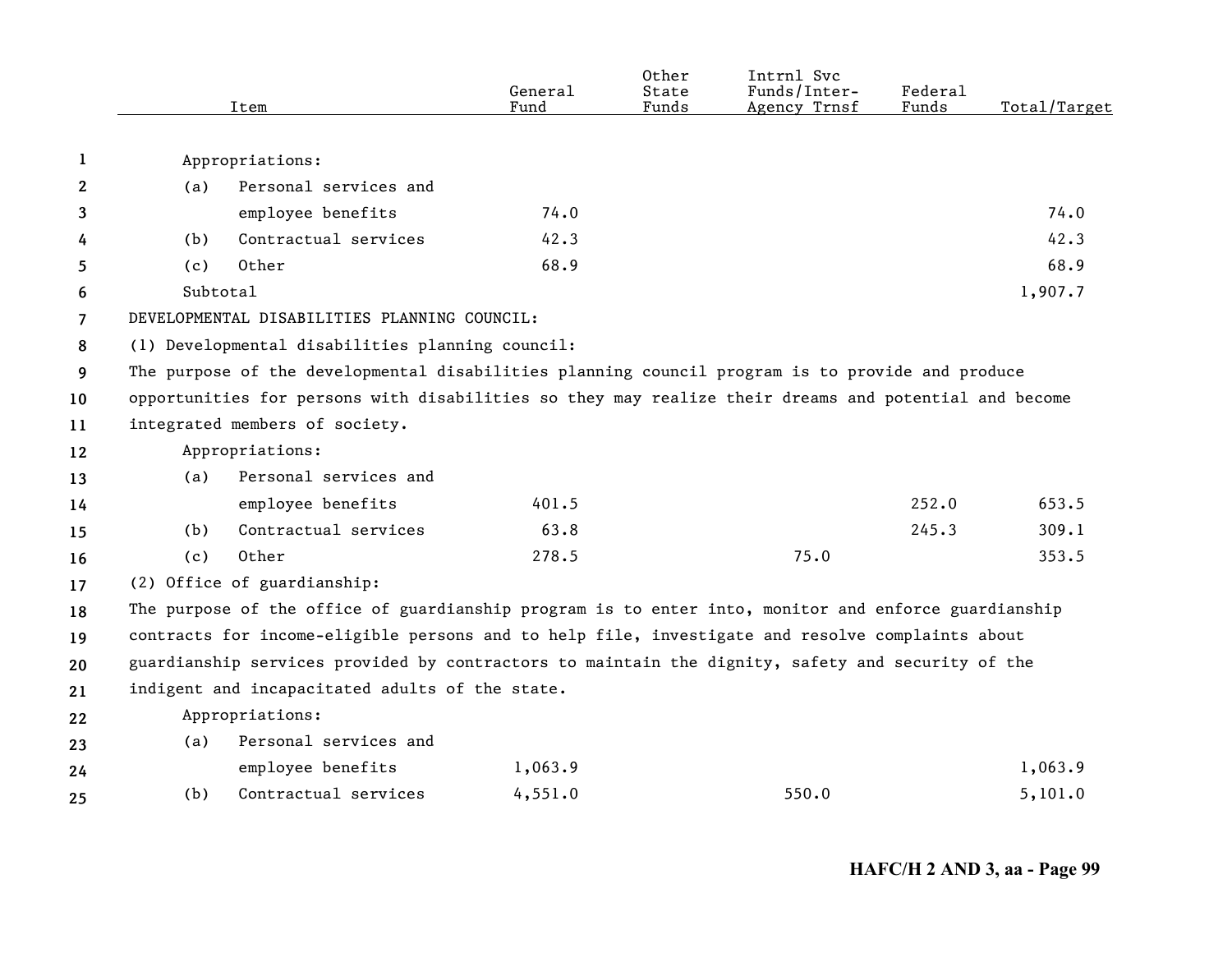|                       |                                                                                                           | General                                                     | Other<br>State | Intrnl Svc<br>Funds/Inter- | Federal |              |
|-----------------------|-----------------------------------------------------------------------------------------------------------|-------------------------------------------------------------|----------------|----------------------------|---------|--------------|
|                       | Item                                                                                                      | Fund                                                        | Funds          | Agency Trnsf               | Funds   | Total/Target |
|                       |                                                                                                           |                                                             |                |                            |         |              |
| 1                     | Other<br>(c)                                                                                              | 125.1                                                       |                |                            |         | 125.1        |
| $\mathbf{2}^{\prime}$ | The general fund appropriation to the office of guardianship of the developmental disabilities planning   |                                                             |                |                            |         |              |
| 3                     | council in the personal services and employee benefits category includes three hundred thousand dollars   |                                                             |                |                            |         |              |
| 4                     | (\$300,000) to strengthen guardianship oversight, contingent on enactment of House Bill 234 or similar    |                                                             |                |                            |         |              |
| 5                     | legislation in the first session of the fifty-fifth legislature.                                          |                                                             |                |                            |         |              |
| 6                     | Performance measures:                                                                                     |                                                             |                |                            |         |              |
| 7                     | (a) Outcome:                                                                                              | Average amount of time spent on wait list                   |                |                            |         | 6 months     |
| 8                     | (b) Outcome:                                                                                              | Number of guardianship investigations completed             |                |                            |         | 20           |
| 9                     | Subtotal                                                                                                  |                                                             |                |                            |         | 7,606.1      |
| 10                    | MINERS' HOSPITAL OF NEW MEXICO:                                                                           |                                                             |                |                            |         |              |
| 11                    | (1) Healthcare:                                                                                           |                                                             |                |                            |         |              |
| 12                    | The purpose of the healthcare program is to provide quality acute care, long-term care and related health |                                                             |                |                            |         |              |
| 13                    | services to the beneficiaries of the miners' trust fund of New Mexico and the people of the region so     |                                                             |                |                            |         |              |
| 14                    | they can maintain optimal health and quality of life.                                                     |                                                             |                |                            |         |              |
| 15                    | Appropriations:                                                                                           |                                                             |                |                            |         |              |
| 16                    | Personal services and<br>(a)                                                                              |                                                             |                |                            |         |              |
| 17                    | employee benefits                                                                                         |                                                             | 8,830.6        | 5,031.6                    | 7,050.1 | 20,912.3     |
| 18                    | Contractual services<br>(b)                                                                               |                                                             | 3, 275.2       | 1,866.1                    | 2,614.8 | 7,756.1      |
| 19                    | Other<br>(c)                                                                                              |                                                             | 2,987.6        | 1,702.3                    | 2,385.1 | 7,075.0      |
| 20                    | The internal service funds/interagency transfers appropriations to the healthcare program of miners'      |                                                             |                |                            |         |              |
| 21                    | hospital of New Mexico include eight million six hundred thousand dollars (\$8,600,000) from the miners'  |                                                             |                |                            |         |              |
| 22                    | trust fund.                                                                                               |                                                             |                |                            |         |              |
| 23                    | Performance measures:                                                                                     |                                                             |                |                            |         |              |
| 24                    | (a) Outcome:                                                                                              | Percent of occupancy at nursing home based on licensed beds |                |                            |         | 60%          |
| 25                    | (b) Quality:                                                                                              | Percent of patients readmitted to the hospital within       |                |                            |         |              |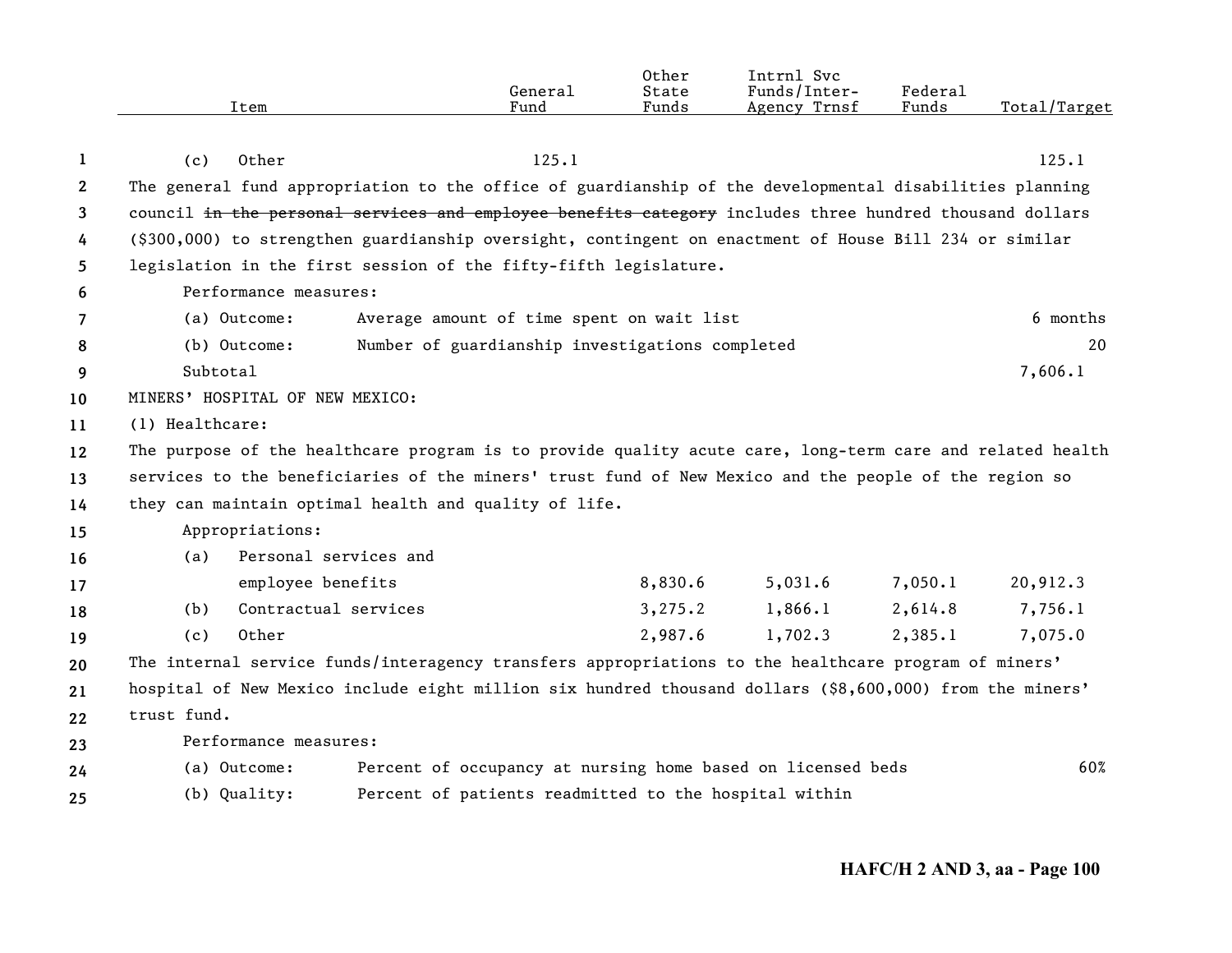|                |                    | Item                                                                                                       | General<br>Fund                                | Other<br>State<br>Funds | Intrnl Svc<br>Funds/Inter-<br>Agency Trnsf | Federal<br>Funds | Total/Target |  |  |
|----------------|--------------------|------------------------------------------------------------------------------------------------------------|------------------------------------------------|-------------------------|--------------------------------------------|------------------|--------------|--|--|
| 1              |                    |                                                                                                            | thirty days with the same or similar diagnosis |                         |                                            |                  | $\leq$ 1%    |  |  |
| $\overline{2}$ | Subtotal           |                                                                                                            |                                                |                         |                                            |                  | 35,743.4     |  |  |
| 3              |                    | DEPARTMENT OF HEALTH:                                                                                      |                                                |                         |                                            |                  |              |  |  |
| 4              | (1) Public health: |                                                                                                            |                                                |                         |                                            |                  |              |  |  |
| 5              |                    | The purpose of the public health program is to provide a coordinated system of community-based public      |                                                |                         |                                            |                  |              |  |  |
| 6              |                    | health services focusing on disease prevention and health promotion to improve health status, reduce       |                                                |                         |                                            |                  |              |  |  |
| $\overline{7}$ |                    | disparities and ensure timely access to quality, culturally competent healthcare.                          |                                                |                         |                                            |                  |              |  |  |
| 8              |                    | Appropriations:                                                                                            |                                                |                         |                                            |                  |              |  |  |
| 9              | (a)                | Personal services and                                                                                      |                                                |                         |                                            |                  |              |  |  |
| 10             |                    | employee benefits                                                                                          | 21,380.2                                       | 3,461.2                 | 2,472.5                                    | 26, 345.2        | 53,659.1     |  |  |
| 11             | (b)                | Contractual services                                                                                       | 20,522.7                                       | 3,781.2                 | 12,777.6                                   | 12,220.0         | 49,301.5     |  |  |
| 12             | (c)                | Other                                                                                                      | 12,227.5                                       | 33,384.6                | 323.8                                      | 31,313.6         | 77,249.5     |  |  |
| 13             | (d)                | Other financing uses                                                                                       | 462.3                                          |                         |                                            |                  | 462.3        |  |  |
| 14             |                    | The internal service funds/interagency transfers appropriations to the public health program of the        |                                                |                         |                                            |                  |              |  |  |
| 15             |                    | department of health include three million seven hundred twenty-seven thousand three hundred dollars       |                                                |                         |                                            |                  |              |  |  |
| 16             |                    | (\$3,727,300) from the tobacco settlement program fund for smoking cessation and prevention programs, four |                                                |                         |                                            |                  |              |  |  |
| 17             |                    | hundred ninety thousand six hundred dollars (\$490,600) from the tobacco settlement fund for diabetes      |                                                |                         |                                            |                  |              |  |  |
| 18             |                    | prevention and control services, two hundred thousand nine hundred dollars (\$200,900) for human           |                                                |                         |                                            |                  |              |  |  |
| 19             |                    | immunodeficiency virus/acquired immune deficiency syndrome prevention services and medicine, eighty-eight  |                                                |                         |                                            |                  |              |  |  |
| 20             |                    | thousand two hundred dollars (\$88,200) from the tobacco settlement program fund for breast and cervical   |                                                |                         |                                            |                  |              |  |  |
| 21             |                    | cancer screening and one million dollars (\$1,000,000) from the consumer settlement fund at the office of  |                                                |                         |                                            |                  |              |  |  |
| $22 \,$        |                    | the attorney general for teen suicide prevention. Any unexpended balances at the end of fiscal 2022 from   |                                                |                         |                                            |                  |              |  |  |
| 23             |                    | the consumer settlement fund shall revert to the consumer settlement fund at the office of the attorney    |                                                |                         |                                            |                  |              |  |  |
| 24             | general.           |                                                                                                            |                                                |                         |                                            |                  |              |  |  |

**25** Performance measures: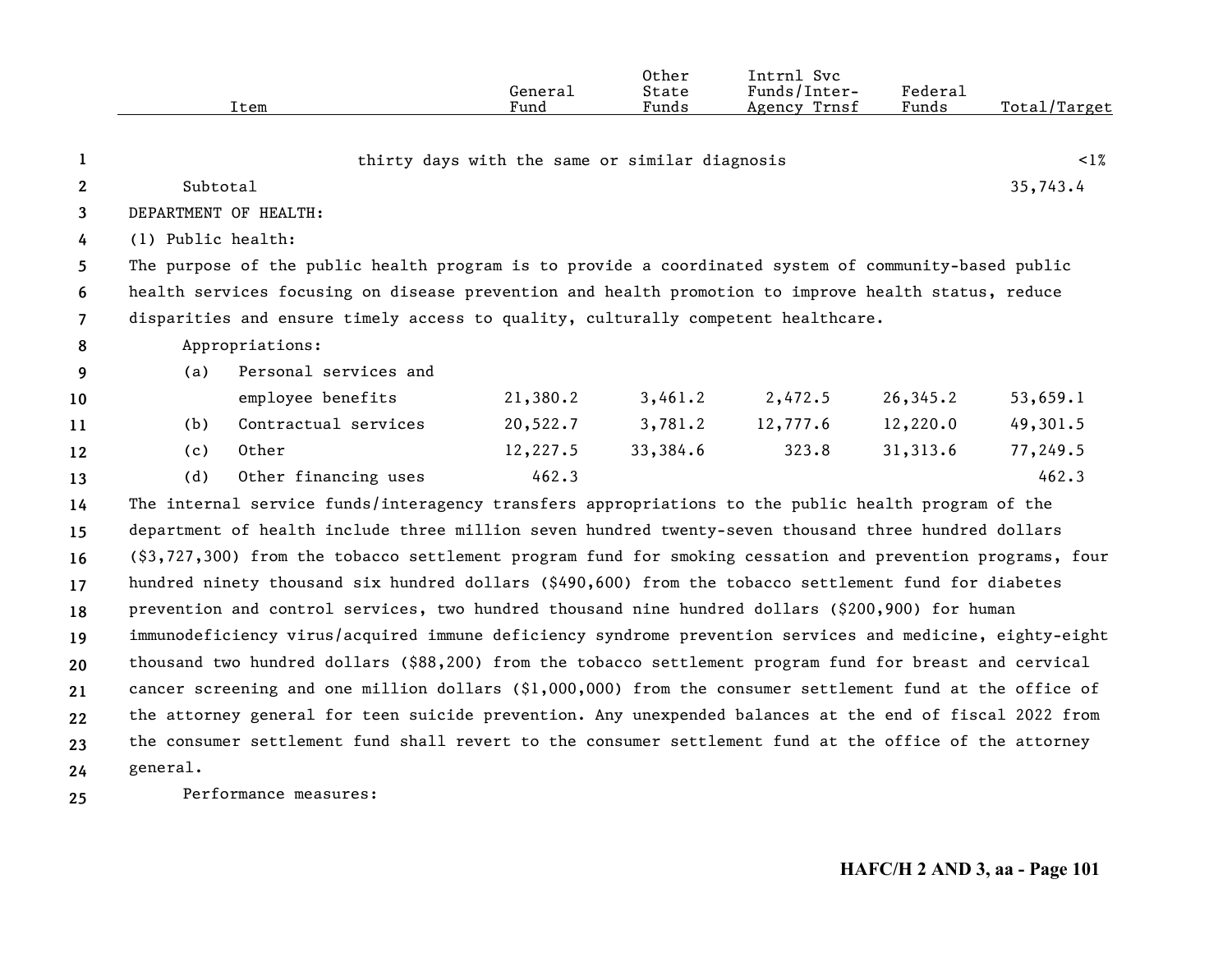|              | Item                                                                                                   |                                                              | General<br>Fund | Other<br>State<br>Funds | Intrnl Svc<br>Funds/Inter-<br>Agency Trnsf                 | Federal<br>Funds | Total/Target  |
|--------------|--------------------------------------------------------------------------------------------------------|--------------------------------------------------------------|-----------------|-------------------------|------------------------------------------------------------|------------------|---------------|
|              |                                                                                                        |                                                              |                 |                         |                                                            |                  |               |
| 1            | (a) Quality:                                                                                           | Percent of female New Mexico department of health's public   |                 |                         |                                                            |                  |               |
| $\mathbf{2}$ |                                                                                                        | health office family planning clients, ages fifteen to       |                 |                         |                                                            |                  |               |
| 3            |                                                                                                        | nineteen, who were provided most or moderately effective     |                 |                         |                                                            |                  |               |
| 4            |                                                                                                        | contraceptives                                               |                 |                         |                                                            |                  | $\geq 62.5\%$ |
| 5.           | (b) Quality:                                                                                           | Percent of school-based health centers funded by the         |                 |                         |                                                            |                  |               |
| 6            |                                                                                                        |                                                              |                 |                         | department of health that demonstrate improvement in their |                  |               |
| 7            |                                                                                                        | primary care or behavioral healthcare focus area             |                 |                         |                                                            |                  | $\geq 95\%$   |
| 8            | (c) Outcome:                                                                                           | Percent of preschoolers ages nineteen to thirty-five months  |                 |                         |                                                            |                  |               |
| 9            |                                                                                                        | indicated as being fully immunized                           |                 |                         |                                                            |                  | $\ge 65\%$    |
| 10           | (2) Epidemiology and response:                                                                         |                                                              |                 |                         |                                                            |                  |               |
| 11           | The purpose of the epidemiology and response program is to monitor health, provide health information, |                                                              |                 |                         |                                                            |                  |               |
| 12           | prevent disease and injury, promote health and healthy behaviors, respond to public health events,     |                                                              |                 |                         |                                                            |                  |               |
| 13           | prepare for health emergencies and provide emergency medical and vital registration services to New    |                                                              |                 |                         |                                                            |                  |               |
| 14           | Mexicans.                                                                                              |                                                              |                 |                         |                                                            |                  |               |
| 15           | Appropriations:                                                                                        |                                                              |                 |                         |                                                            |                  |               |
| 16           | (a)                                                                                                    | Personal services and                                        |                 |                         |                                                            |                  |               |
| 17           | employee benefits                                                                                      |                                                              | 4,786.1         | 127.2                   | 361.2                                                      | 15,906.6         | 21,181.1      |
| 18           | Contractual services<br>(b)                                                                            |                                                              | 1,235.1         | 335.6                   | 96.3                                                       | 21,119.7         | 22,786.7      |
| 19           | Other<br>(c)                                                                                           |                                                              | 4,575.7         | 64.7                    | 30.7                                                       | 5, 265.4         | 9,936.5       |
| 20           | Performance measures:                                                                                  |                                                              |                 |                         |                                                            |                  |               |
| 21           | (a) Explanatory:                                                                                       | Drug overdose death rate per one hundred thousand population |                 |                         |                                                            |                  |               |
| 22           | (b) Explanatory:                                                                                       | Alcohol-related death rate per one hundred thousand          |                 |                         |                                                            |                  |               |
| 23           |                                                                                                        | population                                                   |                 |                         |                                                            |                  |               |
| 24           | (c) Outcome:                                                                                           | Percent of retail pharmacies that dispense naloxone          |                 |                         |                                                            |                  | 90%           |
| 25           | (d) Outcome:                                                                                           |                                                              |                 |                         | Percent of opioid patients also prescribed benzodiazepines |                  | $\leq 5\%$    |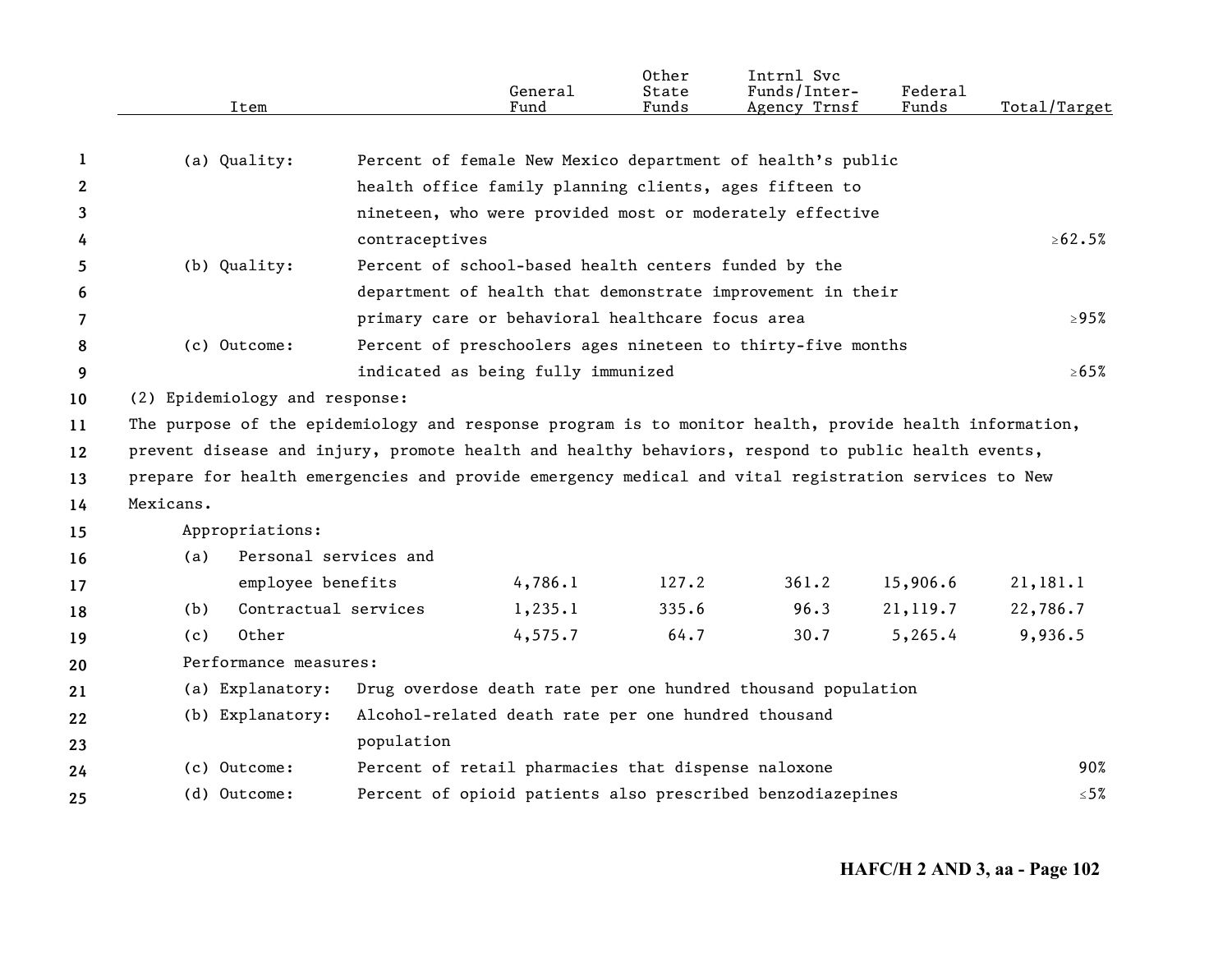|      |         | Other | Intrnl<br><b>Svc</b> |         |                   |
|------|---------|-------|----------------------|---------|-------------------|
|      | Generai | State | Funds/Inter-         | Federal |                   |
| Item | Fund    | Funds | Trnsf<br>Agency      | Funds   | Total/<br>'Target |

**1**(3) Laboratory services:

**234**The purpose of the laboratory services program is to provide laboratory analysis and scientific expertise for policy development for tax-supported public health, environment and toxicology programs in the state of New Mexico and to provide timely identification of threats to the health of New Mexicans.

Appropriations: (a) Personal services and

**56**

|   |       | employee benefits    | 5,268.6 | 1,247.8 | 119.1 | 2,487.4 | 9,122.9 |
|---|-------|----------------------|---------|---------|-------|---------|---------|
| 8 | (b).  | Contractual services | 115.0   | 30.0    | 33.5  | 58.7    | 237.2   |
| Q | ( C ) | Other                | 2,380.9 | 397.2   | 624.4 | 1,997.3 | 5,399.8 |

**10**(4) Facilities management:

**11121314**The purpose of the facilities management program is to provide oversight for department of health facilities that provide health and behavioral healthcare services, including mental health, substance abuse, nursing home and rehabilitation programs in both facility- and community-based settings, and serve as the safety net for the citizens of New Mexico.

## **15**Appropriations:

**16**(a) Personal services and

| 17 |     | employee benefits        | 49,990.4 | 58,916.9 | 2,738.6 | 8,360.2 | 120,006.1 |
|----|-----|--------------------------|----------|----------|---------|---------|-----------|
| 18 |     | (b) Contractual services | 3,796.6  | 8,137.0  | 1,016.8 | 1,471.7 | 14,422.1  |
| 19 | (c) | Other                    | 9,294.2  | 12,956.3 | 3,521.2 | 2,499.9 | 28,271.6  |

**20212223**The internal service funds/interagency transfers appropriations to the facilities management program of the department of health includes two million dollars (\$2,000,000) from the consumer settlement fund at the office of the attorney general. Any unexpended balances at the end of fiscal year 2022 shall revert to the consumer settlement fund at the office of the attorney general.

- **24**Performance measures:
- **25**(a) Efficiency: Percent of eligible third-party revenue collected at all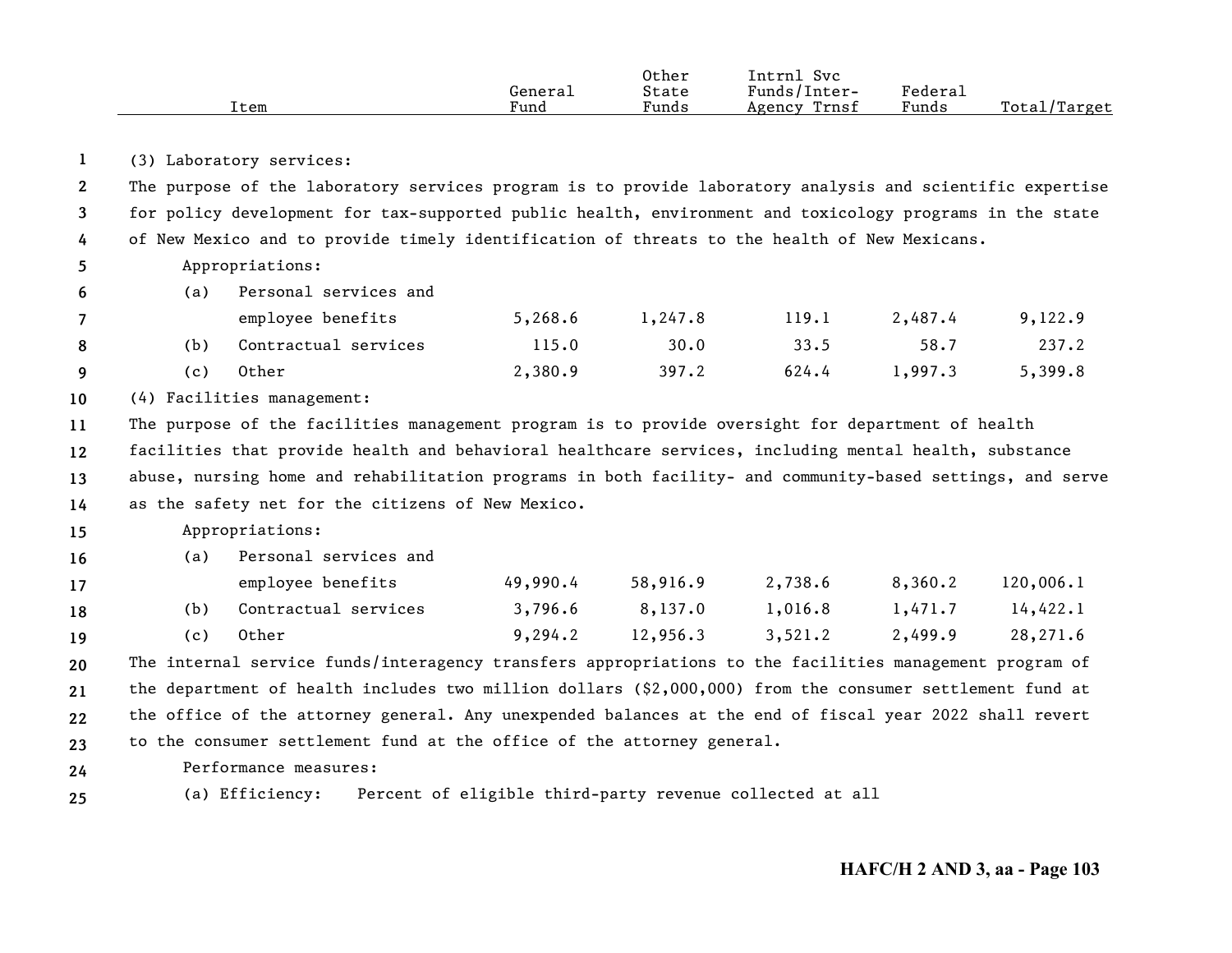|                | Item                                                                                                    |                       | General<br>Fund                                         | Other<br>State<br>Funds | Intrnl Svc<br>Funds/Inter-<br>Agency Trnsf                 | Federal<br>Funds | Total/Target |
|----------------|---------------------------------------------------------------------------------------------------------|-----------------------|---------------------------------------------------------|-------------------------|------------------------------------------------------------|------------------|--------------|
| 1              |                                                                                                         | agency facilities     |                                                         |                         |                                                            |                  | $\geq$ 93%   |
| 2              | (b) Quality:                                                                                            |                       |                                                         |                         | Percent of long-term care residents experiencing one or    |                  |              |
| 3              |                                                                                                         |                       | more major falls with injury                            |                         |                                                            |                  | $\leq$ 3.5%  |
| 4              | (c) Quality:                                                                                            |                       |                                                         |                         | Number of significant medication errors per one hundred    |                  |              |
| 5              |                                                                                                         | patients              |                                                         |                         |                                                            |                  | $\leq$ 2     |
| 6              | (5) Developmental disabilities support:                                                                 |                       |                                                         |                         |                                                            |                  |              |
| $\overline{7}$ | The purpose of the developmental disabilities support program is to administer a statewide system of    |                       |                                                         |                         |                                                            |                  |              |
| 8              | community-based services and support to improve the quality of life and increase the independence and   |                       |                                                         |                         |                                                            |                  |              |
| 9              | interdependence of individuals with developmental disabilities and children with or at risk for         |                       |                                                         |                         |                                                            |                  |              |
| 10             | developmental delay or disability and their families.                                                   |                       |                                                         |                         |                                                            |                  |              |
| 11             | Appropriations:                                                                                         |                       |                                                         |                         |                                                            |                  |              |
| 12             | (a)                                                                                                     | Personal services and |                                                         |                         |                                                            |                  |              |
| 13             | employee benefits                                                                                       |                       | 7,457.7                                                 |                         | 6,427.7                                                    |                  | 13,885.4     |
| 14             | (b)                                                                                                     | Contractual services  | 9,900.8                                                 | 25.0                    | 1,451.3                                                    |                  | 11,377.1     |
| 15             | Other<br>(c)                                                                                            |                       | 8,742.6                                                 | 180.0                   | 1,670.9                                                    |                  | 10,593.5     |
| 16             | (d)                                                                                                     | Other financing uses  | 138,958.4                                               |                         |                                                            |                  | 138,958.4    |
| 17             | Performance measures:                                                                                   |                       |                                                         |                         |                                                            |                  |              |
| 18             | (a) Explanatory:                                                                                        |                       |                                                         |                         | Number of individuals receiving developmental disabilities |                  |              |
| 19             |                                                                                                         | waiver services       |                                                         |                         |                                                            |                  |              |
| 20             | (b) Explanatory:                                                                                        |                       | Number of individuals on the developmental disabilities |                         |                                                            |                  |              |
| 21             |                                                                                                         | waiver waiting list   |                                                         |                         |                                                            |                  |              |
| 22             | (6) Health certification, licensing and oversight:                                                      |                       |                                                         |                         |                                                            |                  |              |
| 23             | The purpose of the health certification, licensing and oversight program is to provide health facility  |                       |                                                         |                         |                                                            |                  |              |
| 24             | licensing and certification surveys, community-based oversight and contract compliance surveys and a    |                       |                                                         |                         |                                                            |                  |              |
| 25             | statewide incident management system so that people in New Mexico have access to quality healthcare and |                       |                                                         |                         |                                                            |                  |              |
|                |                                                                                                         |                       |                                                         |                         |                                                            |                  |              |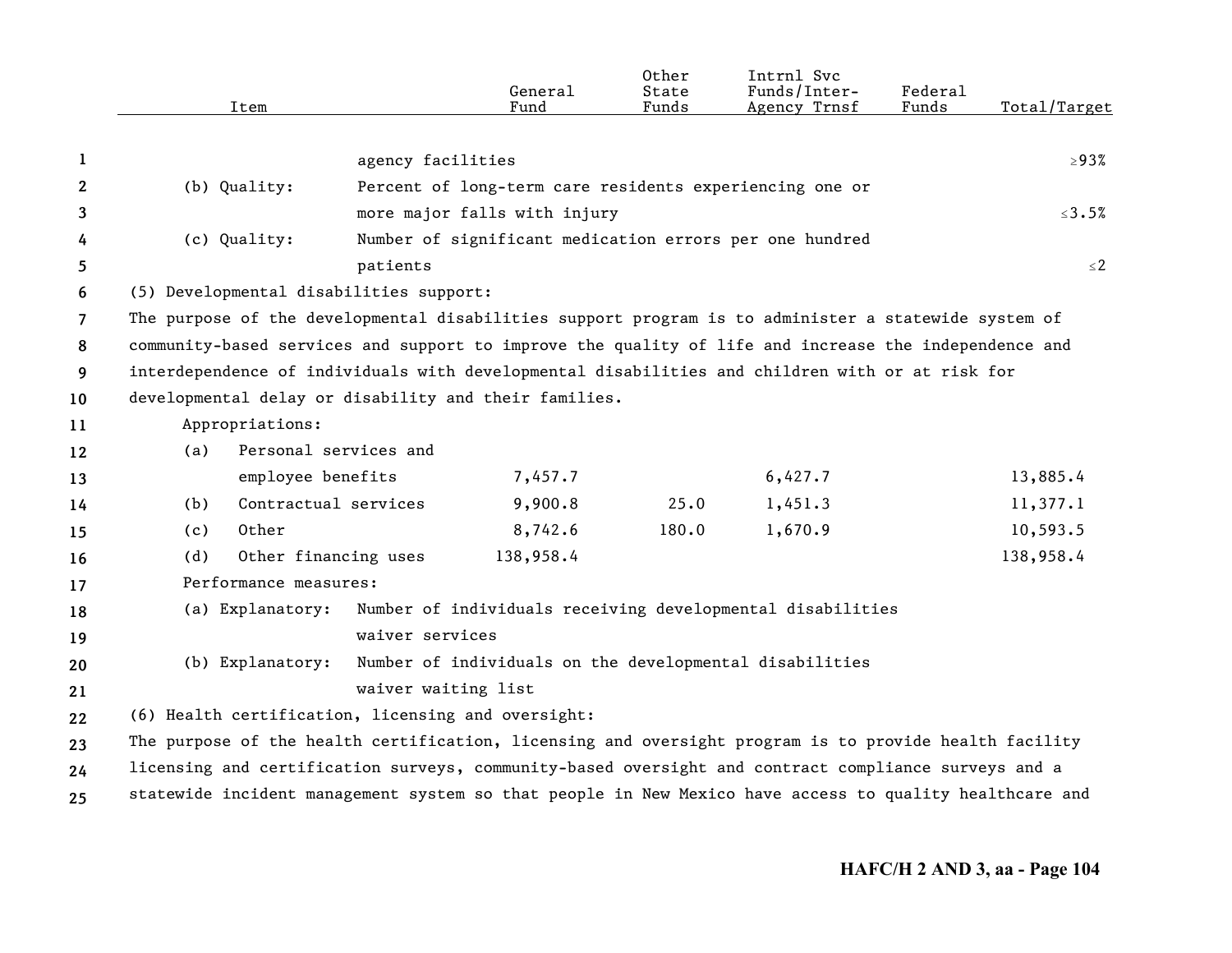|    | Item                                                                                                    |                       | General<br>Fund                              | Other<br>State<br>Funds | Intrnl Svc<br>Funds/Inter-<br>Agency Trnsf                 | Federal<br>Funds | Total/Target |
|----|---------------------------------------------------------------------------------------------------------|-----------------------|----------------------------------------------|-------------------------|------------------------------------------------------------|------------------|--------------|
| 1  | that vulnerable populations are safe from abuse, neglect and exploitation.                              |                       |                                              |                         |                                                            |                  |              |
| 2  | Appropriations:                                                                                         |                       |                                              |                         |                                                            |                  |              |
| 3  | (a)                                                                                                     | Personal services and |                                              |                         |                                                            |                  |              |
| 4  | employee benefits                                                                                       |                       | 4,869.0                                      | 1,782.7                 | 3,924.6                                                    | 2,288.1          | 12,864.4     |
| 5  | (b)                                                                                                     | Contractual services  | 683.5                                        | 43.7                    | 186.5                                                      | 84.8             | 998.5        |
| 6  | Other<br>(c)                                                                                            |                       | 403.7                                        | 110.6                   | 853.4                                                      | 222.8            | 1,590.5      |
| 7  | Performance measures:                                                                                   |                       |                                              |                         |                                                            |                  |              |
| 8  | (a) Explanatory:                                                                                        |                       |                                              |                         | Abuse rate for developmental disability waiver and mi via  |                  |              |
| 9  |                                                                                                         | waiver clients        |                                              |                         |                                                            |                  |              |
| 10 | (b) Explanatory:                                                                                        |                       |                                              |                         | Re-abuse rate for developmental disabilities waiver and mi |                  |              |
| 11 |                                                                                                         | via waiver clients    |                                              |                         |                                                            |                  |              |
| 12 | (c) Quality:                                                                                            |                       |                                              |                         | Percent of abuse, neglect and exploitation investigations  |                  |              |
| 13 |                                                                                                         |                       | completed according to established timelines |                         |                                                            |                  | 86%          |
| 14 | (7) Medical cannabis:                                                                                   |                       |                                              |                         |                                                            |                  |              |
| 15 | The purpose of the medical cannabis program is to provide qualified patients with the means to legally  |                       |                                              |                         |                                                            |                  |              |
| 16 | and beneficially consume medical cannabis in a regulated system for alleviating symptoms caused by      |                       |                                              |                         |                                                            |                  |              |
| 17 | debilitating medical conditions and their medical treatments and to regulate a system of production and |                       |                                              |                         |                                                            |                  |              |
| 18 | distribution of medical cannabis to ensure an adequate supply.                                          |                       |                                              |                         |                                                            |                  |              |
| 19 | Appropriations:                                                                                         |                       |                                              |                         |                                                            |                  |              |
| 20 | (a)                                                                                                     | Personal services and |                                              |                         |                                                            |                  |              |
| 21 | employee benefits                                                                                       |                       |                                              | 2,147.2                 |                                                            |                  | 2,147.2      |
| 22 | (b)                                                                                                     | Contractual services  |                                              | 1,207.0                 |                                                            |                  | 1,207.0      |
| 23 | Other<br>(c)                                                                                            |                       |                                              | 845.5                   |                                                            |                  | 845.5        |
| 24 | (8) Administration:                                                                                     |                       |                                              |                         |                                                            |                  |              |
| 25 | The purpose of the administration program is to provide leadership, policy development, information     |                       |                                              |                         |                                                            |                  |              |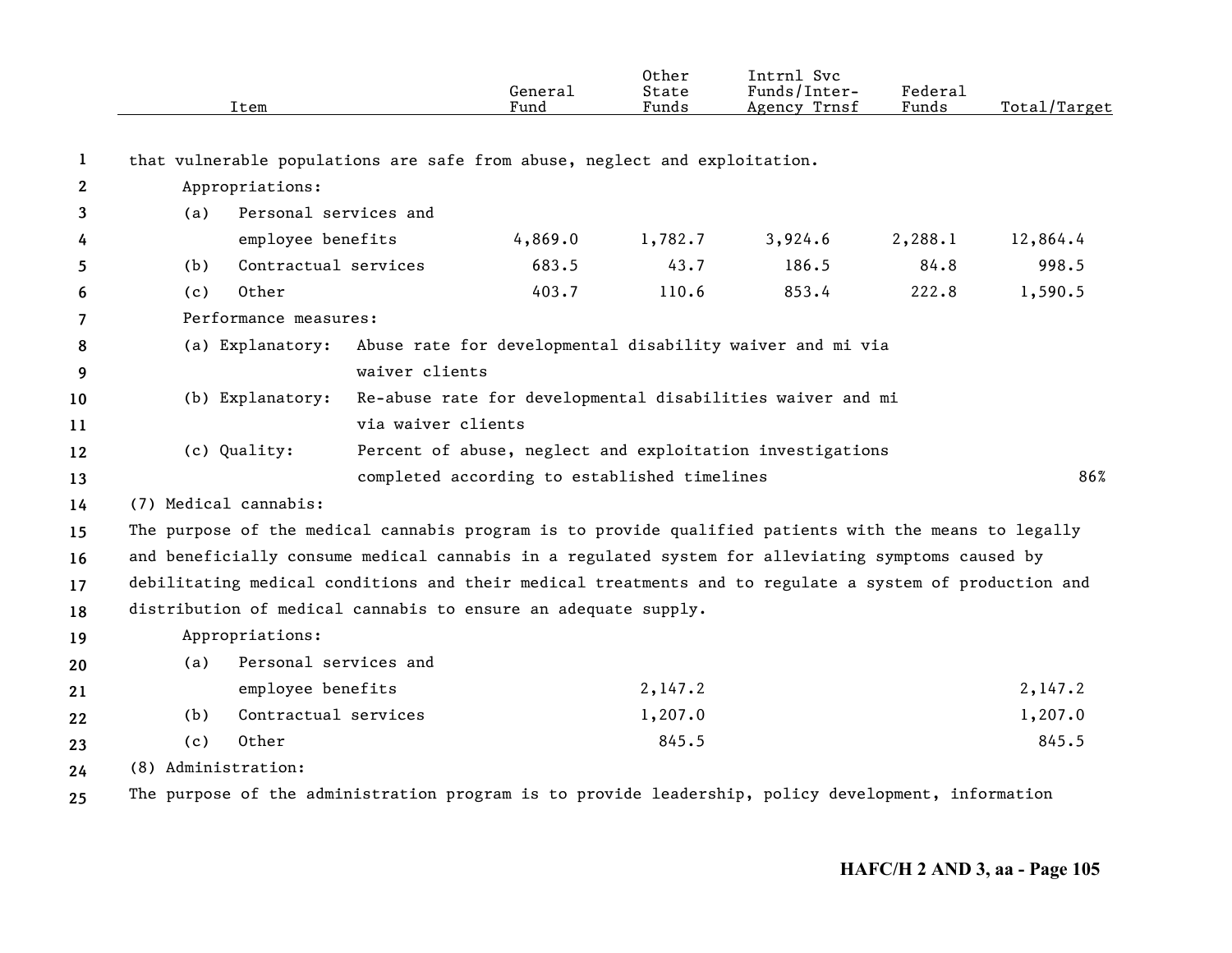|              |               | Item                       | General<br>Fund                                                                                         | Other<br>State<br>Funds | Intrnl Svc<br>Funds/Inter-<br>Agency Trnsf | <b>Federal</b><br>Funds | Total/Target |
|--------------|---------------|----------------------------|---------------------------------------------------------------------------------------------------------|-------------------------|--------------------------------------------|-------------------------|--------------|
|              |               |                            |                                                                                                         |                         |                                            |                         |              |
| 1            |               |                            | technology, administrative and legal support to the department of health so it achieves a high level of |                         |                                            |                         |              |
| $\mathbf{2}$ |               |                            | accountability and excellence in services provided to the people of New Mexico.                         |                         |                                            |                         |              |
| 3            |               | Appropriations:            |                                                                                                         |                         |                                            |                         |              |
| 4            | (a)           | Personal services and      |                                                                                                         |                         |                                            |                         |              |
| 5            |               | employee benefits          | 5, 514.1                                                                                                |                         | 700.0                                      | 5,547.3                 | 11,761.4     |
| 6            | (b)           | Contractual services       | 134.3                                                                                                   |                         | 1,154.2                                    | 811.6                   | 2,100.1      |
| 7            | (c)           | Other                      | 398.7                                                                                                   |                         | 104.6                                      | 1,086.6                 | 1,589.9      |
| 8            | Subtotal      |                            |                                                                                                         |                         |                                            |                         | 621,955.3    |
| 9            |               | DEPARTMENT OF ENVIRONMENT: |                                                                                                         |                         |                                            |                         |              |
| 10           |               | (1) Resource protection:   |                                                                                                         |                         |                                            |                         |              |
| 11           |               |                            | The purpose of the resource protection program is to monitor and provide regulatory oversight of the    |                         |                                            |                         |              |
| 12           |               |                            | generation, storage, transportation and disposal of wastes in New Mexico. The program also oversees the |                         |                                            |                         |              |
| 13           |               |                            | investigation and cleanup of environmental contamination covered by the Resource Conservation and       |                         |                                            |                         |              |
| 14           | Recovery Act. |                            |                                                                                                         |                         |                                            |                         |              |
| 15           |               | Appropriations:            |                                                                                                         |                         |                                            |                         |              |
| 16           | (a)           | Personal services and      |                                                                                                         |                         |                                            |                         |              |
| 17           |               | employee benefits          | 1,744.2                                                                                                 |                         | 6,870.1                                    | 2,718.9                 | 11,333.2     |
| 18           | (b)           | Contractual services       | 6.8                                                                                                     |                         | 636.5                                      | 1,674.5                 | 2,317.8      |
| 19           | (c)           | Other                      | 414.9                                                                                                   |                         | 849.1                                      | 799.4                   | 2,063.4      |
| 20           |               | Performance measures:      |                                                                                                         |                         |                                            |                         |              |
| 21           |               | (a) Outcome:               | Percent of solid and infectious waste management facilities                                             |                         |                                            |                         |              |
| 22           |               |                            | in compliance                                                                                           |                         |                                            |                         | 85%          |
| 23           |               | (b) Outcome:               | Percent of solid and infectious waste management facilities                                             |                         |                                            |                         |              |
| 24           |               |                            | in violation                                                                                            |                         |                                            |                         | 15%          |
| 25           |               | (2) Water protection:      |                                                                                                         |                         |                                            |                         |              |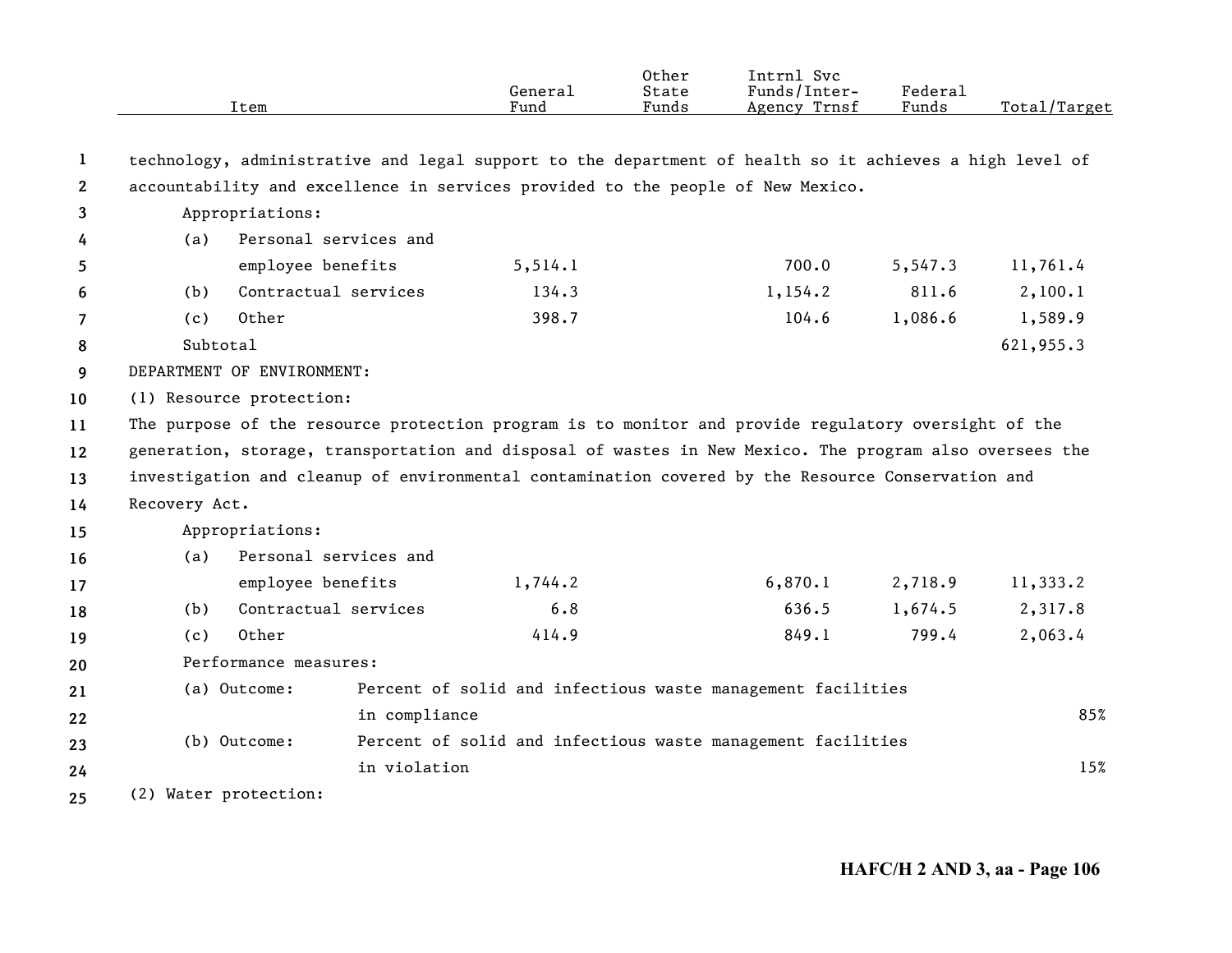|      |         | Other | Svc<br>Intrnl   |         |                               |
|------|---------|-------|-----------------|---------|-------------------------------|
|      | Genera⊥ | State | Funds/Inter-    | Federau |                               |
| Item | Fund    | Funds | Trnsf<br>Agency | Funds   | Total <sub>l</sub><br>'Target |

**12345**The purpose of the water protection program is to protect and preserve the ground, surface and drinking water resources of the state for present and future generations. The program also helps New Mexico communities develop sustainable and secure water, wastewater and solid waste infrastructure through funding, technical assistance and project oversight. Appropriations:

| - 0      | (d)  | reisonal services and |         |       |         |         |          |
|----------|------|-----------------------|---------|-------|---------|---------|----------|
|          |      | employee benefits     | 3,107,1 | 100.0 | 4,790.7 | 7,074.0 | 15,071.8 |
| -8       | (b). | Contractual services  | 400.9   |       | 3,479.8 | 4,158,5 | 8,039.2  |
| <b>q</b> | (C)  | Other                 | 125.5   |       | 1,287.5 | 2,735.9 | 4,148.9  |

**10111213**The internal service funds/interagency transfers appropriations to the water protection program of the department of environment in the contractual services category include one million four hundred thousand dollars (\$1,400,000) from revenues collected pursuant to Section 74-1-13 NMSA 1978, contingent on enactment of House Bill 92 or similar legislation in the first session of the fifty-fifth legislature to

**14**raise fees.

**6**

**15**Performance measures:

(a) Personal services and

| <b>16</b> | (a) Output:  | Number of nonpoint source impaired waterbodies restored by |       |
|-----------|--------------|------------------------------------------------------------|-------|
| 17        |              | the department relative to the number of impaired water    |       |
| 18        |              | bodies                                                     | 1:377 |
| 19        | (b) Outcome: | Percent of groundwater permittees in violation             | 15%   |

**20**(3) Environmental protection:

**2122232425**The purpose of the environmental protection program is to ensure New Mexicans breathe healthy air, to protect public health and the environment through specific programs that provide regulatory oversight of food service and food processing facilities, on-site treatment and disposal of liquid wastes, public swimming pools and baths and medical radiation and radiological technologists certification and to ensure every employee has safe and healthful working conditions.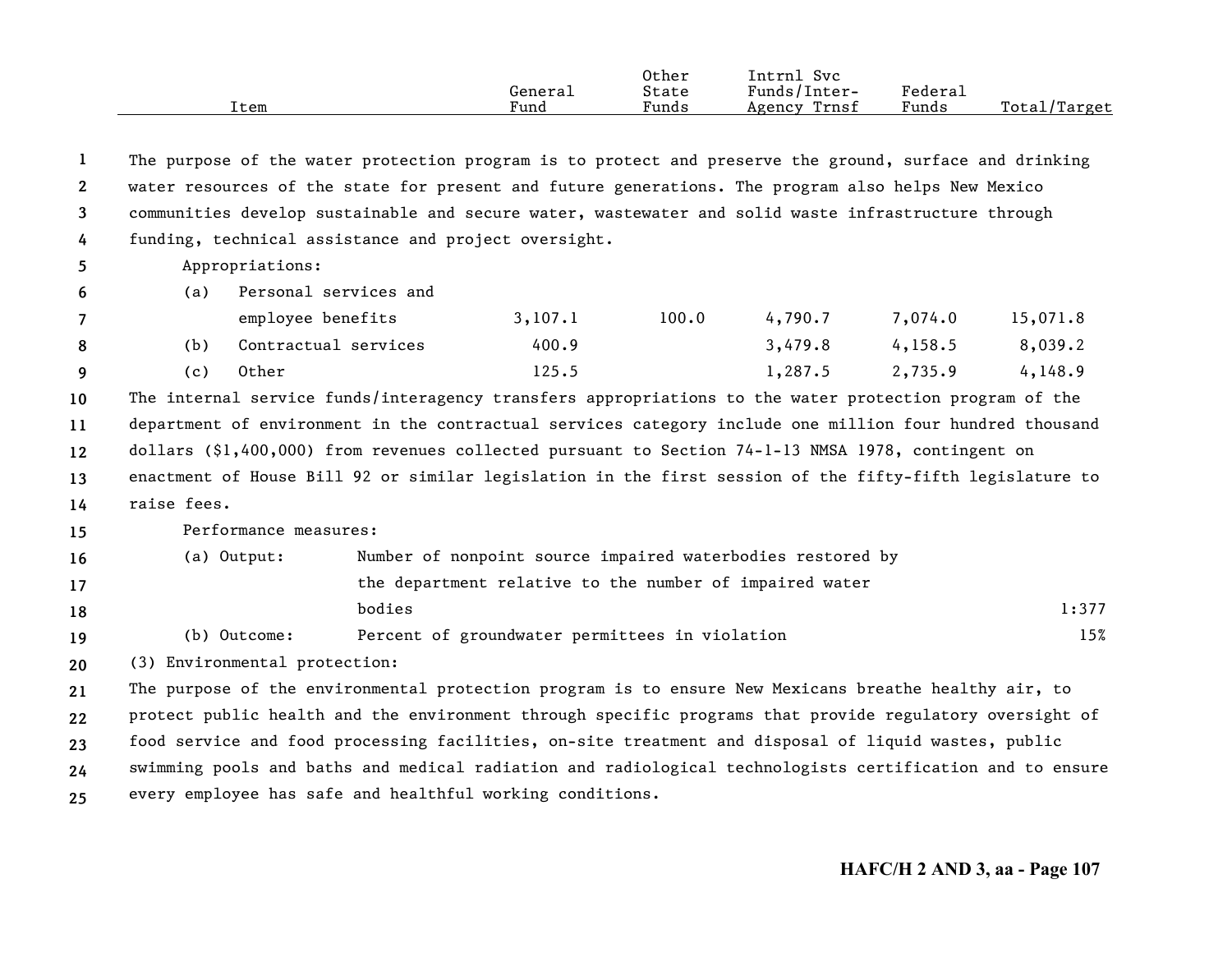|              |     | Item                                                                                                    | General<br>Fund                                            | Other<br>State<br>Funds | Intrnl Svc<br>Funds/Inter-<br>Agency Trnsf | Federal<br>Funds | Total/Target |
|--------------|-----|---------------------------------------------------------------------------------------------------------|------------------------------------------------------------|-------------------------|--------------------------------------------|------------------|--------------|
|              |     |                                                                                                         |                                                            |                         |                                            |                  |              |
| 1            |     | Appropriations:                                                                                         |                                                            |                         |                                            |                  |              |
| $\mathbf{2}$ | (a) | Personal services and                                                                                   |                                                            |                         |                                            |                  |              |
| 3            |     | employee benefits                                                                                       | 5,015.0                                                    | 99.4                    | 13,008.0                                   | 2,320.4          | 20,442.8     |
| 4            | (b) | Contractual services                                                                                    | 0.9                                                        |                         | 1,044.1                                    | 594.6            | 1,639.6      |
| 5            | (c) | Other                                                                                                   | 1,711.9                                                    | 0.5                     | 1,644.4                                    | 1,779.0          | 5,135.8      |
| 6            |     | Performance measures:                                                                                   |                                                            |                         |                                            |                  |              |
| 7            |     | (a) Outcome:                                                                                            | Percent of the population breathing air meeting federal    |                         |                                            |                  |              |
| 8            |     |                                                                                                         | health standards                                           |                         |                                            |                  | 95%          |
| 9            |     | (b) Outcome:                                                                                            | Number of employers that did not meet occupational health  |                         |                                            |                  |              |
| 10           |     |                                                                                                         | and safety requirements for at least one standard compared |                         |                                            |                  |              |
| 11           |     |                                                                                                         | with the total number of employers                         |                         |                                            |                  | 55%          |
| 12           |     | (4) Resource management:                                                                                |                                                            |                         |                                            |                  |              |
| 13           |     | The purpose of the resource management program is to provide overall leadership, administrative, legal  |                                                            |                         |                                            |                  |              |
| 14           |     | and information management support to all programs within the department. This support allows the       |                                                            |                         |                                            |                  |              |
| 15           |     | department to operate in the most responsible, efficient and effective manner so the public can receive |                                                            |                         |                                            |                  |              |
| 16           |     | the information it needs to hold the department accountable.                                            |                                                            |                         |                                            |                  |              |
| 17           |     | Appropriations:                                                                                         |                                                            |                         |                                            |                  |              |
| 18           | (a) | Personal services and                                                                                   |                                                            |                         |                                            |                  |              |
| 19           |     | employee benefits                                                                                       | 2,254.5                                                    | 160.1                   | 2,488.6                                    | 1,878.5          | 6,781.7      |
| 20           | (b) | Contractual services                                                                                    | 177.3                                                      | 10.2                    | 124.4                                      | 153.5            | 465.4        |
| 21           | (c) | Other                                                                                                   | 437.2                                                      | 29.7                    | 451.2                                      | 378.2            | 1,296.3      |
| 22           |     | (5) Special revenue funds:                                                                              |                                                            |                         |                                            |                  |              |
| 23           |     | Appropriations:                                                                                         |                                                            |                         |                                            |                  |              |
| 24           | (a) | Contractual services                                                                                    |                                                            | 4,990.0                 |                                            |                  | 4,990.0      |
| 25           | (b) | Other                                                                                                   |                                                            | 10,450.0                |                                            |                  | 10,450.0     |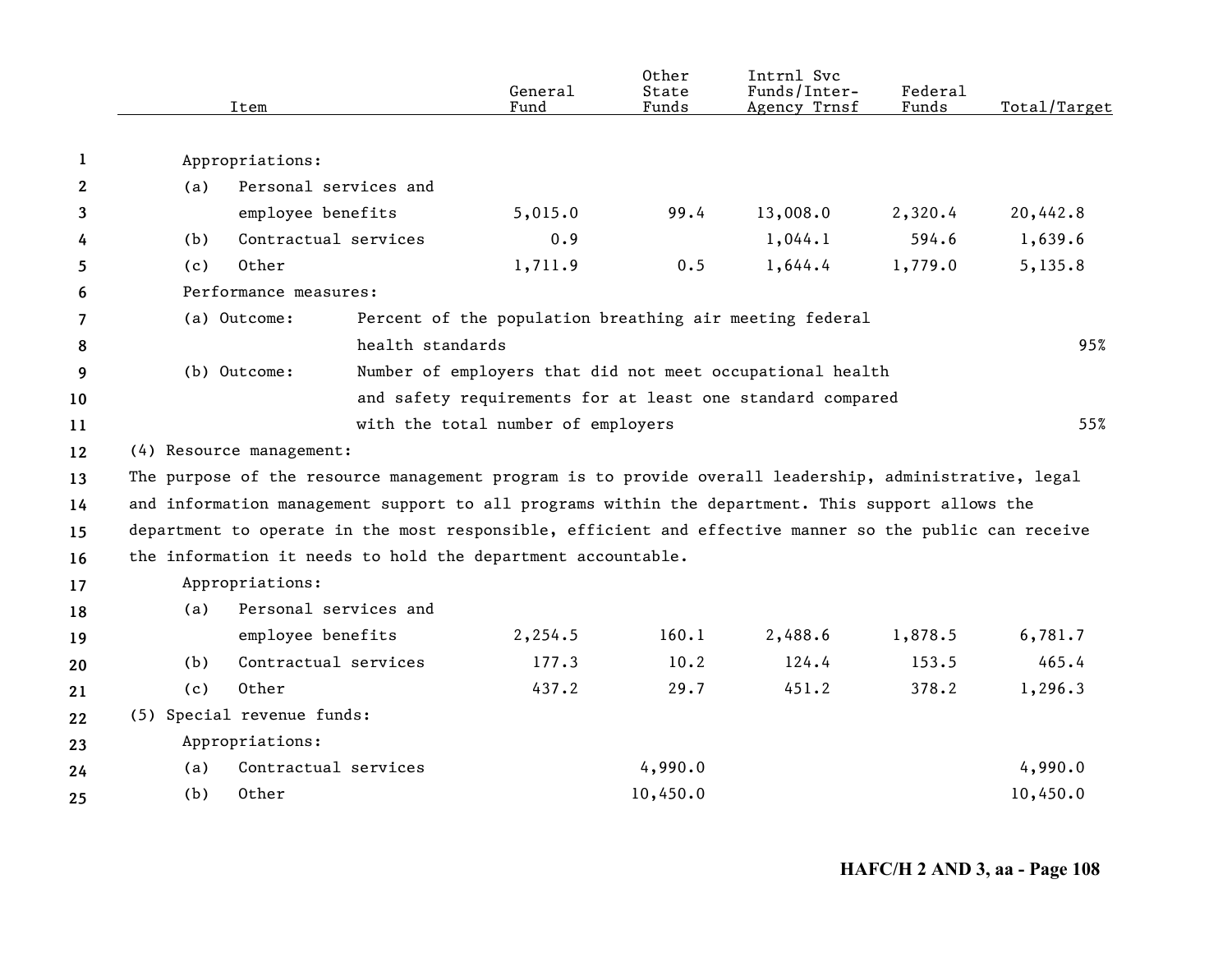|                       | Item                                                                                                       | General<br>Fund | Other<br>State<br>Funds | Intrnl Svc<br>Funds/Inter-<br>Agency Trnsf | Federal<br>Funds | Total/Target |  |  |  |
|-----------------------|------------------------------------------------------------------------------------------------------------|-----------------|-------------------------|--------------------------------------------|------------------|--------------|--|--|--|
| 1                     | Other financing uses<br>(c)                                                                                |                 | 35,971.5                |                                            |                  | 35,971.5     |  |  |  |
| $\mathbf{2}^{\prime}$ | The other state funds appropriation to the special revenue funds program of the department of environment  |                 |                         |                                            |                  |              |  |  |  |
| 3                     | in the other financing uses category includes one million four hundred thousand dollars (\$1,400,000) from |                 |                         |                                            |                  |              |  |  |  |
| 4                     | revenues collected pursuant to Section 74-1-13 NMSA 1978, contingent on enactment of House Bill 92 or      |                 |                         |                                            |                  |              |  |  |  |
| 5                     | similar legislation in the first session of the fifty-fifth legislature to raise fees.                     |                 |                         |                                            |                  |              |  |  |  |
| 6                     | Subtotal<br>130, 147.4                                                                                     |                 |                         |                                            |                  |              |  |  |  |
| 7                     | OFFICE OF THE NATURAL RESOURCES TRUSTEE:                                                                   |                 |                         |                                            |                  |              |  |  |  |
| 8                     | (1) Natural resource damage assessment and restoration:                                                    |                 |                         |                                            |                  |              |  |  |  |
| 9                     | The purpose of the natural resources trustee program is to restore or replace natural resources injured    |                 |                         |                                            |                  |              |  |  |  |
| 10                    | or lost due to releases of hazardous substances or oil into the environment.                               |                 |                         |                                            |                  |              |  |  |  |
| 11                    | Appropriations:                                                                                            |                 |                         |                                            |                  |              |  |  |  |
| 12                    | Personal services and<br>(a)                                                                               |                 |                         |                                            |                  |              |  |  |  |
| 13                    | employee benefits                                                                                          | 424.0           | 49.6                    |                                            |                  | 473.6        |  |  |  |
| 14                    | Contractual services<br>(b)                                                                                |                 | 4,846.1                 |                                            |                  | 4,846.1      |  |  |  |
| 15                    | Other<br>(c)                                                                                               |                 | 31.6                    |                                            |                  | 31.6         |  |  |  |
| 16                    | Subtotal                                                                                                   |                 |                         |                                            |                  | 5,351.3      |  |  |  |
| 17                    | VETERANS' SERVICES DEPARTMENT:                                                                             |                 |                         |                                            |                  |              |  |  |  |
| 18                    | (1) Veterans' services:                                                                                    |                 |                         |                                            |                  |              |  |  |  |
| 19                    | The purpose of the veterans' services program is to carry out the mandates of the New Mexico legislature   |                 |                         |                                            |                  |              |  |  |  |
| 20                    | and the governor to provide information and assistance to veterans and their eligible dependents to        |                 |                         |                                            |                  |              |  |  |  |
| 21                    | obtain the benefits to which they are entitled to improve their quality of life.                           |                 |                         |                                            |                  |              |  |  |  |
| 22                    | Appropriations:                                                                                            |                 |                         |                                            |                  |              |  |  |  |
| 23                    | Personal services and<br>(a)                                                                               |                 |                         |                                            |                  |              |  |  |  |
| 24                    | employee benefits                                                                                          | 4,189.0         |                         |                                            | 408.4            | 4,597.4      |  |  |  |
| 25                    | Contractual services<br>(b)                                                                                | 158.1           | 100.0                   |                                            | 138.5            | 396.6        |  |  |  |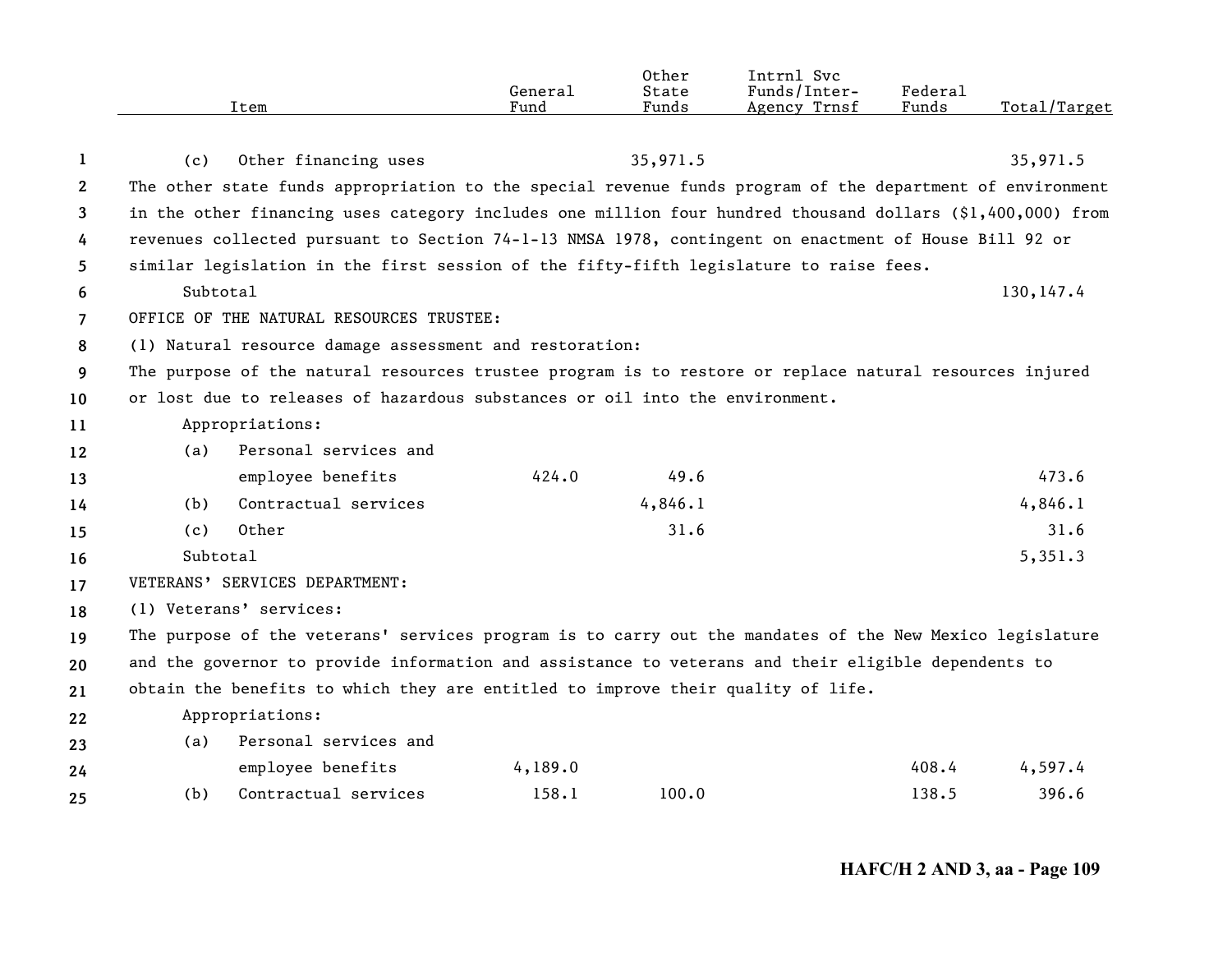|              | Item                                                                                                    |                       | General<br>Fund                                      | Other<br>State<br>Funds | Intrnl Svc<br>Funds/Inter-<br>Agency Trnsf                   | Federal<br>Funds | Total/Target    |
|--------------|---------------------------------------------------------------------------------------------------------|-----------------------|------------------------------------------------------|-------------------------|--------------------------------------------------------------|------------------|-----------------|
| 1            | Other<br>(c)                                                                                            |                       | 818.5                                                | 100.0                   |                                                              | 48.1             | 966.6           |
| $\mathbf{2}$ | Performance measures:                                                                                   |                       |                                                      |                         |                                                              |                  |                 |
| 3            | (a) Quality:                                                                                            |                       |                                                      |                         | Percent of veterans surveyed who rate the services provided  |                  |                 |
| 4            |                                                                                                         |                       | by the agency as satisfactory or above               |                         |                                                              |                  | 98%             |
|              | (b) Outcome:                                                                                            |                       |                                                      |                         | Percent of eligible deceased veterans and family members     |                  |                 |
| 5            |                                                                                                         |                       | interred in a regional state veterans' cemetery      |                         |                                                              |                  | 10 <sup>8</sup> |
| 6            | Subtotal                                                                                                |                       |                                                      |                         |                                                              |                  | 5,960.6         |
| 7            | CHILDREN, YOUTH AND FAMILIES DEPARTMENT:                                                                |                       |                                                      |                         |                                                              |                  |                 |
| 8            | (1) Juvenile justice facilities:                                                                        |                       |                                                      |                         |                                                              |                  |                 |
| 9            |                                                                                                         |                       |                                                      |                         |                                                              |                  |                 |
| 10           | The purpose of the juvenile justice facilities program is to provide rehabilitative services to youth   |                       |                                                      |                         |                                                              |                  |                 |
| 11           | committed to the department, including medical, educational, mental health and other services that will |                       |                                                      |                         |                                                              |                  |                 |
| 12           | support their rehabilitation.                                                                           |                       |                                                      |                         |                                                              |                  |                 |
| 13           | Appropriations:                                                                                         |                       |                                                      |                         |                                                              |                  |                 |
| 14           | (a)                                                                                                     | Personal services and |                                                      |                         |                                                              |                  |                 |
| 15           |                                                                                                         | employee benefits     | 50,737.3                                             | 1,820.4                 |                                                              |                  | 52,557.7        |
| 16           | (b)                                                                                                     | Contractual services  | 8,046.7                                              | 3,885.8                 | 423.9                                                        | 407.6            | 12,764.0        |
| 17           | Other<br>(c)                                                                                            |                       | 5,770.3                                              | 38.0                    |                                                              | 52.4             | 5,860.7         |
| 18           | Performance measures:                                                                                   |                       |                                                      |                         |                                                              |                  |                 |
| 19           | (a) Outcome:                                                                                            |                       | Percent of clients who successfully complete formal  |                         |                                                              |                  |                 |
| 20           |                                                                                                         | probation             |                                                      |                         |                                                              |                  | 88%             |
| 21           | (b) Outcome:                                                                                            |                       |                                                      |                         | Percent of youth discharged from active field supervision    |                  |                 |
| 22           |                                                                                                         |                       |                                                      |                         | who did not recidivate in the following two-year time period |                  | 80%             |
| 23           | (c) Outcome:                                                                                            |                       |                                                      |                         | Percent of youth discharged from a secure facility who did   |                  |                 |
| 24           |                                                                                                         |                       | not recidivate in the following two year time period |                         |                                                              |                  | 50%             |
| 25           | (d) Output:                                                                                             |                       |                                                      |                         | Number of physical assaults in juvenile justice facilities   |                  | < 285           |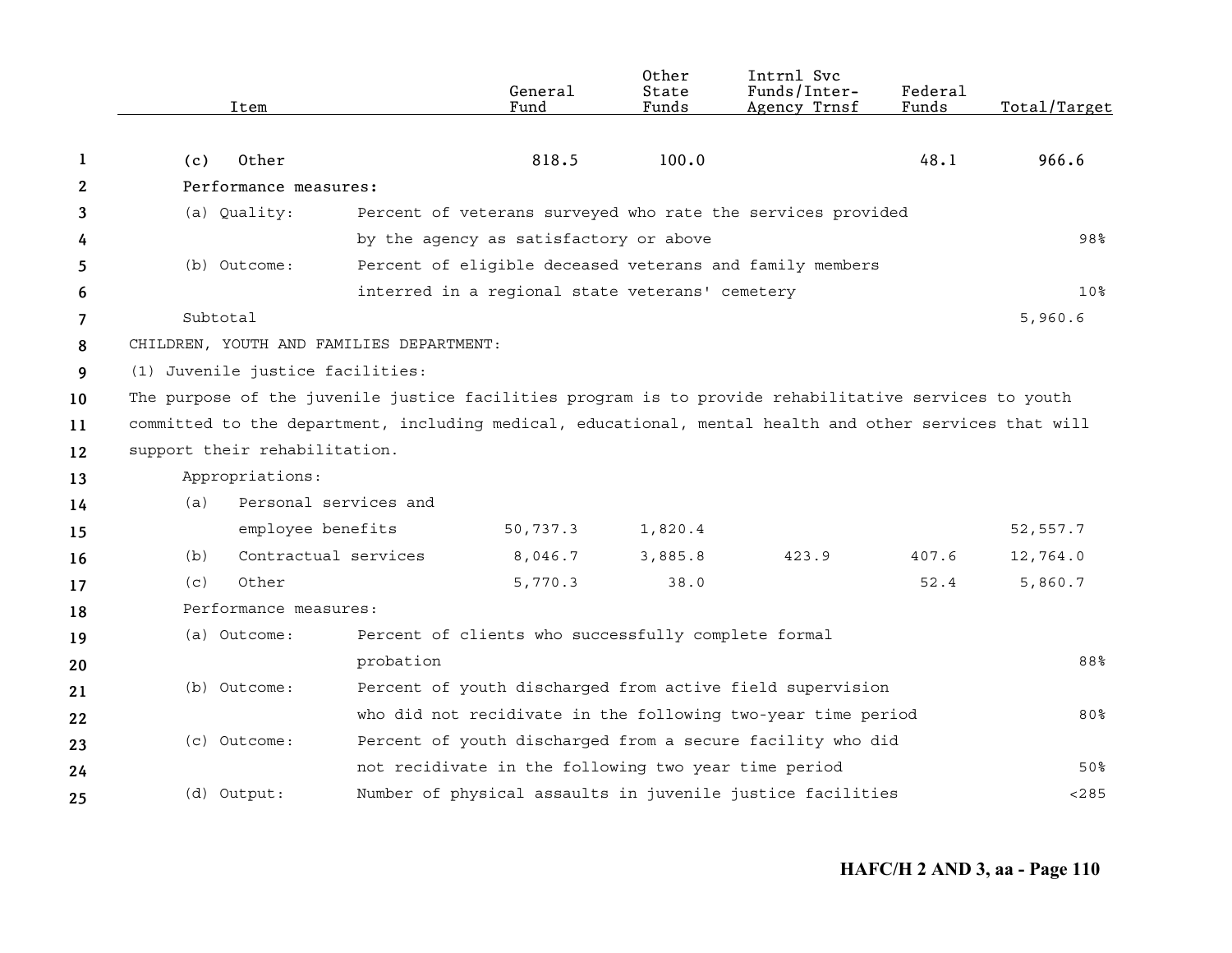| Item | General<br>Fund | Other<br>State<br>Funds | Svc<br>Intrnl<br>Funds/Inter-<br>Trnsf<br>Agency | Federal<br>Funds | Total,<br>./Target |
|------|-----------------|-------------------------|--------------------------------------------------|------------------|--------------------|
|------|-----------------|-------------------------|--------------------------------------------------|------------------|--------------------|

**1**(2) Protective services:

**234**The purpose of the protective services program is to receive and investigate referrals of child abuse and neglect and provide family preservation and treatment and legal services to vulnerable children and their families to ensure their safety and well-being.

Appropriations:

**56**

(a) Personal services and

|     | employee benefits    | 53,955.4 |         | 1,151.6 | 14,031.6 | 69,138.6 |
|-----|----------------------|----------|---------|---------|----------|----------|
|     | Contractual services | 15,432.7 | 167.2   | 900.0   | 11,507.8 | 28,007.7 |
| (C) | Other                | 27,677.8 | 1,643.2 | 237.8   | 44,171.5 | 73,730.3 |

**101112**The internal service funds/interagency transfers appropriations to the protective services program of the children, youth and families department include nine hundred thousand dollars (\$900,000) from the federal temporary assistance for needy families block grant to New Mexico for supportive housing.

**13141516**The general fund appropriation to the protective services program of the children, youth and families department in the contractual services category includes three million seven hundred thirteen thousand seven hundred dollars (\$3,713,700) for evidence-based child maltreatment prevention and early intervention services.

**17**Performance measures:

| 18 | (a) Output:  | Turnover rate for protective service workers                | 25% |
|----|--------------|-------------------------------------------------------------|-----|
| 19 | (b) Outcome: | Percent of children in foster care for more than eight days |     |
| 20 |              | who achieve permanency within twelve months of entry into   |     |
| 21 |              | foster care                                                 | 30% |
| 22 | (c) Outcome: | Percent of children in foster care for twenty-four months   |     |
| 23 |              | at the start of a twelve-month period who achieve           |     |
| 24 |              | permanency within that twelve months                        | 35% |
| 25 | (d) Outcome: | Percent of children in foster care for twelve to            |     |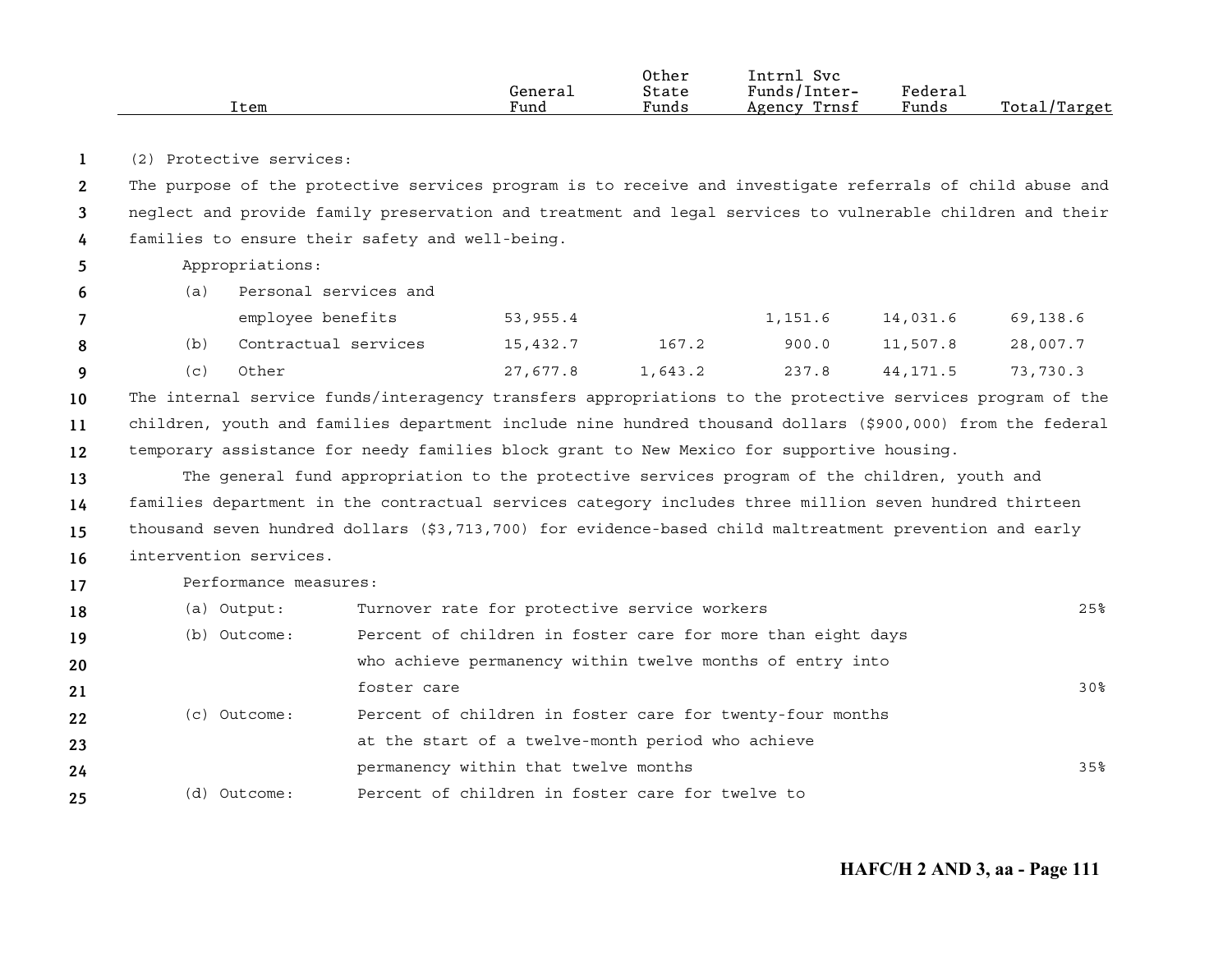|    |                      | Item                            |          | General<br>Fund                                               | Other<br>State<br>Funds | Intrnl Svc<br>Funds/Inter-<br>Agency Trnsf                                                              | Federal<br>Funds | Total/Target |
|----|----------------------|---------------------------------|----------|---------------------------------------------------------------|-------------------------|---------------------------------------------------------------------------------------------------------|------------------|--------------|
| -1 |                      |                                 |          |                                                               |                         | twenty-three months at the start of a twelve-month period                                               |                  |              |
| 2  |                      |                                 |          | who achieve permanency within that twelve months              |                         |                                                                                                         |                  | 42%          |
| 3  |                      | (e) Outcome:                    |          | Percent of children who were victims of a substantiated       |                         |                                                                                                         |                  |              |
| 4  |                      |                                 |          |                                                               |                         | maltreatment report during a twelve-month period who were                                               |                  |              |
| 5  |                      |                                 |          |                                                               |                         | victims of another substantiated maltreatment allegation                                                |                  |              |
| 6  |                      |                                 |          | within twelve months of their initial report                  |                         |                                                                                                         |                  | < 9.1%       |
| 7  |                      | (3) Behavioral health services: |          |                                                               |                         |                                                                                                         |                  |              |
| 8  |                      |                                 |          |                                                               |                         | The purpose of the behavioral health services program is to provide coordination and management of      |                  |              |
| 9  |                      |                                 |          | behavioral health policy, programs and services for children. |                         |                                                                                                         |                  |              |
| 10 |                      | Appropriations:                 |          |                                                               |                         |                                                                                                         |                  |              |
| 11 | (a)                  | Personal services and           |          |                                                               |                         |                                                                                                         |                  |              |
| 12 |                      | employee benefits               |          | 7,311.1                                                       |                         | 724.7                                                                                                   | 1,292.3          | 9,328.1      |
| 13 | (b)                  | Contractual services            |          | 28,308.5                                                      | 500.0                   | 31.7                                                                                                    | 5,523.7          | 34, 363.9    |
| 14 | (c)                  | Other                           |          | 374.5                                                         |                         |                                                                                                         | 127.9            | 502.4        |
| 15 |                      | Performance measures:           |          |                                                               |                         |                                                                                                         |                  |              |
| 16 |                      | (a) Outcome:                    |          |                                                               |                         | Percent of infants served by infant mental health teams                                                 |                  |              |
| 17 |                      |                                 |          |                                                               |                         | with a team recommendation for reunification who have not                                               |                  |              |
| 18 |                      |                                 |          | had additional substantiated referrals to protective          |                         |                                                                                                         |                  |              |
| 19 |                      |                                 | services |                                                               |                         |                                                                                                         |                  | 95%          |
| 20 | (b) Output:          |                                 |          | Percent of department-involved youth in the estimated         |                         |                                                                                                         |                  |              |
| 21 |                      |                                 |          |                                                               |                         | target population who are receiving services from community                                             |                  |              |
| 22 |                      |                                 |          | behavioral health clinicians                                  |                         |                                                                                                         |                  | 75%          |
| 23 | (4) Program support: |                                 |          |                                                               |                         |                                                                                                         |                  |              |
| 24 |                      |                                 |          |                                                               |                         | The purpose of program support is to provide the direct services divisions with functional and          |                  |              |
| 25 |                      |                                 |          |                                                               |                         | administrative support so they may provide client services consistent with the department's mission and |                  |              |
|    |                      |                                 |          |                                                               |                         |                                                                                                         |                  |              |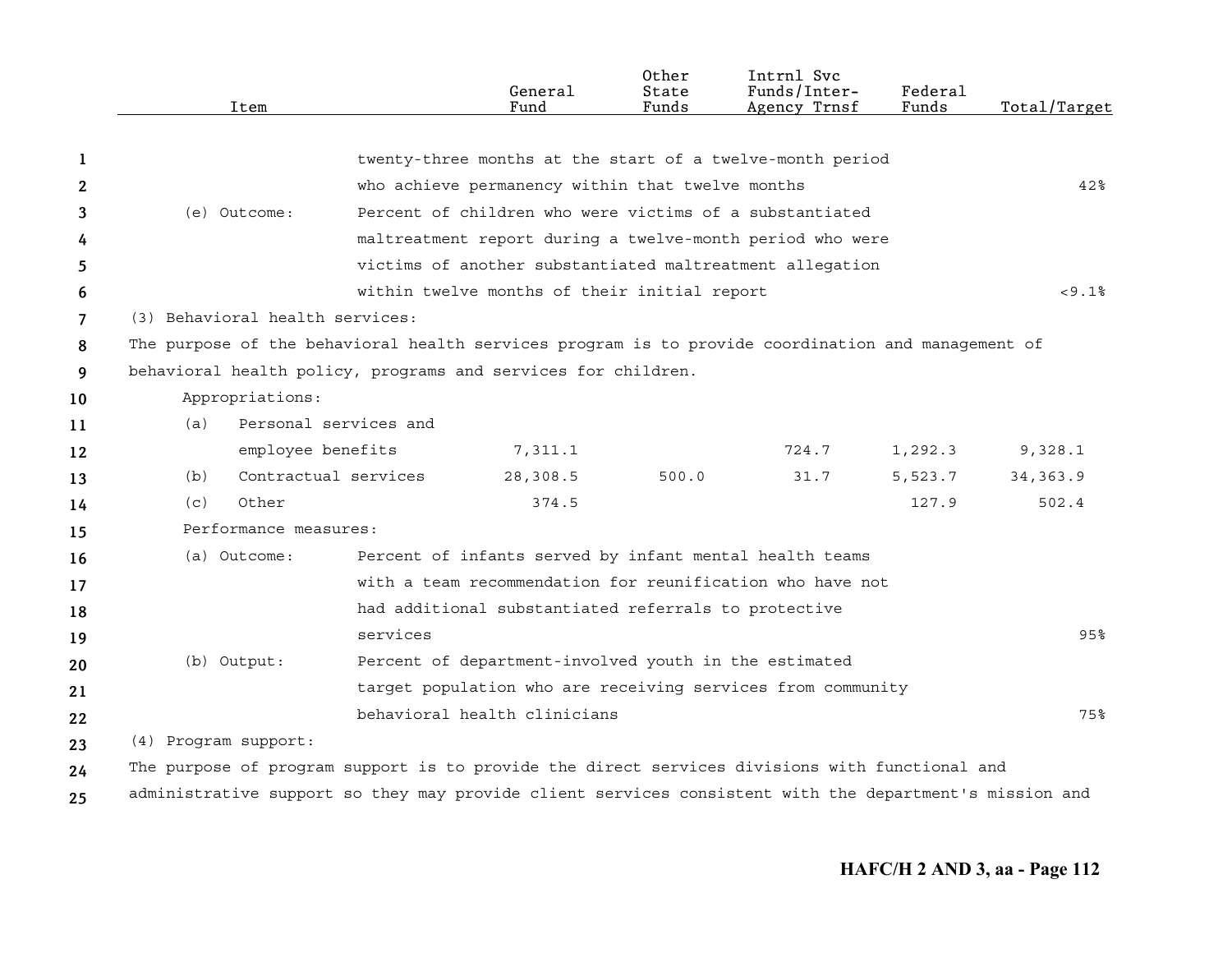|    | Item                                                                                                 |                       | General<br>Fund                                      | Other<br>State<br>Funds | Intrnl Svc<br>Funds/Inter-<br>Agency Trnsf | Federal<br>Funds | Total/Target |
|----|------------------------------------------------------------------------------------------------------|-----------------------|------------------------------------------------------|-------------------------|--------------------------------------------|------------------|--------------|
| 1  | also support the development and professionalism of employees.                                       |                       |                                                      |                         |                                            |                  |              |
| 2  | Appropriations:                                                                                      |                       |                                                      |                         |                                            |                  |              |
| 3  | (a)                                                                                                  | Personal services and |                                                      |                         |                                            |                  |              |
| 4  |                                                                                                      | employee benefits     | 9,321.7                                              |                         |                                            | 3,994.9          | 13,316.6     |
| 5  | (b)                                                                                                  | Contractual services  | 1,298.4                                              |                         | 71.5                                       | 673.9            | 2,043.8      |
| 6  | Other<br>(c)                                                                                         |                       | 2,690.5                                              |                         |                                            | 1,216.5          | 3,907.0      |
| 7  | Subtotal                                                                                             |                       |                                                      |                         |                                            |                  | 305,520.8    |
| 8  | TOTAL HEALTH, HOSPITALS                                                                              |                       |                                                      |                         |                                            |                  |              |
| 9  | AND HUMAN SERVICES                                                                                   |                       | 1,969,536.2                                          | 305,742.0               | 487,937.9                                  | 7,120,702.6      | 9,883,918.7  |
| 10 |                                                                                                      |                       |                                                      | G. PUBLIC SAFETY        |                                            |                  |              |
| 11 | DEPARTMENT OF MILITARY AFFAIRS:                                                                      |                       |                                                      |                         |                                            |                  |              |
| 12 | (1) National guard support:                                                                          |                       |                                                      |                         |                                            |                  |              |
| 13 | The purpose of the national guard support program is to provide administrative, fiscal, personnel,   |                       |                                                      |                         |                                            |                  |              |
| 14 | facility construction and maintenance support to the New Mexico national guard in maintaining a high |                       |                                                      |                         |                                            |                  |              |
| 15 | degree of readiness to respond to state and federal missions and to supply an experienced force to   |                       |                                                      |                         |                                            |                  |              |
| 16 | protect the public, provide direction for youth and improve the quality of life for New Mexicans.    |                       |                                                      |                         |                                            |                  |              |
| 17 | Appropriations:                                                                                      |                       |                                                      |                         |                                            |                  |              |
| 18 | (a)                                                                                                  | Personal services and |                                                      |                         |                                            |                  |              |
| 19 |                                                                                                      | employee benefits     | 3,640.1                                              |                         |                                            | 6,883.9          | 10,524.0     |
| 20 | (b)                                                                                                  | Contractual services  | 392.2                                                | 10.9                    | 146.9                                      | 2,563.1          | 3, 113.1     |
| 21 | Other<br>(c)                                                                                         |                       | 2,916.4                                              | 110.4                   |                                            | 10,036.2         | 13,063.0     |
| 22 | Performance measures:                                                                                |                       |                                                      |                         |                                            |                  |              |
| 23 | (a) Outcome:                                                                                         |                       | Percent strength of the New Mexico national guard    |                         |                                            |                  | 98%          |
| 24 | (b) Outcome:                                                                                         |                       | Percent of New Mexico national quard youth challenge |                         |                                            |                  |              |
| 25 |                                                                                                      |                       | academy graduates who earn a high school equivalency |                         |                                            |                  |              |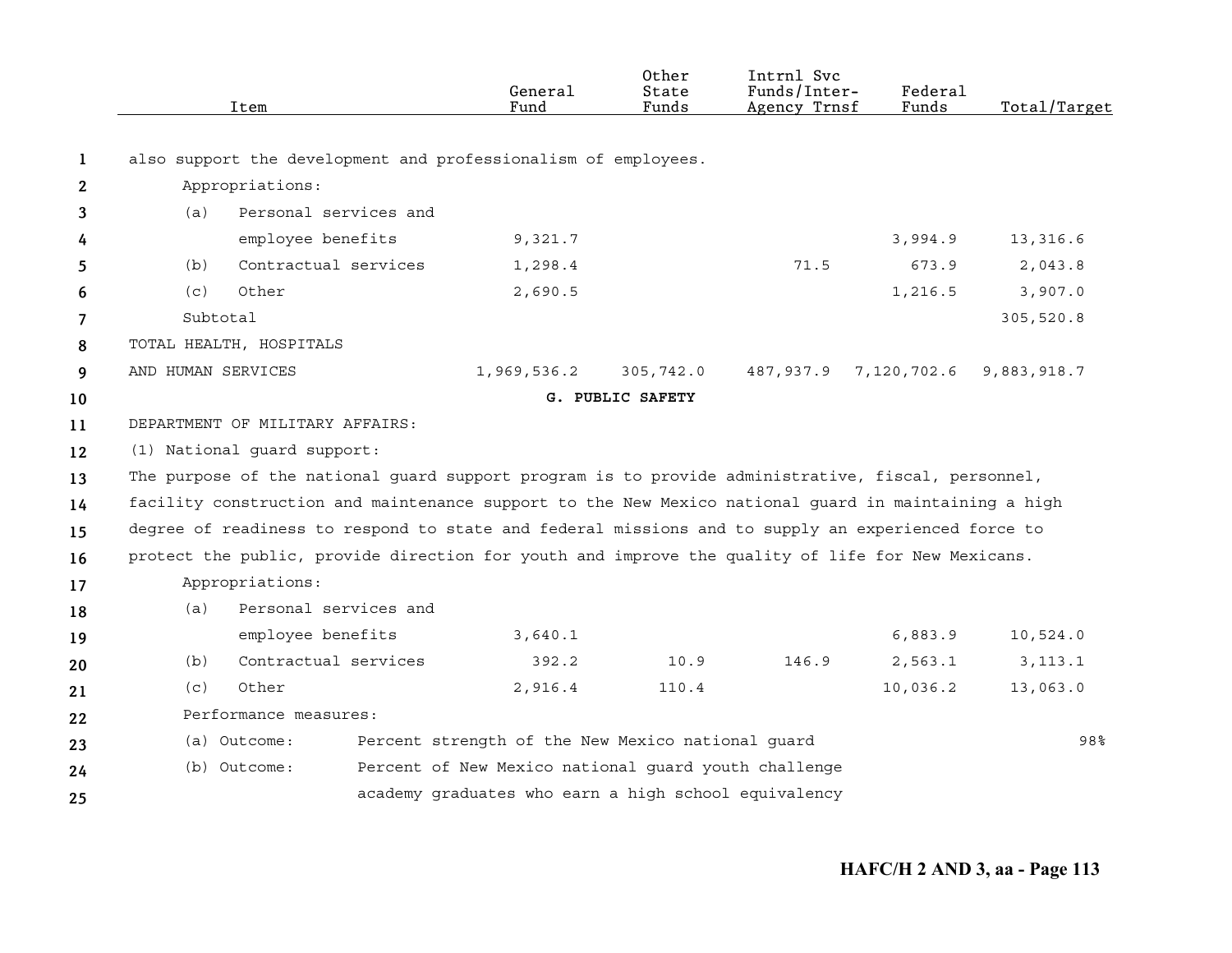|    | Item                                                                                                     |                       | General<br>Fund                                    | Other<br>State<br>Funds | Intrnl Svc<br>Funds/Inter-<br>Agency Trnsf                  | Federal<br>Funds | Total/Target |
|----|----------------------------------------------------------------------------------------------------------|-----------------------|----------------------------------------------------|-------------------------|-------------------------------------------------------------|------------------|--------------|
|    |                                                                                                          |                       |                                                    |                         |                                                             |                  |              |
| 1  |                                                                                                          | credential            |                                                    |                         |                                                             |                  | 72%          |
| 2  | (c) Output:                                                                                              |                       | Number of federal active duty operations conducted |                         |                                                             |                  | $\mathbf{1}$ |
| 3  | (d) Output:                                                                                              |                       | Number of state active duty operations conducted   |                         |                                                             |                  | 4            |
| 4  | (e) Output:                                                                                              |                       | Number of search and rescue operations conducted   |                         |                                                             |                  | 8            |
| 5  | Subtotal                                                                                                 |                       |                                                    |                         |                                                             |                  | 26,700.1     |
| 6  | PAROLE BOARD:                                                                                            |                       |                                                    |                         |                                                             |                  |              |
| 7  | (1) Adult parole:                                                                                        |                       |                                                    |                         |                                                             |                  |              |
| 8  | The purpose of the adult parole program is to provide and establish parole conditions and guidelines for |                       |                                                    |                         |                                                             |                  |              |
| 9  | inmates and parolees so they may reintegrate back into the community as law-abiding citizens.            |                       |                                                    |                         |                                                             |                  |              |
| 10 | Appropriations:                                                                                          |                       |                                                    |                         |                                                             |                  |              |
| 11 | (a)                                                                                                      | Personal services and |                                                    |                         |                                                             |                  |              |
| 12 | employee benefits                                                                                        |                       | 435.3                                              |                         |                                                             |                  | 435.3        |
| 13 | (b)                                                                                                      | Contractual services  | 9.0                                                |                         |                                                             |                  | 9.0          |
| 14 | Other<br>(c)                                                                                             |                       | 119.2                                              |                         |                                                             |                  | 119.2        |
| 15 | Performance measures:                                                                                    |                       |                                                    |                         |                                                             |                  |              |
| 16 | (a) Efficiency:                                                                                          |                       |                                                    |                         | Percent of revocation hearings held within thirty days of a |                  |              |
| 17 |                                                                                                          |                       | parolee's return to the corrections department     |                         |                                                             |                  | 98%          |
| 18 | Subtotal                                                                                                 |                       |                                                    |                         |                                                             |                  | 563.5        |
| 19 | JUVENILE PUBLIC SAFETY ADVISORY BOARD:                                                                   |                       |                                                    |                         |                                                             |                  |              |
| 20 | The purpose of the juvenile public safety advisory board is to monitor each youth's rehabilitative       |                       |                                                    |                         |                                                             |                  |              |
| 21 | process through therapy and support services to assure a low risk for reoffending or revictimizing the   |                       |                                                    |                         |                                                             |                  |              |
| 22 | community.                                                                                               |                       |                                                    |                         |                                                             |                  |              |
| 23 | Appropriations:                                                                                          |                       |                                                    |                         |                                                             |                  |              |
| 24 | Other<br>(a)                                                                                             |                       | 7.6                                                |                         |                                                             |                  | 7.6          |
| 25 | Subtotal                                                                                                 |                       |                                                    |                         |                                                             |                  | 7.6          |

**HAFC/H 2 AND 3, aa - Page 114**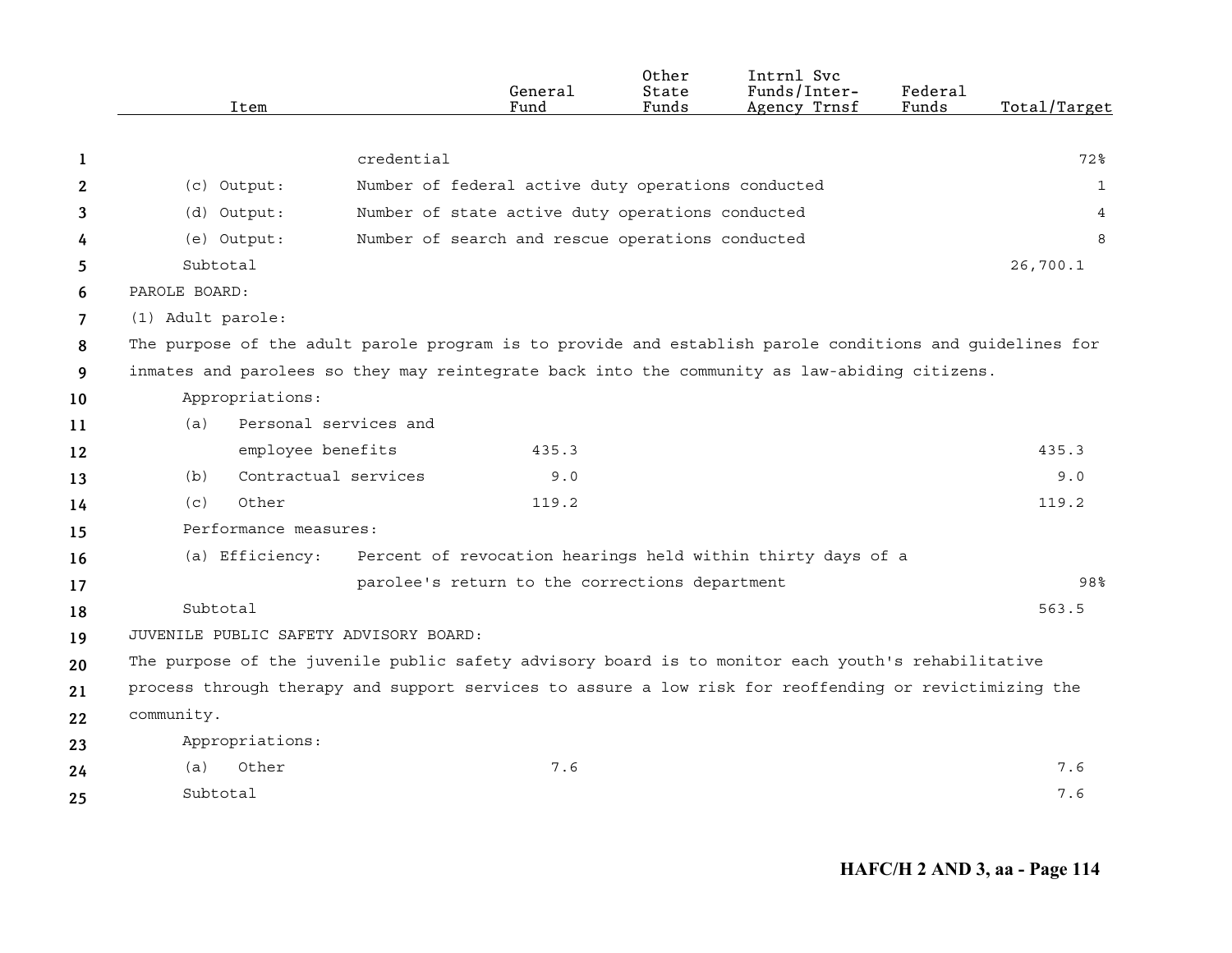| Item | General<br>Fund | Other<br>State<br>Funds | Intrn1<br>Svc<br>Funds/Inter-<br>Trnsf<br>Agency | Federal<br>Funds | Total/Target |
|------|-----------------|-------------------------|--------------------------------------------------|------------------|--------------|
|      |                 |                         |                                                  |                  |              |

**1**CORRECTIONS DEPARTMENT:

**2**(1) Inmate management and control:

**34567**The purpose of the inmate management and control program is to incarcerate in a humane, professionally sound manner offenders sentenced to prison and to provide safe and secure prison operations. This includes quality hiring and in-service training of correctional officers, protecting the public from escape risks and protecting prison staff, contractors and inmates from violence exposure to the extent possible within budgetary resources.

- **8**Appropriations:
- **9**(a) Personal services and

| 10              |     | employee benefits    | 112,876.1 | 1,523.6 | 17,210.1 | 150.2 | 131,760.0 |
|-----------------|-----|----------------------|-----------|---------|----------|-------|-----------|
| 11              | (b) | Contractual services | 63,270.1  |         |          |       | 63,270.1  |
| 12 <sup>2</sup> | (C) | Other                | 101,078.9 | 297.1   |          | 109.0 | 101,485.0 |

**131415**The general fund appropriation to the inmate management and control program of the corrections department in the personal services and employee benefits category includes three million nine hundred sixty-one thousand three hundred dollars (\$3,961,300) to increase compensation for public correctional officers.

**161718192021**The general fund appropriation to the inmate management and control program in the contractual services category includes sufficient funding to reimburse a vendor for providing medical care to inmates based on average medicaid managed care organization per member per month rates for inmates who are in the custody of the corrections department but does not include funding to reimburse a vendor for providing medical care to inmates based on average medicaid managed care organization per member per month rates for inmates who are not in the custody of the corrections department.

**222324**The general fund appropriation to the inmate management and control program of the corrections department in the other category includes one million nine hundred thirteen thousand eight hundred dollars (\$1,913,800) to increase per diem rates for private prisons.

**25**

The general fund appropriations to the inmate management and control program of the corrections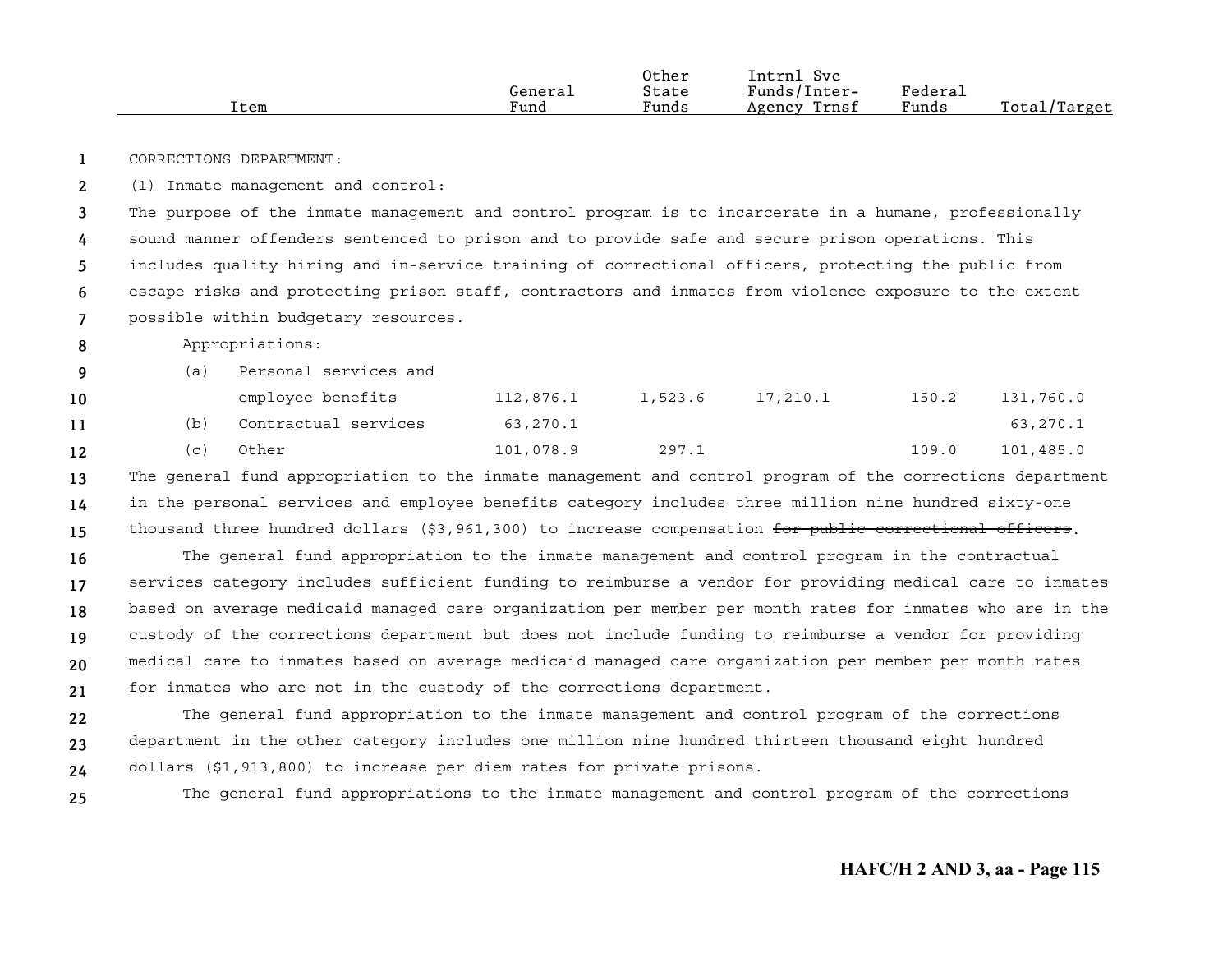|                | Item                  | General<br>Fund                                                                                      | Other<br>State<br>Funds | Intrnl Svc<br>Funds/Inter-<br>Agency Trnsf | Federal<br>Funds | Total/Target    |
|----------------|-----------------------|------------------------------------------------------------------------------------------------------|-------------------------|--------------------------------------------|------------------|-----------------|
| 1              |                       | department include an additional one million three hundred forty-nine thousand one hundred dollars   |                         |                                            |                  |                 |
| $\overline{2}$ |                       | (\$1,349,100) for the recidivism reduction division and an additional seven hundred thousand dollars |                         |                                            |                  |                 |
| 3              |                       | (\$700,000) to implement highest-rated, evidence-based inmate programming.                           |                         |                                            |                  |                 |
| 4              | Performance measures: |                                                                                                      |                         |                                            |                  |                 |
| 5              | (a) Outcome:          | Vacancy rate of correctional officers in public facilities                                           |                         |                                            |                  | 20 <sup>8</sup> |
| 6              | (b) Outcome:          | Vacancy rate of correctional officers in private facilities                                          |                         |                                            |                  | 20%             |
| 7              | $(c)$ Output:         | Number of inmate-on-inmate assaults resulting in injury                                              |                         |                                            |                  |                 |
| 8              |                       | requiring off-site medical treatment                                                                 |                         |                                            |                  | 15              |
| 9              | (d) Output:           | Number of inmate-on-staff assaults resulting in injury                                               |                         |                                            |                  |                 |
| 10             |                       | requiring off-site medical treatment                                                                 |                         |                                            |                  | $\Omega$        |
| 11             | (e) Output:           | Percent of eligible inmates who earn a high school                                                   |                         |                                            |                  |                 |
| 12             |                       | equivalency credential                                                                               |                         |                                            |                  | $80\%$          |
| 13             | (f) Explanatory:      | Percent of participating inmates who have completed adult                                            |                         |                                            |                  |                 |
| 14             |                       | basic education                                                                                      |                         |                                            |                  |                 |
| 15             | (q) Outcome:          | Percent of prisoners reincarcerated within thirty-six                                                |                         |                                            |                  |                 |
| 16             |                       | months due to new charges or pending charges                                                         |                         |                                            |                  | 15%             |
| 17             | (h) Explanatory:      | Percent of residential drug abuse program graduates                                                  |                         |                                            |                  |                 |
| 18             |                       | reincarcerated within thirty-six months of release                                                   |                         |                                            |                  |                 |
| 19             | $(i)$ Outcome:        | Percent of sex offenders reincarcerated on a new sex                                                 |                         |                                            |                  |                 |
| 20             |                       | offense conviction within thirty-six months of release on                                            |                         |                                            |                  |                 |
| 21             |                       | the previous sex offense conviction                                                                  |                         |                                            |                  | 3%              |
| 22             | $(j)$ Outcome:        | Percent of release-eligible female inmates still                                                     |                         |                                            |                  |                 |
| 23             |                       | incarcerated past their scheduled release date                                                       |                         |                                            |                  | 6%              |
| 24             | $(k)$ Outcome:        | Percent of release-eligible male inmates still incarcerated                                          |                         |                                            |                  |                 |
| 25             |                       | past their scheduled release date                                                                    |                         |                                            |                  | $6\%$           |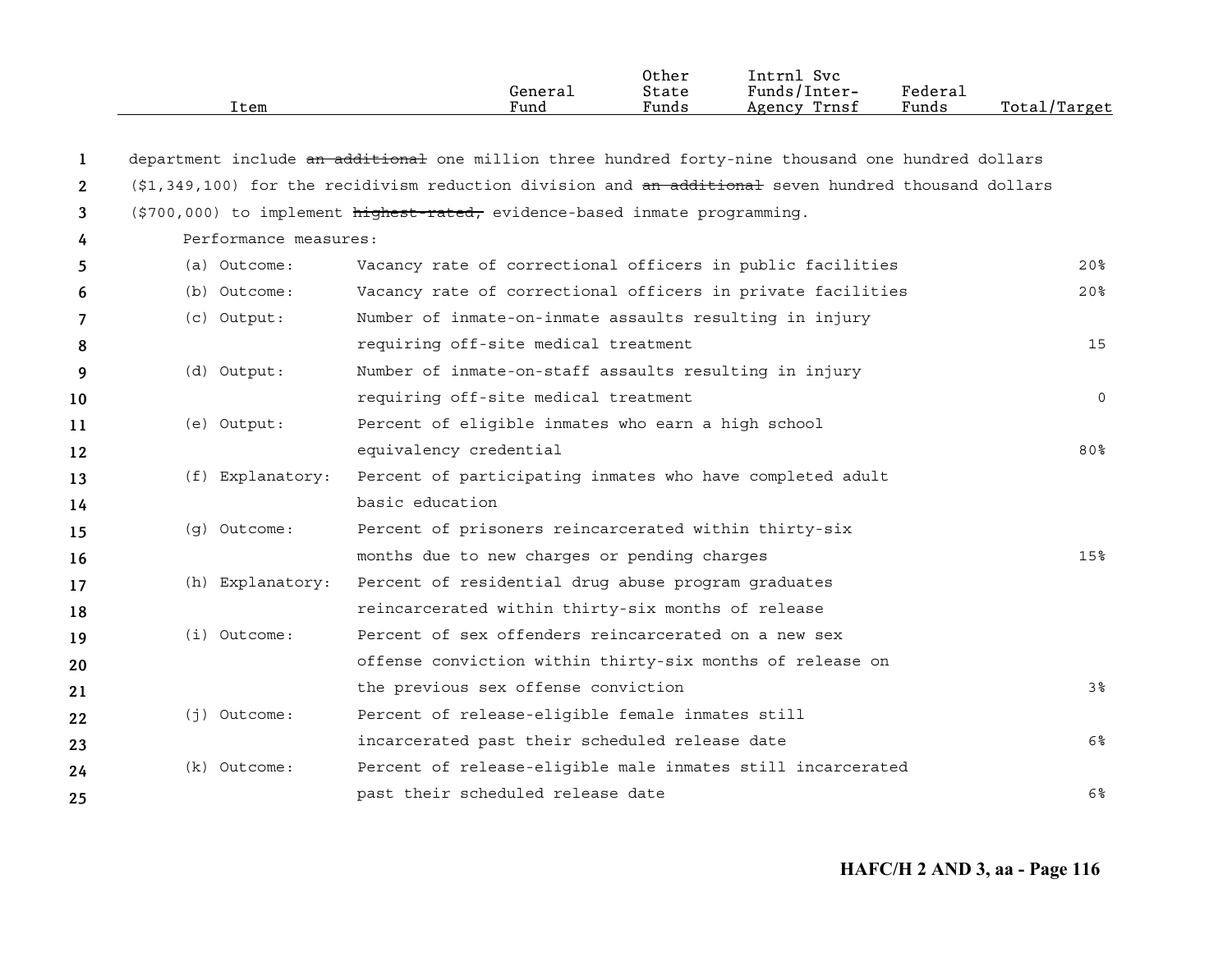|    | Item                                                                                                      |                       | General<br>Fund                                        | 0ther<br>State<br>Funds | Intrnl Svc<br>Funds/Inter-<br>Agency Trnsf                   | Federal<br>Funds | Total/Target |
|----|-----------------------------------------------------------------------------------------------------------|-----------------------|--------------------------------------------------------|-------------------------|--------------------------------------------------------------|------------------|--------------|
| 1  | $(1)$ Outcome:                                                                                            |                       |                                                        |                         | Percent of prisoners reincarcerated within thirty-six months |                  | 42%          |
| 2  | (m) Outcome:                                                                                              |                       | Percent of eligible inmates enrolled in educational,   |                         |                                                              |                  |              |
| 3  |                                                                                                           |                       | cognitive, vocational and college programs             |                         |                                                              |                  | 68%          |
| 4  | (n) Output:                                                                                               |                       | Number of inmates who earn a high school equivalency   |                         |                                                              |                  |              |
| 5  |                                                                                                           | credential            |                                                        |                         |                                                              |                  | 150          |
| 6  | (2) Corrections industries:                                                                               |                       |                                                        |                         |                                                              |                  |              |
| 7  | The purpose of the corrections industries program is to provide training and work experience              |                       |                                                        |                         |                                                              |                  |              |
| 8  | opportunities for inmates to instill a quality work ethic and to prepare them to perform effectively in   |                       |                                                        |                         |                                                              |                  |              |
| 9  | an employment position and to reduce idle time of inmates while in prison.                                |                       |                                                        |                         |                                                              |                  |              |
| 10 | Appropriations:                                                                                           |                       |                                                        |                         |                                                              |                  |              |
| 11 | (a)                                                                                                       | Personal services and |                                                        |                         |                                                              |                  |              |
| 12 | employee benefits                                                                                         |                       |                                                        | 2,191.0                 |                                                              |                  | 2,191.0      |
| 13 | (b)                                                                                                       | Contractual services  |                                                        | 51.4                    |                                                              |                  | 51.4         |
| 14 | Other<br>(c)                                                                                              |                       |                                                        | 8,725.4                 |                                                              |                  | 8,725.4      |
| 15 | Performance measures:                                                                                     |                       |                                                        |                         |                                                              |                  |              |
| 16 | (a) Output:                                                                                               |                       | Percent of inmates receiving vocational or educational |                         |                                                              |                  |              |
| 17 |                                                                                                           |                       | training assigned to corrections industries            |                         |                                                              |                  | 25%          |
| 18 | (3) Community offender management:                                                                        |                       |                                                        |                         |                                                              |                  |              |
| 19 | The purpose of the community offender management program is to provide programming and supervision to     |                       |                                                        |                         |                                                              |                  |              |
| 20 | offenders on probation and parole, with emphasis on high-risk offenders, to better ensure the probability |                       |                                                        |                         |                                                              |                  |              |
| 21 | of them becoming law-abiding citizens, to protect the public from undue risk and to provide intermediate  |                       |                                                        |                         |                                                              |                  |              |
| 22 | sanctions and post-incarceration support services as a cost-effective alternative to incarceration.       |                       |                                                        |                         |                                                              |                  |              |
| 23 | Appropriations:                                                                                           |                       |                                                        |                         |                                                              |                  |              |
| 24 | (a)                                                                                                       | Personal services and |                                                        |                         |                                                              |                  |              |
| 25 | employee benefits                                                                                         |                       | 22, 245.1                                              |                         |                                                              |                  | 22, 245.1    |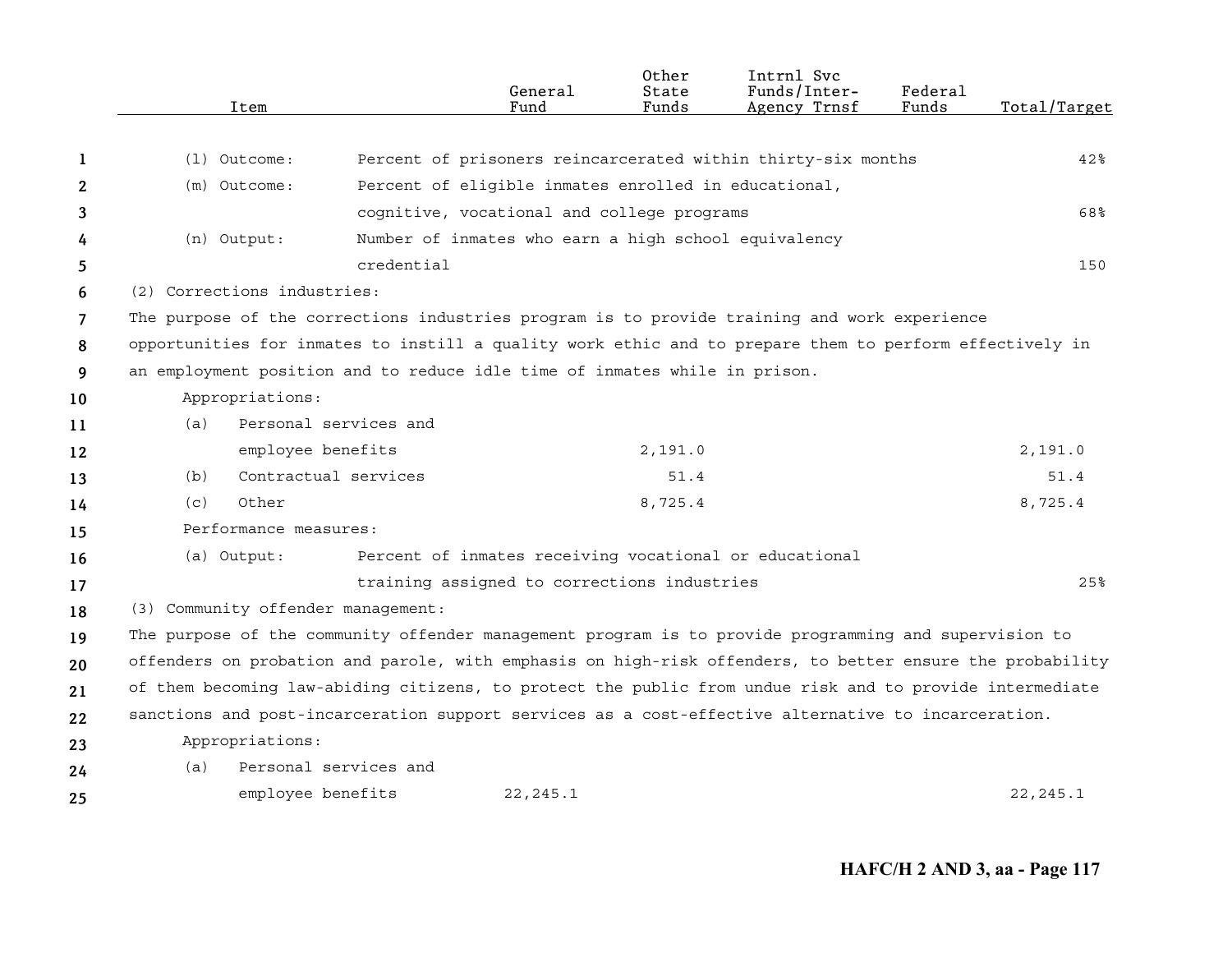|    | Item                                                                                                       |                      | General<br>Fund                                       | Other<br>State<br>Funds | Intrnl Svc<br>Funds/Inter-<br>Agency Trnsf                                                     | Federal<br>Funds | Total/Target    |
|----|------------------------------------------------------------------------------------------------------------|----------------------|-------------------------------------------------------|-------------------------|------------------------------------------------------------------------------------------------|------------------|-----------------|
| 1  | (b)                                                                                                        | Contractual services | 12, 119.7                                             | 1,220.0                 |                                                                                                |                  | 13,339.7        |
| 2  | (c)<br>Other                                                                                               |                      | 3,730.9                                               | 1,976.4                 |                                                                                                |                  | 5,707.3         |
| 3  | The general fund appropriation to the community offender management program of the corrections department  |                      |                                                       |                         |                                                                                                |                  |                 |
| 4  | in the personal services and employee benefits category includes one million dollars (\$1,000,000) to      |                      |                                                       |                         |                                                                                                |                  |                 |
| 5  | administer biannual risk-needs assessments to all offenders under supervision.                             |                      |                                                       |                         |                                                                                                |                  |                 |
| 6  |                                                                                                            |                      |                                                       |                         | The general fund appropriation to the community offender management program of the corrections |                  |                 |
| 7  | department in the contractual services category includes seven million nine hundred ninety-three thousand  |                      |                                                       |                         |                                                                                                |                  |                 |
| 8  | six hundred dollars (\$7,993,600) for community corrections programming for offenders under supervision    |                      |                                                       |                         |                                                                                                |                  |                 |
| 9  | and three million one hundred fifty-seven thousand two hundred dollars (\$3,157,200) to implement highest- |                      |                                                       |                         |                                                                                                |                  |                 |
| 10 | rated, evidence-based programming through community corrections.                                           |                      |                                                       |                         |                                                                                                |                  |                 |
| 11 | Performance measures:                                                                                      |                      |                                                       |                         |                                                                                                |                  |                 |
| 12 | (a) Outcome:                                                                                               |                      | Percent of prisoners reincarcerated within thirty-six |                         |                                                                                                |                  |                 |
| 13 |                                                                                                            |                      | months due to technical parole violations             |                         |                                                                                                |                  | 15 <sup>8</sup> |
| 14 | (b) Outcome:                                                                                               |                      |                                                       |                         | Percent of contacts per month made with high-risk offenders                                    |                  |                 |
| 15 |                                                                                                            | in the community     |                                                       |                         |                                                                                                |                  | $97\%$          |
| 16 | (c) Quality:                                                                                               |                      |                                                       |                         | Average standard caseload per probation and parole officer                                     |                  | 100             |
| 17 | (d) Output:                                                                                                |                      |                                                       |                         | Percent of graduates from the men's recovery center who are                                    |                  |                 |
| 18 |                                                                                                            |                      | reincarcerated within thirty-six months               |                         |                                                                                                |                  | 23 <sup>8</sup> |
| 19 | (e) Output:                                                                                                |                      |                                                       |                         | Percent of graduates from the women's recovery center who                                      |                  |                 |
| 20 |                                                                                                            |                      | are reincarcerated within thirty-six months           |                         |                                                                                                |                  | 20 <sup>8</sup> |
| 21 | $(f)$ Outcome:                                                                                             |                      | Vacancy rate of probation and parole officers         |                         |                                                                                                |                  | 20 <sup>8</sup> |
| 22 | (4) Program support:                                                                                       |                      |                                                       |                         |                                                                                                |                  |                 |
| 23 | The purpose of program support is to provide quality administrative support and oversight to the           |                      |                                                       |                         |                                                                                                |                  |                 |
| 24 | department operating units to ensure a clean audit, effective budget, personnel management and cost-       |                      |                                                       |                         |                                                                                                |                  |                 |
| 25 | effective management information system services.                                                          |                      |                                                       |                         |                                                                                                |                  |                 |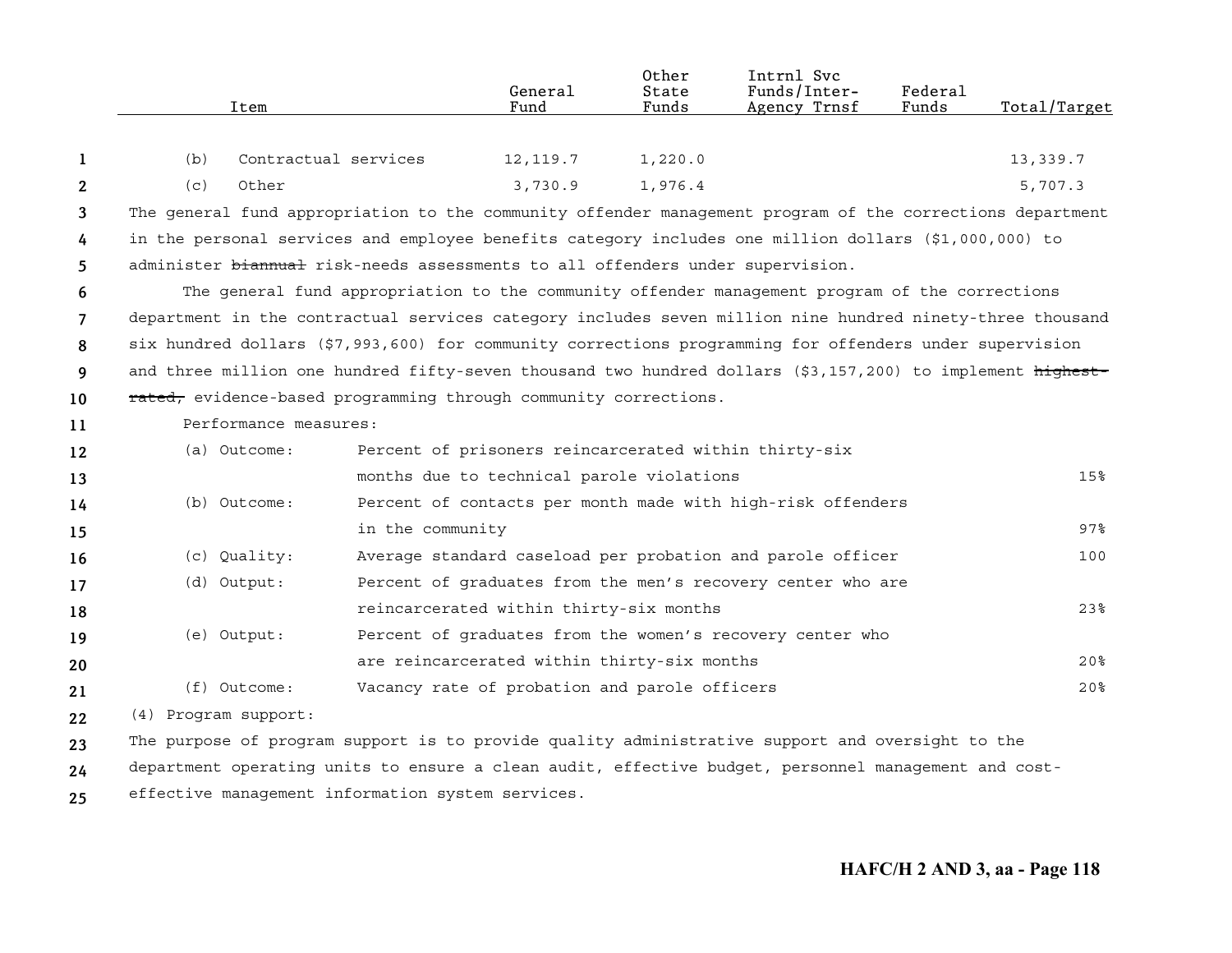|                |          | Item                                |                                      | General<br>Fund                                     | Other<br>State<br>Funds | Intrnl Svc<br>Funds/Inter-<br>Agency Trnsf                                                            | Federal<br>Funds | Total/Target |
|----------------|----------|-------------------------------------|--------------------------------------|-----------------------------------------------------|-------------------------|-------------------------------------------------------------------------------------------------------|------------------|--------------|
|                |          |                                     |                                      |                                                     |                         |                                                                                                       |                  |              |
| 1              |          | Appropriations:                     |                                      |                                                     |                         |                                                                                                       |                  |              |
| 2              | (a)      | Personal services and               |                                      |                                                     |                         |                                                                                                       |                  |              |
| 3              |          | employee benefits                   |                                      | 10,279.2                                            |                         |                                                                                                       |                  | 10,279.2     |
| 4              | (b)      | Contractual services                |                                      | 316.2                                               |                         |                                                                                                       |                  | 316.2        |
| 5              | (c)      | Other                               |                                      | 1,980.9                                             | 154.8                   |                                                                                                       |                  | 2,135.7      |
| 6              | Subtotal |                                     |                                      |                                                     |                         |                                                                                                       |                  | 361,506.1    |
| $\overline{7}$ |          |                                     | CRIME VICTIMS REPARATION COMMISSION: |                                                     |                         |                                                                                                       |                  |              |
| 8              |          | (1) Victim compensation:            |                                      |                                                     |                         |                                                                                                       |                  |              |
| 9              |          |                                     |                                      |                                                     |                         | The purpose of the victim compensation program is to provide financial assistance and information to  |                  |              |
| 10             |          |                                     |                                      |                                                     |                         | victims of violent crime in New Mexico so they can receive services to restore their lives.           |                  |              |
| 11             |          | Appropriations:                     |                                      |                                                     |                         |                                                                                                       |                  |              |
| 12             | (a)      | Personal services and               |                                      |                                                     |                         |                                                                                                       |                  |              |
| 13             |          | employee benefits                   |                                      | 1,141.6                                             |                         |                                                                                                       |                  | 1,141.6      |
| 14             | (b)      | Contractual services                |                                      | 4,638.9                                             |                         |                                                                                                       |                  | 4,638.9      |
| 15             | (c)      | Other                               |                                      | 877.0                                               | 1,565.1                 |                                                                                                       |                  | 2,442.1      |
| 16             |          |                                     |                                      |                                                     |                         | The general fund appropriation to the victim compensation program of the crime victims reparation     |                  |              |
| 17             |          |                                     |                                      |                                                     |                         | commission in the other category includes four hundred forty-three thousand five hundred dollars      |                  |              |
| 18             |          | $(\$443,500)$ for care and support. |                                      |                                                     |                         |                                                                                                       |                  |              |
| 19             |          |                                     |                                      |                                                     |                         | The other state funds appropriation to the victim compensation program of the crime victims           |                  |              |
| 20             |          |                                     |                                      |                                                     |                         | reparation commission in the other category includes one million five hundred sixty-five thousand one |                  |              |
| 21             |          |                                     |                                      | hundred dollars (\$1,565,100) for care and support. |                         |                                                                                                       |                  |              |
| 22             |          | Performance measures:               |                                      |                                                     |                         |                                                                                                       |                  |              |
| 23             |          | (a) Explanatory:                    |                                      | Number of sexual assault service provider programs  |                         |                                                                                                       |                  |              |
| 24             |          |                                     |                                      | receiving state funding statewide                   |                         |                                                                                                       |                  |              |
| 25             |          | (b) Explanatory:                    |                                      |                                                     |                         | Average compensation paid to individual victims using state                                           |                  |              |
|                |          |                                     |                                      |                                                     |                         |                                                                                                       |                  |              |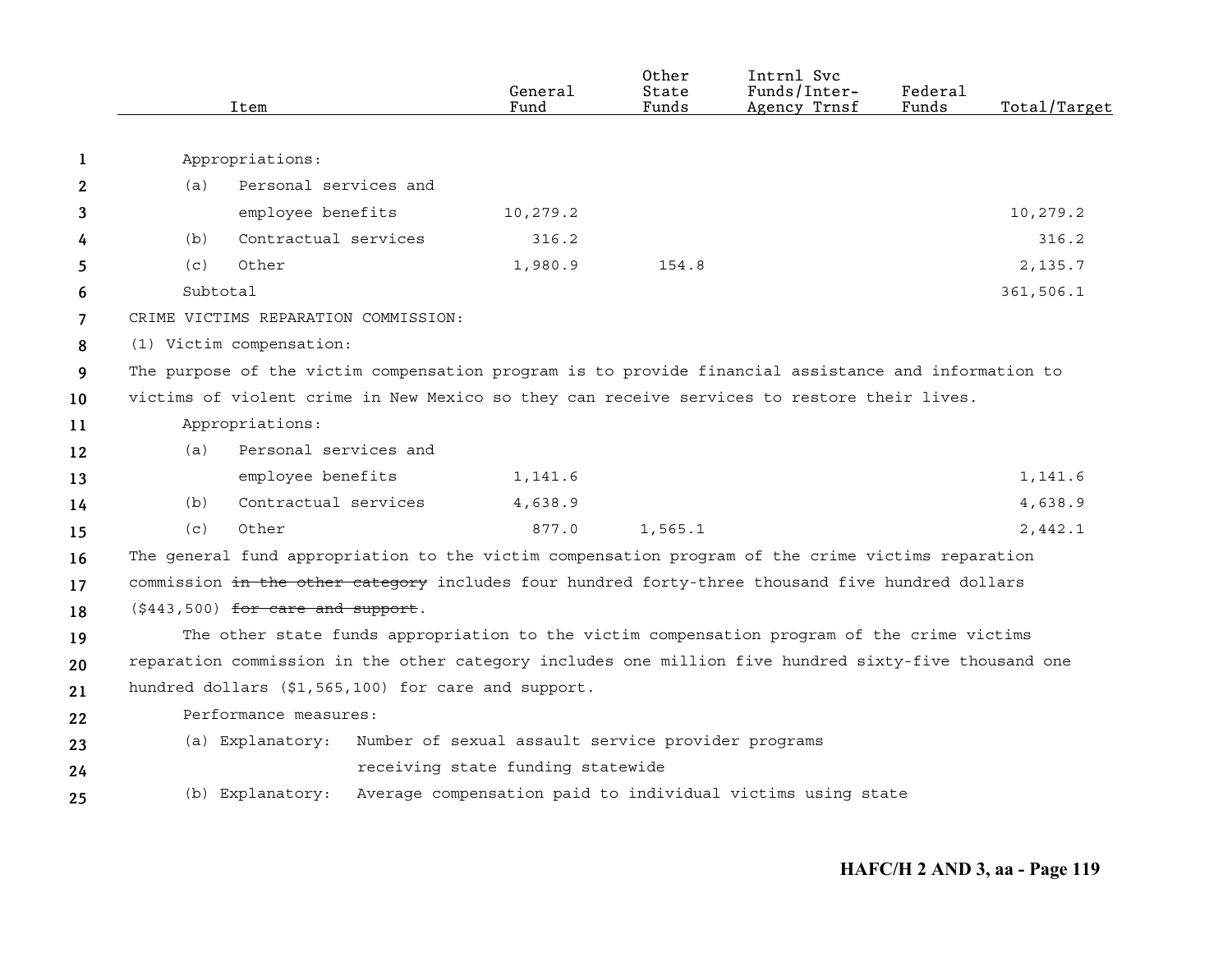|    | Item                                                                                                     |                       | General<br>Fund                                        | Other<br>State<br>Funds | Intrnl Svc<br>Funds/Inter-<br>Agency Trnsf | Federal<br>Funds | Total/Target    |
|----|----------------------------------------------------------------------------------------------------------|-----------------------|--------------------------------------------------------|-------------------------|--------------------------------------------|------------------|-----------------|
|    |                                                                                                          |                       |                                                        |                         |                                            |                  |                 |
| 1  |                                                                                                          | funding               |                                                        |                         |                                            |                  |                 |
| 2  | (2) Federal grant administration:                                                                        |                       |                                                        |                         |                                            |                  |                 |
| 3  | The purpose of the federal grant administration program is to provide funding and training to nonprofit  |                       |                                                        |                         |                                            |                  |                 |
| 4  | providers and public agencies so they can provide services to victims of crime.                          |                       |                                                        |                         |                                            |                  |                 |
| 5  | Appropriations:                                                                                          |                       |                                                        |                         |                                            |                  |                 |
| 6  | (a)                                                                                                      | Personal services and |                                                        |                         |                                            |                  |                 |
| 7  |                                                                                                          | employee benefits     |                                                        |                         |                                            | 743.3            | 743.3           |
| 8  | (b)                                                                                                      | Contractual services  |                                                        |                         |                                            | 46.9             | 46.9            |
| 9  | Other<br>(c)                                                                                             |                       |                                                        |                         |                                            | 15,529.0         | 15,529.0        |
| 10 | Performance measures:                                                                                    |                       |                                                        |                         |                                            |                  |                 |
| 11 | (a) Efficiency:                                                                                          |                       | Percent of federally funded subgrantees receiving      |                         |                                            |                  |                 |
| 12 |                                                                                                          |                       | compliance monitoring via desk audit                   |                         |                                            |                  | 100%            |
| 13 | (b) Efficiency:                                                                                          |                       | Percent of federally funded subgrantees receiving site |                         |                                            |                  |                 |
| 14 |                                                                                                          | visits                |                                                        |                         |                                            |                  | 40 <sub>8</sub> |
| 15 | (c) Explanatory:                                                                                         |                       | Average compensation paid to individual victims using  |                         |                                            |                  |                 |
| 16 |                                                                                                          | federal funding       |                                                        |                         |                                            |                  |                 |
| 17 | Subtotal                                                                                                 |                       |                                                        |                         |                                            |                  | 24,541.8        |
| 18 | DEPARTMENT OF PUBLIC SAFETY:                                                                             |                       |                                                        |                         |                                            |                  |                 |
| 19 | $(1)$ Law enforcement:                                                                                   |                       |                                                        |                         |                                            |                  |                 |
| 20 | The purpose of the law enforcement program is to provide the highest quality of law enforcement services |                       |                                                        |                         |                                            |                  |                 |
| 21 | to the public and ensure a safer state.                                                                  |                       |                                                        |                         |                                            |                  |                 |
| 22 | Appropriations:                                                                                          |                       |                                                        |                         |                                            |                  |                 |
| 23 | (a)                                                                                                      | Personal services and |                                                        |                         |                                            |                  |                 |
| 24 |                                                                                                          | employee benefits     | 89,224.1                                               | 995.0                   | 3,747.4                                    | 6,487.0          | 100,453.5       |
| 25 | (b)                                                                                                      | Contractual services  | 1,195.2                                                | 110.2                   |                                            | 1,290.5          | 2,595.9         |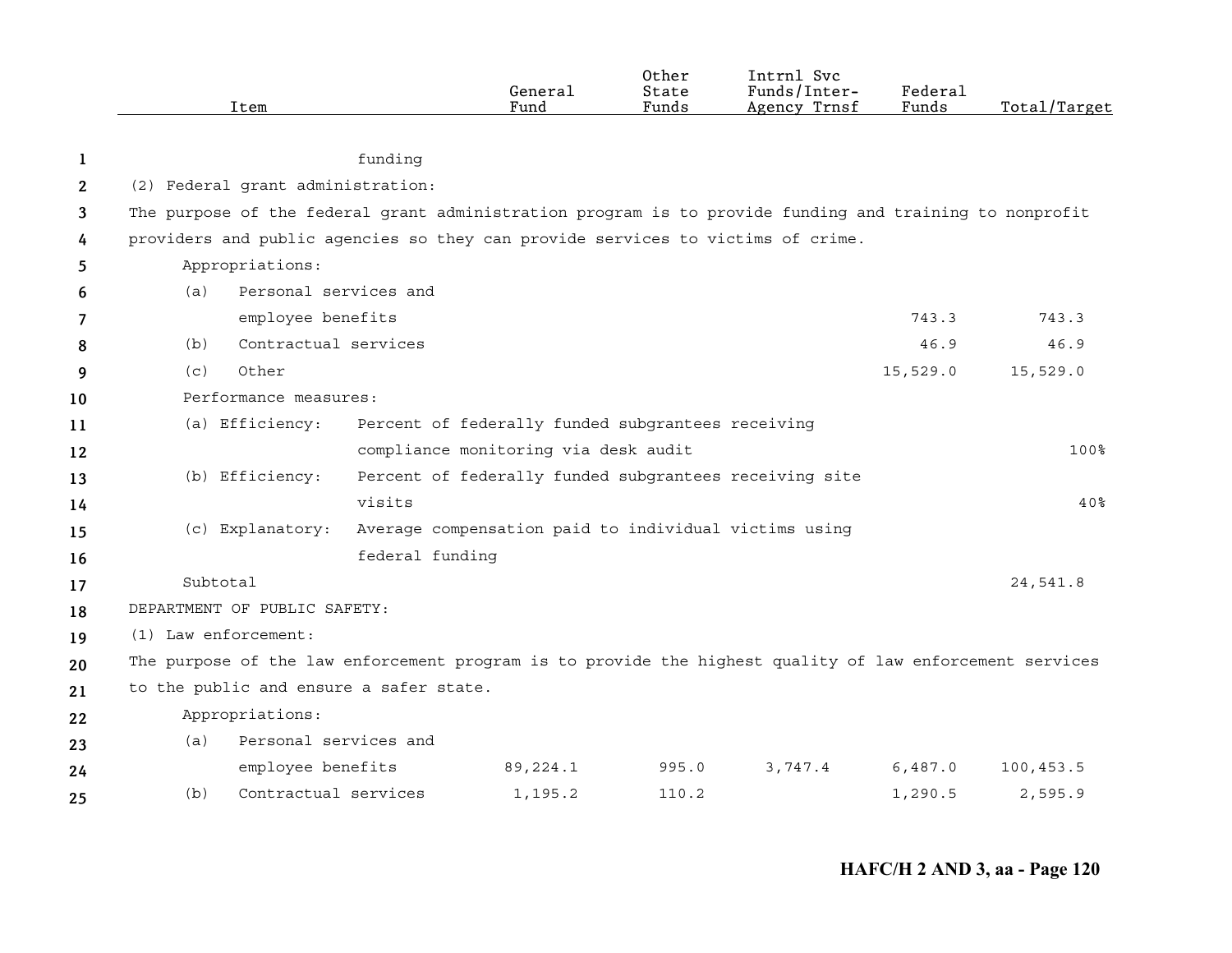|                | Item                         | General<br>Fund                                                                                          | Other<br>State<br>Funds | Intrnl Svc<br>Funds/Inter-<br>Agency Trnsf | Federal<br>Funds | Total/Target |
|----------------|------------------------------|----------------------------------------------------------------------------------------------------------|-------------------------|--------------------------------------------|------------------|--------------|
|                |                              |                                                                                                          |                         |                                            |                  |              |
| 1              | (c)<br>Other                 | 21,636.3                                                                                                 | 1,429.8                 | 2,154.9                                    | 1,597.7          | 26,818.7     |
| $\mathbf{2}$   |                              | The internal service funds/interagency transfers appropriations to the law enforcement program of the    |                         |                                            |                  |              |
| 3              |                              | department of public safety include ninety-four thousand five hundred dollars (\$94,500) from the weight |                         |                                            |                  |              |
| 4              |                              | distance tax identification permit fund. Any unexpended balances in the motor transportation bureau of   |                         |                                            |                  |              |
| 5.             |                              | the law enforcement program of the department of public safety remaining at the end of fiscal year 2022  |                         |                                            |                  |              |
| 6              |                              | from appropriations made from the weight distance tax identification permit fund shall revert to the     |                         |                                            |                  |              |
| $\overline{7}$ |                              | weight distance tax identification permit fund.                                                          |                         |                                            |                  |              |
| 8              | Performance measures:        |                                                                                                          |                         |                                            |                  |              |
| 9              | (a) Output:                  | Number of commercial motor vehicle safety inspections                                                    |                         |                                            |                  |              |
| 10             |                              | conducted                                                                                                |                         |                                            |                  | 90,000       |
| 11             | (b) Explanatory:             | Number of New Mexico state police misdemeanor and felony                                                 |                         |                                            |                  |              |
| 12             |                              | arrests                                                                                                  |                         |                                            |                  |              |
| 13             | (c) Explanatory:             | Number of driving-while-intoxicated arrests                                                              |                         |                                            |                  |              |
| 14             | (d) Explanatory:             | Number of governor-ordered special deployment operations                                                 |                         |                                            |                  |              |
| 15             |                              | conducted                                                                                                |                         |                                            |                  |              |
| 16             | (e) Explanatory:             | Vacancy rate of commissioned state police officers                                                       |                         |                                            |                  |              |
| 17             | (f) Explanatory:             | Turnover rate of commissioned state police officers                                                      |                         |                                            |                  |              |
| 18             | (g) Explanatory:             | Graduation rate of the New Mexico state police recruit                                                   |                         |                                            |                  |              |
| 19             |                              | school                                                                                                   |                         |                                            |                  |              |
| 20             |                              | (2) Statewide law enforcement support program:                                                           |                         |                                            |                  |              |
| 21             |                              | The purpose of the statewide law enforcement support program is to promote a safe and secure environment |                         |                                            |                  |              |
| 22             |                              | for the state of New Mexico through intelligently led policing practices, vital scientific and technical |                         |                                            |                  |              |
| 23             |                              | support, current and relevant training and innovative leadership for the law enforcement community.      |                         |                                            |                  |              |
| 24             | Appropriations:              |                                                                                                          |                         |                                            |                  |              |
| 25             | Personal services and<br>(a) |                                                                                                          |                         |                                            |                  |              |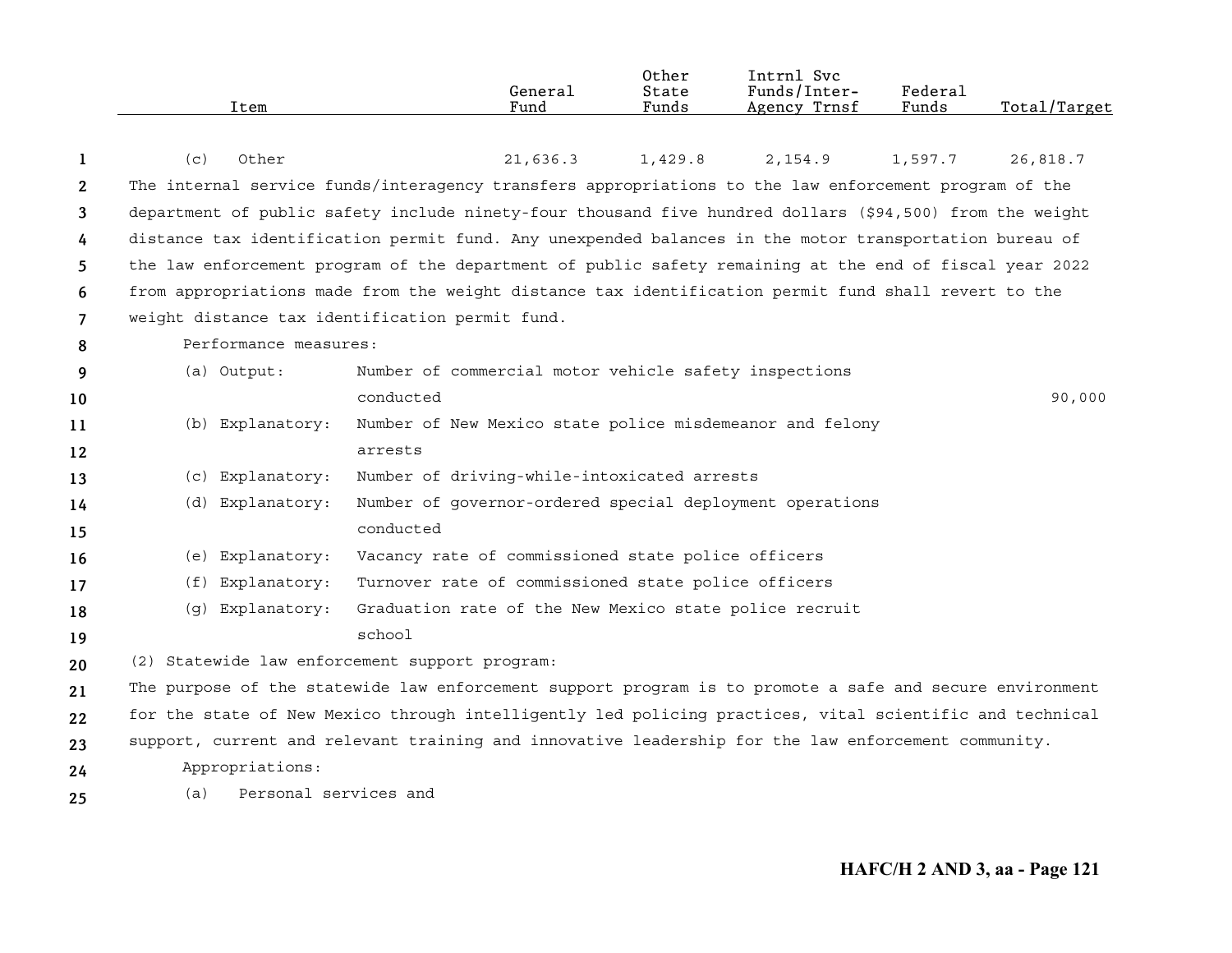|    |                      | Item                  | General<br>Fund                                                                                           | Other<br>State<br>Funds | Intrnl Svc<br>Funds/Inter-<br>Agency Trnsf | Federal<br>Funds | Total/Target |
|----|----------------------|-----------------------|-----------------------------------------------------------------------------------------------------------|-------------------------|--------------------------------------------|------------------|--------------|
|    |                      |                       |                                                                                                           |                         |                                            |                  |              |
| 1  |                      | employee benefits     | 8,728.8                                                                                                   | 2,289.0                 | 236.0                                      | 747.1            | 12,000.9     |
| 2  | (b)                  | Contractual services  | 868.7                                                                                                     | 937.0                   | 70.0                                       | 814.3            | 2,690.0      |
| 3  | (c)                  | Other                 | 3,081.1                                                                                                   | 2,996.0                 | 331.0                                      | 674.0            | 7,082.1      |
| 4  |                      |                       | The general fund appropriations to the statewide law enforcement support program of the department of     |                         |                                            |                  |              |
| 5  |                      |                       | public safety include three hundred fifty thousand dollars (\$350,000) for costs related to the operation |                         |                                            |                  |              |
| 6  |                      |                       | and activities of the law enforcement academy board.                                                      |                         |                                            |                  |              |
| 7  |                      | Performance measures: |                                                                                                           |                         |                                            |                  |              |
| 8  |                      | (a) Outcome:          | Percent of forensic firearm and toolmark cases completed                                                  |                         |                                            |                  | 100%         |
| 9  |                      | (b) Outcome:          | Percent of forensic latent fingerprint cases completed                                                    |                         |                                            |                  | 100%         |
| 10 |                      | $(c)$ Outcome:        | Percent of forensic chemistry cases completed                                                             |                         |                                            |                  | 100%         |
| 11 |                      | (d) Outcome:          | Percent of forensic biology and DNA cases completed                                                       |                         |                                            |                  | 100%         |
| 12 |                      | (e) Outcome:          | Number of sexual assault examination kits not completed                                                   |                         |                                            |                  |              |
| 13 |                      |                       | within one hundred eighty days of receipt of the kits by                                                  |                         |                                            |                  |              |
| 14 |                      |                       | the forensic laboratory                                                                                   |                         |                                            |                  | $\mathbf 0$  |
| 15 | (3) Program support: |                       |                                                                                                           |                         |                                            |                  |              |
| 16 |                      |                       | The purpose of program support is to manage the agency's financial resources, assist in attracting and    |                         |                                            |                  |              |
| 17 |                      |                       | retaining a quality workforce and provide sound legal advice and a clean, pleasant working environment.   |                         |                                            |                  |              |
| 18 |                      | Appropriations:       |                                                                                                           |                         |                                            |                  |              |
| 19 | (a)                  | Personal services and |                                                                                                           |                         |                                            |                  |              |
| 20 |                      | employee benefits     | 3,526.1                                                                                                   |                         | 20.0                                       | 524.4            | 4,070.5      |
| 21 | (b)                  | Contractual services  | 139.9                                                                                                     |                         | 5.0                                        | 150.0            | 294.9        |
| 22 | (c)                  | Other                 | 350.3                                                                                                     |                         | 5.0                                        | 2,853.6          | 3,208.9      |
| 23 | Subtotal             |                       |                                                                                                           |                         |                                            |                  | 159,215.4    |
| 24 |                      |                       | HOMELAND SECURITY AND EMERGENCY MANAGEMENT DEPARTMENT:                                                    |                         |                                            |                  |              |
| 25 |                      |                       | (1) Homeland security and emergency management program:                                                   |                         |                                            |                  |              |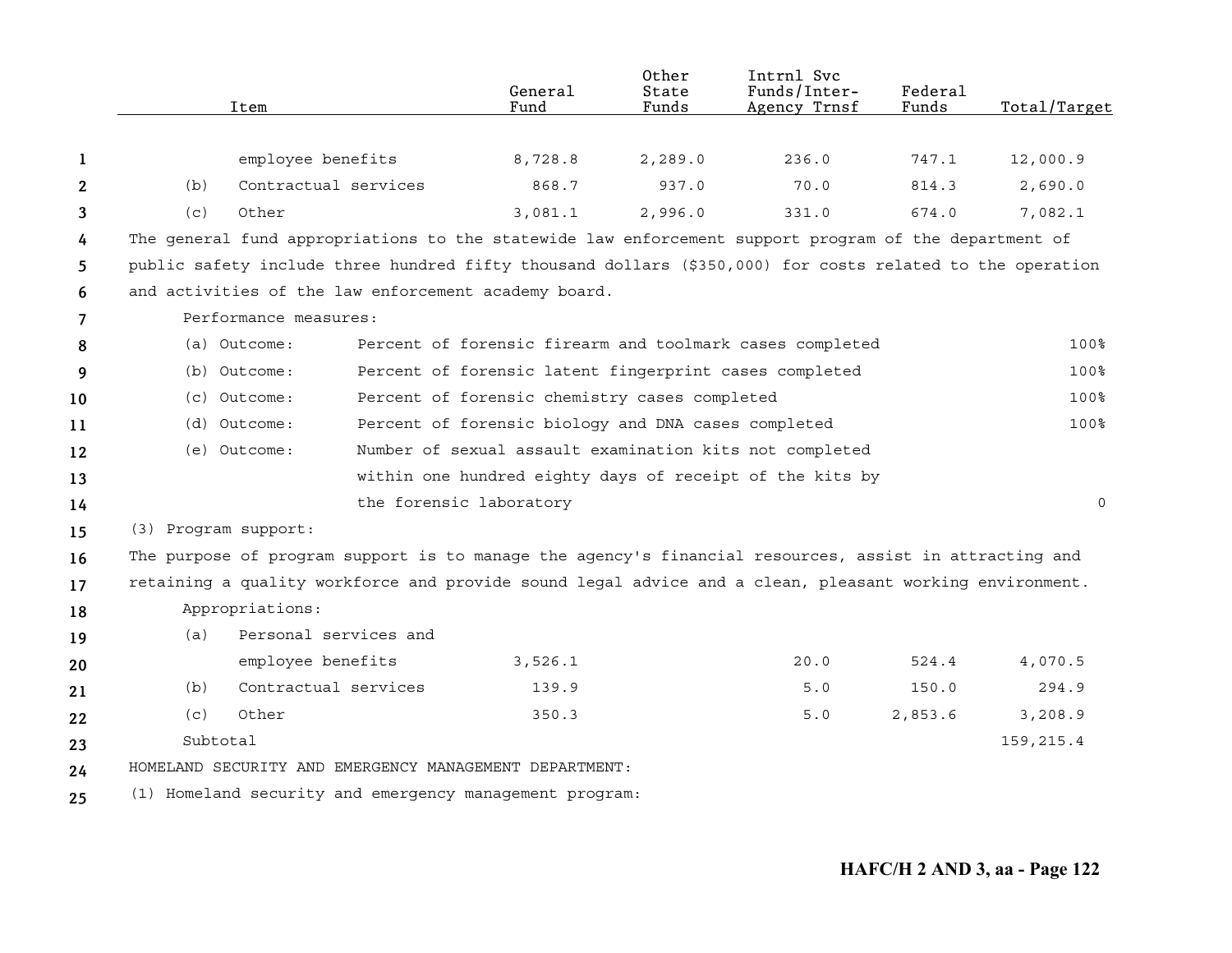|              |     | Item                             | General<br>Fund                                                                                           | Other<br>State<br>Funds | Intrnl Svc<br>Funds/Inter-<br>Agency Trnsf | Federal<br>Funds | Total/Target |
|--------------|-----|----------------------------------|-----------------------------------------------------------------------------------------------------------|-------------------------|--------------------------------------------|------------------|--------------|
| -1           |     |                                  | The purpose of the homeland security and emergency management program is to provide for and coordinate an |                         |                                            |                  |              |
| $\mathbf{2}$ |     |                                  | integrated, statewide, comprehensive emergency management system for New Mexico, including all agencies,  |                         |                                            |                  |              |
| 3            |     |                                  | branches and levels of government for the citizens of New Mexico.                                         |                         |                                            |                  |              |
| 4            |     | Appropriations:                  |                                                                                                           |                         |                                            |                  |              |
| 5            | (a) | Personal services and            |                                                                                                           |                         |                                            |                  |              |
| 6            |     | employee benefits                | 2,426.0                                                                                                   | 9.3                     | 100.0                                      | 3,140.7          | 5,676.0      |
| 7            | (b) | Contractual services             | 299.3                                                                                                     |                         |                                            | 1,262.9          | 1,562.2      |
| 8            | (c) | Other                            | 554.3                                                                                                     | 40.7                    | 95.9                                       | 15,595.4         | 16,286.3     |
| 9            |     | Performance measures:            |                                                                                                           |                         |                                            |                  |              |
| 10           |     | (a) Outcome:                     | Number of recommendations from federal grant monitoring                                                   |                         |                                            |                  |              |
| 11           |     |                                  | visits older than six months unresolved at the close of the                                               |                         |                                            |                  |              |
| 12           |     |                                  | fiscal year                                                                                               |                         |                                            |                  | 5            |
| 13           |     | (2) State fire marshal's office: |                                                                                                           |                         |                                            |                  |              |
| 14           |     |                                  | The purpose of the state fire marshal's office program is to provide services and resources to the        |                         |                                            |                  |              |
| 15           |     |                                  | appropriate entities to enhance their ability to protect the public from fire hazards.                    |                         |                                            |                  |              |
| 16           |     | Appropriations:                  |                                                                                                           |                         |                                            |                  |              |
| 17           | (a) | Personal services and            |                                                                                                           |                         |                                            |                  |              |
| 18           |     | employee benefits                |                                                                                                           | 3,207.9                 |                                            |                  | 3,207.9      |
| 19           | (b) | Contractual services             |                                                                                                           | 505.1                   |                                            |                  | 505.1        |
| 20           | (c) | Other                            |                                                                                                           | 71,162.0                |                                            |                  | 71,162.0     |
| 21           |     |                                  | The other state funds appropriations to the state fire marshal's office program of the homeland security  |                         |                                            |                  |              |
| 22           |     |                                  | and emergency management department include five million one hundred twenty-five thousand dollars         |                         |                                            |                  |              |
| 23           |     |                                  | (\$5,125,000) from the fire protection fund. Any unexpended balances from the fire protection fund in the |                         |                                            |                  |              |
| 24           |     |                                  | state fire marshal's office program of the homeland security and emergency management department at the   |                         |                                            |                  |              |
| 25           |     |                                  | end of fiscal year 2022 shall revert to the fire protection fund.                                         |                         |                                            |                  |              |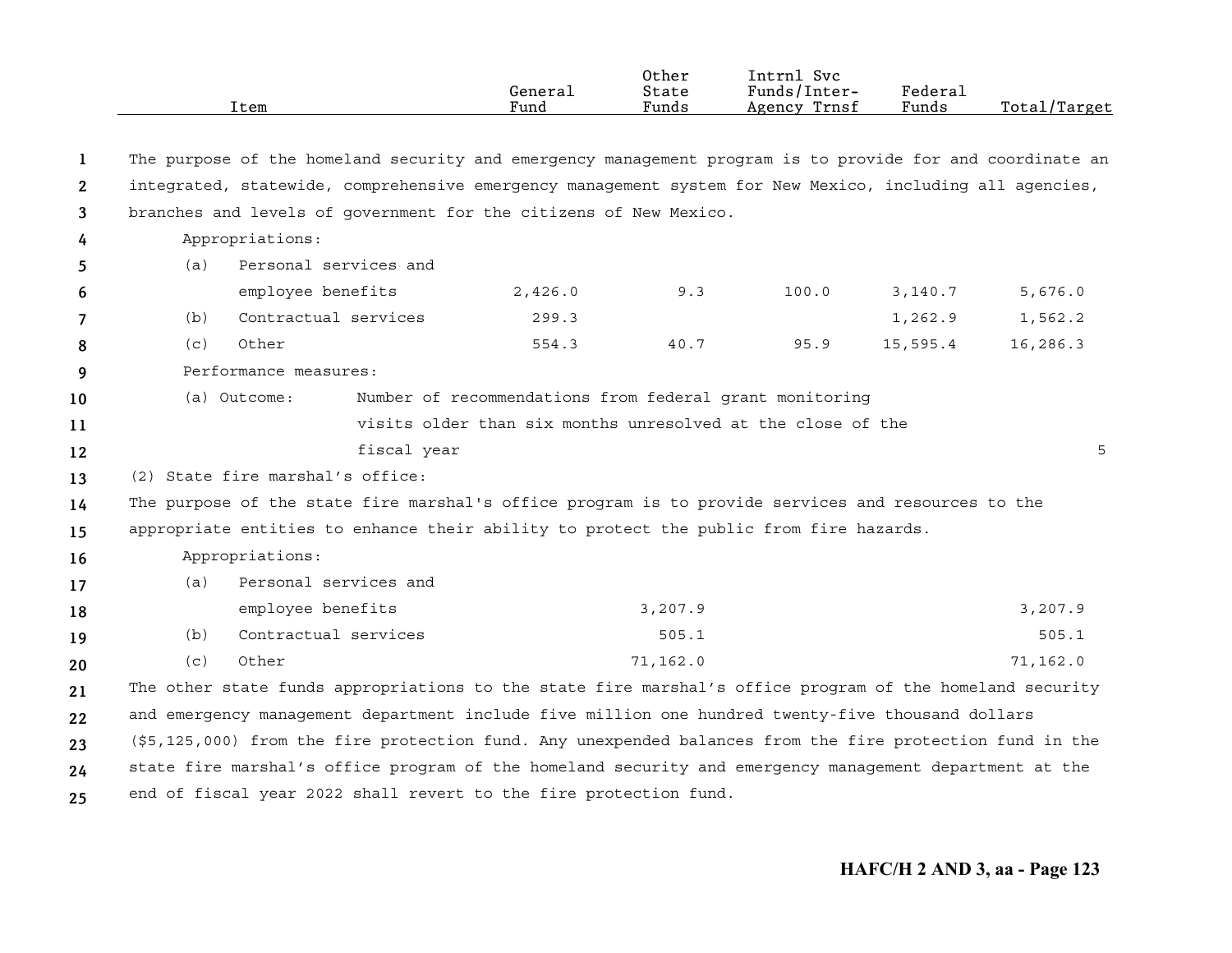|                     | Item                                                                                                   |                          | General<br>Fund                                     | Other<br>State<br>Funds | Intrnl Svc<br>Funds/Inter-<br>Agency Trnsf                 | Federal<br>Funds | Total/Target          |
|---------------------|--------------------------------------------------------------------------------------------------------|--------------------------|-----------------------------------------------------|-------------------------|------------------------------------------------------------|------------------|-----------------------|
|                     | Performance measures:                                                                                  |                          |                                                     |                         |                                                            |                  |                       |
| 1                   |                                                                                                        |                          |                                                     |                         |                                                            |                  |                       |
| 2                   | (a) Outcome:                                                                                           |                          |                                                     |                         | Percent of local government recipients that receive their  |                  |                       |
| 3                   | (b) Outcome:                                                                                           |                          | fire protection fund distributions on schedule      |                         |                                                            |                  | $90\%$                |
| 4                   |                                                                                                        |                          | Percent of requested annual inspections for state   |                         |                                                            |                  | 70%                   |
| 5                   | Subtotal                                                                                               | certifications completed |                                                     |                         |                                                            |                  |                       |
| 6<br>$\overline{7}$ | TOTAL PUBLIC SAFETY                                                                                    |                          | 474,104.5                                           | 101,508.1               | 24, 122.2                                                  | 71,199.2         | 98,399.5<br>670,934.0 |
| 8                   |                                                                                                        |                          |                                                     | H. TRANSPORTATION       |                                                            |                  |                       |
| 9                   | DEPARTMENT OF TRANSPORTATION:                                                                          |                          |                                                     |                         |                                                            |                  |                       |
| 10                  | (1) Project design and construction:                                                                   |                          |                                                     |                         |                                                            |                  |                       |
| 11                  | The purpose of the project design and construction program is to provide improvements and additions to |                          |                                                     |                         |                                                            |                  |                       |
| 12                  | the state's highway infrastructure to serve the interest of the general public. These improvements     |                          |                                                     |                         |                                                            |                  |                       |
| 13                  | include those activities directly related to highway planning, design and construction necessary for a |                          |                                                     |                         |                                                            |                  |                       |
| 14                  | complete system of highways in the state.                                                              |                          |                                                     |                         |                                                            |                  |                       |
| 15                  | Appropriations:                                                                                        |                          |                                                     |                         |                                                            |                  |                       |
| 16                  | (a)                                                                                                    | Personal services and    |                                                     |                         |                                                            |                  |                       |
| 17                  | employee benefits                                                                                      |                          |                                                     | 24,523.8                |                                                            | 1,881.0          | 26,404.8              |
| 18                  | (b)                                                                                                    | Contractual services     |                                                     | 106,827.9               |                                                            | 237,721.6        | 344,549.5             |
| 19                  | Other<br>(c)                                                                                           |                          |                                                     | 116, 353.2              |                                                            | 126,530.4        | 242,883.6             |
| 20                  | Performance measures:                                                                                  |                          |                                                     |                         |                                                            |                  |                       |
| 21                  | (a) Outcome:                                                                                           |                          |                                                     |                         | Percent of projects in production let to bid as scheduled  |                  | $>70$ %               |
| 22                  | (b) Quality:                                                                                           |                          |                                                     |                         | Percent of final cost-over-bid amount, less gross receipts |                  |                       |
| 23                  |                                                                                                        |                          | tax, on highway construction projects               |                         |                                                            |                  | $< 1$ %               |
| 24                  | (c) Outcome:                                                                                           |                          | Percent of projects completed according to schedule |                         |                                                            |                  | >75%                  |
| 25                  | (2) Highway operations:                                                                                |                          |                                                     |                         |                                                            |                  |                       |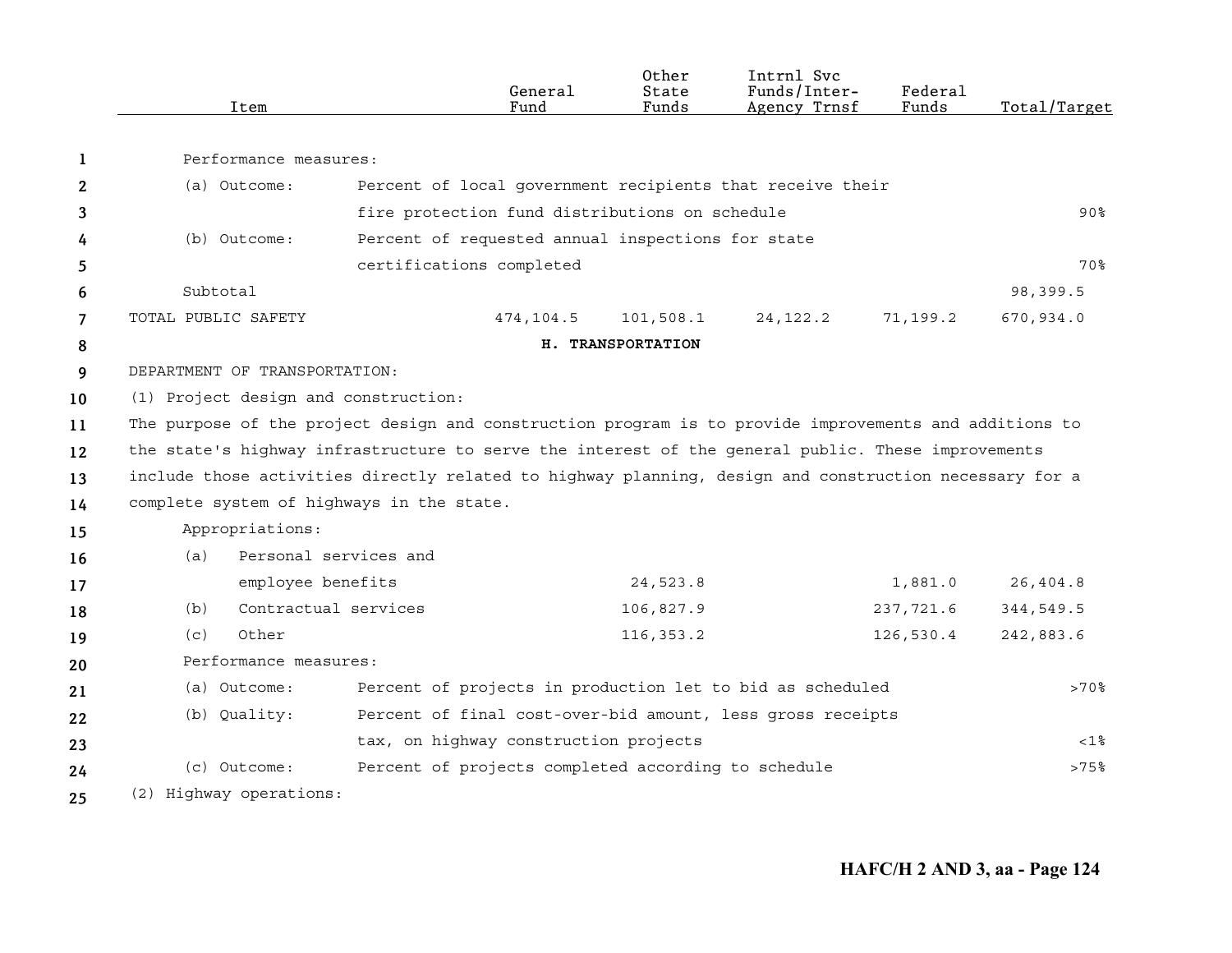|              | Item                                                                                                  |           | General<br>Fund                                   | Other<br>State<br>Funds | Intrnl Svc<br>Funds/Inter-<br>Agency Trnsf                 | Federal<br>Funds | Total/Target |
|--------------|-------------------------------------------------------------------------------------------------------|-----------|---------------------------------------------------|-------------------------|------------------------------------------------------------|------------------|--------------|
|              |                                                                                                       |           |                                                   |                         |                                                            |                  |              |
| 1            | The purpose of the highway operations program is to maintain and provide improvements to the state's  |           |                                                   |                         |                                                            |                  |              |
| $\mathbf{2}$ | highway infrastructure to serve the interest of the general public. These improvements include those  |           |                                                   |                         |                                                            |                  |              |
| 3            | activities directly related to preserving roadway integrity and maintaining open highway access       |           |                                                   |                         |                                                            |                  |              |
| 4            | throughout the state system.                                                                          |           |                                                   |                         |                                                            |                  |              |
| 5            | Appropriations:                                                                                       |           |                                                   |                         |                                                            |                  |              |
| 6            | Personal services and<br>(a)                                                                          |           |                                                   |                         |                                                            |                  |              |
| 7            | employee benefits                                                                                     |           |                                                   | 106, 263.0              |                                                            | 3,000.0          | 109, 263.0   |
| 8            | Contractual services<br>(b)                                                                           |           |                                                   | 74,724.4                |                                                            |                  | 74,724.4     |
| 9            | Other<br>(c)                                                                                          |           |                                                   | 93,895.2                |                                                            |                  | 93,895.2     |
| 10           | Performance measures:                                                                                 |           |                                                   |                         |                                                            |                  |              |
| 11           | (a) Output:                                                                                           |           | Number of statewide pavement lane miles preserved |                         |                                                            |                  | >3,000       |
| 12           | (b) Outcome:                                                                                          |           |                                                   |                         | Number of combined systemwide lane miles in poor condition |                  | < 5,000      |
| 13           | (c) Outcome:                                                                                          |           |                                                   |                         | Percent of bridges in fair, or better, condition based on  |                  |              |
| 14           |                                                                                                       | deck area |                                                   |                         |                                                            |                  | >95%         |
| 15           | (3) Program support:                                                                                  |           |                                                   |                         |                                                            |                  |              |
| 16           | The purpose of program support is to provide management and administration of financial and human     |           |                                                   |                         |                                                            |                  |              |
| 17           | resources, custody and maintenance of information and property and the management of construction and |           |                                                   |                         |                                                            |                  |              |
| 18           | maintenance projects.                                                                                 |           |                                                   |                         |                                                            |                  |              |
| 19           | Appropriations:                                                                                       |           |                                                   |                         |                                                            |                  |              |
| 20           | Personal services and<br>(a)                                                                          |           |                                                   |                         |                                                            |                  |              |
| 21           | employee benefits                                                                                     |           |                                                   | 25,698.5                |                                                            |                  | 25,698.5     |
| 22           | Contractual services<br>(b)                                                                           |           |                                                   | 4,625.4                 |                                                            |                  | 4,625.4      |
| 23           | Other<br>(C)                                                                                          |           |                                                   | 13,532.8                |                                                            |                  | 13,532.8     |
| 24           | Performance measures:                                                                                 |           |                                                   |                         |                                                            |                  |              |
| 25           | (a) Explanatory:                                                                                      |           | Vacancy rate of all programs                      |                         |                                                            |                  |              |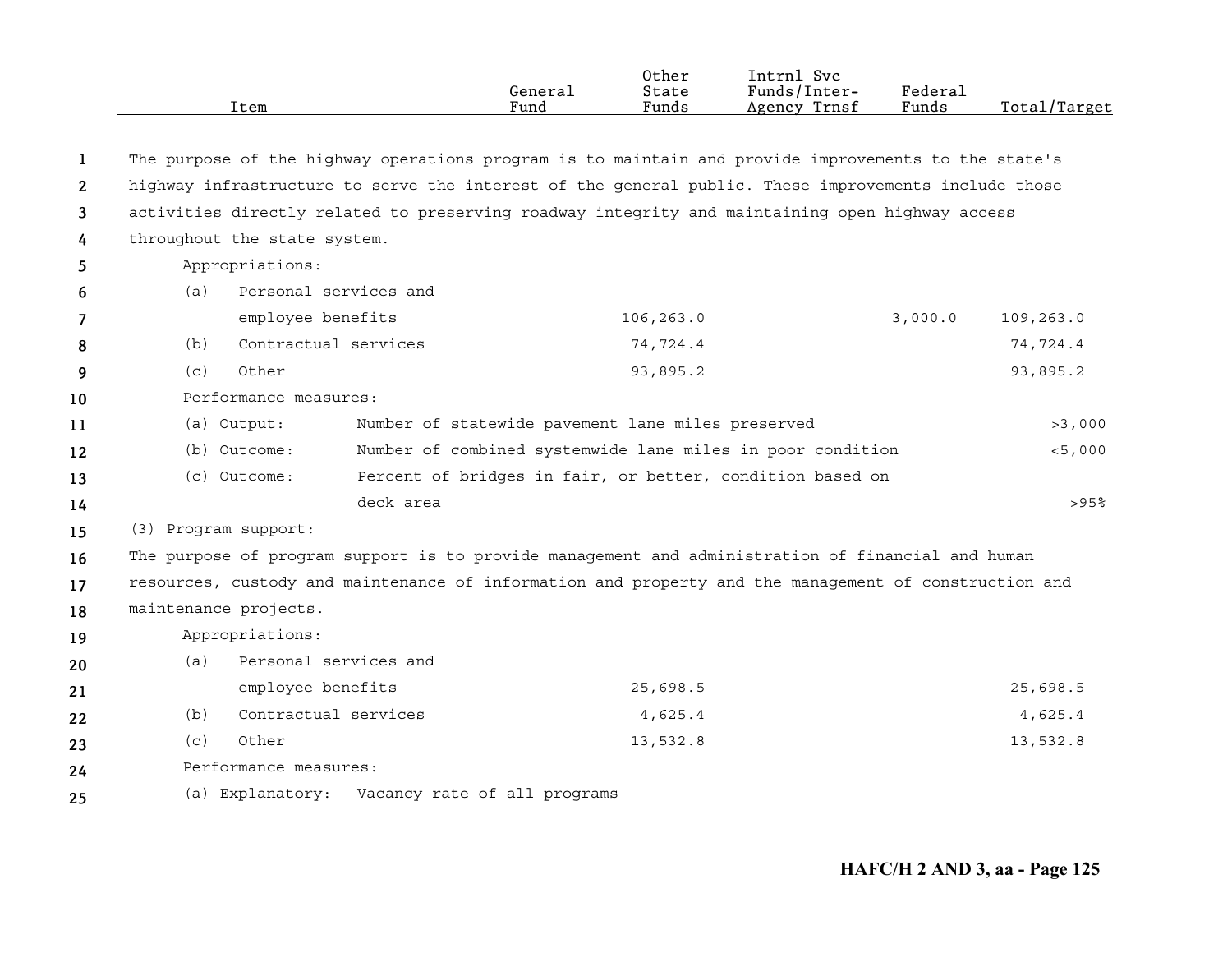|    |                      | Item                         |                                                                                                          | General<br>Fund              | Other<br>State<br>Funds | Intrnl Svc<br>Funds/Inter-<br>Agency Trnsf | Federal<br>Funds | Total/Target |
|----|----------------------|------------------------------|----------------------------------------------------------------------------------------------------------|------------------------------|-------------------------|--------------------------------------------|------------------|--------------|
|    |                      |                              |                                                                                                          |                              |                         |                                            |                  |              |
| 1  | $(4)$ Modal:         |                              |                                                                                                          |                              |                         |                                            |                  |              |
| 2  |                      |                              | The purpose of the modal program is to provide federal grants management and oversight of programs with  |                              |                         |                                            |                  |              |
| 3  |                      |                              | dedicated revenues, including transit and rail, traffic safety and aviation.                             |                              |                         |                                            |                  |              |
| 4  |                      | Appropriations:              |                                                                                                          |                              |                         |                                            |                  |              |
| 5  | (a)                  | Personal services and        |                                                                                                          |                              |                         |                                            |                  |              |
| 6  |                      | employee benefits            |                                                                                                          |                              | 2,893.3                 | 3,371.9                                    | 1,369.1          | 7,634.3      |
| 7  | (b)                  | Contractual services         |                                                                                                          |                              | 20,179.5                | 2,600.0                                    | 11,527.3         | 34,306.8     |
| 8  | (c)                  | Other                        |                                                                                                          |                              | 7,490.0                 | 6,328.1                                    | 22,116.0         | 35,934.1     |
| 9  |                      |                              | The internal service funds/interagency transfer appropriations to the modal program of the department of |                              |                         |                                            |                  |              |
| 10 |                      |                              | transportation include twelve million dollars (\$12,000,000) from the weight distance tax identification |                              |                         |                                            |                  |              |
| 11 | permit fund.         |                              |                                                                                                          |                              |                         |                                            |                  |              |
| 12 |                      | Performance measures:        |                                                                                                          |                              |                         |                                            |                  |              |
| 13 |                      | (a) Outcome:                 |                                                                                                          | Number of traffic fatalities |                         |                                            |                  | < 350        |
| 14 |                      | (b) Outcome:                 | Number of alcohol-related traffic fatalities                                                             |                              |                         |                                            |                  | <125         |
| 15 | Subtotal             |                              |                                                                                                          |                              |                         |                                            |                  | 1,013,452.4  |
| 16 | TOTAL TRANSPORTATION |                              |                                                                                                          |                              | 597,007.0               | 12,300.0                                   | 404,145.4        | 1,013,452.4  |
| 17 |                      |                              |                                                                                                          |                              | I. OTHER EDUCATION      |                                            |                  |              |
| 18 |                      | PUBLIC EDUCATION DEPARTMENT: |                                                                                                          |                              |                         |                                            |                  |              |
| 19 |                      |                              | The purpose of the public education department is to provide a public education to all students. The     |                              |                         |                                            |                  |              |
| 20 |                      |                              | secretary of public education is responsible to the governor for the operation of the department. It is  |                              |                         |                                            |                  |              |
| 21 |                      |                              | the secretary's duty to manage all operations of the department and to administer and enforce the laws   |                              |                         |                                            |                  |              |
| 22 |                      |                              | with which the secretary or the department is charged. To do this, the department focuses on leadership  |                              |                         |                                            |                  |              |
| 23 |                      |                              | and support, productivity, building capacity, accountability, communication and fiscal responsibility.   |                              |                         |                                            |                  |              |
| 24 |                      | Appropriations:              |                                                                                                          |                              |                         |                                            |                  |              |
| 25 | (a)                  | Personal services and        |                                                                                                          |                              |                         |                                            |                  |              |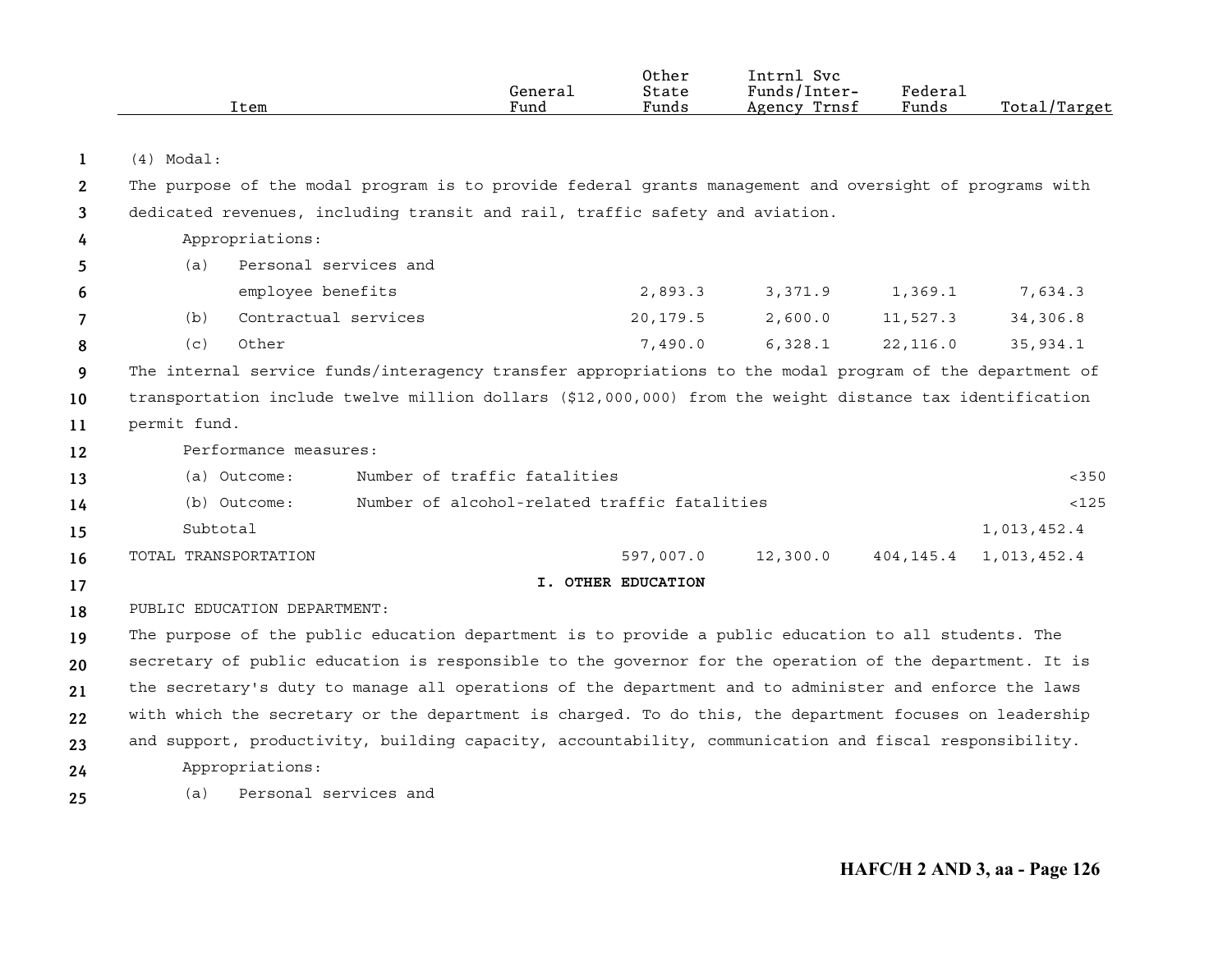|              |     | Item                             |                     | General<br>Fund                                            | Other<br>State<br>Funds | Intrnl Svc<br>Funds/Inter-<br>Agency Trnsf | Federal<br>Funds | Total/Target |
|--------------|-----|----------------------------------|---------------------|------------------------------------------------------------|-------------------------|--------------------------------------------|------------------|--------------|
|              |     |                                  |                     |                                                            |                         |                                            |                  |              |
| 1            |     | employee benefits                |                     | 12,486.2                                                   | 3,056.6                 | 45.0                                       | 7,475.9          | 23,063.7     |
| $\mathbf{2}$ | (b) | Contractual services             |                     | 890.3                                                      | 720.4                   |                                            | 19,631.9         | 21, 242.6    |
| 3            | (c) | Other                            |                     | 988.0                                                      | 372.0                   |                                            | 3,572.1          | 4,932.1      |
| 4            |     | Performance measures:            |                     |                                                            |                         |                                            |                  |              |
| 5            |     | (a) Outcome:                     |                     | Number of local education agencies and charter schools     |                         |                                            |                  |              |
| 6            |     |                                  |                     | audited for funding formula components and program         |                         |                                            |                  |              |
| 7            |     |                                  | compliance annually |                                                            |                         |                                            |                  | 30           |
| 8            |     | (b) Explanatory:                 |                     | Number of eligible children served in state-funded         |                         |                                            |                  |              |
| 9            |     |                                  | prekindergarten     |                                                            |                         |                                            |                  |              |
| 10           |     | (c) Explanatory:                 |                     | Number of eligible children served in K-5 plus             |                         |                                            |                  |              |
| 11           |     | (d) Outcome:                     |                     | Percent of students in K-5 plus meeting benchmark on early |                         |                                            |                  |              |
| 12           |     |                                  | reading skills      |                                                            |                         |                                            |                  | 75%          |
| 13           |     | Subtotal                         |                     |                                                            |                         |                                            |                  | 49,238.4     |
| 14           |     | REGIONAL EDUCATION COOPERATIVES: |                     |                                                            |                         |                                            |                  |              |
| 15           |     | Appropriations:                  |                     |                                                            |                         |                                            |                  |              |
| 16           | (a) | Northwest                        |                     | 103.4                                                      | 5, 196.0                | 17.9                                       | 284.0            | 5,601.3      |
| 17           | (b) | Northeast                        |                     | 103.4                                                      | 475.0                   |                                            | 831.8            | 1,410.2      |
| 18           | (c) | Lea county                       |                     | 103.4                                                      | 1,649.3                 | 347.4                                      | 5,019.0          | 7,119.1      |
| 19           | (d) | Pecos valley                     |                     | 103.4                                                      | 2,780.9                 | 107.5                                      |                  | 2,991.8      |
| 20           | (e) | Southwest                        |                     | 103.4                                                      | 975.0                   | 38.0                                       | 800.0            | 1,916.4      |
| 21           | (f) | Central                          |                     | 103.4                                                      | 5,089.7                 | 40.3                                       | 1,071.0          | 6, 304.4     |
| 22           | (g) | High plains                      |                     | 103.4                                                      | 4,444.5                 |                                            | 1,398.7          | 5,946.6      |
| 23           | (h) | Clovis                           |                     | 103.4                                                      | 904.0                   |                                            | 2,500.0          | 3,507.4      |
| 24           | (i) | Ruidoso                          |                     | 103.4                                                      | 5,441.1                 |                                            | 2,219.0          | 7,763.5      |
| 25           | (j) | Four corners                     |                     | 103.4                                                      |                         |                                            |                  | 103.4        |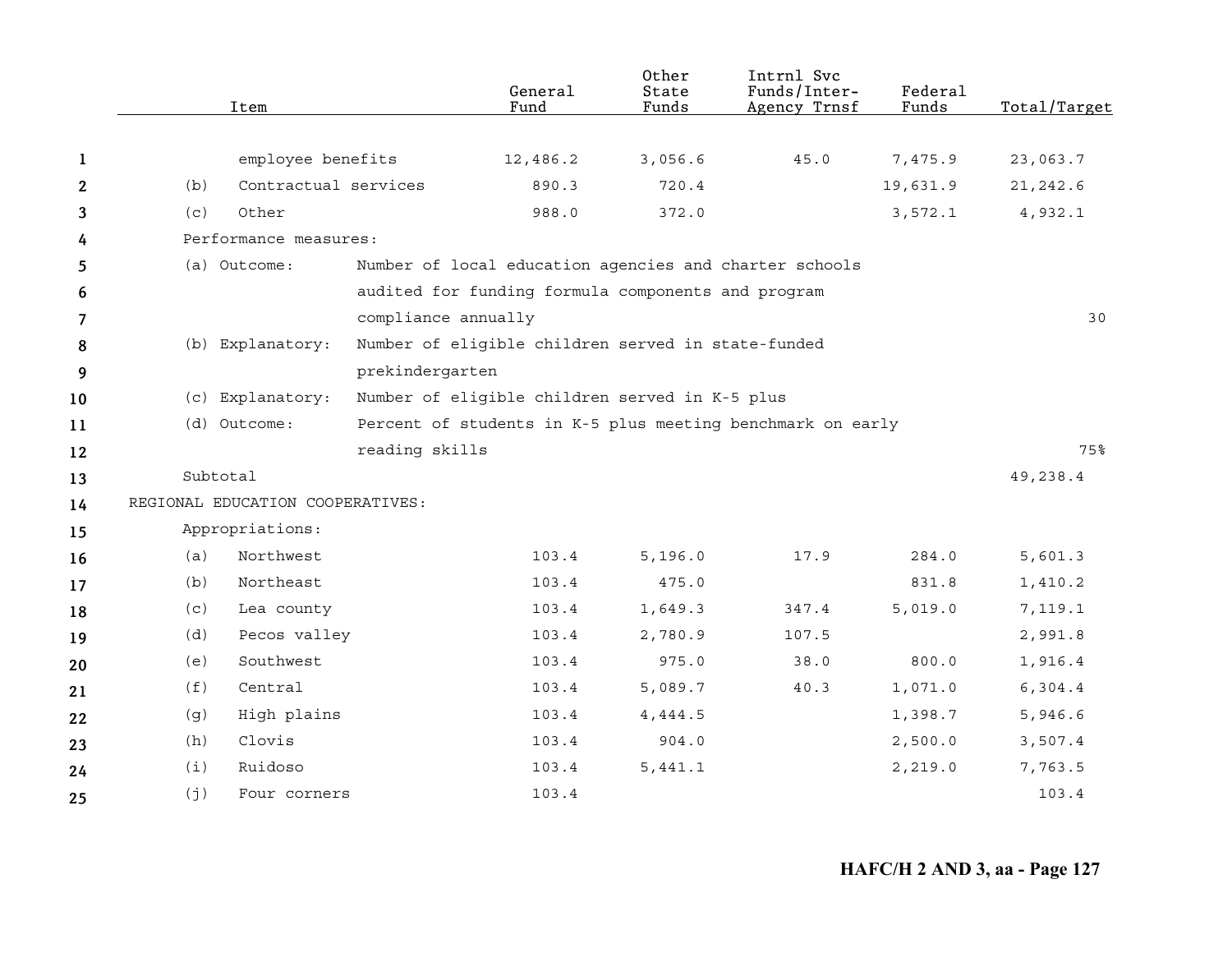|              |          | Item                                                                                                 | General<br>Fund | Other<br>State<br>Funds | Intrnl Svc<br>Funds/Inter-<br>Agency Trnsf | Federal<br>Funds | Total/Target |
|--------------|----------|------------------------------------------------------------------------------------------------------|-----------------|-------------------------|--------------------------------------------|------------------|--------------|
| 1            | Subtotal |                                                                                                      |                 |                         |                                            |                  | 42,664.1     |
| $\mathbf{2}$ |          | PUBLIC EDUCATION DEPARTMENT SPECIAL APPROPRIATIONS:                                                  |                 |                         |                                            |                  |              |
| 3            |          | Appropriations:                                                                                      |                 |                         |                                            |                  |              |
| 4            | (a)      | Early literacy and                                                                                   |                 |                         |                                            |                  |              |
| 5            |          | reading support                                                                                      | 1,661.0         |                         |                                            |                  | 1,661.0      |
| 6            | (b)      | Indigenous, multilingual,                                                                            |                 |                         |                                            |                  |              |
| 7            |          | multicultural and special                                                                            |                 |                         |                                            |                  |              |
| 8            |          | education                                                                                            | 5,067.8         |                         |                                            |                  | 5,067.8      |
| 9            | (c)      | Principals professional                                                                              |                 |                         |                                            |                  |              |
| 10           |          | development                                                                                          | 2,491.5         |                         |                                            |                  | 2,491.5      |
| 11           | (d)      | Teachers professional                                                                                |                 |                         |                                            |                  |              |
| 12           |          | development                                                                                          | 2,869.5         |                         |                                            |                  | 2,869.5      |
| 13           | (e)      | Graduation, reality and                                                                              |                 |                         |                                            |                  |              |
| 14           |          | dual-role skills                                                                                     | 415.3           |                         | 200.0                                      |                  | 615.3        |
| 15           | (f)      | National board certification                                                                         |                 |                         |                                            |                  |              |
| 16           |          | assistance                                                                                           |                 | 500.0                   |                                            |                  | 500.0        |
| 17           | (g)      | Advanced placement test                                                                              |                 |                         |                                            |                  |              |
| 18           |          | assistance                                                                                           | 1,000.0         |                         |                                            |                  | 1,000.0      |
| 19           | (h)      | Student nutrition and                                                                                |                 |                         |                                            |                  |              |
| 20           |          | wellness                                                                                             | 2,342.0         |                         |                                            |                  | 2,342.0      |
| 21           | (i)      | Science, technology,                                                                                 |                 |                         |                                            |                  |              |
| 22           |          | engineering, arts and                                                                                |                 |                         |                                            |                  |              |
| 23           |          | math initiative                                                                                      | 3,025.9         |                         |                                            |                  | 3,025.9      |
| 24           |          | The public education department shall prioritize special appropriation awards to school districts or |                 |                         |                                            |                  |              |
| 25           |          | charter schools that implement K-5 plus programs or extended learning time programs for all eligible |                 |                         |                                            |                  |              |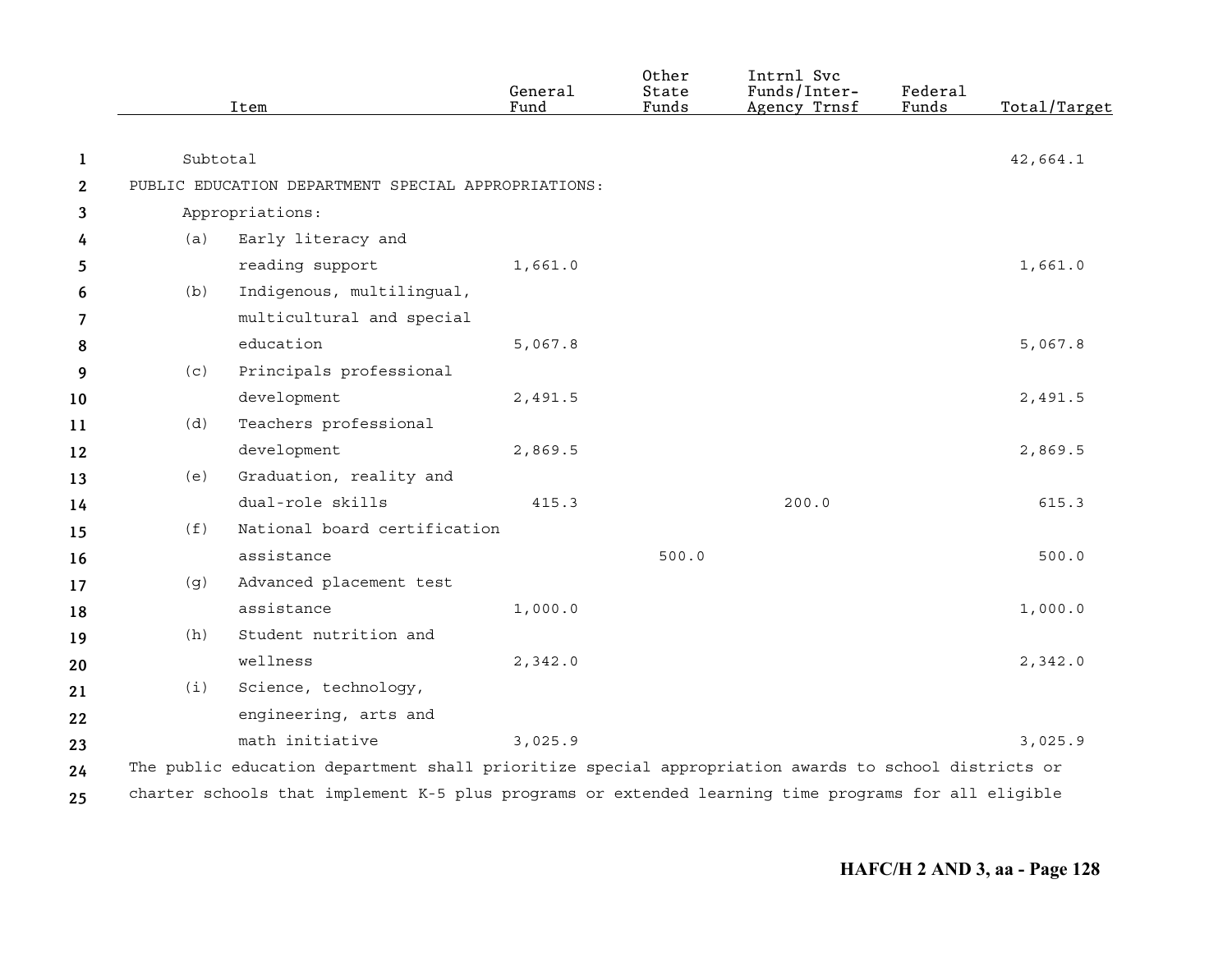|      |         | Other | Intrnl<br>Svc   |         |              |
|------|---------|-------|-----------------|---------|--------------|
|      | General | State | Funds/Inter-    | Federau |              |
| Item | Fund    | Funds | Trnsf<br>Agency | Funds   | Total/Target |

**1**students.

**234567891011**A school district or charter school may submit an application to the public education department for an allocation from the teachers professional development appropriation to support mentorship and professional development for teachers. The public education department shall prioritize awards to school districts or charter schools that budget the portion of the state equalization guarantee distribution attributable to meeting requirements of Section 22-10A-9 NMSA 1978 and providing targeted and ongoing professional development for purposes of new teacher mentorship, case management, tutoring, data-guided instruction, coaching or other evidence-based practices that improve student outcomes. The public education department shall not make an award to a school district or charter school that does not submit an approved educational plan pursuant to Section 22-8-6 NMSA 1978 or an approved teacher mentorship program pursuant to Section 22-10A-9 NMSA 1978.

**121314**The internal service funds/interagency transfers appropriation to the graduation, reality and dualrole skills program of the public education department special appropriations is from the federal temporary assistance for needy families block grant to New Mexico.

**151617**The general fund appropriation to the public education department for student nutrition and wellness shall be used for grants to school districts and charter schools for nutrition and wellness programs, including grants pursuant to Sections 22-13-13.2 and 22-13C-8 NMSA 1978.

**1819**The other state funds appropriation to the public education department for national board certification assistance is from the national board certification scholarship fund.

**202122**Any unexpended balances in special appropriations to the public education department remaining at the end of fiscal year 2022 from appropriations made from the general fund shall revert to the general fund.

**2324**Subtotal $1$  and  $19,573.0$ PUBLIC SCHOOL FACILITIES AUTHORITY:

**25**The purpose of the public school facilities oversight program is to oversee public school facilities in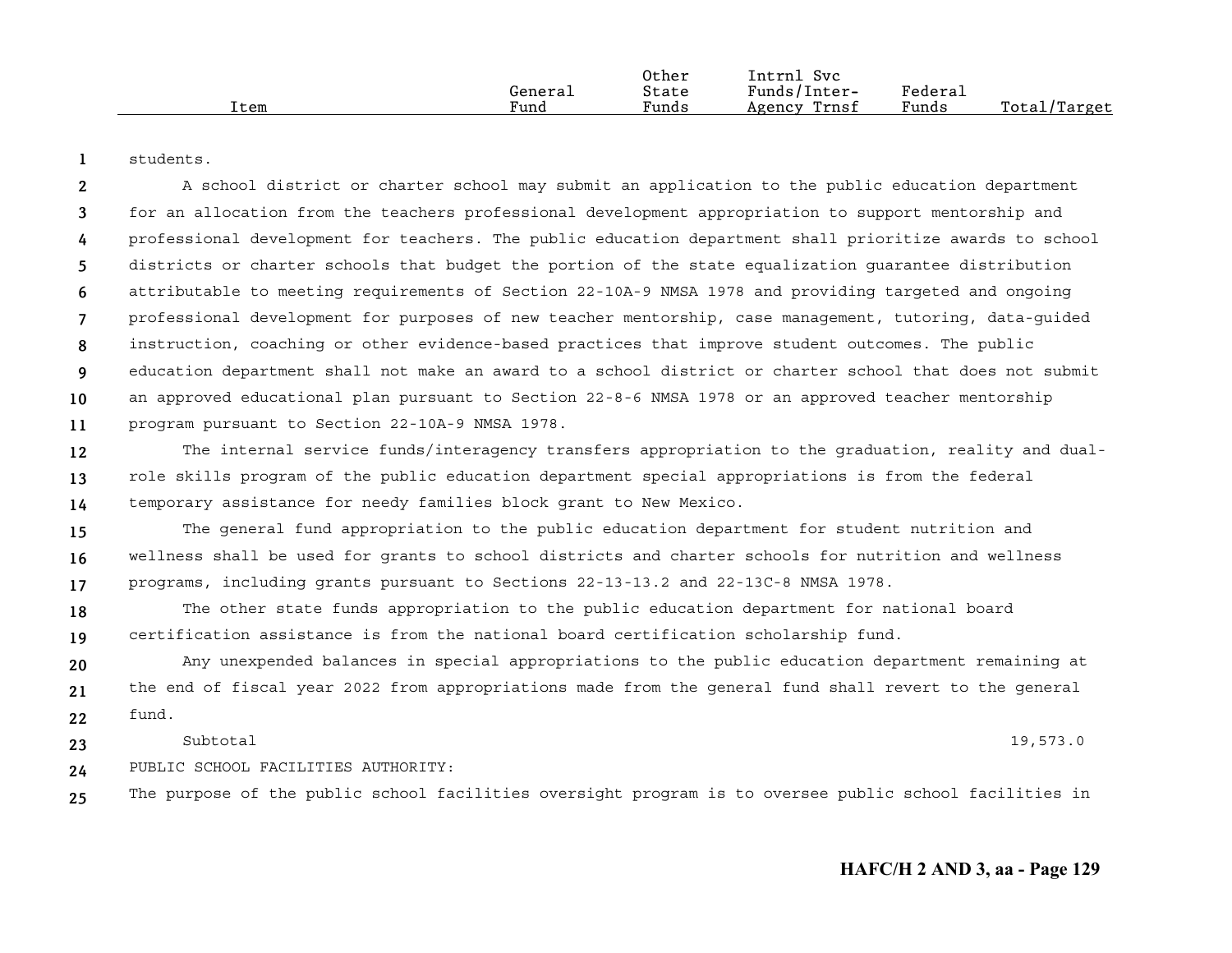|              | Item                                                                                                     | General<br>Fund                                                                                 | Other<br>State<br>Funds    | Intrnl Svc<br>Funds/Inter-<br>Agency Trnsf | Federal<br>Funds | Total/Target |
|--------------|----------------------------------------------------------------------------------------------------------|-------------------------------------------------------------------------------------------------|----------------------------|--------------------------------------------|------------------|--------------|
|              |                                                                                                          |                                                                                                 |                            |                                            |                  |              |
| -1           | all eighty-nine school districts ensuring correct and prudent planning, building and maintenance using   |                                                                                                 |                            |                                            |                  |              |
| $\mathbf{2}$ | state funds and ensuring adequacy of all facilities in accordance with public education department       |                                                                                                 |                            |                                            |                  |              |
| 3            | approved educational programs.                                                                           |                                                                                                 |                            |                                            |                  |              |
| 4            | Appropriations:                                                                                          |                                                                                                 |                            |                                            |                  |              |
| 5            | Personal services and<br>(a)                                                                             |                                                                                                 |                            |                                            |                  |              |
| 6            | employee benefits                                                                                        |                                                                                                 | 4,394.0                    |                                            |                  | 4,394.0      |
| 7            | Contractual services<br>(b)                                                                              |                                                                                                 | 110.9                      |                                            |                  | 110.9        |
| 8            | (c)<br>Other                                                                                             |                                                                                                 | 1,226.0                    |                                            |                  | 1,226.0      |
| 9            | Performance measures:                                                                                    |                                                                                                 |                            |                                            |                  |              |
| 10           | (a) Explanatory:                                                                                         | Statewide public school facility condition index measured                                       |                            |                                            |                  |              |
| 11           |                                                                                                          | on December 31 of prior calendar year                                                           |                            |                                            |                  |              |
| 12           | (b) Explanatory:                                                                                         | Statewide public school facility maintenance assessment                                         |                            |                                            |                  |              |
| 13           |                                                                                                          | report score measured on December 31 of prior calendar year                                     |                            |                                            |                  |              |
| 14           | Subtotal                                                                                                 |                                                                                                 |                            |                                            |                  | 5,730.9      |
| 15           | TOTAL OTHER EDUCATION                                                                                    | 34, 271.5                                                                                       | 37,335.4                   | 796.1                                      | 44,803.4         | 117,206.4    |
| 16           |                                                                                                          |                                                                                                 | <b>J. HIGHER EDUCATION</b> |                                            |                  |              |
| 17           | On approval of the higher education department, the state budget division of the department of finance   |                                                                                                 |                            |                                            |                  |              |
| 18           | and administration may approve increases in budgets of agencies in this subsection whose other state     |                                                                                                 |                            |                                            |                  |              |
| 19           | funds exceed amounts specified, with the exception of the policy development and institutional financial |                                                                                                 |                            |                                            |                  |              |
| 20           | oversight program of the higher education department. In approving budget increases, the director of the |                                                                                                 |                            |                                            |                  |              |
| 21           | state budget division shall advise the legislature through its officers and appropriate committees, in   |                                                                                                 |                            |                                            |                  |              |
| 22           | writing, of the justification for the approval.                                                          |                                                                                                 |                            |                                            |                  |              |
| 23           |                                                                                                          | On approval of the higher education department and in consultation with the legislative finance |                            |                                            |                  |              |
| 24           | committee, the state budget division of the department of finance and administration may reduce general  |                                                                                                 |                            |                                            |                  |              |
| 25           | fund appropriations, up to three percent, to institutions whose lower level common courses are not       |                                                                                                 |                            |                                            |                  |              |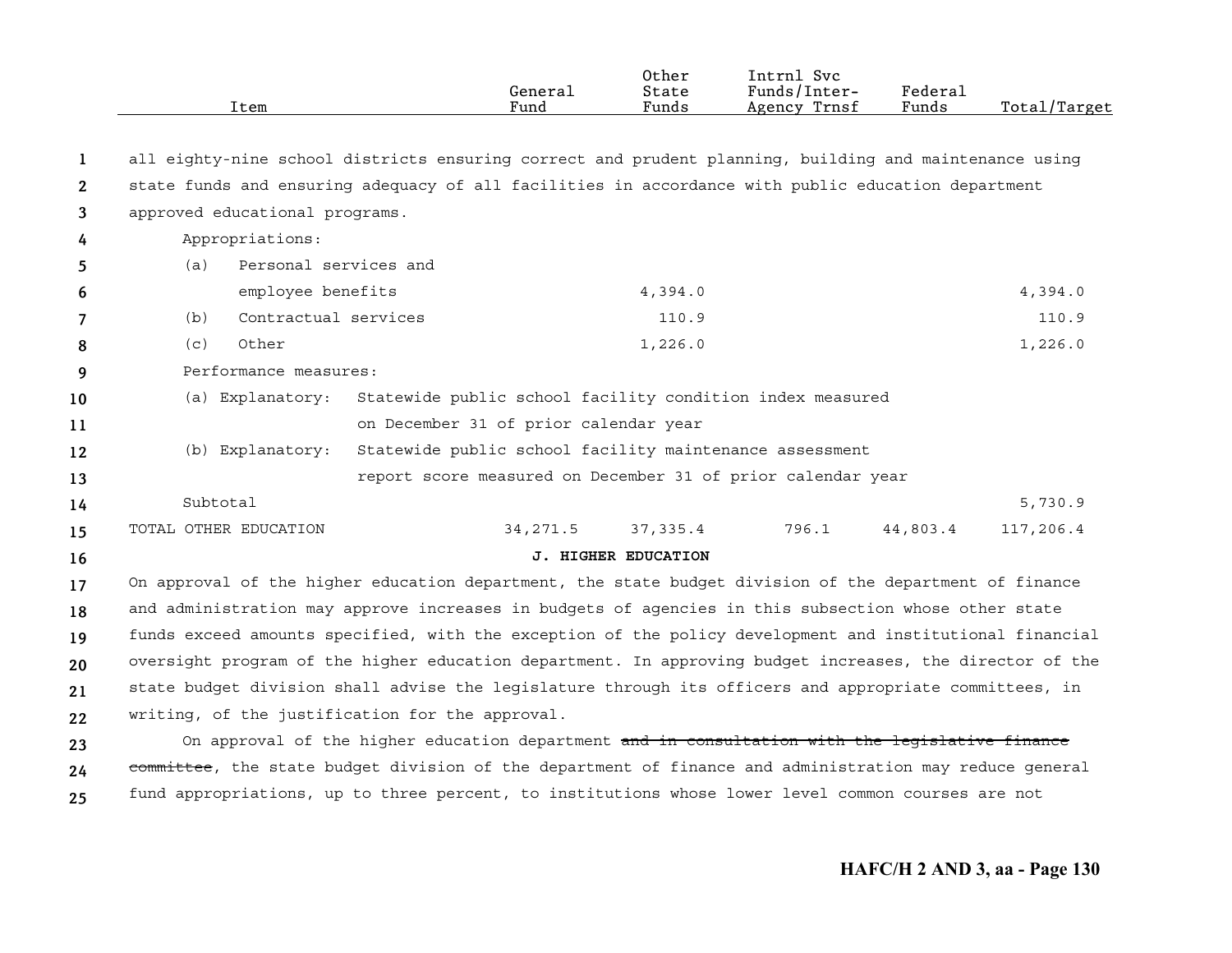|      | Generaı | Other<br>State | Intrnl<br>Svc<br>Funds/Inter- | Federai |              |
|------|---------|----------------|-------------------------------|---------|--------------|
| Item | Fund    | Funds          | Trnsf<br>Agency               | Funds   | Total/Target |

**1**completely transferrable or accepted among public colleges and universities in New Mexico.

**2345**The secretary of higher education shall work with institutions, whose enrollment has declined by more than fifty percent within the past five academic years, on a plan to improve enrollment, collaborate or merge with other institutions, reduce expenditures accordingly and submit an annual report to the legislative finance committee.

**6789101112131415**The department of finance and administration shall, as directed by the secretary of higher education, withhold from an educational institution or program that the higher education department places under an enhanced fiscal oversight program a portion, up to ten percent, of the institution's or program's general fund allotments. On written notice by the secretary of higher education that the institution or program has made sufficient progress toward satisfying the requirements imposed by the higher education department under the enhanced fiscal oversight program, the department of finance and administration shall release the withheld allotments. Money withheld in accordance with this provision and not released at the end of fiscal year 2022 shall revert to the general fund. The secretary of the department of finance and administration shall advise the legislature through its officers and appropriate committees, in writing, of the status of all withheld allotments.

**1617**Except as otherwise provided, any unexpended balances remaining at the end of fiscal year 2022 shall not revert to the general fund.

**18**HIGHER EDUCATION DEPARTMENT:

**19**(1) Policy development and institutional financial oversight:

**20212223**The purpose of the policy development and institutional financial oversight program is to provide a continuous process of statewide planning and oversight within the department's statutory authority for the state higher education system and to ensure both the efficient use of state resources and progress in implementing a statewide agenda.

Appropriations:

**24**

**25**(a) Personal services and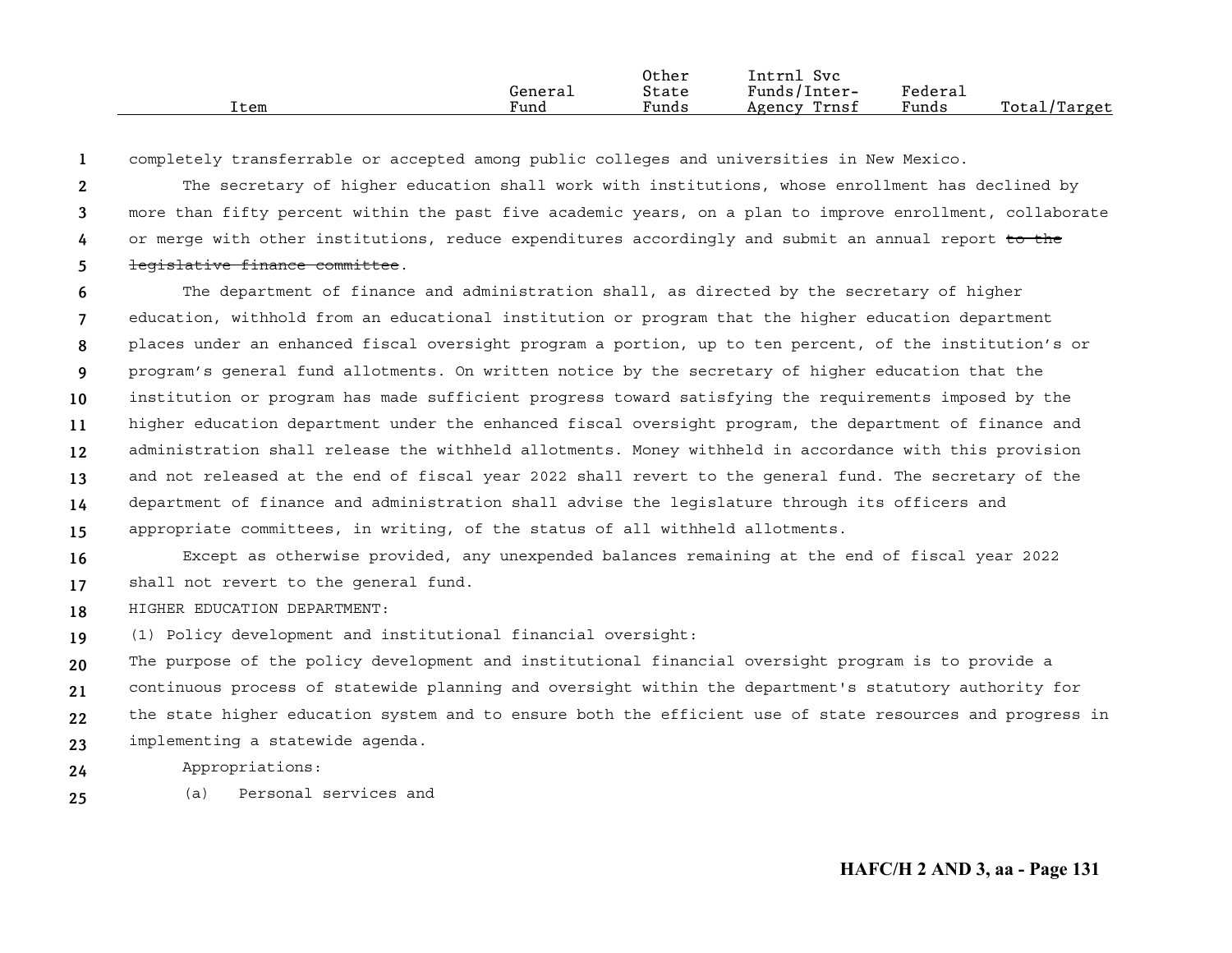|                |     | Item                                                                                                      | General<br>Fund | Other<br>State<br>Funds | Intrnl Svc<br>Funds/Inter-<br>Agency Trnsf | Federal<br>Funds | Total/Target |
|----------------|-----|-----------------------------------------------------------------------------------------------------------|-----------------|-------------------------|--------------------------------------------|------------------|--------------|
|                |     |                                                                                                           |                 |                         |                                            |                  |              |
| 1              |     | employee benefits                                                                                         | 2,994.4         | 312.3                   | 43.3                                       | 1,367.4          | 4,717.4      |
| $\mathbf{2}$   | (b) | Contractual services                                                                                      | 880.4           | 95.0                    |                                            | 639.6            | 1,615.0      |
| 3              | (c) | Other                                                                                                     | 8,881.6         | 115.0                   | 292.4                                      | 8,493.0          | 17,782.0     |
| 4              |     | The general fund appropriation to the policy development and institutional financial oversight program of |                 |                         |                                            |                  |              |
| 5              |     | the higher education department in the other category includes six million five hundred thousand dollars  |                 |                         |                                            |                  |              |
| 6              |     | (\$6,500,000) to provide adults with education services and materials and access to high school           |                 |                         |                                            |                  |              |
| $\overline{7}$ |     | equivalency tests, one hundred twenty-six thousand one hundred dollars (\$126,100) for workforce          |                 |                         |                                            |                  |              |
| 8              |     | development programs at community colleges that primarily educate and retrain recently displaced workers, |                 |                         |                                            |                  |              |
| 9              |     | four hundred sixty-one thousand one hundred dollars (\$461,100) for the high skills program, eighty-four  |                 |                         |                                            |                  |              |
| 10             |     | thousand five hundred dollars (\$84,500) for English-learner teacher preparation and two hundred sixty-   |                 |                         |                                            |                  |              |
| 11             |     | three thousand nine hundred dollars (\$263,900) to the tribal college dual-credit program fund.           |                 |                         |                                            |                  |              |
| 12             |     | The general fund appropriation to the policy development and institutional financial oversight            |                 |                         |                                            |                  |              |
| 13             |     | program of the higher education department in the other category includes two hundred fifty thousand      |                 |                         |                                            |                  |              |
| 14             |     | dollars (\$250,000) for the administration of an external diploma program with public schools.            |                 |                         |                                            |                  |              |
| 15             |     | The general fund appropriation to the policy development and institutional financial oversight            |                 |                         |                                            |                  |              |
| 16             |     | program of the higher education department in the contractual services category includes six hundred      |                 |                         |                                            |                  |              |
| 17             |     | eighty thousand four hundred dollars (\$680,400) for an adult literacy program.                           |                 |                         |                                            |                  |              |
| 18             |     | Any unexpended balances in the policy development and institutional financial oversight program of        |                 |                         |                                            |                  |              |
| 19             |     | the higher education department remaining at the end of fiscal year 2022 from appropriations made from    |                 |                         |                                            |                  |              |
| 20             |     | the general fund shall revert to the general fund.                                                        |                 |                         |                                            |                  |              |
| 21             |     | (2) Student financial aid:                                                                                |                 |                         |                                            |                  |              |
| 22             |     | The purpose of the student financial aid program is to provide access, affordability and opportunities    |                 |                         |                                            |                  |              |
| 23             |     | for success in higher education to students and their families so all New Mexicans may benefit from       |                 |                         |                                            |                  |              |
| 24             |     | postsecondary education and training beyond high school.                                                  |                 |                         |                                            |                  |              |
| 25             |     | Appropriations:                                                                                           |                 |                         |                                            |                  |              |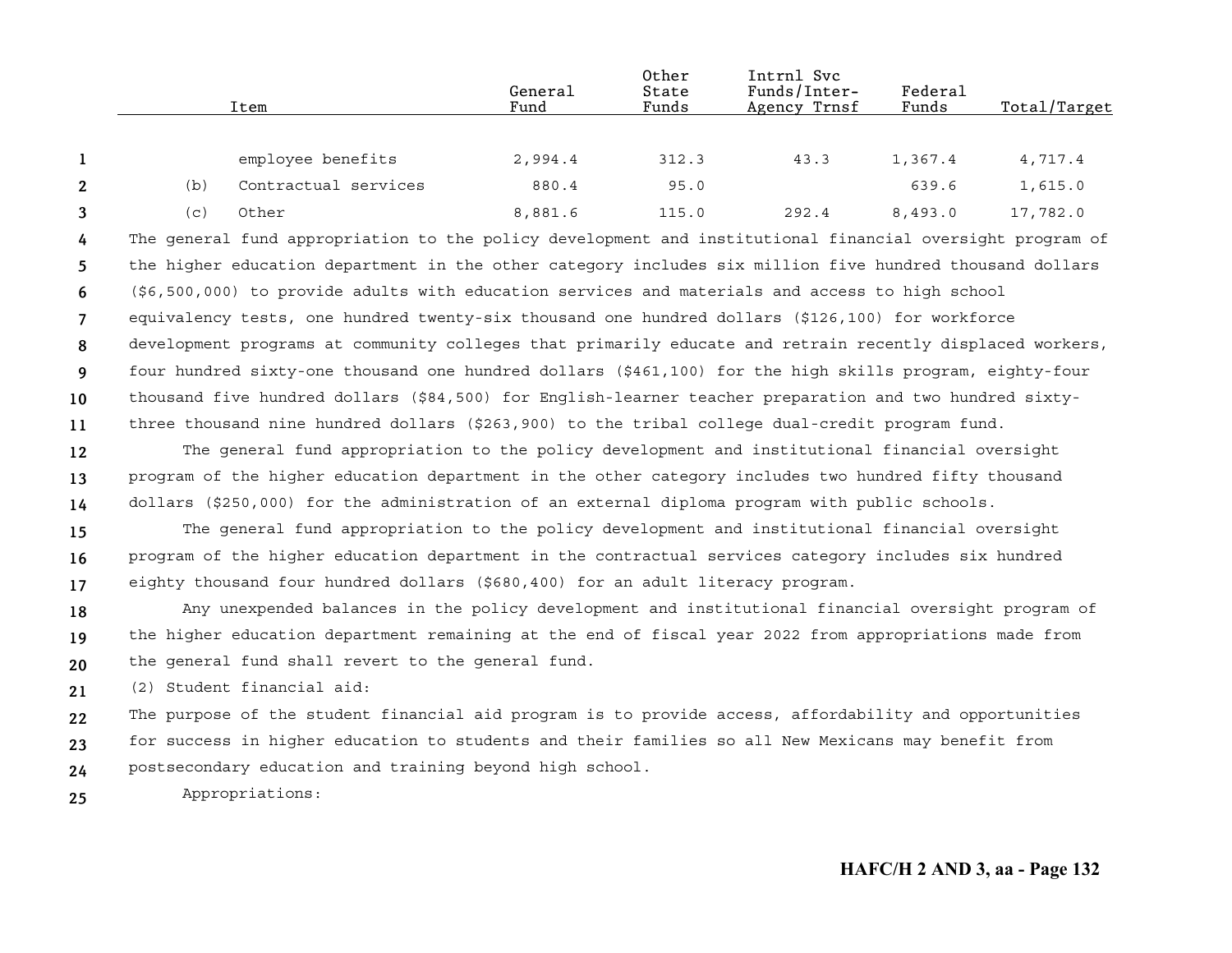|              | Item                                                                                                       | General<br>Fund | 0ther<br>State<br>Funds | Intrnl Svc<br>Funds/Inter-<br>Agency Trnsf | Federal<br>Funds | Total/Target |
|--------------|------------------------------------------------------------------------------------------------------------|-----------------|-------------------------|--------------------------------------------|------------------|--------------|
| 1            | Contractual services<br>(a)                                                                                | 20.0            |                         |                                            |                  | 20.0         |
| $\mathbf{2}$ | (b)<br>Other                                                                                               | 20,609.5        | 7,000.0                 | 44,230.0                                   | 300.0            | 72,139.5     |
| 3            | The other state funds appropriation to the student financial aid program of the higher education           |                 |                         |                                            |                  |              |
| 4            | department in the other category includes five million dollars (\$5,000,000) from the teacher preparation  |                 |                         |                                            |                  |              |
| 5            | affordability scholarship fund and two million dollars (\$2,000,000) from the teacher loan repayment fund. |                 |                         |                                            |                  |              |
| 6            | (3) The opportunity scholarship:                                                                           |                 |                         |                                            |                  |              |
| 7            | Appropriations:                                                                                            |                 |                         |                                            |                  |              |
| 8            | (a)<br>Other                                                                                               | 7,000.0         |                         |                                            |                  | 7,000.0      |
| 9            | The general fund appropriation to the opportunity scholarship program of the higher education department   |                 |                         |                                            |                  |              |
| 10           | in the other category includes seven million dollars (\$7,000,000) for an opportunity scholarship program  |                 |                         |                                            |                  |              |
| 11           | in fiscal year 2022 for students attending a public postsecondary educational institution or tribal        |                 |                         |                                            |                  |              |
| 12           | college. The scholarship may be used by eligible students to pay tuition or general student fees and       |                 |                         |                                            |                  |              |
| 13           | shall not be used to pay differential tuition or individual course-specific fees. The opportunity          |                 |                         |                                            |                  |              |
| 14           | scholarship program shall prioritize financial aid based on need to undergraduate, degree-seeking          |                 |                         |                                            |                  |              |
| 15           | students who have left higher education but have earned seventy-five percent of credits toward an          |                 |                         |                                            |                  |              |
| 16           | associates or bachelor's degree, who have completed the free application for financial student aid or      |                 |                         |                                            |                  |              |
| 17           | another form of income verification, who are adults or eligible for a lottery tuition scholarship and who  |                 |                         |                                            |                  |              |
| 18           | are enrolled full-time. The higher education department shall provide a written report summarizing the     |                 |                         |                                            |                  |              |
| 19           | opportunity scholarship's finances, student participation and sustainability to the department of finance  |                 |                         |                                            |                  |              |
| 20           | and administration and the legislative finance committee by November 1, 2021. Any unexpended balances      |                 |                         |                                            |                  |              |
| 21           | remaining at the end of fiscal year 2022 from appropriations made from the general fund shall revert to    |                 |                         |                                            |                  |              |
| 22           | the general fund.                                                                                          |                 |                         |                                            |                  |              |
| 23           | Subtotal                                                                                                   |                 |                         |                                            |                  | 103, 273.9   |
| 24           | UNIVERSITY OF NEW MEXICO:                                                                                  |                 |                         |                                            |                  |              |
| 25           | (1) Main campus:                                                                                           |                 |                         |                                            |                  |              |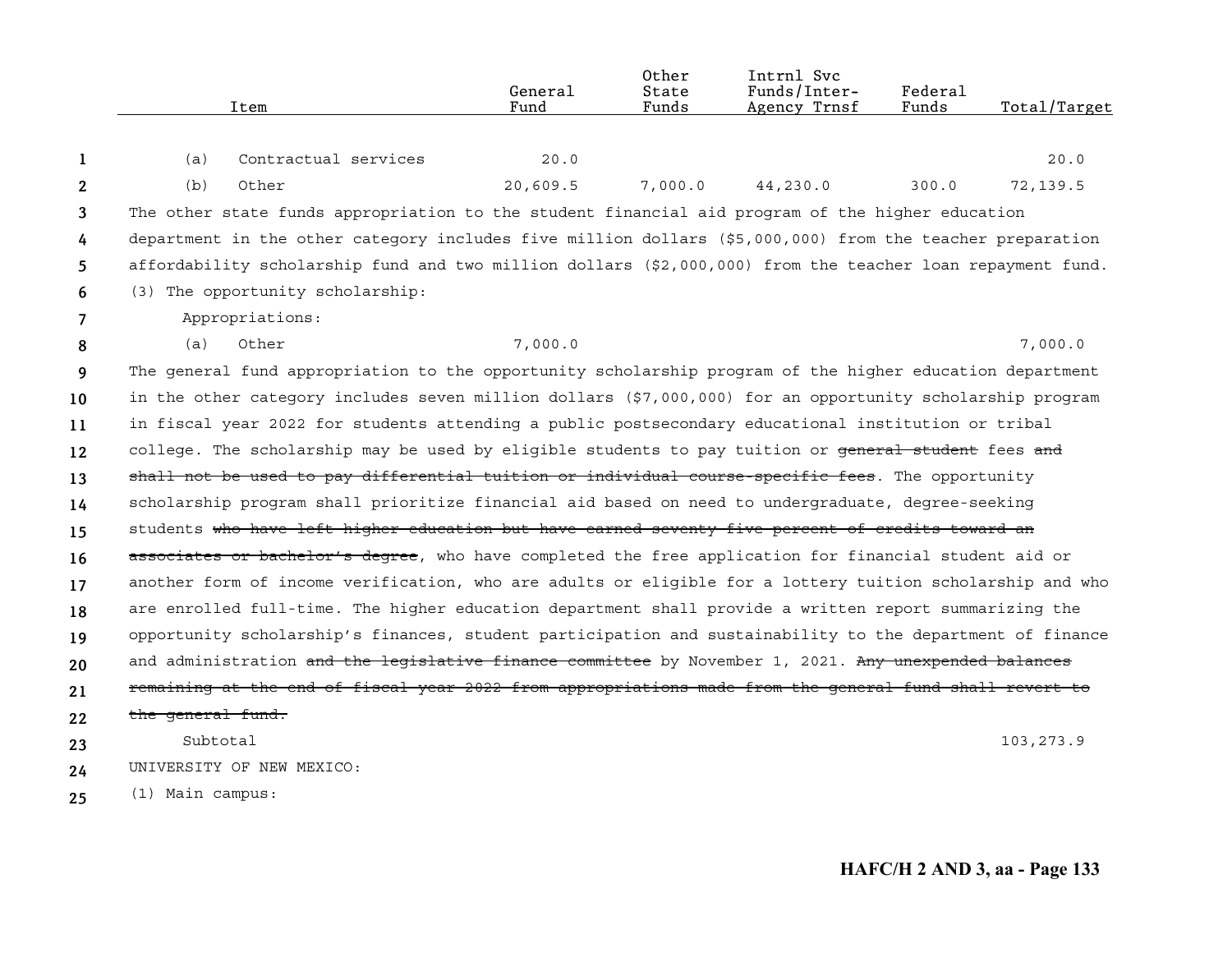|              |                    | Item                    |                 | General<br>Fund                                      | Other<br>State<br>Funds | Intrnl Svc<br>Funds/Inter-<br>Agency Trnsf                                                                | Federal<br>Funds | Total/Target |
|--------------|--------------------|-------------------------|-----------------|------------------------------------------------------|-------------------------|-----------------------------------------------------------------------------------------------------------|------------------|--------------|
| 1            |                    |                         |                 |                                                      |                         | The purpose of the instruction and general program is to provide education services designed to meet the  |                  |              |
| $\mathbf{2}$ |                    |                         |                 |                                                      |                         | intellectual, educational and quality of life goals associated with the ability to enter the workforce,   |                  |              |
| 3            |                    |                         |                 |                                                      |                         | compete and advance in the new economy and contribute to social advancement through informed citizenship. |                  |              |
| 4            |                    | Appropriations:         |                 |                                                      |                         |                                                                                                           |                  |              |
| 5            | (a)                | Other                   |                 |                                                      | 143,300.0               |                                                                                                           | 138,300.0        | 281,600.0    |
| 6            | (b)                | Instruction and general |                 |                                                      |                         |                                                                                                           |                  |              |
| 7            |                    | purposes                |                 | 192, 166.3                                           | 177,100.0               |                                                                                                           | 3,800.0          | 373,066.3    |
| 8            | (C)                | Athletics               |                 | 4,163.6                                              | 27,400.0                |                                                                                                           |                  | 31,563.6     |
| 9            | (d)                | Educational television  |                 | 1,015.6                                              | 4,800.0                 |                                                                                                           | 2,500.0          | 8,315.6      |
| 10           |                    | Performance measures:   |                 |                                                      |                         |                                                                                                           |                  |              |
| 11           |                    | (a) Output:             |                 | Number of students enrolled, by headcount            |                         |                                                                                                           |                  | 26,000       |
| 12           |                    | (b) Output:             |                 |                                                      |                         | Number of first-time freshmen enrolled who graduated from a                                               |                  |              |
| 13           |                    |                         |                 | New Mexico high school by headcount                  |                         |                                                                                                           |                  | 2,420        |
| 14           |                    | (c) Output:             |                 | Number of credit hours delivered                     |                         |                                                                                                           |                  | 543,000      |
| 15           |                    | (d) Output:             |                 |                                                      |                         | Number of unduplicated degree awards in the most recent                                                   |                  |              |
| 16           |                    |                         | academic year   |                                                      |                         |                                                                                                           |                  | 5,400        |
| 17           |                    | (e) Outcome:            |                 | Percent of a cohort of first-time, full-time,        |                         |                                                                                                           |                  |              |
| 18           |                    |                         |                 | degree-seeking freshmen who complete a baccalaureate |                         |                                                                                                           |                  |              |
| 19           |                    |                         |                 | program within one hundred fifty percent of standard |                         |                                                                                                           |                  |              |
| 20           |                    |                         | graduation time |                                                      |                         |                                                                                                           |                  | 60%          |
| 21           |                    | $(f)$ Outcome:          |                 |                                                      |                         | Percent of first-time, full-time freshmen retained to the                                                 |                  |              |
| 22           |                    |                         | third semester  |                                                      |                         |                                                                                                           |                  | $77$ %       |
| 23           | (2) Gallup branch: |                         |                 |                                                      |                         |                                                                                                           |                  |              |
| 24           |                    |                         |                 |                                                      |                         | The purpose of the instruction and general program at New Mexico's community colleges is to provide       |                  |              |

**25** credit and noncredit postsecondary education and training opportunities to New Mexicans so they have the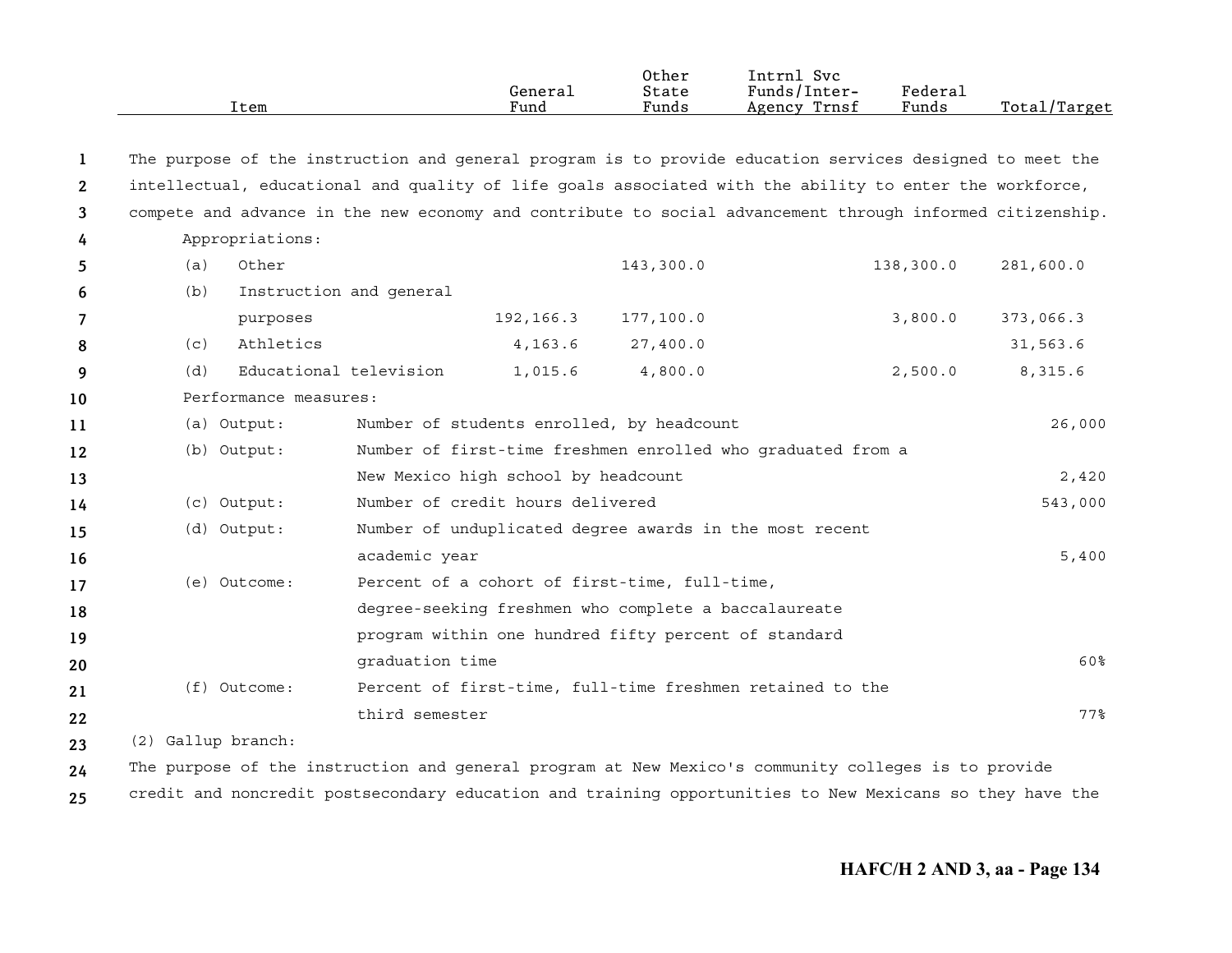|    | Item                                                                                                     |                         | General<br>Fund                               | Other<br>State<br>Funds | Intrnl Svc<br>Funds/Inter-<br>Agency Trnsf                   | Federal<br>Funds | Total/Target |
|----|----------------------------------------------------------------------------------------------------------|-------------------------|-----------------------------------------------|-------------------------|--------------------------------------------------------------|------------------|--------------|
| 1  | skills to be competitive in the new economy and are able to participate in lifelong learning activities. |                         |                                               |                         |                                                              |                  |              |
| 2  | Appropriations:                                                                                          |                         |                                               |                         |                                                              |                  |              |
| 3  | Other<br>(a)                                                                                             |                         |                                               | 1,502.0                 |                                                              | 824.0            | 2,326.0      |
| 4  | (b)                                                                                                      | Instruction and general |                                               |                         |                                                              |                  |              |
| 5  | purposes                                                                                                 |                         | 8,643.1                                       | 5,663.2                 |                                                              | 410.0            | 14,716.3     |
| 6  | Performance measures:                                                                                    |                         |                                               |                         |                                                              |                  |              |
| 7  | (a) Output:                                                                                              |                         | Number of students enrolled, by headcount     |                         |                                                              |                  | 2,793        |
| 8  | (b) Output:                                                                                              |                         |                                               |                         | Number of first-time freshmen enrolled who graduated from a  |                  |              |
| 9  |                                                                                                          |                         | New Mexico high school, by headcount          |                         |                                                              |                  | 165          |
| 10 | (c) Output:                                                                                              |                         | Number of credit hours delivered              |                         |                                                              |                  | 35,542       |
| 11 | (d) Output:                                                                                              |                         |                                               |                         | Number of unduplicated awards conferred in the most recent   |                  |              |
| 12 |                                                                                                          | academic year           |                                               |                         |                                                              |                  | 217          |
| 13 | (e) Outcome:                                                                                             |                         | Percent of a cohort of first-time, full-time, |                         |                                                              |                  |              |
| 14 |                                                                                                          |                         |                                               |                         | degree-seeking freshmen who complete an associate's program  |                  |              |
| 15 |                                                                                                          |                         |                                               |                         | within one hundred fifty percent of standard graduation time |                  | 35%          |
| 16 | $(f)$ Outcome:                                                                                           |                         |                                               |                         | Percent of first-time, full-time freshmen retained to the    |                  |              |
| 17 |                                                                                                          | third semester          |                                               |                         |                                                              |                  | 42.8%        |
| 18 | (3) Los Alamos branch:                                                                                   |                         |                                               |                         |                                                              |                  |              |
| 19 | The purpose of the instruction and general program at New Mexico's community colleges is to provide      |                         |                                               |                         |                                                              |                  |              |
| 20 | credit and noncredit postsecondary education and training opportunities to New Mexicans so they have the |                         |                                               |                         |                                                              |                  |              |
| 21 | skills to be competitive in the new economy and are able to participate in lifelong learning activities. |                         |                                               |                         |                                                              |                  |              |
| 22 | Appropriations:                                                                                          |                         |                                               |                         |                                                              |                  |              |
| 23 | Other<br>(a)                                                                                             |                         |                                               | 381.0                   |                                                              | 856.0            | 1,237.0      |
| 24 | (b)                                                                                                      | Instruction and general |                                               |                         |                                                              |                  |              |
| 25 | purposes                                                                                                 |                         | 1,875.0                                       | 2,717.0                 |                                                              | 481.0            | 5,073.0      |

**HAFC/H 2 AND 3, aa - Page 135**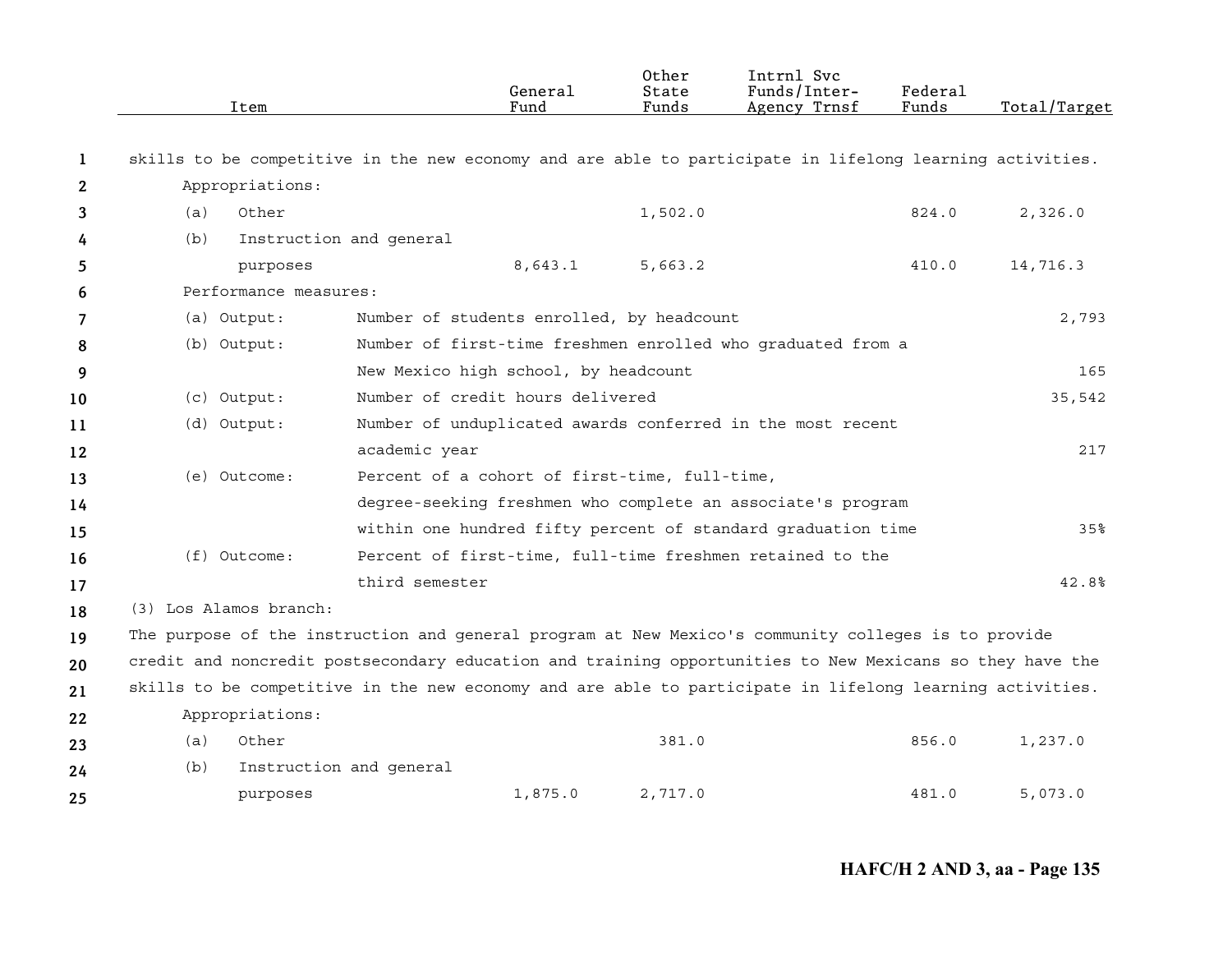|    | Item                  | General<br>Fund                                                                                          | Other<br>State<br>Funds | Intrnl Svc<br>Funds/Inter-<br>Agency Trnsf | Federal<br>Funds | Total/Target |
|----|-----------------------|----------------------------------------------------------------------------------------------------------|-------------------------|--------------------------------------------|------------------|--------------|
| 1  | Performance measures: |                                                                                                          |                         |                                            |                  |              |
| 2  | (a) Output:           | Number of students enrolled, by headcount                                                                |                         |                                            |                  | 1,000        |
| 3  | (b) Output:           | Number of first-time freshmen enrolled who graduated from a                                              |                         |                                            |                  |              |
| 4  |                       | New Mexico high school, by headcount                                                                     |                         |                                            |                  | 182          |
| 5  | (c) Output:           | Number of credit hours delivered                                                                         |                         |                                            |                  | 12,850       |
| 6  | (d) Output:           | Number of unduplicated awards conferred in the most recent                                               |                         |                                            |                  |              |
| 7  |                       | academic year                                                                                            |                         |                                            |                  | 100          |
| 8  | (e) Outcome:          | Percent of a cohort of first-time, full-time, degree- or                                                 |                         |                                            |                  |              |
| 9  |                       | certificate-seeking community college students who complete                                              |                         |                                            |                  |              |
| 10 |                       | an academic program within one hundred fifty percent of                                                  |                         |                                            |                  |              |
| 11 |                       | standard graduation time                                                                                 |                         |                                            |                  | 35%          |
| 12 | $(f)$ Outcome:        | Percent of first-time, full-time freshmen retained to the                                                |                         |                                            |                  |              |
| 13 |                       | third semester                                                                                           |                         |                                            |                  | 58%          |
| 14 | (4) Valencia branch:  |                                                                                                          |                         |                                            |                  |              |
| 15 |                       | The purpose of the instruction and general program at New Mexico's community colleges is to provide      |                         |                                            |                  |              |
| 16 |                       | credit and noncredit postsecondary education and training opportunities to New Mexicans so they have the |                         |                                            |                  |              |
| 17 |                       | skills to be competitive in the new economy and are able to participate in lifelong learning activities. |                         |                                            |                  |              |
| 18 | Appropriations:       |                                                                                                          |                         |                                            |                  |              |
| 19 | (a)<br>Other          |                                                                                                          | 614.7                   |                                            | 2,227.5          | 2,842.2      |
| 20 | (b)                   | Instruction and general                                                                                  |                         |                                            |                  |              |
| 21 | purposes              | 5,711.0                                                                                                  | 4,908.8                 |                                            | 61.6             | 10,681.4     |
| 22 | Performance measures: |                                                                                                          |                         |                                            |                  |              |
| 23 | (a) Output:           | Number of students enrolled, by headcount                                                                |                         |                                            |                  | 3,251        |
| 24 | (b) Output:           | Number of first-time freshmen enrolled who graduated from a                                              |                         |                                            |                  |              |
| 25 |                       | New Mexico high school, by headcount                                                                     |                         |                                            |                  | 254          |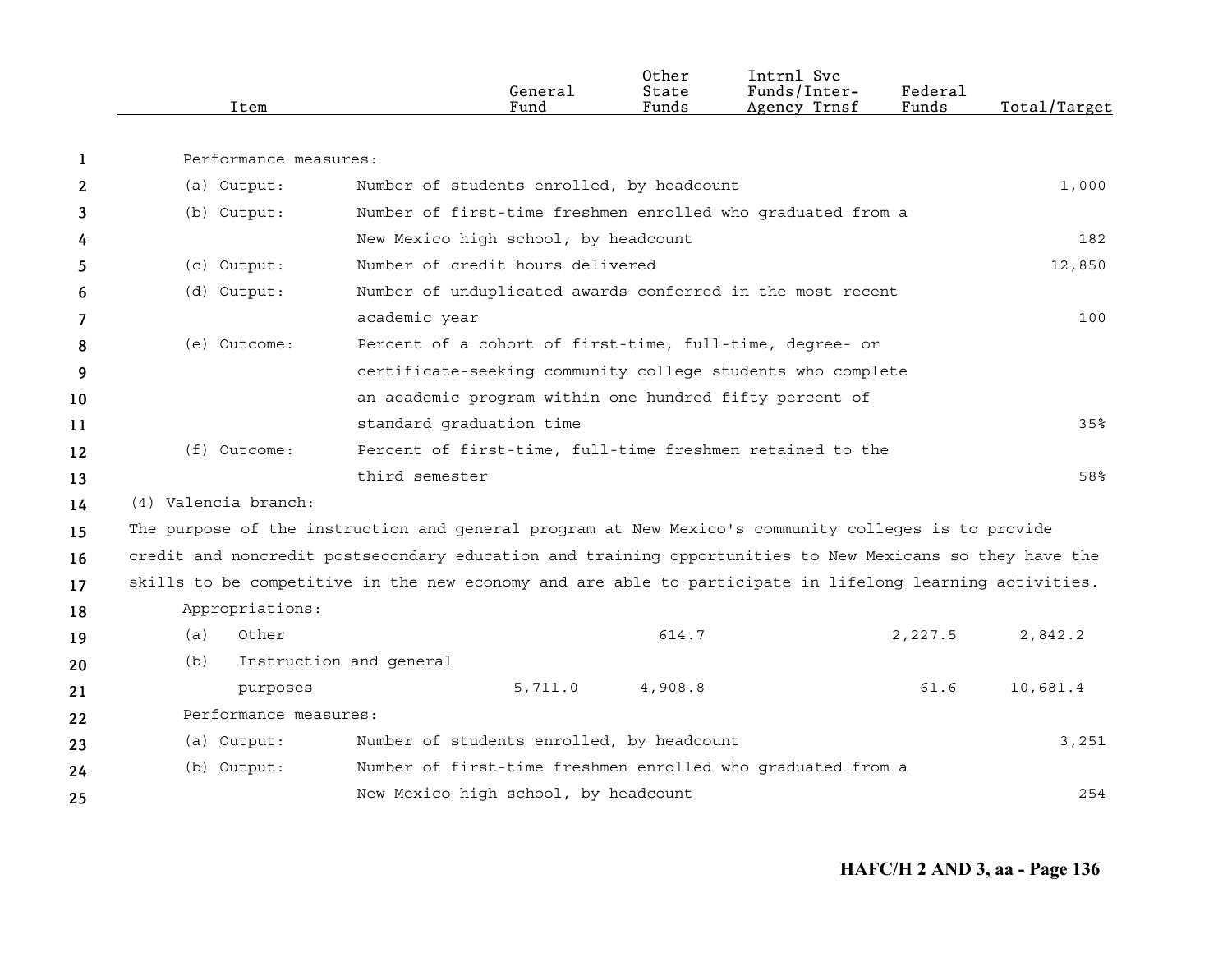|              |                  | Item                  | General<br>Fund                                                                                          | Other<br>State<br>Funds | Intrnl Svc<br>Funds/Inter-<br>Agency Trnsf | Federal<br>Funds | Total/Target |
|--------------|------------------|-----------------------|----------------------------------------------------------------------------------------------------------|-------------------------|--------------------------------------------|------------------|--------------|
|              |                  |                       |                                                                                                          |                         |                                            |                  |              |
| 1            |                  | (c) Output:           | Number of credit hours delivered                                                                         |                         |                                            |                  | 24,089       |
| $\mathbf{2}$ |                  | (d) Output:           | Number of unduplicated awards conferred in the most recent                                               |                         |                                            |                  |              |
| 3            |                  |                       | academic year                                                                                            |                         |                                            |                  | 189          |
| 4            |                  | (e) Outcome:          | Percent of a cohort of first-time, full-time, degree- or                                                 |                         |                                            |                  |              |
| 5.           |                  |                       | certificate-seeking community college students who complete                                              |                         |                                            |                  |              |
| 6            |                  |                       | an academic program within one hundred fifty percent of                                                  |                         |                                            |                  |              |
| 7            |                  |                       | standard graduation time                                                                                 |                         |                                            |                  | 35%          |
| 8            |                  | (f) Outcome:          | Percent of first-time, full-time freshmen retained to the                                                |                         |                                            |                  |              |
| 9            |                  |                       | third semester                                                                                           |                         |                                            |                  | 60%          |
| 10           | (5) Taos branch: |                       |                                                                                                          |                         |                                            |                  |              |
| 11           |                  |                       | The purpose of the instruction and general program at New Mexico's community colleges is to provide      |                         |                                            |                  |              |
| 12           |                  |                       | credit and noncredit postsecondary education and training opportunities to New Mexicans so they have the |                         |                                            |                  |              |
| 13           |                  |                       | skills to be competitive in the new economy and are able to participate in lifelong learning activities. |                         |                                            |                  |              |
| 14           |                  | Appropriations:       |                                                                                                          |                         |                                            |                  |              |
| 15           | (a)              | Other                 |                                                                                                          | 1,382.0                 |                                            | 2,546.0          | 3,928.0      |
| 16           | (b)              |                       | Instruction and general                                                                                  |                         |                                            |                  |              |
| 17           |                  | purposes              | 3,768.9                                                                                                  | 3,513.0                 |                                            | 838.0            | 8,119.9      |
| 18           |                  | Performance measures: |                                                                                                          |                         |                                            |                  |              |
| 19           |                  | (a) Output:           | Number of students enrolled, by headcount                                                                |                         |                                            |                  | 1,811        |
| 20           |                  | (b) Output:           | Number of first-time freshmen enrolled who graduated from a                                              |                         |                                            |                  |              |
| 21           |                  |                       | New Mexico high school, by headcount                                                                     |                         |                                            |                  | 64           |
| 22           |                  | (c) Output:           | Number of credit hours delivered                                                                         |                         |                                            |                  | 14,992       |
| 23           |                  | (d) Output:           | Number of unduplicated awards conferred in the most recent                                               |                         |                                            |                  |              |
| 24           |                  |                       | academic year                                                                                            |                         |                                            |                  | 138          |
| 25           |                  | (e) Outcome:          | Percent of a cohort of first-time, full-time, degree- or                                                 |                         |                                            |                  |              |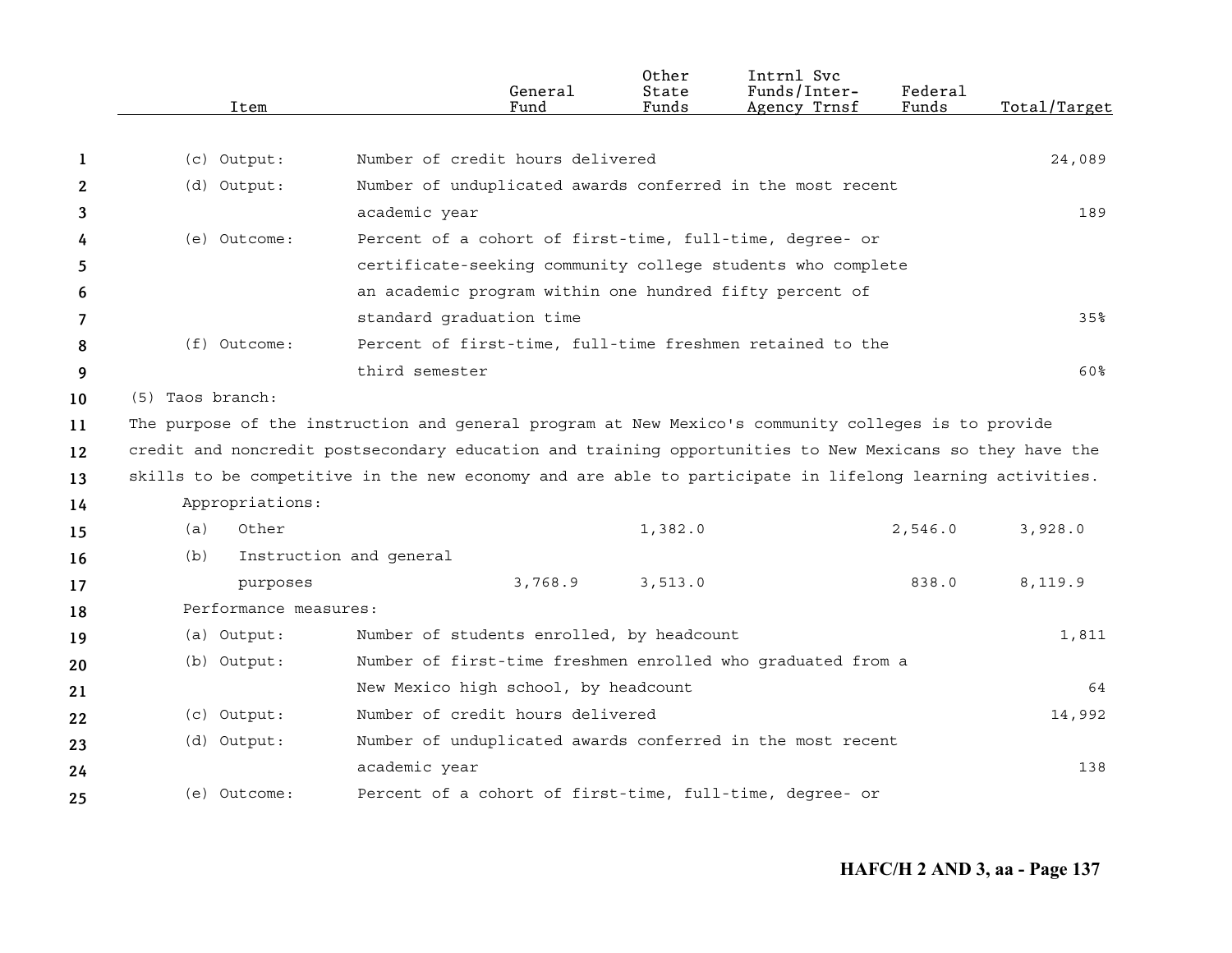|                |     | Item                                      | General<br>Fund | Other<br>State<br>Funds | Intrnl Svc<br>Funds/Inter-<br>Agency Trnsf                  | Federal<br>Funds | Total/Target |
|----------------|-----|-------------------------------------------|-----------------|-------------------------|-------------------------------------------------------------|------------------|--------------|
|                |     |                                           |                 |                         |                                                             |                  |              |
| 1              |     |                                           |                 |                         | certificate-seeking community college students who complete |                  |              |
| 2              |     |                                           |                 |                         | an academic program within one hundred fifty percent of     |                  |              |
| 3              |     | standard graduation time                  |                 |                         |                                                             |                  | 35%          |
| 4              |     | $(f)$ Outcome:                            |                 |                         | Percent of first-time, full-time freshmen retained to the   |                  |              |
| 5              |     | third semester                            |                 |                         |                                                             |                  | 50%          |
| 6              |     | (6) Research and public service projects: |                 |                         |                                                             |                  |              |
| $\overline{7}$ |     | Appropriations:                           |                 |                         |                                                             |                  |              |
| 8              | (a) | Chicano and chicana studies               | 91.2            |                         |                                                             |                  | 91.2         |
| 9              | (b) | Career soft skills and                    |                 |                         |                                                             |                  |              |
| 10             |     | technical education                       | 455.9           |                         |                                                             |                  | 455.9        |
| 11             | (c) | Veterans student services                 | 228.0           |                         |                                                             |                  | 228.0        |
| 12             | (d) | African American student                  |                 |                         |                                                             |                  |              |
| 13             |     | services                                  | 45.6            |                         |                                                             |                  | 45.6         |
| 14             | (e) | Native American studies                   | 182.4           |                         |                                                             |                  | 182.4        |
| 15             | (f) | Judicial selection                        | 47.5            |                         |                                                             |                  | 47.5         |
| 16             | (g) | Judicial education center                 | 364.7           |                         |                                                             |                  | 364.7        |
| 17             | (h) | Southwest research center                 | 729.4           |                         |                                                             |                  | 729.4        |
| 18             | (i) | Substance abuse program                   | 65.4            |                         |                                                             |                  | 65.4         |
| 19             | (j) | Resource geographic                       |                 |                         |                                                             |                  |              |
| 20             |     | information system                        | 58.5            |                         |                                                             |                  | 58.5         |
| 21             | (k) | Southwest Indian law clinic               | 182.8           |                         |                                                             |                  | 182.8        |
| 22             | (1) | Geospatial and population                 |                 |                         |                                                             |                  |              |
| 23             |     | studies/bureau of business                |                 |                         |                                                             |                  |              |
| 24             |     | and economic research                     | 341.3           |                         |                                                             |                  | 341.3        |
| 25             | (m) | New Mexico historical                     |                 |                         |                                                             |                  |              |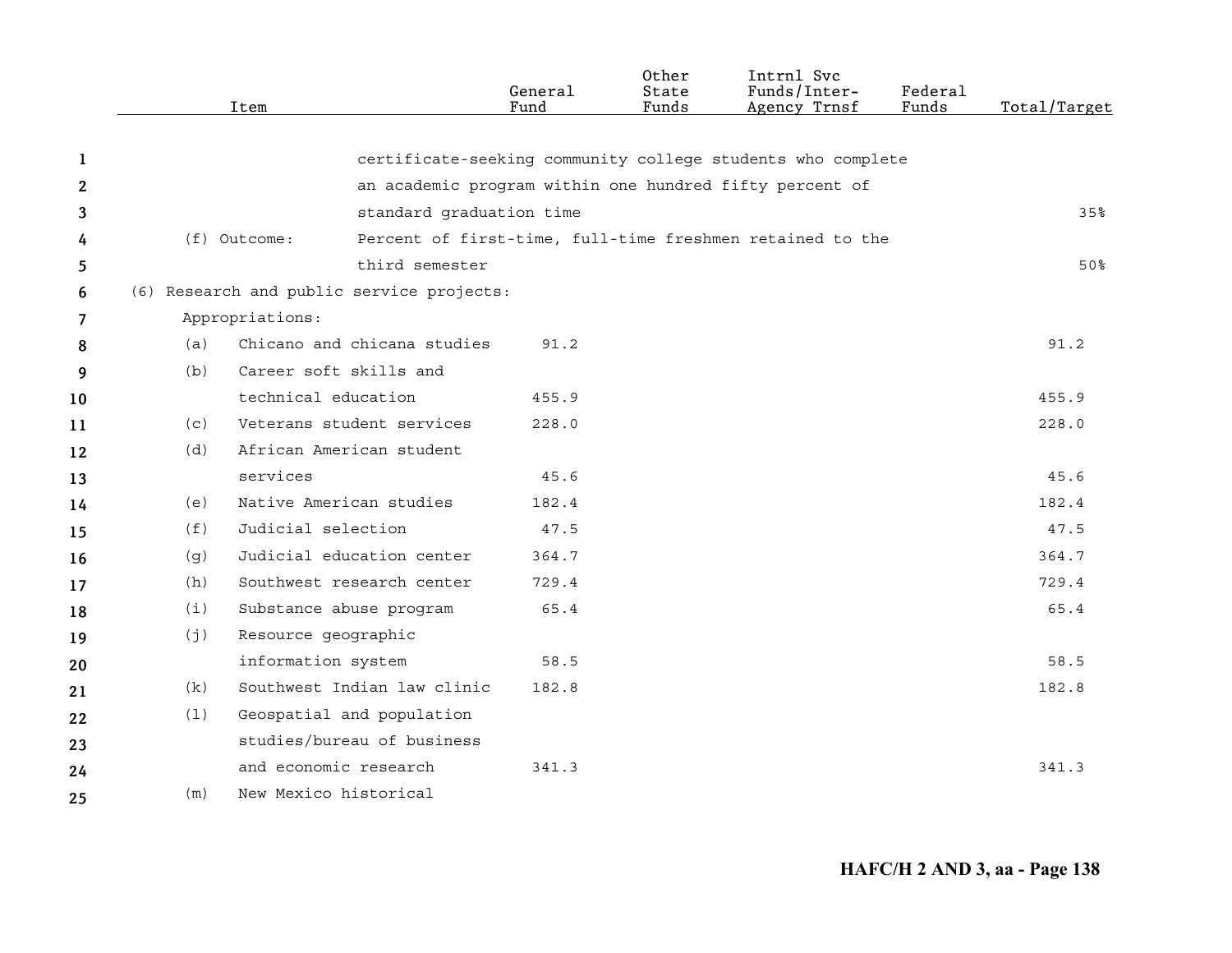|                |      | Item                        | General<br>Fund | Other<br>State<br>Funds | Intrnl Svc<br>Funds/Inter-<br>Agency Trnsf | <b>Federal</b><br>Funds | Total/Target |
|----------------|------|-----------------------------|-----------------|-------------------------|--------------------------------------------|-------------------------|--------------|
|                |      |                             |                 |                         |                                            |                         |              |
| 1              |      | review                      | 41.5            |                         |                                            |                         | 41.5         |
| $\mathbf{2}$   | (n)  | Ibero-American education    | 78.0            |                         |                                            |                         | 78.0         |
| 3              | (0)  | Manufacturing engineering   |                 |                         |                                            |                         |              |
| 4              |      | program                     | 489.6           |                         |                                            |                         | 489.6        |
| 5              | (p)  | Wildlife law education      | 84.8            |                         |                                            |                         | 84.8         |
| 6              | (q)  | Morrissey hall programs     | 177.1           |                         |                                            |                         | 177.1        |
| $\overline{7}$ | (r)  | Africana studies            | 273.5           |                         |                                            |                         | 273.5        |
| 8              | (s)  | Disabled student services   | 160.6           |                         |                                            |                         | 160.6        |
| 9              | (t)  | Minority student services   | 644.3           |                         |                                            |                         | 644.3        |
| 10             | (u)  | Community-based education   | 497.3           |                         |                                            |                         | 497.3        |
| 11             | (v)  | Corrine Wolfe children's    |                 |                         |                                            |                         |              |
| 12             |      | law center                  | 150.4           |                         |                                            |                         | 150.4        |
| 13             | (w)  | Mock trial program and high |                 |                         |                                            |                         |              |
| 14             |      | school forensics            | 114.0           |                         |                                            |                         | 114.0        |
| 15             | (x)  | Utton transboundary         |                 |                         |                                            |                         |              |
| 16             |      | resources center            | 392.8           |                         |                                            |                         | 392.8        |
| 17             | (y)  | Student mentoring program   | 255.8           |                         |                                            |                         | 255.8        |
| 18             | (z)  | Land grant studies          | 113.9           |                         |                                            |                         | 113.9        |
| 19             | (aa) | Gallup branch - nurse       |                 |                         |                                            |                         |              |
| 20             |      | expansion                   | 180.6           |                         |                                            |                         | 180.6        |
| 21             | (bb) | Valencia branch - nurse     |                 |                         |                                            |                         |              |
| 22             |      | expansion                   | 146.5           |                         |                                            |                         | 146.5        |
| 23             | (cc) | Taos branch - nurse         |                 |                         |                                            |                         |              |
| 24             |      | expansion                   | 210.4           |                         |                                            |                         | 210.4        |
| 25             | (dd) | Gallup branch - workforce   |                 |                         |                                            |                         |              |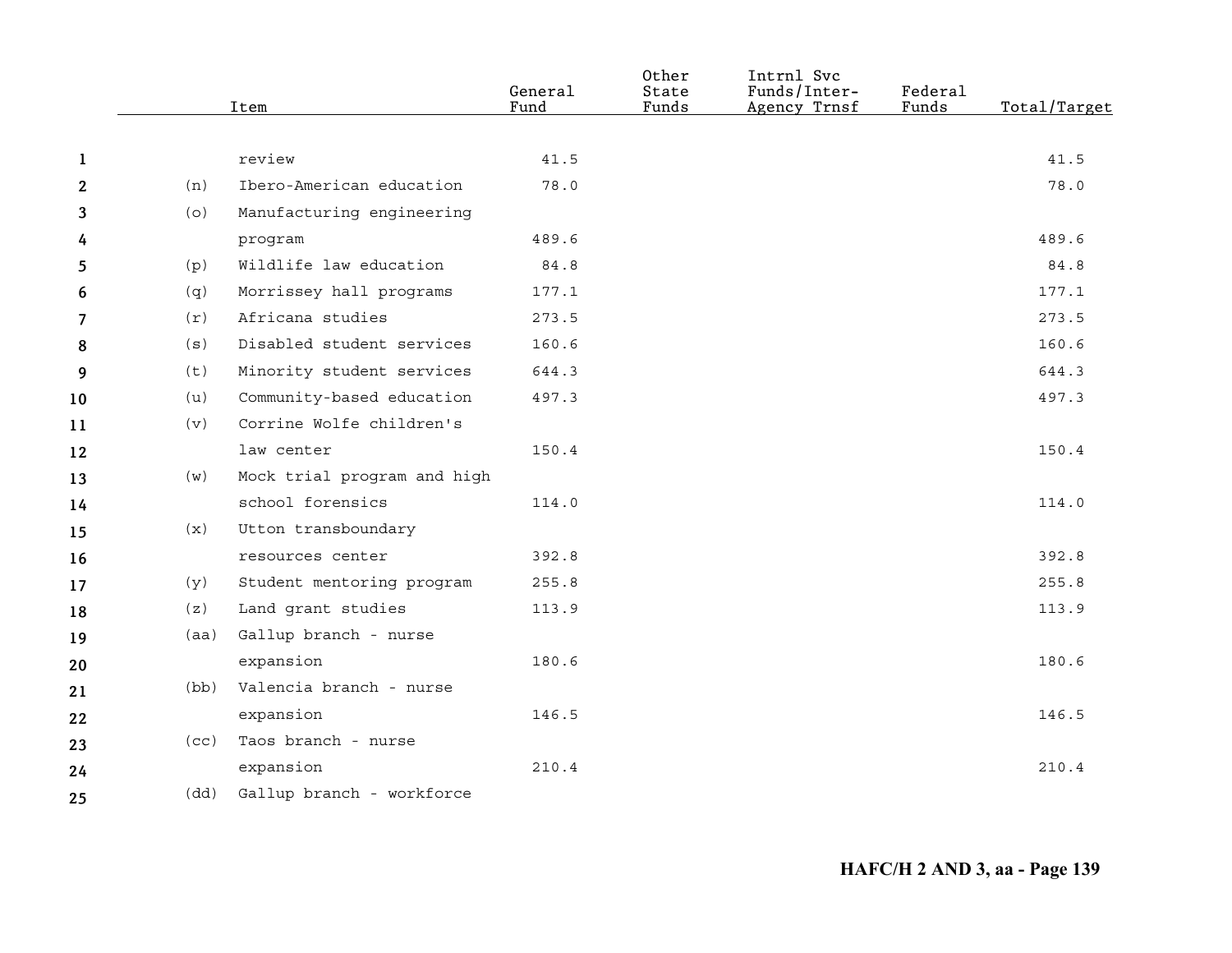|              |           | Item                                                                                                      | General<br>Fund | Other<br>State<br>Funds | Intrnl Svc<br>Funds/Inter-<br>Agency Trnsf | Federal<br>Funds | Total/Target |
|--------------|-----------|-----------------------------------------------------------------------------------------------------------|-----------------|-------------------------|--------------------------------------------|------------------|--------------|
|              |           |                                                                                                           |                 |                         |                                            |                  |              |
| 1            |           | development programs                                                                                      | 182.4           |                         |                                            |                  | 182.4        |
| $\mathbf{2}$ | (ee)      | University of New Mexico                                                                                  |                 |                         |                                            |                  |              |
| 3            |           | press                                                                                                     | 136.8           |                         |                                            |                  | 136.8        |
| 4            |           | (7) Health sciences center:                                                                               |                 |                         |                                            |                  |              |
| 5            |           | The purpose of the institution and general program of the university of New Mexico health sciences center |                 |                         |                                            |                  |              |
| 6            |           | is to provide educational, clinical and research support for the advancement of the health of all New     |                 |                         |                                            |                  |              |
| 7            | Mexicans. |                                                                                                           |                 |                         |                                            |                  |              |
| 8            |           | Appropriations:                                                                                           |                 |                         |                                            |                  |              |
| 9            | (a)       | Other                                                                                                     |                 | 416,600.0               |                                            | 94,900.0         | 511,500.0    |
| 10           | (b)       | Instruction and general                                                                                   |                 |                         |                                            |                  |              |
| 11           |           | purposes                                                                                                  | 61,826.7        | 62,551.9                |                                            | 4,000.0          | 128,378.6    |
| 12           |           | The other state funds appropriation to the health sciences center of the university of New Mexico in the  |                 |                         |                                            |                  |              |
| 13           |           | instruction and general purposes category includes three hundred ninety-eight thousand seven hundred      |                 |                         |                                            |                  |              |
| 14           |           | dollars (\$398,700) from the tobacco settlement program fund.                                             |                 |                         |                                            |                  |              |
| 15           |           | (8) Health sciences center research and public service projects:                                          |                 |                         |                                            |                  |              |
| 16           |           | Appropriations:                                                                                           |                 |                         |                                            |                  |              |
| 17           | (a)       | <b>ENLACE</b>                                                                                             | 812.2           |                         |                                            |                  | 812.2        |
| 18           | (b)       | New Mexico bioscience                                                                                     |                 |                         |                                            |                  |              |
| 19           |           | authority                                                                                                 | 285.4           | 62.0                    |                                            |                  | 347.4        |
| 20           | (c)       | Financial aid for medical                                                                                 |                 |                         |                                            |                  |              |
| 21           |           | school                                                                                                    | 182.4           |                         |                                            |                  | 182.4        |
| 22           | (d)       | Graduate medical education/                                                                               |                 |                         |                                            |                  |              |
| 23           |           | residencies                                                                                               | 1,971.2         |                         |                                            |                  | 1,971.2      |
| 24           | (e)       | Office of medical                                                                                         |                 |                         |                                            |                  |              |
| 25           |           | investigator                                                                                              | 5,456.9         | 5,450.2                 |                                            | 25.0             | 10,932.1     |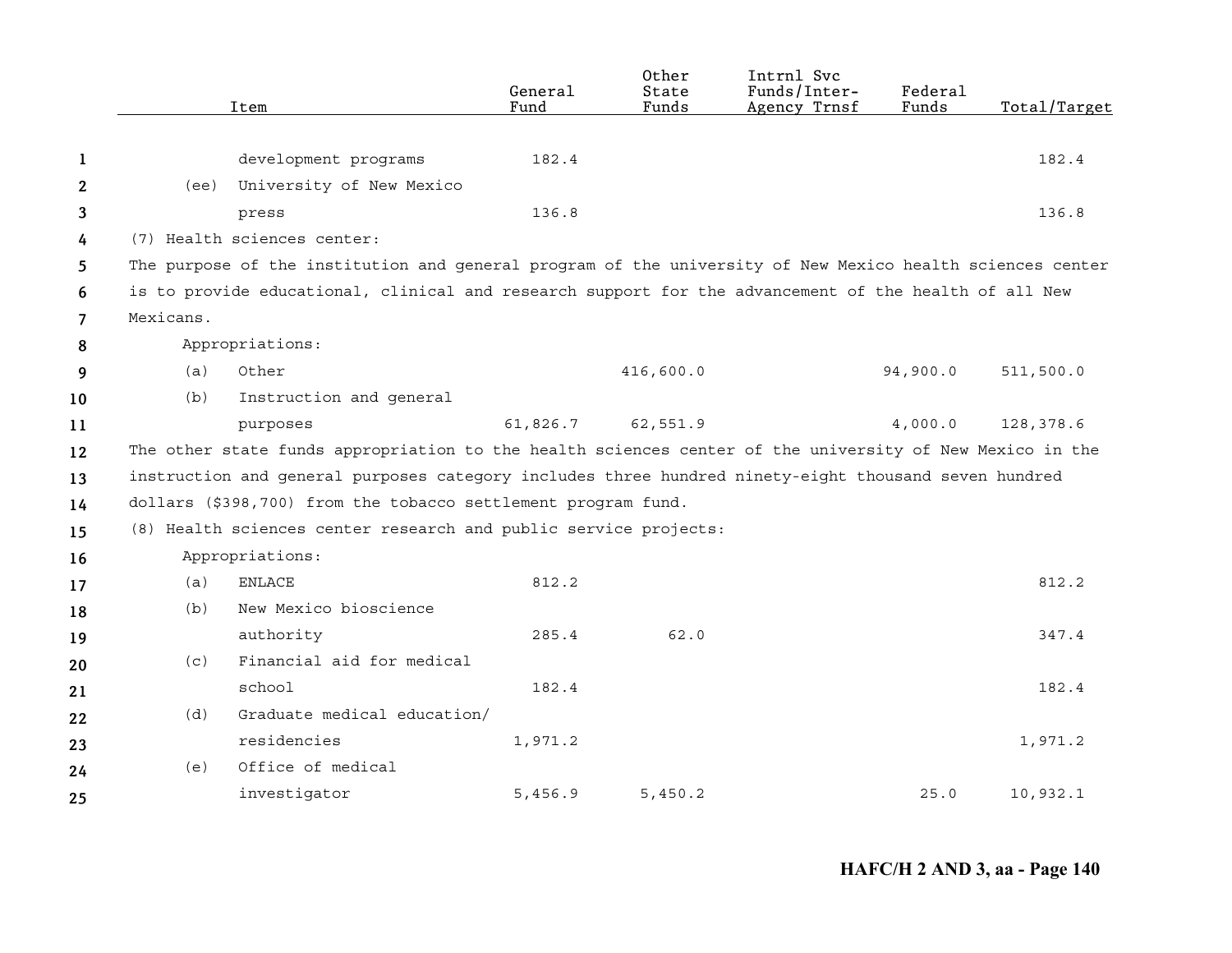|    |     | Item                       | General<br>Fund | Other<br>State<br>Funds | Intrnl Svc<br>Funds/Inter-<br>Agency Trnsf | Federal<br>Funds | Total/Target |
|----|-----|----------------------------|-----------------|-------------------------|--------------------------------------------|------------------|--------------|
|    |     |                            |                 |                         |                                            |                  |              |
| 1  | (f) | Native American suicide    |                 |                         |                                            |                  |              |
| 2  |     | prevention                 | 87.0            |                         |                                            |                  | 87.0         |
| 3  | (g) | Minority student services  | 166.8           |                         |                                            |                  | 166.8        |
| 4  | (h) | Children's psychiatric     |                 |                         |                                            |                  |              |
| 5  |     | hospital                   | 7,195.6         | 12,900.0                |                                            |                  | 20,095.6     |
| 6  | (i) | Carrie Tingley hospital    | 5,527.3         | 16,501.4                |                                            |                  | 22,028.7     |
| 7  | (j) | Newborn intensive care     | 2,982.2         | 50.0                    |                                            | 190.3            | 3,222.5      |
| 8  | (k) | Pediatric oncology         | 1,160.1         | 171.3                   |                                            |                  | 1,331.4      |
| 9  | (1) | Poison and drug            |                 |                         |                                            |                  |              |
| 10 |     | information center         | 1,477.7         | 600.0                   |                                            | 350.0            | 2,427.7      |
| 11 | (m) | Medical residents          |                 | 37,850.0                |                                            | 6,969.7          | 44,819.7     |
| 12 | (n) | Cancer center              | 5,846.0         | 5,900.0                 |                                            | 13,900.0         | 25,646.0     |
| 13 | (O) | Genomics, biocomputing     |                 |                         |                                            |                  |              |
| 14 |     | and environmental health   |                 |                         |                                            |                  |              |
| 15 |     | research                   |                 | 1,300.0                 |                                            | 6,000.0          | 7,300.0      |
| 16 | (p) | Trauma specialty education |                 | 171.3                   |                                            |                  | 171.3        |
| 17 | (q) | Pediatrics specialty       |                 |                         |                                            |                  |              |
| 18 |     | education                  |                 | 171.3                   |                                            |                  | 171.3        |
| 19 | (r) | Native American health     |                 |                         |                                            |                  |              |
| 20 |     | center                     | 238.3           |                         |                                            |                  | 238.3        |
| 21 | (s) | Nurse expansion            | 951.6           |                         |                                            |                  | 951.6        |
| 22 | (t) | Graduate nurse education   | 1,653.1         |                         |                                            |                  | 1,653.1      |
| 23 | (u) | Child abuse evaluation     |                 |                         |                                            |                  |              |
| 24 |     | center                     | 136.8           |                         |                                            |                  | 136.8        |
| 25 | (v) | Hepatitis community health |                 |                         |                                            |                  |              |
|    |     |                            |                 |                         |                                            |                  |              |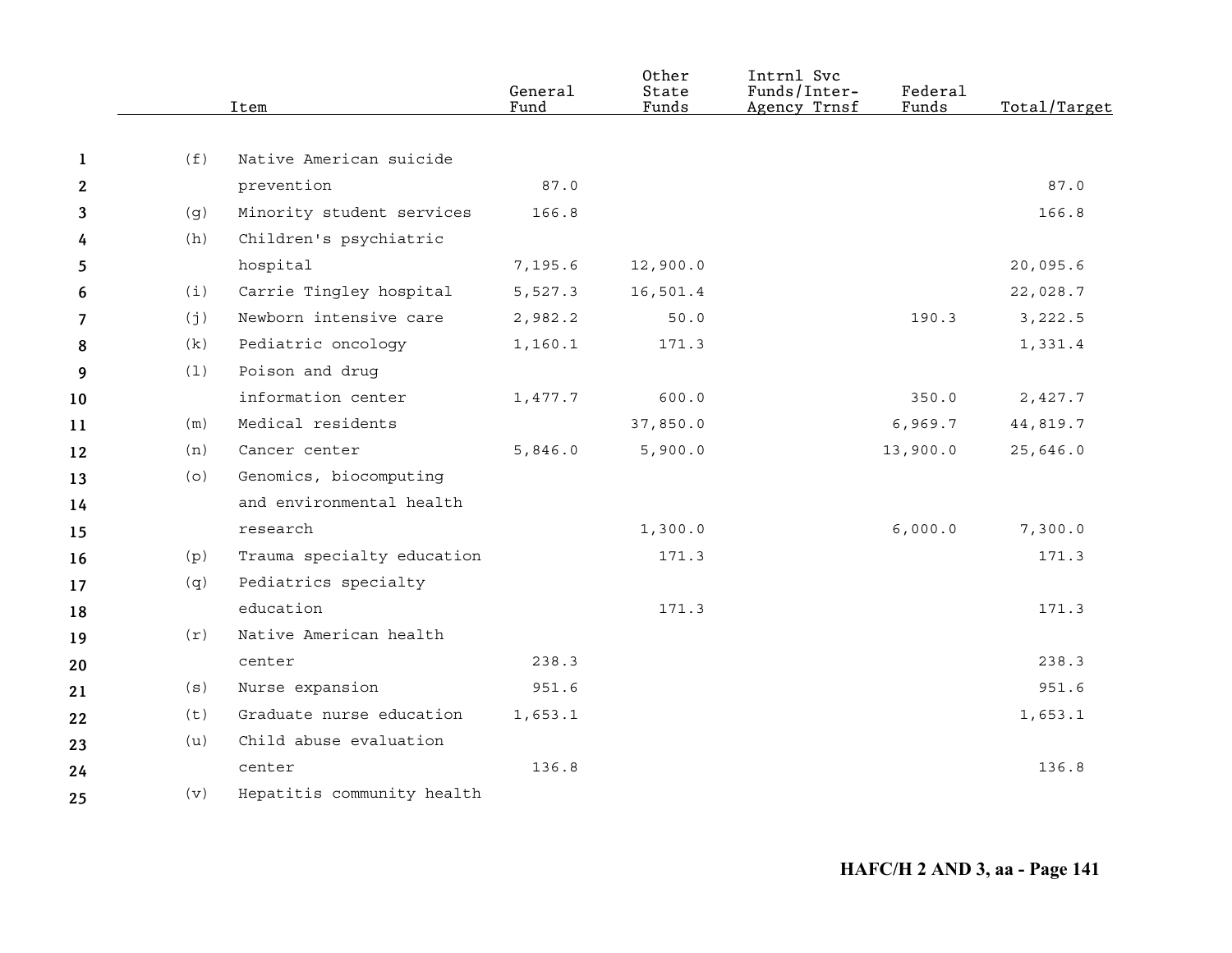|              |                                                                                                         | Item                                                                                                      | General<br>Fund                           | Other<br>State<br>Funds | Intrnl Svc<br>Funds/Inter-<br>Agency Trnsf | Federal<br>Funds | Total/Target |
|--------------|---------------------------------------------------------------------------------------------------------|-----------------------------------------------------------------------------------------------------------|-------------------------------------------|-------------------------|--------------------------------------------|------------------|--------------|
|              |                                                                                                         |                                                                                                           |                                           |                         |                                            |                  |              |
| 1            |                                                                                                         | outcomes                                                                                                  | 2,512.9                                   |                         |                                            |                  | 2,512.9      |
| $\mathbf{2}$ | (w)                                                                                                     | Comprehensive movement                                                                                    |                                           |                         |                                            |                  |              |
| 3            |                                                                                                         | disorders clinic                                                                                          | 273.5                                     |                         |                                            |                  | 273.5        |
| 4            | (x)                                                                                                     | New Mexico nursing                                                                                        |                                           |                         |                                            |                  |              |
| 5            |                                                                                                         | education consortium                                                                                      | 235.0                                     |                         |                                            |                  | 235.0        |
| 6            | (y)                                                                                                     | OMI grief services                                                                                        | 200.6                                     | 150.0                   |                                            |                  | 350.6        |
| 7            | (z)                                                                                                     | Physician assistant program                                                                               |                                           |                         |                                            |                  |              |
| 8            |                                                                                                         | and nurse practitioners                                                                                   | 340.8                                     |                         |                                            |                  | 340.8        |
| 9            | The other state funds appropriations to the health sciences center research and public service projects |                                                                                                           |                                           |                         |                                            |                  |              |
| 10           |                                                                                                         | program of the university of New Mexico include one million five hundred sixty-one thousand seven hundred |                                           |                         |                                            |                  |              |
| 11           |                                                                                                         | dollars (\$1,561,700) from the tobacco settlement program fund.                                           |                                           |                         |                                            |                  |              |
| 12           | Subtotal                                                                                                |                                                                                                           |                                           |                         |                                            |                  | 1,538,876.8  |
| 13           |                                                                                                         | NEW MEXICO STATE UNIVERSITY:                                                                              |                                           |                         |                                            |                  |              |
| 14           | $(1)$ Main campus:                                                                                      |                                                                                                           |                                           |                         |                                            |                  |              |
| 15           |                                                                                                         | The purpose of the instruction and general program is to provide education services designed to meet the  |                                           |                         |                                            |                  |              |
| 16           |                                                                                                         | intellectual, educational and quality of life goals associated with the ability to enter the workforce,   |                                           |                         |                                            |                  |              |
| 17           |                                                                                                         | compete and advance in the new economy and contribute to social advancement through informed citizenship. |                                           |                         |                                            |                  |              |
| 18           |                                                                                                         | Appropriations:                                                                                           |                                           |                         |                                            |                  |              |
| 19           | (a)                                                                                                     | Other                                                                                                     |                                           | 62,700.0                |                                            | 77,600.0         | 140,300.0    |
| 20           | (b)                                                                                                     | Instruction and general                                                                                   |                                           |                         |                                            |                  |              |
| 21           |                                                                                                         | purposes                                                                                                  | 117,941.5                                 | 120,000.0               |                                            | 4,000.0          | 241,941.5    |
| 22           | (c)                                                                                                     | Athletics                                                                                                 | 4,100.8                                   | 13,300.0                |                                            | 100.0            | 17,500.8     |
| 23           | (d)                                                                                                     | Educational television                                                                                    | 961.3                                     | 1,000.0                 |                                            |                  | 1,961.3      |
| 24           | Performance measures:                                                                                   |                                                                                                           |                                           |                         |                                            |                  |              |
| 25           |                                                                                                         | (a) Output:                                                                                               | Number of students enrolled, by headcount |                         |                                            |                  | 16,250       |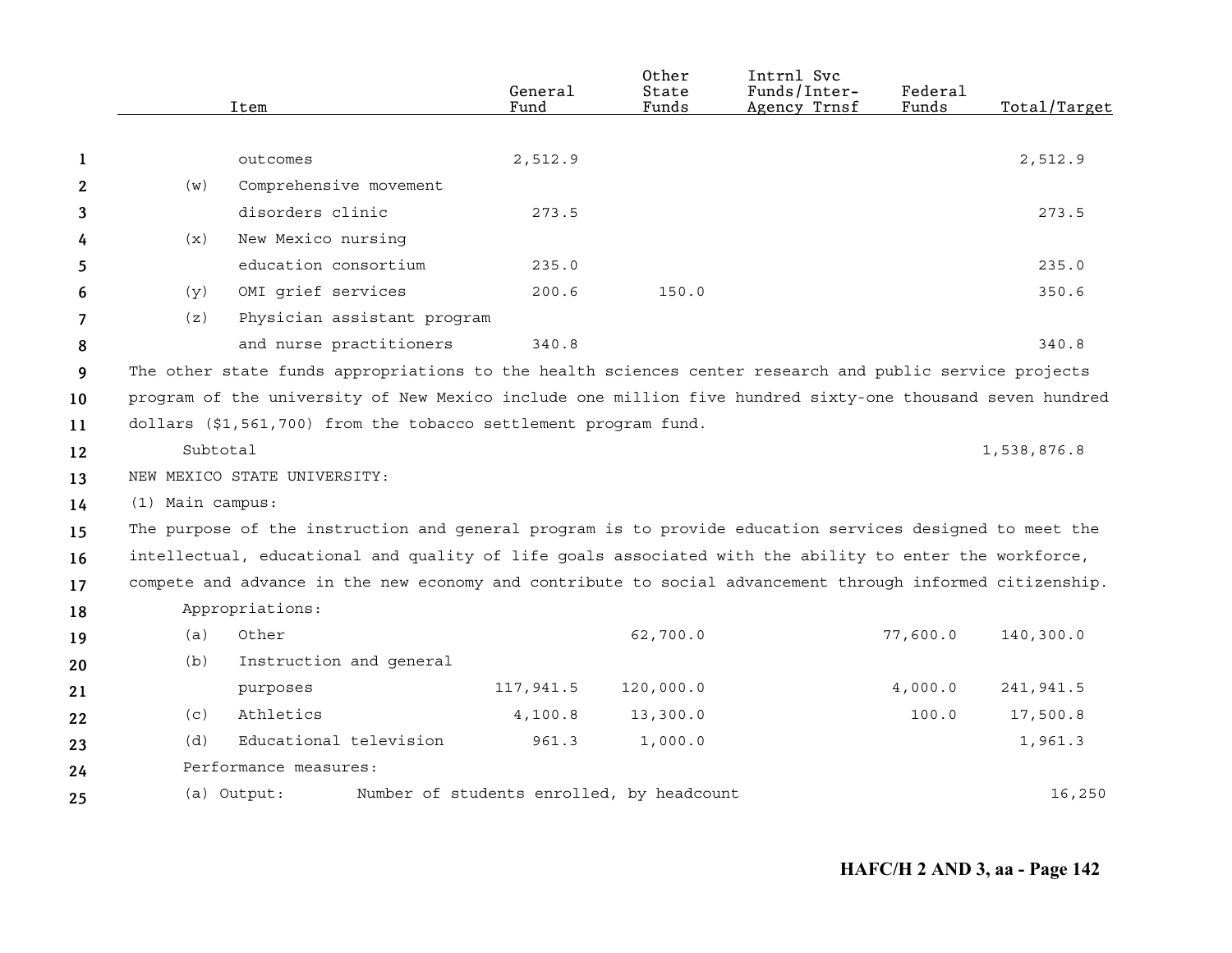|    | Item                                                                                                                                                                                                            | General<br>Fund                                             | Other<br>State<br>Funds | Intrnl Svc<br>Funds/Inter-<br>Agency Trnsf | Federal<br>Funds | Total/Target |
|----|-----------------------------------------------------------------------------------------------------------------------------------------------------------------------------------------------------------------|-------------------------------------------------------------|-------------------------|--------------------------------------------|------------------|--------------|
| 1  | (b) Output:                                                                                                                                                                                                     | Number of first-time freshmen enrolled who graduated from a |                         |                                            |                  |              |
| 2  |                                                                                                                                                                                                                 | New Mexico high school, by headcount                        |                         |                                            |                  |              |
|    |                                                                                                                                                                                                                 | Number of credit hours delivered                            |                         |                                            |                  | 1,760        |
| 3  | (c) Output:                                                                                                                                                                                                     |                                                             |                         |                                            |                  | 350,000      |
| 4  | (d) Output:                                                                                                                                                                                                     | Number of unduplicated degree awards in the most recent     |                         |                                            |                  |              |
| 5  |                                                                                                                                                                                                                 | academic year                                               |                         |                                            |                  | 3,300        |
| 6  | (e) Outcome:                                                                                                                                                                                                    | Percent of a cohort of first-time, full-time,               |                         |                                            |                  |              |
| 7  |                                                                                                                                                                                                                 | degree-seeking freshmen who complete a baccalaureate        |                         |                                            |                  |              |
| 8  |                                                                                                                                                                                                                 | program within one hundred fifty percent of standard        |                         |                                            |                  |              |
| 9  |                                                                                                                                                                                                                 | qraduation time                                             |                         |                                            |                  | 60%          |
| 10 | (f) Outcome:                                                                                                                                                                                                    | Percent of first-time, full-time freshmen retained to the   |                         |                                            |                  |              |
| 11 |                                                                                                                                                                                                                 | third semester                                              |                         |                                            |                  | 76%          |
| 12 | (2) Alamogordo branch:                                                                                                                                                                                          |                                                             |                         |                                            |                  |              |
| 13 | The purpose of the instruction and general program at New Mexico's community colleges is to provide<br>credit and noncredit postsecondary education and training opportunities to New Mexicans so they have the |                                                             |                         |                                            |                  |              |
| 14 |                                                                                                                                                                                                                 |                                                             |                         |                                            |                  |              |
| 15 | skills to be competitive in the new economy and are able to participate in lifelong learning activities.                                                                                                        |                                                             |                         |                                            |                  |              |
| 16 | Appropriations:                                                                                                                                                                                                 |                                                             |                         |                                            |                  |              |
| 17 | Other<br>(a)                                                                                                                                                                                                    |                                                             | 700.0                   |                                            | 1,574.0          | 2,274.0      |
| 18 | (b)                                                                                                                                                                                                             | Instruction and general                                     |                         |                                            |                  |              |
| 19 | purposes                                                                                                                                                                                                        | 7,112.4                                                     | 3,600.0                 |                                            | 400.0            | 11, 112.4    |
| 20 | Performance measures:                                                                                                                                                                                           |                                                             |                         |                                            |                  |              |
| 21 | (a) Output:                                                                                                                                                                                                     | Number of students enrolled reported, by headcount          |                         |                                            |                  | 2,000        |
| 22 | (b) Output:                                                                                                                                                                                                     | Number of first-time freshmen enrolled who graduated from a |                         |                                            |                  |              |
| 23 |                                                                                                                                                                                                                 | New Mexico high school, by headcount                        |                         |                                            |                  | 99           |
| 24 | $(c)$ Output:                                                                                                                                                                                                   | Number of credit hours delivered                            |                         |                                            |                  | 14,300       |
| 25 | (d) Output:                                                                                                                                                                                                     | Number of unduplicated awards conferred in the most recent  |                         |                                            |                  |              |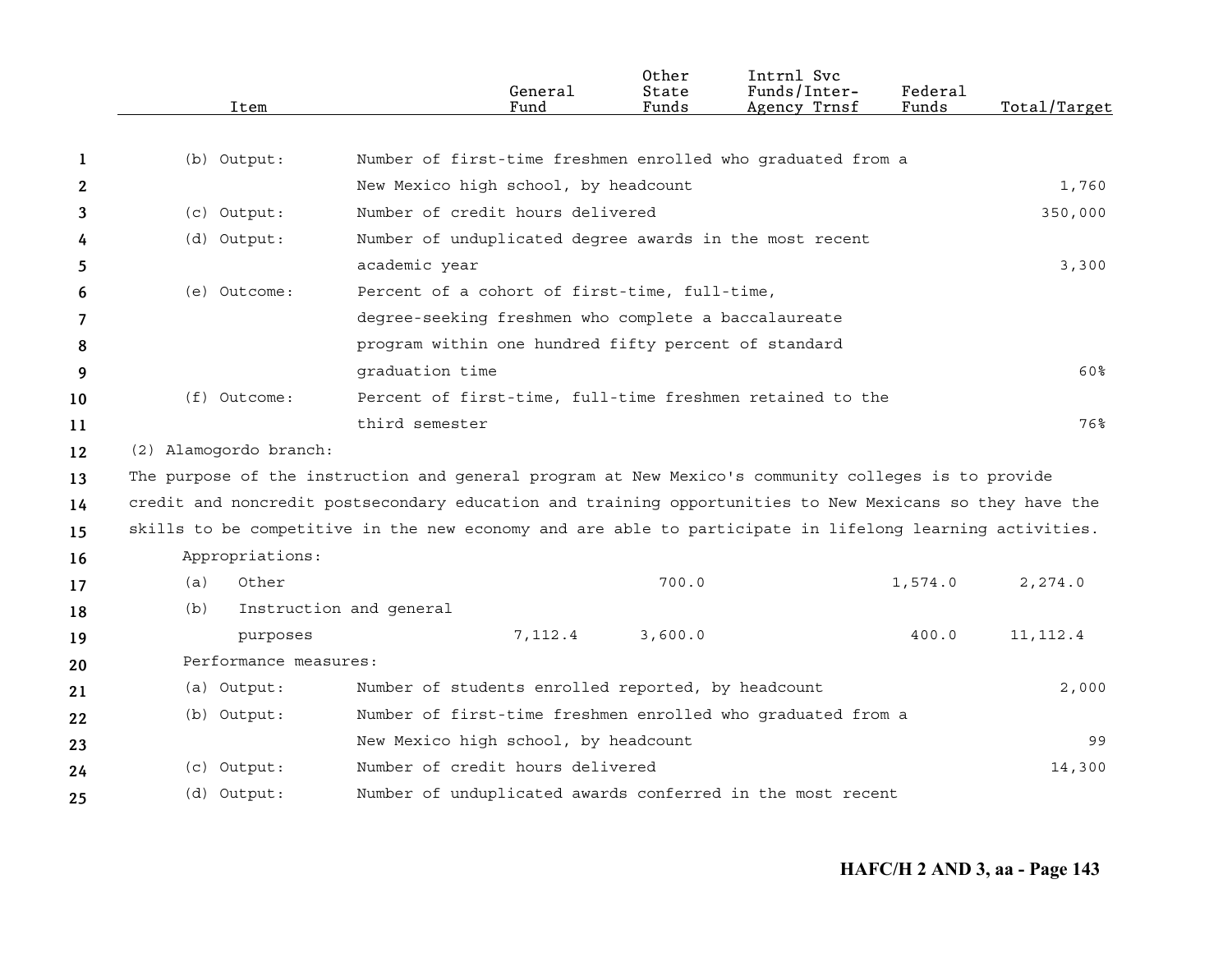|    | Item                  | General<br>Fund                                                                                          | Other<br>State<br>Funds | Intrnl Svc<br>Funds/Inter-<br>Agency Trnsf | Federal<br>Funds | Total/Target |
|----|-----------------------|----------------------------------------------------------------------------------------------------------|-------------------------|--------------------------------------------|------------------|--------------|
|    |                       |                                                                                                          |                         |                                            |                  |              |
| 1  |                       | academic year                                                                                            |                         |                                            |                  | 110          |
| 2  | (e) Outcome:          | Percent of a cohort of first-time, full-time, degree- or                                                 |                         |                                            |                  |              |
| 3  |                       | certificate-seeking community college students who complete                                              |                         |                                            |                  |              |
| 4  |                       | an academic program within one hundred fifty percent of                                                  |                         |                                            |                  |              |
| 5  |                       | standard graduation time                                                                                 |                         |                                            |                  | 35%          |
| 6  | (f) Outcome:          | Percent of first-time, full-time freshmen retained to the                                                |                         |                                            |                  |              |
| 7  |                       | third semester                                                                                           |                         |                                            |                  | 55%          |
| 8  | (3) Carlsbad branch:  |                                                                                                          |                         |                                            |                  |              |
| 9  |                       | The purpose of the instruction and general program at New Mexico's community colleges is to provide      |                         |                                            |                  |              |
| 10 |                       | credit and noncredit postsecondary education and training opportunities to New Mexicans so they have the |                         |                                            |                  |              |
| 11 |                       | skills to be competitive in the new economy and are able to participate in lifelong learning activities. |                         |                                            |                  |              |
| 12 | Appropriations:       |                                                                                                          |                         |                                            |                  |              |
| 13 | Other<br>(a)          |                                                                                                          | 600.0                   |                                            | 1,500.0          | 2,100.0      |
| 14 | (b)                   | Instruction and general                                                                                  |                         |                                            |                  |              |
| 15 | purposes              | 4,247.4                                                                                                  | 14,000.0                |                                            | 2,000.0          | 20, 247.4    |
| 16 | Performance measures: |                                                                                                          |                         |                                            |                  |              |
| 17 | (a) Output:           | Number of students enrolled, by headcount                                                                |                         |                                            |                  | 3,272        |
| 18 | (b) Output:           | Number of first-time freshmen enrolled who graduated from a                                              |                         |                                            |                  |              |
| 19 |                       | New Mexico high school, by headcount                                                                     |                         |                                            |                  | 197          |
| 20 | (c) Output:           | Number of credit hours delivered                                                                         |                         |                                            |                  | 26,332       |
| 21 | (d) Output:           | Number of awards conferred within the most recent academic                                               |                         |                                            |                  |              |
| 22 |                       | year                                                                                                     |                         |                                            |                  | 135          |
| 23 | (e) Outcome:          | Percent of a cohort of first-time, full-time, degree- or                                                 |                         |                                            |                  |              |
| 24 |                       | certificate-seeking community college students who complete                                              |                         |                                            |                  |              |
| 25 |                       | an academic program within one hundred fifty percent of                                                  |                         |                                            |                  |              |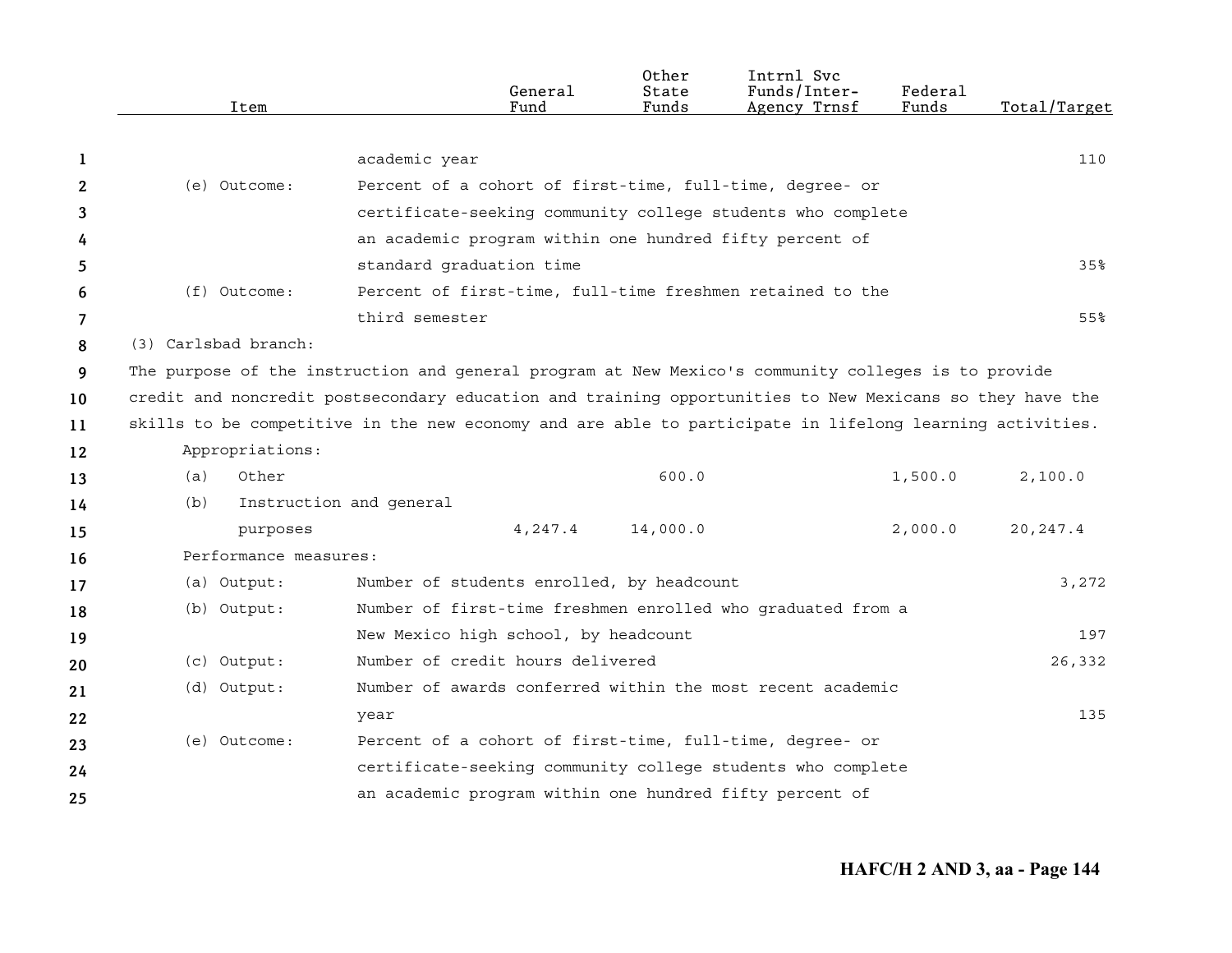|                | Item                  | General<br>Fund                                                                                          | Other<br>State<br>Funds | Intrnl Svc<br>Funds/Inter-<br>Agency Trnsf | Federal<br>Funds | Total/Target |
|----------------|-----------------------|----------------------------------------------------------------------------------------------------------|-------------------------|--------------------------------------------|------------------|--------------|
|                |                       |                                                                                                          |                         |                                            |                  |              |
| 1              |                       | standard graduation time                                                                                 |                         |                                            |                  | 35%          |
| 2              | $(f)$ Outcome:        | Percent of first-time, full-time freshmen retained to the                                                |                         |                                            |                  |              |
| 3              |                       | third semester                                                                                           |                         |                                            |                  | 55%          |
| 4              | (4) Dona Ana branch:  |                                                                                                          |                         |                                            |                  |              |
| 5              |                       | The purpose of the instruction and general program at New Mexico's community colleges is to provide      |                         |                                            |                  |              |
| 6              |                       | credit and noncredit postsecondary education and training opportunities to New Mexicans so they have the |                         |                                            |                  |              |
| $\overline{7}$ |                       | skills to be competitive in the new economy and are able to participate in lifelong learning activities. |                         |                                            |                  |              |
| 8              | Appropriations:       |                                                                                                          |                         |                                            |                  |              |
| 9              | Other<br>(a)          |                                                                                                          | 3,400.0                 |                                            | 13,000.0         | 16,400.0     |
| 10             | (b)                   | Instruction and general                                                                                  |                         |                                            |                  |              |
| 11             | purposes              | 23, 332.2                                                                                                | 18,700.0                |                                            | 3,000.0          | 45,032.2     |
| 12             | Performance measures: |                                                                                                          |                         |                                            |                  |              |
| 13             | (a) Output:           | Number of students enrolled, by headcount                                                                |                         |                                            |                  | 9,600        |
| 14             | (b) Output:           | Number of first-time freshmen enrolled who graduated from a                                              |                         |                                            |                  |              |
| 15             |                       | New Mexico high school, by headcount                                                                     |                         |                                            |                  | 1,595        |
| 16             | (c) Output:           | Number of credit hours delivered                                                                         |                         |                                            |                  | 130,000      |
| 17             | (d) Output:           | Number of unduplicated awards conferred in the most recent                                               |                         |                                            |                  |              |
| 18             |                       | academic year                                                                                            |                         |                                            |                  | 1,160        |
| 19             | (e) Outcome:          | Percent of a cohort of first-time, part-time, degree- or                                                 |                         |                                            |                  |              |
| 20             |                       | certificate-seeking community college students who complete                                              |                         |                                            |                  |              |
| 21             |                       | an academic program within one hundred fifty percent of                                                  |                         |                                            |                  |              |
| 22             |                       | standard graduation time                                                                                 |                         |                                            |                  | 35%          |
| 23             | (f) Outcome:          | Percent of first-time, full-time freshmen retained to the                                                |                         |                                            |                  |              |
| 24             |                       | third semester                                                                                           |                         |                                            |                  | 62%          |
| 25             | (5) Grants branch:    |                                                                                                          |                         |                                            |                  |              |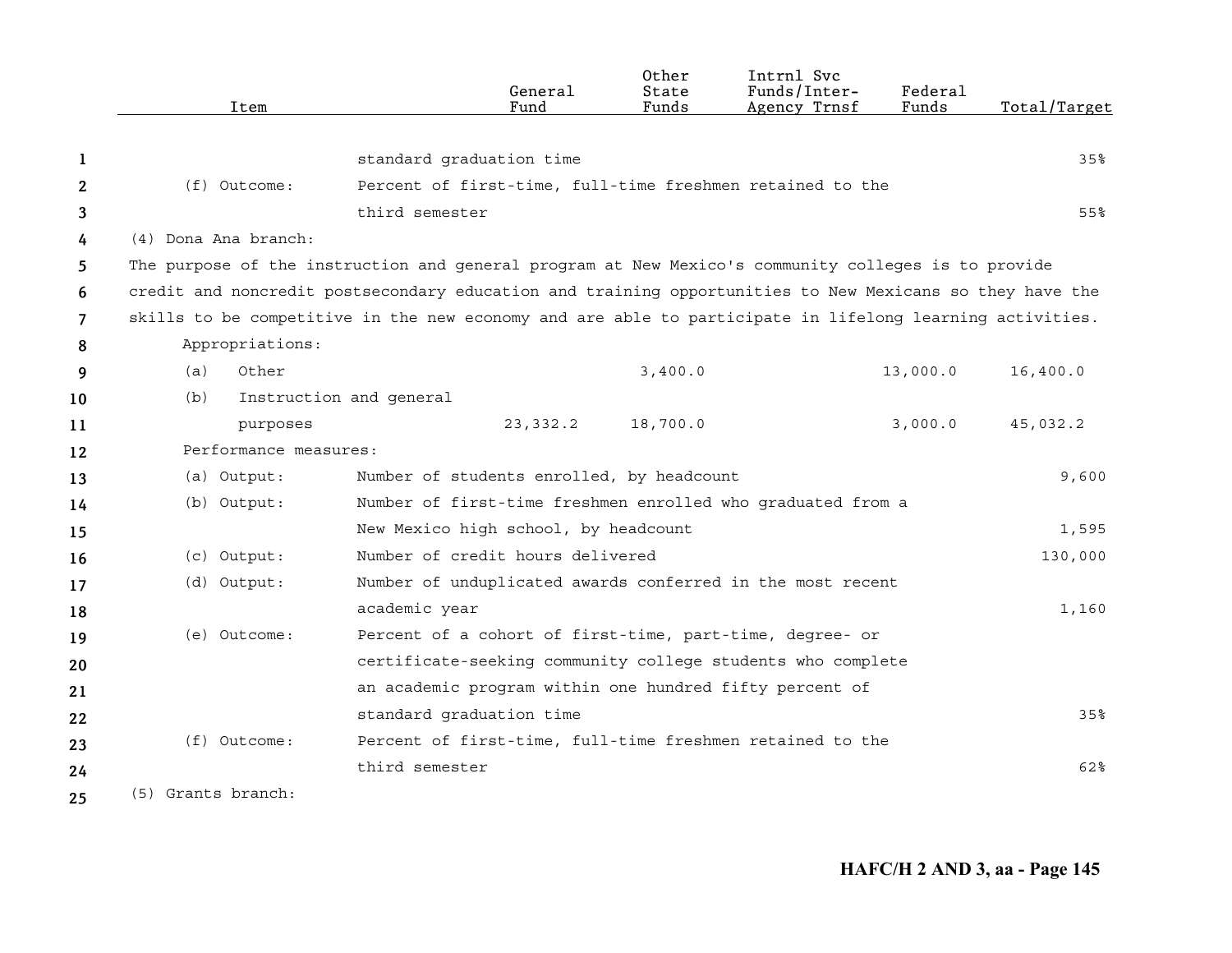|              | Item                                                                                                     |                                           | General<br>Fund | Other<br>State<br>Funds | Intrnl Svc<br>Funds/Inter-<br>Agency Trnsf                  | Federal<br>Funds | Total/Target |
|--------------|----------------------------------------------------------------------------------------------------------|-------------------------------------------|-----------------|-------------------------|-------------------------------------------------------------|------------------|--------------|
| 1            | The purpose of the instruction and general program at New Mexico's community colleges is to provide      |                                           |                 |                         |                                                             |                  |              |
| $\mathbf{2}$ | credit and noncredit postsecondary education and training opportunities to New Mexicans so they have the |                                           |                 |                         |                                                             |                  |              |
| 3            | skills to be competitive in the new economy and are able to participate in lifelong learning activities. |                                           |                 |                         |                                                             |                  |              |
| 4            | Appropriations:                                                                                          |                                           |                 |                         |                                                             |                  |              |
| 5            | Other<br>(a)                                                                                             |                                           |                 | 400.0                   |                                                             | 1,700.0          | 2,100.0      |
| 6            | (b)                                                                                                      | Instruction and general                   |                 |                         |                                                             |                  |              |
| 7            | purposes                                                                                                 |                                           | 3,473.3         | 1,700.0                 |                                                             | 1,200.0          | 6,373.3      |
| 8            | Performance measures:                                                                                    |                                           |                 |                         |                                                             |                  |              |
| 9            | (a) Output:                                                                                              | Number of students enrolled, by headcount |                 |                         |                                                             |                  | 1,275        |
| 10           | (b) Output:                                                                                              |                                           |                 |                         | Number of first-time freshmen enrolled who graduated from a |                  |              |
| 11           |                                                                                                          | New Mexico high school, by headcount      |                 |                         |                                                             |                  | 110          |
| 12           | (c) Output:                                                                                              | Number of credit hours delivered          |                 |                         |                                                             |                  | 8,390        |
| 13           | (d) Output:                                                                                              |                                           |                 |                         | Number of unduplicated awards conferred in the most recent  |                  |              |
| 14           |                                                                                                          | academic year                             |                 |                         |                                                             |                  | 60           |
| 15           | (e) Outcome:                                                                                             |                                           |                 |                         | Percent of a cohort of first-time, full-time, degree- or    |                  |              |
| 16           |                                                                                                          |                                           |                 |                         | certificate-seeking community college students who complete |                  |              |
| 17           |                                                                                                          |                                           |                 |                         | an academic program within one hundred fifty percent of     |                  |              |
| 18           |                                                                                                          | standard graduation time.                 |                 |                         |                                                             |                  | 35%          |
| 19           | (f) Outcome:                                                                                             |                                           |                 |                         | Percent of first-time, full-time freshmen retained to the   |                  |              |
| 20           |                                                                                                          | third semester                            |                 |                         |                                                             |                  | 53%          |
| 21           | (6) Department of agriculture:                                                                           |                                           |                 |                         |                                                             |                  |              |
| 22           | Appropriations:                                                                                          |                                           |                 |                         |                                                             |                  |              |
| 23           | (a)                                                                                                      | Department of agriculture                 | 12,092.0        | 6,000.0                 |                                                             | 2,900.0          | 20,992.0     |
| 24           | (7) Agricultural experiment station:                                                                     |                                           |                 |                         |                                                             |                  |              |
| 25           | Appropriations:                                                                                          |                                           |                 |                         |                                                             |                  |              |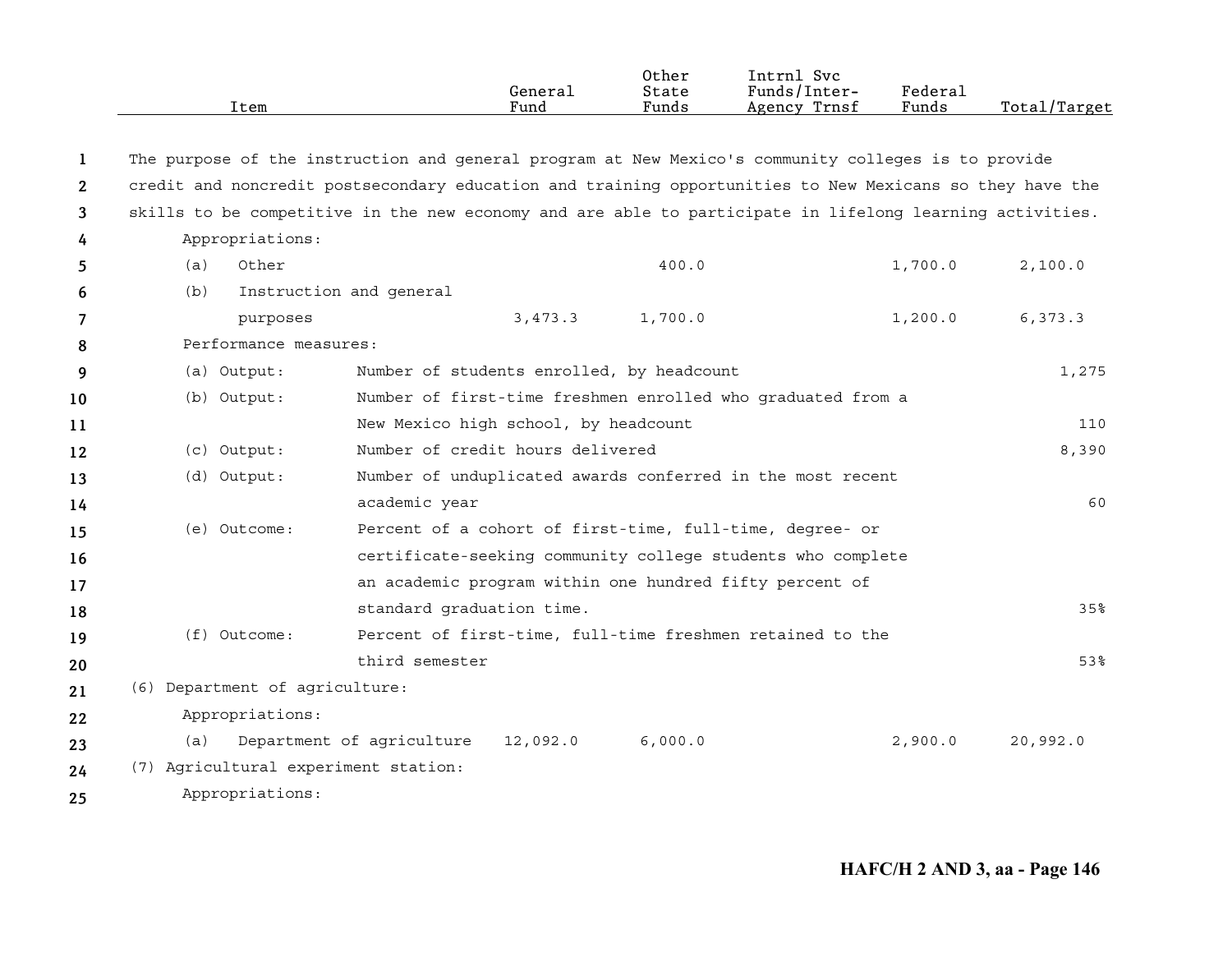|                     |     | Item                                      | General<br>Fund | Other<br>State<br>Funds | Intrnl Svc<br>Funds/Inter-<br>Agency Trnsf | <b>Federal</b><br>Funds | Total/Target |
|---------------------|-----|-------------------------------------------|-----------------|-------------------------|--------------------------------------------|-------------------------|--------------|
| 1                   | (a) | Agricultural experiment                   |                 |                         |                                            |                         |              |
| $\mathbf{2}$        |     | station                                   | 14,542.6        | 6,700.0                 |                                            | 14,250.0                | 35,492.6     |
| 3                   |     | (8) Cooperative extension service:        |                 |                         |                                            |                         |              |
|                     |     | Appropriations:                           |                 |                         |                                            |                         |              |
| 4                   | (a) | Cooperative extension                     |                 |                         |                                            |                         |              |
| 5                   |     | service                                   | 13,185.0        | 4,900.0                 |                                            | 9,100.0                 | 27,185.0     |
| 6<br>$\overline{7}$ |     | (9) Research and public service projects: |                 |                         |                                            |                         |              |
|                     |     | Appropriations:                           |                 |                         |                                            |                         |              |
| 8                   |     |                                           |                 |                         |                                            |                         |              |
| 9                   | (a) | Autism program                            | 559.8           |                         |                                            |                         | 559.8        |
| 10                  | (b) | Sunspot solar observatory                 |                 |                         |                                            |                         |              |
| 11                  |     | consortium                                | 248.9           |                         |                                            | 700.0                   | 948.9        |
| 12                  | (C) | STEM alliance for minority                |                 |                         |                                            |                         |              |
| 13                  |     | participation                             | 290.0           |                         |                                            | 1,500.0                 | 1,790.0      |
| 14                  | (d) | Mental health nurse                       |                 |                         |                                            |                         |              |
| 15                  |     | practitioner                              | 940.0           |                         |                                            |                         | 940.0        |
| 16                  | (e) | Water resource research                   |                 |                         |                                            |                         |              |
| 17                  |     | institute                                 | 1,032.1         | 100.0                   |                                            | 1,300.0                 | 2,432.1      |
| 18                  | (f) | Indian resources                          |                 |                         |                                            |                         |              |
| 19                  |     | development                               | 253.4           | 1,700.0                 |                                            |                         | 1,953.4      |
| 20                  | (g) | Manufacturing sector                      |                 |                         |                                            |                         |              |
| 21                  |     | development program                       | 615.1           |                         |                                            |                         | 615.1        |
| 22                  | (h) | Arrowhead center for                      |                 |                         |                                            |                         |              |
| 23                  |     | business development                      | 313.6           |                         |                                            | 1,300.0                 | 1,613.6      |
| 24                  | (i) | Nurse expansion                           | 846.2           |                         |                                            |                         | 846.2        |
| 25                  | (j) | Alliance teaching and                     |                 |                         |                                            |                         |              |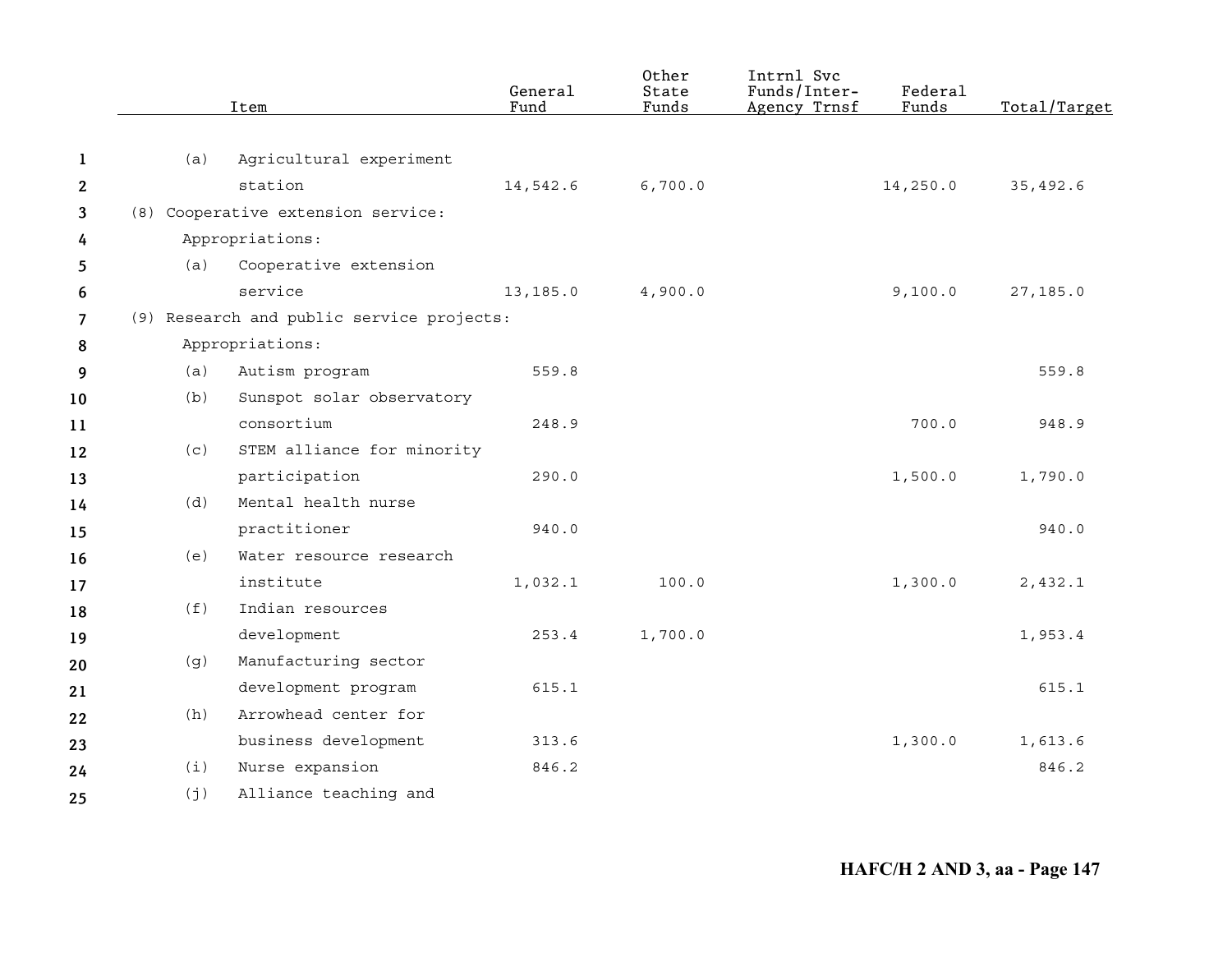|              |                  | Item                                                                                                      | General<br>Fund | Other<br>State<br>Funds | Intrnl Svc<br>Funds/Inter-<br>Agency Trnsf | Federal<br>Funds | Total/Target |
|--------------|------------------|-----------------------------------------------------------------------------------------------------------|-----------------|-------------------------|--------------------------------------------|------------------|--------------|
|              |                  |                                                                                                           |                 |                         |                                            |                  |              |
| 1            |                  | learning advancement                                                                                      | 142.1           |                         |                                            |                  | 142.1        |
| $\mathbf{2}$ | (k)              | College assistance migrant                                                                                |                 |                         |                                            |                  |              |
| 3            |                  | program                                                                                                   | 187.6           |                         |                                            | 600.0            | 787.6        |
| 4            | (1)              | Veterans center                                                                                           | 45.6            |                         |                                            |                  | 45.6         |
| 5            | (m)              | Carlsbad branch -                                                                                         |                 |                         |                                            |                  |              |
| 6            |                  | manufacturing sector                                                                                      |                 |                         |                                            |                  |              |
| 7            |                  | development program                                                                                       | 212.4           |                         |                                            |                  | 212.4        |
| 8            | (n)              | Carlsbad branch - nurse                                                                                   |                 |                         |                                            |                  |              |
| 9            |                  | expansion                                                                                                 | 102.4           |                         |                                            |                  | 102.4        |
| 10           | (0)              | Dona Ana branch - dental                                                                                  |                 |                         |                                            |                  |              |
| 11           |                  | hygiene program                                                                                           | 279.0           |                         |                                            |                  | 279.0        |
| 12           | (p)              | Dona Ana branch - nurse                                                                                   |                 |                         |                                            |                  |              |
| 13           |                  | expansion                                                                                                 | 275.9           |                         |                                            |                  | 275.9        |
| 14           | (q)              | Sustainable agriculture                                                                                   |                 |                         |                                            |                  |              |
| 15           |                  | center of excellence                                                                                      | 232.8           |                         |                                            |                  | 232.8        |
| 16           | (r)              | Anna age eight institute                                                                                  | 796.9           |                         |                                            |                  | 796.9        |
| 17           | Subtotal         |                                                                                                           |                 |                         |                                            |                  | 605,586.3    |
| 18           |                  | NEW MEXICO HIGHLANDS UNIVERSITY:                                                                          |                 |                         |                                            |                  |              |
| 19           | (1) Main campus: |                                                                                                           |                 |                         |                                            |                  |              |
| 20           |                  | The purpose of the instruction and general program is to provide education services designed to meet the  |                 |                         |                                            |                  |              |
| 21           |                  | intellectual, educational and quality of life goals associated with the ability to enter the workforce,   |                 |                         |                                            |                  |              |
| 22           |                  | compete and advance in the new economy and contribute to social advancement through informed citizenship. |                 |                         |                                            |                  |              |
| 23           |                  | Appropriations:                                                                                           |                 |                         |                                            |                  |              |
| 24           | (a)              | Other                                                                                                     |                 | 13,500.0                |                                            | 9,500.0          | 23,000.0     |
| 25           | (b)              | Instruction and general                                                                                   |                 |                         |                                            |                  |              |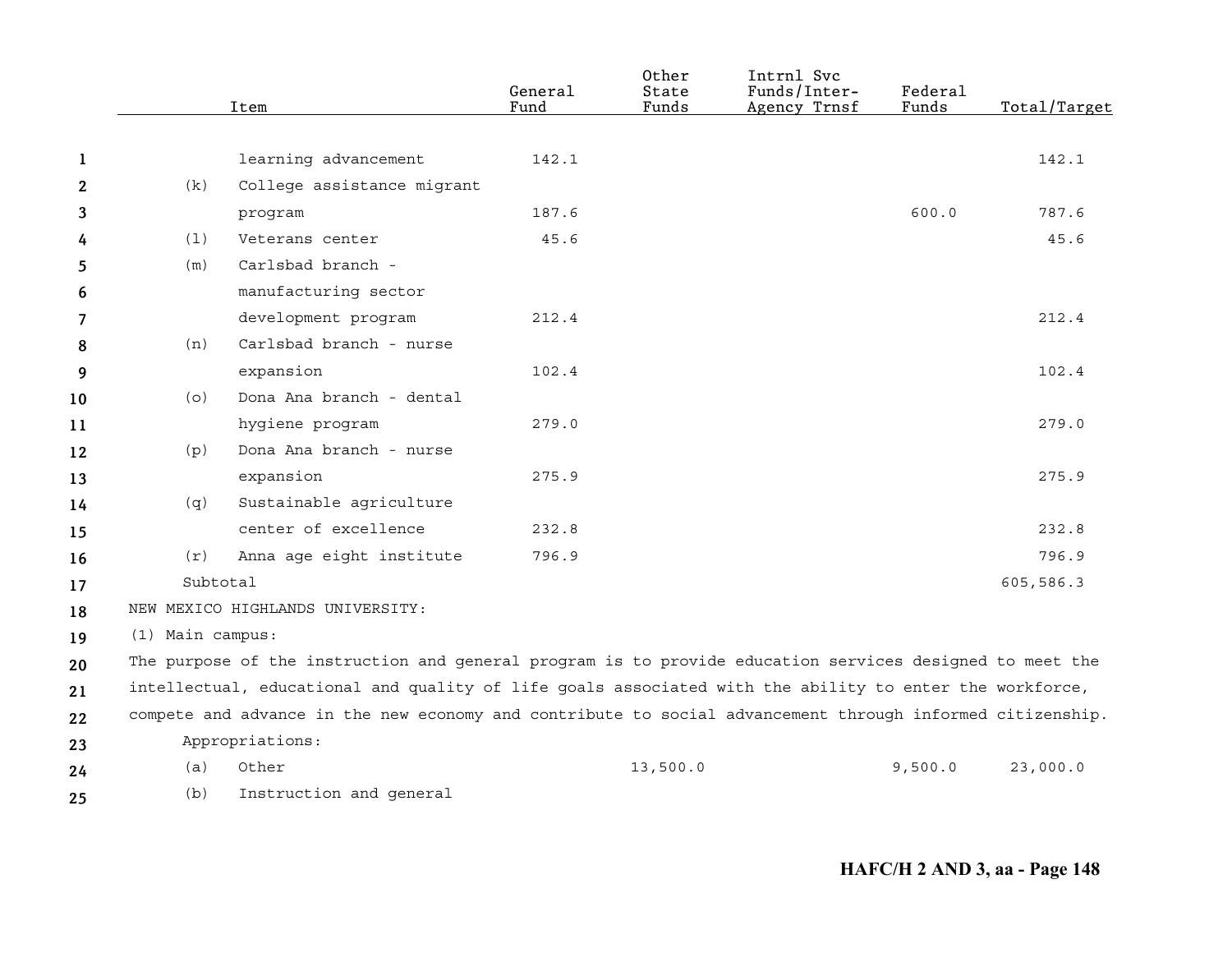|              |     | Item                   |                                                       | General<br>Fund | Other<br>State<br>Funds | Intrnl Svc<br>Funds/Inter-<br>Agency Trnsf                 | Federal<br>Funds | Total/Target    |
|--------------|-----|------------------------|-------------------------------------------------------|-----------------|-------------------------|------------------------------------------------------------|------------------|-----------------|
|              |     |                        |                                                       |                 |                         |                                                            |                  |                 |
| 1            |     | purposes               |                                                       | 28,403.2        | 12,216.7                |                                                            | 172.5            | 40,792.4        |
| $\mathbf{2}$ | (c) | Athletics              |                                                       | 2,167.3         | 500.0                   |                                                            |                  | 2,667.3         |
| 3            |     | Performance measures:  |                                                       |                 |                         |                                                            |                  |                 |
| 4            |     | (a) Output:            | Number of students enrolled, by headcount             |                 |                         |                                                            |                  | 4,100           |
| 5            |     | (b) Output:            |                                                       |                 |                         | Number of first-time freshmen enrolled, who graduated from |                  |                 |
| 6            |     |                        | a New Mexico high school, by headcount                |                 |                         |                                                            |                  | 253             |
| 7            |     | (c) Output:            | Number of credit hours delivered                      |                 |                         |                                                            |                  | 60,000          |
| 8            |     | (d) Output:            |                                                       |                 |                         | Number of unduplicated degree awards in the most recent    |                  |                 |
| 9            |     |                        | academic year, reported by baccalaureate, masters and |                 |                         |                                                            |                  |                 |
| 10           |     |                        | doctorate degrees                                     |                 |                         |                                                            |                  | 800             |
| 11           |     | (e) Output:            | Percent of a cohort of first-time, full-time,         |                 |                         |                                                            |                  |                 |
| 12           |     |                        | degree-seeking freshmen who complete a baccalaureate  |                 |                         |                                                            |                  |                 |
| 13           |     |                        | program within one hundred fifty percent of standard  |                 |                         |                                                            |                  |                 |
| 14           |     |                        | graduation time                                       |                 |                         |                                                            |                  | 40 <sub>8</sub> |
| 15           |     | $(f)$ Outcome:         |                                                       |                 |                         | Percent of first-time, full-time freshmen retained to the  |                  |                 |
| 16           |     |                        | third semester                                        |                 |                         |                                                            |                  | 55%             |
| 17           |     |                        | (2) Research and public service projects:             |                 |                         |                                                            |                  |                 |
| 18           |     | Appropriations:        |                                                       |                 |                         |                                                            |                  |                 |
| 19           | (a) | Native American social |                                                       |                 |                         |                                                            |                  |                 |
| 20           |     | work institute         |                                                       | 159.6           |                         |                                                            |                  | 159.6           |
| 21           | (b) |                        | Advanced placement test                               |                 |                         |                                                            |                  |                 |
| 22           |     | assistance             |                                                       | 197.8           |                         |                                                            |                  | 197.8           |
| 23           | (c) |                        | Minority student services                             | 483.8           |                         |                                                            |                  | 483.8           |
| 24           | (d) | Forest and watershed   |                                                       |                 |                         |                                                            |                  |                 |
| 25           |     | institute              |                                                       | 277.7           |                         |                                                            |                  | 277.7           |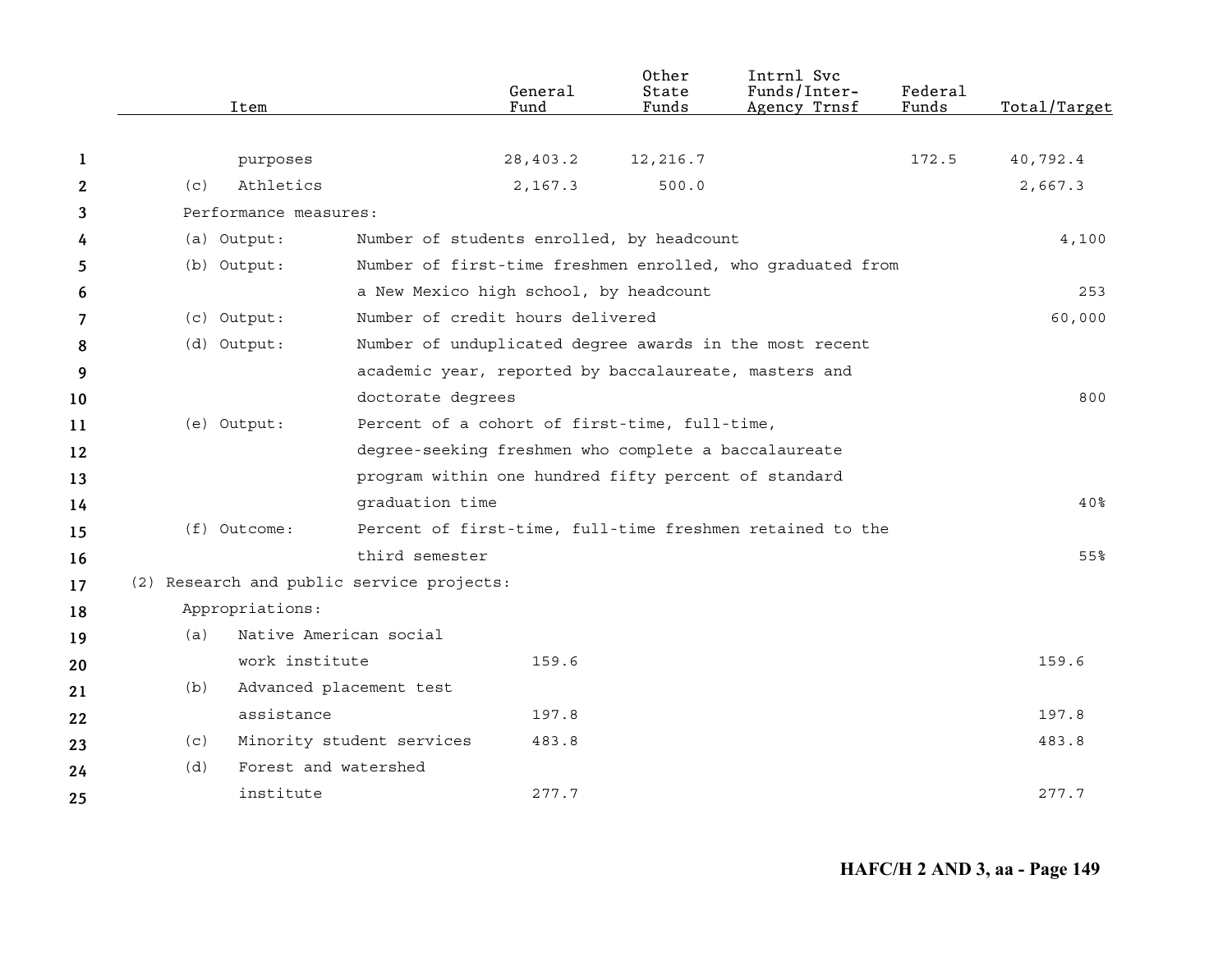|    |                  | Item                           |                              | General<br>Fund                           | Other<br>State<br>Funds | Intrnl Svc<br>Funds/Inter-<br>Agency Trnsf                                                                | Federal<br>Funds | Total/Target |
|----|------------------|--------------------------------|------------------------------|-------------------------------------------|-------------------------|-----------------------------------------------------------------------------------------------------------|------------------|--------------|
|    |                  |                                |                              |                                           |                         |                                                                                                           |                  |              |
| 1  | (e)              | Nurse expansion                |                              | 199.8                                     |                         |                                                                                                           |                  | 199.8        |
| 2  | (f)              |                                | Acequia and land grant       |                                           |                         |                                                                                                           |                  |              |
| 3  |                  | education                      |                              | 45.6                                      |                         |                                                                                                           |                  | 45.6         |
| 4  | (g)              |                                | Doctor of nurse practitioner |                                           |                         |                                                                                                           |                  |              |
| 5  |                  | expansion                      |                              | 155.0                                     |                         |                                                                                                           |                  | 155.0        |
| 6  | (h)              |                                | Center for professional      |                                           |                         |                                                                                                           |                  |              |
| 7  |                  |                                | development and career       |                                           |                         |                                                                                                           |                  |              |
| 8  |                  | readiness                      |                              | 159.6                                     |                         |                                                                                                           |                  | 159.6        |
| 9  | Subtotal         |                                |                              |                                           |                         |                                                                                                           |                  | 68,138.6     |
| 10 |                  | WESTERN NEW MEXICO UNIVERSITY: |                              |                                           |                         |                                                                                                           |                  |              |
| 11 | (1) Main campus: |                                |                              |                                           |                         |                                                                                                           |                  |              |
| 12 |                  |                                |                              |                                           |                         | The purpose of the instruction and general program is to provide education services designed to meet the  |                  |              |
| 13 |                  |                                |                              |                                           |                         | intellectual, educational and quality of life goals associated with the ability to enter the workforce,   |                  |              |
| 14 |                  |                                |                              |                                           |                         | compete and advance in the new economy and contribute to social advancement through informed citizenship. |                  |              |
| 15 |                  | Appropriations:                |                              |                                           |                         |                                                                                                           |                  |              |
| 16 | (a)              | Other                          |                              |                                           | 5,800.0                 |                                                                                                           | 6,300.0          | 12,100.0     |
| 17 | (b)              |                                | Instruction and general      |                                           |                         |                                                                                                           |                  |              |
| 18 |                  | purposes                       |                              | 18,693.5                                  | 13, 100.0               |                                                                                                           | 200.0            | 31,993.5     |
| 19 | (c)              | Athletics                      |                              | 2,109.8                                   | 1,100.0                 |                                                                                                           |                  | 3,209.8      |
| 20 |                  | Performance measures:          |                              |                                           |                         |                                                                                                           |                  |              |
| 21 |                  | (a) Output:                    |                              | Number of students enrolled, by headcount |                         |                                                                                                           |                  | 4,000        |
| 22 |                  | (b) Output:                    |                              |                                           |                         | Number of first-time freshmen enrolled who graduated from a                                               |                  |              |
| 23 |                  |                                |                              | New Mexico high school, by headcount      |                         |                                                                                                           |                  | 330          |
| 24 |                  | (c) Output:                    |                              | Number of credit hours delivered          |                         |                                                                                                           |                  | 43,000       |
| 25 |                  | (d) Output:                    |                              |                                           |                         | Number of certificates and associate degree awarded within                                                |                  |              |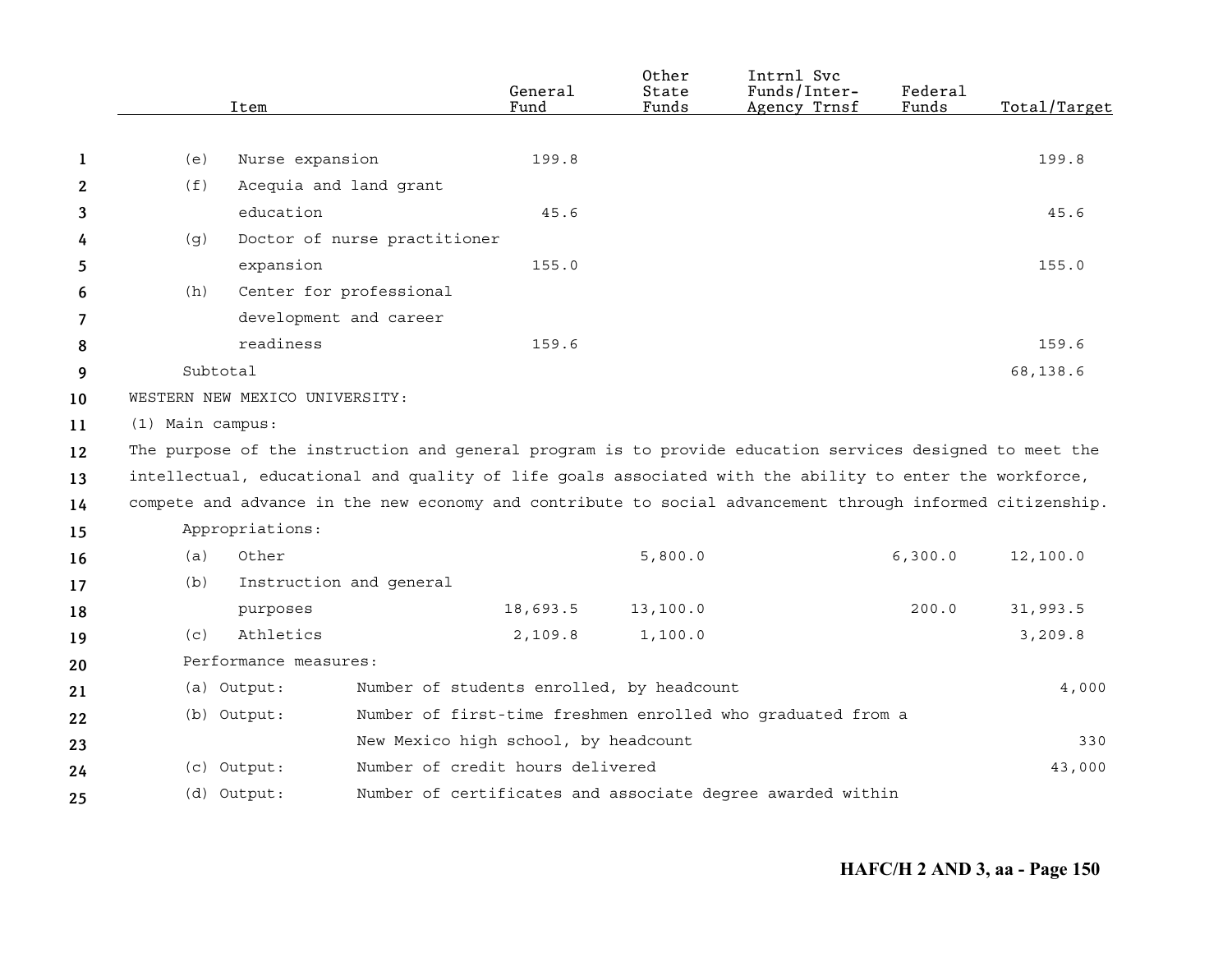|    |                    | Item                           |                                                                                                           | General<br>Fund | Other<br>State<br>Funds | Intrnl Svc<br>Funds/Inter-<br>Agency Trnsf                | Federal<br>Funds | Total/Target    |
|----|--------------------|--------------------------------|-----------------------------------------------------------------------------------------------------------|-----------------|-------------------------|-----------------------------------------------------------|------------------|-----------------|
|    |                    |                                |                                                                                                           |                 |                         |                                                           |                  |                 |
| 1  |                    |                                | the most recent academic year                                                                             |                 |                         |                                                           |                  | 175             |
| 2  |                    | (e) Output:                    | Percent of a cohort of first-time, full-time,                                                             |                 |                         |                                                           |                  |                 |
| 3  |                    |                                | degree-seeking freshmen who complete a baccalaureate                                                      |                 |                         |                                                           |                  |                 |
| 4  |                    |                                | program within one hundred fifty percent of standard                                                      |                 |                         |                                                           |                  |                 |
| 5  |                    |                                | graduation time                                                                                           |                 |                         |                                                           |                  | 40 <sub>8</sub> |
| 6  |                    | $(f)$ Outcome:                 |                                                                                                           |                 |                         | Percent of first-time, full-time freshmen retained to the |                  |                 |
| 7  |                    |                                | third semester                                                                                            |                 |                         |                                                           |                  | 58%             |
| 8  |                    |                                | (2) Research and public service projects:                                                                 |                 |                         |                                                           |                  |                 |
| 9  |                    | Appropriations:                |                                                                                                           |                 |                         |                                                           |                  |                 |
| 10 | (a)                |                                | Instructional television                                                                                  | 66.0            |                         |                                                           |                  | 66.0            |
| 11 | (b)                |                                | Truth or Consequences and                                                                                 |                 |                         |                                                           |                  |                 |
| 12 |                    | Deming nurse expansion         |                                                                                                           | 282.0           |                         |                                                           |                  | 282.0           |
| 13 | (C)                |                                | Pharmacy and phlebotomy                                                                                   |                 |                         |                                                           |                  |                 |
| 14 |                    | programs                       |                                                                                                           | 91.2            |                         |                                                           |                  | 91.2            |
| 15 | (d)                |                                | Web-based teacher licensure                                                                               | 117.8           |                         |                                                           |                  | 117.8           |
| 16 | (e)                |                                | Child development center                                                                                  | 278.3           |                         |                                                           |                  | 278.3           |
| 17 | (f)                | Nurse expansion                |                                                                                                           | 900.3           |                         |                                                           |                  | 900.3           |
| 18 | Subtotal           |                                |                                                                                                           |                 |                         |                                                           |                  | 49,038.9        |
| 19 |                    | EASTERN NEW MEXICO UNIVERSITY: |                                                                                                           |                 |                         |                                                           |                  |                 |
| 20 | $(1)$ Main campus: |                                |                                                                                                           |                 |                         |                                                           |                  |                 |
| 21 |                    |                                | The purpose of the instruction and general program is to provide education services designed to meet the  |                 |                         |                                                           |                  |                 |
| 22 |                    |                                | intellectual, educational and quality of life goals associated with the ability to enter the workforce,   |                 |                         |                                                           |                  |                 |
| 23 |                    |                                | compete and advance in the new economy and contribute to social advancement through informed citizenship. |                 |                         |                                                           |                  |                 |
| 24 |                    | Appropriations:                |                                                                                                           |                 |                         |                                                           |                  |                 |
| 25 | (a)                | Other                          |                                                                                                           |                 | 13,000.0                |                                                           | 27,000.0         | 40,000.0        |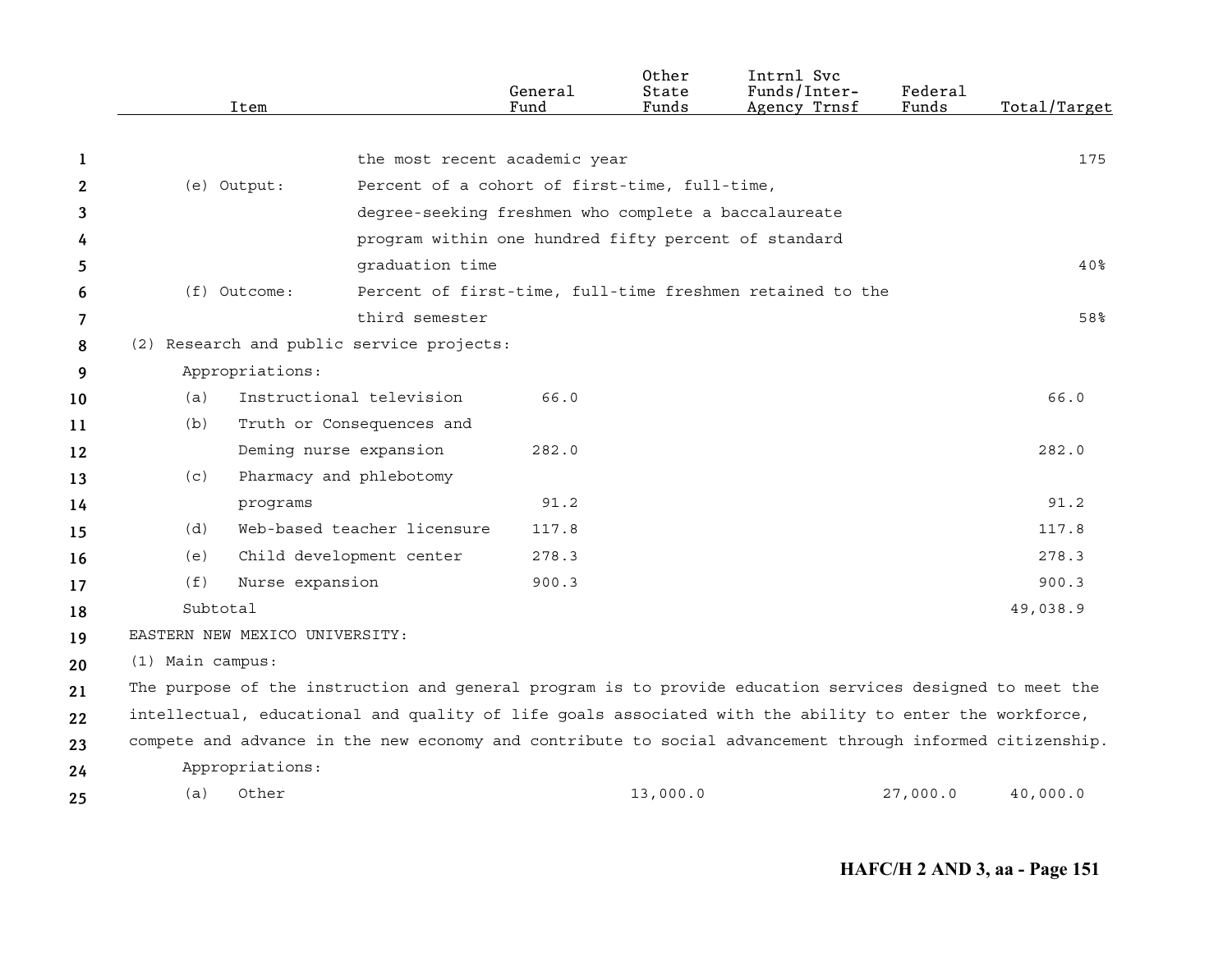|    | Item                |                                                                                                          | General<br>Fund                                       | Other<br>State<br>Funds | Intrnl Svc<br>Funds/Inter-<br>Agency Trnsf                  | Federal<br>Funds | Total/Target |
|----|---------------------|----------------------------------------------------------------------------------------------------------|-------------------------------------------------------|-------------------------|-------------------------------------------------------------|------------------|--------------|
| 1  | (b)                 | Instruction and general                                                                                  |                                                       |                         |                                                             |                  |              |
| 2  |                     | purposes                                                                                                 | 29,958.9                                              | 21,500.0                |                                                             | 2,500.0          | 53,958.9     |
| 3  | (c)                 | Athletics                                                                                                | 2,144.6                                               | 2, 200.0                |                                                             | 15.0             | 4,359.6      |
| 4  | (d)                 | Educational television                                                                                   | 977.2                                                 | 1,350.0                 |                                                             | 10.0             | 2,337.2      |
| 5  |                     | Performance measures:                                                                                    |                                                       |                         |                                                             |                  |              |
| 6  | (a) Output:         |                                                                                                          | Number of students enrolled, by headcount             |                         |                                                             |                  | 7,200        |
| 7  | (b) Output:         |                                                                                                          |                                                       |                         | Number of first-time freshmen enrolled who graduated from a |                  |              |
| 8  |                     |                                                                                                          | New Mexico high school, by headcount                  |                         |                                                             |                  | 385          |
| 9  | (c) Output:         |                                                                                                          | Number of credit hours delivered                      |                         |                                                             |                  | 102,000      |
| 10 | (d) Output:         |                                                                                                          |                                                       |                         | Number of unduplicated degree awards in the most recent     |                  |              |
| 11 |                     |                                                                                                          | academic year, reported by baccalaureate, masters and |                         |                                                             |                  |              |
| 12 |                     | doctorate degrees                                                                                        |                                                       |                         |                                                             |                  | 1,050        |
| 13 | (e) Output:         |                                                                                                          | Percent of a cohort of first-time, full-time,         |                         |                                                             |                  |              |
| 14 |                     |                                                                                                          | degree-seeking freshmen who complete a baccalaureate  |                         |                                                             |                  |              |
| 15 |                     |                                                                                                          | program within one hundred fifty percent of standard  |                         |                                                             |                  |              |
| 16 |                     | graduation time                                                                                          |                                                       |                         |                                                             |                  | 40%          |
| 17 | $(f)$ Outcome:      |                                                                                                          |                                                       |                         | Percent of first-time, full-time freshmen retained to the   |                  |              |
| 18 |                     | third semester                                                                                           |                                                       |                         |                                                             |                  | 64%          |
| 19 | (2) Roswell branch: |                                                                                                          |                                                       |                         |                                                             |                  |              |
| 20 |                     | The purpose of the instruction and general program at New Mexico's community colleges is to provide      |                                                       |                         |                                                             |                  |              |
| 21 |                     | credit and noncredit postsecondary education and training opportunities to New Mexicans so they have the |                                                       |                         |                                                             |                  |              |
| 22 |                     | skills to be competitive in the new economy and are able to participate in lifelong learning activities. |                                                       |                         |                                                             |                  |              |
| 23 | Appropriations:     |                                                                                                          |                                                       |                         |                                                             |                  |              |
| 24 | Other<br>(a)        |                                                                                                          |                                                       | 1,642.6                 |                                                             | 4,414.7          | 6,057.3      |
| 25 | (b)                 | Instruction and general                                                                                  |                                                       |                         |                                                             |                  |              |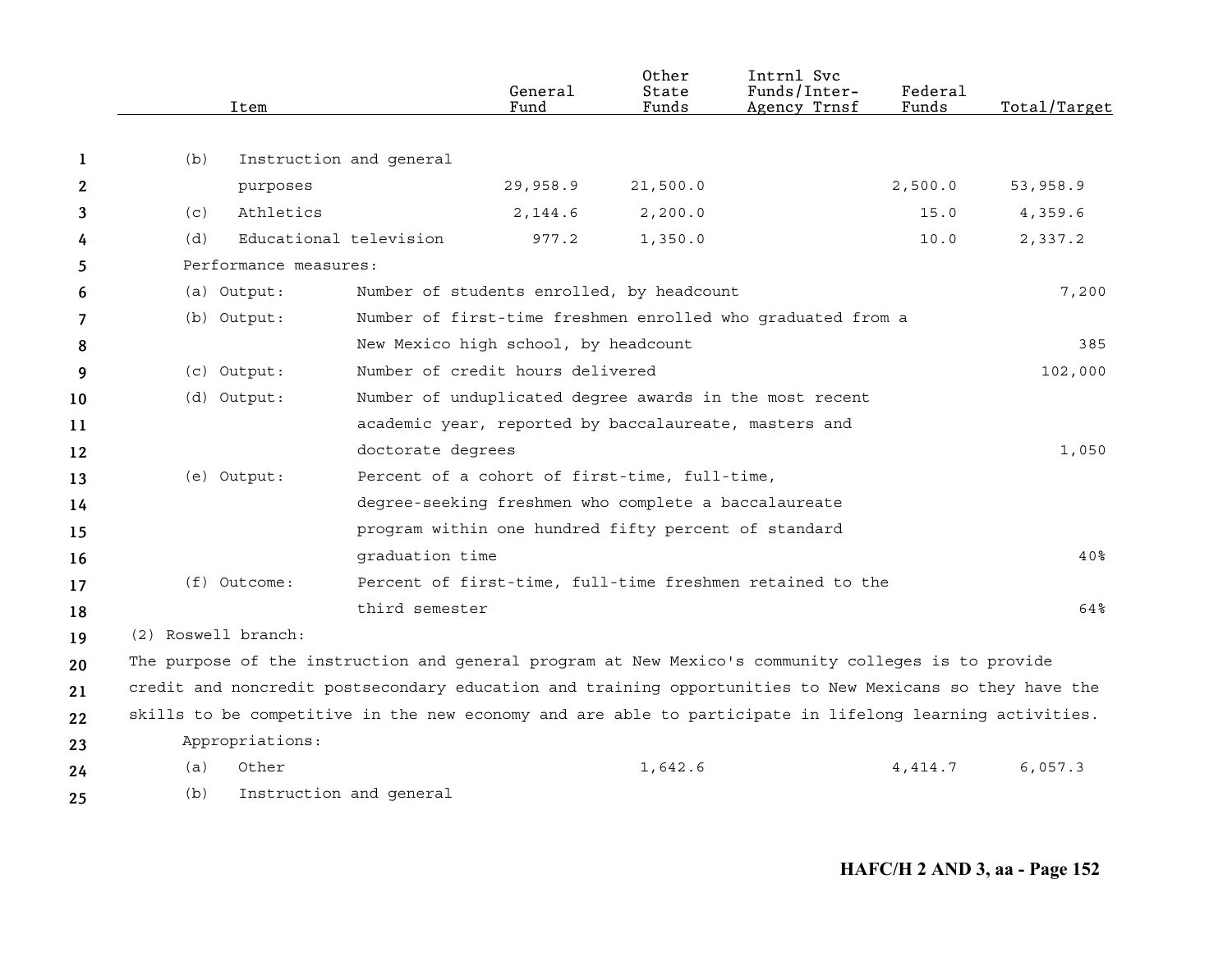|    | Item                  | General<br>Fund                                                                                          | Other<br>State<br>Funds | Intrnl Svc<br>Funds/Inter-<br>Agency Trnsf | Federal<br>Funds | Total/Target |
|----|-----------------------|----------------------------------------------------------------------------------------------------------|-------------------------|--------------------------------------------|------------------|--------------|
|    |                       |                                                                                                          |                         |                                            |                  |              |
| 1  | purposes              | 11,743.7                                                                                                 | 3, 240.5                |                                            | 1,710.0          | 16,694.2     |
| 2  | Performance measures: |                                                                                                          |                         |                                            |                  |              |
| 3  | (a) Output:           | Number of students enrolled, by headcount                                                                |                         |                                            |                  | 2,250        |
| 4  | (b) Output:           | Number of first-time freshmen enrolled who graduated from a                                              |                         |                                            |                  |              |
| 5  |                       | New Mexico high school, by headcount                                                                     |                         |                                            |                  | 248          |
| 6  | (c) Output:           | Number of credit hours delivered                                                                         |                         |                                            |                  | 32,000       |
| 7  | (d) Output:           | Total number of unduplicated awards conferred in the most                                                |                         |                                            |                  |              |
| 8  |                       | recent academic year                                                                                     |                         |                                            |                  | 500          |
| 9  | (e) Outcome:          | Percent of a cohort of first-time, full-time, degree- or                                                 |                         |                                            |                  |              |
| 10 |                       | certificate-seeking community college students who complete                                              |                         |                                            |                  |              |
| 11 |                       | an academic program within one hundred fifty percent of                                                  |                         |                                            |                  |              |
| 12 |                       | standard graduation time                                                                                 |                         |                                            |                  | 35%          |
| 13 | $(f)$ Outcome:        | Percent of first-time, full-time freshmen retained to the                                                |                         |                                            |                  |              |
| 14 |                       | third semester                                                                                           |                         |                                            |                  | 49.5%        |
| 15 | (3) Ruidoso branch:   |                                                                                                          |                         |                                            |                  |              |
| 16 |                       | The purpose of the instruction and general program at New Mexico's community colleges is to provide      |                         |                                            |                  |              |
| 17 |                       | credit and noncredit postsecondary education and training opportunities to New Mexicans so they have the |                         |                                            |                  |              |
| 18 |                       | skills to be competitive in the new economy and are able to participate in lifelong learning activities. |                         |                                            |                  |              |
| 19 | Appropriations:       |                                                                                                          |                         |                                            |                  |              |
| 20 | Other<br>(a)          |                                                                                                          | 300.0                   |                                            | 2,300.0          | 2,600.0      |
| 21 | (b)                   | Instruction and general                                                                                  |                         |                                            |                  |              |
| 22 | purposes              | 2,077.6                                                                                                  | 2,000.0                 |                                            | 300.0            | 4,377.6      |
| 23 | Performance measures: |                                                                                                          |                         |                                            |                  |              |
| 24 | (a) Output:           | Number of students enrolled, by headcount                                                                |                         |                                            |                  | 901          |
| 25 | (b) Output:           | Number of first-time freshmen enrolled who graduated from a                                              |                         |                                            |                  |              |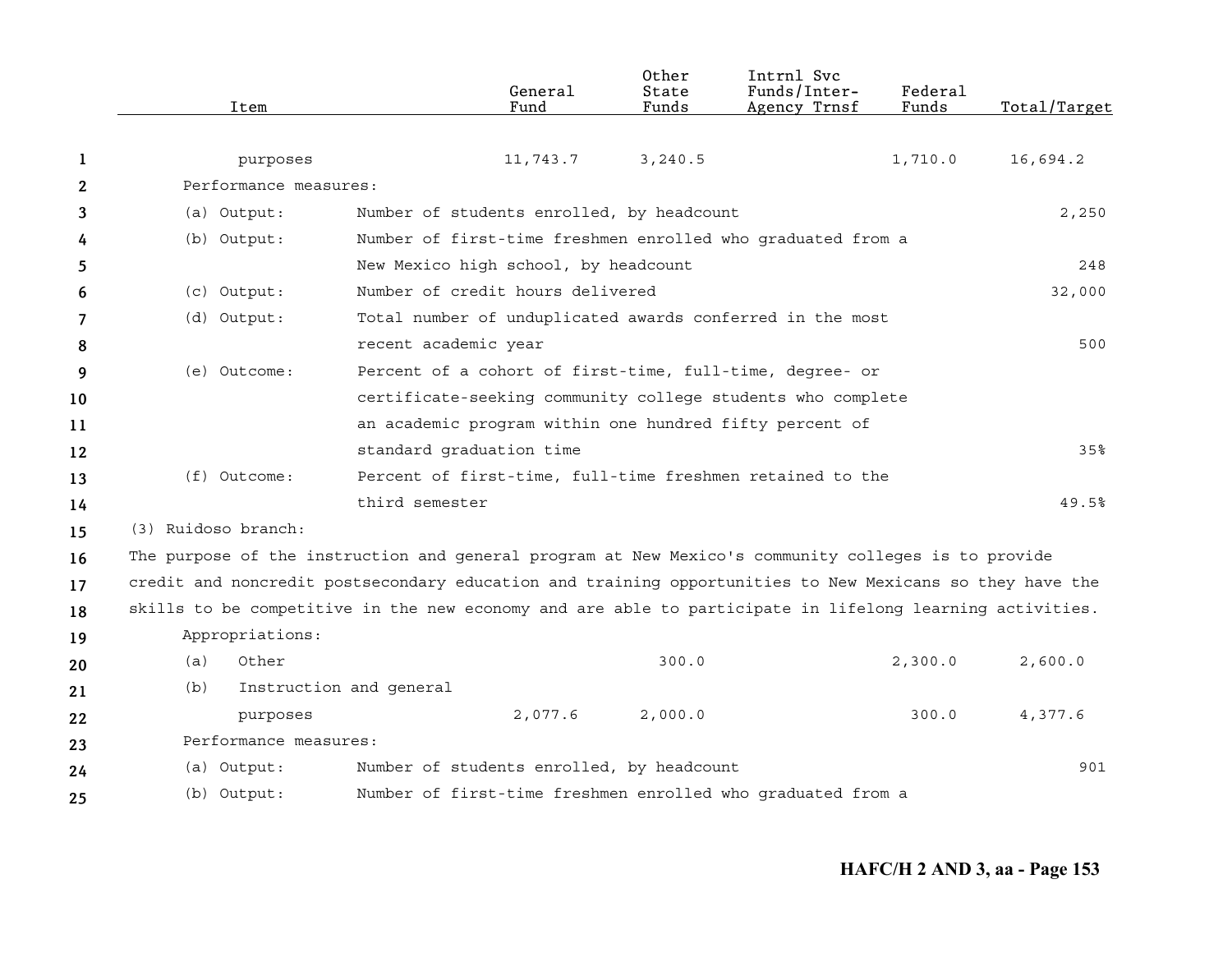|              |     | Item              |                                           | General<br>Fund | Other<br>State<br>Funds | Intrnl Svc<br>Funds/Inter-<br>Agency Trnsf                  | Federal<br>Funds | Total/Target |
|--------------|-----|-------------------|-------------------------------------------|-----------------|-------------------------|-------------------------------------------------------------|------------------|--------------|
|              |     |                   |                                           |                 |                         |                                                             |                  |              |
| 1            |     |                   | New Mexico high school, by headcount      |                 |                         |                                                             |                  | 83           |
| $\mathbf{2}$ |     | (c) Output:       | Number of credit hours delivered          |                 |                         |                                                             |                  | 8,361        |
| 3            |     | (d) Output:       |                                           |                 |                         | Number of certificates and associate degrees awarded within |                  |              |
| 4            |     |                   | the most recent academic year             |                 |                         |                                                             |                  | 75           |
| 5.           |     | (e) Outcome:      |                                           |                 |                         | Percent of a cohort of first-time, full-time, degree- or    |                  |              |
| 6            |     |                   |                                           |                 |                         | certificate-seeking community college students who complete |                  |              |
| 7            |     |                   |                                           |                 |                         | an academic program within one hundred fifty percent of     |                  |              |
| 8            |     |                   | standard graduation time                  |                 |                         |                                                             |                  | 35%          |
| 9            |     | (f) Outcome:      |                                           |                 |                         | Percent of first-time, full-time freshmen retained to the   |                  |              |
| 10           |     |                   | third semester                            |                 |                         |                                                             |                  | $41\%$       |
| 11           |     |                   | (4) Research and public service projects: |                 |                         |                                                             |                  |              |
| 12           |     | Appropriations:   |                                           |                 |                         |                                                             |                  |              |
| 13           | (a) |                   | Blackwater draw site and                  |                 |                         |                                                             |                  |              |
| 14           |     | museum            |                                           | 84.7            | 40.0                    |                                                             |                  | 124.7        |
| 15           | (b) |                   | Student success programs                  | 380.2           |                         |                                                             |                  | 380.2        |
| 16           | (c) | Nurse expansion   |                                           | 308.3           |                         |                                                             |                  | 308.3        |
| 17           | (d) |                   | At-risk student tutoring                  | 204.8           |                         |                                                             |                  | 204.8        |
| 18           | (e) | Allied health     |                                           | 129.8           |                         |                                                             |                  | 129.8        |
| 19           | (f) |                   | Roswell branch - nurse                    |                 |                         |                                                             |                  |              |
| 20           |     | expansion         |                                           | 253.8           |                         |                                                             |                  | 253.8        |
| 21           | (q) |                   | Roswell branch - airframe                 |                 |                         |                                                             |                  |              |
| 22           |     | mechanics         |                                           | 68.5            |                         |                                                             |                  | 68.5         |
| 23           | (h) |                   | Roswell branch - special                  |                 |                         |                                                             |                  |              |
| 24           |     | services program  |                                           | 108.1           |                         |                                                             |                  | 108.1        |
| 25           | (i) | Teacher education |                                           |                 |                         |                                                             |                  |              |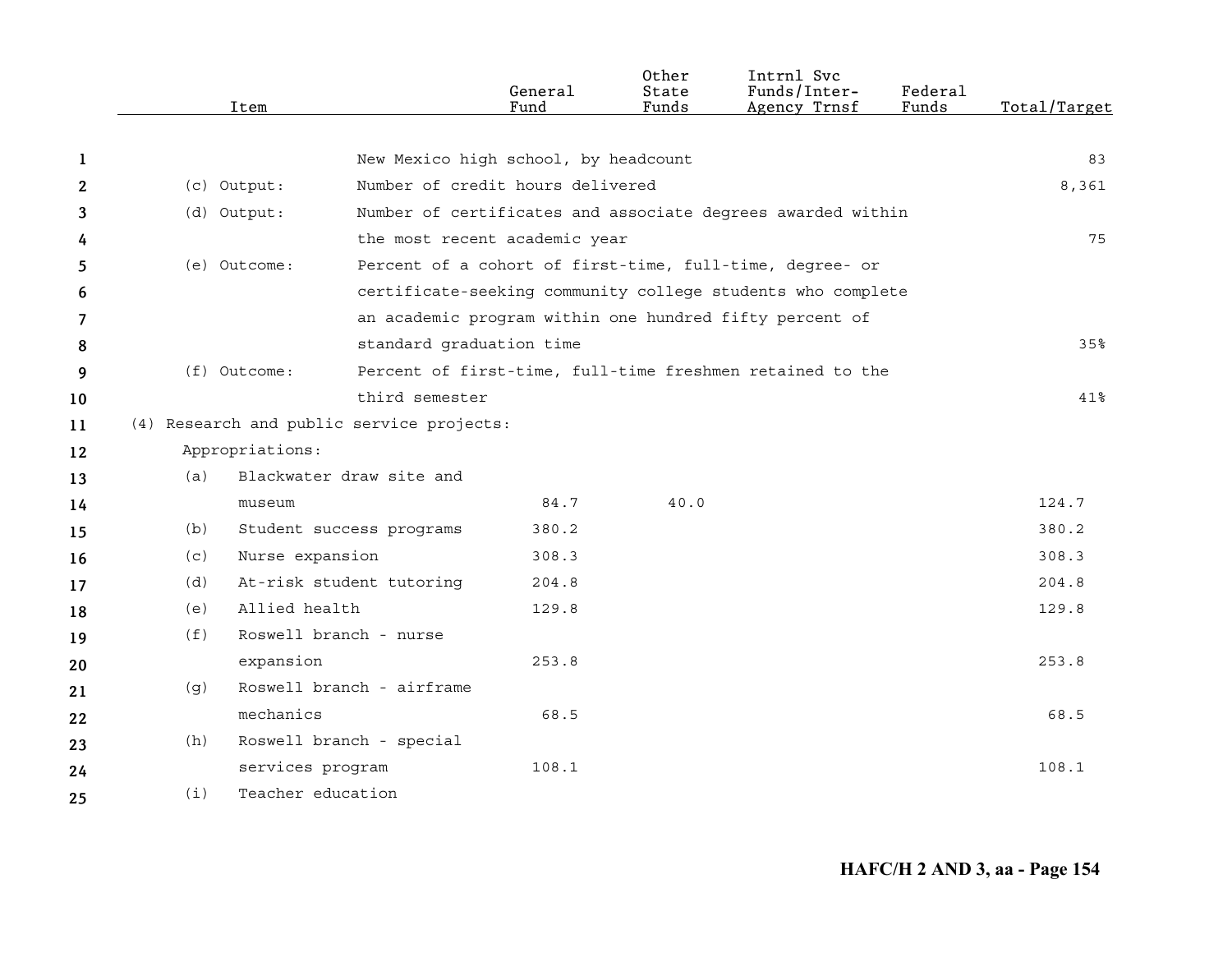|                |                  | Item                  |                                                | General<br>Fund                                      | Other<br>State<br>Funds | Intrnl Svc<br>Funds/Inter-<br>Agency Trnsf                                                                | Federal<br>Funds | Total/Target |
|----------------|------------------|-----------------------|------------------------------------------------|------------------------------------------------------|-------------------------|-----------------------------------------------------------------------------------------------------------|------------------|--------------|
|                |                  |                       |                                                |                                                      |                         |                                                                                                           |                  |              |
| 1              |                  | preparation program   |                                                | 182.4                                                |                         |                                                                                                           |                  | 182.4        |
| 2              | (j)              | Greyhound promise     |                                                | 91.2                                                 |                         |                                                                                                           |                  | 91.2         |
| 3              | (k)              | Youth challenge       |                                                | 91.2                                                 |                         |                                                                                                           |                  | 91.2         |
| 4              | (1)              | Nursing program       |                                                | 178.6                                                |                         |                                                                                                           |                  | 178.6        |
| 5              | Subtotal         |                       |                                                |                                                      |                         |                                                                                                           |                  | 132,506.4    |
| 6              |                  |                       | NEW MEXICO INSTITUTE OF MINING AND TECHNOLOGY: |                                                      |                         |                                                                                                           |                  |              |
| $\overline{7}$ | (1) Main campus: |                       |                                                |                                                      |                         |                                                                                                           |                  |              |
| 8              |                  |                       |                                                |                                                      |                         | The purpose of the instruction and general program is to provide education services designed to meet the  |                  |              |
| 9              |                  |                       |                                                |                                                      |                         | intellectual, educational and quality of life goals associated with the ability to enter the workforce,   |                  |              |
| 10             |                  |                       |                                                |                                                      |                         | compete and advance in the new economy and contribute to social advancement through informed citizenship. |                  |              |
| 11             |                  | Appropriations:       |                                                |                                                      |                         |                                                                                                           |                  |              |
| 12             | (a)              | Other                 |                                                |                                                      | 18,000.0                |                                                                                                           | 21,095.0         | 39,095.0     |
| 13             | (b)              |                       | Instruction and general                        |                                                      |                         |                                                                                                           |                  |              |
| 14             |                  | purposes              |                                                | 28,027.1                                             | 23, 126.0               |                                                                                                           |                  | 51, 153.1    |
| 15             |                  | Performance measures: |                                                |                                                      |                         |                                                                                                           |                  |              |
| 16             |                  | (a) Output:           |                                                | Number of students enrolled, by headcount            |                         |                                                                                                           |                  | 1,900        |
| 17             |                  | (b) Output:           |                                                |                                                      |                         | Number of first-time freshmen enrolled who graduated from a                                               |                  |              |
| 18             |                  |                       |                                                | New Mexico high school, by headcount                 |                         |                                                                                                           |                  | 330          |
| 19             |                  | (c) Output:           |                                                | Number of credit hours delivered                     |                         |                                                                                                           |                  | 45,000       |
| 20             |                  | (d) Output:           |                                                |                                                      |                         | Number of unduplicated awards conferred in the most recent                                                |                  |              |
| 21             |                  |                       | academic year                                  |                                                      |                         |                                                                                                           |                  | 335          |
| 22             |                  | (e) Output:           |                                                | Percent of a cohort of first-time, full-time,        |                         |                                                                                                           |                  |              |
| 23             |                  |                       |                                                | degree-seeking freshmen who complete a baccalaureate |                         |                                                                                                           |                  |              |
| 24             |                  |                       |                                                | program within one hundred fifty percent of standard |                         |                                                                                                           |                  |              |
| 25             |                  |                       | qraduation time                                |                                                      |                         |                                                                                                           |                  | 60%          |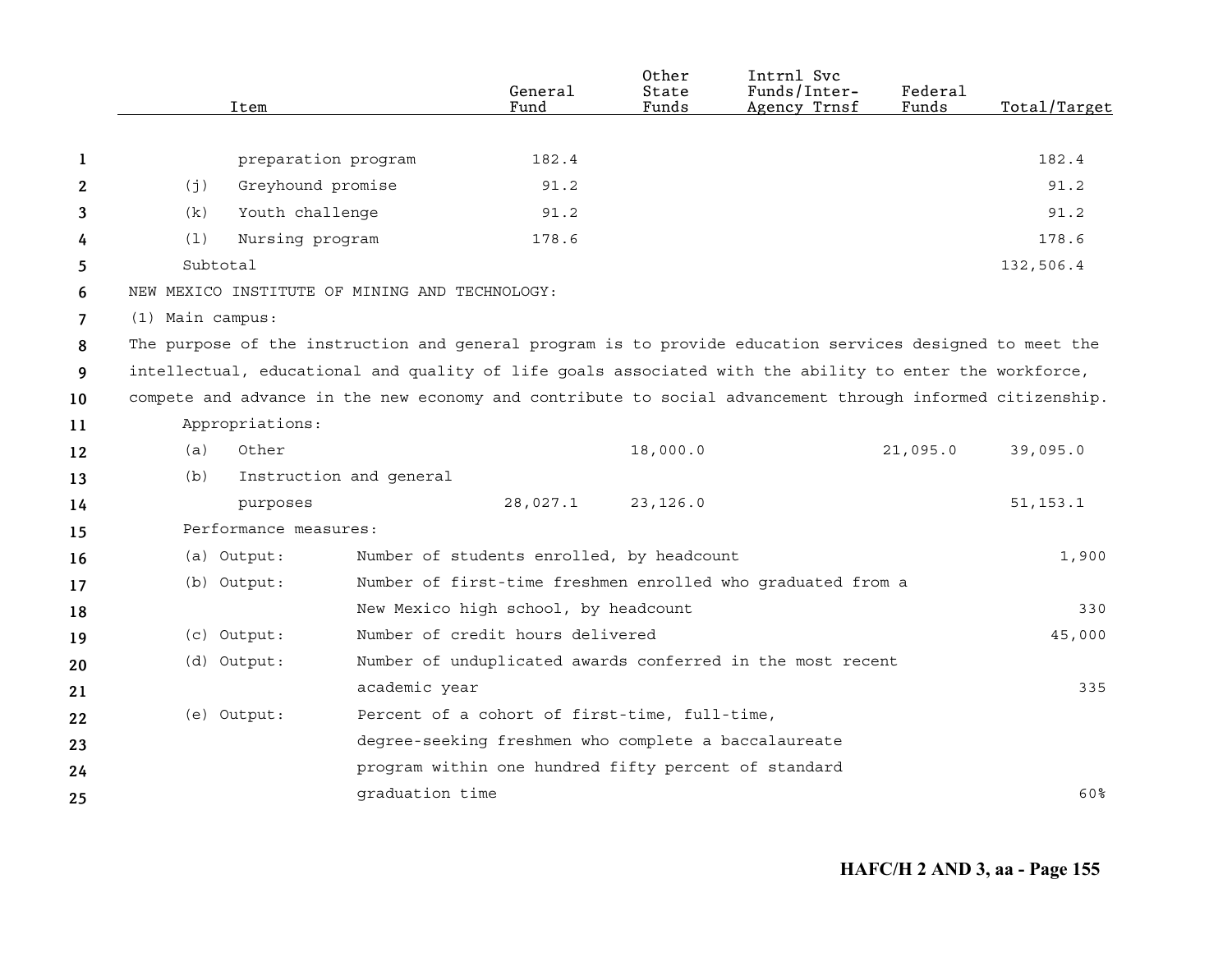|    | Item                                                                                                      |                                     | General<br>Fund | Other<br>State<br>Funds | Intrnl Svc<br>Funds/Inter-<br>Agency Trnsf                | Federal<br>Funds | Total/Target |
|----|-----------------------------------------------------------------------------------------------------------|-------------------------------------|-----------------|-------------------------|-----------------------------------------------------------|------------------|--------------|
| 1  | $(f)$ Outcome:                                                                                            |                                     |                 |                         | Percent of first-time, full-time freshmen retained to the |                  |              |
| 2  |                                                                                                           | third semester                      |                 |                         |                                                           |                  | 80%          |
| 3  | (2) Bureau of mine safety:                                                                                |                                     |                 |                         |                                                           |                  |              |
| 4  | Appropriations:                                                                                           |                                     |                 |                         |                                                           |                  |              |
| 5  | (a)                                                                                                       | Bureau of mine safety               | 301.8           |                         |                                                           | 300.0            | 601.8        |
| 6  | (3) Bureau of geology and mineral resources:                                                              |                                     |                 |                         |                                                           |                  |              |
| 7  | Appropriations:                                                                                           |                                     |                 |                         |                                                           |                  |              |
| 8  | (a)                                                                                                       | Bureau of geology and mineral       |                 |                         |                                                           |                  |              |
| 9  | resources                                                                                                 |                                     | 4,140.2         | 1,035.0                 |                                                           | 528.0            | 5,703.2      |
| 10 | The general fund appropriation to the bureau of geology and mineral resources program of the New Mexico   |                                     |                 |                         |                                                           |                  |              |
| 11 | institute of mining and technology includes one hundred thousand dollars (\$100,000) from federal Mineral |                                     |                 |                         |                                                           |                  |              |
| 12 | Leasing Act receipts.                                                                                     |                                     |                 |                         |                                                           |                  |              |
| 13 | (4) Petroleum recovery research center:                                                                   |                                     |                 |                         |                                                           |                  |              |
| 14 | Appropriations:                                                                                           |                                     |                 |                         |                                                           |                  |              |
| 15 | (a)                                                                                                       | Petroleum recovery research         |                 |                         |                                                           |                  |              |
| 16 | center                                                                                                    |                                     | 1,743.4         | 636.0                   |                                                           | 4,600.0          | 6,979.4      |
| 17 | (5) Geophysical research center:                                                                          |                                     |                 |                         |                                                           |                  |              |
| 18 | Appropriations:                                                                                           |                                     |                 |                         |                                                           |                  |              |
| 19 | (a)                                                                                                       | Geophysical research center 1,025.8 |                 | 1,100.0                 |                                                           | 1,900.0          | 4,025.8      |
| 20 | (6) Research and public service projects:                                                                 |                                     |                 |                         |                                                           |                  |              |
| 21 | Appropriations:                                                                                           |                                     |                 |                         |                                                           |                  |              |
| 22 | (a)                                                                                                       | Mathematics, engineering,           |                 |                         |                                                           |                  |              |
| 23 |                                                                                                           | science achievement program         | 1,052.2         |                         |                                                           |                  | 1,052.2      |
| 24 | (b)                                                                                                       | Cybersecurity education and         |                 |                         |                                                           |                  |              |
| 25 | research center                                                                                           |                                     | 136.8           |                         |                                                           |                  | 136.8        |
|    |                                                                                                           |                                     |                 |                         |                                                           |                  |              |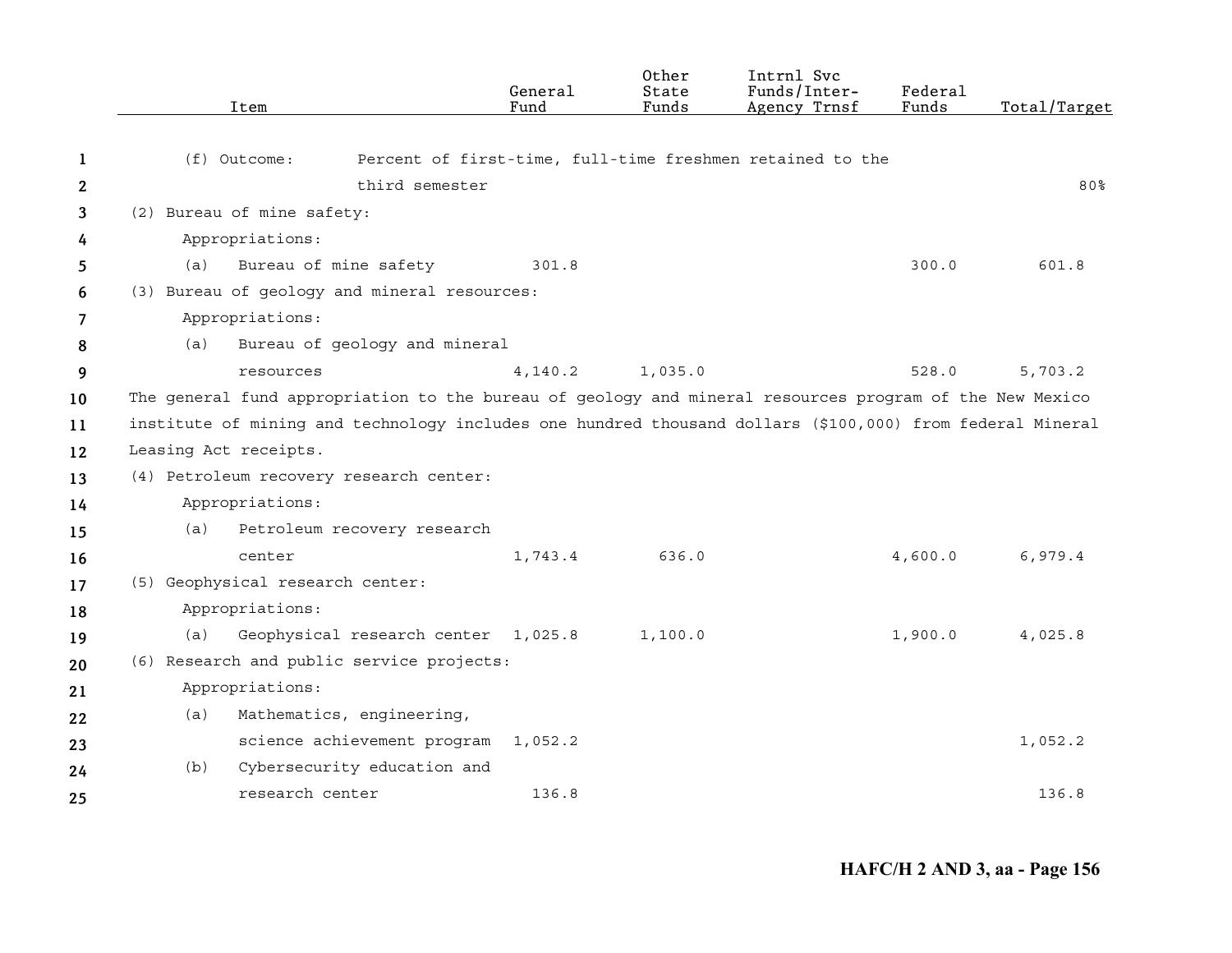|              |                  | Item                                                                                                      | General<br>Fund | Other<br>State<br>Funds | Intrnl Svc<br>Funds/Inter-<br>Agency Trnsf | Federal<br>Funds | Total/Target |
|--------------|------------------|-----------------------------------------------------------------------------------------------------------|-----------------|-------------------------|--------------------------------------------|------------------|--------------|
|              |                  |                                                                                                           |                 |                         |                                            |                  |              |
| 1            | (c)              | Energetic materials research                                                                              |                 |                         |                                            |                  |              |
| $\mathbf{2}$ |                  | center                                                                                                    | 739.9           | 4,403.0                 |                                            | 28,500.0         | 33,642.9     |
| 3            | (d)              | Science and engineering fair                                                                              | 189.2           |                         |                                            |                  | 189.2        |
| 4            | (e)              | Institute for complex                                                                                     |                 |                         |                                            |                  |              |
| 5            |                  | additive systems analysis                                                                                 | 911.8           | 2,000.0                 |                                            | 1,000.0          | 3,911.8      |
| 6            | (f)              | Cave and karst research                                                                                   | 333.4           | 62.0                    |                                            |                  | 395.4        |
| 7            | (g)              | Homeland security center                                                                                  | 484.5           |                         |                                            | 3,313.0          | 3,797.5      |
| 8            | (h)              | Cybersecurity center of                                                                                   |                 |                         |                                            |                  |              |
| 9            |                  | excellence                                                                                                | 228.0           | 131.1                   |                                            | 346.0            | 705.1        |
| 10           | (i)              | Rural economic development                                                                                | 22.8            |                         |                                            |                  | 22.8         |
| 11           | (j)              | Chemical engineering                                                                                      |                 |                         |                                            |                  |              |
| 12           |                  | student assistanceships                                                                                   | 79.3            |                         |                                            |                  | 79.3         |
| 13           | Subtotal         |                                                                                                           |                 |                         |                                            |                  | 151,491.3    |
| 14           |                  | NORTHERN NEW MEXICO COLLEGE:                                                                              |                 |                         |                                            |                  |              |
| 15           | (1) Main campus: |                                                                                                           |                 |                         |                                            |                  |              |
| 16           |                  | The purpose of the instruction and general program is to provide education services designed to meet the  |                 |                         |                                            |                  |              |
| 17           |                  | intellectual, educational and quality of life goals associated with the ability to enter the workforce,   |                 |                         |                                            |                  |              |
| 18           |                  | compete and advance in the new economy and contribute to social advancement through informed citizenship. |                 |                         |                                            |                  |              |
| 19           |                  | Appropriations:                                                                                           |                 |                         |                                            |                  |              |
| 20           | (a)              | Other                                                                                                     |                 | 5,300.0                 |                                            | 5,800.0          | 11,100.0     |
| 21           | (b)              | Instruction and general                                                                                   |                 |                         |                                            |                  |              |
| 22           |                  | purposes                                                                                                  | 10,156.9        | 5,000.0                 |                                            | 4,200.0          | 19,356.9     |
| 23           | (c)              | Athletics                                                                                                 | 520.4           | 200.0                   |                                            |                  | 720.4        |
| 24           |                  | Performance measures:                                                                                     |                 |                         |                                            |                  |              |
| 25           |                  | Number of students enrolled, by headcount<br>(a) Output:                                                  |                 |                         |                                            |                  | 1,400        |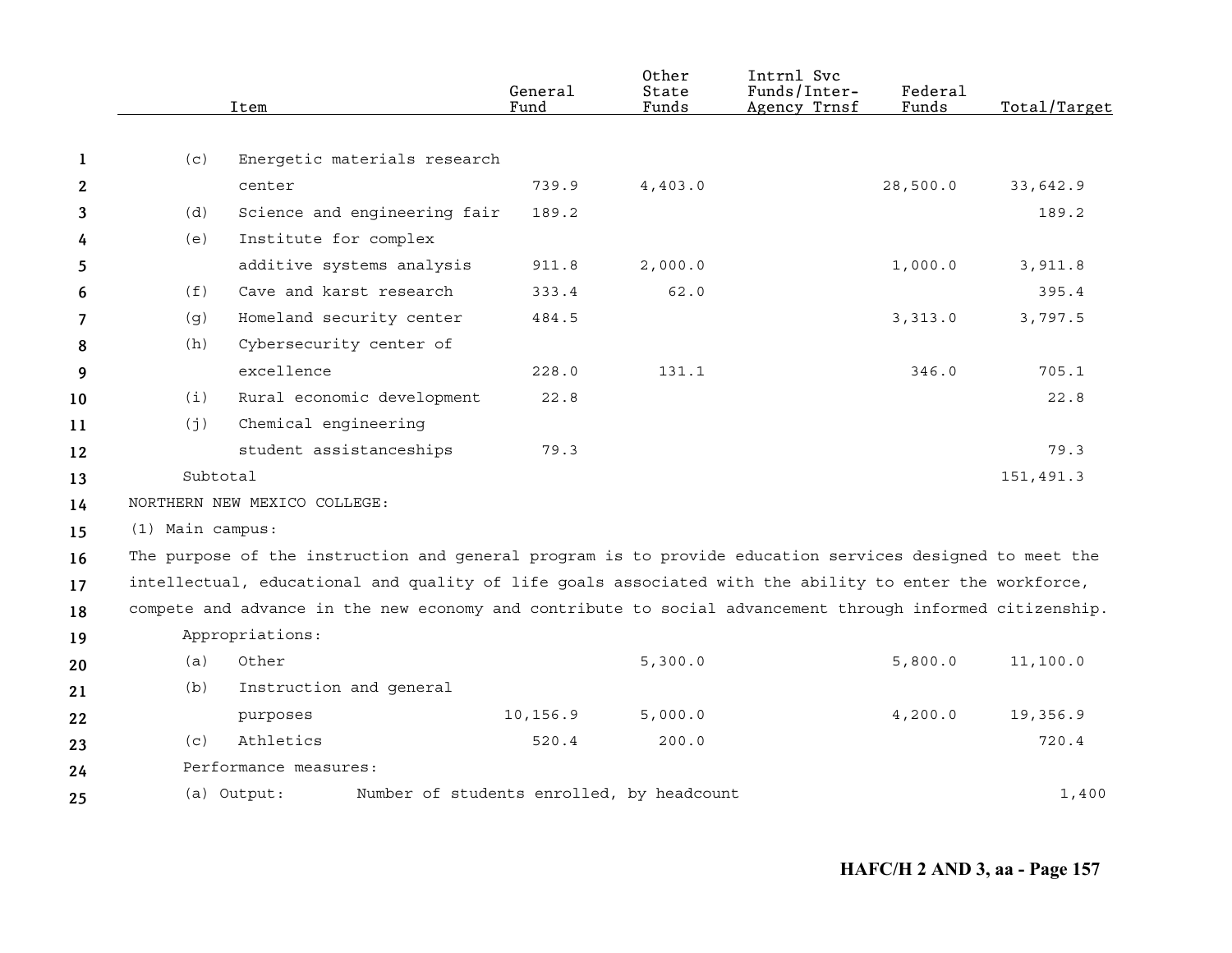|              |                  | Item                        |                                           | General<br>Fund                                       | Other<br>State<br>Funds | Intrnl Svc<br>Funds/Inter-<br>Agency Trnsf                  | Federal<br>Funds | Total/Target |
|--------------|------------------|-----------------------------|-------------------------------------------|-------------------------------------------------------|-------------------------|-------------------------------------------------------------|------------------|--------------|
|              |                  |                             |                                           |                                                       |                         |                                                             |                  |              |
| -1           |                  | (b) Output:                 |                                           |                                                       |                         | Number of first-time freshmen enrolled who graduated from a |                  |              |
| $\mathbf{2}$ |                  |                             |                                           | New Mexico high school, by headcount                  |                         |                                                             |                  | 231          |
| 3            |                  | (c) Output:                 |                                           | Number of credit hours delivered                      |                         |                                                             |                  | 23,700       |
| 4            |                  | (d) Output:                 |                                           |                                                       |                         | Number of unduplicated degree awards in the most recent     |                  |              |
| 5            |                  |                             |                                           | academic year, reported by baccalaureate, masters and |                         |                                                             |                  |              |
| 6            |                  |                             | doctorate degrees                         |                                                       |                         |                                                             |                  | 80           |
| 7            |                  | (e) Output:                 |                                           | Percent of a cohort of first-time, full-time,         |                         |                                                             |                  |              |
| 8            |                  |                             |                                           | degree-seeking freshmen who complete a baccalaureate  |                         |                                                             |                  |              |
| 9            |                  |                             |                                           | program within one hundred fifty percent of standard  |                         |                                                             |                  |              |
| 10           |                  |                             | graduation time                           |                                                       |                         |                                                             |                  | 40%          |
| 11           |                  | $(f)$ Outcome:              |                                           |                                                       |                         | Percent of first-time, full-time freshmen retained to the   |                  |              |
| 12           |                  |                             | third semester                            |                                                       |                         |                                                             |                  | 55%          |
| 13           |                  |                             | (2) Research and public service projects: |                                                       |                         |                                                             |                  |              |
| 14           |                  | Appropriations:             |                                           |                                                       |                         |                                                             |                  |              |
| 15           | (a)              | Nurse expansion             |                                           | 376.0                                                 |                         |                                                             |                  | 376.0        |
| 16           | (b)              | Science, technology,        |                                           |                                                       |                         |                                                             |                  |              |
| 17           |                  | engineering, arts and       |                                           |                                                       |                         |                                                             |                  |              |
| 18           |                  | math initiative             |                                           | 125.2                                                 |                         |                                                             |                  | 125.2        |
| 19           | (C)              | Veterans center             |                                           | 116.3                                                 |                         |                                                             |                  | 116.3        |
| 20           | (d)              | Academic program            |                                           |                                                       |                         |                                                             |                  |              |
| 21           |                  | evaluation                  |                                           | 45.6                                                  |                         |                                                             |                  | 45.6         |
| 22           | Subtotal         |                             |                                           |                                                       |                         |                                                             |                  | 31,840.4     |
| 23           |                  | SANTA FE COMMUNITY COLLEGE: |                                           |                                                       |                         |                                                             |                  |              |
| 24           | (1) Main campus: |                             |                                           |                                                       |                         |                                                             |                  |              |
|              |                  |                             |                                           |                                                       |                         |                                                             |                  |              |

**25** The purpose of the instruction and general program at New Mexico's community colleges is to provide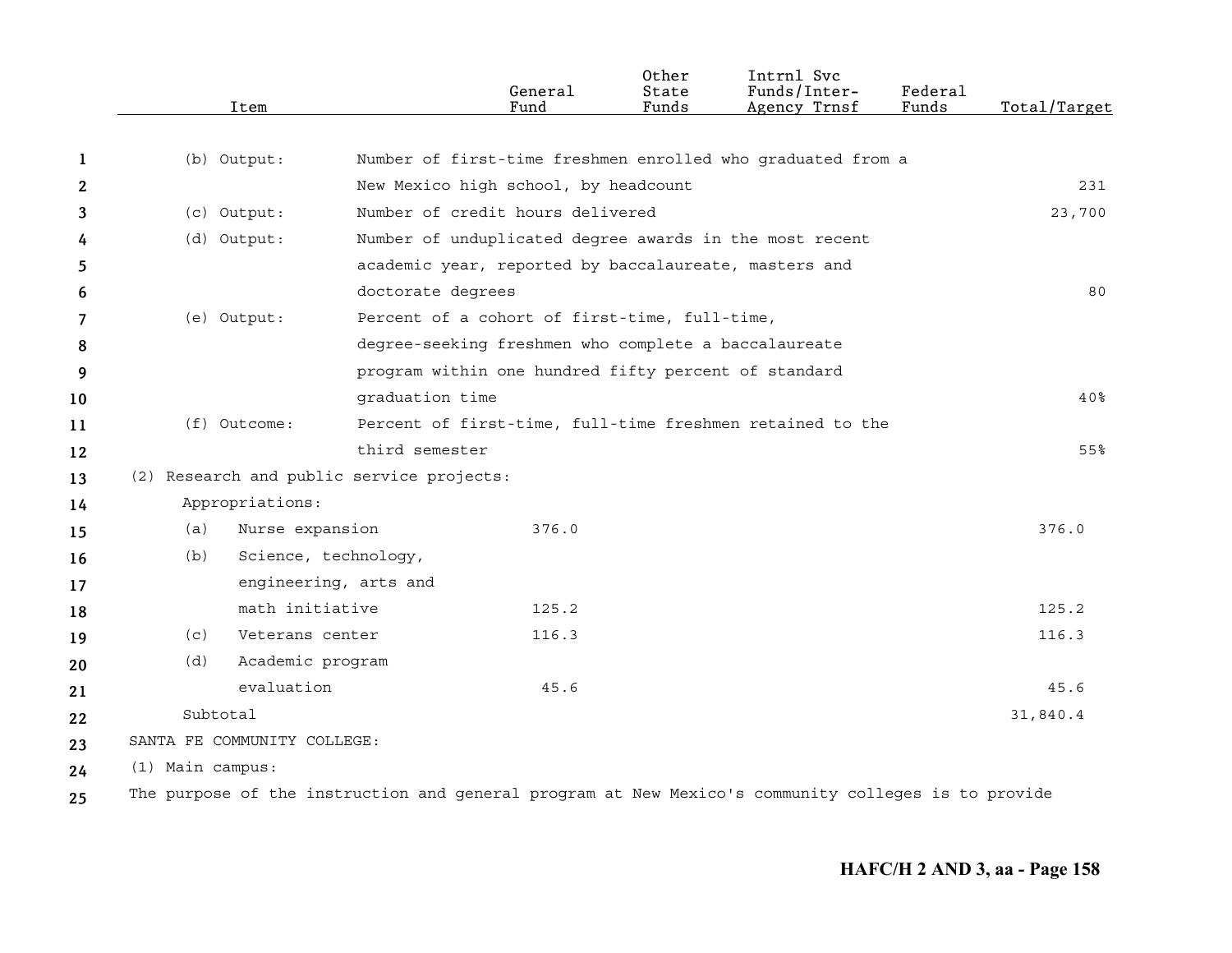|                       | Item                  |                                                                                                          | General<br>Fund                  | 0ther<br>State<br>Funds                   | Intrnl Svc<br>Funds/Inter-<br>Agency Trnsf                  | Federal<br>Funds | Total/Target |
|-----------------------|-----------------------|----------------------------------------------------------------------------------------------------------|----------------------------------|-------------------------------------------|-------------------------------------------------------------|------------------|--------------|
| 1                     |                       | credit and noncredit postsecondary education and training opportunities to New Mexicans so they have the |                                  |                                           |                                                             |                  |              |
| $\mathbf{2}^{\prime}$ |                       | skills to be competitive in the new economy and are able to participate in lifelong learning activities. |                                  |                                           |                                                             |                  |              |
| 3                     | Appropriations:       |                                                                                                          |                                  |                                           |                                                             |                  |              |
| 4                     | (a)<br>Other          |                                                                                                          |                                  | 1,374.0                                   |                                                             | 15,477.0         | 16,851.0     |
| 5                     | (b)                   | Instruction and general                                                                                  |                                  |                                           |                                                             |                  |              |
| 6                     | purposes              |                                                                                                          | 10,360.2                         | 26,473.0                                  |                                                             | 3,300.0          | 40, 133.2    |
| 7                     | Performance measures: |                                                                                                          |                                  |                                           |                                                             |                  |              |
| 8                     | (a) Output:           |                                                                                                          |                                  | Number of students enrolled, by headcount |                                                             |                  | 5,381        |
| 9                     | (b) Output:           |                                                                                                          |                                  |                                           | Number of first-time freshmen enrolled who graduated from a |                  |              |
| 10                    |                       | New Mexico high school, by headcount                                                                     |                                  |                                           |                                                             |                  | 186          |
| 11                    | (c) Output:           |                                                                                                          | Number of credit hours delivered |                                           |                                                             |                  | 46,985       |
| $12 \,$               | (d) Output:           |                                                                                                          |                                  |                                           | Total number of certificates and associate degrees awarded  |                  |              |
| 13                    |                       | within the most recent academic year                                                                     |                                  |                                           |                                                             |                  | 574          |
| 14                    | (e) Outcome:          |                                                                                                          |                                  |                                           | Percent of a cohort of first-time, full-time, degree- or    |                  |              |
| 15                    |                       |                                                                                                          |                                  |                                           | certificate-seeking community college students who complete |                  |              |
| 16                    |                       |                                                                                                          |                                  |                                           | an academic program within one hundred fifty percent of     |                  |              |
| 17                    |                       | standard graduation time                                                                                 |                                  |                                           |                                                             |                  | 42.5%        |
| 18                    | $(f)$ Outcome:        |                                                                                                          |                                  |                                           | Percent of first-time, full-time freshmen retained to the   |                  |              |
| 19                    |                       | third semester                                                                                           |                                  |                                           |                                                             |                  | 50%          |
| 20                    |                       | (2) Research and public service projects:                                                                |                                  |                                           |                                                             |                  |              |
| 21                    | Appropriations:       |                                                                                                          |                                  |                                           |                                                             |                  |              |
| 22                    | (a)                   | First born, home visiting                                                                                |                                  |                                           |                                                             |                  |              |
| 23                    |                       | and technical assistance                                                                                 | 136.8                            |                                           |                                                             |                  | 136.8        |
| 24                    | (b)                   | Teacher education expansion                                                                              | 136.8                            |                                           |                                                             |                  | 136.8        |
| 25                    | (c)                   | Small business development                                                                               |                                  |                                           |                                                             |                  |              |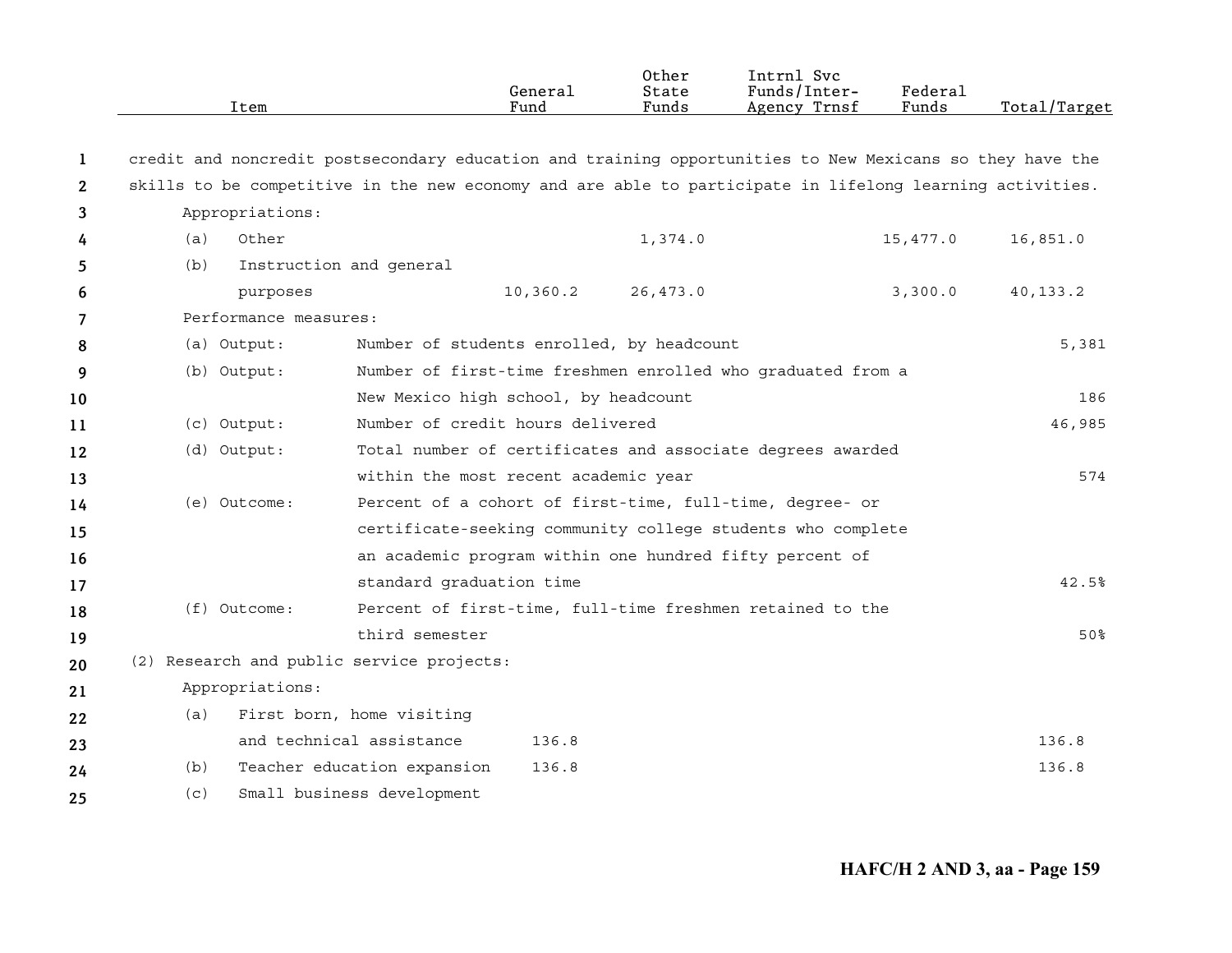|                |                  | Item                  |                                       | General<br>Fund                                                                                          | Other<br>State<br>Funds | Intrnl Svc<br>Funds/Inter-<br>Agency Trnsf | Federal<br>Funds | Total/Target |
|----------------|------------------|-----------------------|---------------------------------------|----------------------------------------------------------------------------------------------------------|-------------------------|--------------------------------------------|------------------|--------------|
|                |                  |                       |                                       |                                                                                                          |                         |                                            |                  |              |
| 1              |                  | centers               |                                       | 3,794.3                                                                                                  |                         |                                            | 1,646.0          | 5,440.3      |
| 2              | (d)              | Nurse expansion       |                                       | 332.7                                                                                                    |                         |                                            |                  | 332.7        |
| 3              | (e)              | EMS mental health     |                                       |                                                                                                          |                         |                                            |                  |              |
| 4              |                  | resiliency pilot      |                                       | 91.2                                                                                                     |                         |                                            |                  | 91.2         |
| 5              | Subtotal         |                       |                                       |                                                                                                          |                         |                                            |                  | 63,122.0     |
| 6              |                  |                       | CENTRAL NEW MEXICO COMMUNITY COLLEGE: |                                                                                                          |                         |                                            |                  |              |
| $\overline{7}$ | (1) Main campus: |                       |                                       |                                                                                                          |                         |                                            |                  |              |
| 8              |                  |                       |                                       | The purpose of the instruction and general program at New Mexico's community colleges is to provide      |                         |                                            |                  |              |
| 9              |                  |                       |                                       | credit and noncredit postsecondary education and training opportunities to New Mexicans so they have the |                         |                                            |                  |              |
| 10             |                  |                       |                                       | skills to be competitive in the new economy and are able to participate in lifelong learning activities. |                         |                                            |                  |              |
| 11             |                  | Appropriations:       |                                       |                                                                                                          |                         |                                            |                  |              |
| 12             | (a)              | Other                 |                                       |                                                                                                          | 5,700.0                 |                                            | 22,900.0         | 28,600.0     |
| 13             | (b)              |                       | Instruction and general               |                                                                                                          |                         |                                            |                  |              |
| 14             |                  | purposes              |                                       | 60,070.4                                                                                                 | 87,700.0                |                                            | 3,900.0          | 151,670.4    |
| 15             |                  | Performance measures: |                                       |                                                                                                          |                         |                                            |                  |              |
| 16             |                  | (a) Output:           |                                       | Number of students enrolled, by headcount                                                                |                         |                                            |                  | 32,500       |
| 17             |                  | (b) Output:           |                                       | Number of first-time freshmen enrolled who graduated from a                                              |                         |                                            |                  |              |
| 18             |                  |                       |                                       | New Mexico high school, by headcount                                                                     |                         |                                            |                  | 2,283        |
| 19             |                  | (c) Output:           |                                       | Number of credit hours delivered                                                                         |                         |                                            |                  | 355,215      |
| 20             |                  | (d) Output:           |                                       | Number of certificates and associate degrees awarded within                                              |                         |                                            |                  |              |
| 21             |                  |                       |                                       | the most recent academic year                                                                            |                         |                                            |                  | 8,000        |
| 22             |                  | (e) Outcome:          |                                       | Percent of a cohort of first-time, full-time, degree- or                                                 |                         |                                            |                  |              |
| 23             |                  |                       |                                       | certificate-seeking community college students who complete                                              |                         |                                            |                  |              |
| 24             |                  |                       |                                       | an academic program within one hundred fifty percent of                                                  |                         |                                            |                  |              |
| 25             |                  |                       |                                       | standard graduation time                                                                                 |                         |                                            |                  | 42.5%        |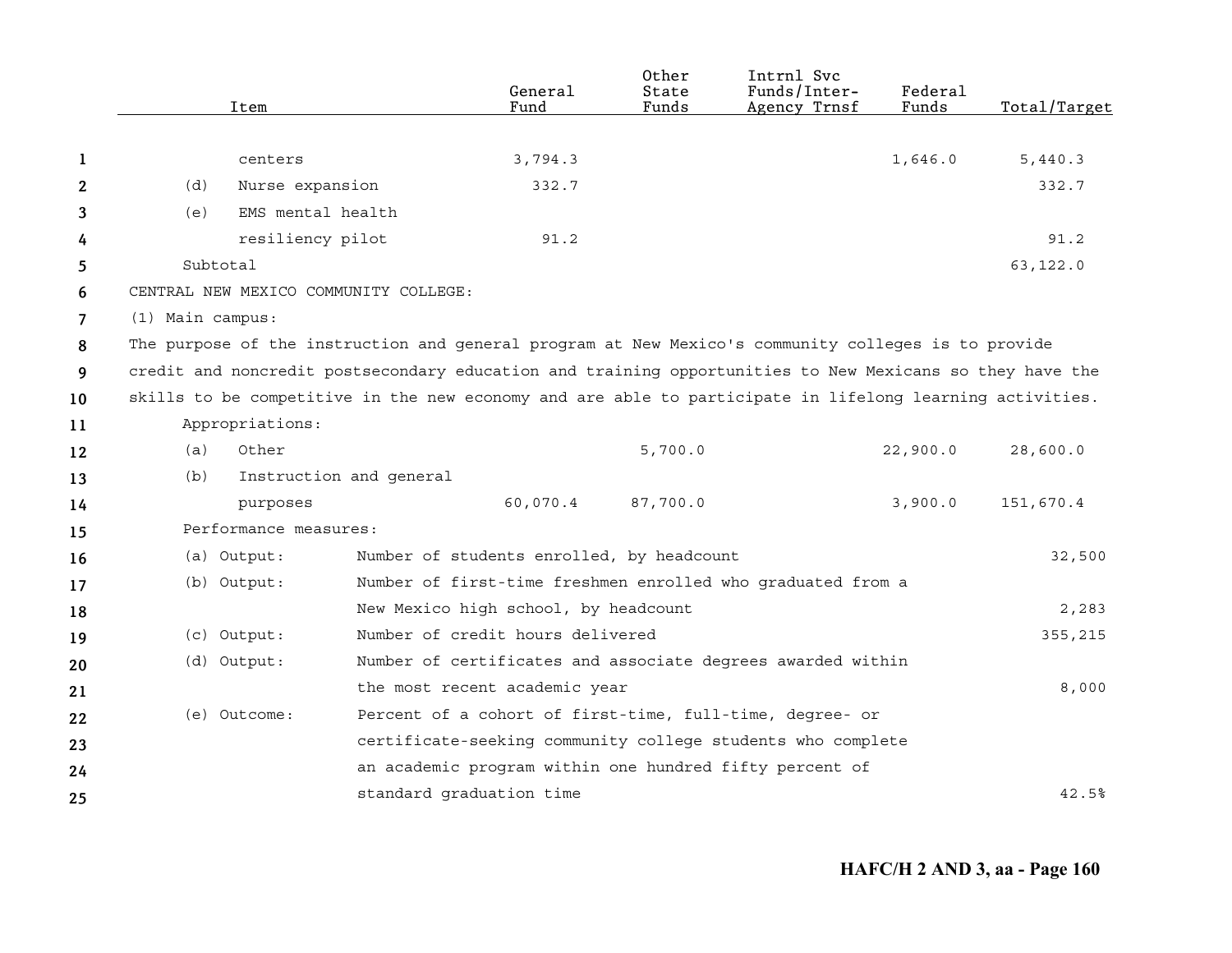|              | Item                                                                                                     |                                           | General<br>Fund | Other<br>State<br>Funds | Intrnl Svc<br>Funds/Inter-<br>Agency Trnsf                  | Federal<br>Funds | Total/Target |
|--------------|----------------------------------------------------------------------------------------------------------|-------------------------------------------|-----------------|-------------------------|-------------------------------------------------------------|------------------|--------------|
| 1            | $(f)$ Outcome:                                                                                           |                                           |                 |                         | Percent of first-time, full-time freshmen retained to the   |                  |              |
| $\mathbf{2}$ |                                                                                                          | third semester                            |                 |                         |                                                             |                  | 65%          |
| 3            | (2) Research and public service projects:                                                                |                                           |                 |                         |                                                             |                  |              |
| 4            | Appropriations:                                                                                          |                                           |                 |                         |                                                             |                  |              |
| 5            | Nurse expansion<br>(a)                                                                                   |                                           | 168.8           |                         |                                                             |                  | 168.8        |
| 6            | Subtotal                                                                                                 |                                           |                 |                         |                                                             |                  | 180,439.2    |
| 7            | LUNA COMMUNITY COLLEGE:                                                                                  |                                           |                 |                         |                                                             |                  |              |
| 8            | (1) Main campus:                                                                                         |                                           |                 |                         |                                                             |                  |              |
| 9            | The purpose of the instruction and general program at New Mexico's community colleges is to provide      |                                           |                 |                         |                                                             |                  |              |
| 10           | credit and noncredit postsecondary education and training opportunities to New Mexicans so they have the |                                           |                 |                         |                                                             |                  |              |
| 11           | skills to be competitive in the new economy and are able to participate in lifelong learning activities. |                                           |                 |                         |                                                             |                  |              |
| 12           | Appropriations:                                                                                          |                                           |                 |                         |                                                             |                  |              |
| 13           | Other<br>(a)                                                                                             |                                           |                 | 1,808.3                 |                                                             | 58.3             | 1,866.6      |
| 14           | (b)                                                                                                      | Instruction and general                   |                 |                         |                                                             |                  |              |
| 15           | purposes                                                                                                 |                                           | 6,801.3         | 87.1                    |                                                             | 182.1            | 7,070.5      |
| 16           | Athletics<br>(c)                                                                                         |                                           | 453.2           |                         |                                                             |                  | 453.2        |
| 17           | Performance measures:                                                                                    |                                           |                 |                         |                                                             |                  |              |
| 18           | (a) Output:                                                                                              | Number of students enrolled, by headcount |                 |                         |                                                             |                  | 1,536        |
| 19           | (b) Output:                                                                                              |                                           |                 |                         | Number of first-time freshmen enrolled who graduated from a |                  |              |
| 20           |                                                                                                          | New Mexico high school, by headcount      |                 |                         |                                                             |                  | 165          |
| 21           | (c) Output:                                                                                              | Number of credit hours delivered          |                 |                         |                                                             |                  | 18,122       |
| 22           | (d) Output:                                                                                              |                                           |                 |                         | Number of certificates and associate degrees awarded within |                  |              |
| 23           |                                                                                                          | the most recent academic year             |                 |                         |                                                             |                  | 154          |
| 24           | (e) Outcome:                                                                                             |                                           |                 |                         | Percent of a cohort of first-time, full-time, degree- or    |                  |              |
| 25           |                                                                                                          |                                           |                 |                         | certificate-seeking community college students who complete |                  |              |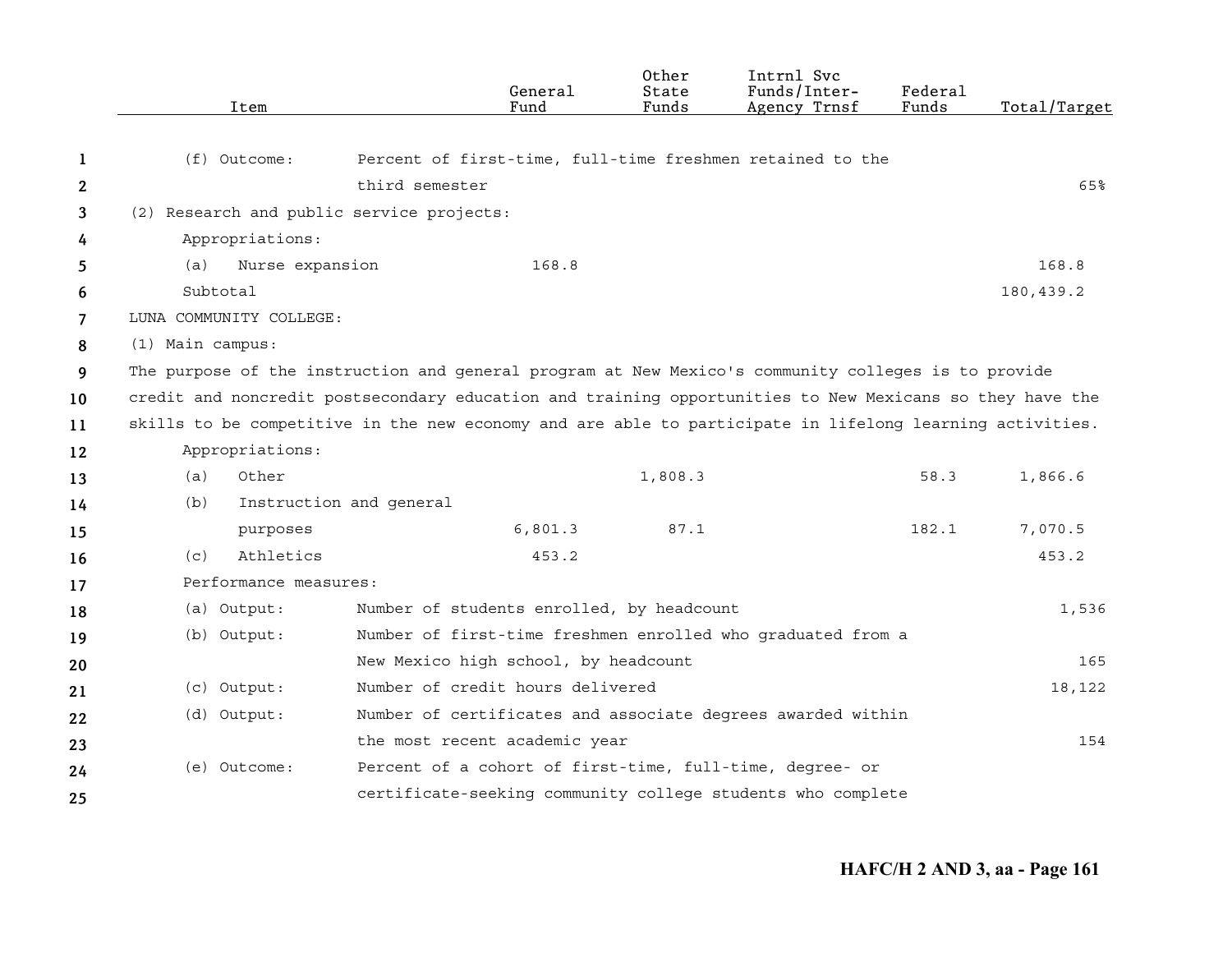|              | Item                         | General<br>Fund                                                                                          | Other<br>State<br>Funds | Intrnl Svc<br>Funds/Inter-<br>Agency Trnsf | Federal<br>Funds | Total/Target |
|--------------|------------------------------|----------------------------------------------------------------------------------------------------------|-------------------------|--------------------------------------------|------------------|--------------|
|              |                              |                                                                                                          |                         |                                            |                  |              |
| 1            |                              | an academic program within one hundred fifty percent of                                                  |                         |                                            |                  |              |
| $\mathbf{2}$ |                              | standard graduation time                                                                                 |                         |                                            |                  | 42.5%        |
| 3            | (f) Outcome:                 | Percent of first-time, full-time freshmen retained to the                                                |                         |                                            |                  |              |
| 4            |                              | third semester                                                                                           |                         |                                            |                  | 50%          |
| 5            |                              | (2) Research and public service projects:                                                                |                         |                                            |                  |              |
| 6            | Appropriations:              |                                                                                                          |                         |                                            |                  |              |
| 7            | Nurse expansion<br>(a)       | 251.0                                                                                                    |                         |                                            |                  | 251.0        |
| 8            | (b)                          | Student retention and                                                                                    |                         |                                            |                  |              |
| 9            | completion                   | 483.8                                                                                                    |                         |                                            |                  | 483.8        |
| 10           | Subtotal                     |                                                                                                          |                         |                                            |                  | 10,125.1     |
| 11           | MESALANDS COMMUNITY COLLEGE: |                                                                                                          |                         |                                            |                  |              |
| 12           | (1) Main campus:             |                                                                                                          |                         |                                            |                  |              |
| 13           |                              | The purpose of the instruction and general program at New Mexico's community colleges is to provide      |                         |                                            |                  |              |
| 14           |                              | credit and noncredit postsecondary education and training opportunities to New Mexicans so they have the |                         |                                            |                  |              |
| 15           |                              | skills to be competitive in the new economy and are able to participate in lifelong learning activities. |                         |                                            |                  |              |
| 16           | Appropriations:              |                                                                                                          |                         |                                            |                  |              |
| 17           | Other<br>(a)                 |                                                                                                          | 242.2                   |                                            | 842.9            | 1,085.1      |
| 18           | (b)                          | Instruction and general                                                                                  |                         |                                            |                  |              |
| 19           | purposes                     | 4, 100.3                                                                                                 | 116.4                   |                                            | 87.9             | 4,304.6      |
| 20           | Athletics<br>(C)             | 209.5                                                                                                    |                         |                                            |                  | 209.5        |
| 21           | Performance measures:        |                                                                                                          |                         |                                            |                  |              |
| 22           | (a) Output:                  | Number of students enrolled, by headcount                                                                |                         |                                            |                  | 1,000        |
| 23           | (b) Output:                  | Number of first-time freshmen enrolled who graduated from a                                              |                         |                                            |                  |              |
| 24           |                              | New Mexico high school, by headcount                                                                     |                         |                                            |                  | 50           |
| 25           | (c) Output:                  | Number of credit hours delivered                                                                         |                         |                                            |                  | 6,500        |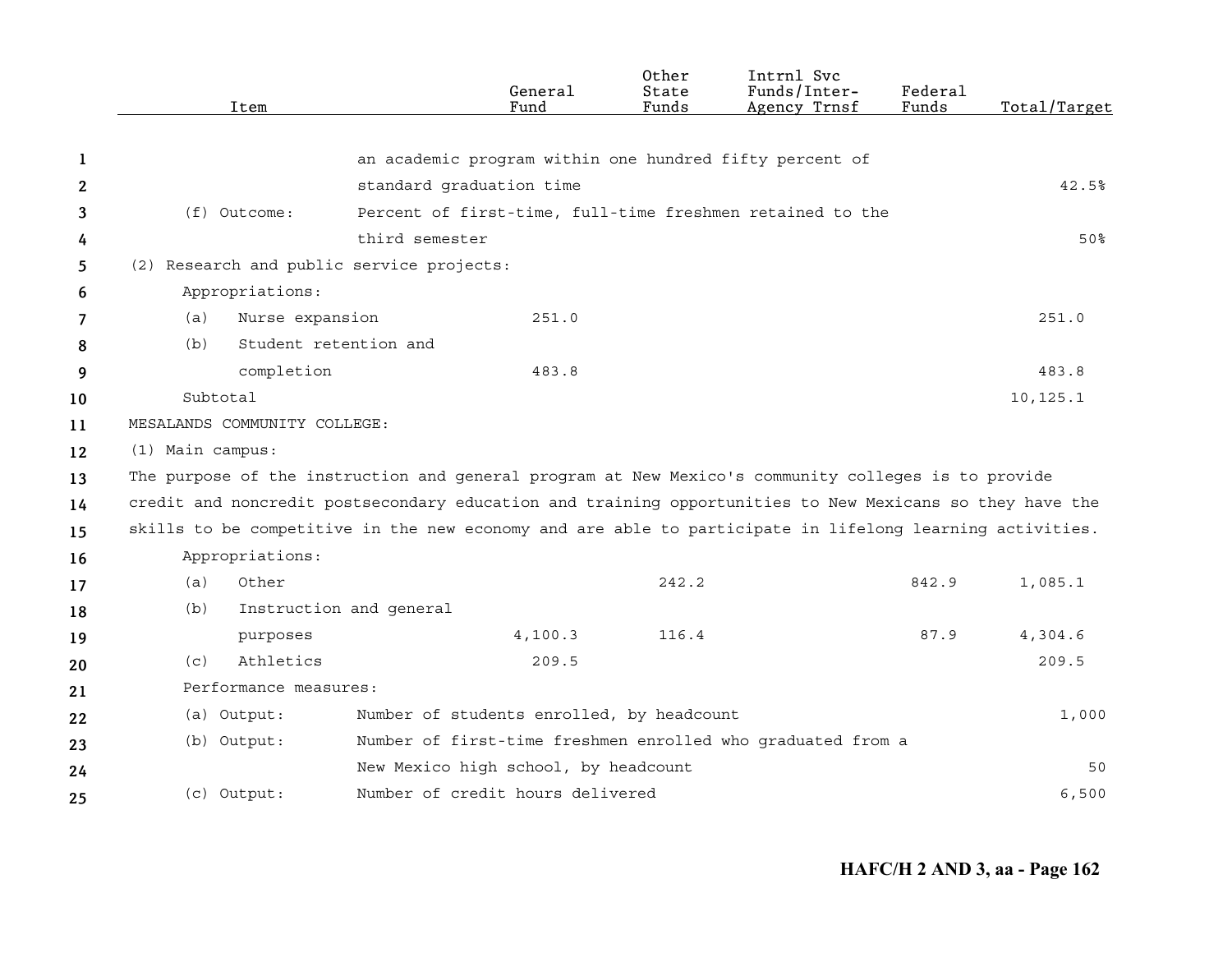|    | Item                                      | General<br>Fund                                                                                          | Other<br>State<br>Funds | Intrnl Svc<br>Funds/Inter-<br>Agency Trnsf | Federal<br>Funds | Total/Target |
|----|-------------------------------------------|----------------------------------------------------------------------------------------------------------|-------------------------|--------------------------------------------|------------------|--------------|
|    |                                           |                                                                                                          |                         |                                            |                  |              |
| 1  | (d) Output:                               | Number of certificates and associate degrees awarded within                                              |                         |                                            |                  |              |
| 2  |                                           | the most recent academic year                                                                            |                         |                                            |                  | 150          |
| 3  | (e) Outcome:                              | Percent of a cohort of first-time, full-time, degree- or                                                 |                         |                                            |                  |              |
| 4  |                                           | certificate-seeking community college students who complete                                              |                         |                                            |                  |              |
| 5  |                                           | an academic program within one hundred fifty percent of                                                  |                         |                                            |                  |              |
| 6  |                                           | standard graduation time                                                                                 |                         |                                            |                  | 42.5%        |
| 7  | $(f)$ Outcome:                            | Percent of first-time, full-time freshmen retained to the                                                |                         |                                            |                  |              |
| 8  |                                           | third semester                                                                                           |                         |                                            |                  | 60%          |
| 9  | (2) Research and public service projects: |                                                                                                          |                         |                                            |                  |              |
| 10 | Appropriations:                           |                                                                                                          |                         |                                            |                  |              |
| 11 | (a)                                       | Wind training center<br>103.4                                                                            |                         |                                            |                  | 103.4        |
| 12 | Subtotal                                  |                                                                                                          |                         |                                            |                  | 5,702.6      |
| 13 | NEW MEXICO JUNIOR COLLEGE:                |                                                                                                          |                         |                                            |                  |              |
| 14 | (1) Main campus:                          |                                                                                                          |                         |                                            |                  |              |
| 15 |                                           | The purpose of the instruction and general program at New Mexico's community colleges is to provide      |                         |                                            |                  |              |
| 16 |                                           | credit and noncredit postsecondary education and training opportunities to New Mexicans so they have the |                         |                                            |                  |              |
| 17 |                                           | skills to be competitive in the new economy and are able to participate in lifelong learning activities. |                         |                                            |                  |              |
| 18 | Appropriations:                           |                                                                                                          |                         |                                            |                  |              |
| 19 | (a)<br>Other                              |                                                                                                          | 3,600.0                 |                                            | 2,000.0          | 5,600.0      |
| 20 | (b)                                       | Instruction and general                                                                                  |                         |                                            |                  |              |
| 21 | purposes                                  | 5,663.9                                                                                                  | 15,000.0                |                                            | 450.0            | 21, 113.9    |
| 22 | Athletics<br>(c)                          | 519.5                                                                                                    |                         |                                            |                  | 519.5        |
| 23 | Performance measures:                     |                                                                                                          |                         |                                            |                  |              |
| 24 | (a) Output:                               | Number of students enrolled, by headcount                                                                |                         |                                            |                  | 3,250        |
| 25 | (b) Output:                               | Number of first-time freshmen enrolled who graduated from a                                              |                         |                                            |                  |              |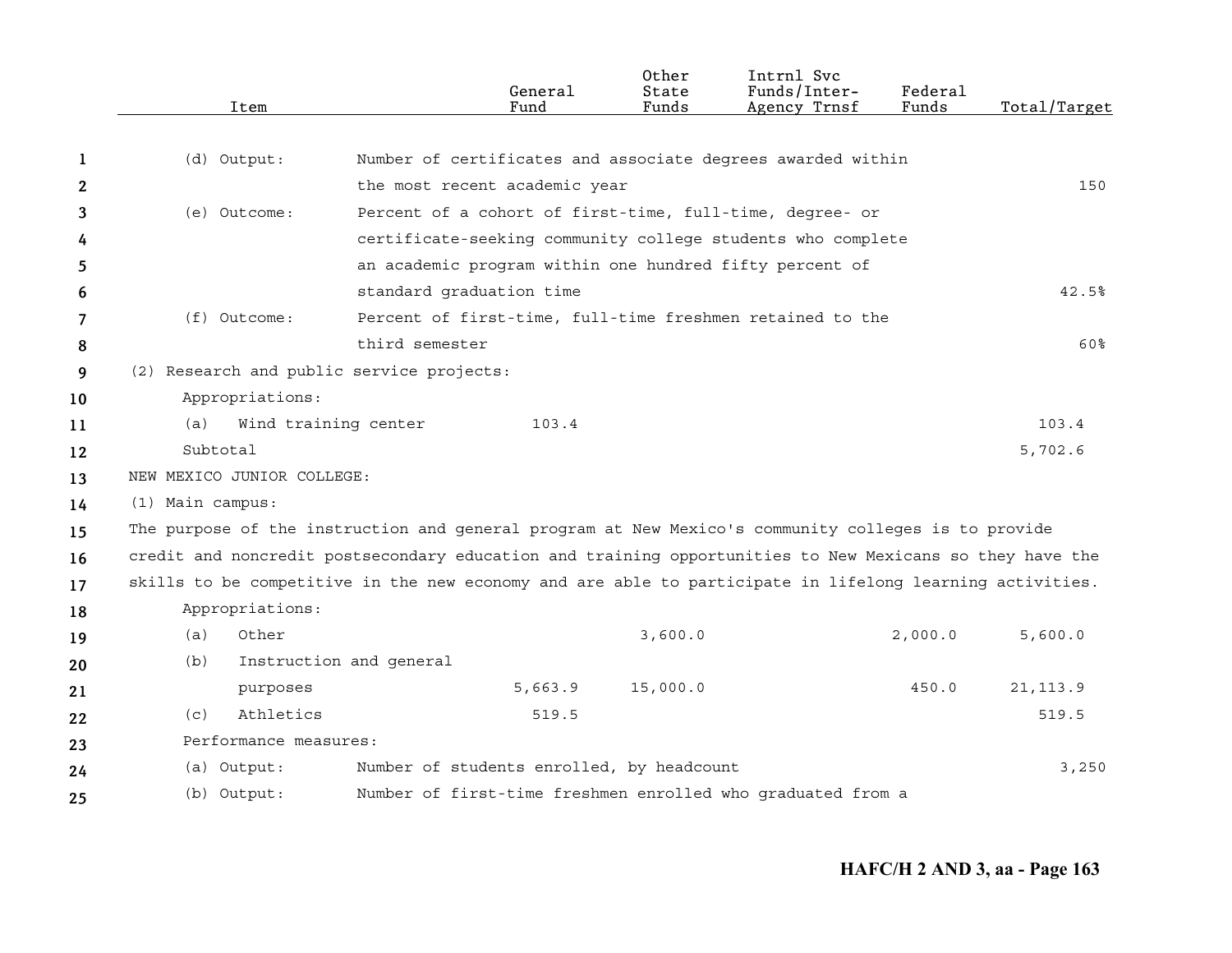|    | Item              |                                                                                                          | General<br>Fund                      | Other<br>State<br>Funds | Intrnl Svc<br>Funds/Inter-<br>Agency Trnsf                  | Federal<br>Funds | Total/Target |
|----|-------------------|----------------------------------------------------------------------------------------------------------|--------------------------------------|-------------------------|-------------------------------------------------------------|------------------|--------------|
|    |                   |                                                                                                          |                                      |                         |                                                             |                  |              |
| 1  |                   |                                                                                                          | New Mexico high school, by headcount |                         |                                                             |                  | 440          |
| 2  | (c) Output:       |                                                                                                          | Number of credit hours delivered     |                         |                                                             |                  | 45,000       |
| 3  | (d) Output:       |                                                                                                          |                                      |                         | Number of certificates and associate degrees awarded within |                  |              |
| 4  |                   |                                                                                                          | the most recent academic year        |                         |                                                             |                  | 350          |
| 5  | (e) Outcome:      |                                                                                                          |                                      |                         | Percent of a cohort of first-time, full-time, degree- or    |                  |              |
| 6  |                   |                                                                                                          |                                      |                         | certificate-seeking community college students who complete |                  |              |
| 7  |                   |                                                                                                          |                                      |                         | an academic program within one hundred fifty percent of     |                  |              |
| 8  |                   |                                                                                                          | standard graduation time             |                         |                                                             |                  | 42.5%        |
| 9  | $(f)$ Outcome:    |                                                                                                          |                                      |                         | Percent of first-time, full-time freshmen retained to the   |                  |              |
| 10 |                   | third semester                                                                                           |                                      |                         |                                                             |                  | 60%          |
| 11 |                   | (2) Research and public service projects:                                                                |                                      |                         |                                                             |                  |              |
| 12 | Appropriations:   |                                                                                                          |                                      |                         |                                                             |                  |              |
| 13 | (a)               | Oil and gas management                                                                                   |                                      |                         |                                                             |                  |              |
| 14 |                   | program                                                                                                  | 156.2                                |                         |                                                             |                  | 156.2        |
| 15 | (b)               | Nurse expansion                                                                                          | 281.9                                |                         |                                                             |                  | 281.9        |
| 16 | (c)               | Lea county distance                                                                                      |                                      |                         |                                                             |                  |              |
| 17 |                   | education consortium                                                                                     | 26.6                                 |                         |                                                             |                  | 26.6         |
| 18 | Subtotal          |                                                                                                          |                                      |                         |                                                             |                  | 27,698.1     |
| 19 | SAN JUAN COLLEGE: |                                                                                                          |                                      |                         |                                                             |                  |              |
| 20 | (1) Main campus:  |                                                                                                          |                                      |                         |                                                             |                  |              |
| 21 |                   | The purpose of the instruction and general program at New Mexico's community colleges is to provide      |                                      |                         |                                                             |                  |              |
| 22 |                   | credit and noncredit postsecondary education and training opportunities to New Mexicans so they have the |                                      |                         |                                                             |                  |              |
| 23 |                   | skills to be competitive in the new economy and are able to participate in lifelong learning activities. |                                      |                         |                                                             |                  |              |
| 24 | Appropriations:   |                                                                                                          |                                      |                         |                                                             |                  |              |
| 25 | (a)<br>Other      |                                                                                                          |                                      | 14,000.0                |                                                             | 22,000.0         | 36,000.0     |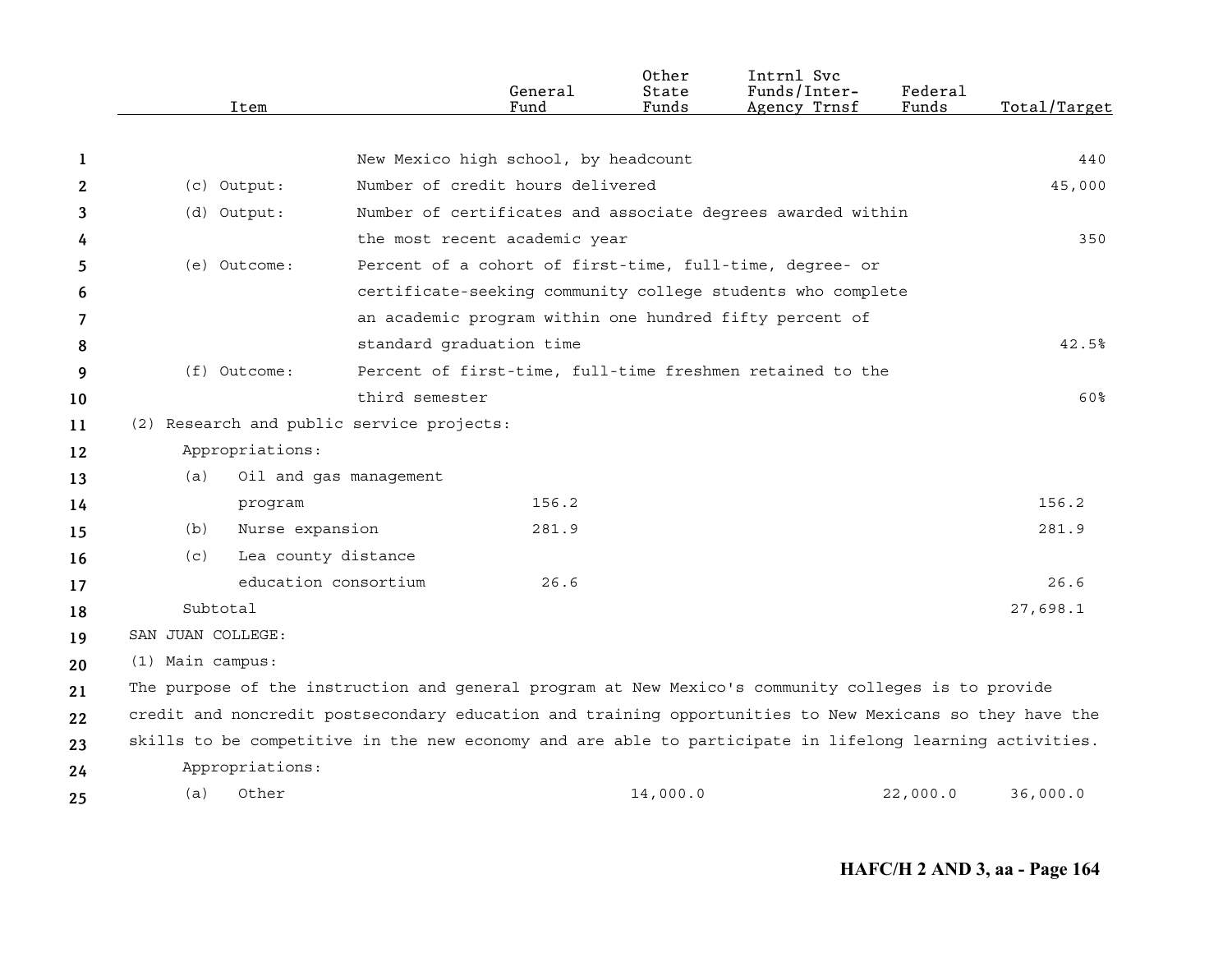|     | Item                      |                                           | General<br>Fund                                                                                     | Other<br>State<br>Funds | Intrnl Svc<br>Funds/Inter-<br>Agency Trnsf | Federal<br>Funds | Total/Target |
|-----|---------------------------|-------------------------------------------|-----------------------------------------------------------------------------------------------------|-------------------------|--------------------------------------------|------------------|--------------|
| 1   | (b)                       | Instruction and general                   |                                                                                                     |                         |                                            |                  |              |
| 2   |                           | purposes                                  | 24, 129.6                                                                                           | 34,000.0                |                                            | 6,000.0          | 64,129.6     |
| 3   |                           | Performance measures:                     |                                                                                                     |                         |                                            |                  |              |
| 4   | (a) Output:               |                                           | Number of students enrolled, by headcount                                                           |                         |                                            |                  | 8,100        |
| 5   | (b) Output:               |                                           | Number of first-time freshmen enrolled who graduated from a                                         |                         |                                            |                  |              |
| 6   |                           |                                           | New Mexico high school, by headcount                                                                |                         |                                            |                  | 431          |
| 7   | (c) Output:               |                                           | Number of credit hours delivered                                                                    |                         |                                            |                  | 103,800      |
| 8   | (d) Output:               |                                           | Number of certificates and associate degrees awarded within                                         |                         |                                            |                  |              |
| 9   |                           |                                           | the most recent academic year                                                                       |                         |                                            |                  | 970          |
| 10  | (e) Outcome:              |                                           | Percent of a cohort of first-time, full-time, degree- or                                            |                         |                                            |                  |              |
| 11  |                           |                                           | certificate-seeking community college students who complete                                         |                         |                                            |                  |              |
| 12  |                           |                                           | an academic program within one hundred fifty percent of                                             |                         |                                            |                  |              |
| 13  |                           |                                           | standard graduation time                                                                            |                         |                                            |                  | 42.5%        |
| 14  | (f) Outcome:              |                                           | Percent of first-time, full-time freshmen retained to the                                           |                         |                                            |                  |              |
| 15  |                           | third semester                            |                                                                                                     |                         |                                            |                  | 61%          |
| 16  |                           | (2) Research and public service projects: |                                                                                                     |                         |                                            |                  |              |
| 17  | Appropriations:           |                                           |                                                                                                     |                         |                                            |                  |              |
| 18  | (a)                       | Dental hygiene program                    | 159.6                                                                                               |                         |                                            |                  | 159.6        |
| 19  | (b)                       | Nurse expansion                           | 235.0                                                                                               |                         |                                            |                  | 235.0        |
| 20  | (c)                       | Renewable energy center                   |                                                                                                     |                         |                                            |                  |              |
| 21  |                           | of excellence                             | 228.0                                                                                               |                         |                                            |                  | 228.0        |
| 22  | Subtotal                  |                                           |                                                                                                     |                         |                                            |                  | 100,752.2    |
| 23  | CLOVIS COMMUNITY COLLEGE: |                                           |                                                                                                     |                         |                                            |                  |              |
| 24  | (1) Main campus:          |                                           |                                                                                                     |                         |                                            |                  |              |
| 2.5 |                           |                                           | The purpose of the instruction and general program at New Mexico's community colleges is to provide |                         |                                            |                  |              |

**25**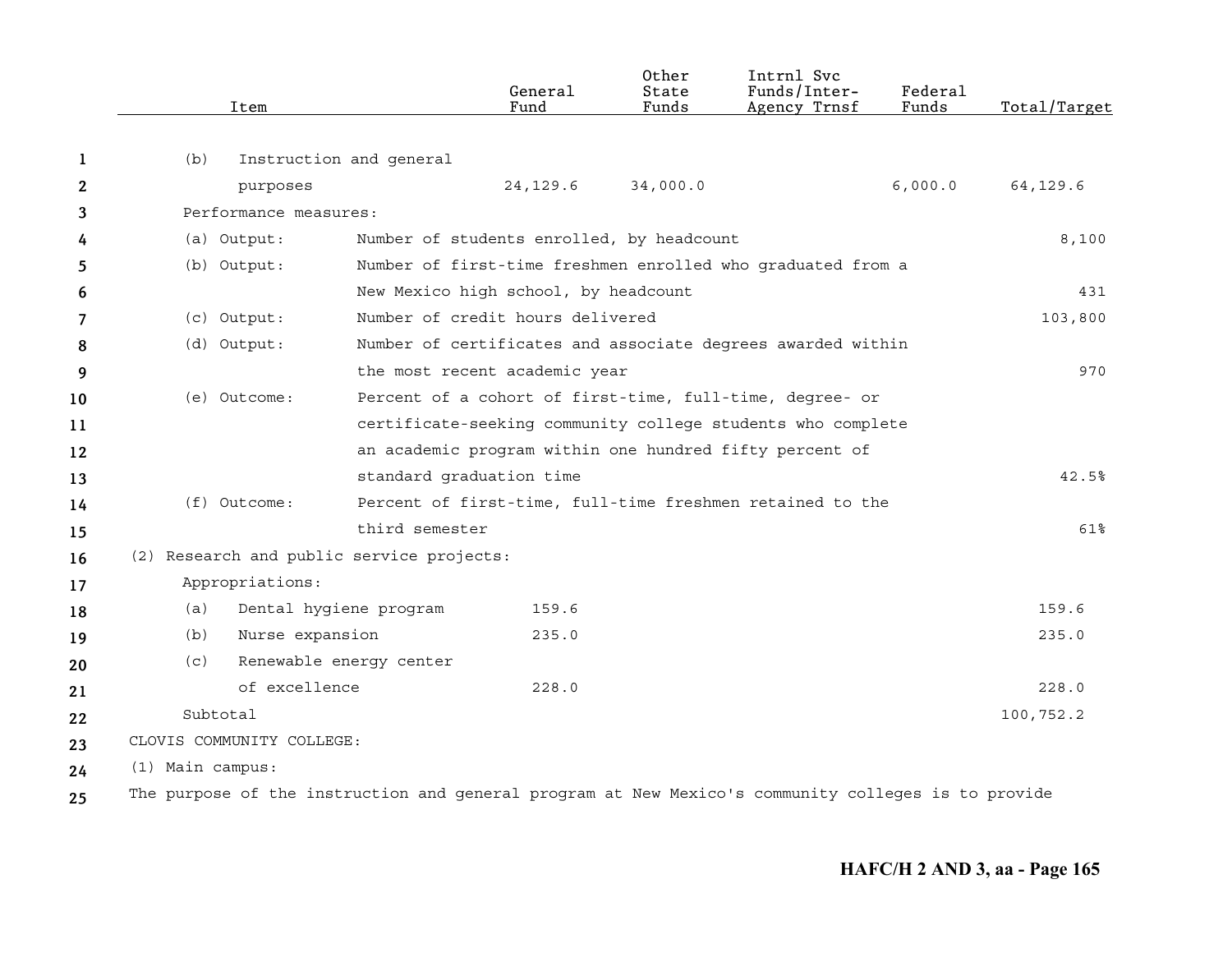|             | Item                                                                                                     |                         | General<br>Fund                           | 0ther<br>State<br>Funds | Intrnl Svc<br>Funds/Inter-<br>Agency Trnsf                  | Federal<br>Funds | Total/Target |
|-------------|----------------------------------------------------------------------------------------------------------|-------------------------|-------------------------------------------|-------------------------|-------------------------------------------------------------|------------------|--------------|
| $\mathbf 1$ | credit and noncredit postsecondary education and training opportunities to New Mexicans so they have the |                         |                                           |                         |                                                             |                  |              |
| 2           | skills to be competitive in the new economy and are able to participate in lifelong learning activities. |                         |                                           |                         |                                                             |                  |              |
| 3           | Appropriations:                                                                                          |                         |                                           |                         |                                                             |                  |              |
| 4           | (a)<br>Other                                                                                             |                         |                                           | 500.0                   |                                                             | 5,900.0          | 6,400.0      |
| 5           | (b)                                                                                                      | Instruction and general |                                           |                         |                                                             |                  |              |
| 6           | purposes                                                                                                 |                         | 9,714.9                                   | 5,500.0                 |                                                             | 1,200.0          | 16,414.9     |
| 7           | Performance measures:                                                                                    |                         |                                           |                         |                                                             |                  |              |
| 8           | (a) Output:                                                                                              |                         | Number of students enrolled, by headcount |                         |                                                             |                  | 4,200        |
| 9           | (b) Output:                                                                                              |                         |                                           |                         | Number of first-time freshmen enrolled who graduated from a |                  |              |
| 10          |                                                                                                          |                         | New Mexico high school, by headcount      |                         |                                                             |                  | 253          |
| 11          | (c) Output:                                                                                              |                         | Number of credit hours delivered          |                         |                                                             |                  | 39,460       |
| 12          | (d) Output:                                                                                              |                         |                                           |                         | Number of certificates and associate degrees awarded within |                  |              |
| 13          |                                                                                                          |                         | the most recent academic year             |                         |                                                             |                  | 475          |
| 14          | (e) Outcome:                                                                                             |                         |                                           |                         | Percent of a cohort of first-time, full-time, degree- or    |                  |              |
| 15          |                                                                                                          |                         |                                           |                         | certificate-seeking community college students who complete |                  |              |
| 16          |                                                                                                          |                         |                                           |                         | an academic program within one hundred fifty percent of     |                  |              |
| 17          |                                                                                                          |                         | standard graduation time                  |                         |                                                             |                  | 42.5%        |
| 18          | $(f)$ Outcome:                                                                                           |                         |                                           |                         | Percent of first-time, full-time freshmen retained to the   |                  |              |
| 19          |                                                                                                          | third semester          |                                           |                         |                                                             |                  | 63%          |
| 20          | (2) Research and public service projects:                                                                |                         |                                           |                         |                                                             |                  |              |
| 21          | Appropriations:                                                                                          |                         |                                           |                         |                                                             |                  |              |
| 22          | (a)<br>Nurse expansion                                                                                   |                         | 256.5                                     |                         |                                                             |                  | 256.5        |
| 23          | Subtotal                                                                                                 |                         |                                           |                         |                                                             |                  | 23,071.4     |
| 24          | NEW MEXICO MILITARY INSTITUTE:                                                                           |                         |                                           |                         |                                                             |                  |              |
| 25          | (1) Main campus:                                                                                         |                         |                                           |                         |                                                             |                  |              |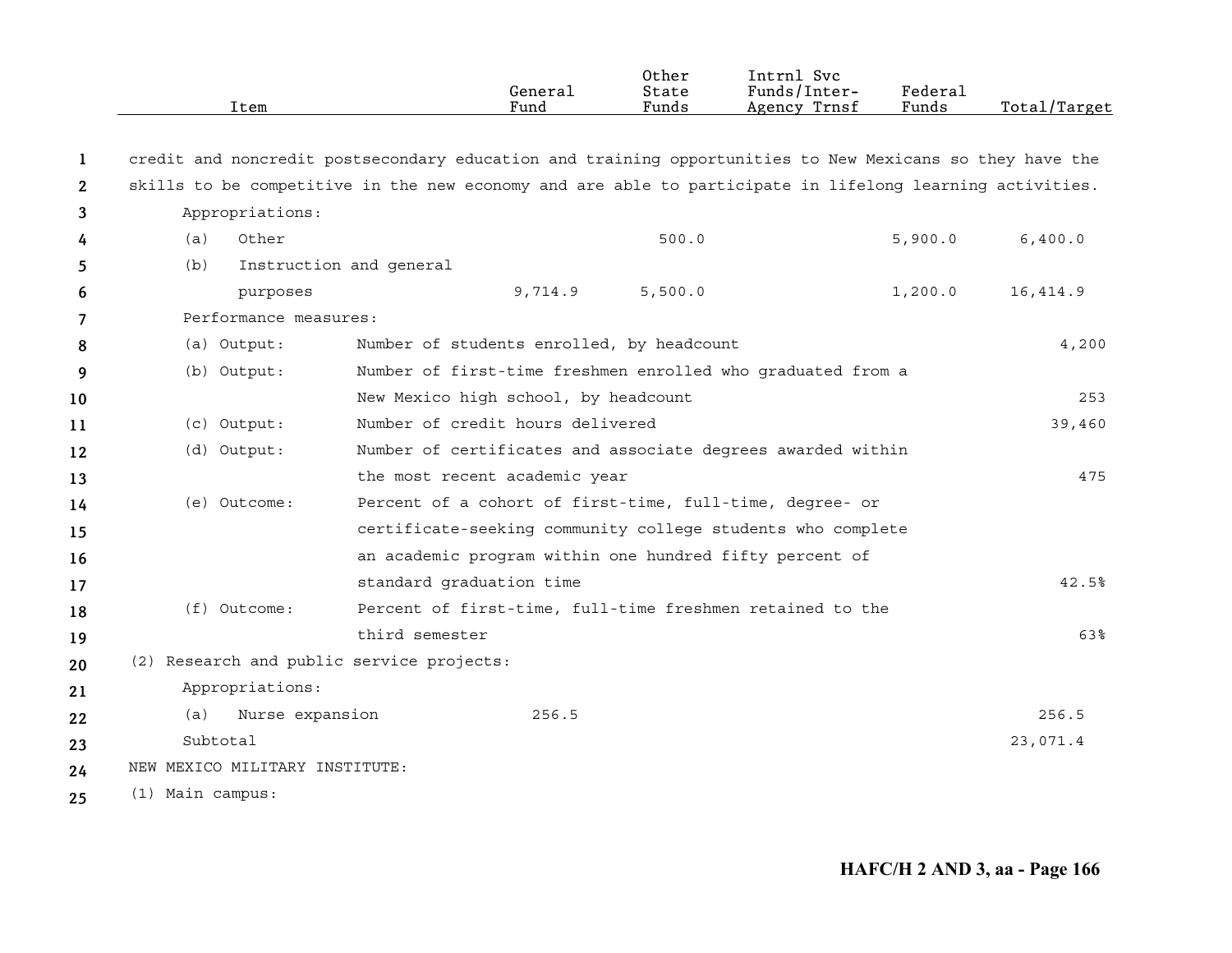|                       |                  | Item                                                                                                    | General<br>Fund | Other<br>State<br>Funds | Intrnl Svc<br>Funds/Inter-<br>Agency Trnsf | Federal<br>Funds | Total/Target |
|-----------------------|------------------|---------------------------------------------------------------------------------------------------------|-----------------|-------------------------|--------------------------------------------|------------------|--------------|
|                       |                  |                                                                                                         |                 |                         |                                            |                  |              |
| 1                     |                  | The purpose of the New Mexico military institute program is to provide college-preparatory instruction  |                 |                         |                                            |                  |              |
| $\mathbf{2}^{\prime}$ |                  | for students in a residential, military environment culminating in a high school diploma or associates  |                 |                         |                                            |                  |              |
| 3                     | degree.          |                                                                                                         |                 |                         |                                            |                  |              |
| 4                     |                  | Appropriations:                                                                                         |                 |                         |                                            |                  |              |
| 5.                    | (a)              | Other                                                                                                   |                 | 7,487.0                 |                                            | 1,348.0          | 8,835.0      |
| 6                     | (b)              | Instruction and general                                                                                 |                 |                         |                                            |                  |              |
| $\overline{7}$        |                  | purposes                                                                                                | 1,318.7         | 27,847.0                |                                            | 233.0            | 29,398.7     |
| 8                     | (c)              | Athletics                                                                                               | 322.0           | 456.0                   |                                            |                  | 778.0        |
| 9                     |                  | (2) Research and public service projects:                                                               |                 |                         |                                            |                  |              |
| 10                    |                  | Appropriations:                                                                                         |                 |                         |                                            |                  |              |
| 11                    | (a)              | Knowles legislative                                                                                     |                 |                         |                                            |                  |              |
| 12                    |                  | scholarship program                                                                                     | 1,353.7         |                         |                                            |                  | 1,353.7      |
| 13                    |                  | Subtotal                                                                                                |                 |                         |                                            |                  | 40,365.4     |
| 14                    |                  | NEW MEXICO SCHOOL FOR THE BLIND AND VISUALLY IMPAIRED:                                                  |                 |                         |                                            |                  |              |
| 15                    | (1) Main campus: |                                                                                                         |                 |                         |                                            |                  |              |
| 16                    |                  | The purpose of the New Mexico school for the blind and visually impaired program is to provide the      |                 |                         |                                            |                  |              |
| 17                    |                  | training, support and resources necessary to prepare blind and visually impaired children of New Mexico |                 |                         |                                            |                  |              |
| 18                    |                  | to participate fully in their families, communities and workforce and to lead independent, productive   |                 |                         |                                            |                  |              |
| 19                    | lives.           |                                                                                                         |                 |                         |                                            |                  |              |
| 20                    |                  | Appropriations:                                                                                         |                 |                         |                                            |                  |              |
| 21                    | (a)              | Instruction and general                                                                                 |                 |                         |                                            |                  |              |
| 22                    |                  | purposes                                                                                                | 1,029.5         | 16,229.5                |                                            | 269.0            | 17,528.0     |
| 23                    |                  | (2) Research and public service projects:                                                               |                 |                         |                                            |                  |              |
| 24                    |                  | Appropriations:                                                                                         |                 |                         |                                            |                  |              |
| 25                    | (a)              | Early childhood center                                                                                  | 340.2           |                         |                                            |                  | 340.2        |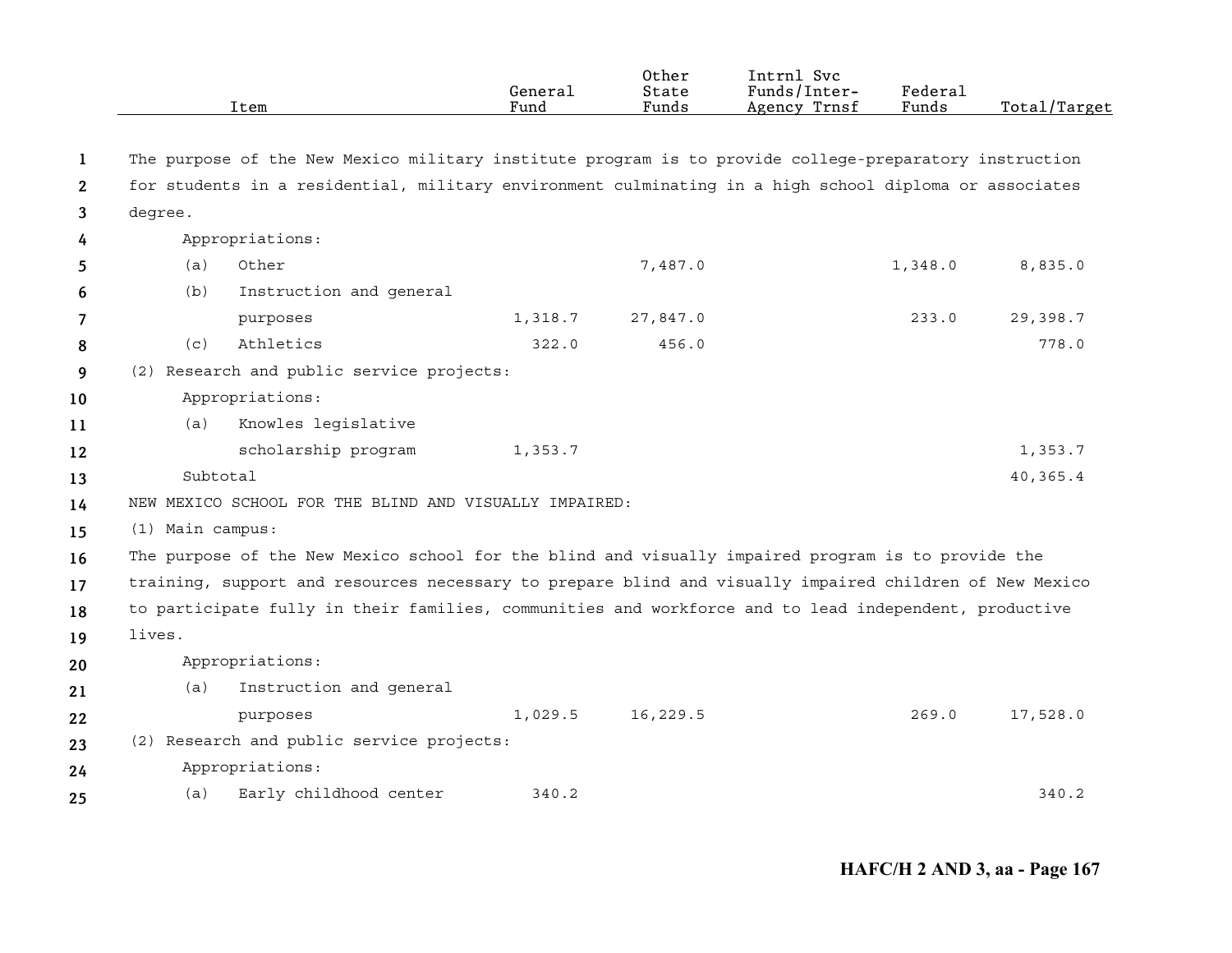|    | Item                                                                                                      | General<br>Fund | Other<br>State<br>Funds  | Intrnl Svc<br>Funds/Inter-<br>Agency Trnsf | Federal<br>Funds | Total/Target  |
|----|-----------------------------------------------------------------------------------------------------------|-----------------|--------------------------|--------------------------------------------|------------------|---------------|
|    |                                                                                                           |                 |                          |                                            |                  |               |
| 1  | (b)<br>Low vision clinic programs                                                                         | 104.4           |                          |                                            |                  | 104.4         |
| 2  | Subtotal                                                                                                  |                 |                          |                                            |                  | 17,972.6      |
| 3  | NEW MEXICO SCHOOL FOR THE DEAF:                                                                           |                 |                          |                                            |                  |               |
| 4  | (1) Main campus:                                                                                          |                 |                          |                                            |                  |               |
| 5  | The purpose of the New Mexico school for the deaf program is to provide a school-based comprehensive,     |                 |                          |                                            |                  |               |
| 6  | fully accessible and language-rich learning environment for its students who are deaf and hard-of-hearing |                 |                          |                                            |                  |               |
| 7  | and to work collaboratively with families, agencies and communities throughout the state to meet the      |                 |                          |                                            |                  |               |
| 8  | unique communication, language and learning needs of children and youth who are deaf and hard-of-hearing. |                 |                          |                                            |                  |               |
| 9  | Appropriations:                                                                                           |                 |                          |                                            |                  |               |
| 10 | Instruction and general<br>(a)                                                                            |                 |                          |                                            |                  |               |
| 11 | purposes                                                                                                  | 3,985.7         | 12,100.0                 |                                            | 300.0            | 16,385.7      |
| 12 | (2) Research and public service projects:                                                                 |                 |                          |                                            |                  |               |
| 13 | Appropriations:                                                                                           |                 |                          |                                            |                  |               |
| 14 | Statewide outreach services<br>(a)                                                                        | 215.7           |                          |                                            |                  | 215.7         |
| 15 | Subtotal                                                                                                  |                 |                          |                                            |                  | 16,601.4      |
| 16 | TOTAL HIGHER EDUCATION                                                                                    | 866,798.6       | 1,613,436.8              | 44,565.7                                   | 641,801.5        | 3,166,602.6   |
| 17 |                                                                                                           |                 | K. PUBLIC SCHOOL SUPPORT |                                            |                  |               |
| 18 | Except as otherwise provided, unexpended balances of appropriations made in this subsection shall not     |                 |                          |                                            |                  |               |
| 19 | revert at the end of fiscal year 2022.                                                                    |                 |                          |                                            |                  |               |
| 20 | PUBLIC SCHOOL SUPPORT:                                                                                    |                 |                          |                                            |                  |               |
| 21 | (1) State equalization quarantee distribution:                                                            |                 |                          |                                            |                  |               |
| 22 | The purpose of public school support is to carry out the mandate to establish and maintain a uniform      |                 |                          |                                            |                  |               |
| 23 | system of free public schools sufficient for the education of, and open to, all the children of school    |                 |                          |                                            |                  |               |
| 24 | age in the state.                                                                                         |                 |                          |                                            |                  |               |
| 25 | Appropriations:                                                                                           | 3, 231, 470.7   | 57,052.5                 |                                            |                  | 3, 288, 523.2 |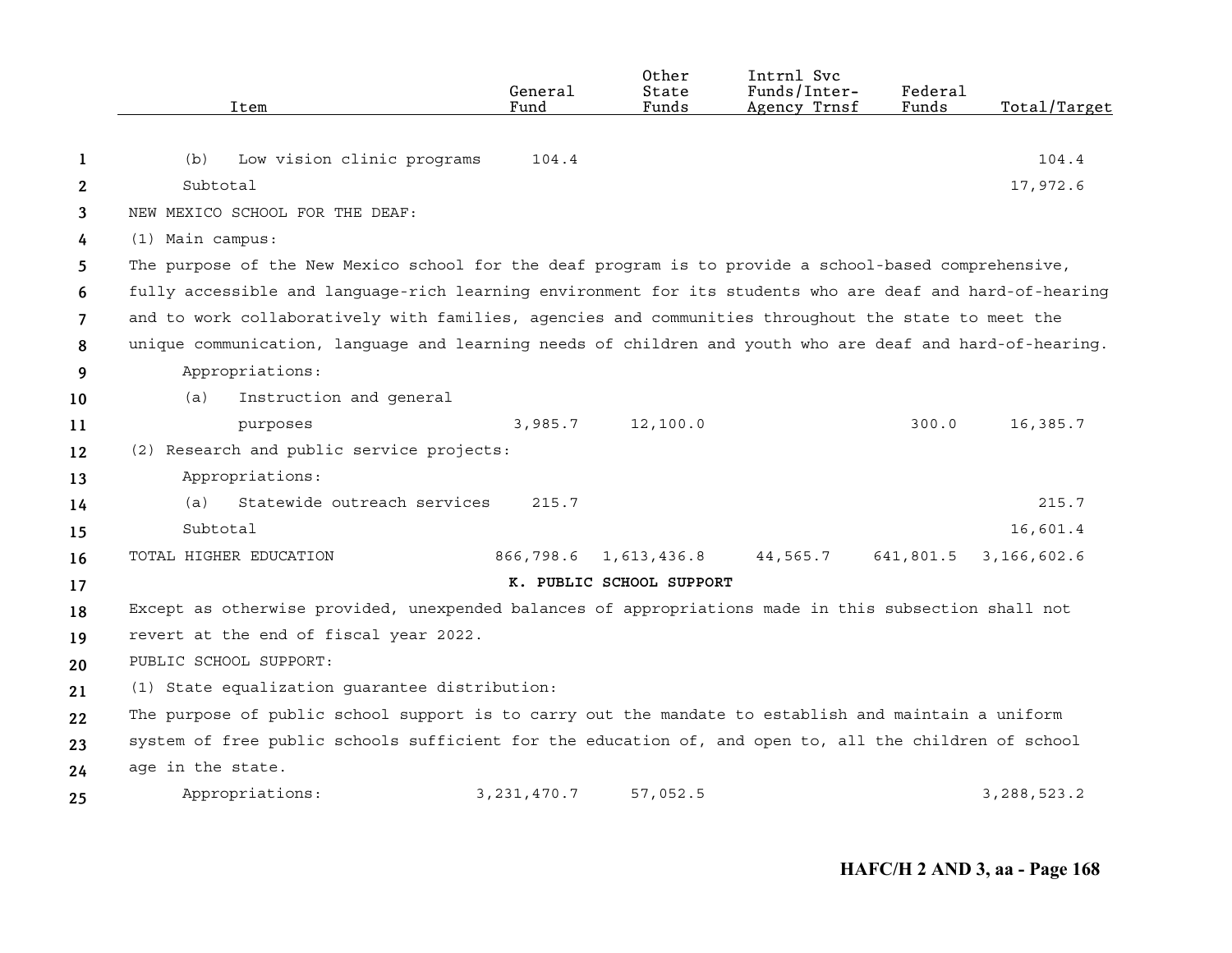|      |         | Other | Intrnl<br>Svc   |         |              |
|------|---------|-------|-----------------|---------|--------------|
|      | Generai | State | Funds/Inter-    | Federai |              |
| Item | Fund    | Funds | Trnsf<br>Agency | Funds   | Total/Target |

**12345678**The rate of distribution of the state equalization guarantee distribution shall be based on a program unit value determined by the secretary of public education. The secretary of public education shall establish a preliminary unit value to establish budgets for the 2021-2022 school year and then, on verification of the number of units statewide for fiscal year 2022 but no later than January 31, 2022, the secretary of public education may adjust the program unit value. In setting the preliminary unit value and the final unit value in January, the public education department shall consult with the department of finance and administration<del>, legislative finance committee and legislative education study</del> committee.

**9101112131415161718192021**For fiscal year 2022, the public education department, in consultation with the department of finance and administration, legislative finance committee and legislative education study committee, shall issue budget instructions for school districts and charter schools on budgeting enrollment growth program units in preliminary budgets no later than April 15, 2021. The budget instructions shall allow school districts and charter schools to budget enrollment growth program units based on students expected to enroll in the 2021-2022 school year and consider changes in enrollment from prior years. If, after budgeting for enrollment growth program units, a school district's or charter school's fiscal year 2022 state equalization guarantee distribution continues to be less than its budgeted fiscal year 2021 state equalization guarantee distribution as of January 1, 2021, the public education department shall provide an allocation from the federal elementary and secondary school emergency relief fund that is allocated to the public education department for administrative costs and emergency needs equal to the school district's or charter school's budgeted fiscal year 2021 state equalization guarantee distribution as of January 1, 2021, minus its final fiscal year 2022 state equalization guarantee distribution.

**22232425**The public education department shall not approve the operating budget of any school district or charter school that does not offer their employees working in a school, office or other in-person setting the same paid sick leave or expanded family and medical leave for qualified reasons related to coronavirus disease 2019 as was required of private employers with under five hundred employees under the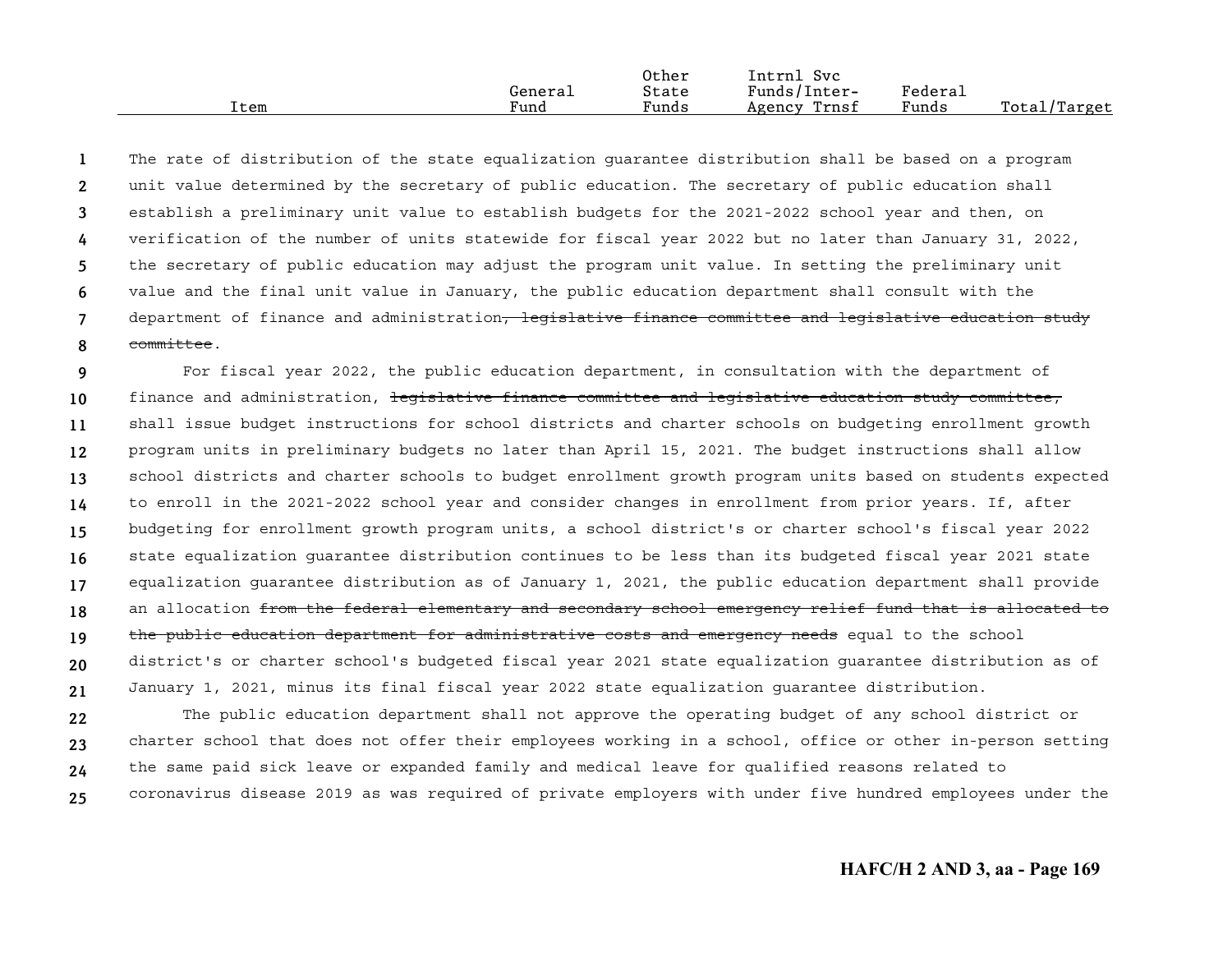|      |                      | Other                         | Intrnl<br>$\sim$<br>Svc        |         |                  |
|------|----------------------|-------------------------------|--------------------------------|---------|------------------|
|      | Generai              | State                         | $\mathbf{r}$ 1<br>Funds/Inter- | Federau |                  |
| Item | $\mathbf{r}$<br>Fund | $\sim$ $\sim$ $\sim$<br>Funds | Trnsf<br>Agency                | Funds   | Total,<br>Target |

**12**Families First Coronavirus Response Act. A school district or charter school may use available federal funding for this purpose.

**34**The secretary of public education shall ensure that during fiscal year 2022 no full-time level one teacher receives a base salary less than forty-one thousand dollars (\$41,000).

**567891011121314151617181920**The state equalization guarantee distribution includes one hundred ten million one hundred sixtyeight thousand dollars (\$110,168,000) from the general fund and fifty million fifty-two thousand five hundred dollars (\$50,052,500) from the public education reform fund for in-person extended learning time programs pursuant to Section 22-8-23.10 NMSA 1978. The secretary of public education shall consider those extended learning time programs eligible for state financial support and the amount of state funding available for extended learning time programs and determine, in consultation with the department of finance and administration<del>, legislative finance committee and legislative education study committee,</del> the programs and consequent numbers of students in extended learning time programs that will be used to calculate the number of additional program units for extended learning time programs. Any amount of the one hundred ten million one hundred sixty-eight thousand dollar (\$110,168,000) general fund appropriation or the fifty million fifty-two thousand five hundred dollar (\$50,052,500) appropriation from the public education reform fund that is not distributed through the extended learning time program factor, calculated by multiplying the final program unit value set for the 2021-2022 school year by the total extended learning time program units and subtracting that product from one hundred sixty million two hundred twenty thousand five hundred dollars (\$160,220,500), shall revert to the public education reform fund.

**2122232425**The state equalization guarantee distribution includes one hundred nineteen million eight hundred ninety-five thousand nine hundred dollars (\$119,895,900) from the general fund for in-person K-5 plus programs pursuant to the K-5 Plus Act. The secretary of public education shall consider those K-5 plus programs eligible for state financial support and the amount of state funding available for K-5 plus programs and determine, in consultation with the department of finance and administration, legislative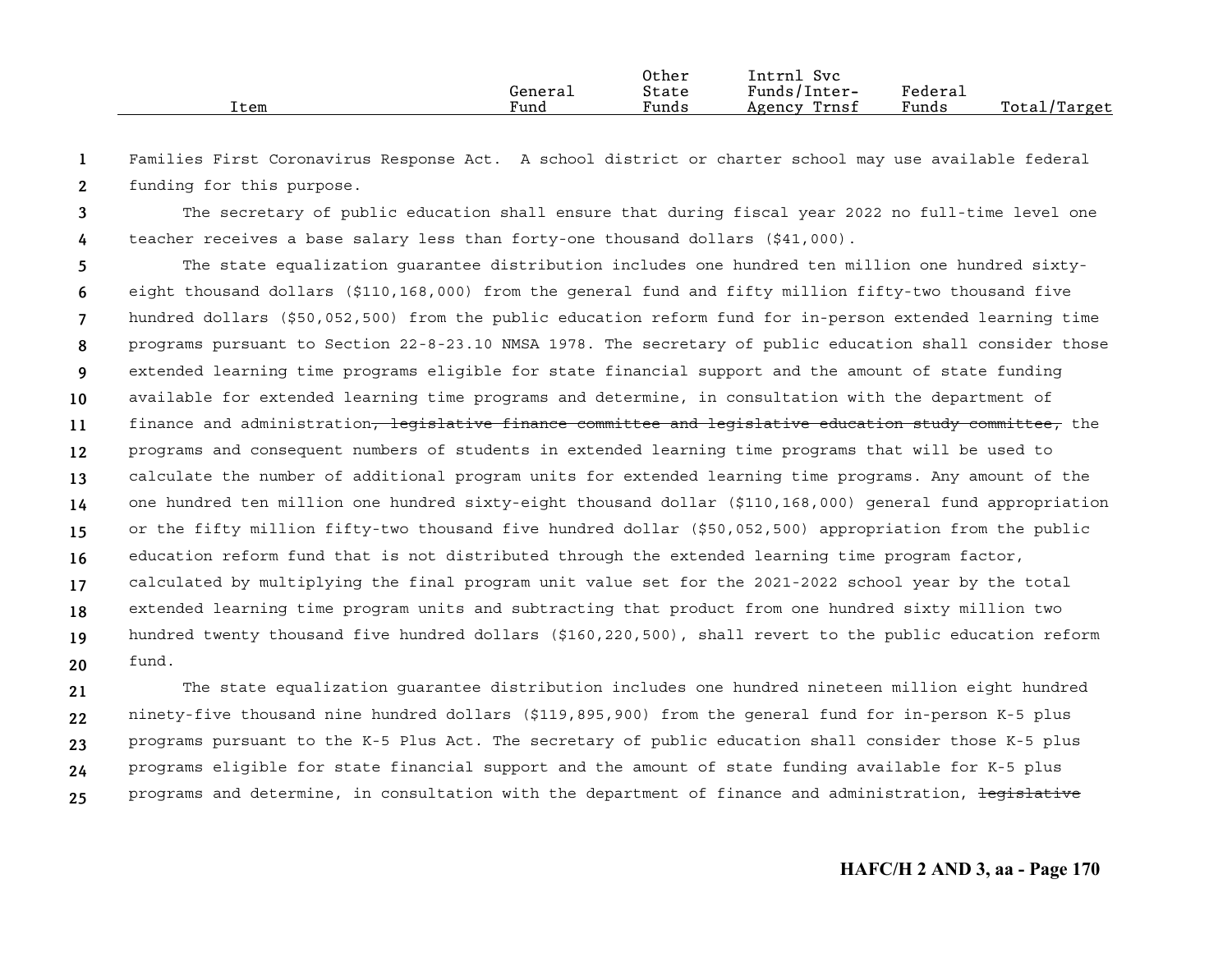|      |         | Other | Intrnl<br>Svc   |                     |                  |
|------|---------|-------|-----------------|---------------------|------------------|
|      | General | State | Funds/Inter-    | Federa <sub>1</sub> |                  |
| Item | Funa    | Funds | Trnsf<br>Agency | Funds               | Total,<br>Target |

**12345678**finance committee and legislative education study committee, the programs and consequent numbers of students in K-5 plus programs that will be used to calculate the number of additional program units for K-5 plus programs. Any amount of the one hundred nineteen million eight hundred ninety-five thousand nine hundred dollar (\$119,895,900) general fund appropriation that is not distributed through the K-5 plus program factor, calculated by multiplying the final program unit value set for the 2021-2022 school year by the total K-5 plus program units and subtracting that product from one hundred nineteen million eight hundred ninety-five thousand nine hundred dollars (\$119,895,900), shall revert to the public education reform fund.

**910111213141516**For fiscal year 2022, if the general fund and other state funds appropriations to the state equalization guarantee distribution for extended learning time programs are insufficient to meet the level of state support required for department-approved extended learning time programs and the secretary of public education certifies to the department of finance and administration<del>, legislative finance</del> committee and legislative education study committee that sufficient funds are available for departmentapproved K-5 plus programs, up to ten million dollars (\$10,000,000) of the general fund appropriation to the state equalization guarantee distribution for K-5 plus programs may be used for extended learning time programs.

**171819202122**A school district or charter school that provides a department-approved K-5 plus program as defined in Section 22-13D-2 NMSA 1978 that enrolls all students in an elementary school for K-5 plus in fiscal year 2022 shall be eligible to generate K-5 plus program units using the greater of the average of the number of students enrolled in each approved elementary school on the second and third reporting dates of the 2020-2021 school year or the number of students enrolled in each approved elementary school on the first reporting date of the 2021-2022 school year.

**232425**For the 2021-2022 school year, an elementary school with a department-approved K-5 plus program as defined in Section 22-13D-2 NMSA 1978 that enrolls all students in the elementary school for K-5 plus in fiscal year 2022 may add the required additional instructional days prior to the start of the regular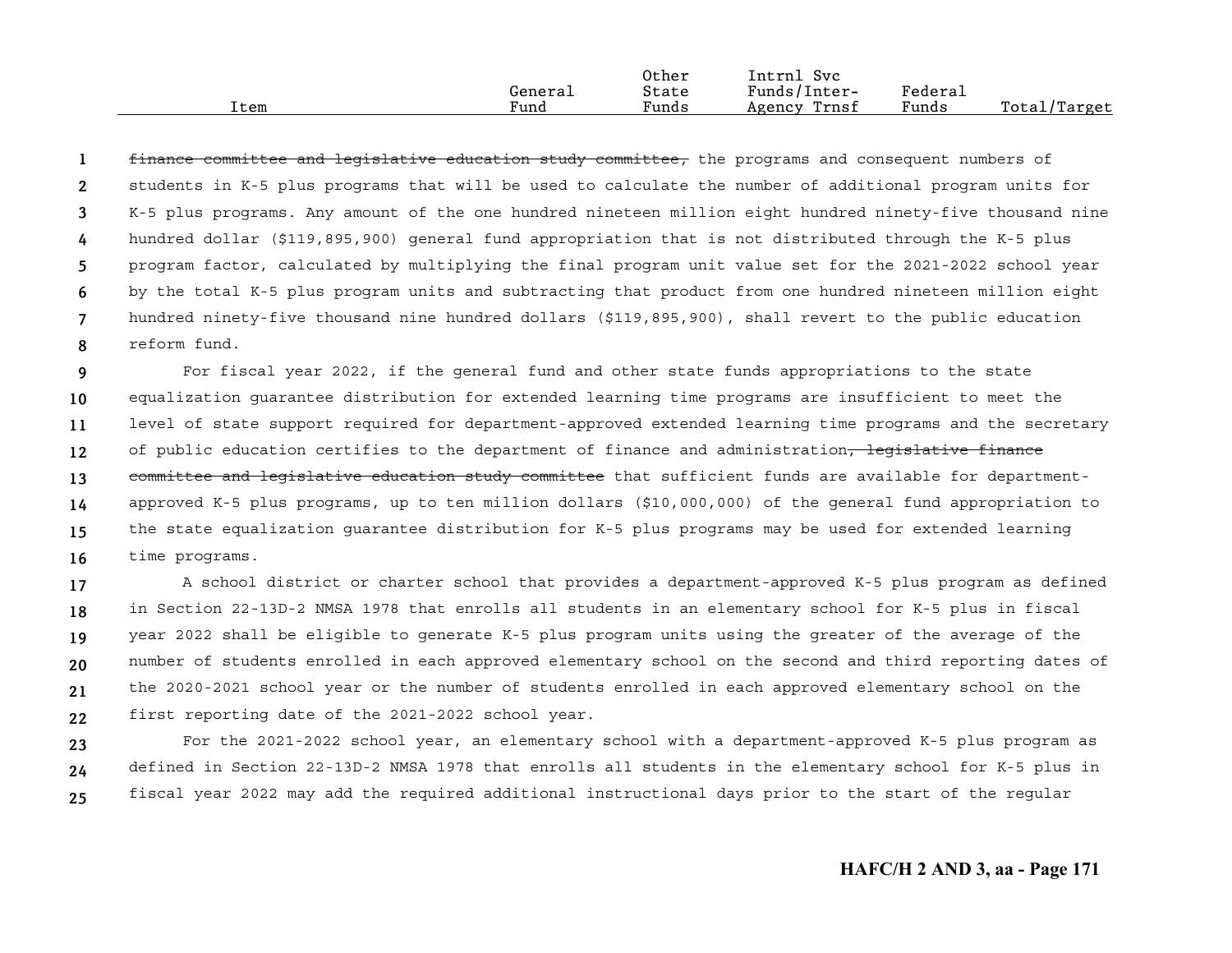|      |         | Other | Intrnl<br>. Svc |         |              |
|------|---------|-------|-----------------|---------|--------------|
|      | Generai | State | Funds/Inter-    | Federal |              |
| Item | Fund    | Funds | Trnsf<br>Agency | Funds   | Total/Target |

**12**school year or at any time during the regular school year and may transfer students into another classroom, provided the transfer is in the best interest of the student.

**345678**A school district or charter school that provides a department-approved extended learning time program as defined in Section 22-8-23.10 NMSA 1978 that enrolls all students in a public school for an extended learning time program in fiscal year 2022 shall be eligible to generate extended learning time program units for that school using the greater of the average of the number of students enrolled on the second and third reporting dates of the 2020-2021 school year or the number of students enrolled on the first reporting date of the 2021-2022 school year.

**91011121314**A school district or charter school that chooses not to participate in a K-5 plus program or extended learning time program during the 2021-2022 school year shall provide written notification to the public education department, legislative education study committee and legislative finance committee of its intent not to participate and additional documentation detailing how the school district or charter school will recover instructional time that was lost to students due to the public health emergency in its educational plan pursuant to Section 22-8-6 NMSA 1978.

**151617181920212223**For fiscal year 2022, if the program cost made available is insufficient to meet the level of state support required by the special education maintenance of effort requirements of Part B of the federal Individuals with Disabilities Education Act, the public education department shall reduce the program cost and state equalization guarantee distribution appropriation in an amount sufficient to cover the projected shortfall and distribute that amount to school districts and charter schools in proportion to each school district's and charter school's share of the total statewide program cost to meet the level of support required by Part B of the federal Individuals with Disabilities Education Act for fiscal year 2022. The public education department shall reset the final unit value and recalculate each school district's and charter school's program cost for fiscal year 2022.

**2425**After considering those elementary physical education programs eligible for state financial support and the amount of state funding available for elementary physical education, the secretary of public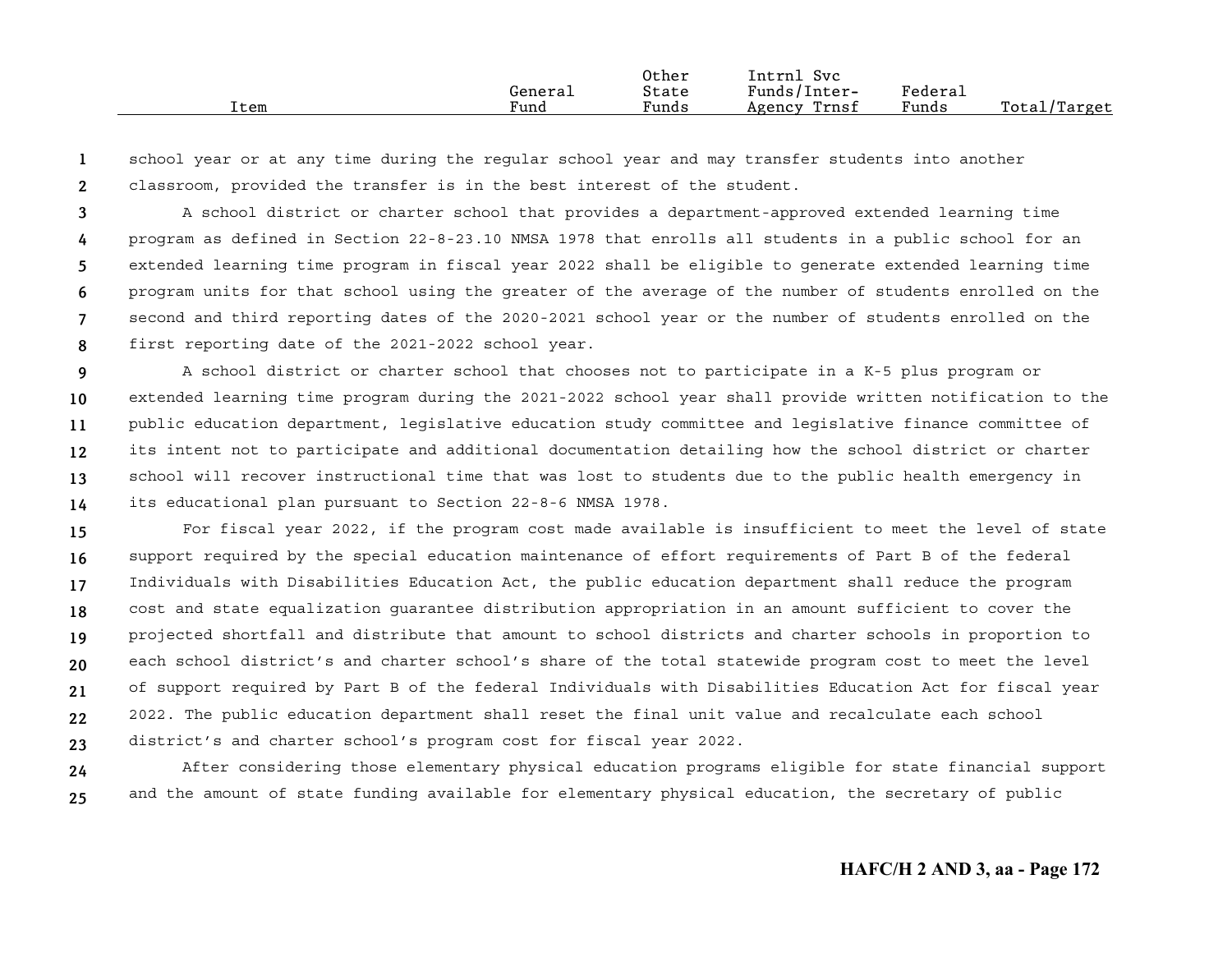|      |         | Other                 | Svc<br>Intrnl   |                       |              |
|------|---------|-----------------------|-----------------|-----------------------|--------------|
|      | Generai | State                 | Funds/Inter-    | $"$ edera $\lrcorner$ |              |
| Item | Fund    | $\mathbf{r}$<br>Funds | Trnsf<br>Agency | Funds                 | Total/Target |

**123456**education shall annually determine the programs and the consequent numbers of students in elementary physical education that will be used to calculate the number of elementary physical education program units<del>, provided that no school district or charter school shall generate elementary physical education</del> program units in fiscal year 2022 in excess of the total average number of elementary school students enrolled on the second and third reporting dates of the 2020-2021 school year multiplied by the cost differential factor of six one-hundredths as established in Section 22-8-23.7 NMSA 1978.

**789101112**The public education department shall monitor and evaluate the ways in which school districts and individual schools use funding distributed for at-risk program units, bilingual and multicultural education program units, extended learning time program units, K-5 plus program units, special education program units, instructional materials, new teacher mentorship and classroom instruction in fiscal year 2022 and report its findings and recommendations to the governor, legislative education study committee and legislative finance committee on or before November 1, 2021.

**13141516171819**The general fund appropriation to the state equalization guarantee distribution includes thirtyfive million dollars (\$35,000,000) for school districts and charter schools to purchase culturally and linguistically appropriate instructional materials for eligible students, including dual-credit instructional materials. A school district or charter school that does not use its full proportional allocation for instructional materials shall provide the public education department a description of how the allocation was used and demonstrate that budgeted spending levels for instructional materials are sufficient to provide a free and appropriate public education to all students.

**202122**The public education department shall monitor and evaluate the extent to which schools purchase and use instructional materials relevant to the cultures, languages, history and experiences of culturally and linguistically diverse students and report its findings and recommendations to the governor $\tau$ 

**232425**legislative education study committee and legislative finance committee on or before November 1, 2021. The general fund appropriation to the state equalization guarantee distribution includes eleven million dollars (\$11,000,000) for school districts and charter schools to meet requirements of Section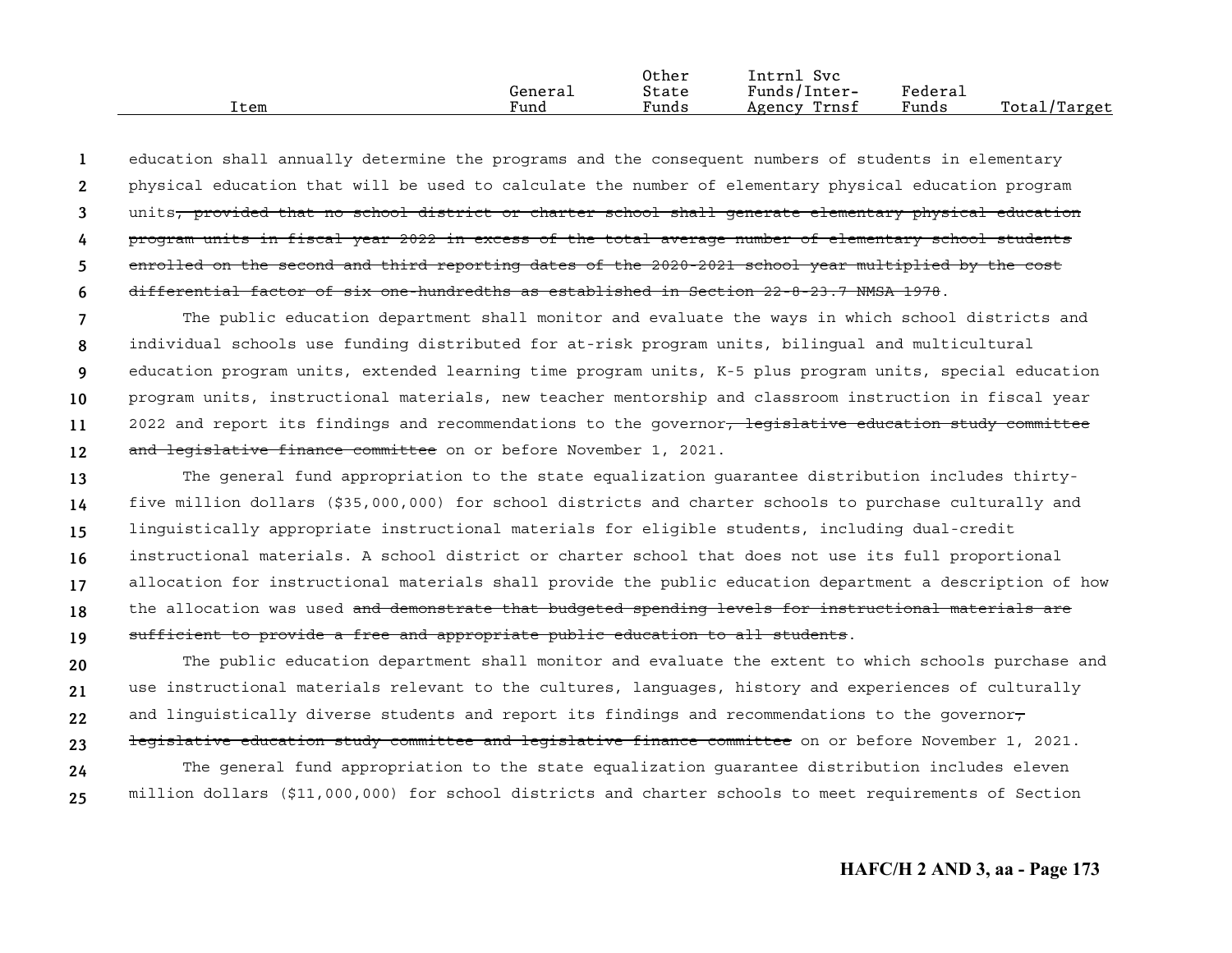|      |         | Other | Intrnl<br><b>Svc</b> |         |                               |
|------|---------|-------|----------------------|---------|-------------------------------|
|      | General | State | Funds/Inter-         | Federau |                               |
| Item | Fund    | Funds | Trnsf<br>Agency      | Funds   | Total <sub>l</sub><br>/Target |

**123456**22-10A-9 NMSA 1978, create an educational plan pursuant to Section 22-8-6 NMSA 1978 and provide targeted and ongoing professional development focused on case management, tutoring, data-guided instruction, coaching or other evidence-based practices that improve student outcomes. The public education department shall monitor and evaluate the ways in which school districts and individual schools use funding for mentorship and professional development and report its findings and recommendations to the governor, legislative education study committee and legislative finance committee on or before November 1, 2021.

**7891011121314**The general fund appropriation to the state equalization guarantee distribution includes eight million dollars (\$8,000,000) for school districts and charter schools to provide evidence-based structured literacy interventions and develop literacy collaborative models that lead to improved reading and writing achievement of students in kindergarten through second grade. The public education department shall monitor and evaluate the ways in which school districts and charter schools use funding distributed for early literacy interventions and collaborative models and report its findings and recommendations to the governor<del>, legislative education study committee and legislative finance committee</del> on or before November 1, 2021.

**151617**The public education department shall not approve the operating budget of any school district or charter school to operate a four-day school week during the 2021-2022 school year that did not provide a four-day school week during the 2020-2021 school year.

**1819202122232425**The public education department shall monitor and review the operating budgets of school districts and charter schools to ensure the school district or charter school is prioritizing available funds to those functions most likely to improve student outcomes. If a school district or charter school submits a fiscal year 2022 operating budget that, in the opinion of the secretary of public education, fails to prioritize funds as described in this paragraph, the secretary of public education shall, prior to approving the school district's or charter school's fiscal year 2022 budget, direct the school district or charter school to revise its submitted budget or shall make such revisions as required to meet the requirements of this paragraph.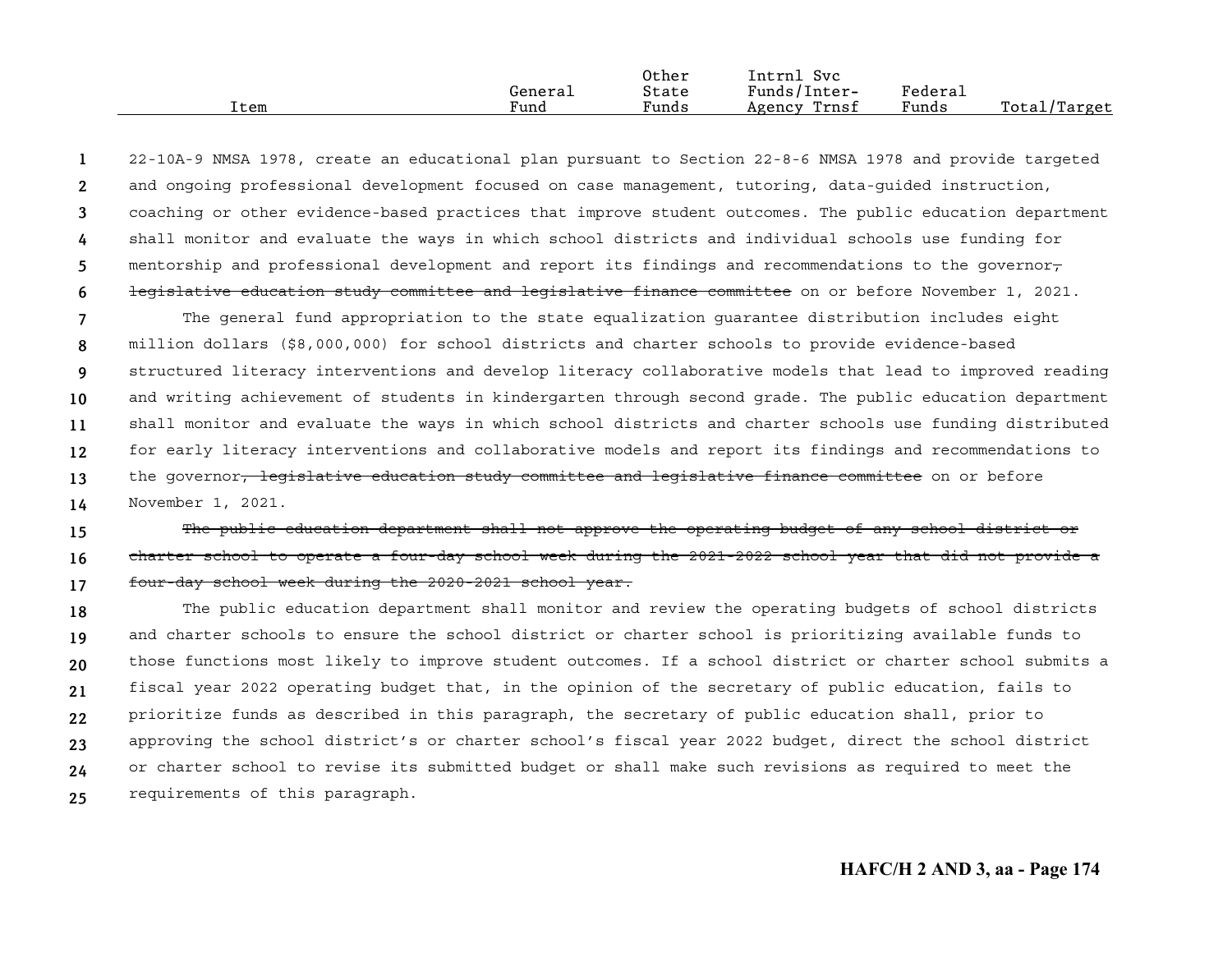| Item | General<br>Fund | Other<br>State<br>Funds | Svc<br>[ntrnl<br>Funds/Inter-<br>Trnsf<br>Agency | Federal<br>Funds | Total,<br>./Target |
|------|-----------------|-------------------------|--------------------------------------------------|------------------|--------------------|
|      |                 |                         |                                                  |                  |                    |

| -1             |                                                                                                         | The general fund appropriation to the public school fund shall be reduced by the amounts                  |     |  |  |  |  |
|----------------|---------------------------------------------------------------------------------------------------------|-----------------------------------------------------------------------------------------------------------|-----|--|--|--|--|
| $\mathbf{2}$   | transferred to the public school fund from the current school fund and from federal Mineral Leasing Act |                                                                                                           |     |  |  |  |  |
| 3              | receipts otherwise unappropriated.                                                                      |                                                                                                           |     |  |  |  |  |
| $\frac{1}{4}$  |                                                                                                         | The general fund appropriation to the state equalization guarantee distribution includes eighty-two       |     |  |  |  |  |
| 5              |                                                                                                         | million six hundred sixty-seven thousand five hundred dollars (\$82,667,500) contingent on enactment of   |     |  |  |  |  |
| 6              |                                                                                                         | House Bill 6, Senate Bill 41 or similar legislation in the first session of the fifty-fifth legislature   |     |  |  |  |  |
| $\overline{7}$ |                                                                                                         | amending the Public School Finance Act to remove local and federal revenue credits from the public school |     |  |  |  |  |
| 8              | funding formula.                                                                                        |                                                                                                           |     |  |  |  |  |
| 9              |                                                                                                         | The other state funds appropriation to the state equalization quarantee distribution includes seven       |     |  |  |  |  |
| 10             |                                                                                                         | million dollars (\$7,000,000) from balances received by the public education department pursuant to       |     |  |  |  |  |
| 11             | Section 66-5-44 NMSA 1978.                                                                              |                                                                                                           |     |  |  |  |  |
| 12             |                                                                                                         | Any unexpended balances in the authorized distributions remaining at the end of fiscal year 2022          |     |  |  |  |  |
| 13             |                                                                                                         | from appropriations made from the general fund shall revert to the general fund.                          |     |  |  |  |  |
| 14             | Performance measures:                                                                                   |                                                                                                           |     |  |  |  |  |
| 15             | (a) Outcome:                                                                                            | Percent of fourth-grade students who achieve proficiency or                                               |     |  |  |  |  |
| 16             |                                                                                                         | above on the standards-based assessment in reading                                                        | 34% |  |  |  |  |
| 17             | (b) Outcome:                                                                                            | Percent of fourth-grade students who achieve proficiency or                                               |     |  |  |  |  |
| 18             |                                                                                                         | above on the standards-based assessment in mathematics                                                    | 34% |  |  |  |  |
| 19             | (c) Outcome:                                                                                            | Percent of eighth-grade students who achieve proficiency or                                               |     |  |  |  |  |
| 20             |                                                                                                         | above on the standards-based assessment in reading                                                        | 34% |  |  |  |  |
| 21             | (d) Outcome:                                                                                            | Percent of eighth-grade students who achieve proficiency or                                               |     |  |  |  |  |
| 22             |                                                                                                         | above on the standards-based assessment in mathematics                                                    | 34% |  |  |  |  |
| 23             | (e) Quality:                                                                                            | Current four-year cohort graduation rate using shared                                                     |     |  |  |  |  |
| 24             |                                                                                                         | accountability                                                                                            | 75% |  |  |  |  |

(f) Explanatory: Percent of dollars budgeted by districts with fewer than

**24 25**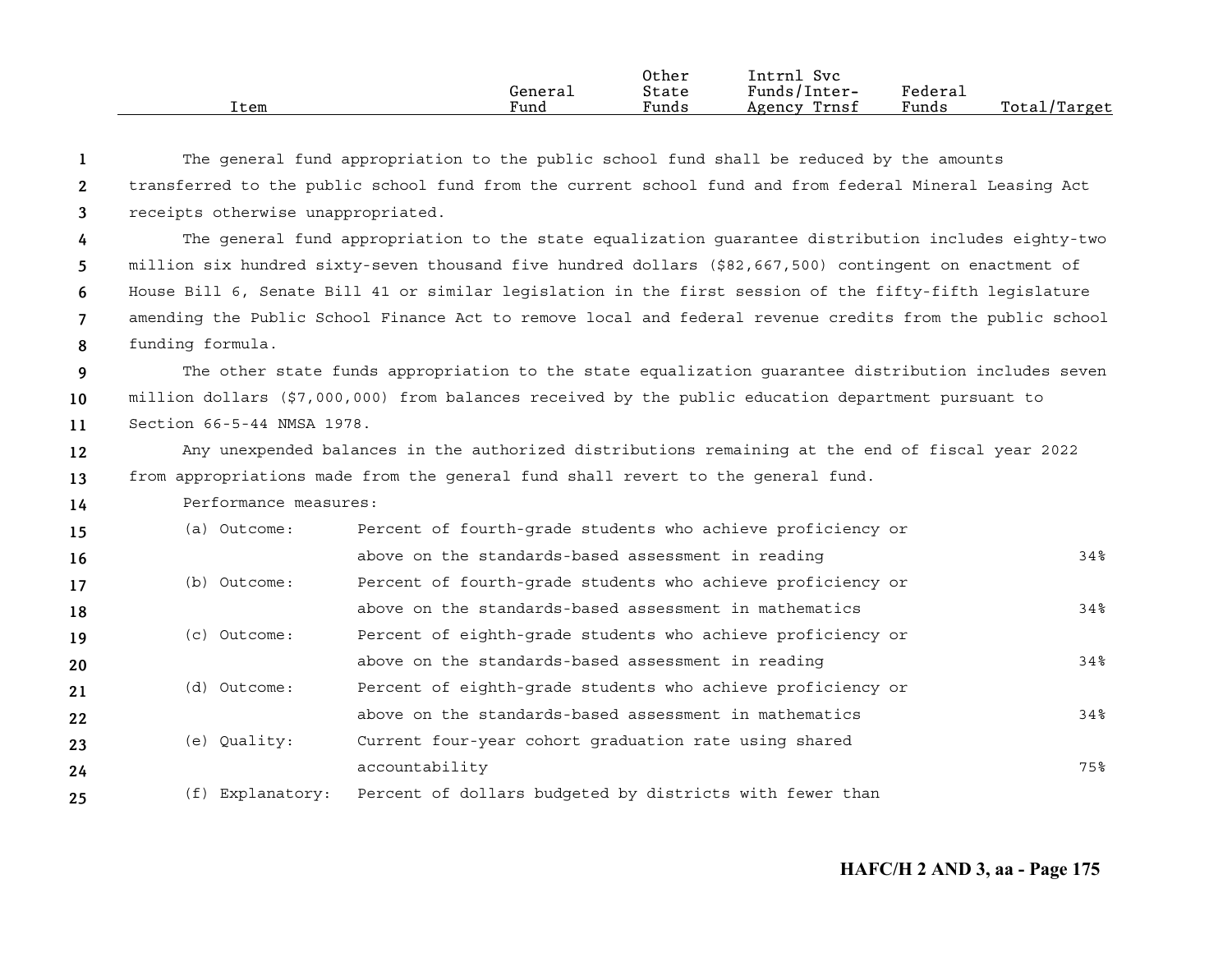|    | Item                             | General<br>Fund                                              | Other<br>State<br>Funds | Intrnl Svc<br>Funds/Inter-<br>Agency Trnsf | Federal<br>Funds | Total/Target |
|----|----------------------------------|--------------------------------------------------------------|-------------------------|--------------------------------------------|------------------|--------------|
|    |                                  |                                                              |                         |                                            |                  |              |
| 1  |                                  | 750 members for instructional support, budget categories     |                         |                                            |                  |              |
| 2  |                                  | 1000, 2100 and 2200                                          |                         |                                            |                  |              |
| 3  | (g) Explanatory:                 | Percent of dollars budgeted by districts with 750 members    |                         |                                            |                  |              |
| 4  |                                  | or greater for instructional support, budget categories      |                         |                                            |                  |              |
| 5. |                                  | 1000, 2100 and 2200                                          |                         |                                            |                  |              |
| 6  | (h) Explanatory:                 | Percent of dollars budgeted by charter schools for           |                         |                                            |                  |              |
| 7  |                                  | instructional support, budget categories 1000, 2100 and 2200 |                         |                                            |                  |              |
| 8  | $(i)$ Outcome:                   | Percent of economically disadvantaged eighth-grade students  |                         |                                            |                  |              |
| 9  |                                  | who achieve proficiency or above on the standards-based      |                         |                                            |                  |              |
| 10 |                                  | assessment in mathematics                                    |                         |                                            |                  | 34%          |
| 11 | $(j)$ Outcome:                   | Percent of economically disadvantaged eighth-grade students  |                         |                                            |                  |              |
| 12 |                                  | who achieve proficiency or above on the standards-based      |                         |                                            |                  |              |
| 13 |                                  | assessment in reading                                        |                         |                                            |                  | 34%          |
| 14 | $(k)$ Outcome:                   | Percent of economically disadvantaged fourth-grade students  |                         |                                            |                  |              |
| 15 |                                  | who achieve proficiency or above on the standards-based      |                         |                                            |                  |              |
| 16 |                                  | assessment in reading                                        |                         |                                            |                  | $34\%$       |
| 17 | $(1)$ Outcome:                   | Percent of economically disadvantaged fourth-grade students  |                         |                                            |                  |              |
| 18 |                                  | who achieve proficiency or above on the standards-based      |                         |                                            |                  |              |
| 19 |                                  | assessment in mathematics                                    |                         |                                            |                  | $34\%$       |
| 20 | (m) Explanatory:                 | Percent of funds generated by the at-risk index associated   |                         |                                            |                  |              |
| 21 |                                  | with at-risk services                                        |                         |                                            |                  |              |
| 22 | (n) Outcome:                     | Chronic absenteeism rate among students in middle school     |                         |                                            |                  | <10%         |
| 23 | (o) Outcome:                     | Chronic absenteeism rate among students in high school       |                         |                                            |                  | $<10$ %      |
| 24 | (p) Outcome:                     | Chronic absenteeism rate among students in elementary school |                         |                                            |                  | $<10$ %      |
| 25 | (2) Transportation distribution: |                                                              |                         |                                            |                  |              |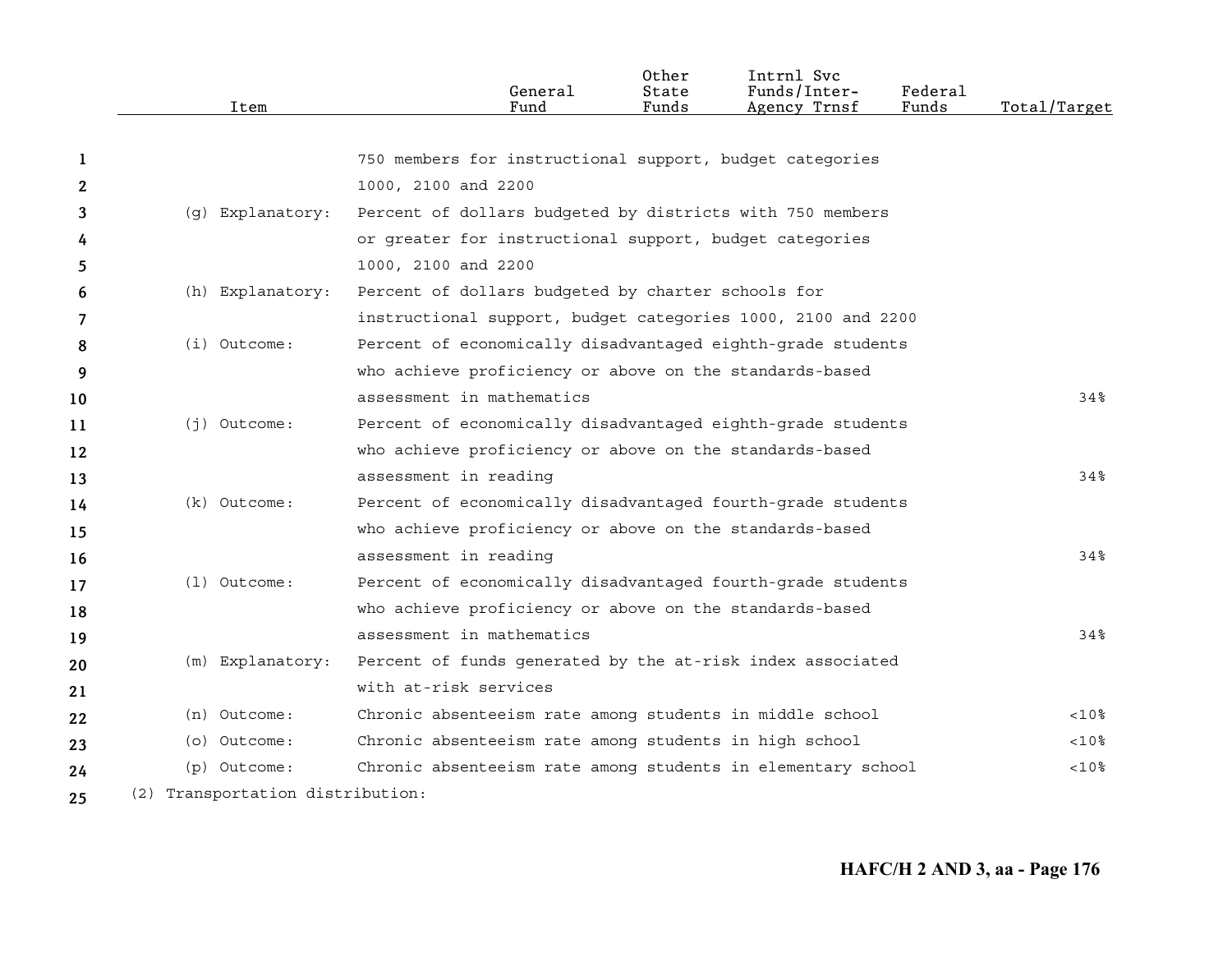| Item | General<br>Fund | Other<br>State<br>Funds | Intrnl<br>Svc<br>Funds/Inter-<br>Agency Trnsf | Federal<br>Funds | Total/Target |
|------|-----------------|-------------------------|-----------------------------------------------|------------------|--------------|
|------|-----------------|-------------------------|-----------------------------------------------|------------------|--------------|

|                | Appropriations:                                                                                                     | 106,452.4 | 5,300.6 | 111,753.0 |
|----------------|---------------------------------------------------------------------------------------------------------------------|-----------|---------|-----------|
| 2              | The transportation distribution includes two million four hundred nine thousand seven hundred dollars               |           |         |           |
| $\mathbf{3}$   | $(\$2,409,700)$ from the general fund and two million two hundred sixty-five thousand nine hundred dollars          |           |         |           |
| $\overline{4}$ | $(\frac{2}{2}, 265, 900)$ from the public education reform fund for transportation of students to extended learning |           |         |           |
| 5              | time programs. If a school district or state-chartered charter school does not transport students to                |           |         |           |
| 6              | extended learning time programs, the school district's or state-chartered charter school's proportionate            |           |         |           |
| $\overline{7}$ | share of the four million six hundred seventy-five thousand six hundred dollar (\$4,675,600) general fund           |           |         |           |
| 8              | and public education reform fund appropriation to the transportation distribution for extended learning             |           |         |           |
| <b>q</b>       | time programs shall revert to the public education reform fund.                                                     |           |         |           |

**1011121314151617**The transportation distribution includes eight hundred ninety-nine thousand two hundred dollars (\$899,200) from the general fund and three million thirty-four thousand seven hundred dollars (\$3,034,700) from the public education reform fund for transportation of students to K-5 plus programs. If a school district or state-chartered charter school does not transport students to K-5 plus programs, the school district's or state-chartered charter school's proportionate share of the three million nine hundred thirty-three thousand nine hundred dollar (\$3,933,900) general fund and public education reform fund appropriation to the transportation distribution for K-5 plus programs shall revert to the public education reform fund.

**18192021**A state-chartered charter school that receives a transportation allocation that exceeds the amount required to provide to-and-from transportation, three- and four-year-old developmentally disabled transportation and vocational education transportation during fiscal year 2022 shall deposit one hundred percent of the remaining balances in the transportation emergency fund at the end of fiscal year 2022.

**22**(3) Supplemental distribution:

Appropriations:

**23**

| 24 | Out-of-state tuition   | 315.0   | 315.0   |
|----|------------------------|---------|---------|
| 25 | Emergency supplemental | 3,000.0 | 3,000.0 |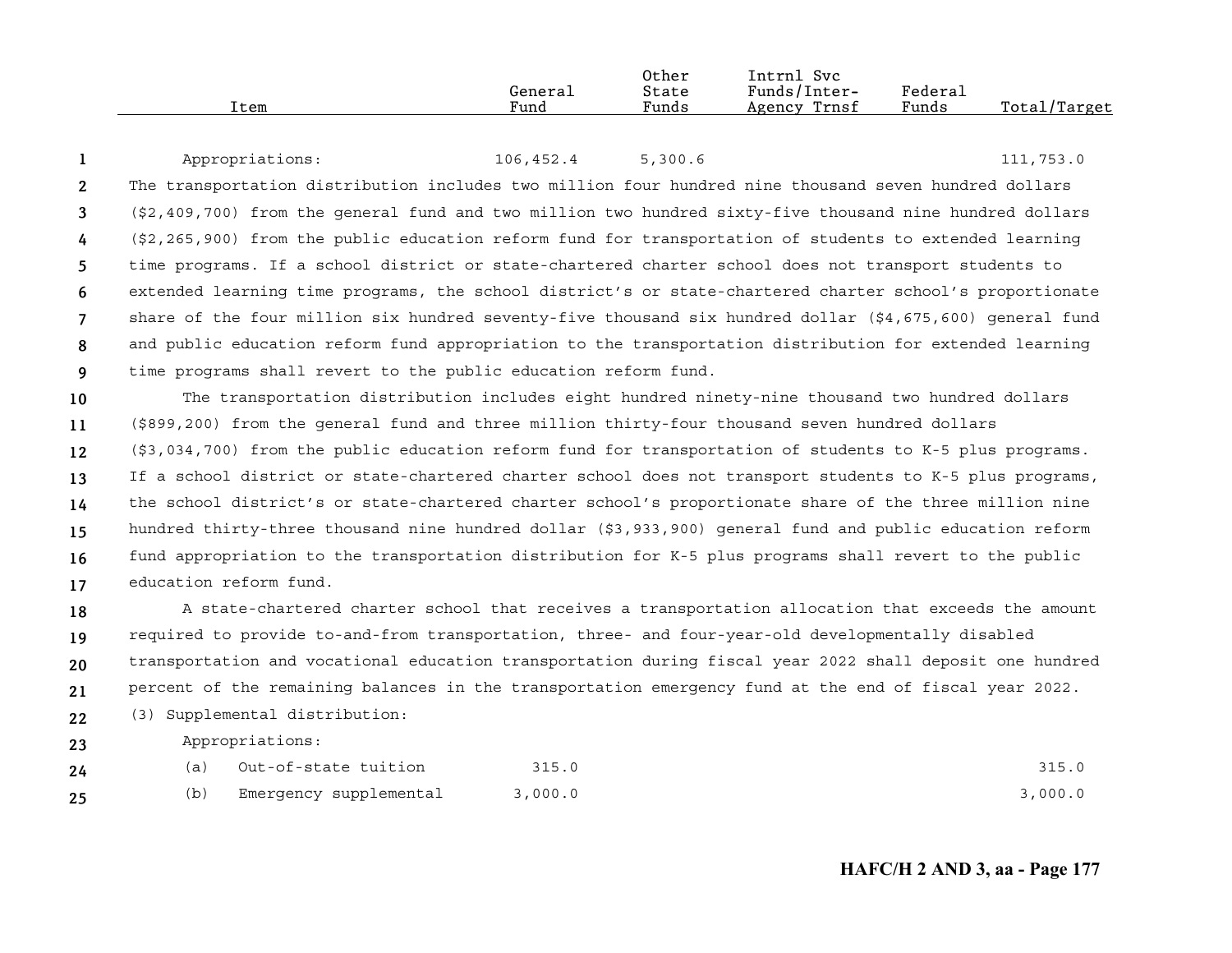|      |         | Other | Intrnl<br>Svc   |                     |                  |
|------|---------|-------|-----------------|---------------------|------------------|
|      | Genera⊥ | State | Funds/Inter-    | Federa <sub>1</sub> |                  |
| Item | Fund    | Funds | Trnsf<br>Agency | Funds               | Total<br>/Target |

| 1              | The secretary of public education shall not distribute any emergency supplemental funds to a school       |               |                                                                     |  |           |             |
|----------------|-----------------------------------------------------------------------------------------------------------|---------------|---------------------------------------------------------------------|--|-----------|-------------|
| $\mathbf{2}$   | district or charter school that is not in compliance with the Audit Act or that has cash and invested     |               |                                                                     |  |           |             |
| 3              | reserves, or other resources or any combination thereof equaling five percent or more of their operating  |               |                                                                     |  |           |             |
| $\frac{1}{4}$  | budget.                                                                                                   |               |                                                                     |  |           |             |
| 5              | Any unexpended balances in the supplemental distribution of the public education department               |               |                                                                     |  |           |             |
| 6              | remaining at the end of fiscal year 2022 from appropriations made from the general fund shall revert to   |               |                                                                     |  |           |             |
| $\overline{7}$ | the general fund.                                                                                         |               |                                                                     |  |           |             |
| 8              | Subtotal                                                                                                  |               |                                                                     |  |           | 3,403,591.2 |
| 9              | FEDERAL FLOW THROUGH:                                                                                     |               |                                                                     |  |           |             |
| 10             | Appropriations:                                                                                           |               |                                                                     |  | 486,300.0 | 486,300.0   |
| 11             | Subtotal                                                                                                  |               |                                                                     |  |           | 486,300.0   |
| 12             | INDIAN EDUCATION FUND:                                                                                    |               |                                                                     |  |           |             |
| 13             | Appropriations:                                                                                           | 5,250.0       |                                                                     |  |           | 5,250.0     |
| 14             | Subtotal                                                                                                  |               |                                                                     |  |           | 5,250.0     |
| 15             | STANDARDS-BASED ASSESSMENTS:                                                                              |               |                                                                     |  |           |             |
| 16             | Appropriations:                                                                                           | 7,236.0       |                                                                     |  |           | 7,236.0     |
| 17             | Any unexpended balances in the standards-based assessments appropriation remaining at the end of fiscal   |               |                                                                     |  |           |             |
| 18             | year 2022 from appropriations made from the general fund shall revert to the general fund.                |               |                                                                     |  |           |             |
| 19             | Subtotal                                                                                                  |               |                                                                     |  |           | 7,236.0     |
| 20             | TOTAL PUBLIC SCHOOL SUPPORT                                                                               | 3, 353, 724.1 | 62,353.1                                                            |  | 486,300.0 | 3,902,377.2 |
| 21             | GRAND TOTAL FISCAL YEAR 2022                                                                              |               |                                                                     |  |           |             |
| 22             | APPROPRIATIONS                                                                                            |               | 7, 324, 938.2 4, 477, 759.2 730, 380.4 8, 843, 543.2 21, 376, 621.0 |  |           |             |
| 23.            | Section 5. SPECIAL APPROPRIATIONS.--The following amounts are appropriated from the general fund          |               |                                                                     |  |           |             |
| 24             | or other funds as indicated for the purposes specified. Unless otherwise indicated, the appropriation may |               |                                                                     |  |           |             |
| 25             | be expended in fiscal years 2021 and 2022. Unless otherwise indicated, any unexpended balances of the     |               |                                                                     |  |           |             |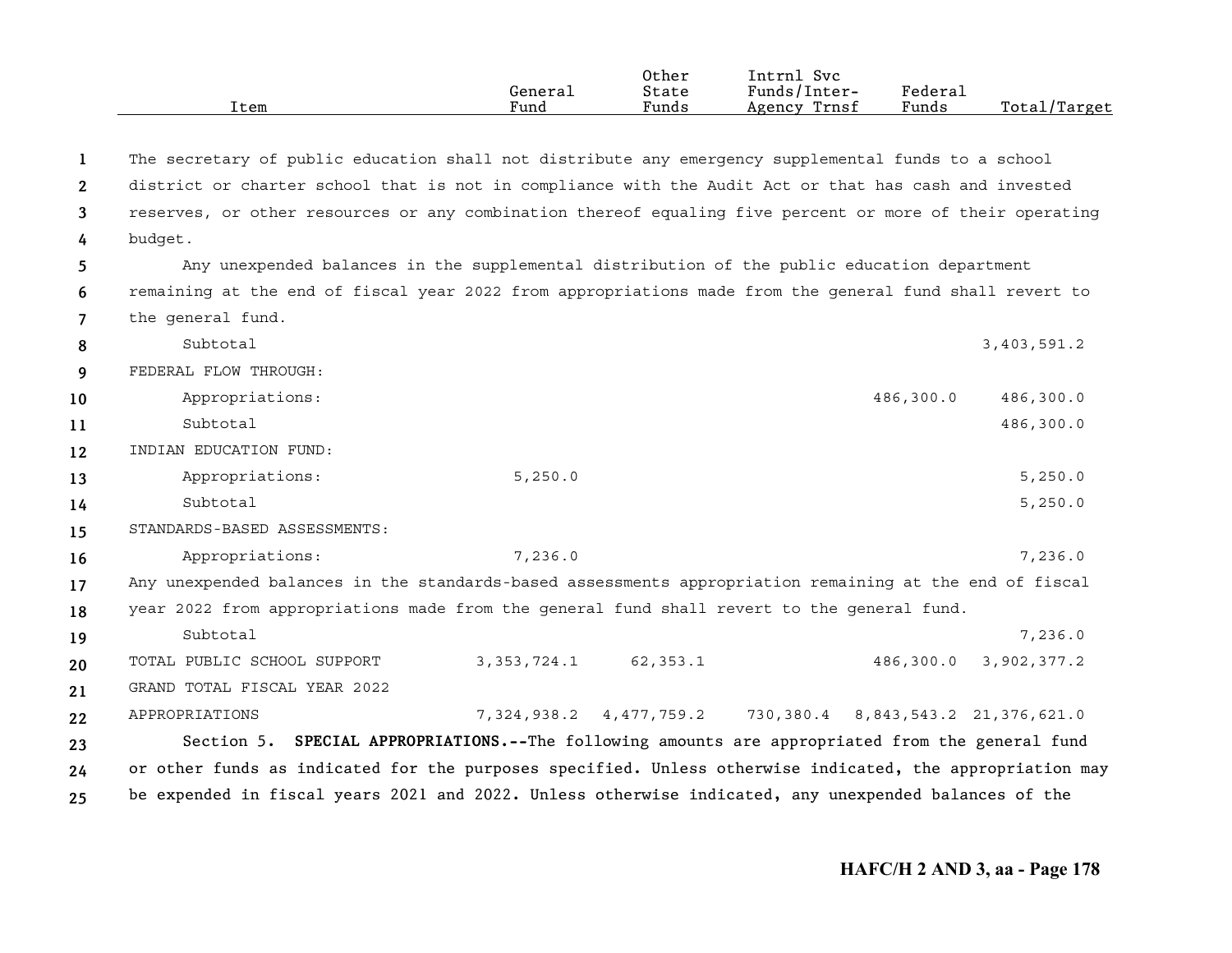|                       | Item                                                                                                       | General<br>Fund | Other<br>State<br>Funds | Intrnl Svc<br>Funds/Inter-<br>Agency Trnsf | Federal<br>Funds | Total/Target |
|-----------------------|------------------------------------------------------------------------------------------------------------|-----------------|-------------------------|--------------------------------------------|------------------|--------------|
| 1                     | appropriations remaining at the end of fiscal year 2022 shall revert to the appropriate fund.              |                 |                         |                                            |                  |              |
| $\mathbf{2}^{\prime}$ | LEGISLATURE<br>(1)                                                                                         |                 |                         |                                            |                  |              |
| 3                     | The one hundred fifty thousand dollars (\$150,000) appropriated from legislative cash balances for a rural |                 |                         |                                            |                  |              |
| 4                     | infrastructure study in Section 4 of Chapter 1 of Laws 2021 may be expended in fiscal years 2021 and       |                 |                         |                                            |                  |              |
| 5                     | 2022.                                                                                                      |                 |                         |                                            |                  |              |
| 6                     | ADMINISTRATIVE OFFICE<br>(2)                                                                               |                 |                         |                                            |                  |              |
| $\overline{7}$        | OF THE COURTS                                                                                              | 250.0           |                         |                                            |                  | 250.0        |
| 8                     | For a subscription service for a data-sharing platform to enable justice partners to share case            |                 |                         |                                            |                  |              |
| 9                     | management and jail management data.                                                                       |                 |                         |                                            |                  |              |
| 10                    | ADMINISTRATIVE OFFICE<br>(3)                                                                               |                 |                         |                                            |                  |              |
| 11                    | OF THE COURTS                                                                                              |                 |                         |                                            |                  |              |
| 12                    | The period of time for expending the eighty thousand dollars (\$80,000) appropriated from the general fund |                 |                         |                                            |                  |              |
| 13                    | in Subsection 11 of Section 5 of Chapter 83 of Laws 2020 for temporary relocation and renovation costs     |                 |                         |                                            |                  |              |
| 14                    | for the magistrate court in Grant county is extended through fiscal year 2022.                             |                 |                         |                                            |                  |              |
| 15                    | ADMINISTRATIVE OFFICE<br>(4)                                                                               |                 |                         |                                            |                  |              |
| 16                    | OF THE COURTS                                                                                              |                 |                         |                                            |                  |              |
| 17                    | The period of time for expending the five hundred sixty-four thousand dollars (\$564,000) appropriated     |                 |                         |                                            |                  |              |
| 18                    | from the general fund and nine hundred thirty-four thousand dollars (\$934,000) appropriated from other    |                 |                         |                                            |                  |              |
| 19                    | state funds in Subsection 13 of Section 5 of Chapter 83 of Laws of 2020 for moving and related costs is    |                 |                         |                                            |                  |              |
| 20                    | extended through fiscal year 2022. The other state funds appropriation is from the consumer settlement     |                 |                         |                                            |                  |              |
| 21                    | fund at the office of the attorney general.                                                                |                 |                         |                                            |                  |              |
| 22                    | ADMINISTRATIVE OFFICE<br>(5)                                                                               |                 |                         |                                            |                  |              |
| 23                    | OF THE COURTS                                                                                              |                 |                         |                                            |                  |              |
| 24                    | The period of time for expending the five hundred thousand dollars (\$500,000) appropriated from the       |                 |                         |                                            |                  |              |
| 25                    | general fund in Subsection 4 of Section 5 of Chapter 83 of Laws 2020 to upgrade information technology     |                 |                         |                                            |                  |              |

**25**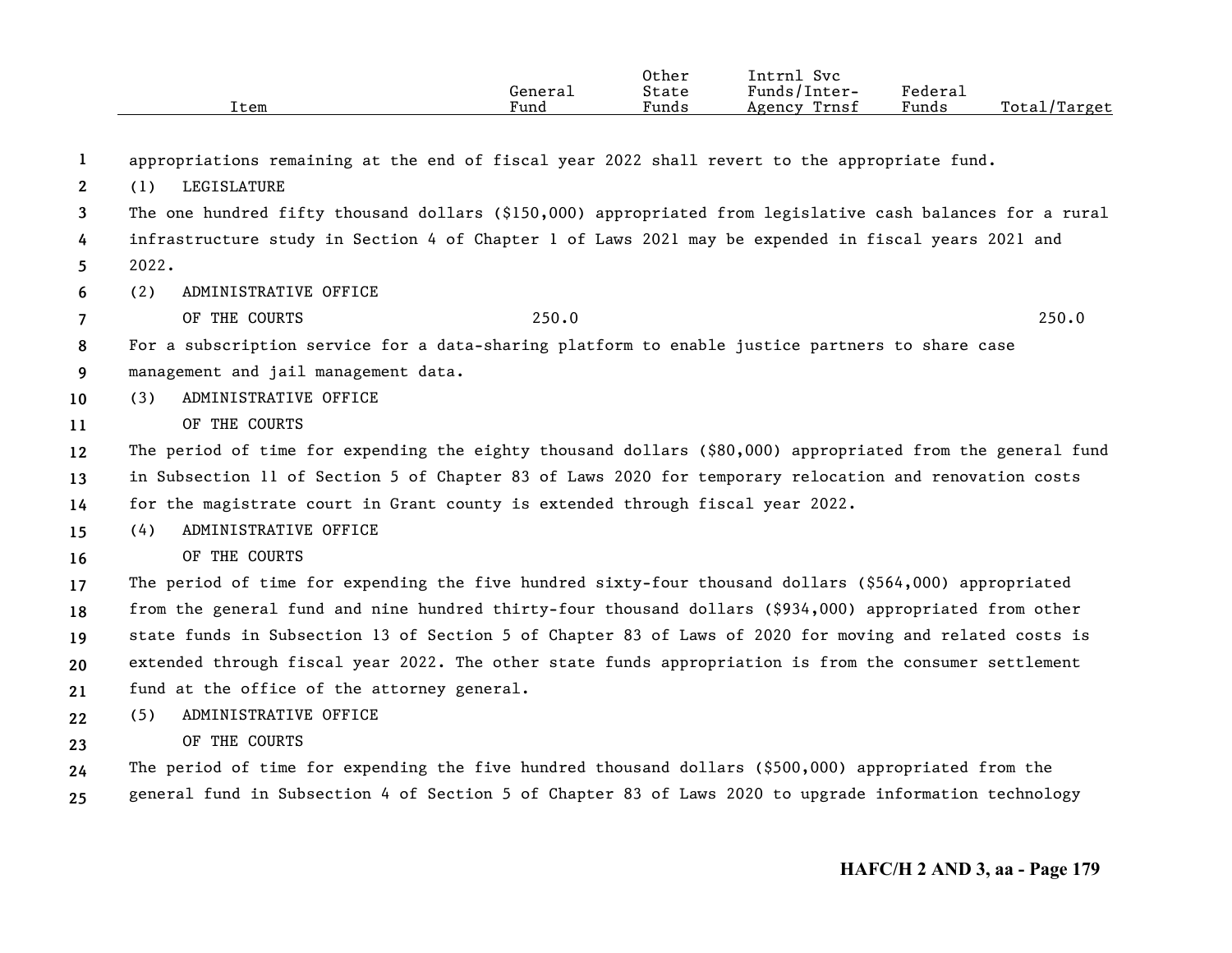|      |         | Other                 | [ntrnl<br>Svc   |        |                   |
|------|---------|-----------------------|-----------------|--------|-------------------|
|      | Genera⊥ | State                 | Funds/Inter-    | Federa |                   |
| Item | Fund    | $\mathbf{r}$<br>Funds | Trnsf<br>Agency | Funds  | Total,<br>'Target |

**1**systems at district courts is extended through fiscal year 2022.

**2**(6) ADMINISTRATIVE OFFICE

**3**OF THE COURTS

**456**The period of time for expending the four hundred thousand dollars (\$400,000) appropriated from the general fund in Subsection 10 of Section 5 of Chapter 83 of Laws 2020 to implement a statewide information management system for problem-solving courts is extended through fiscal year 2022.

**7**(7) ADMINISTRATIVE OFFICE

OF THE COURTS

**8**

**18**

**910**The period of time for expending the one hundred thousand dollars (\$100,000) appropriated from the general fund in Subsection 7 of Section 5 of Chapter 83 of Laws 2020 for a pro tem judge in McKinley

**11**county to clear driving-while-intoxicated case backlog is extended through fiscal year 2022.

**12**(8) ADMINISTRATIVE OFFICE

**13**OF THE COURTS

**141516**The period of time for expending the one million dollars (\$1,000,000) appropriated from the developmental disabilities planning council in Subsection 5 of Section 5 of Chapter 73 of Laws 2018 for reforming the New Mexico guardianship system is extended through fiscal year 2022.

- **17**(9) ADMINISTRATIVE OFFICE
	- OF THE COURTS

**1920212223**The period of time for expending the one million dollars  $(\$1,000,000)$  appropriated from the general fund in Subsection 8 of Section 5 of Chapter 83 of Laws 2020 to purchase and install furniture and equipment and convert permanent and long-term retention case files to digitization at magistrate courts, later reduced to five hundred thousand dollars (\$500,000) in Paragraph (2) of Subsection A of Section 7 of Chapter 5 of Laws 2020 (1st S.S.) is extended through fiscal year 2022.

- **24**(10) ADMINISTRATIVE OFFICE
- **25**OF THE COURTS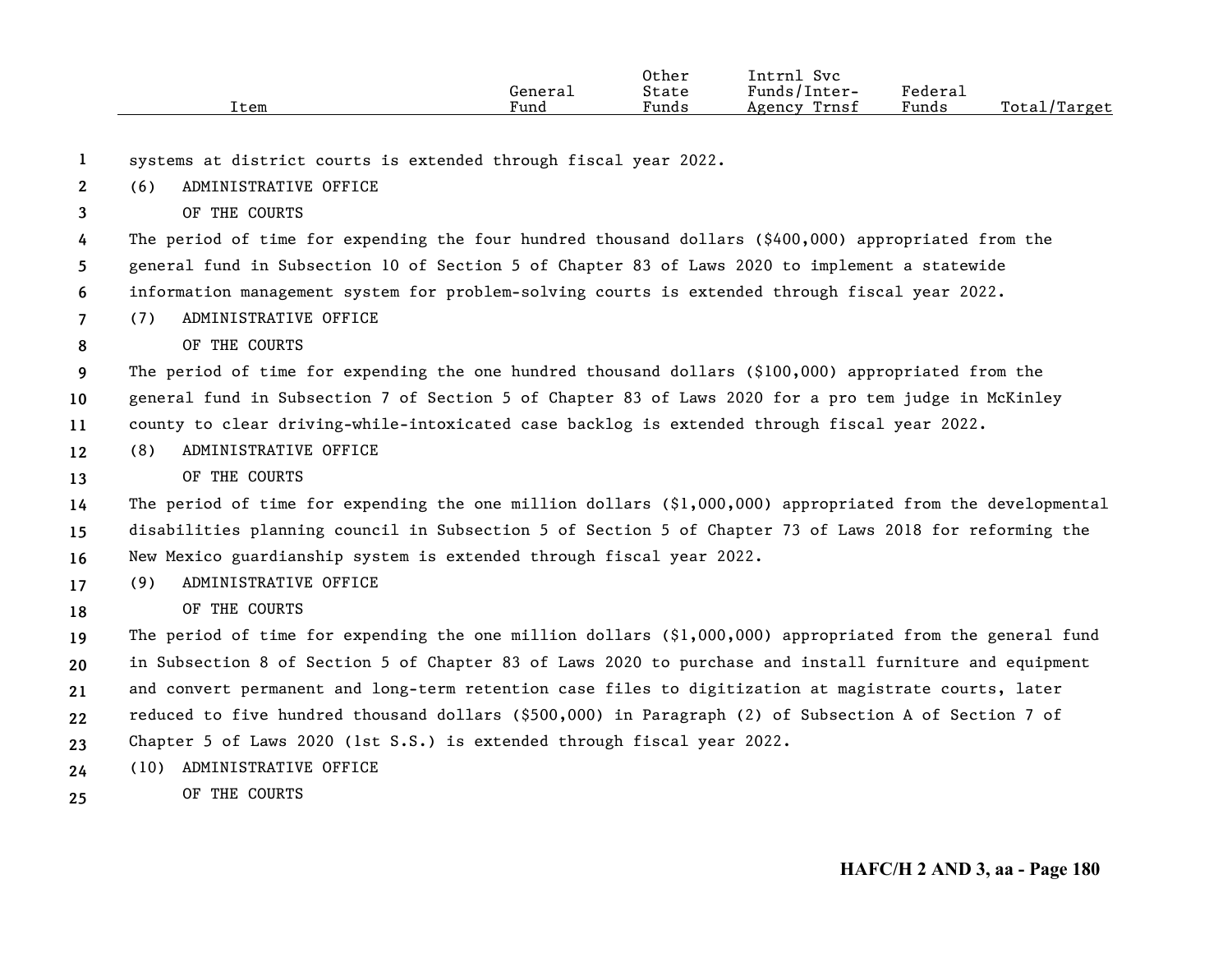| Item | General<br>Fund | Other<br>State<br>Funds | Intrnl Svc<br>Funds/Inter-<br>Trnsf<br>Agency | Federal<br>Funds | Total/Target |
|------|-----------------|-------------------------|-----------------------------------------------|------------------|--------------|
|      |                 |                         |                                               |                  |              |

| 1                     | The period of time for expending the one million dollars $(§1,000,000)$ appropriated from the general fund |
|-----------------------|------------------------------------------------------------------------------------------------------------|
| $\mathbf{2}^{\prime}$ | in Subsection 9 of Section 5 of Chapter 83 of Laws 2020 for a unified appropriation for magistrate court   |
| 3                     | security personnel, later reduced to eight hundred thousand dollars (\$800,000) in Paragraph (1) of        |
| 4                     | Subsection A of Section 7 of Chapter 5 of Laws 2020 (1st S.S.) is extended through fiscal year 2022.       |
| 5                     | (11) ADMINISTRATIVE OFFICE                                                                                 |
| 6                     | OF THE COURTS                                                                                              |
| $\overline{7}$        | The period of time for expending the one million eight hundred thousand dollars (\$1,800,000) appropriated |
| 8                     | from other state funds in Subsection 8 of Section 5 of Chapter 271 of Laws 2019 to redact personally       |
| 9                     | identifiable information from historical court case filings is extended through fiscal year 2022. The      |
| 10                    | other state funds appropriation is from the electronic services fund.                                      |
| 11                    | (12) ADMINISTRATIVE OFFICE                                                                                 |
| $12 \,$               | OF THE COURTS                                                                                              |
| 13                    | The period of time for expending the two hundred thousand dollars (\$200,000) appropriated from the        |
| 14                    | general fund in Subsection 5 of Section 5 of Chapter 83 of Laws 2020 for a unified appropriation to the    |
| 15                    | administrative office of the courts for equipment and vehicles at the district courts is extended through  |
| 16                    | fiscal year 2022.                                                                                          |
| 17                    | (13) ADMINISTRATIVE OFFICE                                                                                 |
| 18                    | OF THE COURTS<br>585.0<br>585.0                                                                            |
| 19                    | To distribute to district courts to provide justices, judges and magistrates a salary increase of two      |
| 20                    | percent in fiscal year 2022. The salary increases shall be effective the first full pay period after July  |
| 21                    | 1, 2021.                                                                                                   |
| 22                    | (14) ADMINISTRATIVE OFFICE                                                                                 |
| 23                    | OF THE COURTS<br>270.0<br>270.0                                                                            |
| 24                    | To replace cameras in detention centers and the judicial information division.                             |
| 25                    | (15) ADMINISTRATIVE OFFICE                                                                                 |
|                       |                                                                                                            |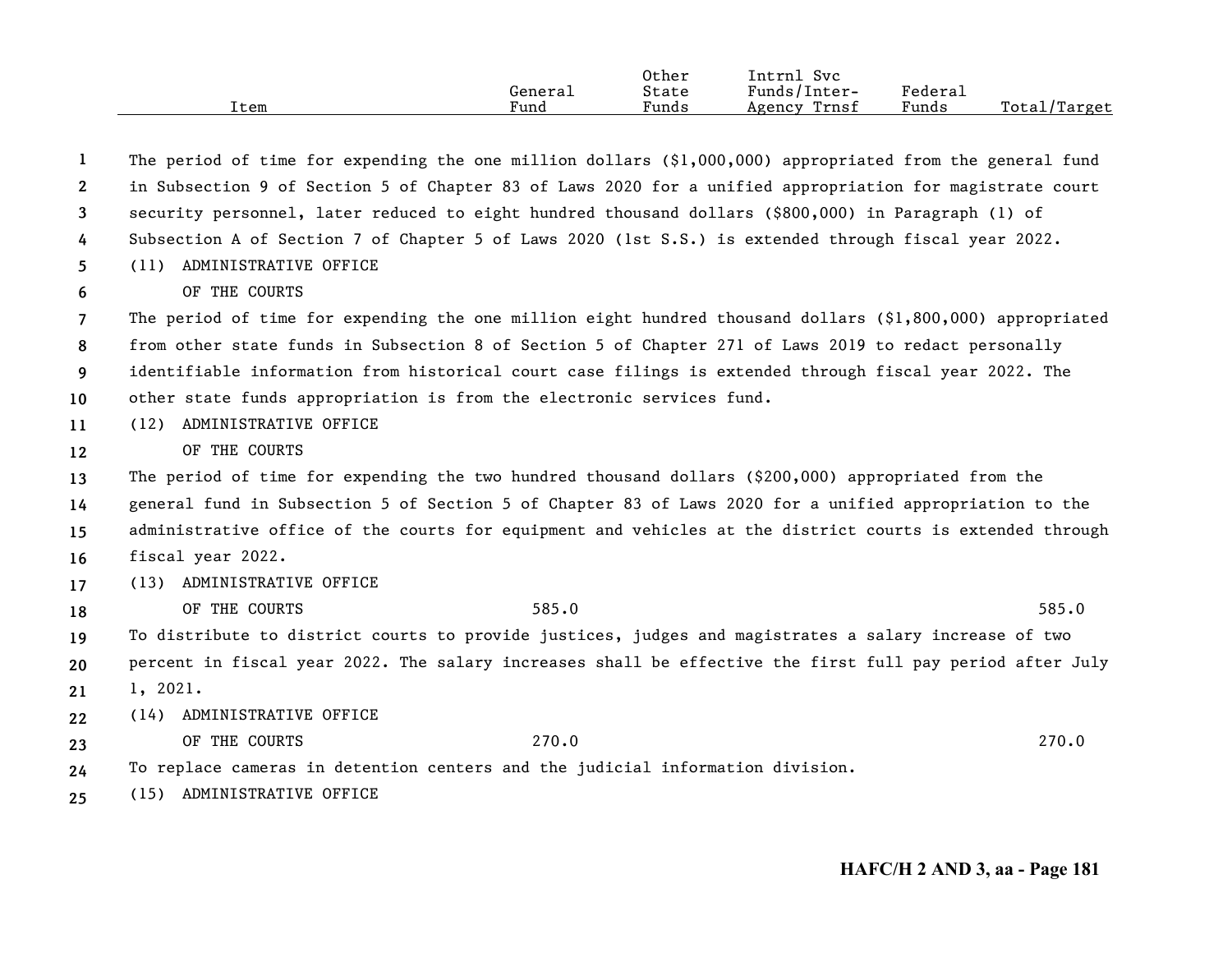|      |         | Other | [ntrn]<br>Svc   |         |              |
|------|---------|-------|-----------------|---------|--------------|
|      | General | State | Funds/Inter-    | Federa⊥ |              |
| Item | Fund    | Funds | Trnsf<br>Agency | Funds   | Total/Target |

OF THE COURTS

**1**

**8**

**22**

**23456**Up to five hundred thousand dollars (\$500,000) in unexpended balances in the special court services program in the court-appointed attorneys category remaining at the end of the fiscal year 2021 from appropriations made from the general fund or indirect federal funds authorized by Title IV-E of the Social Security Act shall not revert and may be expended in fiscal year 2022 to support legal representation in child welfare cases.

**7**(16) FIRST JUDICIAL

### DISTRICT COURT

**91011**The period of time for expending the one hundred thousand dollars (\$100,000) appropriated from the general fund in Subsection 15 of Section 5 of Chapter 83 of Laws 2020 to purchase and install network switches is extended through fiscal year 2022.

**12**(17) SECOND JUDICIAL

#### **13**DISTRICT ATTORNEY

**1415161718192021**The period of time for expending the six hundred thousand dollars (\$600,000) appropriated from the general fund and five hundred thousand dollars (\$500,000) appropriated from the ignition interlock fund in Subsection 13 of Section 5 of Chapter 73 of Laws 2018 for a data-driven prosecution pilot program, the six hundred thousand dollars (\$600,000) appropriated from the general fund in Subsection 14 of Section 5 of Chapter 73 of Laws 2018 for case prosecution and the eight hundred thousand dollars (\$800,000) appropriated from the general fund in Subsection 15 of Section 5 of Chapter 73 of Laws 2018 to address case backlog is extended through fiscal year 2022 and the appropriations may be used for other purposes. (18) ADMINISTRATIVE OFFICE OF

### THE DISTRICT ATTORNEYS

**232425**Any unexpended balances remaining at the end of fiscal year 2021 from revenues received in fiscal year 2021 and prior years by a district attorney from any Native American tribe, pueblo or political subdivision pursuant to a contract, memorandum of understanding, joint powers agreement or grant shall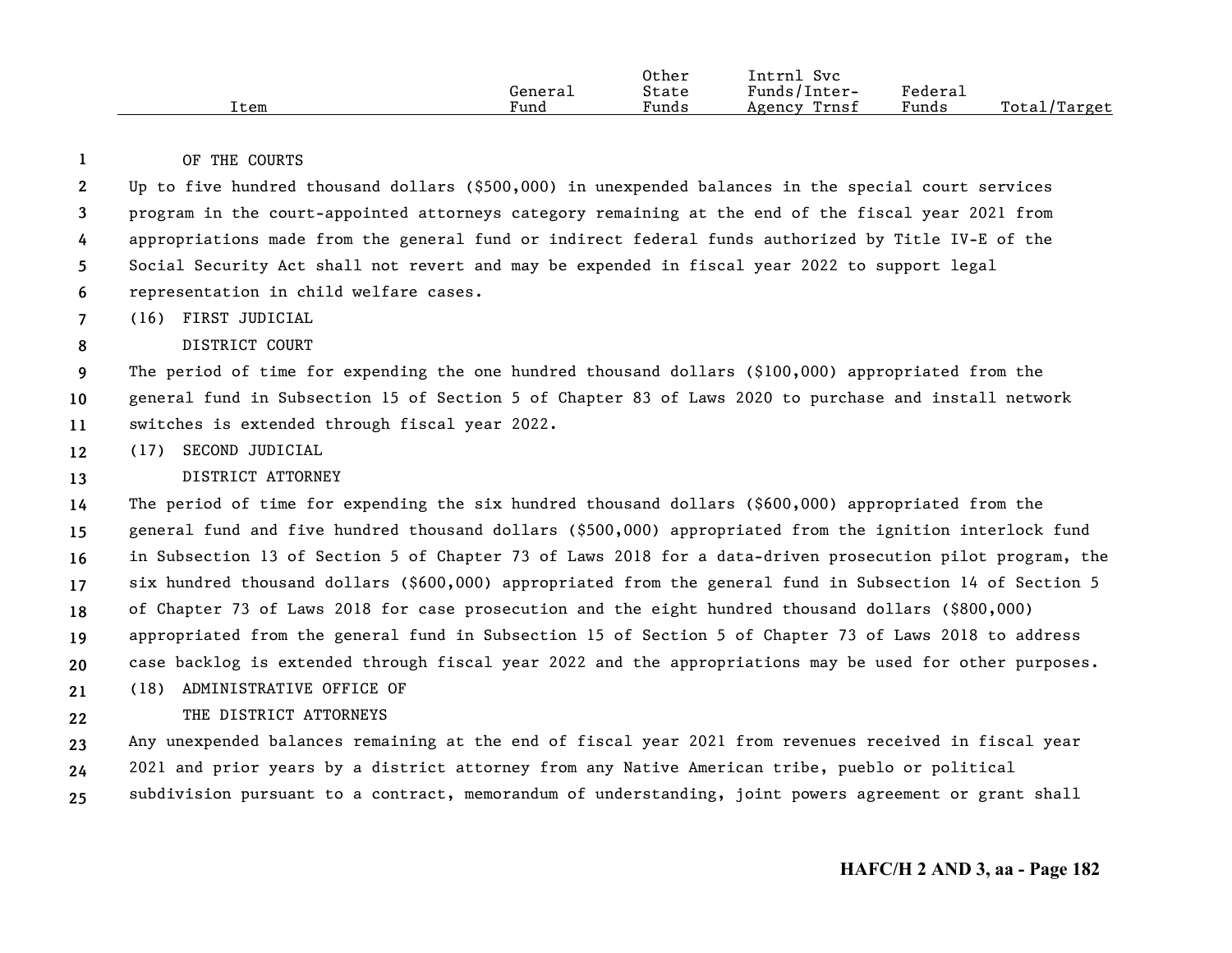|      | Genera⊥ | Other<br>State | Svc<br>Intrnl<br>Funds/Inter- | Federal |              |
|------|---------|----------------|-------------------------------|---------|--------------|
| Item | Fund    | Funds          | Trnsf<br>Agency               | Funds   | Total/Target |

| $\mathbf{1}$   |                                              | not revert and shall remain with the recipient district attorney's office for expenditure in fiscal year  |         |
|----------------|----------------------------------------------|-----------------------------------------------------------------------------------------------------------|---------|
| $\mathbf{2}$   |                                              | 2022. Prior to November 1, 2021, the administrative office of the district attorneys shall provide the    |         |
| 3              |                                              | department of finance and administration and the legislative finance committee a detailed report          |         |
| 4              |                                              | documenting the amount of all funds received from Native American tribes, pueblos and political           |         |
| 5              |                                              | subdivisions pursuant to a contract, memorandum of understanding, joint powers agreement or grant that do |         |
| 6              |                                              | not revert at the end of fiscal year 2021 for each of the district attorneys and the administrative       |         |
| $\overline{7}$ | office of the district attorneys.            |                                                                                                           |         |
| 8              | (19) ADMINISTRATIVE OFFICE OF                |                                                                                                           |         |
| 9              | THE DISTRICT ATTORNEYS                       |                                                                                                           |         |
| 10             |                                              | Any unexpended balances remaining at the end of fiscal year 2021 from revenues received in fiscal year    |         |
| 11             |                                              | 2021 and prior years by a district attorney or the administrative office of the district attorneys from   |         |
| $12 \,$        |                                              | the United States department of justice pursuant to the southwest border prosecution initiative shall not |         |
| 13             |                                              | revert and shall remain with the recipient district attorney's office for expenditure in fiscal year      |         |
| 14             |                                              | 2022. Prior to November 1, 2021, the administrative office of the district attorneys shall provide to the |         |
| 15             |                                              | department of finance and administration and the legislative finance committee a detailed report          |         |
| 16             |                                              | documenting the amount of all southwest border prosecution initiative funds that do not revert at the end |         |
| 17             |                                              | of fiscal year 2021 for each of the district attorneys and the administrative office of the district      |         |
| 18             | attorneys.                                   |                                                                                                           |         |
| 19             | (20) PUBLIC DEFENDER DEPARTMENT              | 550.0                                                                                                     | 550.0   |
| 20             | For litigation related to personnel matters. |                                                                                                           |         |
| 21             | (21) ATTORNEY GENERAL                        | 1,000.0                                                                                                   | 1,000.0 |
| 22             |                                              | For extraordinary litigation expenses including officer misconduct cases, crimes against families and     |         |
| 23             |                                              | children and public corruption. The other state funds appropriation is from the consumer settlement fund  |         |
| 24             | at the office of the attorney general.       |                                                                                                           |         |
| 25             | (22) ATTORNEY GENERAL                        | 250.0                                                                                                     | 250.0   |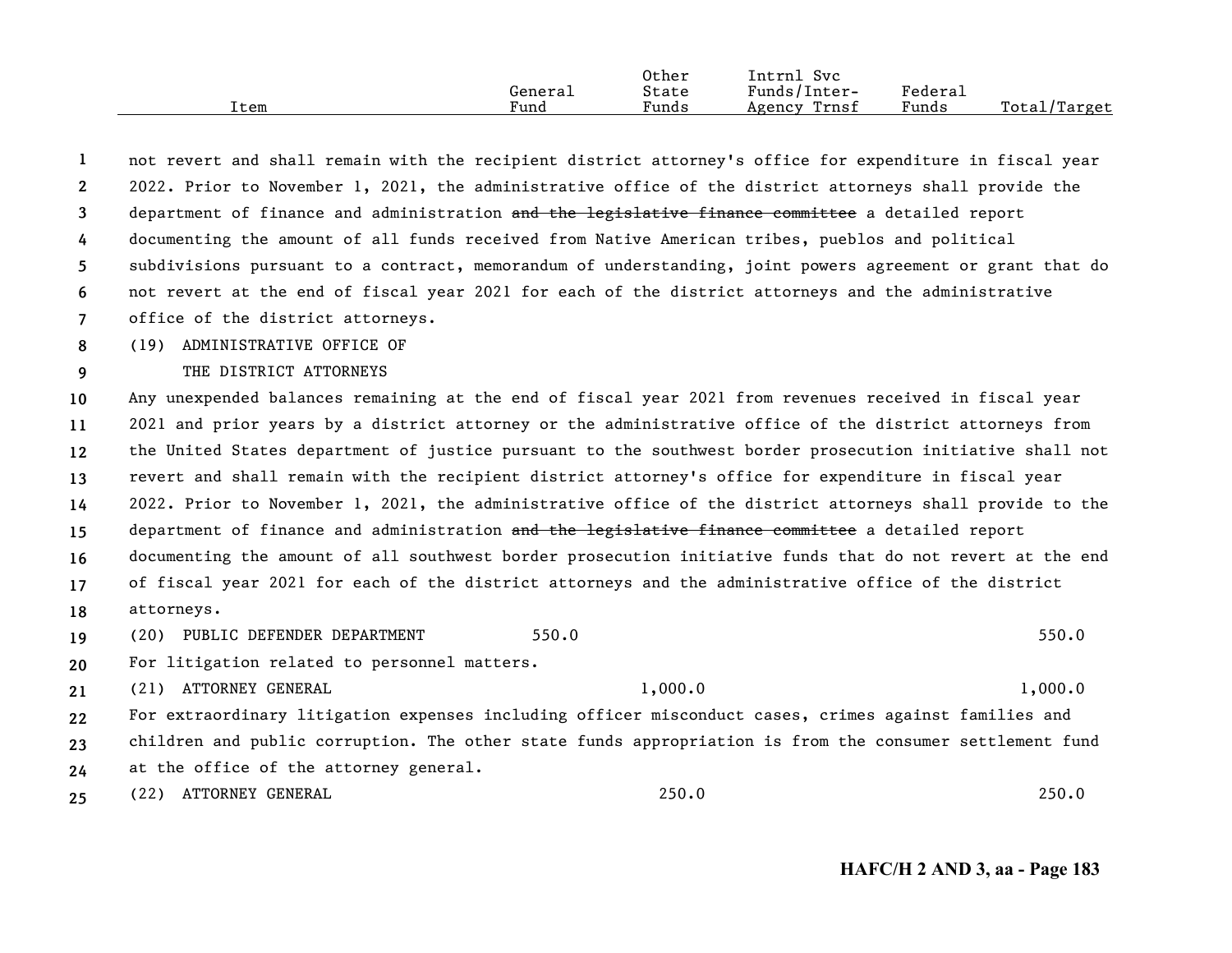|      |         | Other | ___<br>Svc<br>Intrnl |                                    |                     |
|------|---------|-------|----------------------|------------------------------------|---------------------|
|      | Generai | State | Funds/Inter-         | ${}_{\rm \texttt{Federa}_{\perp}}$ |                     |
| Item | Fund    | Funds | Trnsf<br>Agency      | Funds                              | Total,<br>$T$ arget |

**12345678910111213141516171819202122232425**For extraordinary litigation expenses related to consumer protection in context of the coronavirus disease 2019 public health emergency, including civil and criminal enforcement of public health orders and instances of price gouging. The other state funds appropriation is from the consumer settlement fund at the office of the attorney general. (23) ATTORNEY GENERAL 6,400.0 6,400.0 6,400.0 6,400.0 For interstate water litigation costs. The other state funds appropriation is from the consumer settlement fund at the office of the attorney general. (24) ATTORNEY GENERAL 500.0 500.0 500.0 500.0 500.0 500.0 500.0 500.0 500.0 500.0 500.0 500.0 500.0 500.0 500.0 500.0 500.0 500.0 500.0 500.0 500.0 500.0 500.0 500.0 500.0 500.0 500.0 500.0 500.0 500.0 500.0 500.0 500.0 50 For tobacco enforcement pursuant to the tobacco master settlement agreement. (25) ATTORNEY GENERAL The period of time for expending the four hundred fifty thousand dollars (\$450,000) appropriated from internal service funds/interagency transfers in Subsection 25 of Section 5 of Chapter 83 of Laws 2020 for a warrant round up initiative is extended through fiscal year 2022. The internal service funds/interagency transfers appropriation is from the consumer settlement fund at the office of the attorney general. (26) TAXATION AND REVENUE DEPARTMENTThe state board of finance may approve a transfer from the appropriation contingency fund to the taxation and revenue department up to two million dollars (\$2,000,000) in fiscal years 2021 and 2022 contingent on the enactment of House Bill 12 or similar legislation in the first session of the fifty-fifth legislature, and additionally up to two million dollars (\$2,000,000) in fiscal years 2021 and 2022 contingent on certification by the secretary of the department of finance and administration that other enacted legislation in the first session of the fifty-fifth legislature resulted in significant changes to the tax code and that no other funding is available to implement the changes. (27) DEPARTMENT OF FINANCE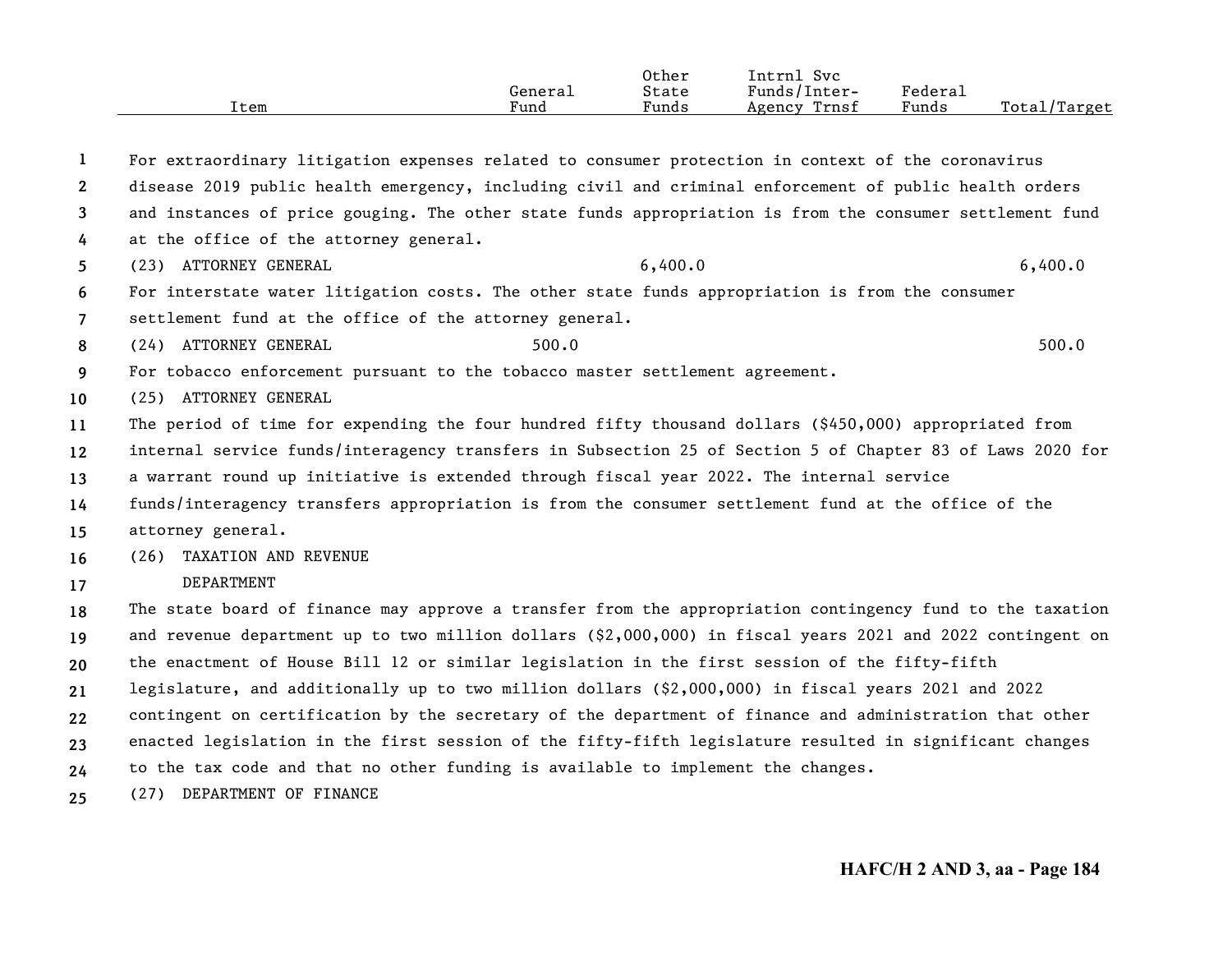|                | Item                                                                                                      | General<br>Fund | Other<br>State<br>Funds | Intrnl Svc<br>Funds/Inter-<br>Agency Trnsf | Federal<br>Funds | Total/Target |
|----------------|-----------------------------------------------------------------------------------------------------------|-----------------|-------------------------|--------------------------------------------|------------------|--------------|
|                |                                                                                                           |                 |                         |                                            |                  |              |
| 1              | AND ADMINISTRATION                                                                                        | 200.0           |                         |                                            |                  | 200.0        |
| 2              | For a grants administration division contingent on enactment of House Bill 14 or similar legislation      |                 |                         |                                            |                  |              |
| 3              | during the first session of the fifty-fifth legislature.                                                  |                 |                         |                                            |                  |              |
| 4              | (28) DEPARTMENT OF FINANCE                                                                                |                 |                         |                                            |                  |              |
| 5.             | AND ADMINISTRATION                                                                                        |                 | 2,000.0                 |                                            |                  | 2,000.0      |
| 6              | For disbursement to the New Mexico mortgage finance authority for expenditure pursuant to the New Mexico  |                 |                         |                                            |                  |              |
| $\overline{7}$ | Housing Trust Fund Act. The other state funds appropriation is from the mortgage regulatory fund.         |                 |                         |                                            |                  |              |
| 8              | (29) DEPARTMENT OF FINANCE                                                                                |                 |                         |                                            |                  |              |
| 9              | AND ADMINISTRATION                                                                                        | 100.0           |                         |                                            |                  | 100.0        |
| 10             | For disbursement to the renewable energy transmission authority for operating costs in fiscal year 2022.  |                 |                         |                                            |                  |              |
| 11             | The renewable energy transmission authority shall report to the interim New Mexico finance authority      |                 |                         |                                            |                  |              |
| 12             | oversight committee on the status of the authority's operating budget.                                    |                 |                         |                                            |                  |              |
| 13             | (30) DEPARTMENT OF FINANCE                                                                                |                 |                         |                                            |                  |              |
| 14             | AND ADMINISTRATION                                                                                        | 6,000.0         |                         |                                            |                  | 6,000.0      |
| 15             | For economic recovery efforts for communities impacted by mineral and energy development, in coordination |                 |                         |                                            |                  |              |
| 16             | with any future federal stimulus funding, to be coordinated by the local government division of the       |                 |                         |                                            |                  |              |
| 17             | department of finance and administration and distributed by the community development council, under      |                 |                         |                                            |                  |              |
| 18             | existing provisions of the New Mexico community assistance act. The appropriation may be expended in      |                 |                         |                                            |                  |              |
| 19             | fiscal years 2021 through 2025. Any unexpended balances shall revert at the end of fiscal year 2025.      |                 |                         |                                            |                  |              |
| 20             | (31) DEPARTMENT OF FINANCE                                                                                |                 |                         |                                            |                  |              |
| 21             | AND ADMINISTRATION                                                                                        | 2,000.0         |                         |                                            |                  | 2,000.0      |
| 22             | For financial assistance to local governments in northwest New Mexico that experience extraordinary costs |                 |                         |                                            |                  |              |
| 23             | associated with the coronavirus disease 2019 public health emergency.                                     |                 |                         |                                            |                  |              |
| 24             | DEPARTMENT OF FINANCE<br>(32)                                                                             |                 |                         |                                            |                  |              |
| 25             | AND ADMINISTRATION                                                                                        | 300.0           |                         |                                            |                  | 300.0        |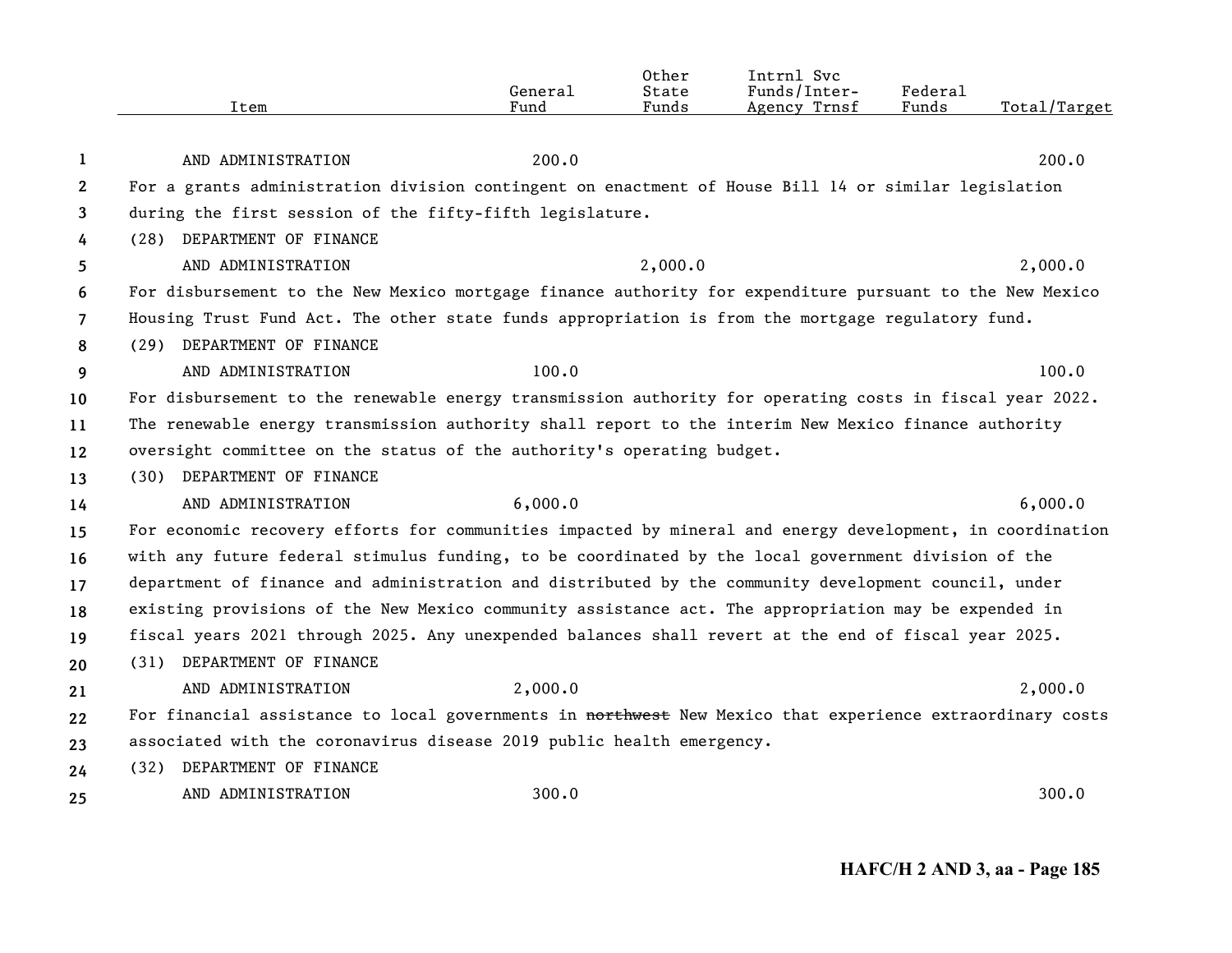|                | Item                                                                                                      | General<br>Fund | Other<br>State<br>Funds | Intrnl Svc<br>Funds/Inter-<br>Agency Trnsf | Federal<br>Funds | Total/Target |
|----------------|-----------------------------------------------------------------------------------------------------------|-----------------|-------------------------|--------------------------------------------|------------------|--------------|
|                |                                                                                                           |                 |                         |                                            |                  |              |
| 1              | For information technology infrastructure upgrades.                                                       |                 |                         |                                            |                  |              |
| $\mathbf{2}$   | (33) DEPARTMENT OF FINANCE                                                                                |                 |                         |                                            |                  |              |
| 3              | AND ADMINISTRATION                                                                                        |                 |                         |                                            |                  |              |
| 4              | The period of time for expending the seven hundred fifty million dollars (\$750,000,000) transferred to   |                 |                         |                                            |                  |              |
| 5.             | the appropriation account of the general fund in Subsection E of Section 14 of Chapter 5 of Laws 2020     |                 |                         |                                            |                  |              |
| 6              | (1st S.S.) for expenditures reasonably necessary for the operation of government is extended through      |                 |                         |                                            |                  |              |
| $\overline{7}$ | December 31, 2021.                                                                                        |                 |                         |                                            |                  |              |
| 8              | (34) RETIREE HEALTH CARE AUTHORITY                                                                        |                 |                         | 100.0                                      |                  | 100.0        |
| 9              | For a web portal. The internal service funds/interagency transfers appropriation is from the retiree      |                 |                         |                                            |                  |              |
| 10             | health care fund.                                                                                         |                 |                         |                                            |                  |              |
| 11             | (35) GENERAL SERVICES DEPARTMENT                                                                          | 7,600.0         |                         |                                            |                  | 7,600.0      |
| 12             | For a projected shortfall in the employee group health benefits fund contingent on implementing a plan to |                 |                         |                                            |                  |              |
| 13             | raise matching funds from local governments and higher education institutions of three million three      |                 |                         |                                            |                  |              |
| 14             | hundred thousand dollars (\$3,300,000) and on the general services department increasing health benefit   |                 |                         |                                            |                  |              |
| 15             | premiums in fiscal year 2022.                                                                             |                 |                         |                                            |                  |              |
| 16             | (36) GENERAL SERVICES DEPARTMENT                                                                          | 750.0           |                         |                                            |                  | 750.0        |
| 17             | To purchase vehicles.                                                                                     |                 |                         |                                            |                  |              |
| 18             | (37) EDUCATIONAL RETIREMENT BOARD                                                                         |                 |                         |                                            |                  |              |
| 19             | The period of time for expending the one million five hundred forty-five thousand nine hundred dollars    |                 |                         |                                            |                  |              |
| 20             | $(\$1,545,900)$ appropriated from other state funds in Subsection 44 of Section 5 of Chapter 271 of Laws  |                 |                         |                                            |                  |              |
| 21             | 2019 for expenditures required to implement and conduct a data cleanse project is extended through fiscal |                 |                         |                                            |                  |              |
| 22             | year 2022. The other state funds appropriation is from the educational retirement fund.                   |                 |                         |                                            |                  |              |
| 23             | NEW MEXICO SENTENCING<br>(38)                                                                             |                 |                         |                                            |                  |              |
| 24             | COMMISSION                                                                                                |                 | 500.0                   |                                            |                  | 500.0        |
| 25             | To study and redraft the Criminal Code and other criminal statutes. The other state funds appropriation   |                 |                         |                                            |                  |              |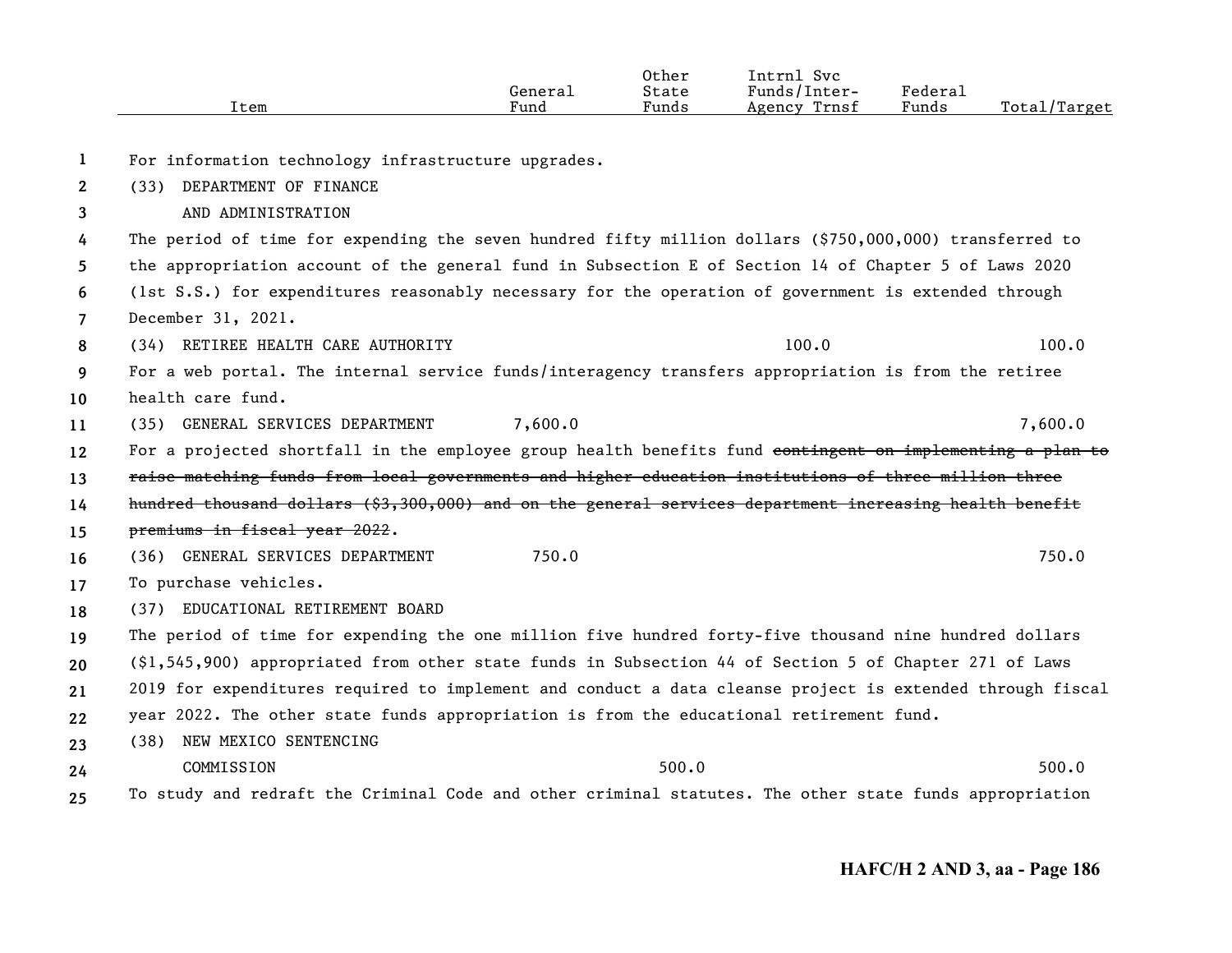|                       | Item                                                                                                    | General<br>Fund | Other<br>State<br>Funds | Intrnl Svc<br>Funds/Inter-<br>Agency Trnsf | Federal<br>Funds | Total/Target |
|-----------------------|---------------------------------------------------------------------------------------------------------|-----------------|-------------------------|--------------------------------------------|------------------|--------------|
|                       |                                                                                                         |                 |                         |                                            |                  |              |
| 1                     | is from the consumer settlement fund at the office of the attorney general.                             |                 |                         |                                            |                  |              |
| $\mathbf{2}^{\prime}$ | (39) NEW MEXICO SENTENCING                                                                              |                 |                         |                                            |                  |              |
| 3                     | COMMISSION                                                                                              | 50.0            |                         |                                            |                  | 50.0         |
| 4                     | To update reports on pretrial detention in the second judicial district court.                          |                 |                         |                                            |                  |              |
| 5                     | (40) SECRETARY OF STATE                                                                                 | 3,046.8         |                         |                                            |                  | 3,046.8      |
| 6                     | For the costs of conducting and administering a special election to fill a congressional district 1     |                 |                         |                                            |                  |              |
| $\overline{7}$        | vacancy and other costs.                                                                                |                 |                         |                                            |                  |              |
| 8                     | (41) BORDER AUTHORITY                                                                                   | 25.0            |                         |                                            |                  | 25.0         |
| 9                     | To host Mexican officials in the state for the New Mexico-Chihuahua and New Mexico-Sonora commissions.  |                 |                         |                                            |                  |              |
| 10                    | (42) TOURISM DEPARTMENT                                                                                 | 7,000.0         |                         |                                            |                  | 7,000.0      |
| 11                    | For a revitalization strategy to restart the tourism economy.                                           |                 |                         |                                            |                  |              |
| 12                    | (43) TOURISM DEPARTMENT                                                                                 | 300.0           |                         |                                            |                  | 300.0        |
| 13                    | For branded partnerships between New Mexico true and the special olympics.                              |                 |                         |                                            |                  |              |
| 14                    | (44) TOURISM DEPARTMENT                                                                                 |                 |                         |                                            |                  |              |
| 15                    | The period of time for expending the six hundred thousand dollars (\$600,000) appropriated from the     |                 |                         |                                            |                  |              |
| 16                    | general fund in Subsection 51 of Section 5 of Chapter 271 of Laws 2019 and extended in Subsection 46 of |                 |                         |                                            |                  |              |
| 17                    | Section 5 of Chapter 83 of Laws 2020 for the marketing and promotion of the inaugural Virgin Galactic   |                 |                         |                                            |                  |              |
| 18                    | flight in New Mexico is extended through fiscal year 2022 and may be used for other purposes.           |                 |                         |                                            |                  |              |
| 19                    | (45) TOURISM DEPARTMENT                                                                                 | 100.0           |                         |                                            |                  | 100.0        |
| 20                    | To promote the New Mexico Bowl.                                                                         |                 |                         |                                            |                  |              |
| 21                    | (46) ECONOMIC DEVELOPMENT                                                                               |                 |                         |                                            |                  |              |
| 22                    | <b>DEPARTMENT</b>                                                                                       | 200.0           |                         |                                            |                  | 200.0        |
| 23                    | For the local economic assistance and development support program.                                      |                 |                         |                                            |                  |              |
| 24                    | ECONOMIC DEVELOPMENT<br>(47)                                                                            |                 |                         |                                            |                  |              |
| 25                    | DEPARTMENT                                                                                              | 500.0           |                         |                                            |                  | 500.0        |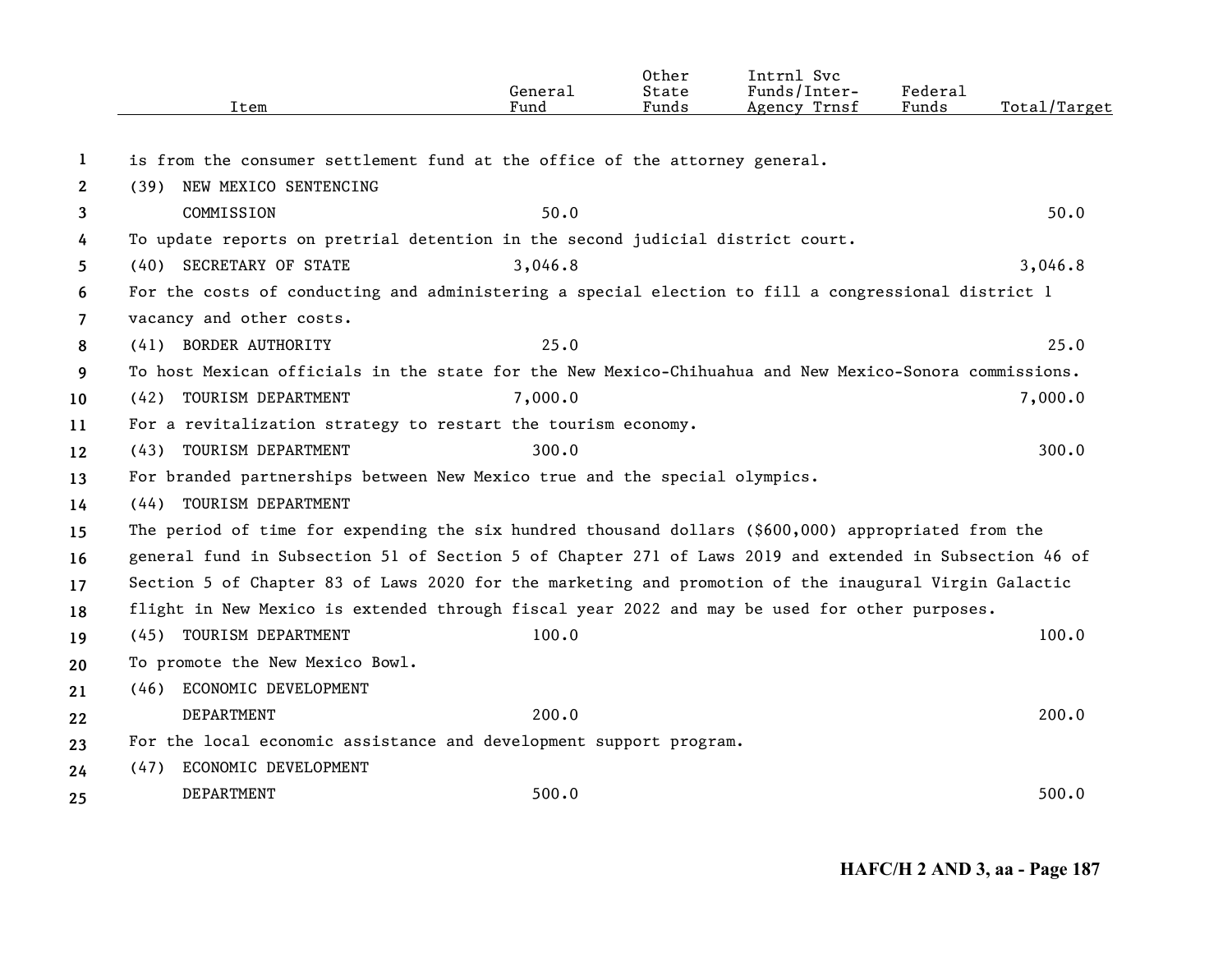|                       | Item                                                                                                     | General<br>Fund | Other<br>State<br>Funds | Intrnl Svc<br>Funds/Inter-<br>Agency Trnsf | Federal<br>Funds | Total/Target |
|-----------------------|----------------------------------------------------------------------------------------------------------|-----------------|-------------------------|--------------------------------------------|------------------|--------------|
| 1                     | For the outdoor equity grant fund to provide outdoor recreation opportunities to underserved low-income  |                 |                         |                                            |                  |              |
| $\mathbf{2}^{\prime}$ | communities.                                                                                             |                 |                         |                                            |                  |              |
| 3                     | ECONOMIC DEVELOPMENT<br>(48)                                                                             |                 |                         |                                            |                  |              |
| 4                     | DEPARTMENT                                                                                               |                 | 500.0                   |                                            |                  | 500.0        |
| 5                     | To fund the outdoor recreation division's investment in trails throughout New Mexico. The other state    |                 |                         |                                            |                  |              |
| 6                     | funds appropriation is from youth conservation corps fund balances.                                      |                 |                         |                                            |                  |              |
| $\overline{7}$        | (49) ECONOMIC DEVELOPMENT                                                                                |                 |                         |                                            |                  |              |
| 8                     | DEPARTMENT                                                                                               | 7,000.0         |                         |                                            |                  | 7,000.0      |
| 9                     | To the development training fund for the job training incentive program.                                 |                 |                         |                                            |                  |              |
| 10                    | (50) ECONOMIC DEVELOPMENT                                                                                |                 |                         |                                            |                  |              |
| 11                    | DEPARTMENT                                                                                               | 17,500.0        |                         |                                            |                  | 17,500.0     |
| 12                    | To the local economic development act fund for projects statewide. Any unexpended balances remaining at  |                 |                         |                                            |                  |              |
| 13                    | the end of the fiscal year 2022 shall not revert and may be expended in future fiscal years.             |                 |                         |                                            |                  |              |
| 14                    | (51) REGULATION AND LICENSING                                                                            |                 |                         |                                            |                  |              |
| 15                    | DEPARTMENT                                                                                               |                 |                         |                                            |                  |              |
| 16                    | The period of time for expending the two hundred sixty-five thousand four hundred dollars (\$265,400)    |                 |                         |                                            |                  |              |
| 17                    | appropriated from the general fund in Subsection 53 of Section 5 of Chapter 83 of Laws 2020 for upgrades |                 |                         |                                            |                  |              |
| 18                    | to the alcoholic beverage control licensing software contingent on the regulation and licensing          |                 |                         |                                            |                  |              |
| 19                    | department following the project certification process described in Section 7 of this act is extended    |                 |                         |                                            |                  |              |
| 20                    | through fiscal year 2022.                                                                                |                 |                         |                                            |                  |              |
| 21                    | (52) PUBLIC REGULATION                                                                                   |                 |                         |                                            |                  |              |
| 22                    | COMMISSION                                                                                               | 145.1           |                         |                                            |                  | 145.1        |
| 23                    | For moving and related costs.                                                                            |                 |                         |                                            |                  |              |
| 24                    | PUBLIC REGULATION<br>(53)                                                                                |                 |                         |                                            |                  |              |
| 25                    | COMMISSION                                                                                               |                 |                         |                                            |                  |              |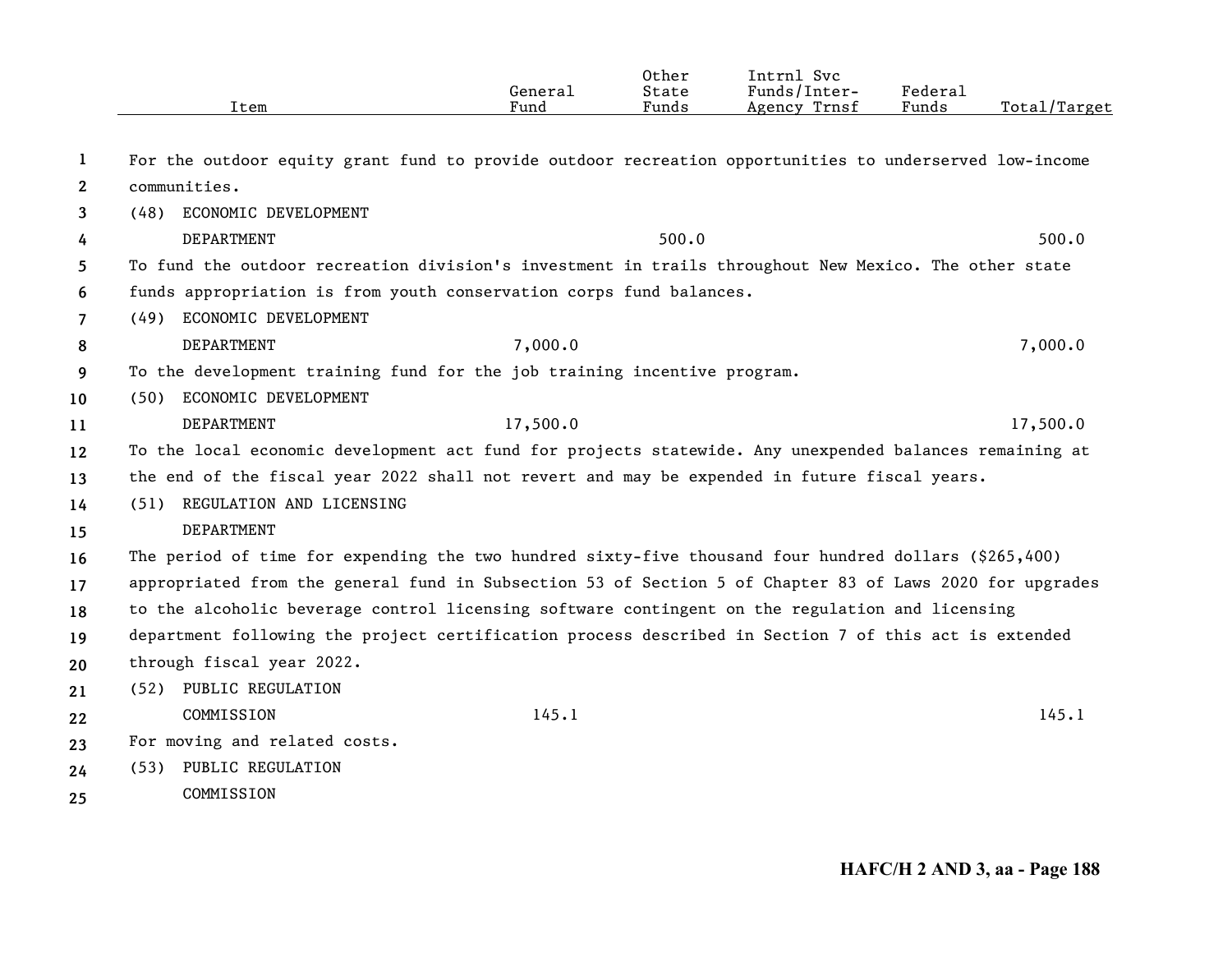|      | General | Other<br>State | Svc<br>[ntrnl<br>Funds/Inter- | Federal |              |
|------|---------|----------------|-------------------------------|---------|--------------|
| Item | Fund    | Funds          | Agency Trnsf                  | Funds   | Total/Target |
|      |         |                |                               |         |              |

| 1              | On enactment of House Bill 106, House Bill 137, House Bill 206, Senate Bill 83, Senate Bill 84, or Senate |         |         |         |
|----------------|-----------------------------------------------------------------------------------------------------------|---------|---------|---------|
| 2              | Bill 156 in the first session of the fifty-fifth legislature, the board of finance may authorize a loan   |         |         |         |
| 3              | of up to five hundred thousand dollars (\$500,000) from the operating reserve to the public regulation    |         |         |         |
| 4              | commission to implement the legislation.                                                                  |         |         |         |
| 5.             | (54) NEW MEXICO LIVESTOCK BOARD                                                                           | 500.0   |         | 500.0   |
| 6              | To implement a state-led meat inspection program.                                                         |         |         |         |
| $\overline{7}$ | (55) NEW MEXICO LIVESTOCK BOARD                                                                           | 360.0   |         | 360.0   |
| 8              | To purchase vehicles and body cameras.                                                                    |         |         |         |
| 9              | ENERGY, MINERALS AND<br>(56)                                                                              |         |         |         |
| 10             | NATURAL RESOURCES DEPARTMENT                                                                              | 300.0   |         | 300.0   |
| 11             | For information technology hardware and infrastructure upgrades.                                          |         |         |         |
| $12 \,$        | ENERGY, MINERALS AND<br>(57)                                                                              |         |         |         |
| 13             | NATURAL RESOURCES DEPARTMENT                                                                              | 3,000.0 | 2,000.0 | 5,000.0 |
| 14             | For the continued remediation work of the Carlsbad brine well contingent on a fifty percent local match   |         |         |         |
| 15             | of expenditures. The other state funds appropriation is from the corrective action fund.                  |         |         |         |
| 16             | (58) STATE ENGINEER                                                                                       | 1,000.0 |         | 1,000.0 |
| 17             | For implementation of the Pecos river settlement agreement, including required augmentation pumping.      |         |         |         |
| 18             | (59) STATE ENGINEER                                                                                       | 2,500.0 | 2,875.0 | 5,375.0 |
| 19             | For interstate water litigation costs. The other state funds appropriation is from the consumer           |         |         |         |
| 20             | settlement fund at the office of the attorney general.                                                    |         |         |         |
| 21             | (60) STATE ENGINEER                                                                                       | 300.0   |         | 300.0   |
| 22             | For upgrades and replacements for the water administration technical engineering resource imaging system. |         |         |         |
| 23             | COMMISSION ON THE<br>(61)                                                                                 |         |         |         |
| 24             | STATUS OF WOMEN                                                                                           |         |         |         |
| 25             | The period of time for expending the one hundred thousand dollars (\$100,000) appropriated from the       |         |         |         |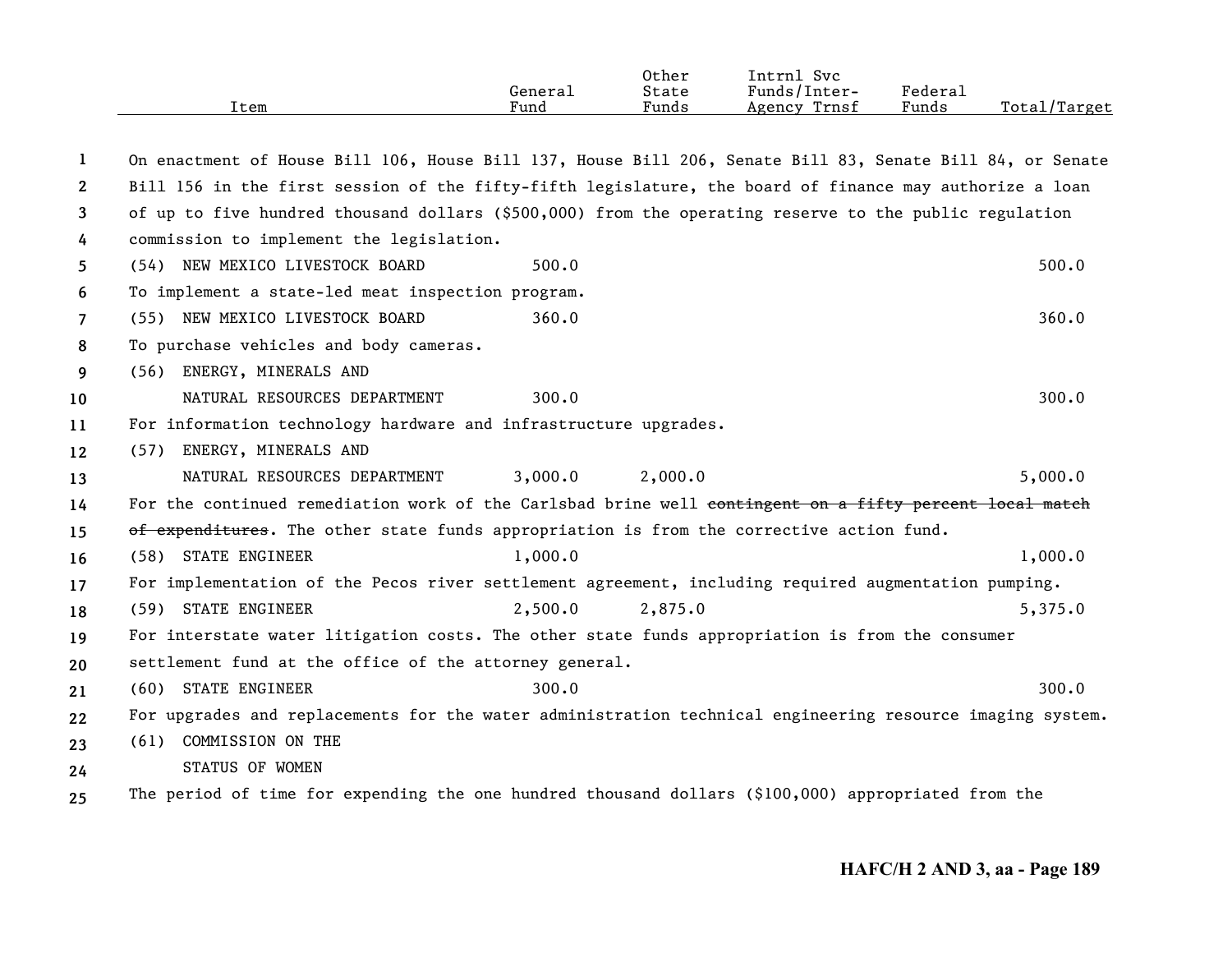|      |         | Other | Intrnl<br><b>Svc</b> |         |                     |
|------|---------|-------|----------------------|---------|---------------------|
|      | General | State | Funds/Inter-         | Federal |                     |
| Item | Fund    | Funds | Trnsf<br>Agency      | Funds   | Total,<br>$T$ arget |

**1234567**general fund in Section 17 of Chapter 278 of Laws 2019 to fund the commission on the status of women pursuant to Section 28-3-2 NMSA 1978, the fifty thousand dollars (\$50,000) appropriated from the general fund in Section 58 of Chapter 278 of Laws 2019 for operational expenses, the fifty-five thousand dollars (\$55,000) appropriated from the general fund in Section 13 of Chapter 279 of Laws 2019 for operational expenses and the eighty thousand dollars (\$80,000) appropriated from the general fund in Section 48 of Chapter 279 of Laws 2019 for operational expenses and extended by Item 72 of Section 5 of Chapter 83 of Laws 2020 is extended through fiscal year 2022.

**8**(62) EARLY CHILDHOOD EDUCATION

**9** AND CARE DEPARTMENT 5,000.0 5,000.0 5,000.0 5,000 5,000 5,000 5,000 5,000 5,000 5,000 5,000 5,000 5,000 5,000 5,000 5,000 5,000 5,000 5,000 5,000 5,000 5,000 5,000 5,000 5,000 5,000 5,000 5,000 5,000 5,000 5,000 5,000 5,00

**1011121314**For endowed early childhood positions at New Mexico public and tribal institutions of higher education contingent on matching funds from the higher education institution through fiscal year 2023. The other state funds appropriation is from the public pre-kindergarten fund at the public education department. Any unexpended balances remaining at the end of fiscal year 2023 from this appropriation shall revert to the early childhood education and care fund.

**15**(63) EARLY CHILDHOOD EDUCATION

**16**AND CARE DEPARTMENT 2,000.0 2,000.0 2,000.0

**171819202122**For endowed early childhood positions, including those necessary for increasing the number of indigenous and bilingual early childhood educators, at New Mexico public and tribal institutions of higher education contingent on matching funds from the higher education institution through fiscal year 2023. The other state funds appropriation is from the early childhood education and care department's private pre-k account. Any unexpended balances remaining at the end of fiscal year 2023 from this appropriation shall revert to the early childhood education and care fund.

**23**(64) EARLY CHILDHOOD EDUCATION

**24**

**25**

For network and information technology infrastructure.

AND CARE DEPARTMENT 400.0 400.0 400.0 400.0 400.0 400.0 400.0 400.0 400.0 400.0 400.0 400.0 400.0 400.0 400.0 400.0 400.0 400.0 400.0 400.0 400.0 400.0 400.0 400.0 400.0 400.0 400.0 400.0 400.0 400.0 400.0 400.0 400.0 400.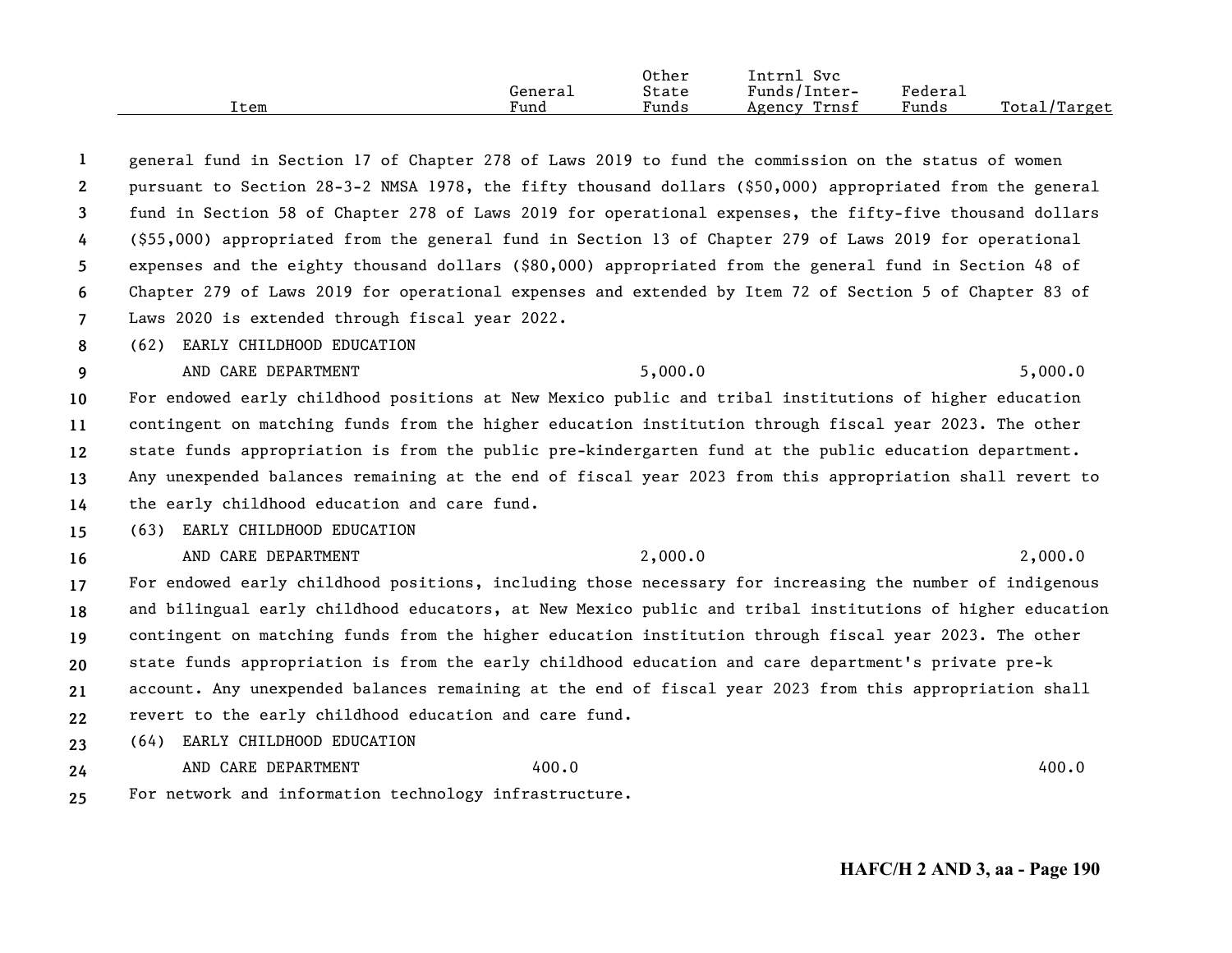|              | Item                                                                                                      | General<br>Fund | Other<br>State<br>Funds | Intrnl Svc<br>Funds/Inter-<br>Agency Trnsf | Federal<br>Funds | Total/Target |
|--------------|-----------------------------------------------------------------------------------------------------------|-----------------|-------------------------|--------------------------------------------|------------------|--------------|
|              |                                                                                                           |                 |                         |                                            |                  |              |
| 1            | EARLY CHILDHOOD EDUCATION<br>(65)                                                                         |                 |                         |                                            |                  |              |
| $\mathbf{2}$ | AND CARE DEPARTMENT                                                                                       |                 | 300.0                   |                                            |                  | 300.0        |
| 3            | To expand the upstart program strategy in public prekindergarten. The other state funds transfer is from  |                 |                         |                                            |                  |              |
| 4            | the public pre-kindergarten fund at the public education department.                                      |                 |                         |                                            |                  |              |
| 5            | (66) AGING AND LONG-TERM                                                                                  |                 |                         |                                            |                  |              |
| 6            | SERVICES DEPARTMENT                                                                                       | 600.0           |                         |                                            |                  | 600.0        |
| 7            | For emergency advancements to aging network providers.                                                    |                 |                         |                                            |                  |              |
| 8            | (67) HUMAN SERVICES DEPARTMENT                                                                            |                 |                         |                                            |                  |              |
| 9            | Contingent on the transfer of federal coronavirus state fiscal recovery fund revenue authorized in the    |                 |                         |                                            |                  |              |
| 10           | American Rescue Plan Act of 2021 into the appropriation contingency fund of the general fund, or          |                 |                         |                                            |                  |              |
| 11           | certification by the board of finance that federal regulations prohibit the transfer of federal           |                 |                         |                                            |                  |              |
| 12           | coronavirus state fiscal recovery fund revenue authorized in the American Rescue Plan Act of 2021 into    |                 |                         |                                            |                  |              |
| 13           | the appropriation contingency fund of the general fund, fifty million dollars $(\$50,000,000)$ is         |                 |                         |                                            |                  |              |
| 14           | appropriated from the general fund to the medical assistance program of the human services department for |                 |                         |                                            |                  |              |
| 15           | medicaid in fiscal year 2022.                                                                             |                 |                         |                                            |                  |              |
| 16           | (68) HUMAN SERVICES DEPARTMENT                                                                            | 350.0           |                         |                                            |                  | 350.0        |
| 17           | For the graduate medical education expansion grants program.                                              |                 |                         |                                            |                  |              |
| 18           | (69) HUMAN SERVICES DEPARTMENT                                                                            | 5,000.0         |                         |                                            |                  | 5,000.0      |
| 19           | To provide assistance to low-income state residents of up to seven hundred fifty dollars (\$750) per      |                 |                         |                                            |                  |              |
| 20           | household, provided that the eligible recipient did not receive an economic impact payment pursuant to    |                 |                         |                                            |                  |              |
| 21           | the federal Coronavirus Aid, Relief, and Economic Security Act, Consolidated Appropriations Act, 2021 or  |                 |                         |                                            |                  |              |
| 22           | American Rescue Plan Act of 2021, and for reasonable technology and administrative costs necessary to     |                 |                         |                                            |                  |              |
| 23           | provide the assistance.                                                                                   |                 |                         |                                            |                  |              |
| 24           | (70) WORKFORCE SOLUTIONS DEPARTMENT                                                                       | 150.0           |                         |                                            |                  | 150.0        |
| 25           | For individual development accounts.                                                                      |                 |                         |                                            |                  |              |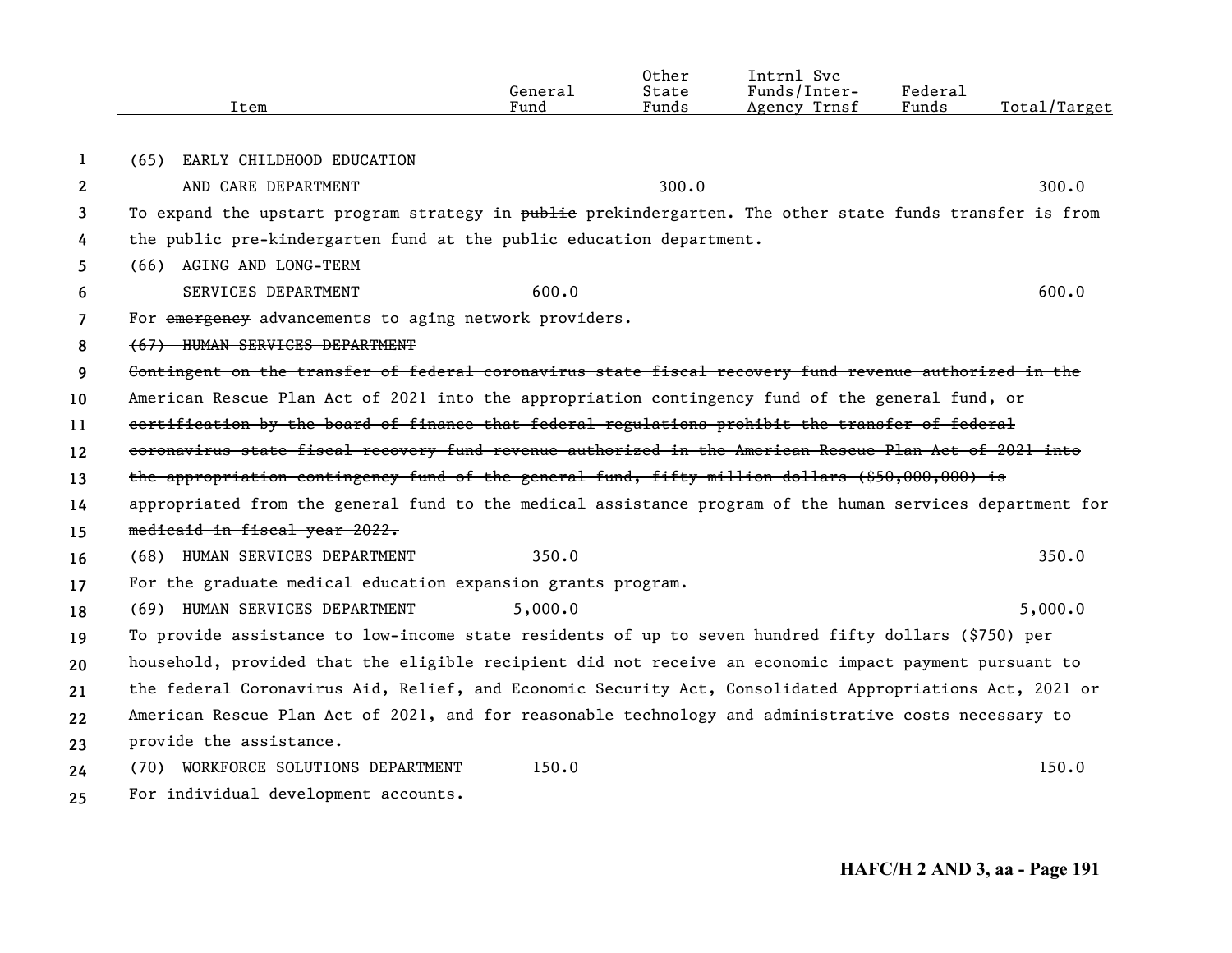|                       | Item                                                                                                        | General<br>Fund | Other<br>State<br>Funds | Intrnl Svc<br>Funds/Inter-<br>Agency Trnsf | Federal<br>Funds | Total/Target |
|-----------------------|-------------------------------------------------------------------------------------------------------------|-----------------|-------------------------|--------------------------------------------|------------------|--------------|
| 1                     | DEVELOPMENTAL DISABILITIES<br>(71)                                                                          |                 |                         |                                            |                  |              |
| $\mathbf{2}^{\prime}$ |                                                                                                             | 15.0            |                         |                                            |                  | 15.0         |
|                       | PLANNING COUNCIL                                                                                            |                 |                         |                                            |                  |              |
| 3                     | To fund a task force to develop and recommend legislation around supported decision-making.                 |                 |                         |                                            |                  |              |
| 4                     | (72) DEVELOPMENTAL DISABILITIES                                                                             | 500.0           |                         |                                            |                  | 500.0        |
| 5.                    | PLANNING COUNCIL                                                                                            |                 |                         |                                            |                  |              |
| 6                     | To provide professional guardianship services to income-eligible adults.<br>(73) DEPARTMENT OF HEALTH       |                 |                         |                                            |                  |              |
| $\overline{7}$        |                                                                                                             |                 |                         |                                            |                  |              |
| 8                     | The period of time for expending the ten million dollars $(§10,000,000)$ appropriated from the general fund |                 |                         |                                            |                  |              |
| 9                     | in Section 3 of Chapter 1 of Laws 2020 (2nd S.S.) for expenditure in fiscal year 2021 to provide, and to    |                 |                         |                                            |                  |              |
| 10                    | contract for services for contact tracing, testing and vaccine implementation for the coronavirus disease   |                 |                         |                                            |                  |              |
| 11                    | 2019 public health emergency is extended through fiscal year 2022.                                          |                 |                         |                                            |                  |              |
| 12                    | (74) DEPARTMENT OF HEALTH                                                                                   |                 |                         |                                            |                  |              |
| 13                    | Up to ten million dollars (\$10,000,000) of unexpended balances in the developmental disabilities support   |                 |                         |                                            |                  |              |
| 14                    | program of the department of health remaining at the end of the fiscal year 2021 from appropriations made   |                 |                         |                                            |                  |              |
| 15                    | from the general fund shall not revert and shall be expended in fiscal year 2022 to support the             |                 |                         |                                            |                  |              |
| 16                    | developmental disabilities waiver and support waiver.                                                       |                 |                         |                                            |                  |              |
| 17                    | (75) DEPARTMENT OF ENVIRONMENT                                                                              | 180.0           |                         |                                            |                  | 180.0        |
| 18                    | For a cost share for cleanup of the Pecos mine and El Molino operable units.                                |                 |                         |                                            |                  |              |
| 19                    | (76) DEPARTMENT OF ENVIRONMENT                                                                              | 500.0           |                         |                                            |                  | 500.0        |
| 20                    | For expenditures related to the coronavirus disease 2019 public health emergency.                           |                 |                         |                                            |                  |              |
| 21                    | (77) DEPARTMENT OF ENVIRONMENT                                                                              | 1,416.0         |                         |                                            |                  | 1,416.0      |
| 22                    | For federal match and cleanup of superfund hazardous waste sites. Any unexpended balances remaining at      |                 |                         |                                            |                  |              |
| 23                    | the end of fiscal year 2022 from this appropriation shall not revert.                                       |                 |                         |                                            |                  |              |
| 24                    | (78) DEPARTMENT OF ENVIRONMENT                                                                              |                 | 2,500.0                 |                                            |                  | 2,500.0      |
| 25                    | For protection and restoration of the environment. The other state funds appropriation is from Gold King    |                 |                         |                                            |                  |              |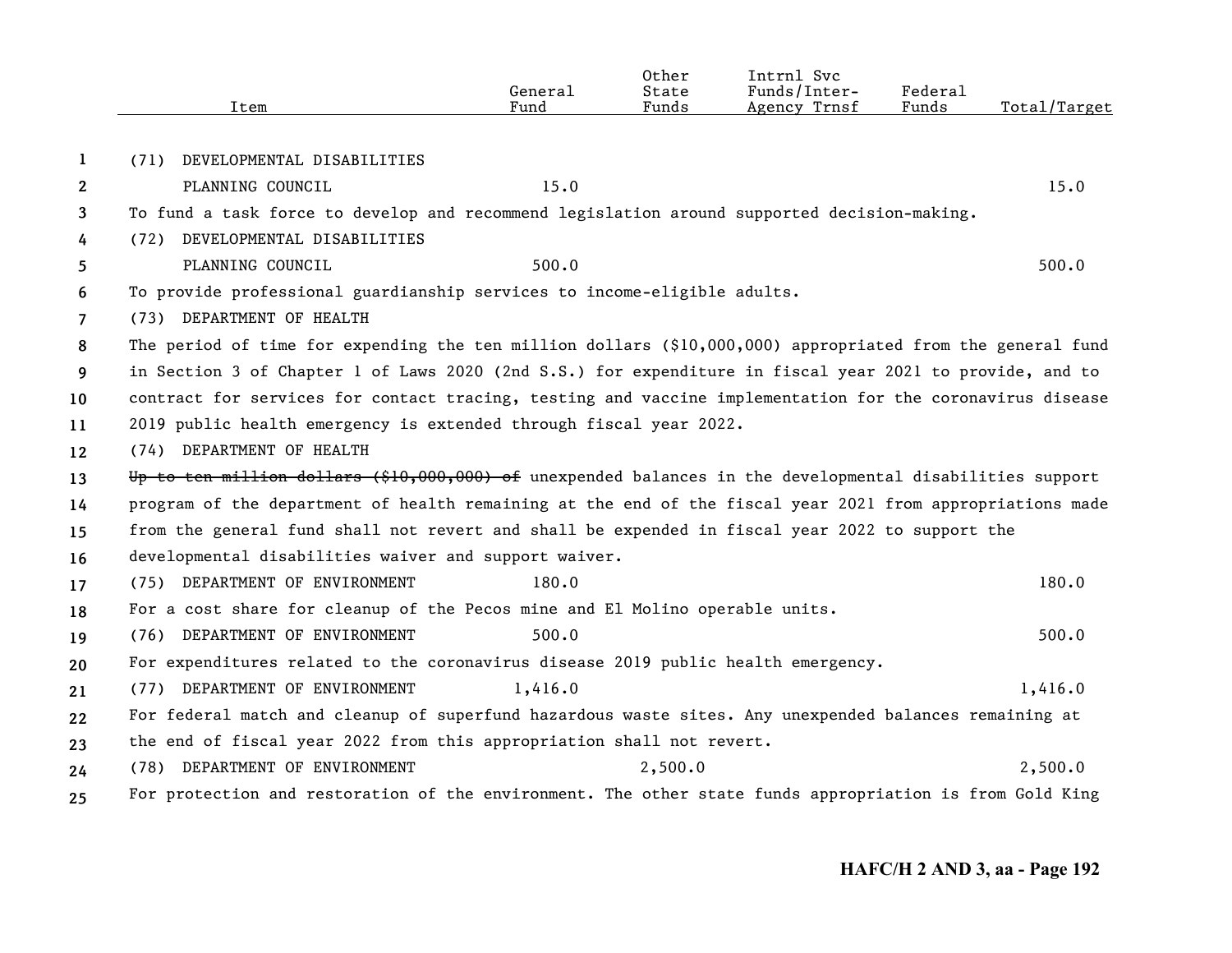|                       | Item                                                                                                       | General<br>Fund | Other<br>State<br>Funds | Intrnl Svc<br>Funds/Inter-<br>Agency Trnsf | <b>Federal</b><br>Funds | Total/Target |
|-----------------------|------------------------------------------------------------------------------------------------------------|-----------------|-------------------------|--------------------------------------------|-------------------------|--------------|
| -1                    | mine settlement funds. Any unexpended balances remaining at the end of fiscal year 2022 from this          |                 |                         |                                            |                         |              |
| $\mathbf{2}^{\prime}$ | appropriation shall not revert.                                                                            |                 |                         |                                            |                         |              |
| 3                     | (79) DEPARTMENT OF ENVIRONMENT                                                                             | 600.0           |                         |                                            |                         | 600.0        |
| 4                     | For sample collection and analysis of drinking water quality at public water systems throughout New        |                 |                         |                                            |                         |              |
| 5                     | Mexico.                                                                                                    |                 |                         |                                            |                         |              |
| 6                     | (80) DEPARTMENT OF ENVIRONMENT                                                                             |                 |                         |                                            |                         |              |
| 7                     | The period of time for expending the one million dollars $(§1,000,000)$ appropriated from the general fund |                 |                         |                                            |                         |              |
| 8                     | in Subsection 98 of Section 5 of Chapter 83 of Laws of 2020 for ongoing litigation and protection          |                 |                         |                                            |                         |              |
| 9                     | planning related to the release of per- and poly-fluorinated alkyl substances by the United States         |                 |                         |                                            |                         |              |
| 10                    | department of defense in New Mexico is extended through fiscal year 2022.                                  |                 |                         |                                            |                         |              |
| 11                    | (81) DEPARTMENT OF ENVIRONMENT                                                                             |                 |                         |                                            |                         |              |
| 12                    | The period of time for expending the seven hundred thousand dollars (\$700,000) appropriated from the      |                 |                         |                                            |                         |              |
| 13                    | general fund in Subsection 100 of Section 5 of Chapter 83 of Laws 2020 for personal services and employee  |                 |                         |                                            |                         |              |
| 14                    | benefits costs is extended through fiscal year 2022.                                                       |                 |                         |                                            |                         |              |
| 15                    | (82) DEPARTMENT OF ENVIRONMENT                                                                             |                 | 2,500.0                 |                                            |                         | 2,500.0      |
| 16                    | To adopt clean fuel standard rules contingent on enactment of Senate Bill 11 or similar legislation        |                 |                         |                                            |                         |              |
| 17                    | during the first session of the fifty-fifth legislature. The other state funds appropriation is from the   |                 |                         |                                            |                         |              |
| 18                    | consumer settlement fund at the office of the attorney general.                                            |                 |                         |                                            |                         |              |
| 19                    | (83) VETERANS' SERVICES                                                                                    |                 |                         |                                            |                         |              |
| 20                    | DEPARTMENT                                                                                                 | 150.0           |                         |                                            |                         | 150.0        |
| 21                    | For laptops, docking stations and other information technology equipment.                                  |                 |                         |                                            |                         |              |
| 22                    | (84) CHILDREN, YOUTH AND                                                                                   |                 |                         |                                            |                         |              |
| 23                    | FAMILIES DEPARTMENT                                                                                        |                 |                         |                                            |                         |              |
| 24                    | The period of time for expending the one million dollars $(91,000,000)$ appropriated in Subsection 102 of  |                 |                         |                                            |                         |              |
| 25                    | Section 5 of Chapter 83 of Laws 2020 for behavioral health programs for continuing the multi-systemic      |                 |                         |                                            |                         |              |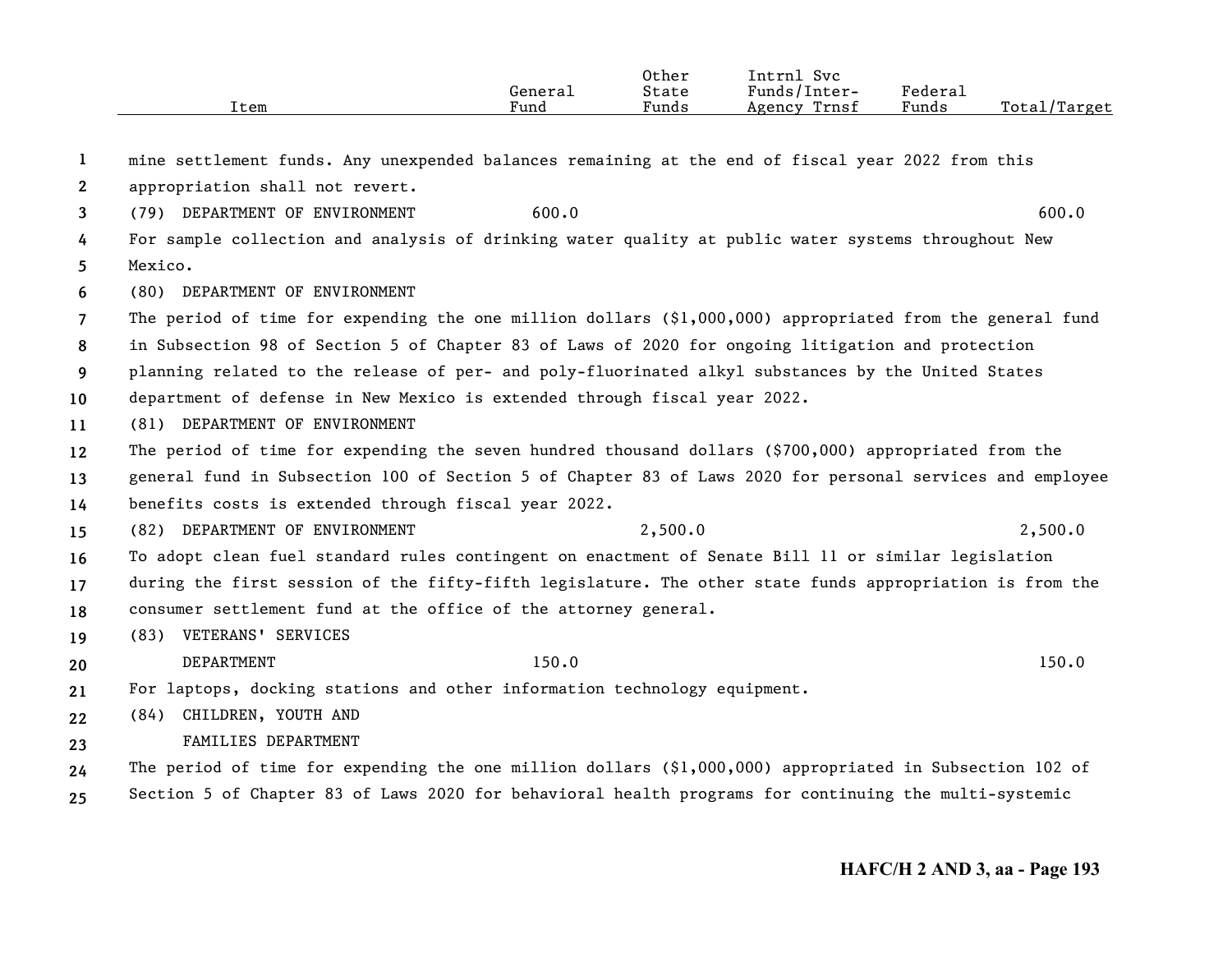|      |         | Other | Intrnl<br>Svc   |                     |              |
|------|---------|-------|-----------------|---------------------|--------------|
|      | General | State | Funds/Inter-    | Federa <sub>1</sub> |              |
| Item | Fund    | Funds | Trnsf<br>Agency | Funds               | Total/Target |

**1**expansion project is extended through fiscal year 2022.

**2**(85) CHILDREN, YOUTH AND

**3**FAMILIES DEPARTMENT

**456**Up to one million dollars (\$1,000,000) of unexpended balances in the protective services program of the children, youth and families department remaining at the end of the fiscal year 2021 from appropriations made from the general fund shall not revert and shall be expended in fiscal year 2022.

**7**(86) DEPARTMENT OF MILITARY AFFAIRS 45.7 45.7

**8**For groundwater monitoring and site remediation at the Belen armory and operational maintenance shop.

**9**(87) CORRECTIONS DEPARTMENT

**101112131415**The period of time for expending the three hundred thousand dollars (\$300,000) appropriated from the general fund in Subsection 106 of Section 5 of Chapter 83 of Laws 2020 to pilot re-entry programming, including employment counseling, housing assistance and case management, with a randomized control trial in at least two counties is extended through fiscal year 2022. The corrections department shall report to the legislative finance committee and the department of finance and administration by October 1, 2023 on the results of the impact of programming on one-year recidivism rates.

**16**(88) CORRECTIONS DEPARTMENT

**171819202122232425**The period of time for expending the two hundred thousand dollars (\$200,000) appropriated from the penitentiary income fund in Subsection 103 of Section 5 of Chapter 83 of Laws 2020 for a recidivismreduction programming plan and supplies for programs to reduce recidivism is extended through fiscal year 2022. The corrections department shall present the recidivism-reduction programming plan for fiscal years 2023 through 2025, including a current program inventory, and information on program capacity and enrollment, number of inmates whose risk-needs assessments indicate they should participate in each program but are not enrolled, incentives for participation, program cost and metrics of program effectiveness to the <del>legislative finance committee and the</del> department of finance and administration by September 1, 2022.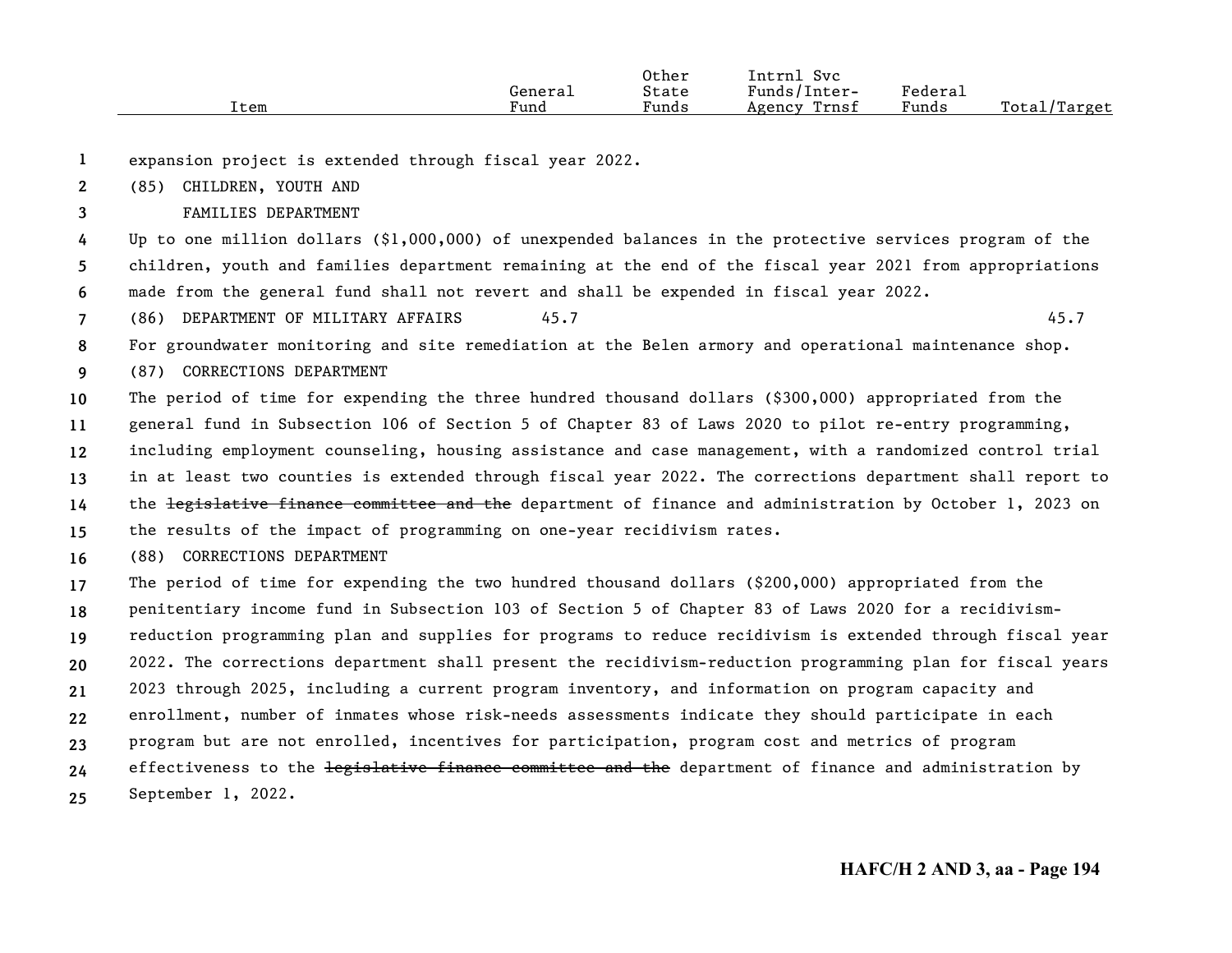|                | Item                                                                                                      | General<br>Fund | Other<br>State<br>Funds | Intrnl Svc<br>Funds/Inter-<br>Agency Trnsf | Federal<br>Funds | Total/Target |
|----------------|-----------------------------------------------------------------------------------------------------------|-----------------|-------------------------|--------------------------------------------|------------------|--------------|
| 1              | (89) DEPARTMENT OF PUBLIC SAFETY                                                                          | 1,400.0         |                         |                                            |                  | 1,400.0      |
| $\mathbf{2}$   | For coronavirus disease 2019 hazard pay for eligible public health and safety personnel contingent on a   |                 |                         |                                            |                  |              |
| 3              | lack of federal funds available for the same purpose.                                                     |                 |                         |                                            |                  |              |
| 4              | (90) DEPARTMENT OF PUBLIC SAFETY                                                                          | 500.0           |                         |                                            |                  | 500.0        |
| 5.             | For the purchase of in-car cameras, body cameras, modems, patrol vehicle routers and cloud-based storage  |                 |                         |                                            |                  |              |
| 6              | to house camera data.                                                                                     |                 |                         |                                            |                  |              |
| $\overline{7}$ | (91) DEPARTMENT OF PUBLIC SAFETY                                                                          |                 |                         |                                            |                  |              |
| 8              | The period of time for expending the one hundred thousand dollars (\$100,000) appropriated from the       |                 |                         |                                            |                  |              |
| 9              | general fund in Subsection 98 of Section 5 of Chapter 73 of Laws 2018 to maintain a flash roll for        |                 |                         |                                            |                  |              |
| 10             | criminal investigations by the New Mexico state police is extended through fiscal year 2022.              |                 |                         |                                            |                  |              |
| 11             | (92) DEPARTMENT OF PUBLIC SAFETY                                                                          |                 |                         |                                            |                  |              |
| 12             | The period of time for expending the three hundred fifty thousand dollars (\$350,000) appropriated from   |                 |                         |                                            |                  |              |
| 13             | the general fund in Subsection 111 of Section 5 of Chapter 83 of Laws 2020 for a data-sharing project     |                 |                         |                                            |                  |              |
| 14             | with the administrative office of the courts is extended through fiscal year 2022.                        |                 |                         |                                            |                  |              |
| 15             | (93) DEPARTMENT OF PUBLIC SAFETY                                                                          |                 |                         |                                            |                  |              |
| 16             | The period of time for expending the two hundred fifty thousand dollars (\$250,000) appropriated from the |                 |                         |                                            |                  |              |
| 17             | general fund in Subsection 110 of Section 5 of Chapter 83 of Laws 2020 for computer-aided dispatch        |                 |                         |                                            |                  |              |
| 18             | information technology hardware is extended through fiscal year 2022.                                     |                 |                         |                                            |                  |              |
| 19             | (94) DEPARTMENT OF PUBLIC SAFETY                                                                          | 2,609.1         |                         |                                            |                  | 2,609.1      |
| 20             | To pay for post-employment benefits. Of this amount, two million four hundred fourteen thousand four      |                 |                         |                                            |                  |              |
| 21             | hundred dollars (\$2,414,400) shall be allocated for the payment of retirement benefits and one hundred   |                 |                         |                                            |                  |              |
| 22             | ninety-four thousand seven hundred dollars (\$194,700) shall be allocated for the payment of retiree      |                 |                         |                                            |                  |              |
| 23             | health care costs contingent on enactment of legislation during the first session of the fifty-fifth      |                 |                         |                                            |                  |              |
| 24             | legislature moving motor transit officers into an enhanced retirement plan.                               |                 |                         |                                            |                  |              |
| 25             | (95) DEPARTMENT OF PUBLIC SAFETY                                                                          | 3,000.0         |                         |                                            |                  | 3,000.0      |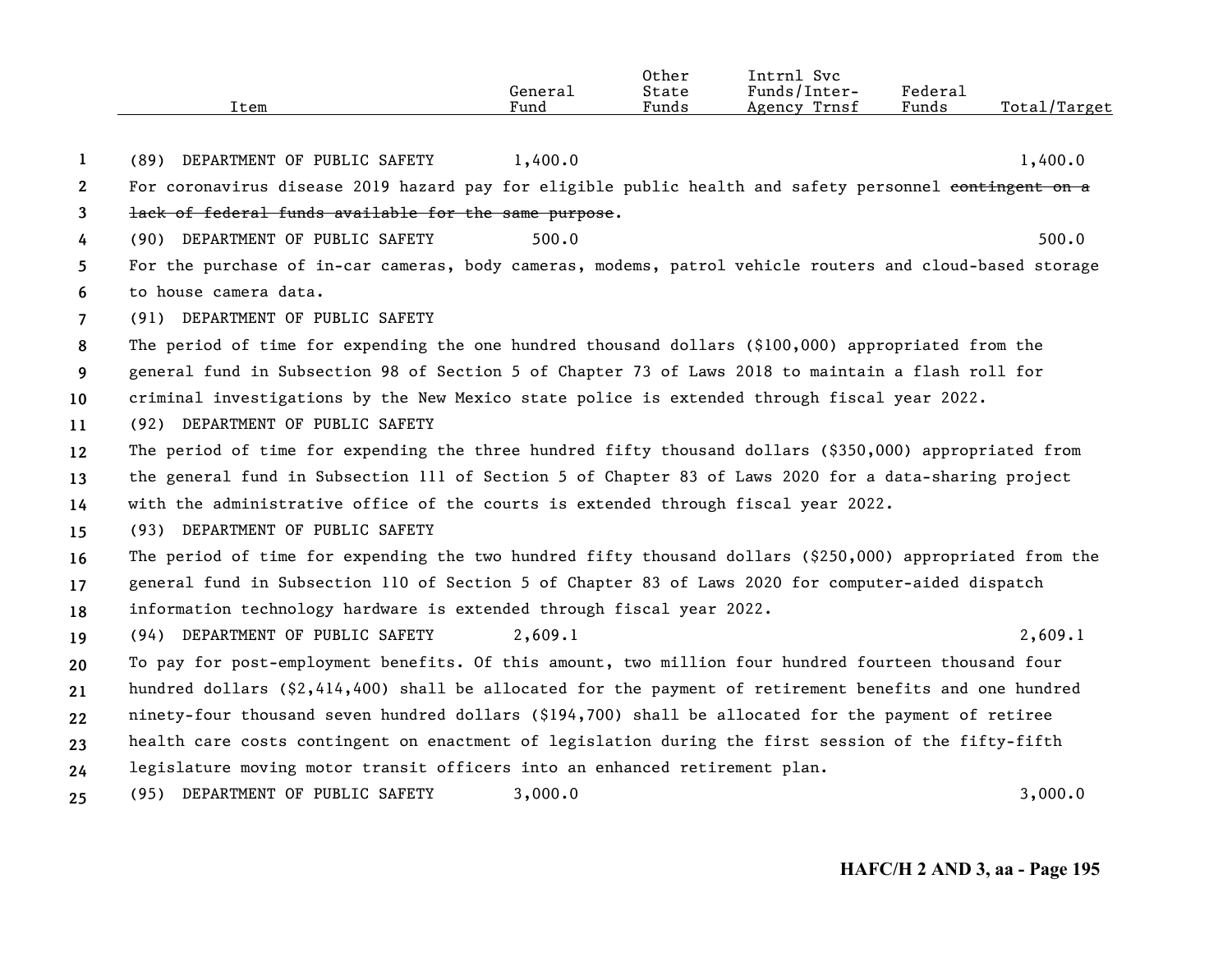|                       | Item                                                                                                                         | General<br>Fund | Other<br>State<br>Funds | Intrnl Svc<br>Funds/Inter-<br>Agency Trnsf | Federal<br>Funds | Total/Target |
|-----------------------|------------------------------------------------------------------------------------------------------------------------------|-----------------|-------------------------|--------------------------------------------|------------------|--------------|
| 1                     | To purchase and equip law enforcement vehicles.                                                                              |                 |                         |                                            |                  |              |
| $\mathbf{2}^{\prime}$ | (96) HOMELAND SECURITY AND                                                                                                   |                 |                         |                                            |                  |              |
| 3                     | EMERGENCY MANAGEMENT                                                                                                         | 500.0           |                         |                                            |                  | 500.0        |
| 4                     | For emergency response efforts along the Mexico border contingent on a lack of federal emergency funds                       |                 |                         |                                            |                  |              |
| 5                     | available for the same purpose.                                                                                              |                 |                         |                                            |                  |              |
| 6                     | (97) DEPARTMENT OF TRANSPORTATION                                                                                            |                 |                         |                                            |                  |              |
| $\overline{7}$        | Any unexpended balances in the project design and construction program, the highway operations program                       |                 |                         |                                            |                  |              |
| 8                     | and the modal program of the department of transportation at the end of fiscal year 2021 from                                |                 |                         |                                            |                  |              |
| 9                     | appropriations made from other state funds shall not revert and may be expended in fiscal year 2022.                         |                 |                         |                                            |                  |              |
| 10                    | (98) PUBLIC EDUCATION DEPARTMENT                                                                                             |                 | 723.0                   |                                            |                  | 723.0        |
| 11                    | For a commercial off-the-shelf solution and professional services for managing education data. The other                     |                 |                         |                                            |                  |              |
| $12 \,$               | state funds appropriation is from the public education reform fund.                                                          |                 |                         |                                            |                  |              |
| 13                    | (99) PUBLIC EDUCATION DEPARTMENT                                                                                             |                 | 1,000.0                 |                                            |                  | 1,000.0      |
|                       | For an educator evaluation system. The other state funds appropriation is from the public education                          |                 |                         |                                            |                  |              |
| 14                    | reform fund.                                                                                                                 |                 |                         |                                            |                  |              |
| 15                    | (100) PUBLIC EDUCATION DEPARTMENT                                                                                            |                 | 1,500.0                 |                                            |                  | 1,500.0      |
| 16                    |                                                                                                                              |                 |                         |                                            |                  |              |
| 17                    | For cybersecurity and data system upgrades. The other state funds appropriation is from the public<br>education reform fund. |                 |                         |                                            |                  |              |
| 18                    |                                                                                                                              |                 |                         |                                            |                  |              |
| 19                    | (101) PUBLIC EDUCATION DEPARTMENT                                                                                            | 1,250.0         |                         |                                            |                  | 1,250.0      |
| 20                    | For legal fees related to defending the state in Martinez v. state of New Mexico No. D-101-CV-2014-00793                     |                 |                         |                                            |                  |              |
| 21                    | and Yazzie v. state of New Mexico No. D-101-CV-2014-02224.                                                                   |                 |                         |                                            |                  |              |
| 22                    | (102) PUBLIC EDUCATION DEPARTMENT                                                                                            |                 | 1,000.0                 |                                            |                  | 1,000.0      |
| 23                    | For safety and statewide deployment of mobile panic buttons at public schools. The other state funds                         |                 |                         |                                            |                  |              |
| 24                    | appropriation is from the public school capital outlay fund.                                                                 |                 |                         |                                            |                  |              |
| 25                    | (103) PUBLIC EDUCATION DEPARTMENT                                                                                            |                 | 500.0                   |                                            |                  | 500.0        |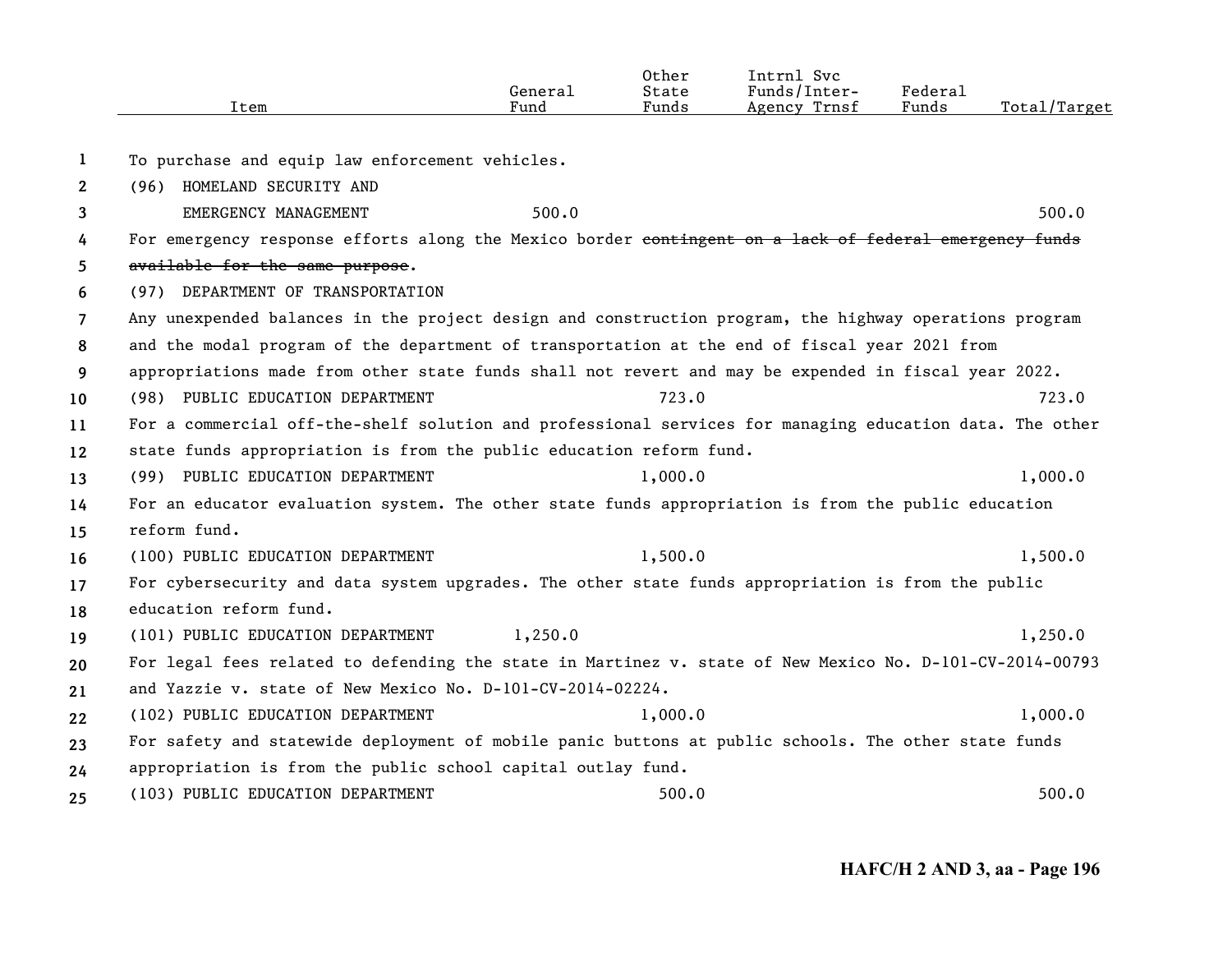|      |         | Other                 | Svc<br>Intrnl   |                       |              |
|------|---------|-----------------------|-----------------|-----------------------|--------------|
|      | Generai | State                 | Funds/Inter-    | $"$ edera $\lrcorner$ |              |
| Item | Fund    | $\mathbf{r}$<br>Funds | Trnsf<br>Agency | Funds                 | Total/Target |

**12345678910111213141516171819202122232425**For science, technology, engineering, arts and math initiatives. The other state funds appropriation is from the public education reform fund. (104) PUBLIC EDUCATION DEPARTMENT 3,000.0 3,000.0 3,000 3,000.0 For the career technical education fund. The other state funds appropriation is from the public education reform fund. Any unexpended balances remaining at the end of fiscal year 2022 from this appropriation shall revert to the career technical education fund.(105) PUBLIC EDUCATION DEPARTMENT 500.0 500.0 500.0 500.0 500.0 500.0 500.0 500.0 500.0 500.0 500.0 500.0 500 For the commission on diversity, equity and excellence in education fund contingent on enactment of Senate Bill 148 or similar legislation during the first session of the fifty-fifth legislature creating a fund. The other state funds appropriation is from the public education reform fund. (106) PUBLIC EDUCATION DEPARTMENT 5,000.0 5,000.0 5,000 5,000.0 For the community schools fund to expand community school initiatives pursuant to Section 22-32-4 NMSA 1978 contingent on a fifty percent local match of expenditures. The other state funds appropriation is from the public education reform fund. Any unexpended balances remaining at the end of fiscal year 2022 from this appropriation shall revert to the community schools fund. (107) PUBLIC EDUCATION DEPARTMENT 30,000.0 30,000.0 To be distributed through the family income index contingent on enactment of Senate Bill 17 or similar legislation in the first session of the fifty-fifth legislature that calculates an index of family income levels for students at each public school and provides for a distribution to the school districts and state-chartered charter schools with the highest family income index scores. No more than fifteen million dollars (\$15,000,0000) from this appropriation may be expended in fiscal year 2022 and no more than fifteen million dollars (\$15,000,000) from this appropriation may be expended in fiscal year 2023. The other state funds appropriation is from the public education reform fund. (108) PUBLIC EDUCATION DEPARTMENT 20,000.0 20,000.0 To pilot additional instructional time in high-poverty and low-performing elementary schools. The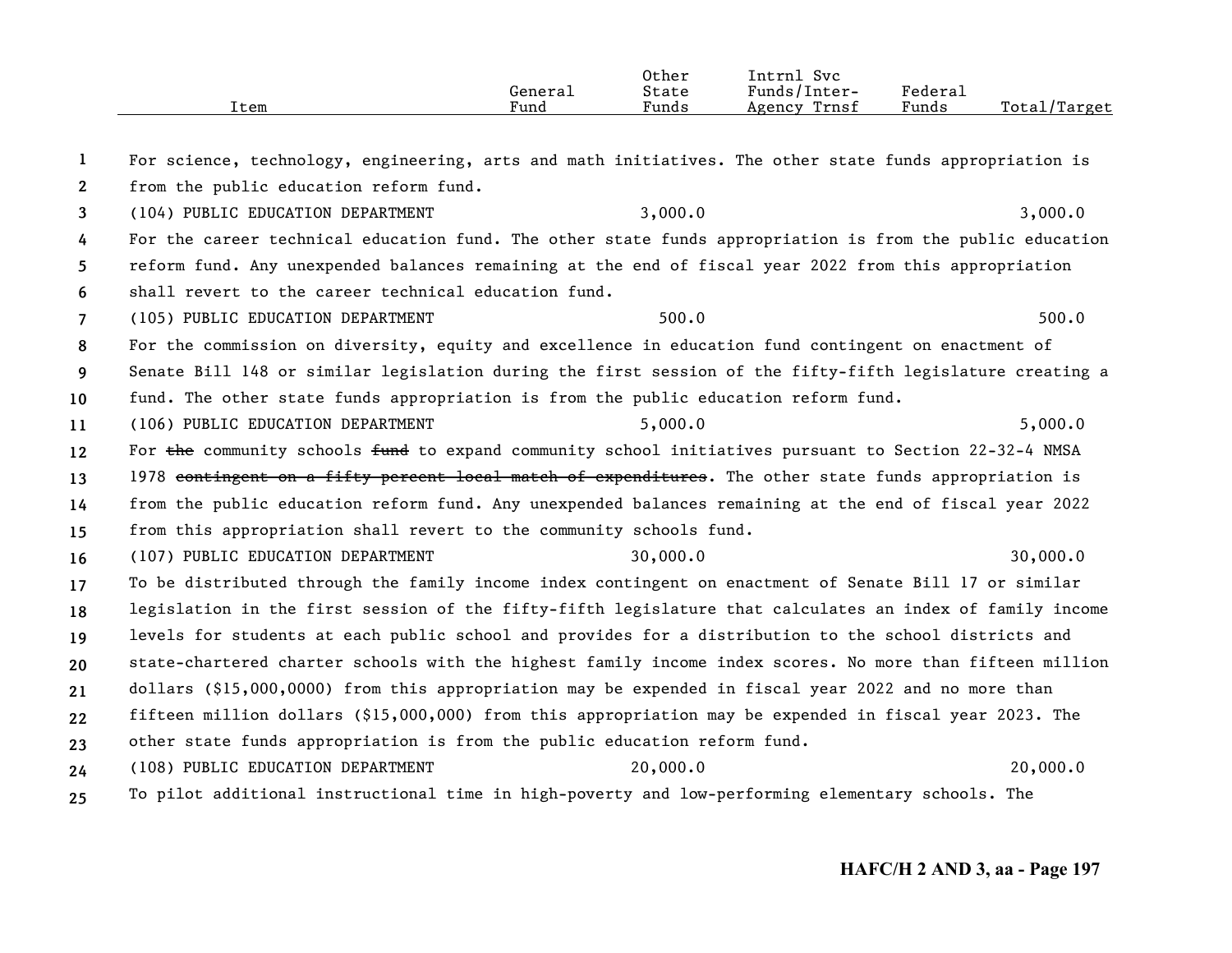|      |                      | Other | Intrnl<br><b>Svc</b> |         |                   |
|------|----------------------|-------|----------------------|---------|-------------------|
|      | Generai              | State | Funds/Inter-         | Federau |                   |
| ⊥tem | $\mathbf{r}$<br>Fund | Funds | Trnsf<br>Agency      | Funds   | Total/<br>/Target |

**123456789 101112131415**secretary of public education shall make grants to qualifying elementary schools to provide an additional one hundred forty instructional hours to all elementary school students in an elementary school that receives grant funding, provided that students in a pilot program receive no fewer than the minimum number of instructional hours and minimum length of instructional day as provided in Section 22-2-8.1 NMSA 1978 or the number of instructional hours and instructional days provided in the 2018-2019 school year, whichever provides the greater number of total instructional hours for the school year, before the addition of the one hundred forty instructional hours. Programs shall be funded at no more than thirty percent of the preliminary unit value per qualified student, provided that the number of qualified students used to determine grant amounts for approved schools shall be calculated using the greater of the average of qualified students enrolled in each approved public school on the second and third reporting dates of the 2020-2021 school year or the qualified students enrolled in each approved public school on the first reporting date of the 2021-2022 school year if qualified students enrolled on the first reporting date of the 2021-2022 school year is greater, and further provided that the public education department shall prioritize grants to qualifying elementary schools that provide at least one quarter of the required funding per student.

**16171819202122232425** The public education department shall monitor and evaluate the efficacy of equivalent instructional time pilot programs on improving student academic and non-academic outcomes and report preliminary findings and recommendations to the governor, legislative education study committee and legislative finance committee on or before January 15, 2022 and final recommendations by June 30, 2022. No more than ten million dollars (\$10,000,000) from this appropriation may be expended in fiscal year 2022 and no more than ten million dollars (\$10,000,000) from this appropriation may be expended in fiscal year 2023. The other state funds appropriation is from the public education reform fund. (109) PUBLIC EDUCATION DEPARTMENT 400.0 400.0 To the public education department for the Black Education Act, contingent on enactment of House Bill 43 or similar legislation in the first session of the fifty-fifth legislature establishing an act to improve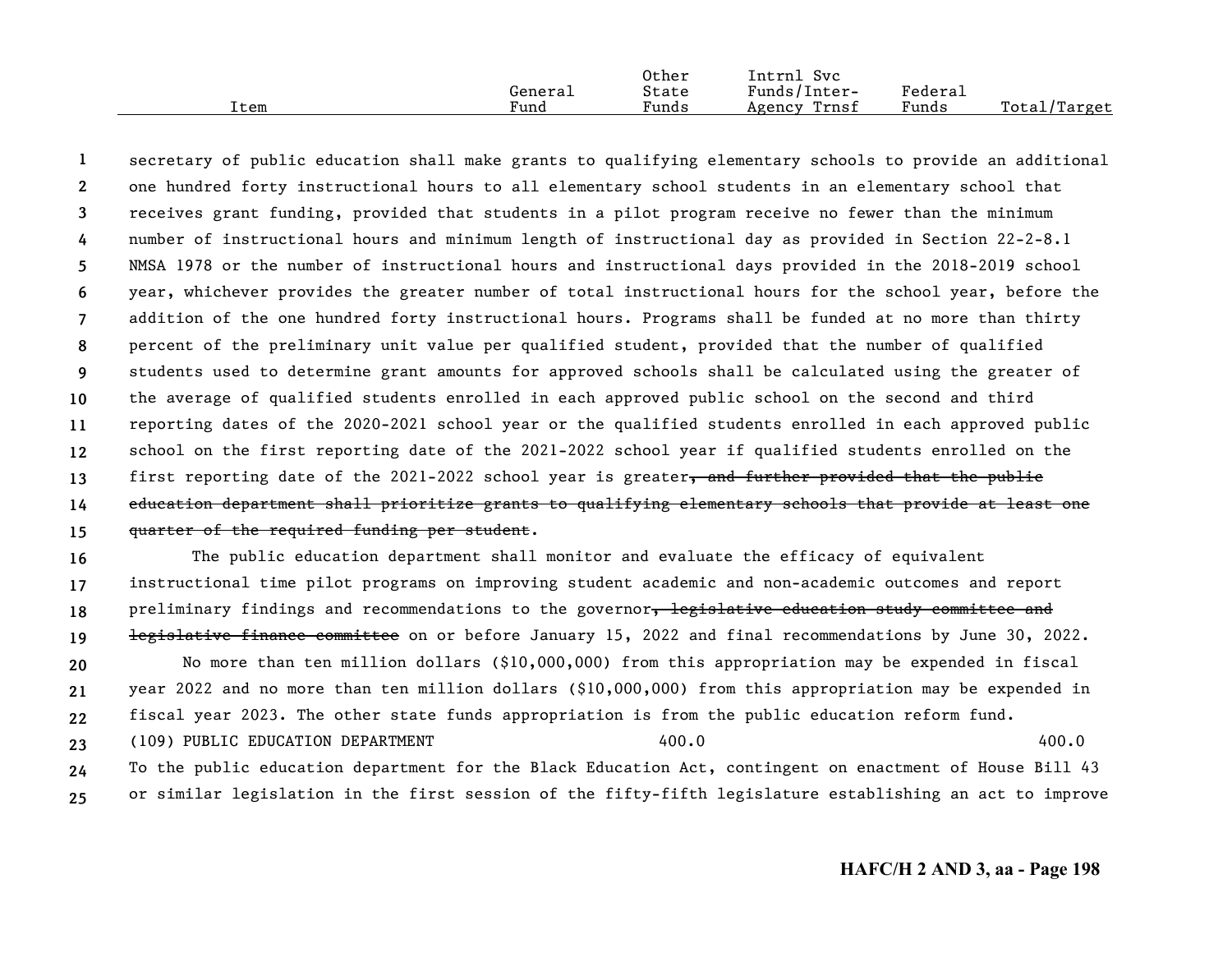|                | Item                                                                                                      | General<br>Fund | Other<br>State<br>Funds | Intrnl Svc<br>Funds/Inter-<br>Agency Trnsf | Federal<br>Funds | Total/Target |
|----------------|-----------------------------------------------------------------------------------------------------------|-----------------|-------------------------|--------------------------------------------|------------------|--------------|
|                |                                                                                                           |                 |                         |                                            |                  |              |
| 1              | public school education for Black students. The other state funds appropriation is from the public        |                 |                         |                                            |                  |              |
| 2              | education reform fund.                                                                                    |                 |                         |                                            |                  |              |
| 3              | (110) PUBLIC EDUCATION DEPARTMENT                                                                         |                 | 1,000.0                 |                                            |                  | 1,000.0      |
| 4              | To the teacher residency fund. The other state funds appropriation is from the public education reform    |                 |                         |                                            |                  |              |
| 5              | fund.                                                                                                     |                 |                         |                                            |                  |              |
| 6              | (111) HIGHER EDUCATION DEPARTMENT                                                                         |                 | 500.0                   |                                            |                  | 500.0        |
| $\overline{7}$ | For scholarships for the grow your own teacher program. The other state funds appropriation is from the   |                 |                         |                                            |                  |              |
| 8              | public education reform fund.                                                                             |                 |                         |                                            |                  |              |
| 9              | (112) HIGHER EDUCATION DEPARTMENT                                                                         | 11,000.0        |                         |                                            |                  | 11,000.0     |
| 10             | For the opportunity scholarship program.                                                                  |                 |                         |                                            |                  |              |
| 11             | (113) HIGHER EDUCATION DEPARTMENT                                                                         |                 | 100.0                   |                                            |                  | 100.0        |
| 12             | To purchase national student clearinghouse data related to high-school-to-college articulation. The other |                 |                         |                                            |                  |              |
| 13             | state funds appropriation is from the public education reform fund.                                       |                 |                         |                                            |                  |              |
| 14             | (114) HIGHER EDUCATION DEPARTMENT                                                                         |                 | 1,000.0                 |                                            |                  | 1,000.0      |
| 15             | To support mental health services for students in higher education institutions. The other state funds    |                 |                         |                                            |                  |              |
| 16             | appropriation is from the consumer settlement fund at the office of the attorney general.                 |                 |                         |                                            |                  |              |
| 17             | (115) HIGHER EDUCATION DEPARTMENT                                                                         | 10,500.0        |                         |                                            |                  | 10,500.0     |
| 18             | To the lottery tuition fund.                                                                              |                 |                         |                                            |                  |              |
| 19             | (116) HIGHER EDUCATION DEPARTMENT                                                                         |                 | 5,000.0                 |                                            |                  | 5,000.0      |
| 20             | To the lottery tuition fund. The other state funds appropriation is from the consumer settlement fund at  |                 |                         |                                            |                  |              |
| 21             | the office of the attorney general.                                                                       |                 |                         |                                            |                  |              |
| 22             | (117) NEW MEXICO STATE UNIVERSITY                                                                         |                 | 500.0                   |                                            |                  | 500.0        |
| 23             | For the agricultural experiment station for weather stations. The other state funds appropriation is from |                 |                         |                                            |                  |              |
| 24             | the mortgage regulatory fund.                                                                             |                 |                         |                                            |                  |              |
| 25             | (118) NEW MEXICO STATE UNIVERSITY                                                                         | 212.5           |                         |                                            |                  | 212.5        |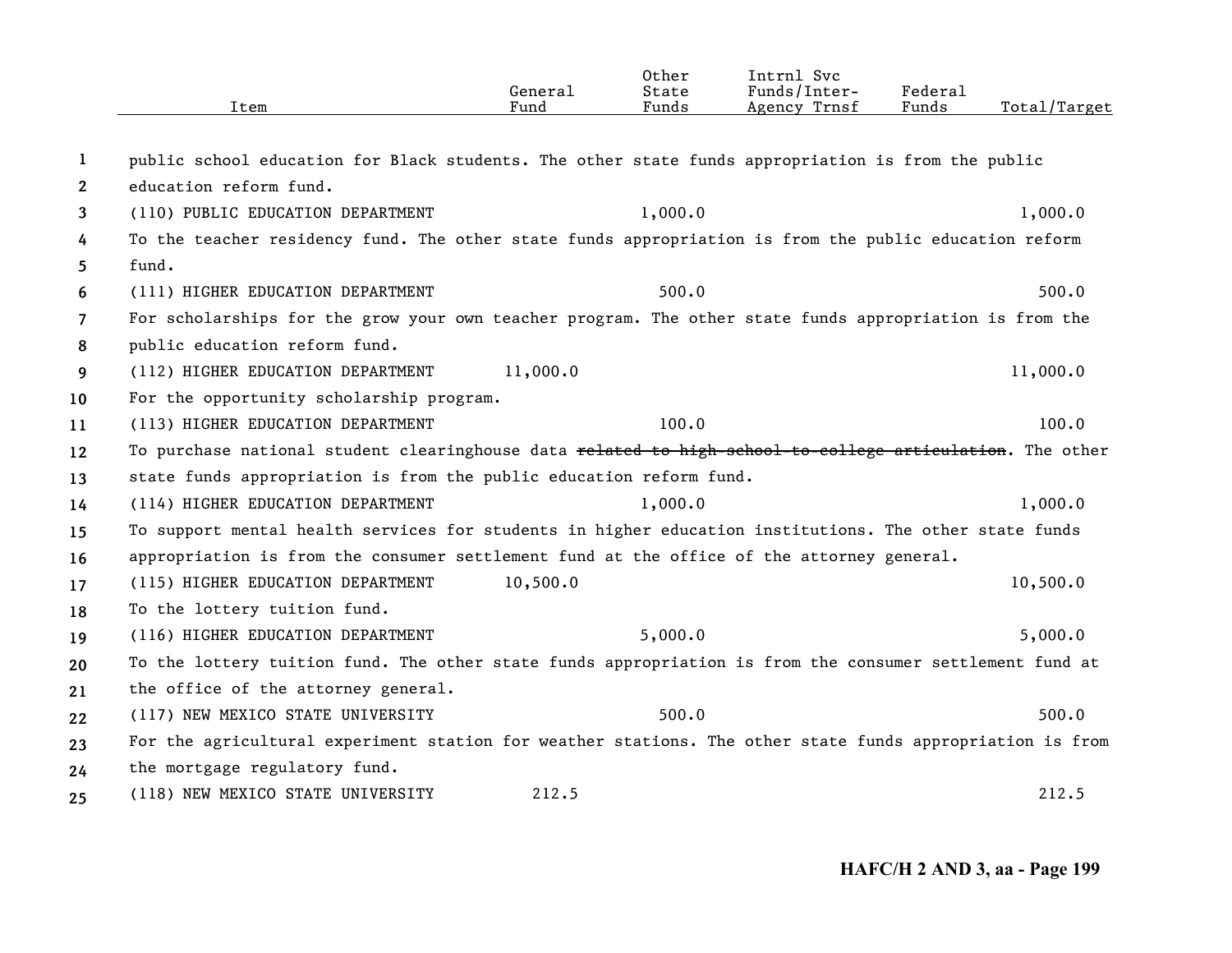|                       | Item                                                                                                     | General<br>Fund | Other<br>State<br>Funds | Intrnl Svc<br>Funds/Inter-<br>Agency Trnsf | Federal<br>Funds | Total/Target |
|-----------------------|----------------------------------------------------------------------------------------------------------|-----------------|-------------------------|--------------------------------------------|------------------|--------------|
| 1                     | For the New Mexico department of agriculture to develop and administer a weather modification program.   |                 |                         |                                            |                  |              |
| $\mathbf{2}^{\prime}$ | (119) NEW MEXICO STATE UNIVERSITY                                                                        | 150.0           |                         |                                            |                  | 150.0        |
| 3                     | For the New Mexico department of agriculture to support the development of a local meatpacking           |                 |                         |                                            |                  |              |
| 4                     | cooperative.                                                                                             |                 |                         |                                            |                  |              |
| 5                     | (120) COMPUTER SYSTEMS                                                                                   |                 |                         |                                            |                  |              |
| 6                     | ENHANCEMENT FUND                                                                                         | 17,637.4        |                         |                                            |                  | 17,637.4     |
| $\overline{7}$        | For transfer to the computer systems enhancement fund for system replacements or enhancements.           |                 |                         |                                            |                  |              |
| 8                     | TOTAL SPECIAL APPROPRIATIONS                                                                             | 121,597.6       | 99,548.0                | 100.0                                      |                  | 221,245.6    |
| 9                     | Section 6. SUPPLEMENTAL AND DEFICIENCY APPROPRIATIONS.--The following amounts are appropriated           |                 |                         |                                            |                  |              |
| 10                    | from the general fund or other funds as indicated for expenditure in fiscal year 2021 for the purposes   |                 |                         |                                            |                  |              |
| 11                    | specified. Disbursement of these amounts shall be subject to certification by the agency to the          |                 |                         |                                            |                  |              |
| $12 \,$               | department of finance and administration and the legislative finance committee that no other funds are   |                 |                         |                                            |                  |              |
| 13                    | available in fiscal year 2021 for the purpose specified and approval by the department of finance and    |                 |                         |                                            |                  |              |
| 14                    | administration. Any unexpended balances remaining at the end of fiscal year 2021 shall revert to the     |                 |                         |                                            |                  |              |
| 15                    | appropriate fund.                                                                                        |                 |                         |                                            |                  |              |
| 16                    | <b>COURT OF APPEALS</b><br>(1)                                                                           | 2.5             |                         |                                            |                  | 2.5          |
| 17                    | To correct an over-reversion in fiscal year 2016.                                                        |                 |                         |                                            |                  |              |
| 18                    | FIRST JUDICIAL<br>(2)                                                                                    |                 |                         |                                            |                  |              |
| 19                    | DISTRICT COURT                                                                                           | 90.0            |                         |                                            |                  | 90.0         |
| 20                    | To fund a new judgeship created in Paragraph (1) of Subsection B of Section 4 of Chapter 83 of Laws 2020 |                 |                         |                                            |                  |              |
| 21                    | and to fund associated staff in the first judicial district court.                                       |                 |                         |                                            |                  |              |
| 22                    | THIRD JUDICIAL<br>(3)                                                                                    |                 |                         |                                            |                  |              |
| 23                    | DISTRICT COURT                                                                                           | 30.0            |                         |                                            |                  | 30.0         |
| 24                    | For shortfalls related to the magistrate court consolidation in Dona Ana county.                         |                 |                         |                                            |                  |              |
| 25                    | THIRD JUDICIAL<br>(4)                                                                                    |                 |                         |                                            |                  |              |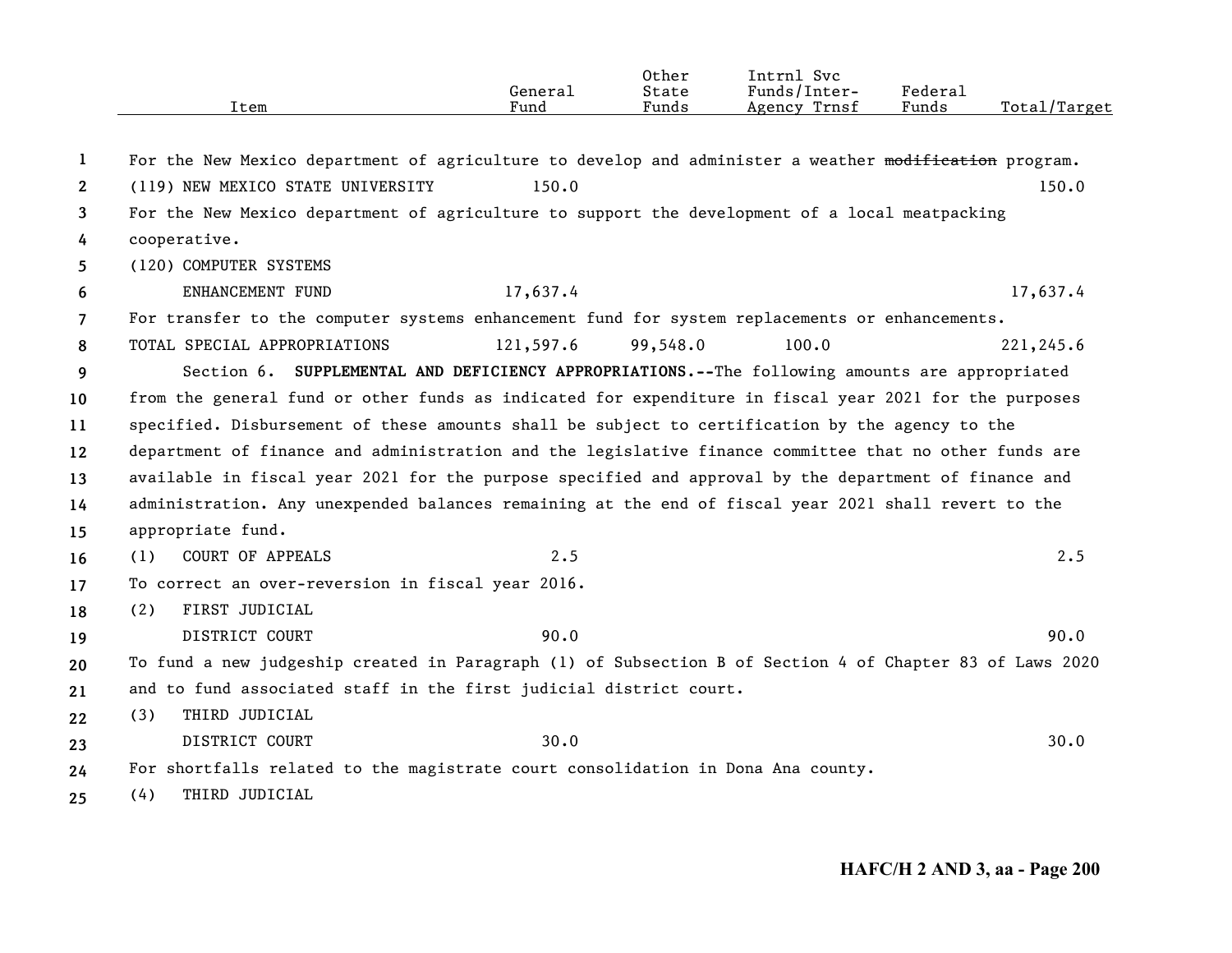|                       | Item                                                                                                      | General<br>Fund | Other<br>State<br>Funds | Intrnl Svc<br>Funds/Inter-<br>Agency Trnsf | Federal<br>Funds | Total/Target |
|-----------------------|-----------------------------------------------------------------------------------------------------------|-----------------|-------------------------|--------------------------------------------|------------------|--------------|
| 1                     | DISTRICT COURT                                                                                            | 90.0            |                         |                                            |                  | 90.0         |
| $\mathbf{2}^{\prime}$ | To fund a new judgeship created in Paragraph (3) of Subsection B of Section 4 of Chapter 83 of Laws 2020  |                 |                         |                                            |                  |              |
| 3                     | and to fund associated staff in the third judicial district court.                                        |                 |                         |                                            |                  |              |
| 4                     | EIGHTH JUDICIAL<br>(5)                                                                                    |                 |                         |                                            |                  |              |
| 5                     | DISTRICT COURT                                                                                            | 83.0            |                         |                                            |                  | 83.0         |
| 6                     | For furniture and equipment related to the fiscal year 2021 capital appropriation for colocation of the   |                 |                         |                                            |                  |              |
| $\overline{7}$        | eighth judicial district and magistrate court consolidation.                                              |                 |                         |                                            |                  |              |
| 8                     | TENTH JUDICIAL<br>(6)                                                                                     |                 |                         |                                            |                  |              |
| 9                     | DISTRICT COURT                                                                                            | 20.0            |                         |                                            |                  | 20.0         |
| 10                    | For shortfalls in the personal services and employee benefits category for the magistrate courts in De    |                 |                         |                                            |                  |              |
| 11                    | Baca, Quay and Harding counties.                                                                          |                 |                         |                                            |                  |              |
| 12                    | TWELFTH JUDICIAL<br>(7)                                                                                   |                 |                         |                                            |                  |              |
| 13                    | DISTRICT COURT                                                                                            | 71.9            |                         |                                            |                  | 71.9         |
| 14                    | To fund a new judgeship created in Paragraph (12) of Subsection B of Section 4 of Chapter 83 of Laws 2020 |                 |                         |                                            |                  |              |
| 15                    | and to fund associated staff in the twelfth judicial district court.                                      |                 |                         |                                            |                  |              |
| 16                    | THIRTEENTH JUDICIAL<br>(8)                                                                                |                 |                         |                                            |                  |              |
| 17                    | DISTRICT ATTORNEY                                                                                         | 22.2            |                         |                                            |                  | 22.2         |
| 18                    | To correct an over-reversion in fiscal year 2016.                                                         |                 |                         |                                            |                  |              |
| 19                    | TAXATION AND<br>(9)                                                                                       |                 |                         |                                            |                  |              |
| 20                    | REVENUE DEPARTMENT                                                                                        | 1,250.0         |                         |                                            |                  | 1,250.0      |
| 21                    | For shortfalls in the personal services and employee benefits category in the tax administration act      |                 |                         |                                            |                  |              |
| 22                    | program.                                                                                                  |                 |                         |                                            |                  |              |
| 23                    | <b>REGULATION AND</b><br>(10)                                                                             |                 |                         |                                            |                  |              |
| 24                    | LICENSING DEPARTMENT                                                                                      |                 | 284.2                   |                                            |                  | 284.2        |
| 25                    | For a deficiency in the boards and commissions program. The other state funds appropriation is from the   |                 |                         |                                            |                  |              |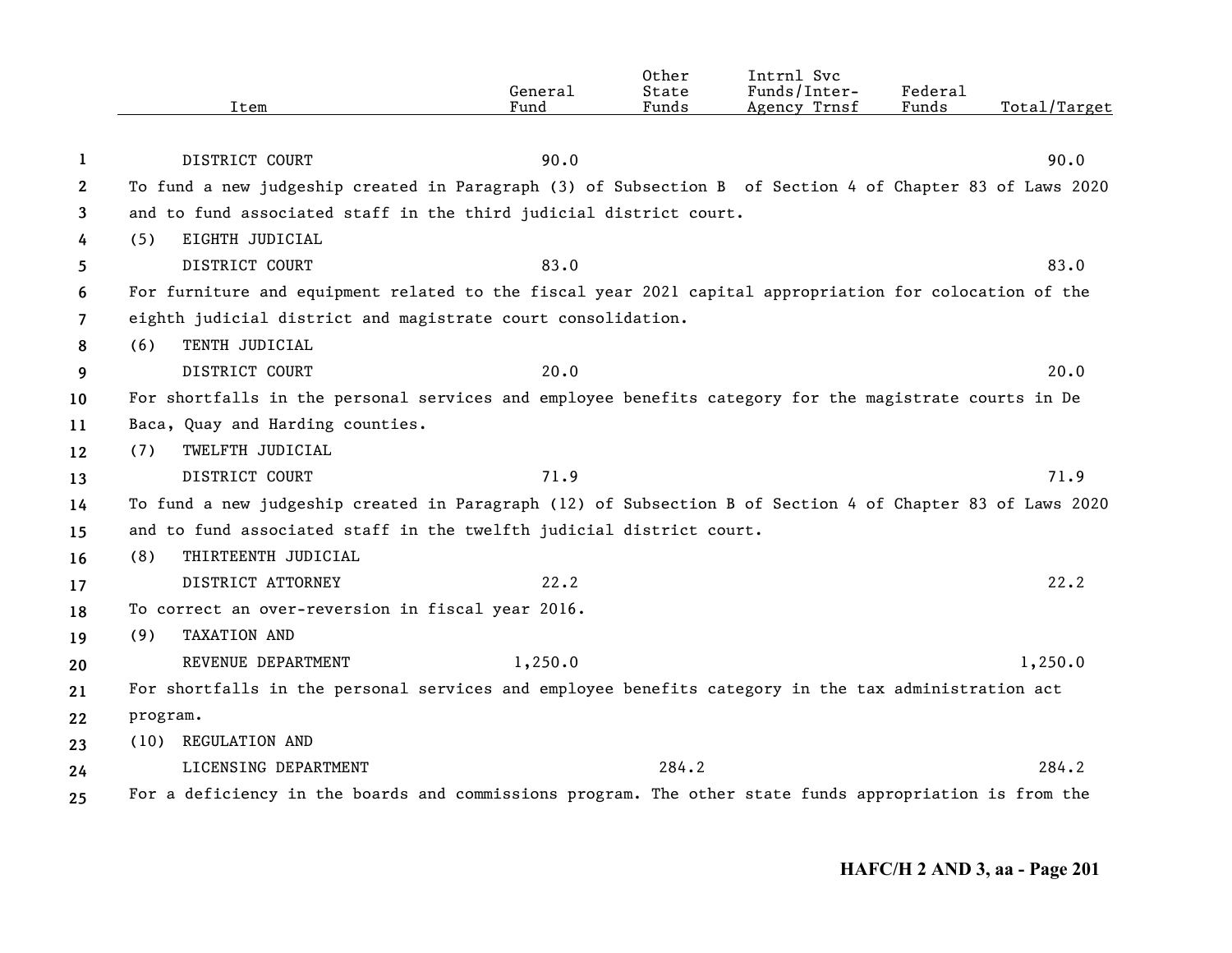|                | Item                                                                                                      | General<br>Fund | Other<br>State<br>Funds | Intrnl Svc<br>Funds/Inter-<br>Agency Trnsf | Federal<br>Funds | Total/Target |
|----------------|-----------------------------------------------------------------------------------------------------------|-----------------|-------------------------|--------------------------------------------|------------------|--------------|
|                |                                                                                                           |                 |                         |                                            |                  |              |
| $\mathbf{1}$   | mortgage regulatory fund.                                                                                 |                 |                         |                                            |                  |              |
| $\mathbf{2}$   | (11) NEW MEXICO STATE FAIR                                                                                | 4,000.0         |                         |                                            |                  | 4,000.0      |
| 3              | For current year operational shortfalls due to the coronavirus disease 2019 shut down contingent on a     |                 |                         |                                            |                  |              |
| 4              | lack of federal funds available for the same purpose.                                                     |                 |                         |                                            |                  |              |
| 5              | (12) NEW MEXICO STATE FAIR                                                                                | 200.0           |                         |                                            |                  | 200.0        |
| 6              | For prior year shortfalls in the personal services and employee benefits category due to the coronavirus  |                 |                         |                                            |                  |              |
| $\overline{7}$ | disease 2019 shut down.                                                                                   |                 |                         |                                            |                  |              |
| 8              | (13) STATE RACING COMMISSION                                                                              | 125.0           |                         |                                            |                  | 125.0        |
| 9              | For prior year budget deficits.                                                                           |                 |                         |                                            |                  |              |
| 10             | (14) DEVELOPMENTAL DISABILITIES                                                                           |                 |                         |                                            |                  |              |
| 11             | PLANNING COUNCIL                                                                                          | 250.0           |                         |                                            |                  | 250.0        |
| 12             | For projected shortfalls for professional contract guardians.                                             |                 |                         |                                            |                  |              |
| 13             | (15) DEPARTMENT OF ENVIRONMENT                                                                            | 3,000.0         |                         |                                            |                  | 3,000.0      |
| 14             | To restore funds to the air quality title v fund.                                                         |                 |                         |                                            |                  |              |
| 15             | (16) PUBLIC EDUCATION DEPARTMENT                                                                          | 20,899.6        |                         |                                            |                  | 20,899.6     |
| 16             | To the state-support reserve fund. If, for fiscal year 2020, the secretary of public education determines |                 |                         |                                            |                  |              |
| 17             | that a final decision by the United States department of education prohibits the deduction of payments to |                 |                         |                                            |                  |              |
| 18             | school districts and charter schools commonly known as "impact aid funds" pursuant to 20 U.S.C. 7701 et.  |                 |                         |                                            |                  |              |
| 19             | seq., and formerly known as "PL874 funds," required by Paragraph (2) of Subsection C of Section 22-8-25   |                 |                         |                                            |                  |              |
| 20             | NMSA 1978, the state board of finance shall approve a transfer from the state-support reserve fund to     |                 |                         |                                            |                  |              |
| 21             | make payments to school districts and charter schools that receive impact aid and are affected by the     |                 |                         |                                            |                  |              |
| 22             | decision. If the secretary of the United States department of education issues a final decision that      |                 |                         |                                            |                  |              |
| 23             | reverses any portion of the administrative law judge's January 2021 decision, and the U.S. department of  |                 |                         |                                            |                  |              |
| 24             | education is able to consider application of a different disparity test calculation methodology than was  |                 |                         |                                            |                  |              |
| 25             | used in fiscal year 2020, the state board of finance transfer is contingent on the public education       |                 |                         |                                            |                  |              |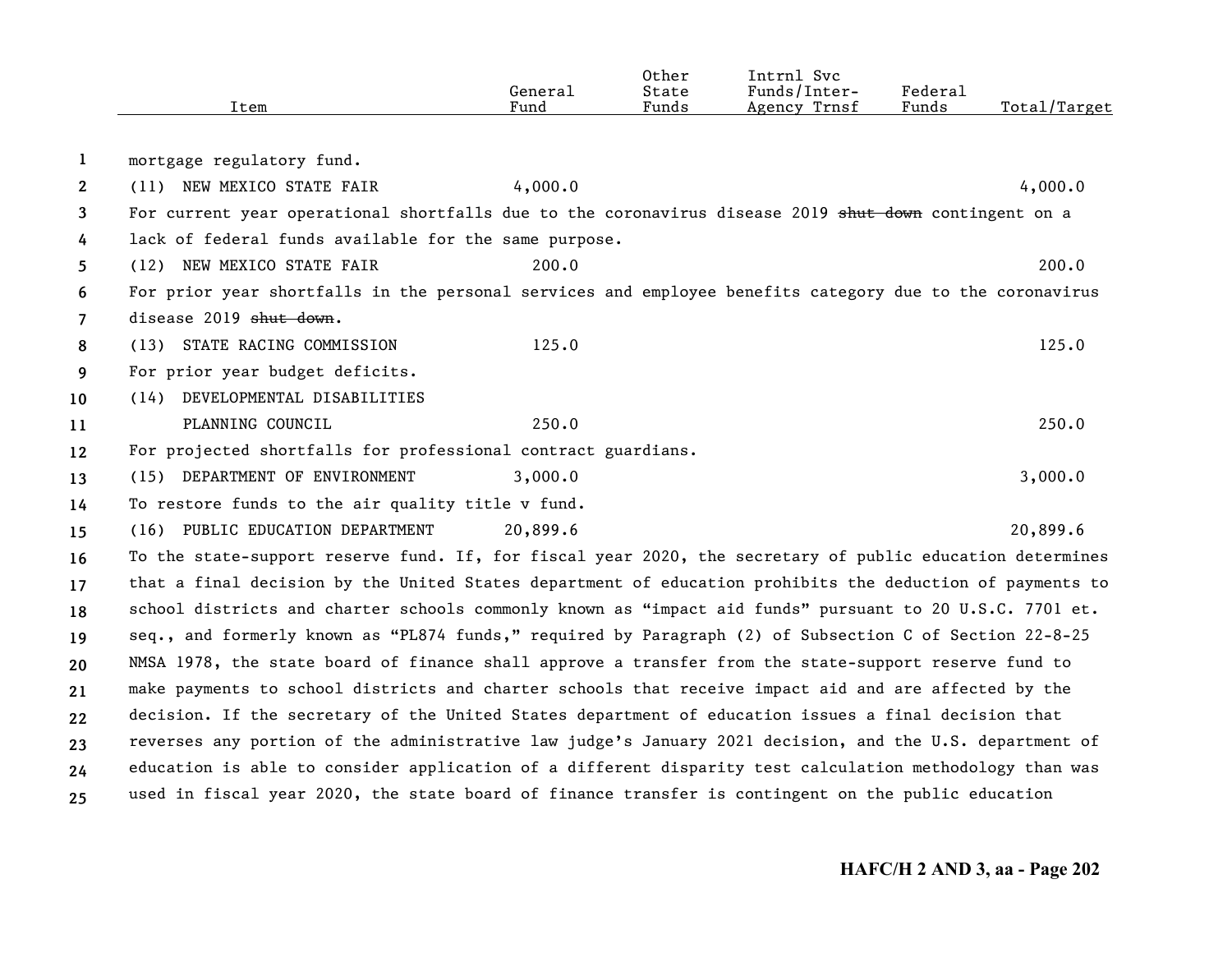|      |         | Other | Intrnl<br>Svc   |         |              |
|------|---------|-------|-----------------|---------|--------------|
|      | Generai | State | Funds/Inter-    | Federai |              |
| Item | Fund    | Funds | Trnsf<br>Agency | Funds   | Total/Target |

**1**department pursuing the use in fiscal year 2020 of the disparity test calculation methodology used in

**2**fiscal year 2021.

**3**(17) PUBLIC SCHOOL SUPPORT

**4567**A school district or a state-chartered charter school that receives a transportation allocation that exceeds the amount required to provide to-and-from transportation, three- and four-year-old developmentally disabled transportation and vocational education transportation during fiscal year 2021 shall deposit one hundred percent of the remaining balances in the transportation emergency fund at the end of fiscal year 2021.

**8**

**9**TOTAL SUPPLEMENTAL AND

**10**DEFICIENCY APPROPRIATIONS 30,134.2 284.2 30,418.4

**11121314151617181920212223**Section 7. **INFORMATION TECHNOLOGY APPROPRIATIONS.--**The following amounts are appropriated from the computer systems enhancement fund, or other funds as indicated, for the purposes specified. Unless otherwise indicated, the appropriation may be expended in fiscal years 2021, 2022 and 2023. Unless otherwise indicated, any unexpended balances remaining at the end of fiscal year 2023 shall revert to the computer systems enhancement fund or other funds as indicated. For each executive branch agency project, the state chief information officer shall certify compliance with the project certification process prior to the allocation of fifty-six million four hundred forty-eight thousand three hundred dollars (\$56,448,300) by the department of finance and administration from the funds for the purposes specified. The judicial information systems council shall certify compliance to the department of finance and administration for judicial branch projects. For executive branch agencies, all hardware and software purchases funded through appropriations made in Sections 4, 5, 6 and 7 of this act shall be procured using consolidated purchasing led by the state chief information officer and state purchasing division to achieve economies of scale and to provide the state with the best unit price.

**24**(1) PUBLIC DEFENDER DEPARTMENT 1,070.0 1,070.0 1,070.0

**25**To implement an integrated document management system and a redundant storage system for digital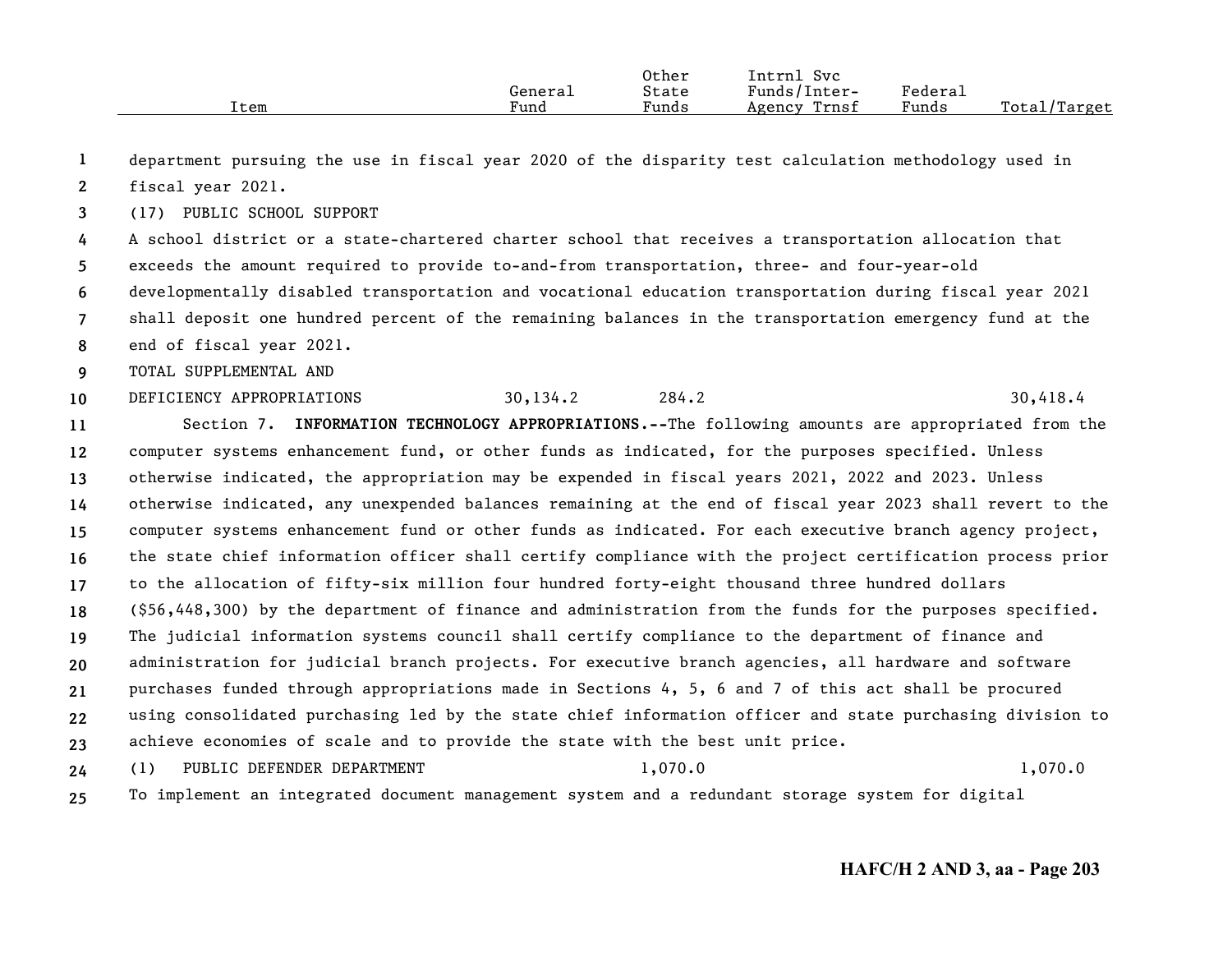|      |         | Other | Intrnl<br>Svc   |         |              |
|------|---------|-------|-----------------|---------|--------------|
|      | General | State | Funds/Inter-    | Federau |              |
| Item | Fund    | Funds | Trnsf<br>Agency | Funds   | Total/Target |

**1**archives.

**10**

**16**

**21**

- **2**(2) TAXATION AND REVENUE
- **3**DEPARTMENT

**4567**The period of time for expending the two million dollars (\$2,000,000) appropriated from the delinquent property tax fund in Subsection 6 of Section 7 of Chapter 11 of Laws 2016 as extended in Subsection 7 of Section 7 of Chapter 73 of Laws 2018 as extended in Subsection 8 of Section 7 of Chapter 271 of Laws 2019 as extended in Subsection 6 of Section 7 of Chapter 83 of Laws 2020 to modernize the property tax

- **8**business system is extended through fiscal year 2022.
- **9**(3) DEPARTMENT OF FINANCE

### AND ADMINISTRATION

**111213**The period of time for expending the five hundred thousand dollars (\$500,000) appropriated from the computer systems enhancement fund in Subsection 9 of Section 7 of Chapter 271 of Laws 2019 for the implementation of property tax module in the local government budget management system is extended

- **14**through fiscal year 2022.
- **15**(4) DEPARTMENT OF FINANCE
	- AND ADMINISTRATION

**171819**The period of time for expending the four million dollars (\$4,000,000) appropriated from the computer systems enhancement fund in Subsection 10 of Section 7 of Chapter 271 of Laws 2019 for the implementation of an enterprise budget system is extended through fiscal year 2022.

- **20**(5) DEPARTMENT OF FINANCE
	- AND ADMINISTRATION
- **22**The period of time for expending the one million two hundred fifty thousand dollars  $(\$1,250,000)$
- **23**appropriated from the computer systems enhancement fund in Subsection 8 of Section 7 of Chapter 73 of
- **24**Laws 2018 for the implementation of an enterprise budget system is extended through fiscal year 2022.
- **25**(6) GENERAL SERVICES DEPARTMENT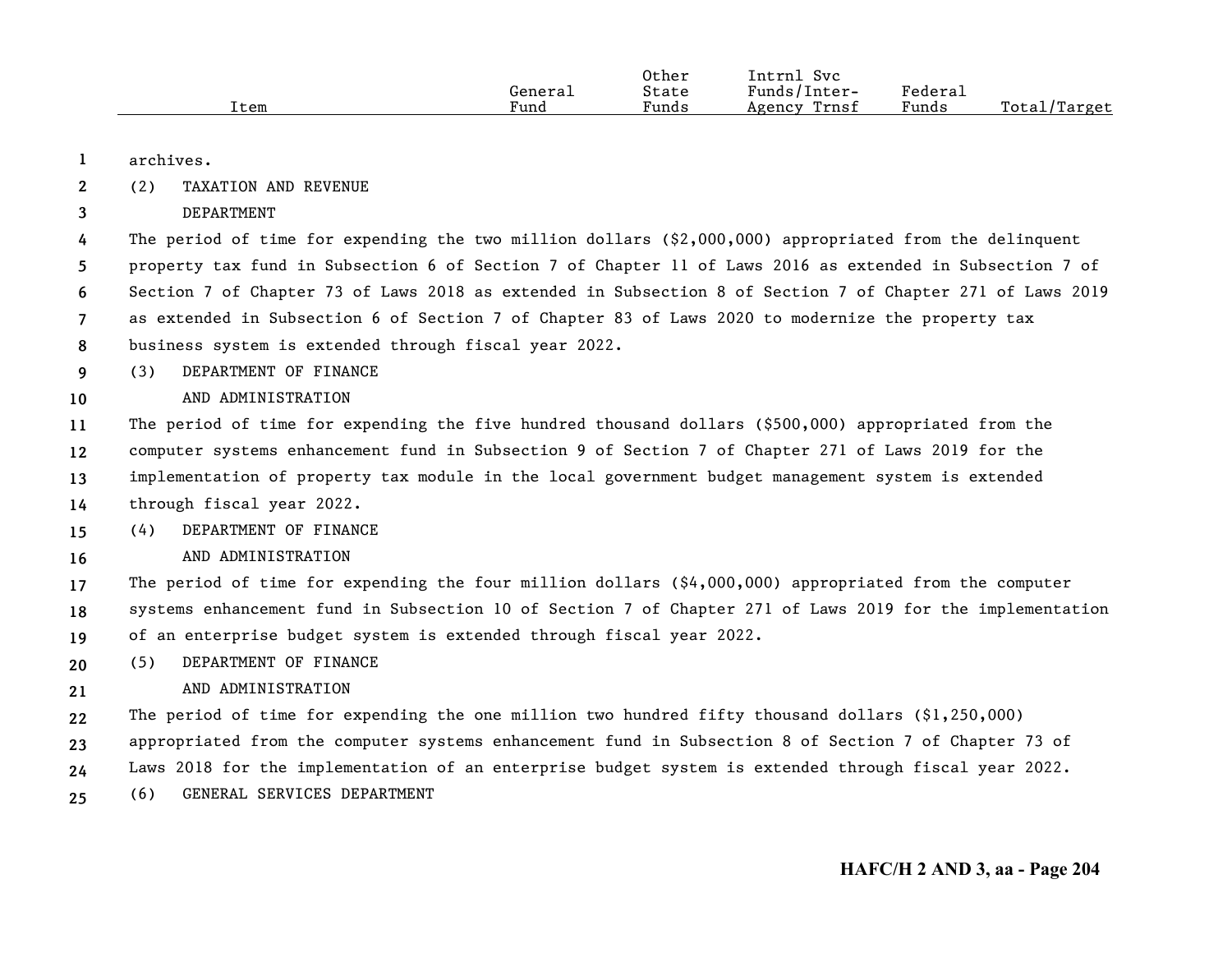|      | General<br>Fund | Other<br>State<br>Funds | Intrnl Svc<br>Funds/Inter-<br>Trnsf | Federal<br>Funds | Total/Target |
|------|-----------------|-------------------------|-------------------------------------|------------------|--------------|
| Item |                 |                         | Agency                              |                  |              |

| 1                     | The period of time for expending the one million ninety thousand one hundred dollars $(91,090,100)$       |
|-----------------------|-----------------------------------------------------------------------------------------------------------|
| $\mathbf{2}^{\prime}$ | appropriated from the public property reserve fund, the public liability fund and the workers'            |
| 3                     | compensation retention fund in Subsection 12 of Section 7 of Chapter 271 of Laws 2019 to continue the     |
| 4                     | risk management information system replacement with a commercial off-the-shelf solution is extended       |
| 5                     | through fiscal year 2022.                                                                                 |
| 6                     | REGULATION AND LICENSING<br>(7)                                                                           |
| $\overline{7}$        | DEPARTMENT<br>2,580.0<br>2,580.0                                                                          |
| 8                     | To continue the modernization of the regulation and licensing permitting and inspection software. Two     |
| 9                     | million dollars (\$2,000,000) of the other state funds appropriation is from fund balances. The           |
| 10                    | appropriation is contingent on the regulation and licensing department's successful implementation of the |
| 11                    | pilot for manufactured housing division and the estimated completion date, estimated total costs and      |
| 12                    | expected deliverables for phase two implementation of construction industries division and providing      |
| 13                    | quarterly project status reports to the department of information technology, the department of finance   |
| 14                    | and administration and the legislative finance committee.                                                 |
| 15                    | 500.0<br>500.0<br>MEDICAL BOARD<br>(8)                                                                    |
| 16                    | To modernize licensing software. The other state funds appropriation is from the New Mexico board of      |
| 17                    | medical examiners fund.                                                                                   |
| 18                    | CULTURAL AFFAIRS DEPARTMENT<br>(9)                                                                        |
| 19                    | The period of time for expending the three hundred fifty thousand dollars (\$350,000) appropriated from   |
| 20                    | the computer systems enhancement fund in Subsection 17 of Section 7 of Chapter 271 of Laws 2019 to        |
| 21                    | upgrade hardware and software and implement an enterprise content management system for digital delivery  |
| 22                    | to improve museum exhibition content is extended through fiscal year 2022.                                |
| 23                    | 548.0<br>(10) COMMISSIONER OF PUBLIC LANDS<br>548.0                                                       |
| 24                    | For an accounts payable system. The other state funds appropriation is from the state lands maintenance   |
| 25                    | fund.                                                                                                     |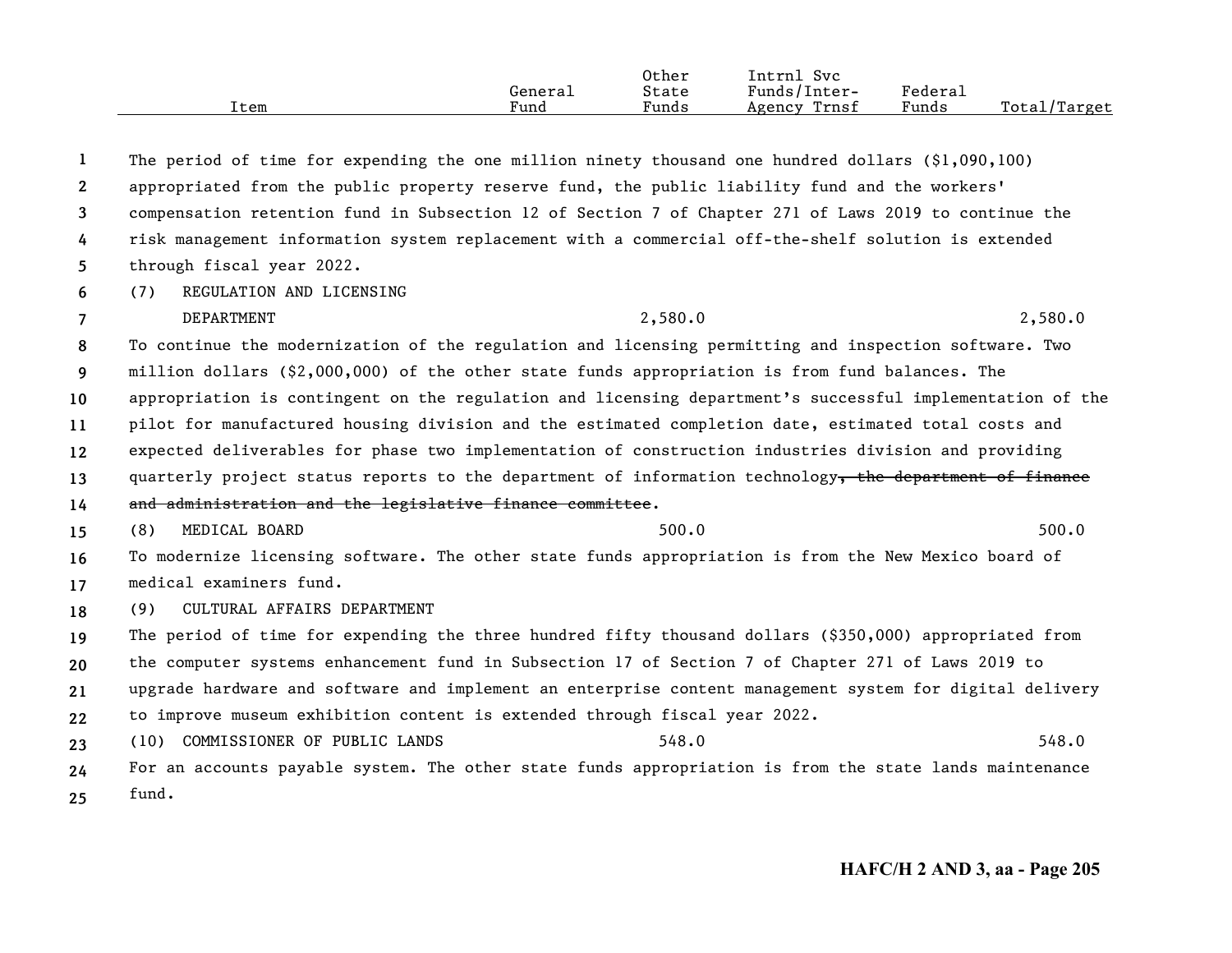|      |                      | Other | Intrnl<br><b>Svc</b> |         |                   |
|------|----------------------|-------|----------------------|---------|-------------------|
|      | Generai              | State | Funds/Inter-         | Federau |                   |
| ⊥tem | $\mathbf{r}$<br>Fund | Funds | Trnsf<br>Agency      | Funds   | Total/<br>/Target |

**1**(11) EARLY CHILDHOOD EDUCATION

## AND CARE DEPARTMENT

**2**

**8**

**3**The period of time for expending the twenty-five thousand dollars (\$25,000) appropriated from the

**456**computer systems enhancement fund in Subsection 24 of Section 7 of Chapter 73 of Laws 2018 to integrate the families first medicaid eligibility system with the human services department's medicaid management information system replacement project is extended through fiscal year 2022.

- **7**(12) EARLY CHILDHOOD EDUCATION
	- AND CARE DEPARTMENT 49.5 445.5 495.0

**910**To integrate functionality between the enterprise provider information and constituent services system and the medicaid management information system applications.

- **11**(13) HUMAN SERVICES DEPARTMENT
- **12**The period of time for expending the one million seven hundred eighty-three thousand six hundred dollars

**13**(\$1,783,600) appropriated from the computer systems enhancement fund in Subsection 21 of Section 7 of

**14**Chapter 271 of Laws 2019 to continue the implementation of the child support enforcement replacement

- **15**project is extended through fiscal year 2022.
- **16**(14) HUMAN SERVICES DEPARTMENT
- **171819**The period of time for expending the one million two hundred fifty-five thousand six hundred dollars (\$1,255,600) appropriated from the computer systems enhancement fund in Subsection 22 of Section 7 of Chapter 271 of Laws 2019 to continue the implementation of the medicaid management information system
- **20**replacement project is extended through fiscal year 2022.
- **21**(15) HUMAN SERVICES DEPARTMENT
- **22**The period of time for expending the six million eight hundred one thousand nine hundred dollars
- **23**(\$6,801,900) appropriated from the computer systems enhancement fund in Subsection 21 of Section 7 of
- **24**Chapter 73 of Laws 2018 as extended in Subsection 26 of Section 7 of Chapter 83 of Laws 2020 to continue
- **25**the implementation of the medicaid management information system replacement project is extended through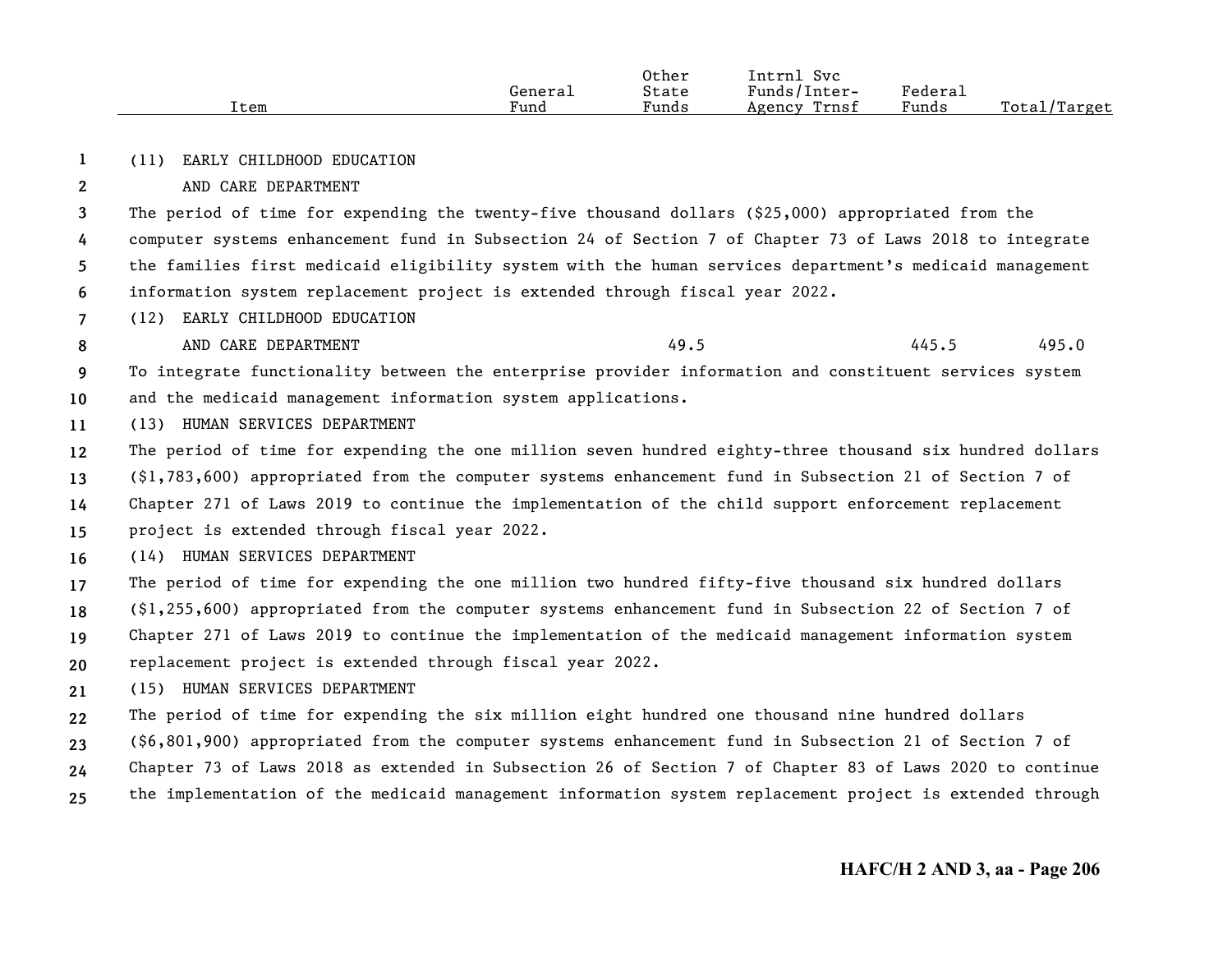|      |         | Other | Intrnl<br><b>Svc</b> |         |                   |
|------|---------|-------|----------------------|---------|-------------------|
|      | General | State | Funds/Inter-         | Federa⊥ |                   |
| Item | Fund    | Funds | Trnsf<br>Agency      | Funds   | Total/<br>/Target |

**1**fiscal year 2022.

**2**(16) HUMAN SERVICES DEPARTMENT

**3**The period of time for expending the three million four hundred thousand dollars (\$3,400,000)

**4**appropriated from other state funds in Subsection 19 of Section 7 of Chapter 101 of Laws 2015 as extended

**5**in Subsection 8 of Section 7 of Chapter 135 of Laws 2017 as extended in Subsection 20 of Section 7 of

**6**Chapter 271 of Laws 2019 as extended in Subsection 25 of Section 7 of Chapter 83 of Laws 2020 for the

**7**planning phase to enhance or replace the current child support enforcement system is extended through

- **8**fiscal year 2022. The other state funds appropriation is from fund balances.
- **9**(17) HUMAN SERVICES DEPARTMENT 1,208.9 10,812.8 12,021.7

**10**To continue the implementation phase of the medicaid management information system replacement project.

**11**(18) WORKERS' COMPENSATION

**12**ADMINISTRATION 2,000.0 2,000.0 2,000.0

**13**To modernize existing information technology systems and applications. The other state funds

**14**appropriation is from the worker's compensation fund.

**15**(19) DEPARTMENT OF HEALTH 500.0 500.0 500.0 500.0 500.0 500.0 500.0 500.0 500.0 500.0 500.0 500.0 500.0 500.0 500.0 500.0 500.0 500.0 500.0 500.0 500.0 500.0 500.0 500.0 500.0 500.0 500.0 500.0 500.0 500.0 500.0 500.0 500.

**16**For an all payer claims database.

**17**(20) DEPARTMENT OF HEALTH

**18192021**The period of time for expending the four hundred forty thousand dollars (\$440,000) appropriated from the computer systems enhancement fund in Subsection 26 of Section 7 of Chapter 271 of Laws 2019 to integrate toxicology instrumentation data into the department of health's laboratory information system is extended through fiscal year 2022.

**22**(21) DEPARTMENT OF HEALTH

**2324**The period of time for expending the four million dollars  $(§4,000,000)$  appropriated from the computer systems enhancement fund in Subsection 24 of Section 7 of Chapter 271 of Laws 2019 to purchase and

**25**implement an enterprise electronic healthcare records system for public health offices is extended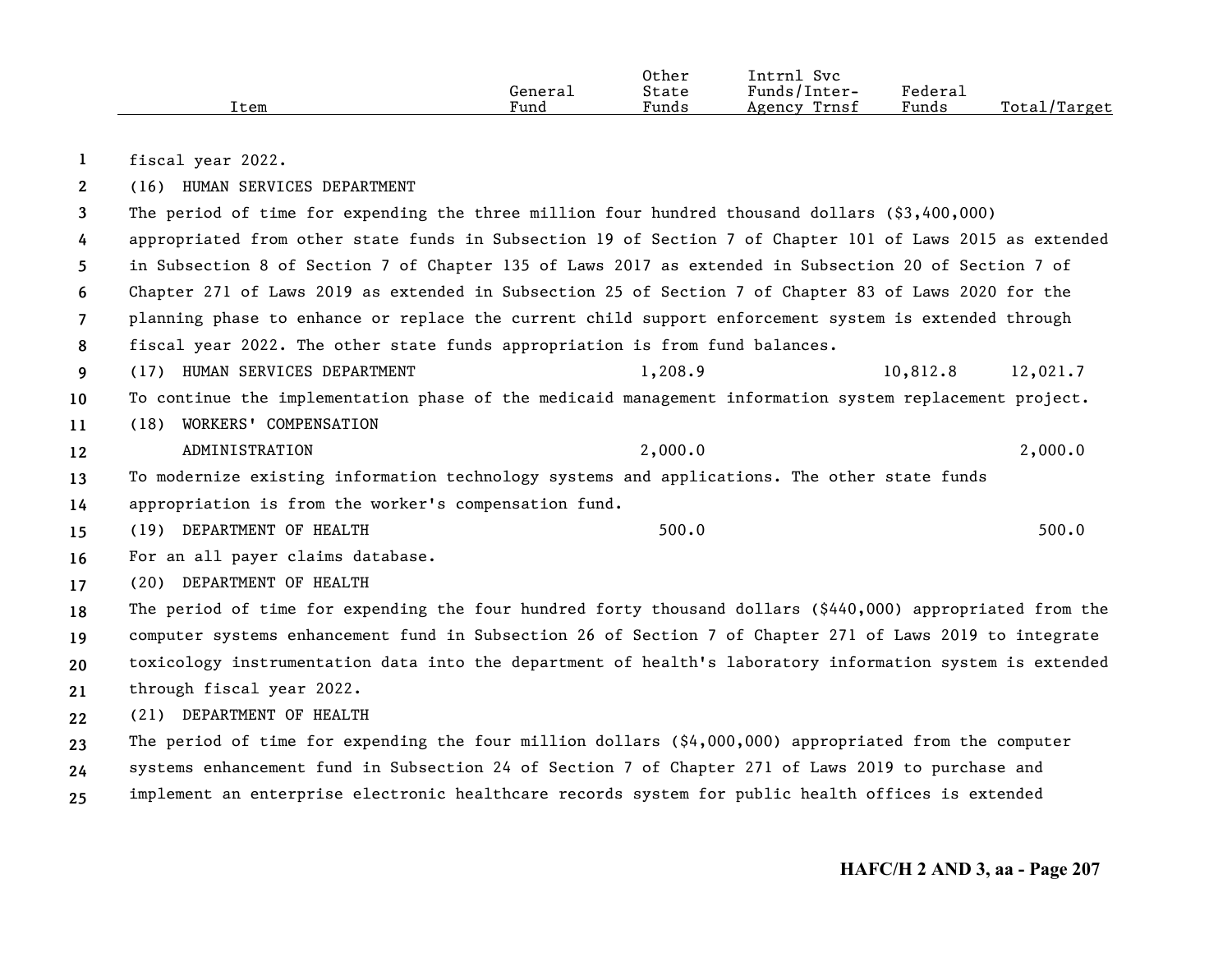|      |         | Other | Intrn.<br><b>Svc</b> |                           |              |
|------|---------|-------|----------------------|---------------------------|--------------|
|      | General | State | Funds/Inter-         | ${}_{\rm Federa_{\perp}}$ |              |
| Item | Fund    | Funds | Trnsf<br>Agency      | Funds                     | Total/Target |

- **1**through fiscal year 2022.
- **2**(22) DEPARTMENT OF HEALTH

**3**The period of time for expending the nine hundred thousand dollars (\$900,000) appropriated from the

**4**computer systems enhancement fund in Subsection 23 of Section 7 of Chapter 271 of Laws 2019 for the

**56**initiation and planning phase to implement a database for healthcare cost data is extended through fiscal year 2022.

**7**(23) DEPARTMENT OF HEALTH

**8**The period of time for expending the three hundred fifty thousand dollars (\$350,000) appropriated in

**9**Subsection 23 of Section 7 of Chapter 73 of Laws 2018 as extended in Subsection 31 of Section 7 of

**10**Chapter 83 of Laws 2020 to continue to purchase hardware and software to implement a facilities licensing

- **11**system is extended through fiscal year 2022.
- **12**(24) DEPARTMENT OF HEALTH

**13**The period of time for expending the two hundred thousand dollars (\$200,000) appropriated in Subsection

**14**25 of Section 7 of Chapter 73 of Laws 2018 as extended in Subsection 29 of Section 7 of Chapter 83 of

**15**Laws 2020 to continue to purchase and implement a commercial off-the-shelf incident management system is

- **16**extended through fiscal year 2022.
- **17**(25) DEPARTMENT OF HEALTH

**18**The period of time for expending the two hundred thousand dollars (\$200,000) appropriated in Subsection

**1920**22 of Section 7 of Chapter 73 of Laws 2018 as extended in Subsection 30 of Section 7 of Chapter 83 of Laws 2020 to continue to upgrade the children's medical services medicaid provider enrollment system to

**21**integrate with the human services department's medicaid management information system replacement project

- **22**is extended through fiscal year 2022.
- **23**(26) DEPARTMENT OF HEALTH

**2425**The period of time for expending the two million four hundred thousand dollars (\$2,400,000) appropriated from the computer systems enhancement fund in Subsection 10 of Section 7 of Chapter 135 of Laws 2017 as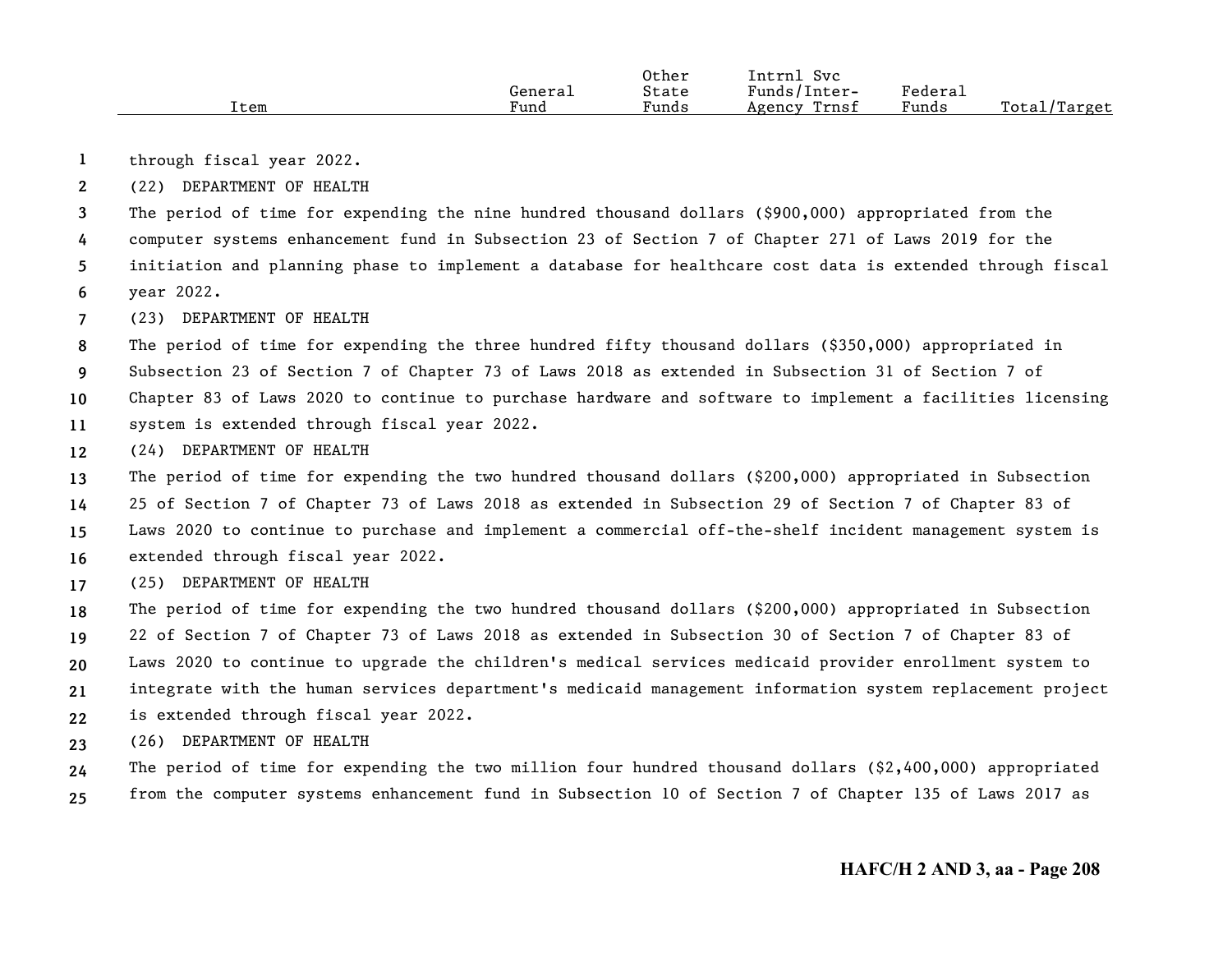|      | General | Other<br>State | Intrnl Svc<br>Funds/Inter- | Federal |              |
|------|---------|----------------|----------------------------|---------|--------------|
|      |         |                |                            |         |              |
| Item | Fund    | Funds          | Trnsf<br>Agency            | Funds   | Total/Target |

| 1              | extended in Subsection 25 of Section 7 of Chapter 271 of Laws of 2019 as extended in Subsection 33 of       |         |
|----------------|-------------------------------------------------------------------------------------------------------------|---------|
| $\mathbf{2}$   | Chapter 83 of Laws 2020 to continue the implementation of the developmental disabilities client             |         |
| 3              | management support system is extended through fiscal year 2022.                                             |         |
| 4              | (27) DEPARTMENT OF HEALTH                                                                                   |         |
| 5              | The period of time for expending the two million one hundred thousand dollars $(§2, 100, 000)$ appropriated |         |
| 6              | from the computer systems enhancement fund in Subsection 27 of Section 7 of Chapter 271 of Laws 2019 to     |         |
| $\overline{7}$ | continue the implementation of an integrated document management system and upgrade the vital records       |         |
| 8              | database is extended through fiscal year 2022.                                                              |         |
| 9              | (28) DEPARTMENT OF HEALTH                                                                                   |         |
| 10             | The period of time for expending the two million seven hundred fifty thousand dollars $(2,750,000)$         |         |
| 11             | appropriated from the computer systems enhancement fund Subsection 26 of Section 7 of Chapter 73 of Laws    |         |
| 12             | 2018 as extended in Subsection 34 of Section 7 of Chapter 83 of Laws 2020 to purchase and implement an      |         |
| 13             | integrated document management system and upgrade the vital records database is extended through fiscal     |         |
| 14             | year 2022.                                                                                                  |         |
| 15             | 500.0<br>4,500.0<br>(29) DEPARTMENT OF HEALTH                                                               | 5,000.0 |
| 16             | To continue the implementation of a comprehensive care management system for the developmental              |         |
| 17             | disabilities supports division within the medicaid management information system.                           |         |
| 18             | (30) DEPARTMENT OF HEALTH<br>442.0                                                                          | 442.0   |
| 19             | To continue the implementation of a consolidated pharmacy system.                                           |         |
| 20             | (31) DEPARTMENT OF HEALTH<br>3,750.0                                                                        | 3,750.0 |
| 21             | To continue the implementation of an enterprise electronic health records system.                           |         |
| 22             | (32) DEPARTMENT OF ENVIRONMENT<br>1,580.6                                                                   | 1,580.6 |
| 23             | To continue the implementation of an enterprise environmental information system for department of          |         |
| 24             | environment programs.                                                                                       |         |
| 25             | (33) CHILDREN, YOUTH AND                                                                                    |         |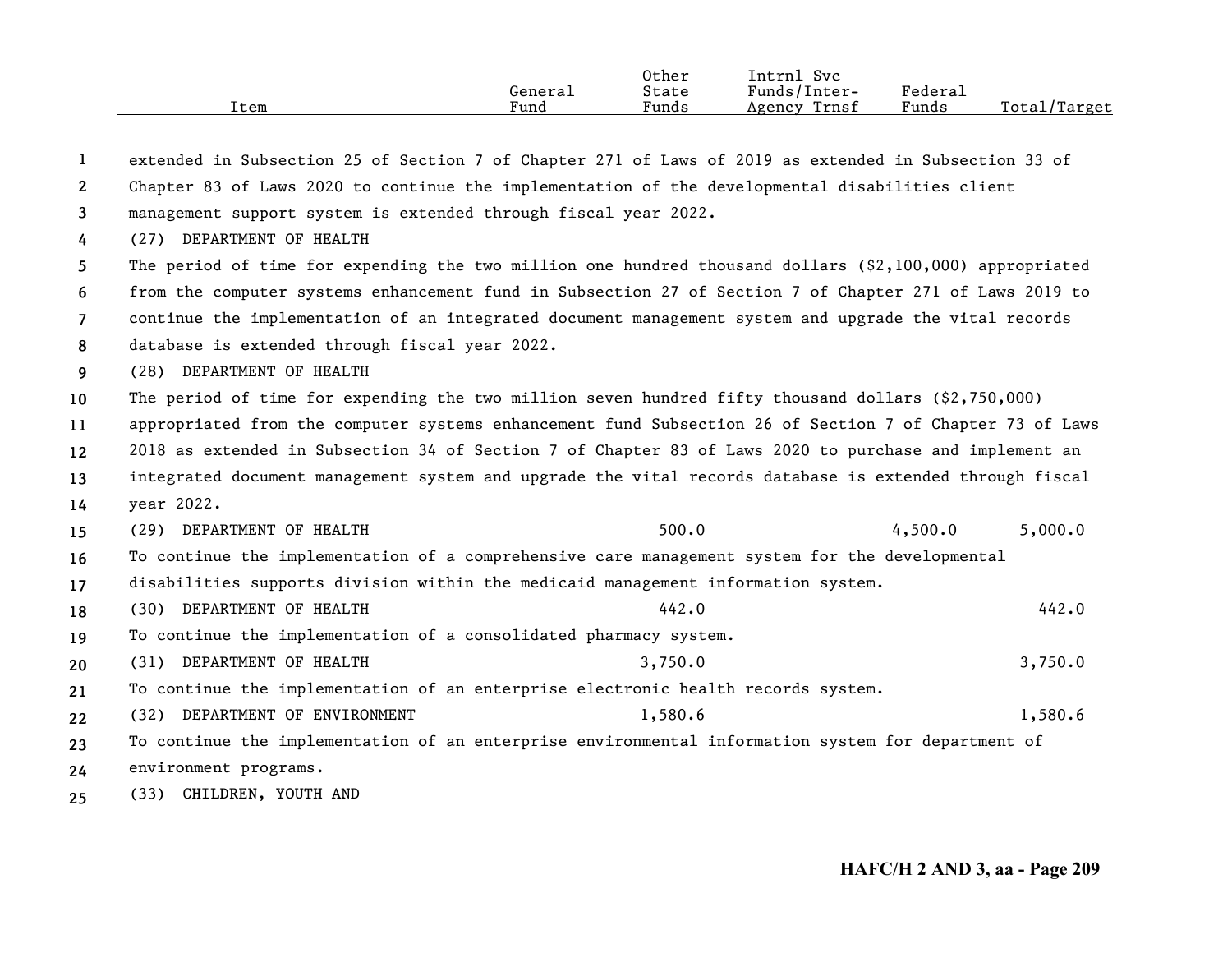|                       |                                                                                                                    | General | Other<br>State | Intrnl Svc<br>Funds/Inter- | Federal  |              |
|-----------------------|--------------------------------------------------------------------------------------------------------------------|---------|----------------|----------------------------|----------|--------------|
|                       | Item                                                                                                               | Fund    | Funds          | Agency Trnsf               | Funds    | Total/Target |
| 1                     | FAMILIES DEPARTMENT                                                                                                |         | 3,523.7        |                            | 17,095.9 | 20,619.6     |
| $\mathbf{2}^{\prime}$ | To continue the modernization of the comprehensive child welfare information system. The appropriation is          |         |                |                            |          |              |
| 3                     | contingent on the children, youth and families department's successful implementation of the pilot and             |         |                |                            |          |              |
| 4                     | federal approval.                                                                                                  |         |                |                            |          |              |
| 5                     | (34) CORRECTIONS DEPARTMENT                                                                                        |         |                |                            |          |              |
| 6                     | The period of time for expending the four million one hundred five thousand two hundred dollars                    |         |                |                            |          |              |
| $\overline{7}$        | $(\frac{6}{4}, 105, 200)$ appropriated from the computer systems enhancement fund in Subsection 29 of Section 7 of |         |                |                            |          |              |
| 8                     | Chapter 271 of Laws 2019 to implement additional components of the commercial off-the-shelf offender               |         |                |                            |          |              |
| 9                     | management system, including mobile functionality, a business intelligence tool and data standardization           |         |                |                            |          |              |
| 10                    | functionality is extended through fiscal year 2022. The other state funds appropriation includes one               |         |                |                            |          |              |
| 11                    | million fifty-two thousand six hundred dollars $(91,052,600)$ from the penitentiary income fund.                   |         |                |                            |          |              |
| 12                    | (35) CORRECTIONS DEPARTMENT                                                                                        |         |                |                            |          |              |
| 13                    | The period of time for expending the two million two hundred ninety thousand dollars $(2,290,000)$                 |         |                |                            |          |              |
| 14                    | appropriated from the computer systems enhancement fund in Subsection 29 of Section 7 of Chapter 73 of             |         |                |                            |          |              |
| 15                    | Laws 2018 as extended in Subsection 40 of Section 7 of Chapter 83 of Laws 2020 to continue the                     |         |                |                            |          |              |
| 16                    | implementation of the commercial off-the-shelf offender management system is extended through fiscal year          |         |                |                            |          |              |
| 17                    | 2022.                                                                                                              |         |                |                            |          |              |
| 18                    | (36) CORRECTIONS DEPARTMENT                                                                                        |         | 500.0          |                            |          | 500.0        |
| 19                    | To continue the implementation of an electronic health records system with a commercial off-the-shelf              |         |                |                            |          |              |
| 20                    | solution.                                                                                                          |         |                |                            |          |              |
| 21                    | (37) DEPARTMENT OF PUBLIC SAFETY                                                                                   |         |                |                            |          |              |
| 22                    | The period of time for expending the one million five hundred thousand dollars $(1,500,000)$ appropriated          |         |                |                            |          |              |
| 23                    | from other state funds in Subsection 32 of Section 7 of Chapter 73 of Laws 2018 as extended in Subsection          |         |                |                            |          |              |
| 24                    | 40 of Section 7 of Chapter 83 of Laws 2020 to implement a commercial off-the-shelf records management              |         |                |                            |          |              |
| 25                    | system is extended through fiscal year 2022.                                                                       |         |                |                            |          |              |
|                       |                                                                                                                    |         |                |                            |          |              |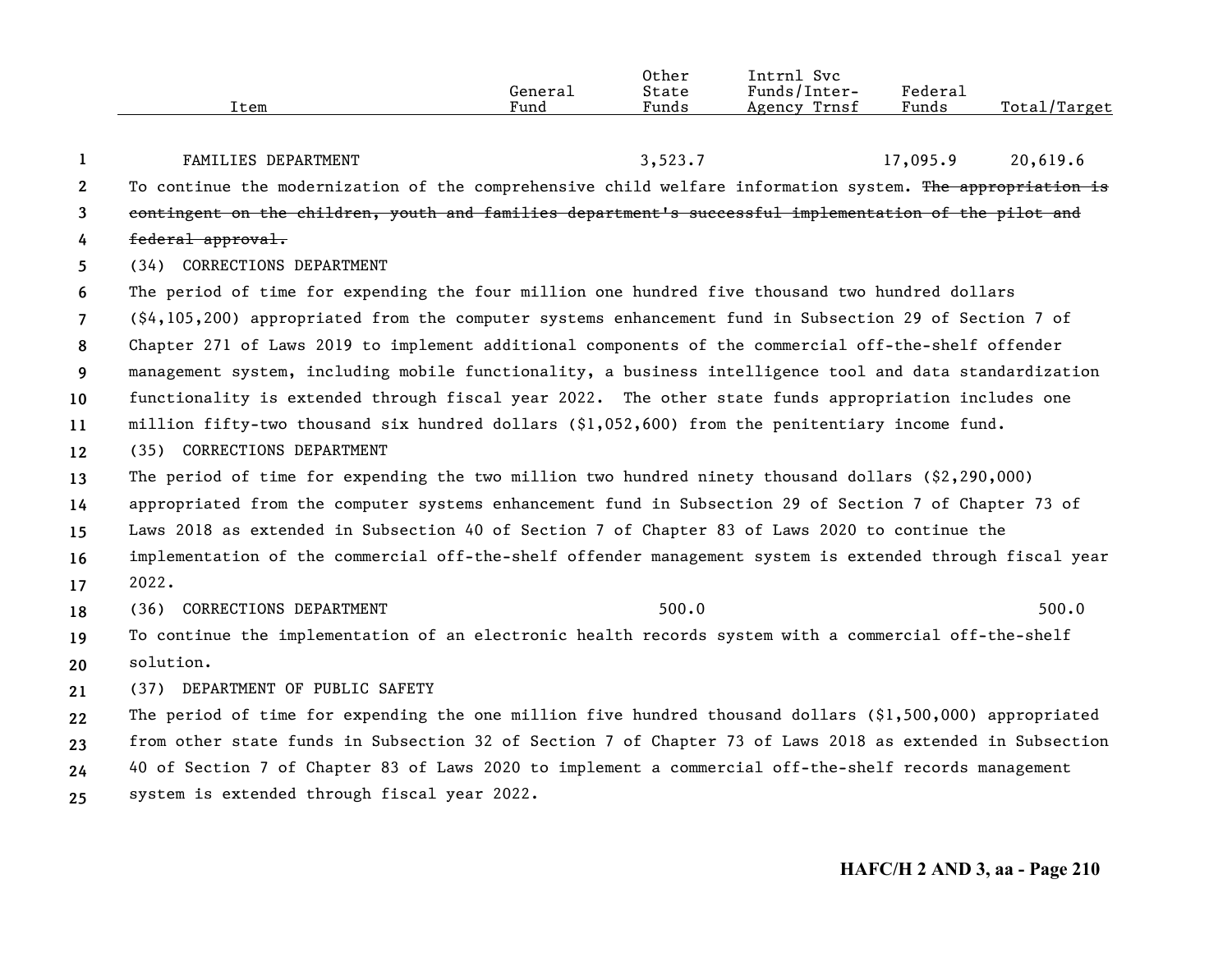|                | Item                                                                                                     | General<br>Fund | Other<br>State<br>Funds | Intrnl Svc<br>Funds/Inter-<br>Agency Trnsf | Federal<br>Funds | Total/Target |
|----------------|----------------------------------------------------------------------------------------------------------|-----------------|-------------------------|--------------------------------------------|------------------|--------------|
|                |                                                                                                          |                 |                         |                                            |                  |              |
| $\mathbf{1}$   | (38) PUBLIC EDUCATION DEPARTMENT                                                                         |                 | 1,215.4                 |                                            |                  | 1,215.4      |
| $\mathbf{2}$   | For a business intelligence, integration and reporting system. Six hundred seven thousand seven hundred  |                 |                         |                                            |                  |              |
| 3              | dollars (\$607,700) of the other state funds appropriation is from the public education reform fund.     |                 |                         |                                            |                  |              |
| 4              | (39) HIGHER EDUCATION DEPARTMENT                                                                         |                 | 401.0                   |                                            |                  | 401.0        |
| 5              | For a commercial off-the-shelf longitudinal data system. The appropriation includes two hundred one      |                 |                         |                                            |                  |              |
| 6              | thousand dollars (\$201,000) from the public education reform fund.                                      |                 |                         |                                            |                  |              |
| $\overline{7}$ | (40) HIGHER EDUCATION DEPARTMENT                                                                         |                 | 3,125.0                 |                                            |                  | 3,125.0      |
| 8              | For a shared services enterprise resource planning system. The appropriation includes two hundred fifty  |                 |                         |                                            |                  |              |
| 9              | thousand dollars (\$250,000) for a predictive analytics software system to report statewide performance  |                 |                         |                                            |                  |              |
| 10             | metrics.                                                                                                 |                 |                         |                                            |                  |              |
| 11             | TOTAL INFORMATION TECHNOLOGY                                                                             |                 |                         |                                            |                  |              |
| 12             | APPROPRIATIONS                                                                                           |                 | 23,494.1                |                                            | 32,854.2         | 56,348.3     |
| 13             | Section 8. COMPENSATION APPROPRIATIONS.--                                                                |                 |                         |                                            |                  |              |
| 14             | A. Sixty-three million nine hundred thirty-nine thousand dollars (\$63,939,000) is                       |                 |                         |                                            |                  |              |
| 15             | appropriated from the general fund to the department of finance and administration for expenditure in    |                 |                         |                                            |                  |              |
| 16             | fiscal year 2022 to provide salary increases to employees in budgeted positions who have completed their |                 |                         |                                            |                  |              |
| 17             | probationary period subject to satisfactory job performance. Police officers of the department of public |                 |                         |                                            |                  |              |
| 18             | safety shall be exempt from the requirement to complete their probationary period. The salary increases  |                 |                         |                                            |                  |              |
| 19             | shall be effective the first full pay period after July 1, 2021 and distributed as follows:              |                 |                         |                                            |                  |              |
| 20             | (1) one hundred eighty-eight thousand seven hundred dollars (\$188,700) to provide                       |                 |                         |                                            |                  |              |
| 21             | permanent legislative employees, including permanent employees of the legislative council service,       |                 |                         |                                            |                  |              |
| 22             | legislative finance committee, legislative education study committee, legislative building services, the |                 |                         |                                            |                  |              |
| 23             | house and senate, house and senate chief clerks' offices and house and senate leadership with an average |                 |                         |                                            |                  |              |
| 24             | salary increase of one and one-half percent;                                                             |                 |                         |                                            |                  |              |
| 25             | (2) three million one hundred seventy-one thousand four hundred dollars $(93,171,400)$ to                |                 |                         |                                            |                  |              |
|                |                                                                                                          |                 |                         |                                            |                  |              |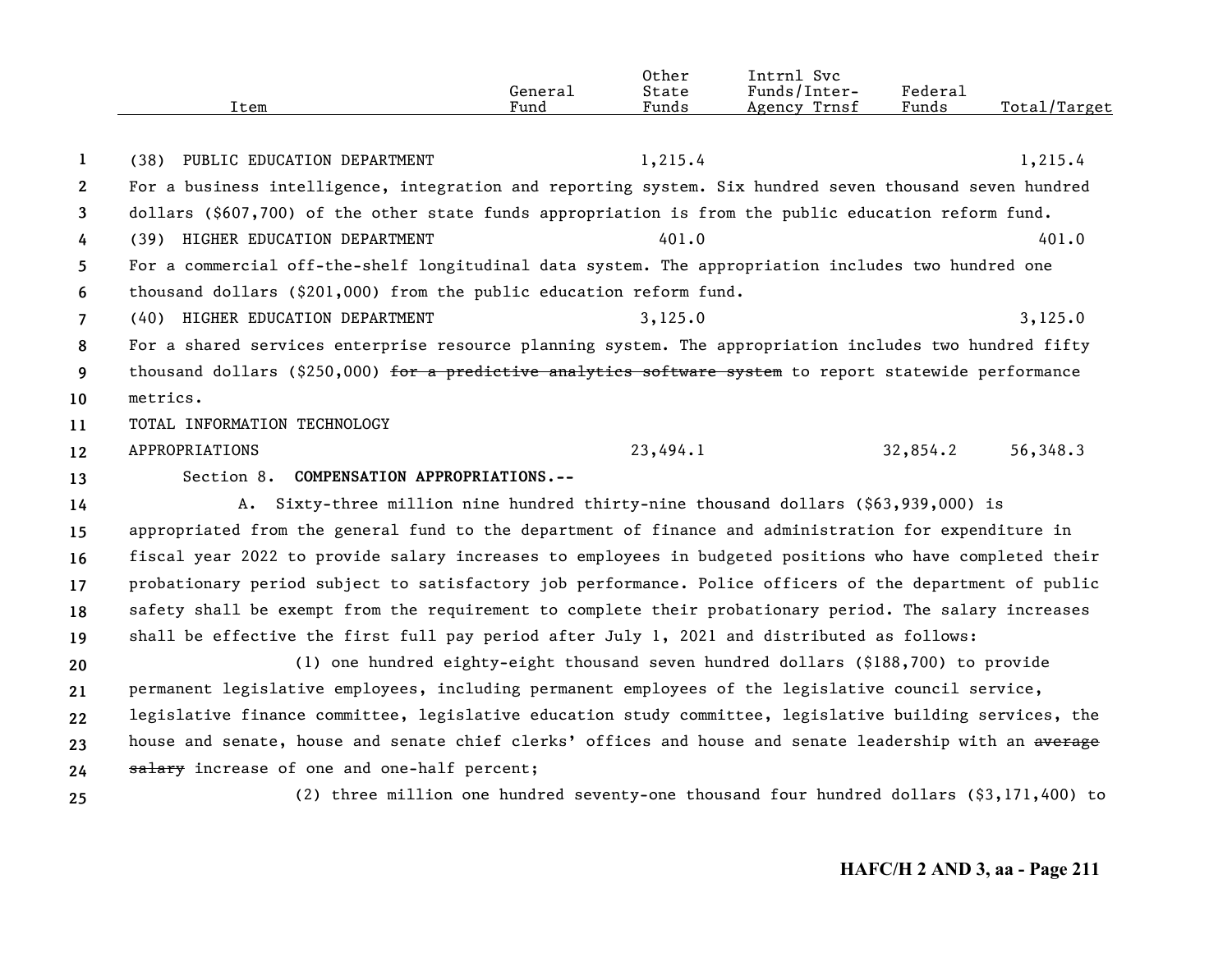|      |         | Other | Intrnl<br>Svc   |                        |                  |
|------|---------|-------|-----------------|------------------------|------------------|
|      | General | State | Funds/Inter-    | Federau                |                  |
| Item | Fund    | Funds | Trnsf<br>Agency | $\sim$ $\sim$<br>Funds | Total<br>'Target |

**123**provide all judicial permanent employees excluding judges, all district attorney permanent employees, all public defender department permanent employees, judicial child support hearing officers and judicial special commissioners with an average salary increase of one and one-half percent;

**456**(3) four hundred thirty thousand three hundred dollars (\$430,300), in combination with appropriations in Section 5 of this act, to provide justices, judges and magistrates a salary increase of three and one-half percent;

**789 10**(4) nine million four thousand six hundred dollars (\$9,004,600) to provide incumbents in agencies governed by the State Personnel Act, the New Mexico state police career pay system, attorney general employees, workers' compensation judges and executive exempt employees with an average salary increase of one and one-half percent;

**1112**(5) three million dollars (\$3,000,000) to provide salary increases in addition to the one and one-half percent for frontline health and social service employees employed by state agencies;

**1314151617**(6) twelve million four hundred twenty-one thousand two hundred dollars (\$12,421,200) to the higher education department to provide faculty and staff of two-year and four-year public postsecondary educational institutions, New Mexico military institute, New Mexico school for the blind and visually impaired and New Mexico school for the deaf with an average salary increase of one and onehalf percent;

**1819202122**(7) thirty-five million one hundred nineteen thousand dollars (\$35,119,000) to the state equalization guarantee distribution to provide an average one and one-half percent salary increase for all public school personnel. The secretary of public education shall not approve the operating budget of a school district or charter school that does not provide an average one and one-half percent salary increase for all public school personnel; and

**232425**(8) six hundred three thousand eight hundred dollars (\$603,800) to the transportation distribution to provide an average one and one-half percent salary increase for all public school transportation personnel. The secretary of public education shall not approve the operating budget of a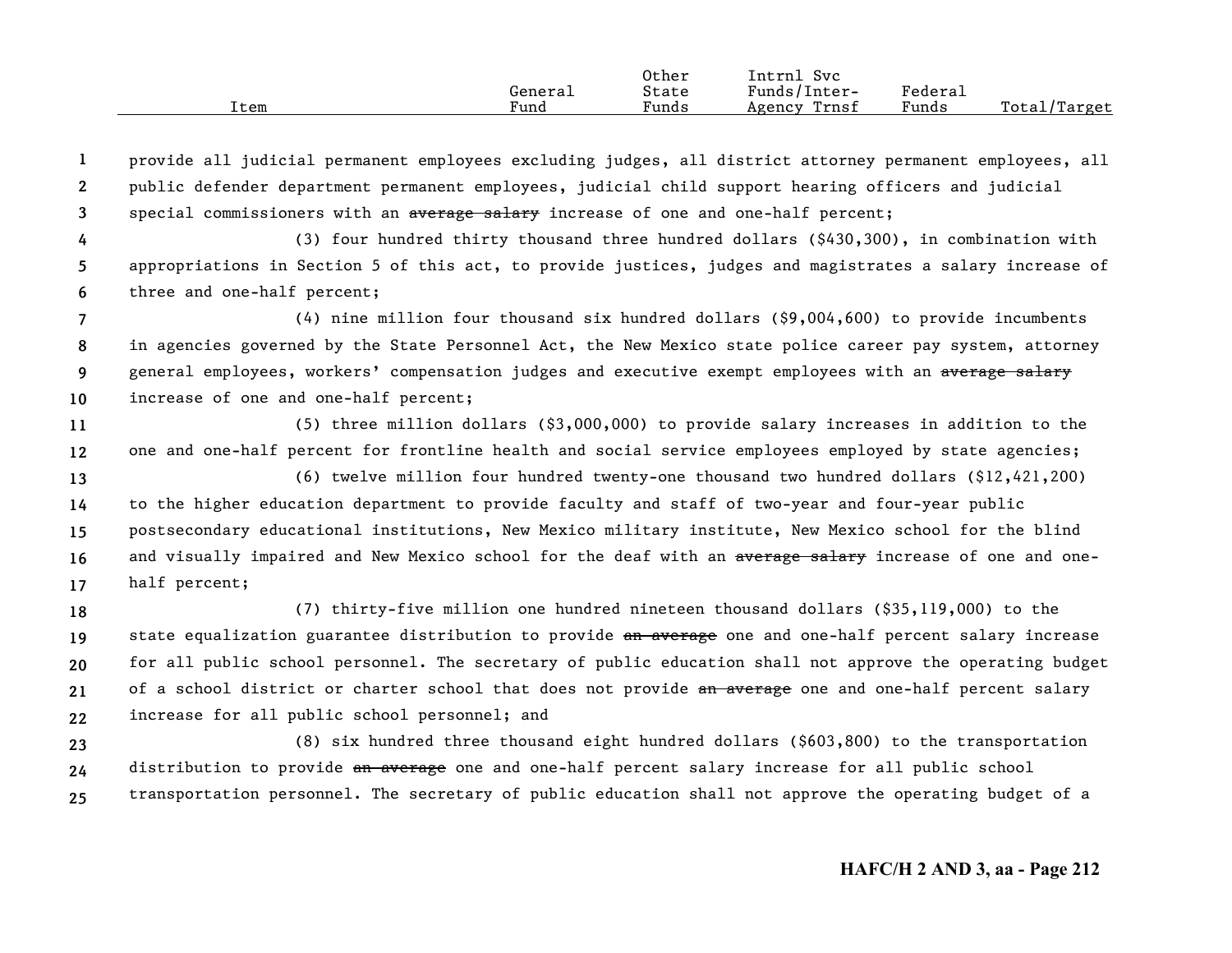|      |         | Other | Intrnl<br>Svc   |         |              |
|------|---------|-------|-----------------|---------|--------------|
|      | Genera⊥ | State | Funds/Inter-    | Federai |              |
| Item | Fund    | Funds | Trnsf<br>Agency | Funds   | Total/Target |

**12**school district or charter school that does not provide an average one and one-half percent salary increase for all public school transportation personnel.

- **3456**B. The department of finance and administration shall distribute a sufficient amount to each agency to provide the appropriate increases for those employees whose salaries are received as a result of the general fund appropriation in the General Appropriation Act of 2021. Any unexpended balances remaining at the end of fiscal year 2022 shall revert to the general fund.
- **789 101112**C. For those state employees whose salaries are referenced in or received as a result of nongeneral fund appropriations in the General Appropriation Act of 2021, the department of finance and administration shall transfer from the appropriate fund to the appropriate agency the amount required for the salary increases equivalent to those provided for in this section. Such amounts are appropriated for expenditure in fiscal year 2022. Any unexpended balances remaining at the end of fiscal year 2022 shall revert to the appropriate fund.
- **131415161718**D. Thirty-four million dollars (\$34,000,000) is appropriated from the general fund to the department of finance and administration to provide incumbents in positions covered by a pension plan created under the Educational Retirement Act a one percent employer-paid pension contribution increase contingent on enactment of Senate Bill 42 or similar legislation in the first session of the fifty-fifth legislature increasing employer-paid pension contributions. Any unexpended balances remaining at the end of fiscal year 2022 shall revert to the general fund.

**1920212223**Section 9. **SPECIAL TRANSPORTATION APPROPRIATIONS.--**The following amounts are appropriated from the general fund to the department of transportation for the purposes specified. Unless otherwise indicated, the appropriation may be expended in fiscal year 2021 and subsequent fiscal years. Unless otherwise indicated, any unexpended balances of the appropriations remaining at the end of a fiscal year shall not revert.

**2425**(1) DEPARTMENT OF TRANSPORTATION 170,000.0 170,000.0 For acquisition or rights of way, planning, design, construction, equipment, capital facility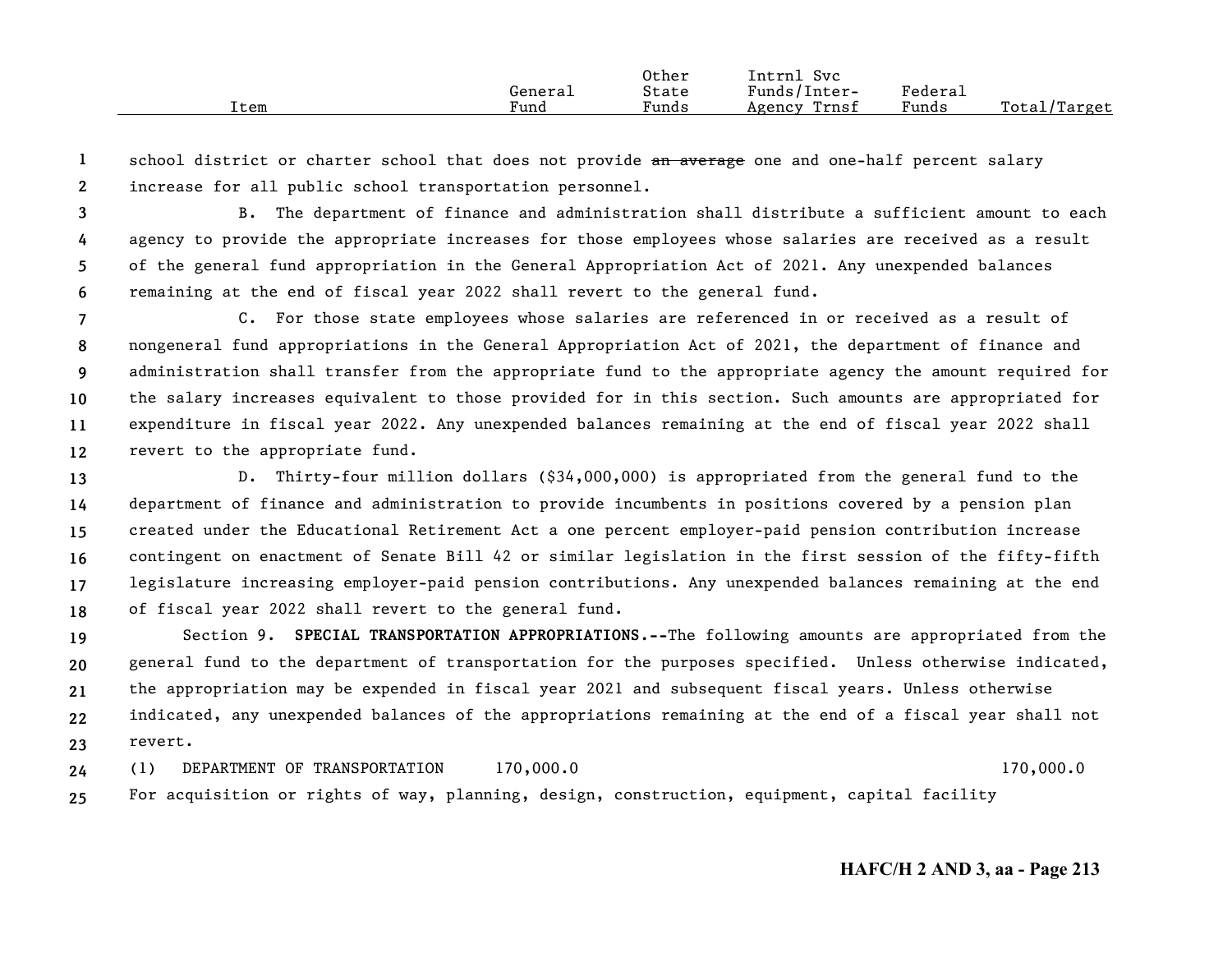|      |         | Other | Intrnl<br>Svc   |         |              |
|------|---------|-------|-----------------|---------|--------------|
|      | General | State | Funds/Inter-    | Federa⊥ |              |
| Item | Fund    | Funds | Trnsf<br>Agency | Funds   | Total/Target |

**123456789 10111213141516171819202122232425**improvements and to match federal and other state funds for projects. Appropriations made in this Section may be used for projects including: six hundred thousand dollars (\$600,000) for improvements to highway maintenance patrol yards in transportation district one; two million four hundred thousand dollars (\$2,400,000) to widen U.S. highway 60 to Socorro soccer and rodeo complex in transportation district one; six million dollars (\$6,000,000) for improvement of the San Antonio exits off of interstate 25 in transportation district one; fourteen million dollars (\$14,000,000) for interstate 10 from mile post 25 to mile post 35 in transportation district one; fourteen million dollars (\$14,000,000) for U.S. highway 60 in Clovis from mile post 385.5 to mile post 388.7 in transportation district two; fourteen million dollars (\$14,000,000) for U.S. highway 54 from mile post 151.6 to mile post 158.9 in transportation district two; fifteen million two hundred thousand dollars (\$15,200,000) for the Los Lunas corridor project from interstate 25 to New Mexico highway 47 in transportation district three; four million dollars (\$4,000,000) for interstate 40 from mile post 138 to mile post 141 in transportation district three; three million dollars (\$3,000,000) for interstate 25 from mile post 249 to mile post 251 in transportation district three; four million two hundred thousand dollars (\$4,200,000) for interstate 40 from mile post 182 to mile post 184 in transportation district three; two million two hundred thousand dollars (\$2,200,000) for New Mexico highway 14 from mile post 5.8 to mile post 14.2 in transportation district three; sixteen million dollars (\$16,000,000) for exit 451 interchange off of interstate 25 in transportation district four; five hundred sixty thousand dollars (\$560,000) for improvements to highway maintenance patrol yards in transportation district four; nine hundred fifty thousand dollars (\$950,000) for New Mexico highway 120 from mile post 64 to mile post 74.8 in transportation district four; two million two hundred thousand dollars (\$2,200,000) for interstate 25 from mile post 348.5 to mile post 356 in transportation district four; one million six hundred fifty thousand dollars (\$1,650,000) for New Mexico highway 39 from mile post 49 to mile post 67.8 in transportation district four; one million two hundred thousand dollars (\$1,200,000) for interstate 40 from mile post 242.8 to mile post 248.3 in transportation district four; one million three hundred fifty thousand dollars (\$1,350,000) for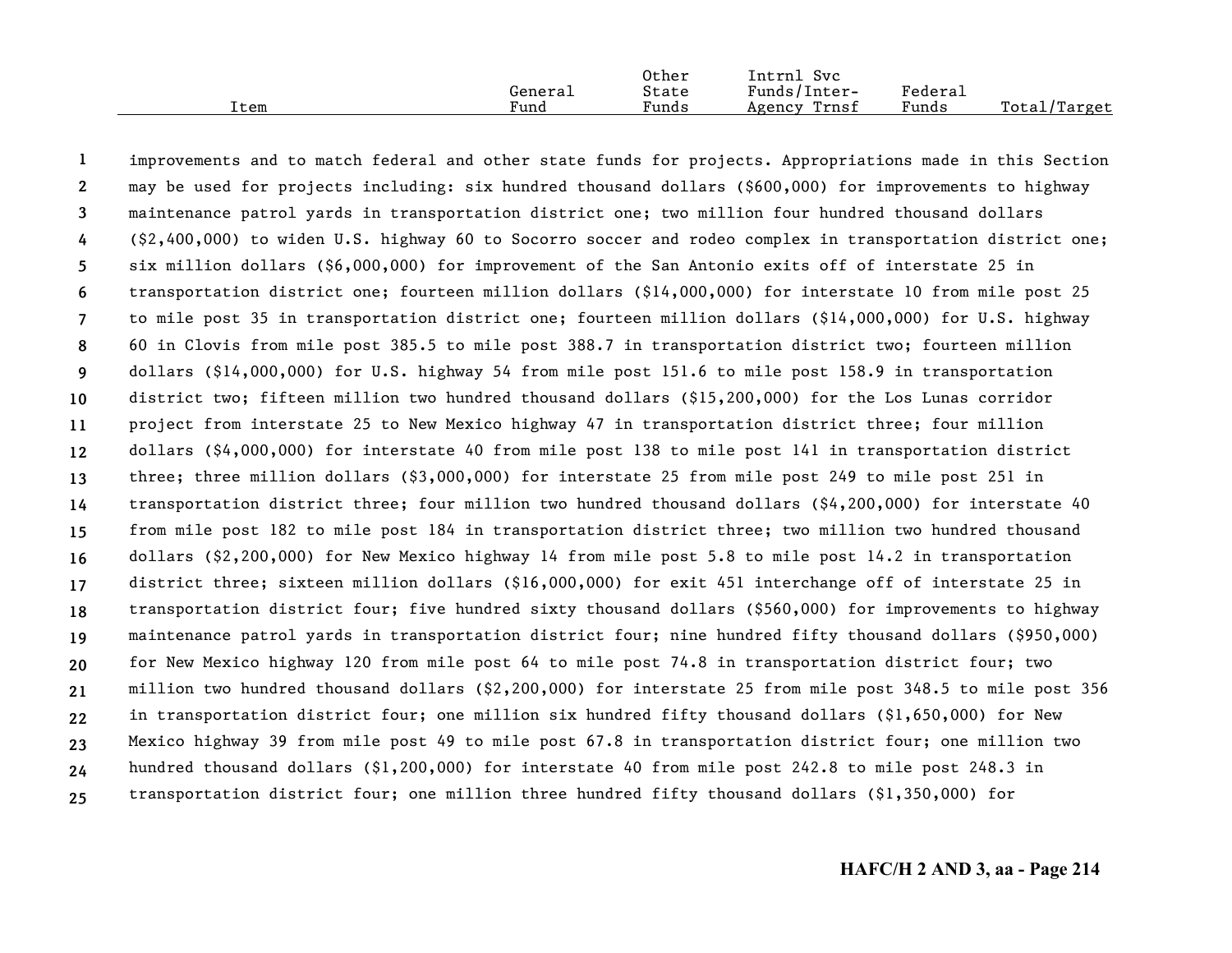|      |         | Other | Intrnl<br>Svc   |         |              |
|------|---------|-------|-----------------|---------|--------------|
|      | Generai | State | Funds/Inter-    | Federau |              |
| Item | Fund    | Funds | Trnsf<br>Agency | Funds   | Total/Target |

**123456789 101112131415161718192021222324**interstate 40 from mile post 284.7 to mile post 291 in transportation district four; one million seven hundred fifty thousand dollars (\$1,750,000) for interstate 25 from mile post 448 to mile post 452 in transportation district four; two million five hundred forty thousand dollars (\$2,540,000) for U.S. highway 64 from mile post 276 to mile post 295 in transportation district four; three million four hundred thousand dollars (\$3,400,000) for New Mexico highway 170 from mile post 8.2 to the Colorado state line in transportation district five; six hundred forty thousand dollars (\$640,000) for New Mexico highway 170 from mile post 0 to mile post 2 in transportation district five; two million dollars (\$2,000,000) for U.S. highway 64 from mile post 252.3 to mile post 257.9 in transportation district five; three million five hundred thousand dollars (\$3,500,000) for U.S. highway 64 from mile post 25.8 to mile post 31.4 in transportation district five; one million dollars (\$1,000,000) for U.S. highway 84 from mile post 215.5 to mile post 217.4 in transportation district five; one million one hundred thousand dollars (\$1,100,000) for New Mexico highway 522 from mile post 20 to mile post 24.2 in transportation district five; ten million dollars (\$10,000,000) for U.S. highway 64 from the Arizona state line to Shiprock high school in transportation district five; six million five hundred thousand dollars (\$6,500,000) for New Mexico highway 14 from Saint Michael's drive to the Santa Fe Indian school in transportation district five; two million four hundred thousand dollars (\$2,400,000) for New Mexico highway 53 from mile post 41 to mile post 46.4 in transportation district six; twelve million dollars (\$12,000,000) for New Mexico highway 264 from mile post 0 to mile post 16.1 in transportation district six; nine million dollars (\$9,000,000) for the New Mexico highway 118 Burlington Northern Santa Fe rail road overpass in transportation district six; five million dollars (\$5,000,000) for transportation projects in the Grants and Milan area in transportation district six; and five million six hundred thousand dollars (\$5,600,000) for U.S. highway 180 from mile post 21 to mile post 32.5 in transportation district six. Any unexpended balances remaining from this appropriation at the end of fiscal year 2025 shall revert to the general fund. (2) DEPARTMENT OF TRANSPORTATION 121,000.0 121,000 121,000.0

**25**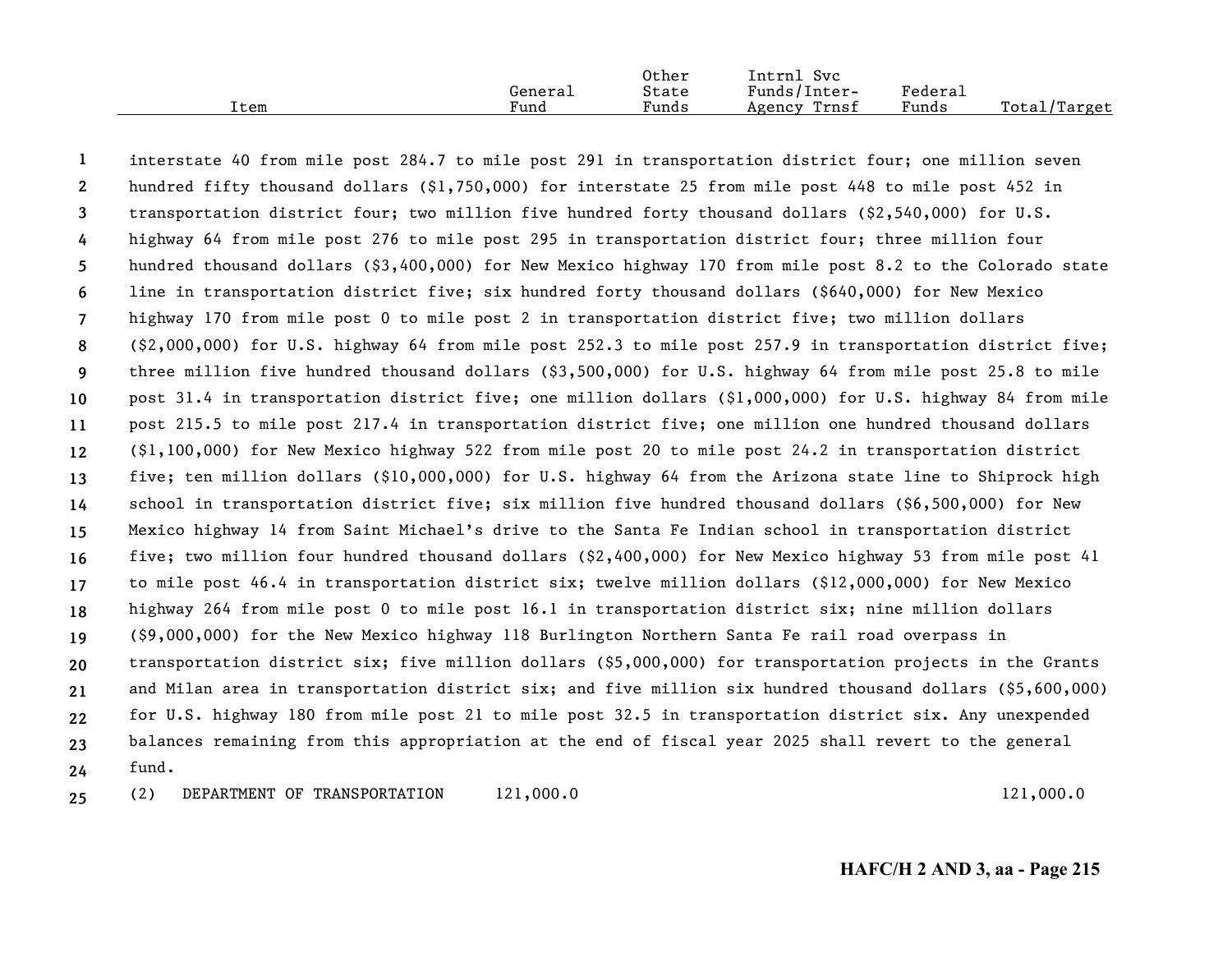|                       | Item                                                                                                      | General<br>Fund | 0ther<br>State<br>Funds | Intrnl Svc<br>Funds/Inter-<br>Agency Trnsf | Federal<br>Funds | Total/Target                  |
|-----------------------|-----------------------------------------------------------------------------------------------------------|-----------------|-------------------------|--------------------------------------------|------------------|-------------------------------|
| 1                     | To the transportation project fund for expenditure in fiscal years 2021 through 2025 to carry out the     |                 |                         |                                            |                  |                               |
| $\mathbf{2}^{\prime}$ | provisions of Section 67-3-78 NMSA 1978. Any unexpended balances remaining at the end of fiscal year 2025 |                 |                         |                                            |                  |                               |
| 3                     | shall revert to the general fund.                                                                         |                 |                         |                                            |                  |                               |
| 4                     | DEPARTMENT OF TRANSPORTATION<br>(3)                                                                       | 9,000.0         |                         |                                            |                  | 9,000.0                       |
| 5                     | For essential air service, contingent on enactment of Senate Bill 133 or similar legislation of the first |                 |                         |                                            |                  |                               |
| 6                     | session of the fifty-fifth legislature that authorizes such expenditure.                                  |                 |                         |                                            |                  |                               |
| $\overline{7}$        | (4) DEPARTMENT OF TRANSPORTATION 200,000.0                                                                |                 |                         | 200,000.0                                  |                  |                               |
| 8                     | From the appropriation contingency fund of the general fund for major road projects in fiscal years 2021  |                 |                         |                                            |                  |                               |
| 9                     | through 2024 contingent on the transfer of federal coronavirus state fiscal recovery fund revenue         |                 |                         |                                            |                  |                               |
| 10                    | authorized in the American Rescue Plan Act of 2021 into the appropriation contingency fund of the general |                 |                         |                                            |                  |                               |
| 11                    | <del>fund.</del>                                                                                          |                 |                         |                                            |                  |                               |
| 12                    | TOTAL SPECIAL TRANSPORTATION                                                                              |                 |                         |                                            |                  |                               |
| 13                    | APPROPRIATIONS                                                                                            | 500,000.0       |                         |                                            |                  | 500,000.0                     |
| 14                    | Section 10. FUND TRANSFERS.--The following amounts are transferred from the general fund or other         |                 |                         |                                            |                  |                               |
| 15                    | state funds to other state funds as specified.                                                            |                 |                         |                                            |                  |                               |
| 16                    | DEPARTMENT OF FINANCE<br>(1)                                                                              |                 |                         |                                            |                  |                               |
| 17                    | AND ADMINISTRATION                                                                                        |                 |                         |                                            |                  |                               |
| 18                    | Upon enactment of this act, the department of finance and administration shall transfer fifty million     |                 |                         |                                            |                  |                               |
| 19                    | dollars (\$50,000,000) from the general fund operating reserve to the appropriation contingency fund of   |                 |                         |                                            |                  |                               |
| 20                    | the general fund.                                                                                         |                 |                         |                                            |                  |                               |
| 21                    | (2) LOCAL ECONOMIC DEVELOPMENT                                                                            |                 |                         |                                            |                  |                               |
| 22                    | ACT FUND                                                                                                  |                 |                         | 100,000.0                                  |                  | $\frac{100,000.0}{100,000.0}$ |
| 23                    | From the appropriation contingency fund of the general fund contingent on the transfer of federal         |                 |                         |                                            |                  |                               |
| 24                    | coronavirus state fiscal recovery fund revenue authorized in the American Rescue Plan Act of 2021 into    |                 |                         |                                            |                  |                               |
| 25                    | the appropriation contingency fund of the general fund.                                                   |                 |                         |                                            |                  |                               |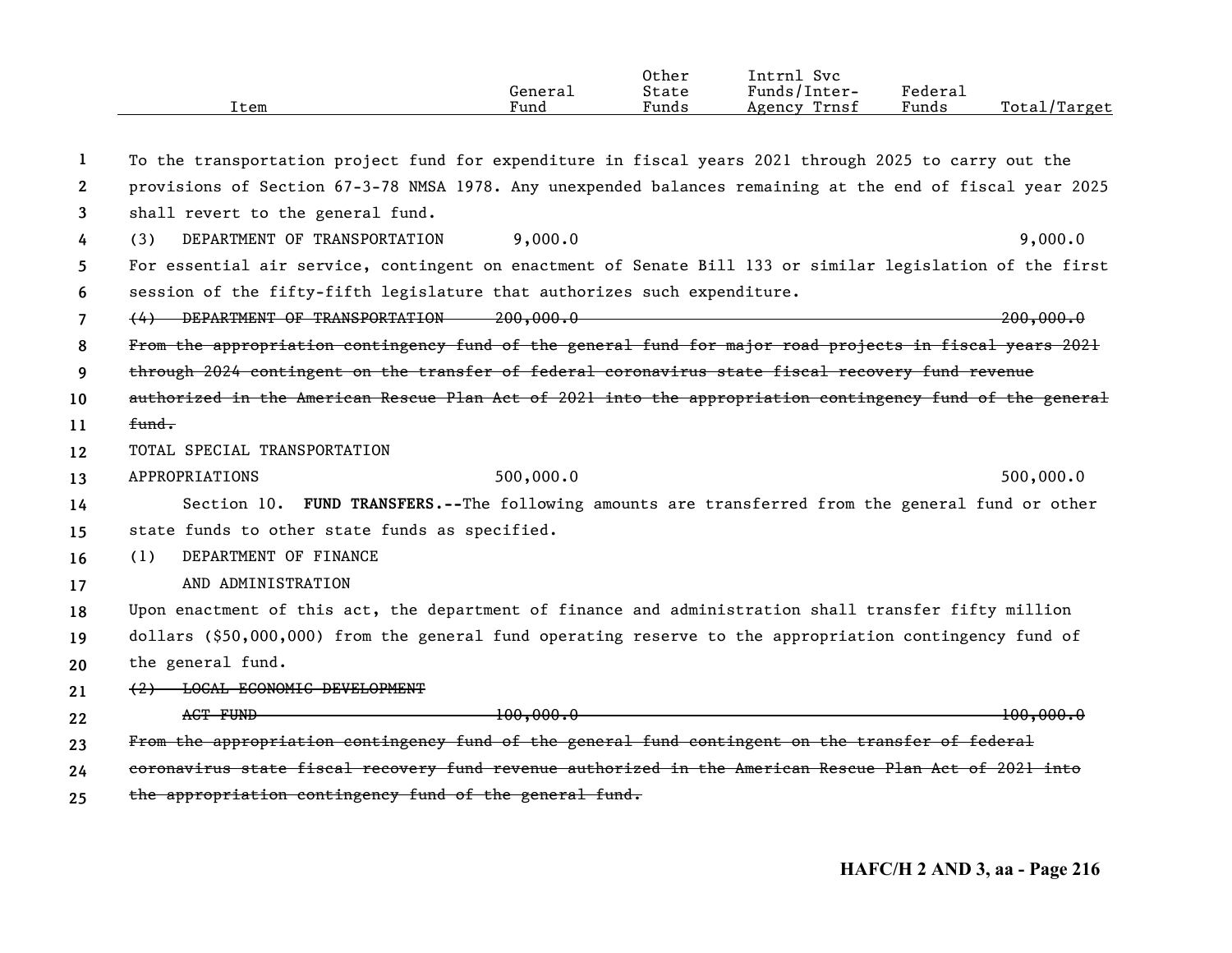|              |                | Item                                                                                                       | General<br>Fund | Other<br>State<br>Funds | Intrnl Svc<br>Funds/Inter-<br>Agency Trnsf | Federal<br>Funds | Total/Target |
|--------------|----------------|------------------------------------------------------------------------------------------------------------|-----------------|-------------------------|--------------------------------------------|------------------|--------------|
| 1            | <del>(3)</del> | EARLY CHILDHOOD EDUCATION                                                                                  |                 |                         |                                            |                  |              |
| $\mathbf{2}$ |                | AND CARE FUND                                                                                              |                 |                         |                                            |                  |              |
| 3            |                | Contingent on the transfer of federal coronavirus state fiscal recovery fund revenue authorized in the     |                 |                         |                                            |                  |              |
| 4            |                | American Rescue Plan Act of 2021 into the appropriation contingency fund of the general fund, twenty       |                 |                         |                                            |                  |              |
| 5            |                | million dollars (\$20,000,000) shall be transferred from the general fund to the early childhood education |                 |                         |                                            |                  |              |
| 6            |                | and care fund.                                                                                             |                 |                         |                                            |                  |              |
| 7            | (4)            | EARLY CHILDHOOD EDUCATION                                                                                  |                 |                         |                                            |                  |              |
| 8            |                | AND CARE FUND                                                                                              |                 | 3,000.0                 |                                            |                  | 3,000.0      |
| 9            |                | For the early childhood education and care fund. The other state funds transfer is from the public pre-    |                 |                         |                                            |                  |              |
| 10           |                | kindergarten fund at the public education department.                                                      |                 |                         |                                            |                  |              |
| 11           | (5)            | EARLY CHILDHOOD EDUCATION                                                                                  |                 |                         |                                            |                  |              |
| 12           |                | AND CARE FUND                                                                                              |                 | 7,000.0                 |                                            |                  | 7,000.0      |
| 13           |                | The other state funds transfer is from the children, youth and families department pre-kindergarten fund.  |                 |                         |                                            |                  |              |
| 14           | <del>(6)</del> | <b>KIKI SAAVEDRA SENIOR</b>                                                                                |                 |                         |                                            |                  |              |
| 15           |                | <b>DIGNITY FUND</b>                                                                                        |                 |                         |                                            |                  |              |
| 16           |                | Contingent on the transfer of federal coronavirus state fiscal recovery fund revenue authorized in the     |                 |                         |                                            |                  |              |
| 17           |                | American Rescue Plan Act of 2021 into the appropriation contingency fund of the general fund, five         |                 |                         |                                            |                  |              |
| 18           |                | million dollars (\$5,000,000) shall be transferred from the general fund to the Kiki Saavedra senior       |                 |                         |                                            |                  |              |
| 19           |                | dignity fund.                                                                                              |                 |                         |                                            |                  |              |
| 20           | (7)            | TEACHER PREPARATION                                                                                        |                 |                         |                                            |                  |              |
| 21           |                | AFFORDABILITY SCHOLARSHIP FUND                                                                             | 20,000.0        |                         |                                            |                  | 20,000.0     |
| 22           | (8)            | TEACHER LOAN REPAYMENT FUND                                                                                | 5,000.0         |                         |                                            |                  | 5,000.0      |
| 23           | (9)            | NATIONAL BOARD CERTIFICATION                                                                               |                 |                         |                                            |                  |              |
| 24           |                | <b>SCHOLARSHIP FUND</b>                                                                                    | 5,000.0         |                         |                                            |                  | 5,000.0      |
| 25           | (10)           | COMMUNITY SCHOOLS FUND                                                                                     | 10,000.0        | 10,000.0                |                                            |                  | 20,000.0     |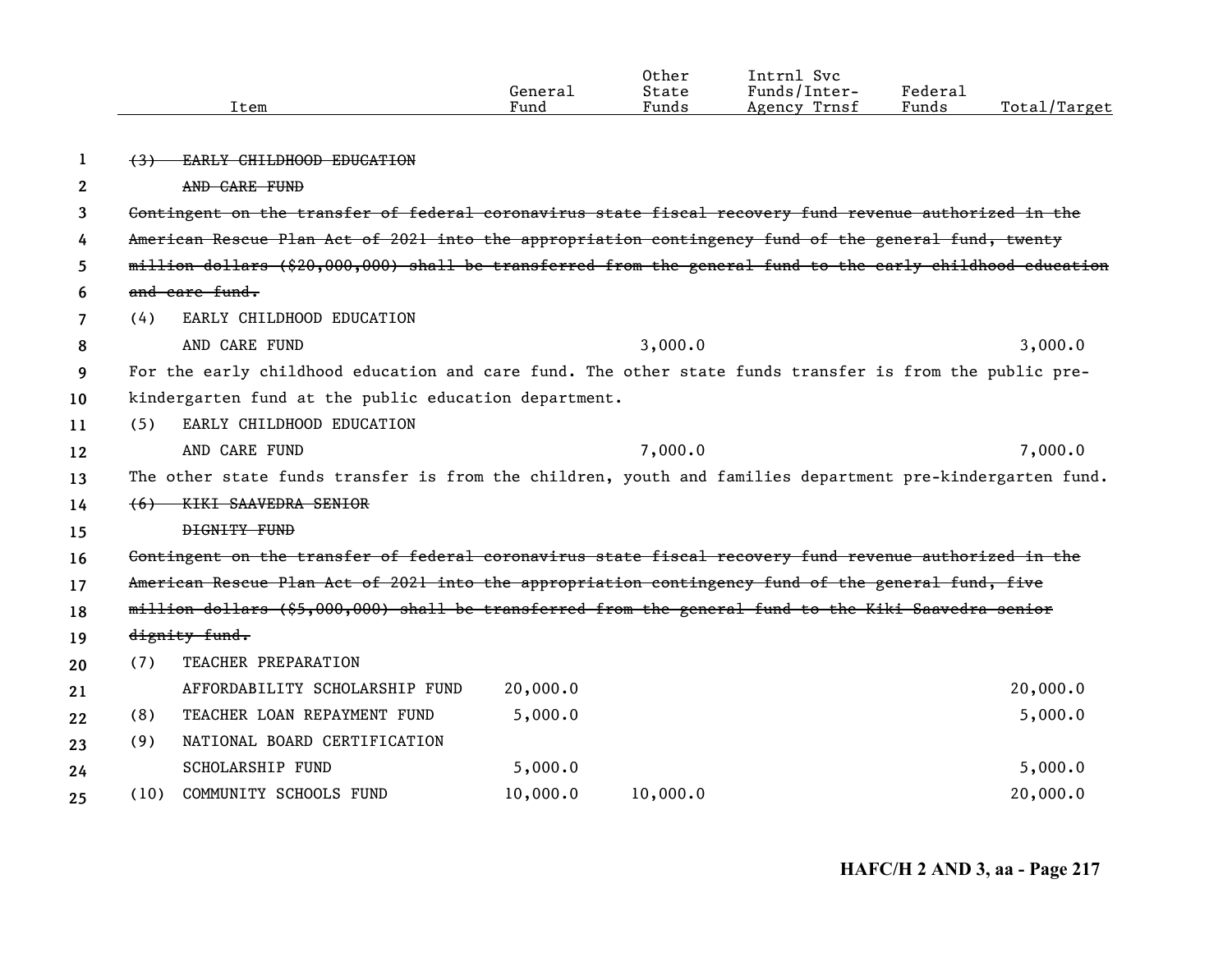|                | Item                                                                                                     | General<br>Fund | Other<br>State<br>Funds | Intrnl Svc<br>Funds/Inter-<br>Agency Trnsf | Federal<br>Funds | Total/Target |
|----------------|----------------------------------------------------------------------------------------------------------|-----------------|-------------------------|--------------------------------------------|------------------|--------------|
| -1             | The fund transfer is contingent on enactment of Senate Bill 341 or similar legislation in the first      |                 |                         |                                            |                  |              |
| $\mathbf{2}$   | session of the fifty-fifth legislature. The other state funds appropriation is from the public education |                 |                         |                                            |                  |              |
| 3              | reform fund.                                                                                             |                 |                         |                                            |                  |              |
| 4              | (11) STATE-SUPPORT RESERVE FUND                                                                          |                 | 15,500.0                |                                            |                  | 15,500.0     |
| 5              | The other state funds transfer is from the K-3 plus fund.                                                |                 |                         |                                            |                  |              |
| 6              | COLLEGE AFFORDABILITY<br>(12)                                                                            |                 |                         |                                            |                  |              |
| $\overline{7}$ | ENDOWMENT FUND                                                                                           | 15,000.0        |                         |                                            |                  | 15,000.0     |
| 8              | (13) LOTTERY TUITION FUND 100,000.0                                                                      |                 |                         |                                            |                  | 100,000.0    |
| 9              | From the appropriation contingency fund of the general fund contingent on the transfer of federal        |                 |                         |                                            |                  |              |
| 10             | coronavirus state fiscal recovery fund revenue authorized in the American Rescue Plan Act of 2021 into   |                 |                         |                                            |                  |              |
| 11             | the appropriation contingency fund of the general fund.                                                  |                 |                         |                                            |                  |              |
| 12             | (14) HIGHER EDUCATION                                                                                    |                 |                         |                                            |                  |              |
| 13             | ENDOWMENT FUND                                                                                           | 5,000.0         |                         |                                            |                  | 5,000.0      |
| 14             | The higher education department shall require a fifty percent match of any awards from recipient         |                 |                         |                                            |                  |              |
| 15             | institutions of higher education.                                                                        |                 |                         |                                            |                  |              |
| 16             | TOTAL FUND TRANSFERS                                                                                     |                 |                         |                                            |                  |              |
| 17             | APPROPRIATIONS                                                                                           | 260,000.0       | 35,500.0                |                                            |                  | 295,500.0    |
| 18             | Section 11. ADDITIONAL CONTINGENT APPROPRIATIONS.--On receipt of any federal funds in the state          |                 |                         |                                            |                  |              |
| 19             | treasury from the coronavirus state fiscal recovery fund authorized in the American Rescue Plan Act of   |                 |                         |                                            |                  |              |
| 20             | 2021, the secretary of the department of finance and administration shall transfer those funds in their  |                 |                         |                                            |                  |              |
| 21             | entirety to the appropriation contingency fund of the general fund for expenditures:                     |                 |                         |                                            |                  |              |
| 22             | A. to respond to the public health emergency with respect to the coronavirus disease 2019 or             |                 |                         |                                            |                  |              |
| 23             | its negative economic impacts, including assistance to households, small businesses, and nonprofits, or  |                 |                         |                                            |                  |              |
| 24             | aid to impacted industries such as tourism, travel, and hospitality;                                     |                 |                         |                                            |                  |              |
| 25             | B. to respond to workers performing essential work during the coronavirus disease 2019                   |                 |                         |                                            |                  |              |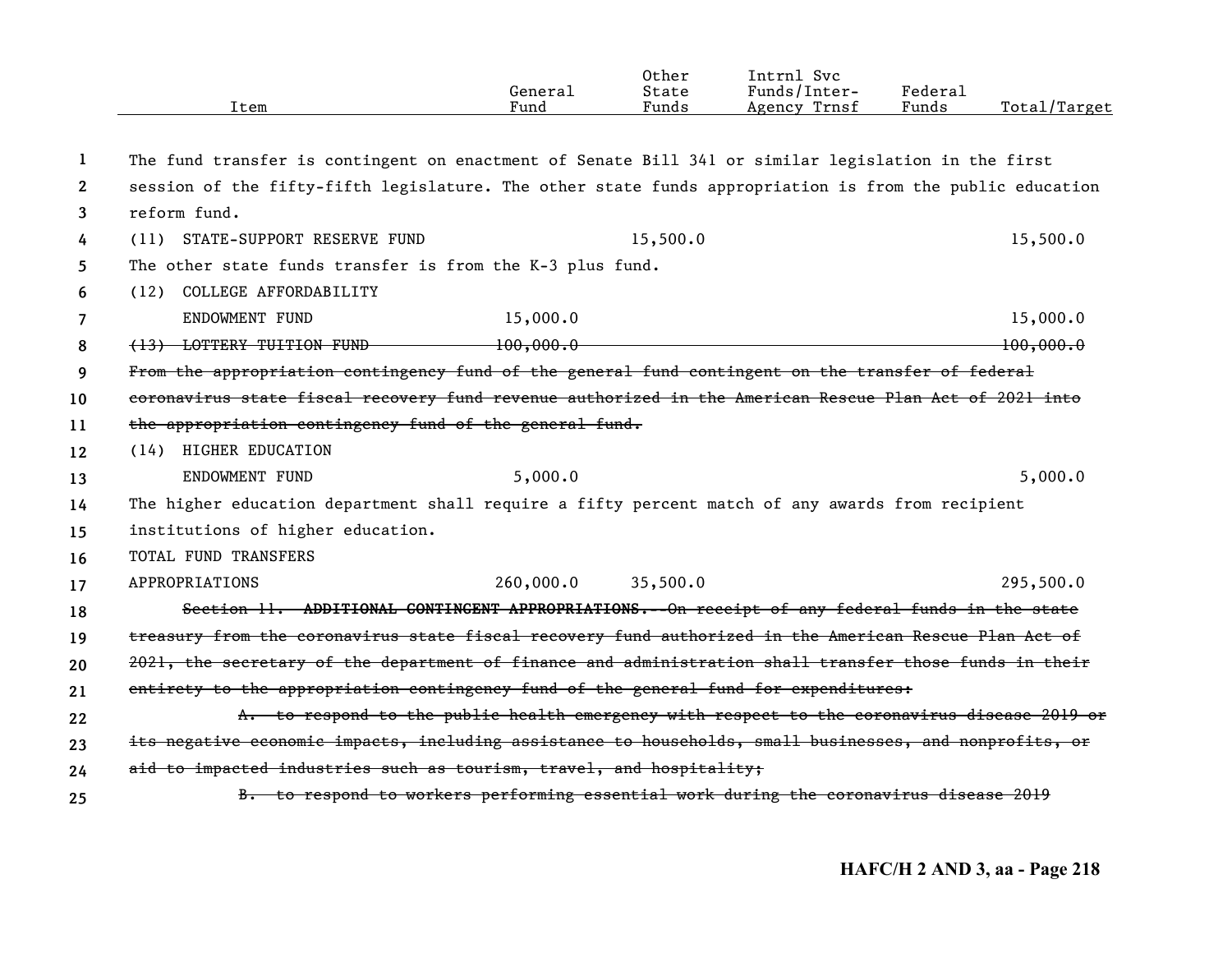| Item | General<br>Fund | Other<br>State<br>Funds | Intrnl Svc<br>Funds/Inter-<br>Trnsf<br>Agency | Federal<br>Funds | Total/Target |
|------|-----------------|-------------------------|-----------------------------------------------|------------------|--------------|
|      |                 |                         |                                               |                  |              |

|    | public health emergency by providing premium pay to eligible workers of the state performing such          |
|----|------------------------------------------------------------------------------------------------------------|
| 2  | essential work, or by providing grants to eligible employers that have eligible workers who perform        |
| 3  | essential work:                                                                                            |
| 4  | C. for the provision of government services to the extent of the reduction in revenue due to               |
| 5. | the coronavirus disease 2019 public health emergency relative to revenues collected in fiscal year 2019;   |
| 6  | D. to make necessary investments in water, sewer or broadband infrastructure;                              |
|    | E. allowable pursuant to guidance regarding expenditures of the coronavirus state fiscal                   |
| 8  | recovery fund by the United States department of the treasury.                                             |
| 9  | Contingent on the transfer of federal coronavirus state fiscal recovery fund revenue authorized in         |
| 10 | the American Rescue Plan Act of 2021 into the appropriation contingency fund of the general fund, the      |
| 11 | following amounts are appropriated from the appropriation contingency fund of the general fund. Unless     |
| 12 | otherwise indicated, the appropriations may be expended in fiscal years 2021 and 2022. Unless otherwise    |
| 13 | indicated, any unexpended balances of the appropriations remaining at the end of fiscal year 2022 shall    |
| 14 | revert to the general fund.                                                                                |
| 15 | DEPARTMENT OF FINANCE<br>$\leftrightarrow$                                                                 |
| 16 | AND ADMINISTRATION<br>$\frac{25,000.0}{25}$<br>25,000.0                                                    |
| 17 | For assistance to households, small businesses and nonprofits, or aid to impacted industries such as       |
| 18 | tourism, travel and hospitality contingent on the board of finance approval of an expenditure plan.        |
| 19 | (2) DEPARTMENT OF FINANCE                                                                                  |
| 20 | AND ADMINISTRATION<br>20.500.0                                                                             |
| 21 | To replace lost revenue due to the coronavirus disease 2019 public health emergency. Up to six million     |
| 22 | dollars (\$6,000,000) of this appropriation is for the state fair. The remaining fourteen million five     |
| 23 | hundred thousand dollars (\$14,500,000) is for the state parks program at the energy, minerals and natural |
| 24 | resources department and the museums and historic sites program at the department of cultural affairs.     |
| 25 | Any balances from this appropriation remaining after lost revenue is replaced shall be used for            |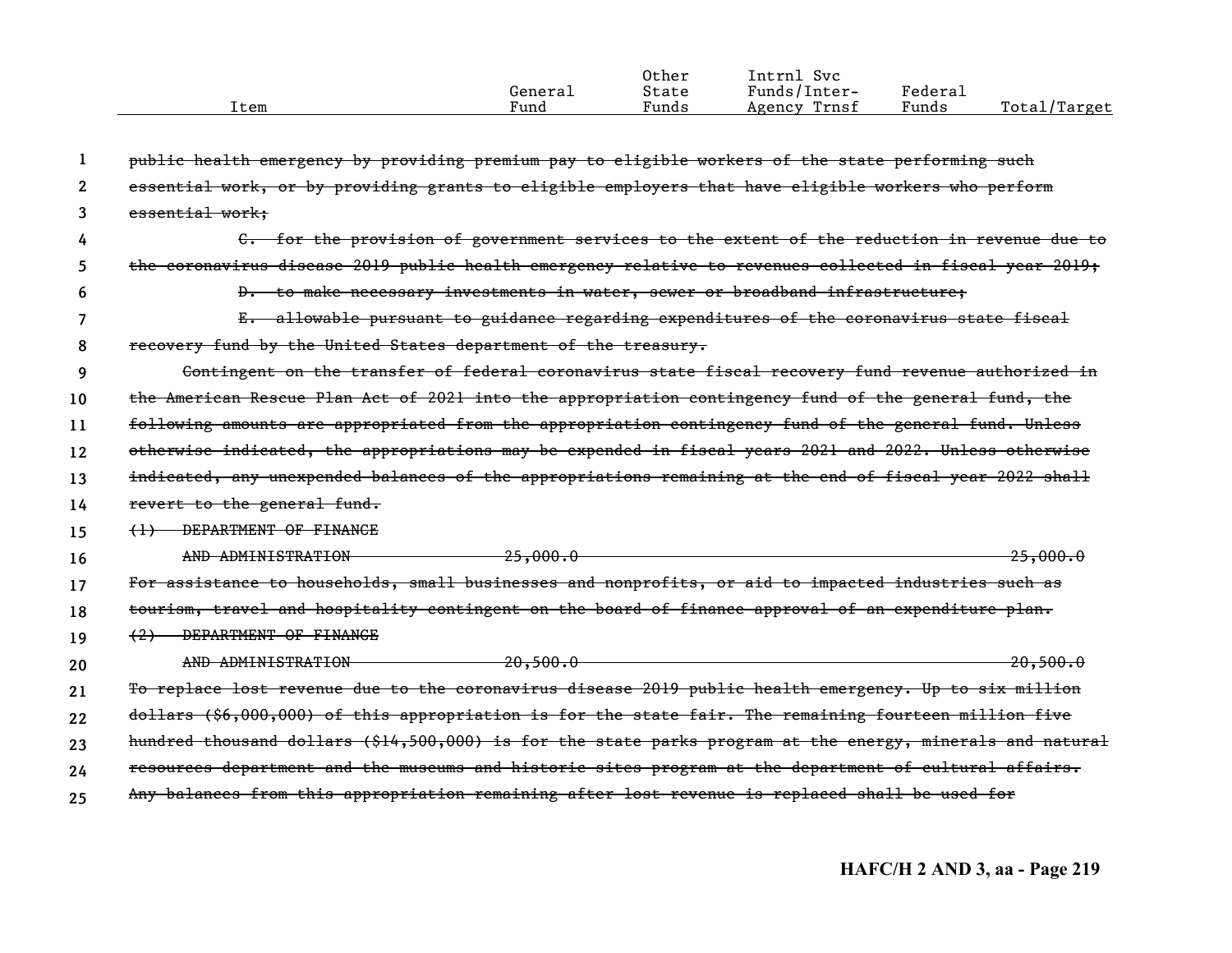|      |         | Other | Intrnl<br>Svc   |         |              |
|------|---------|-------|-----------------|---------|--------------|
|      | General | State | Funds/Inter-    | Federal |              |
| Ítem | Fund    | Funds | Trnsf<br>Agency | Funds   | Total/Target |
|      |         |       |                 |         |              |

|    | infrastructure upgrades statewide at state parks, museums and monuments.                                  |
|----|-----------------------------------------------------------------------------------------------------------|
| 2  | DEPARTMENT OF FINANCE<br>$\left(3\right)$                                                                 |
| 3  | AND ADMINISTRATION                                                                                        |
| 4  | On receipt of any federal funds in the state treasury from the coronavirus state fiscal recovery fund     |
| 5  | authorized in the American Rescue Plan Act of 2021, and contingent on enactment of Senate Bill 377 in the |
| 6  | first session of the fifty-fifth legislature, the period of time for expenditure for sixty-nine million   |
| 7  | four hundred thousand dollars (\$69,400,000) of the general fund appropriation made in Subsection B(l) of |
| 8  | Section 17 of Senate Bill 377, the five million dollar (\$5,000,000) general fund appropriation made in   |
| 9  | Subsection B(1) of Section 17 of Senate Bill 377 and the ten million dollar $(\$10,000,000)$ general fund |
| 10 | appropriation made in Subsection C of Section 17 of Senate Bill 377 will become through May 1, 2021 and   |
| 11 | the department of finance and administration shall make appropriations of the same amounts and for the    |
| 12 | same purposes as in Subsections B(1), B(2) and C of Section 17 of Senate Bill 377 from the appropriation  |
| 13 | contingency fund of the general fund.                                                                     |
| 14 | 10,000.0<br>TOURISM DEPARTMENT<br>$-10,000.0$<br>(4)                                                      |
| 15 | For assistance to the tourism industry for state advertising and cooperative marketing, including         |
| 16 | cooperative marketing for communities across the state equitably distributed by region with no local      |
| 17 | spending matching fund requirements for rural communities from this appropriation.                        |
| 18 | WORKFORCE SOLUTIONS<br>$\left(5\right)$                                                                   |
| 19 | <b>DEPARTMENT</b><br>$-5,000.0$<br>5,000.0                                                                |
| 20 | For the reemployment services and eligibility assessment program to respond to the negative economic      |
| 21 | impacts from the coronavirus disease 2019 public health emergency.                                        |
| 22 | WORKFORCE SOLUTIONS<br>(6)                                                                                |
| 23 | 600,000.0<br>600,000,0<br><b>DEPARTMENT</b>                                                               |
| 24 | For the unemployment insurance program to respond to the negative economic impacts from the coronavirus   |
| 25 | disease 2019 public health emergency for expenditure through fiscal year 2023. Up to one hundred seventy- |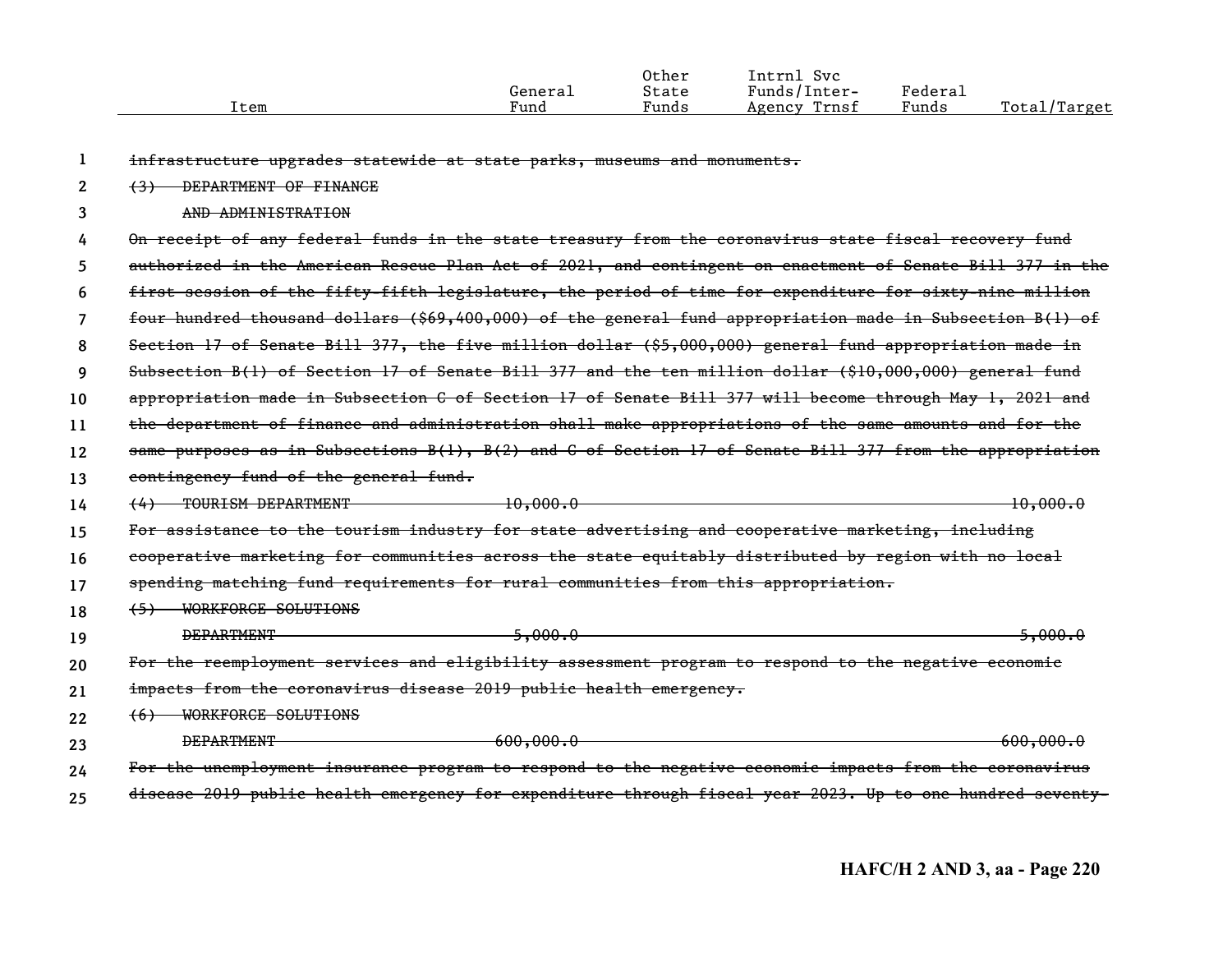|      |         | Other | Svc<br>Intrnl   |                     |                   |
|------|---------|-------|-----------------|---------------------|-------------------|
|      | Generai | State | Funds/Inter-    | Federa <sub>1</sub> |                   |
| Item | Fund    | Funds | Trnsf<br>Agency | Funds               | Total,<br>'Target |

**12345678910111213141516171819202122232425**eight million three hundred thousand dollars (\$178,300,000) may be used to repay the federal advance received under Title XII of the Social Security Act. The remaining balance is for the state unemployment trust fund.TOTAL ADDITIONAL CONTINGENTAPPROPRIATIONS 660,500.0 Section 12. **ADDITIONAL FISCAL YEAR 2021 BUDGET ADJUSTMENT AUTHORITY.--**During fiscal year 2021, subject to review and approval by the department of finance and administration, pursuant to Sections 6-3- 23 through 6-3-25 NMSA 1978, in addition to the budget adjustment authority in the General Appropriation Act of 2020:A. the first judicial district court may request budget increases up to sixty thousand dollars (\$60,000) from fund balances in the court's child support program for operations of the child support hearing office; B. the second judicial district court may request budget increases up to three hundred thousand dollars (\$300,000) from other state funds or internal service funds/interagency transfers received from human services department for the competency program; C. the thirteenth judicial district court may request budget increases up to thirty-five thousand dollars (\$35,000) from fund balances to support court operations, may request budget increases up to seventy-five thousand dollars (\$75,000) from internal service funds/interagency transfers and other state funds for case management for adult drug court, and may request budget increases up to seventy-five thousand dollars (\$75,000) from internal service funds/interagency transfers and other state funds for drug court funding; D. the Bernalillo county metropolitan court may request budget adjustment increases up to two hundred thousand dollars (\$200,000) from Bernalillo county for the background investigations program for personal services and employee benefits and other costs; E. the public defender department may request budget increases up to five hundred thousand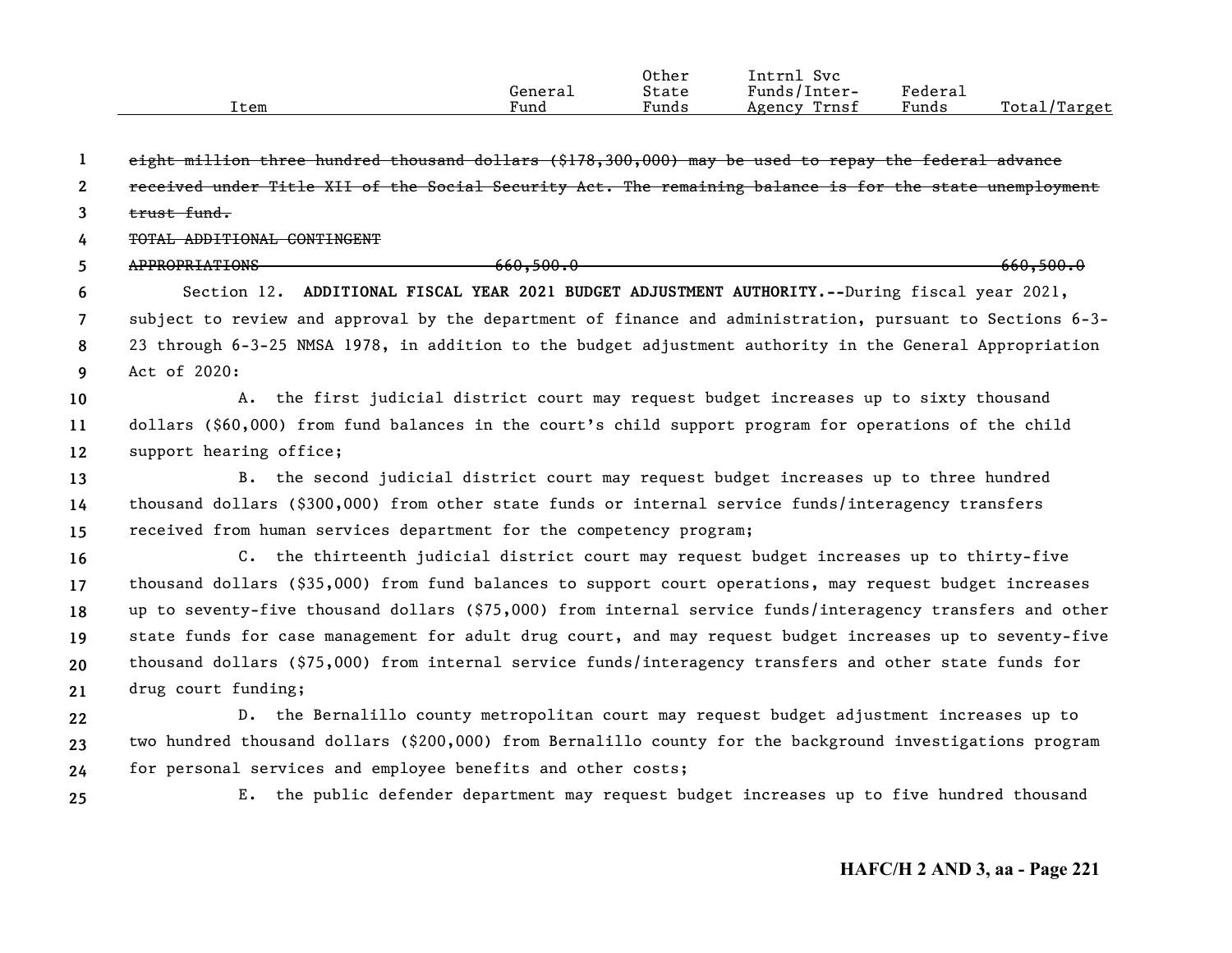|      |         | Other | Intrnl<br>Svc   |                     |                    |
|------|---------|-------|-----------------|---------------------|--------------------|
|      | General | State | Funds/Inter-    | Federa <sub>1</sub> |                    |
| Item | Fund    | Funds | Trnsf<br>Agency | Funds               | Total/<br>'/Target |

**12**dollars (\$500,000) in other state funds from the public defender automation fund and from other grant agreements for operating expenses;

**3456**F. the motor vehicle program of the taxation and revenue department may request budget increases up to one million five hundred thousand dollars (\$1,500,000) from other state funds for operating expenses including support and maintenance of the motor vehicle administration information technology system of record;

**789**G. the New Mexico sentencing commission may request budget increases from fund balances for operating expenses and may request budget increases up to one hundred fifty thousand dollars (\$150,000) from other state funds for operating expenses;

**10111213**H. the economic development department may request budget increases up to one million five hundred thousand dollars (\$1,500,000) from internal service/interagency transfers and other state funds from grants, local governments and federal agencies for the purpose of economic growth and related support services;

**1415**I. the cultural affairs department may request program transfers between programs up to one million dollars (\$1,000,000);

**1617**J. the early childhood education and care department may request program transfers up to two million dollars (\$2,000,000) between programs;

**1819**K. the aging and long-term services department may request program transfers up to five hundred thousand dollars (\$500,000) between programs for budget shortfalls;

**20212223**L. the income support program of the human services department may request budget increases up to fifteen million dollars (\$15,000,000) from the federal temporary assistance for needy families block grant to provide cash assistance to participants as defined in the New Mexico Works Act, including wage subsidies for participants, clothing allowances and diversion payments;

**2425**M. the independent living services program of the division of vocational rehabilitation may request budget increases up to two hundred thousand dollars (\$200,000) from other state funds for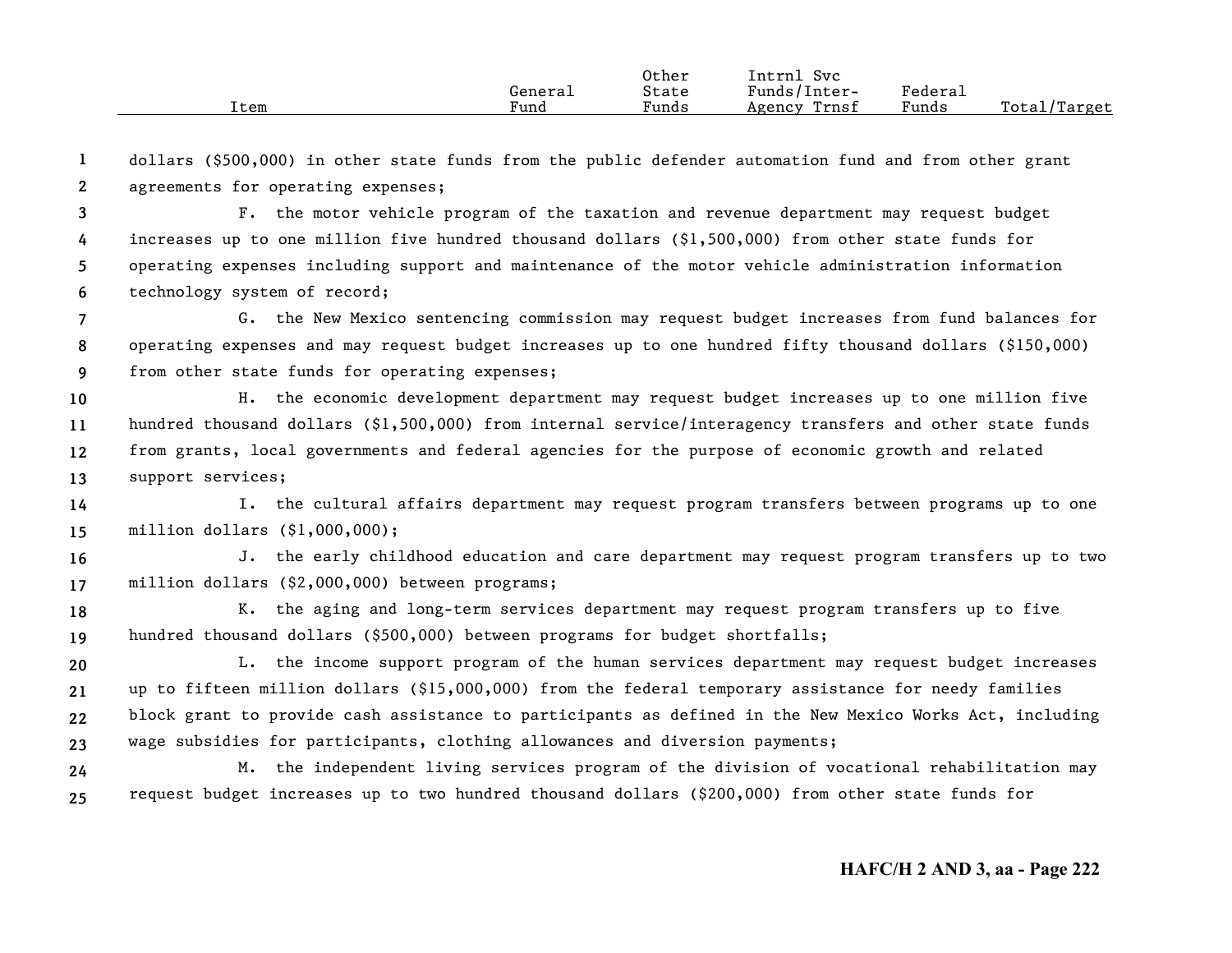|      |         | Other | Intrnl<br><b>Svc</b> |         |                  |
|------|---------|-------|----------------------|---------|------------------|
|      | General | State | Funds/Inter-         | Federai |                  |
| Item | Fund    | Funds | Trnsf<br>Agency      | Funds   | Total<br>'Target |

**1**independent living services for the disabled;

**23**N. the department of health may request program transfers up to six million dollars (\$6,000,000) between programs for budget shortfalls;

**456789**O. the water protection division of the department of environment may request budget increases from other state funds and internal service funds/interagency transfers up to the available balances from the rural infrastructure revolving loan fund to disburse loans to local entities and may request budget increases from other state funds and internal service funds/interagency transfers up to the available balances from the wastewater facility construction loan fund to disburse loans to local entities;

**101112**P. the children, youth and families department may request budget increases up to five hundred thousand dollars (\$500,000) from other internal service funds/interagency transfers for program support lease revenue;

**131415**Q. the victim compensation program of the crime victims reparation commission may request budget increases up to three hundred thousand dollars (\$300,000) from other state funds for care and support; and

**16171819**R. the department of transportation may request budget increases up to thirty-five million dollars (\$35,000,000) from other state funds and fund balances to meet federal matching requirements for debt service and related costs, intergovernmental agreements, lawsuits and construction- and maintenance-related costs.

**20**

Section 13. **CERTAIN FISCAL YEAR 2022 BUDGET ADJUSTMENTS AUTHORIZED.--**

**21**

A. As used in this section and Section 12 of the General Appropriation Act of 2021:

**222324**(1) "budget category" means an item or an aggregation of related items that represents the object of an appropriation. Budget categories include personal services and employee benefits, contractual services, other and other financing uses;

**25**

(2) "budget increase" means an approved increase in expenditures by an agency from a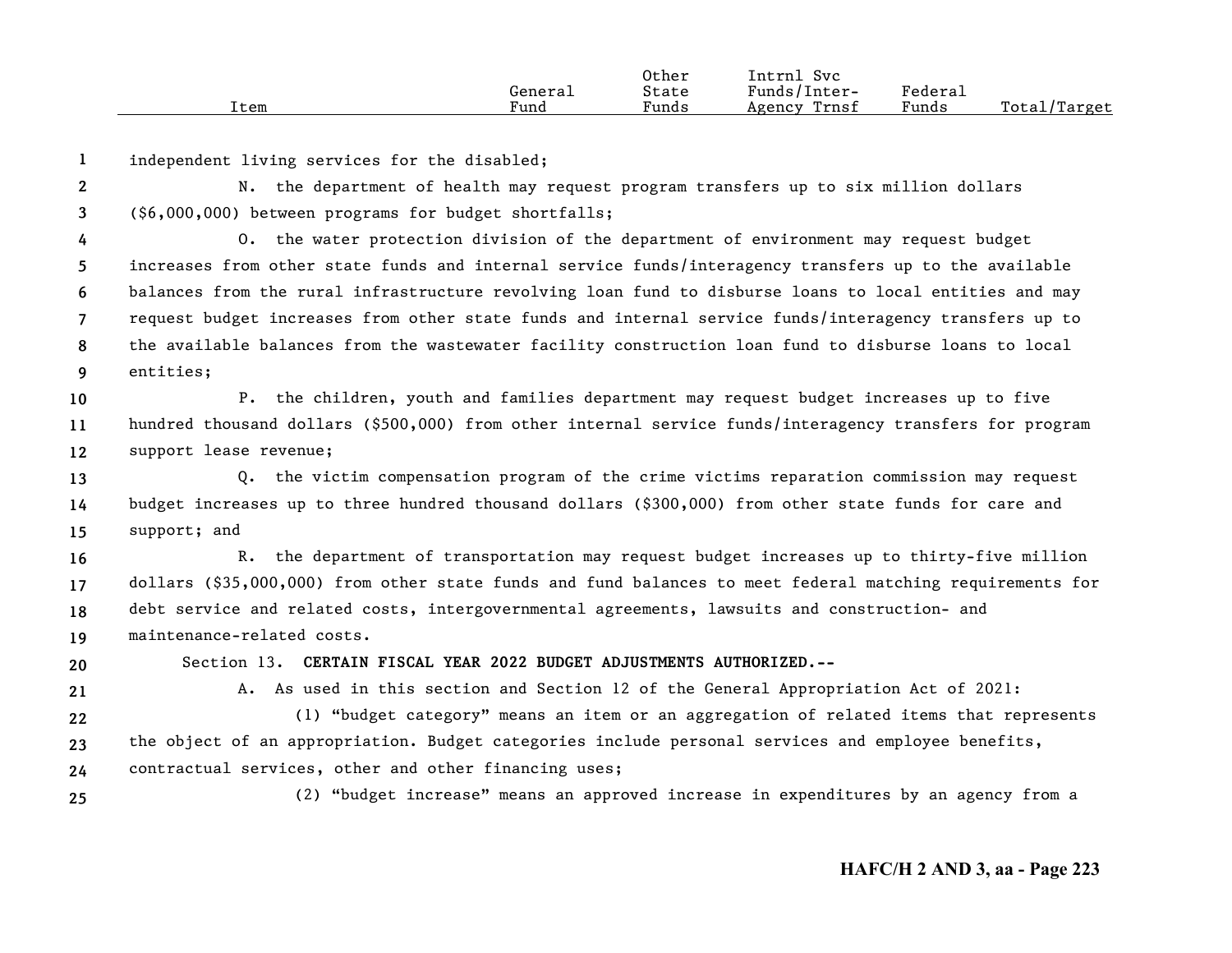|      |         | Other | Intrnl<br>Svc   |         |              |
|------|---------|-------|-----------------|---------|--------------|
|      | General | State | Funds/Inter-    | Federai |              |
| Item | Fund    | Funds | Trnsf<br>Agency | Funds   | Total/Target |

**1**specific source;

**234**(3) "category transfer" means an approved transfer of funds from one budget category to another budget category, provided that a category transfer does not include a transfer of funds between divisions; and

**56**(4) "program transfer" means an approved transfer of funds from one program of an agency to another program of that agency.

**78**B. Pursuant to Sections 6-3-23 through 6-3-25 NMSA 1978, those budget adjustments specified in this section are authorized for fiscal year 2022.

**9 101112**C. In addition to the specific category transfers authorized in Subsection E of this section and unless a conflicting category transfer is authorized in Subsection E of this section, all agencies, including legislative agencies, may request category transfers among personal services and employee benefits, contractual services and other.

**1314151617181920**D. Unless a conflicting budget increase is authorized in Subsection E of this section, a program with internal service funds/interagency transfers appropriations or other state funds appropriations that collects money in excess of those appropriated may request budget increases in an amount not to exceed five percent of its internal service funds/interagency transfers or other state funds appropriations contained in Section 4 of the General Appropriation Act of 2021. To track the five percent transfer limitation, agencies shall report cumulative budget adjustment request totals on each budget request submitted. The department of finance and administration shall certify agency reporting of these cumulative totals.

**2122**E. In addition to the budget authority otherwise provided in the General Appropriation Act of 2021, the following agencies may request specified budget adjustments:

**2324**(1) the New Mexico compilation commission may request budget increases from internal service funds/interagency transfers and other state funds for publishing expenses;

**25**

(2) the judicial standards commission may request budget increases up to thirty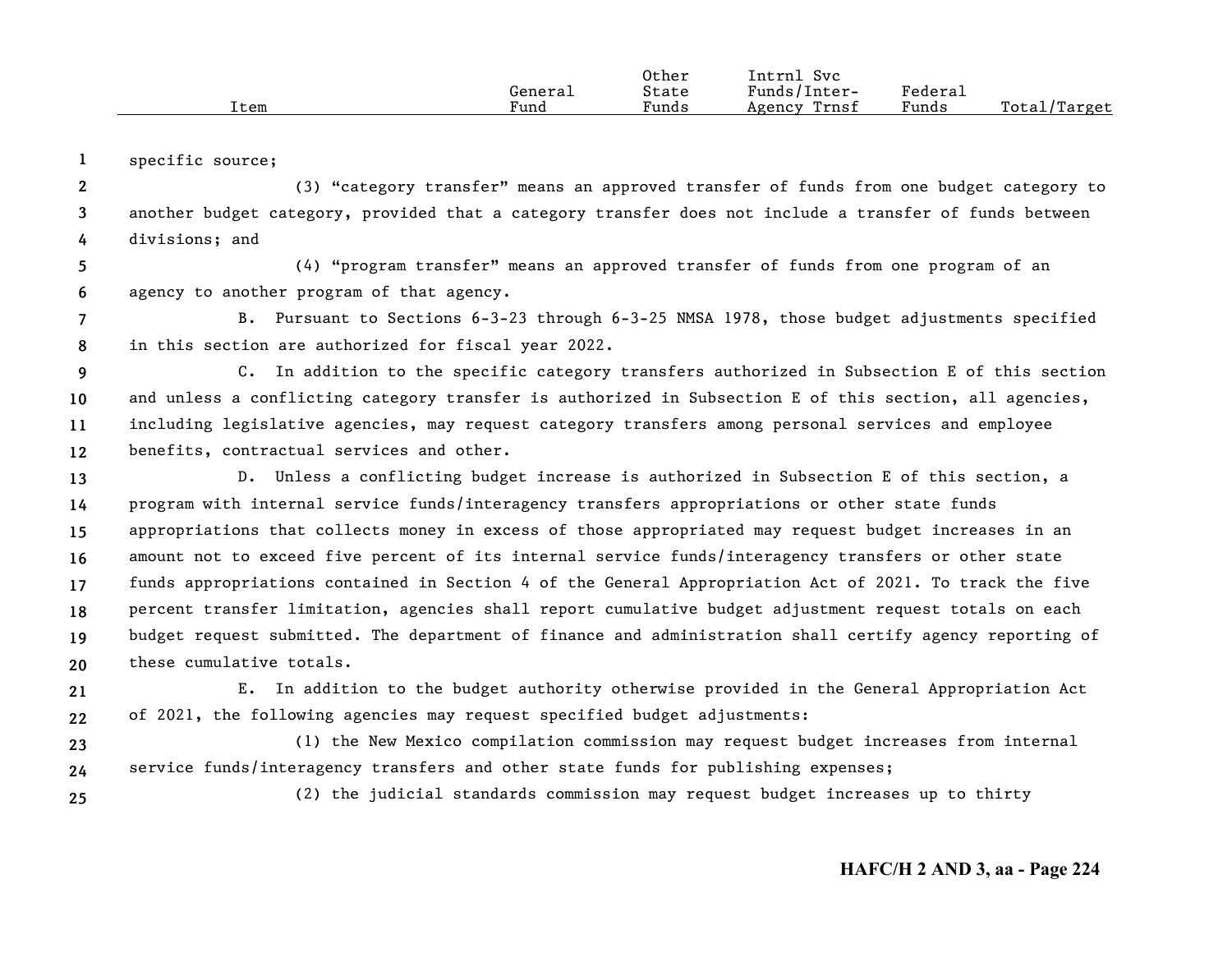|      |         | Other | Intrnl<br>Svc   |         |              |
|------|---------|-------|-----------------|---------|--------------|
|      | General | State | Funds/Inter-    | Federa⊥ |              |
| Item | Fund    | Funds | Trnsf<br>Agency | Funds   | Total/Target |

**12**thousand dollars (\$30,000) from other state funds from investigation and trial cost reimbursements to support agency operations;

**3456789**(3) the first judicial district court may request budget increases up to sixty thousand dollars (\$60,000) from fund balances in the court's child support program for operations of the child support hearing office, may request budget increases up to fifteen thousand dollars (\$15,000) from internal service funds/interagency transfers to operate the court appointed special advocates program and may request budget increases up to forty thousand dollars (\$40,000) from internal service funds/interagency transfers to provide treatment services to clients enrolled in problem-solving courts in the first judicial district;

**10111213**(4) the second judicial district court may request budget increases up to fifty thousand dollars (\$50,000) from other state funds for other program revenue received from the collection of adult drug court fees and may request budget increases up to four hundred thousand dollars (\$400,000) from other state funds received from Bernalillo county;

**14151617181920**(5) the third judicial district court may request budget increases up to twenty thousand dollars (\$20,000) from other state funds for program revenues received from fees collected for alternative dispute resolution and mediation programs for operating expenses, may request budget increases up to five thousand dollars (\$5,000) from other state funds from copy fees for operating expenses, may request budget increases up to five thousand dollars (\$5,000) from other state funds from drug court fees for treatment service expenses and may request budget increases up to thirty-six thousand dollars (\$36,000) from other state funds for the veterans treatment court program expenses;

**2122232425**(6) the fourth judicial district court may request budget increases up to twenty-five thousand dollars (\$25,000) from other state funds from alternative dispute resolution fees for operating expenses, may request budget increases up to fifteen thousand dollars (\$15,000) from other state funds from copy fees for operating expenses and may request budget increase up to ten thousand dollars (\$10,000) from other state funds from mediation fees for operating expenses;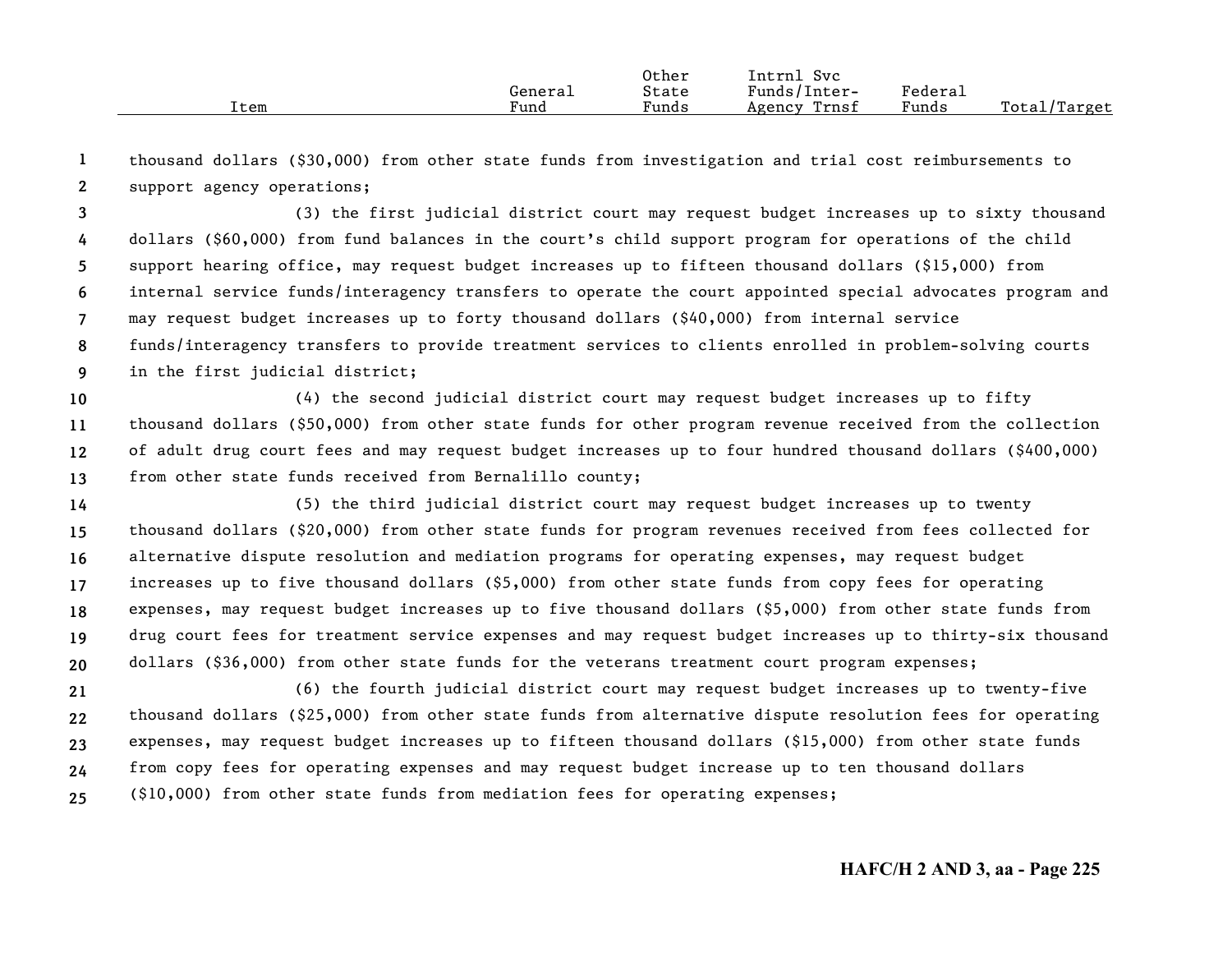|      |         | Other | Intrnl<br>Svc   |                             |                  |
|------|---------|-------|-----------------|-----------------------------|------------------|
|      | Generai | State | Funds/Inter-    | ${}_{\rm \texttt{Federau}}$ |                  |
| Item | Fund    | Funds | Trnsf<br>Agency | Funds                       | Total/<br>Target |

**123456**(7) the fifth judicial district court may request budget increases up to five thousand dollars (\$5,000) from other state funds for the Chaves county adult drug court participant fees to fund routine drug court program operating expenses, may request budget increases up to seventy thousand dollars (\$70,000) from other state funds from duplication fees for operating expenses and may request budget increases up to twenty-seven thousand dollars (\$27,000) from other state funds for the family reunification drug-court program for operating expenses;

**789 10111213**(8) the twelfth judicial district court may request budget increases up to five thousand dollars (\$5,000) from alternative dispute resolution fees for operating expenses, may request budget increases up to three thousand dollars (\$3,000) from copy and tape fees for operating expenses, may request budget increases up to five thousand dollars (\$5,000) from adult drug court fees for operating expenses, may request budget increases up to seven thousand five hundred dollars (\$7,500) from mediation fees for operating expenses and may request budget increases up to fifteen thousand dollars (\$15,000) from other state funds for operating expenses;

**1415161718**(9) the thirteenth judicial district court may request budget increases up to seventyfive thousand dollars (\$75,000) from internal service funds/interagency transfers and other state funds for case management for adult drug court and may request budget increases up to seventy-five thousand dollars (\$75,000) from internal service funds/interagency transfers and other state funds for drug court expenses;

**192021**(10) the second judicial district attorney may request budget increases up to three million dollars (\$3,000,000) from internal service funds/interagency transfers and other state funds from grants and local governments for case prosecution and related support services;

**22232425**(11) the attorney general may request budget increases up to five hundred thousand dollars (\$500,000) from other state funds from the consumer settlement fund for operating expenses arising from matters that are unforeseen, such as police officer misconduct cases and other complex investigative and litigation matters;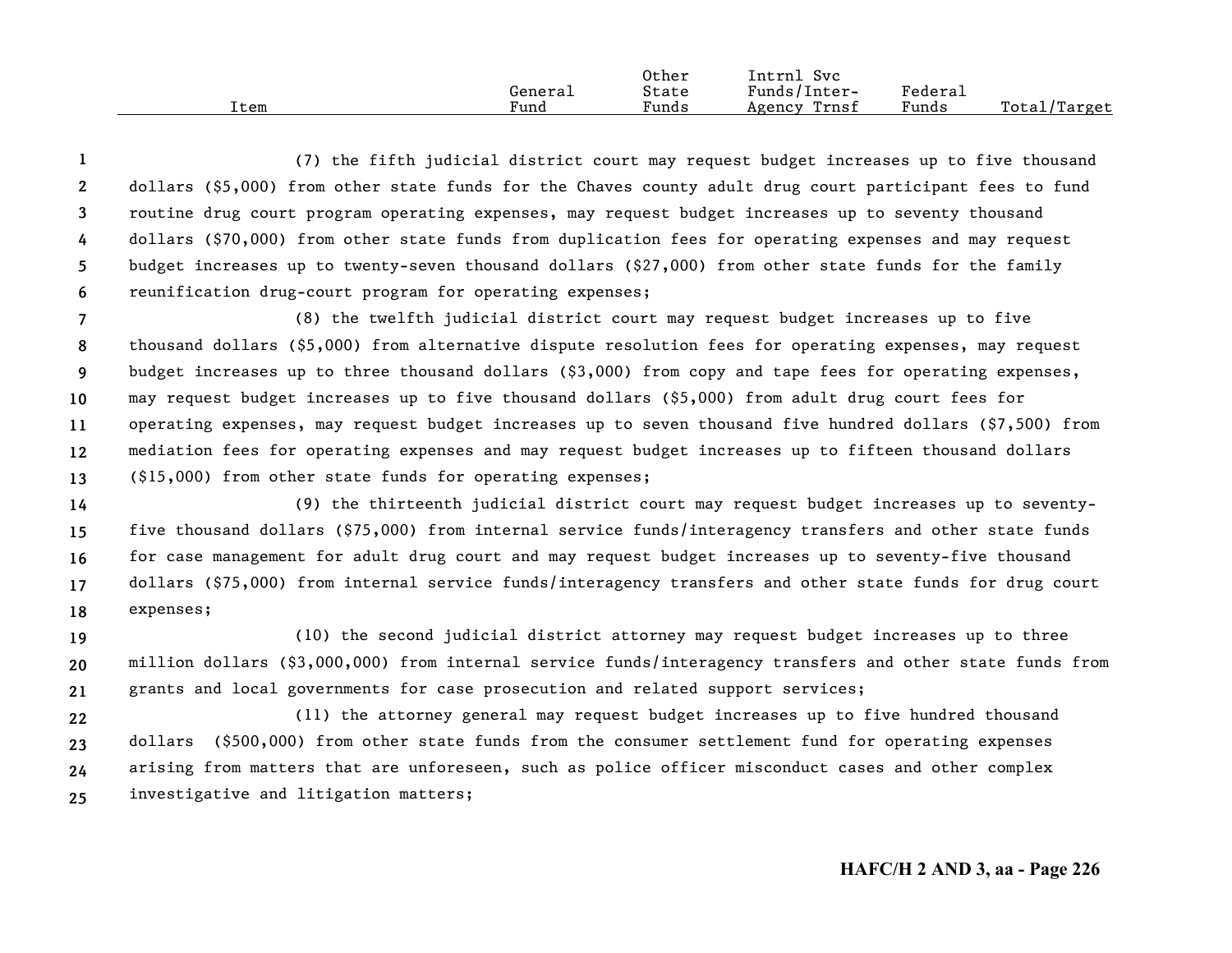|      |         | Other | Intrnl<br>Svc   |                     |                  |
|------|---------|-------|-----------------|---------------------|------------------|
|      | Generai | State | Funds/Inter-    | Federa <sub>1</sub> |                  |
| Item | Fund    | Funds | Trnsf<br>Agency | Funds               | Total<br>'Target |

**12345678910111213141516171819202122232425**(12) the state investment council may request budget increases from other state funds for investment-related management fees and to meet emergencies or unexpected physical plant failures that might impact the health and safety of workers or visitors to the agency; (13) the administrative hearings office may request budget increases from other funds received from conducting and adjudicating administrative hearings for other state agencies, the amount of the budget increase not to exceed the amount received from the other agency; (14) the benefits, risk and program support programs of the public school insurance authority may request budget increases from internal service funds/interagency transfers, other state funds and fund balances for claims; (15) the healthcare benefits administration program of the retiree health care authority may request budget increases from other state funds for claims; (16) the procurement services program of the general services department may request budget increases up to five hundred thousand dollars (\$500,000) from other state funds for operating expenses and the state printing services program of the general services department may request budget increases up to two hundred thousand dollars (\$200,000) from other state funds; (17) the educational retirement board may request budget increases from other state funds for investment-related asset management fees and to meet emergencies or unexpected physical plant failures that might impact the health and safety of workers and visitors to the agency; (18) the New Mexico sentencing commission may request increases from fund balances for operating expenses and may request budget increases up to one hundred fifty thousand dollars (\$150,000) from other state funds for operating expenses; (19) the department of information technology may request budget increases up to two million dollars (\$2,000,000) from other state funds from fund balances for telecommunication, information processing and the statewide human resources, accounting and management reporting system, may request budget increases up to ten percent of internal service funds/interagency transfers and other state funds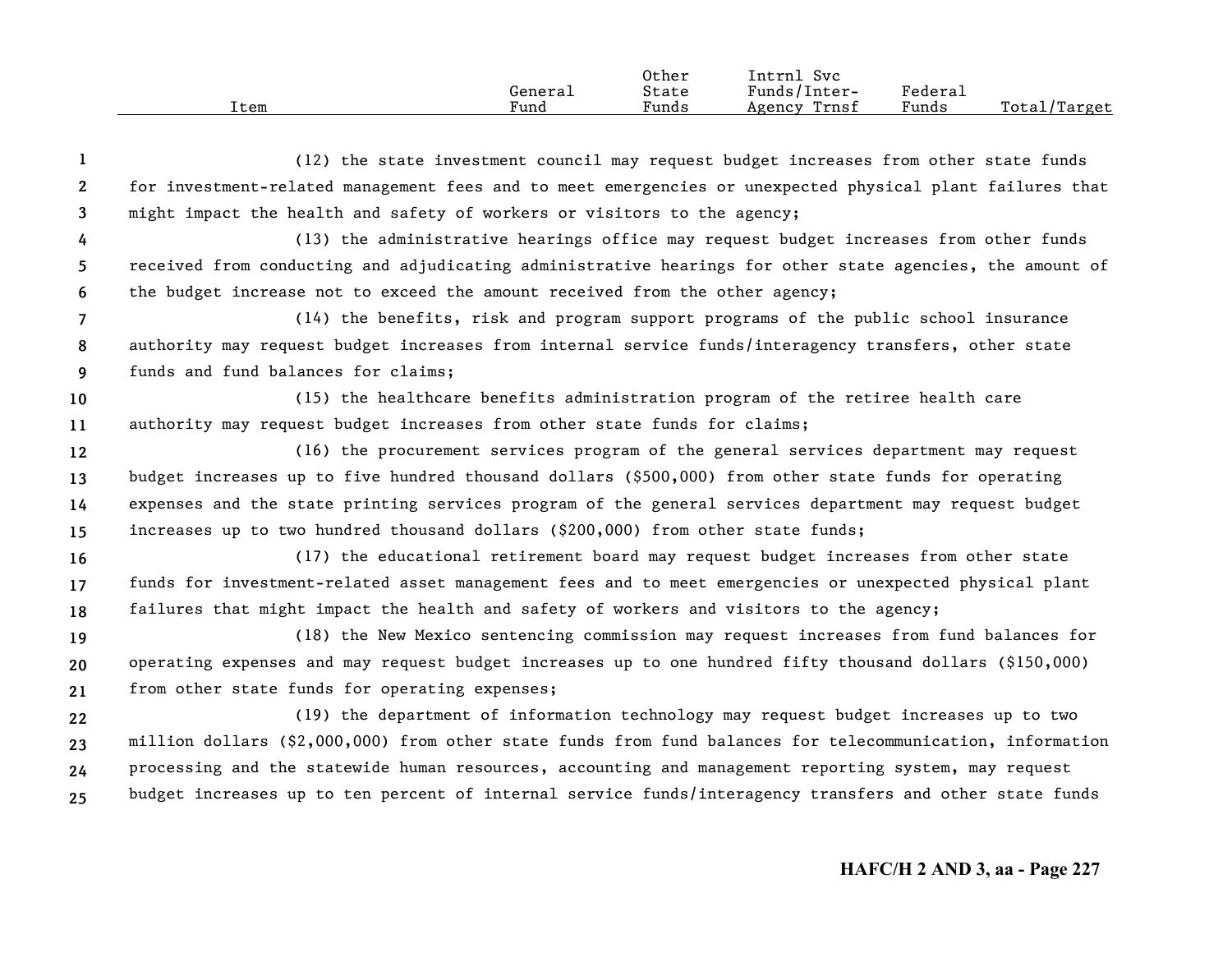|      |         | Other | Intrnl<br>Svc   |         |              |
|------|---------|-------|-----------------|---------|--------------|
|      | Generai | State | Funds/Inter-    | Federal |              |
| Item | Fund    | Funds | Trnsf<br>Agency | Funds   | Total/Target |

**12345**appropriated in section 4 of the General Appropriation Act of 2021 to support existing or new services and may request budget increases from fund balances up to the amount of depreciation expense, as reported in the notes to the financial statements of the agency's independent audit of the fiscal year ending June 30, 2021, to acquire and replace capital equipment and associated software used to provide enterprise services;

**678**(20) the public employees retirement association may request budget increases from other state funds for investment-related asset management fees and to meet emergencies or unexpected physical plant failures that might impact the health and safety of workers or visitors to the agency;

- **9 1011**(21) the marketing and promotion program of the tourism department may request budget increases up to five million dollars (\$5,000,000) from other state funds to grow the advertising efforts by leveraging partnership dollars in the tourism enterprise fund;
- **12131415161718**(22) the construction industries and manufactured housing program of the regulation and licensing department may request budget increases up to one hundred fifty thousand dollars (\$150,000) from internal service funds/interagency transfers received from the public school facilities authority for costs associated with the permitting and inspecting projects funded under the Public School Capital Outlay Act, and the financial institutions division of the regulation and licensing department may request budget increases up to two hundred thousand dollars (\$200,000) from other state funds from the mortgage regulatory fund for operating expenses;

**192021**(23) the patient compensation fund of the office of superintendent of insurance may request budget increases from patient's compensation fund balances for patient compensation settlements and court ordered payments;

**22232425**(24) the cultural affairs department may request budget increases from other state funds from the cultural affairs department enterprise fund, the museum and historic sites program of the cultural affairs department may request budget increases from other state funds and the preservation program of the cultural affairs department may request budget increases from other state funds for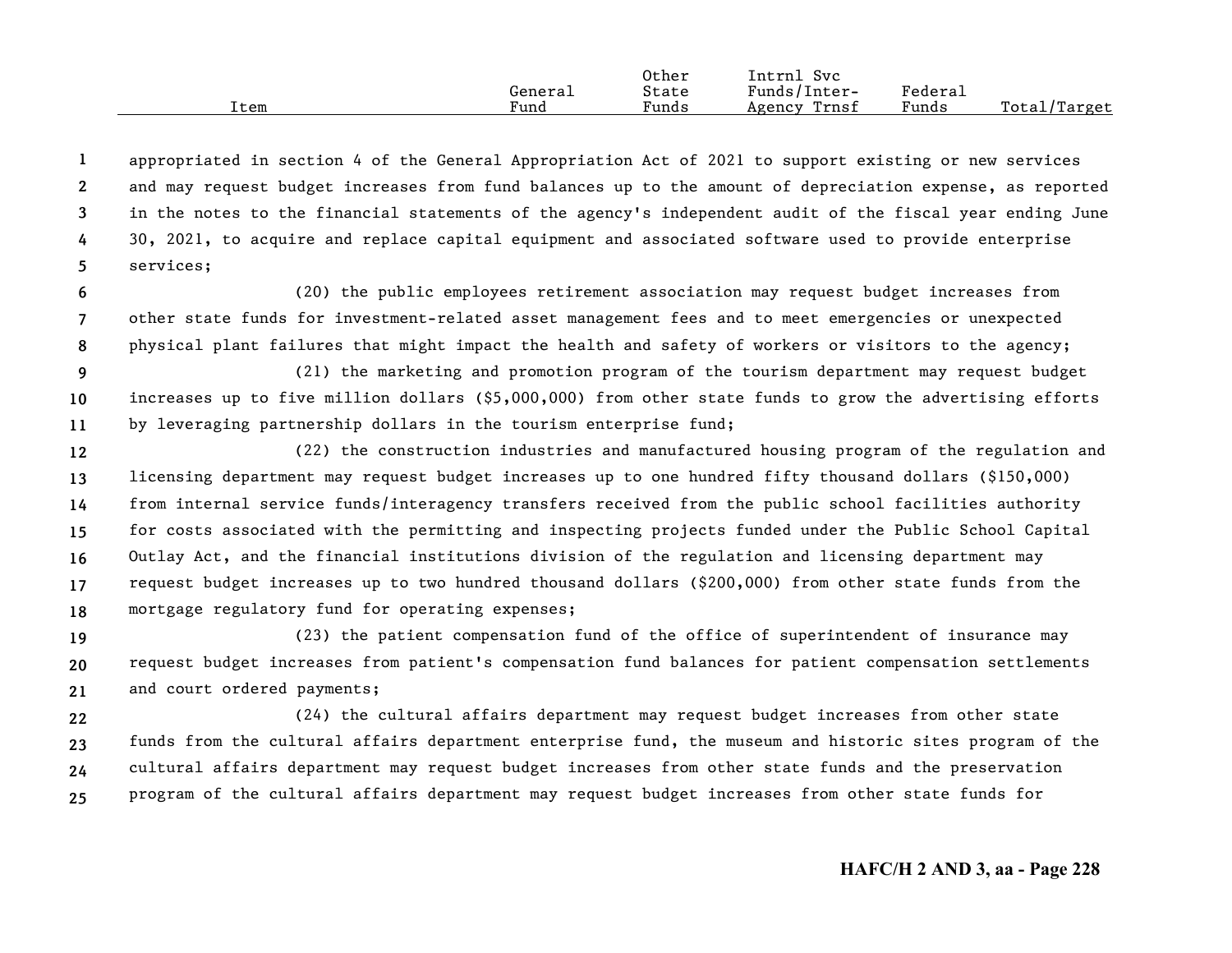|      |         | Other | Intrnl<br>Svc   |         |              |
|------|---------|-------|-----------------|---------|--------------|
|      | Generai | State | Funds/Inter-    | Federal |              |
| Item | Fund    | Funds | Trnsf<br>Agency | Funds   | Total/Target |

**1**archaeological services or historic preservation services;

**2345**(25) the department of game and fish may request budget adjustments for capital project expenditures, may request budget increases up to five hundred thousand dollars (\$500,000) from other state funds from the game protection fund for emergencies and may request budget increases as a result of revenue received from other agencies for operating and capital expenses;

**678**(26) the commissioner of public lands may request budget increases from other state funds to utilize bond recovery proceeds held in suspense to perform related remediation and reclamation work;

**9 1011**(27) the commissioner of public lands may request budget increases up to five million dollars (\$5,000,000) from the state trust lands restoration and remediation fund to address surface damage, remediation of hazardous waste sites and watershed restoration on state trust lands;

**12131415161718192021222324**(28) the interstate stream compact compliance and water development program of the state engineer may request budget increases up to two hundred fifty thousand dollars (\$250,000) from the Ute construction fund for operational and maintenance requirements at the Ute reservoir, may request budget increases up to one million dollars (\$1,000,000) from the irrigation works construction fund for operational and maintenance costs associated with the Pecos river settlement agreement, may request budget increases up to two hundred fifty thousand dollars (\$250,000) from the irrigation works construction fund for Elephant Butte channel and other Rio Grande river maintenance and restoration work, and may request budget increases up to one million five hundred thousand dollars (\$1,500,000) from the New Mexico unit fund to meet water supply demands in the southwest water planning region of New Mexico, including costs associated with planning, evaluating, and aiding development of potential shovel-ready non-New Mexico unit projects, and supporting the ongoing shovel-ready non-New Mexico unit projects that have previously been approved and funded by the interstate stream commission, pursuant to the 2004 Arizona Water Settlement Act;

**25**

(29) the commission for the blind may request transfers between the other category and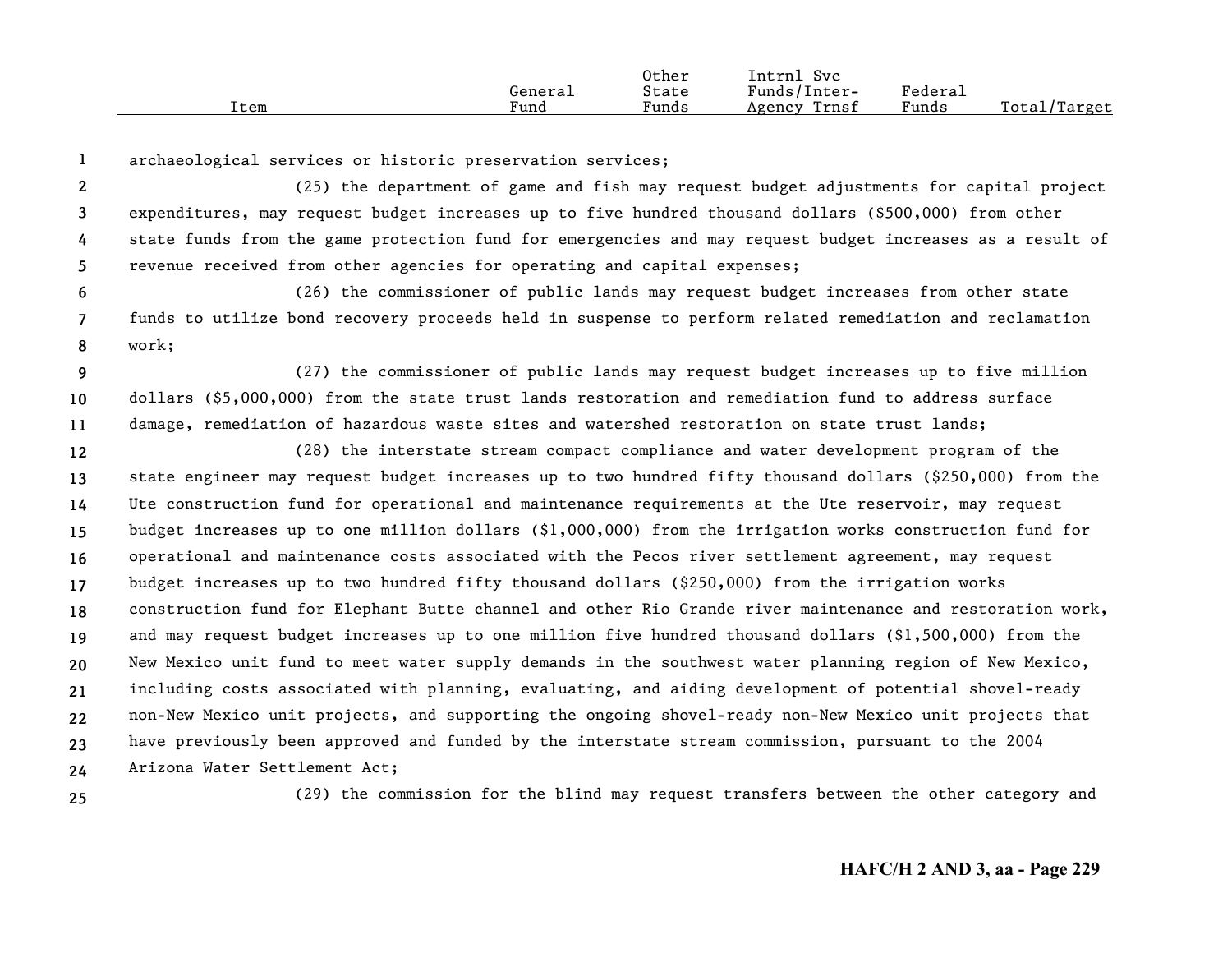|      |                      | Other | Intrnl<br><b>Svc</b> |         |                   |
|------|----------------------|-------|----------------------|---------|-------------------|
|      | Generai              | State | Funds/Inter-         | Federau |                   |
| ⊥tem | $\mathbf{r}$<br>Fund | Funds | Trnsf<br>Agency      | Funds   | Total/<br>/Target |

**1234567**the other financing uses category contingent on the inability of the division of vocation rehabilitation to match federal funds, may request budget increases from other state funds for the employment of blind or visually impaired persons pursuant to the federal Randolph-Sheppard Act, the federal Javits-Wagner-O'Day Act or the federal ability one program, may request budget increases from other state funds to contract with blind or visually impaired vendors to operate food services at the federal law enforcement training center and may request budget increases up to two hundred thousand dollars (\$200,000) from other state funds;

**89 1011121314**(30) the early childhood education and care department may request program transfers up to one million dollars (\$1,000,000) between programs, the support and intervention program of the early childhood education and care department may request category transfers between the other and other financing uses category for the family infant toddler program and may request category transfers between the other and other financing uses category for medicaid home visiting and the public pre-kindergarten program of the early childhood education and care department may request category transfers between the other category and other financing uses category for public pre-kindergarten awards;

**151617**(31) the aging network program of the aging and long-term services department may request program transfers up to eight hundred thousand dollars (\$800,000) from the adult protective services program if federal revenues create a surplus in the adult protective services program;

**1819**(32) the human services department may request program transfers between the medical assistance program and the medicaid behavioral health program;

**2021**(33) the division of vocational rehabilitation may request program transfers between the rehabilitation services program and the independent living services program;

- **2223**(34) the developmental disabilities planning council may request program transfers up to five hundred thousand dollars (\$500,000) between programs for budget shortfalls;
- **2425**(35) the miners' hospital of New Mexico may request budget increases from other state funds from fees from patient revenues for operating expenses;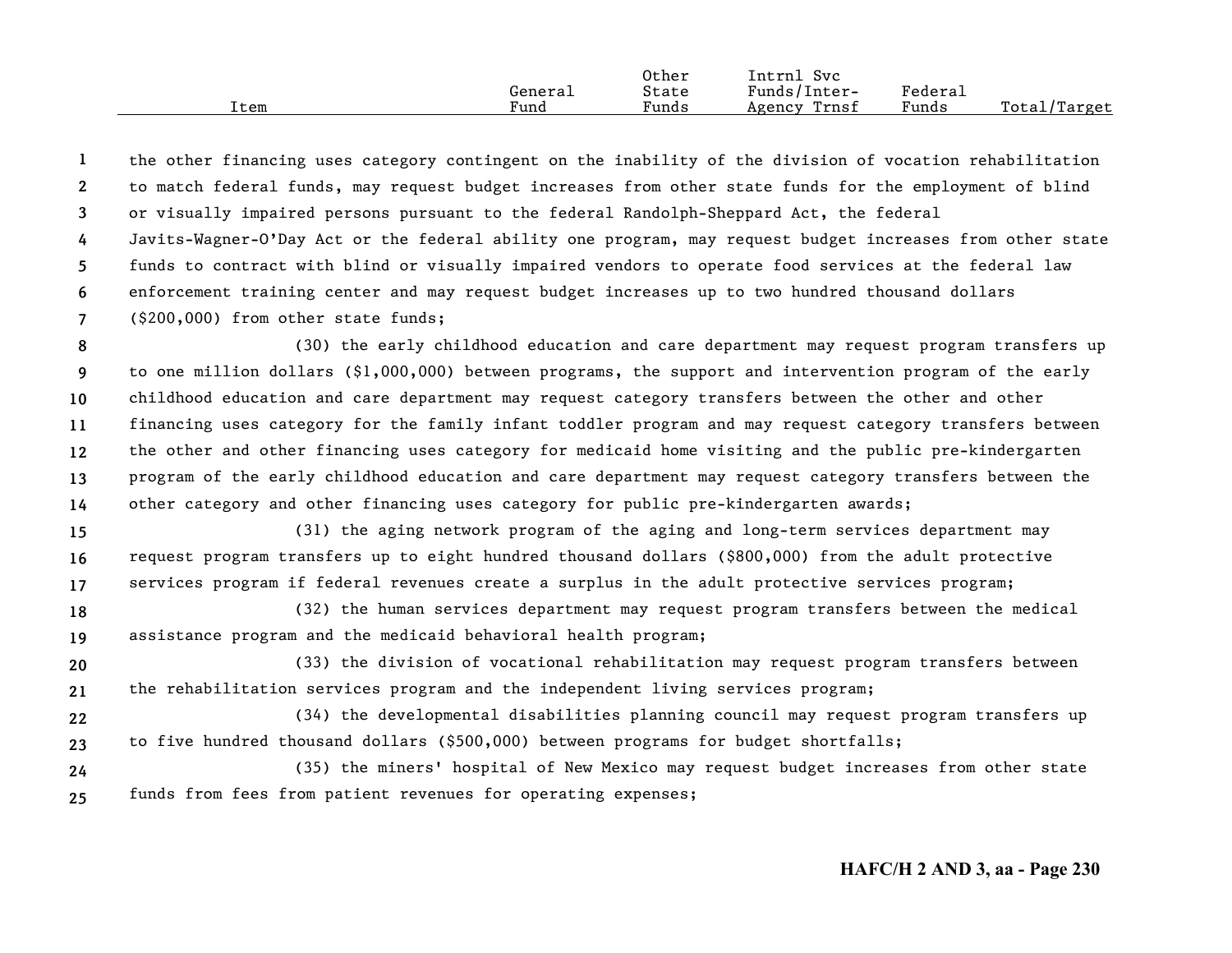|      |         | Other | Svc<br>Intrnl   |         |                   |
|------|---------|-------|-----------------|---------|-------------------|
|      | General | State | Funds/Inter-    | Federau |                   |
| ⊥tem | Fund    | Funds | Trnsf<br>Agency | Funds   | Total/<br>/Target |

**123456789 101112131415**(36) the health certification, licensing and oversight program of the department of health may request budget increases from other state funds from health facility license and certification fees pursuant to Subsection G of Section 24-1-5 NMSA 1978, the developmental disabilities support program of the department of health may request budget increases from other state funds from private insurer payments, may request category transfers between all categories for the supports waiver and may request category transfers from the personal services and employee benefits category, contractual services category and other category to the other financing uses category for developmental disabilities waiver services, the epidemiology and response program of the department of health may request budget increases from internal service funds/interagency transfers and other state funds from payments for prevention services, conducting health surveys and analyzing data, the laboratory services program of the department of health may request budget increases from internal service funds/interagency transfers and other state funds for operating expenses, the medical cannabis program of the department of health may request budget increases from other state funds from medical cannabis revenue for operating expenses and the facilities management program of the department of health may request up to three million dollars (\$3,000,000) from the developmental disabilities support waiver fund;

**16171819202122232425**(37) the water protection program of the department of environment may request budget increases up to three hundred fifty thousand dollars (\$350,000) from other state funds and internal service funds/interagency transfers for providing technical or community services, the resource protection division of the department of environment may request budget increases from other state funds and internal service funds/interagency transfers up to the available balances from the hazardous waste emergency fund for emergencies and may request budget increases from other state funds and internal service funds/interagency transfers up to the available balances from the corrective action fund for claims and the environmental protection program of the department of environment may request budget increases up to one million seven hundred thousand dollars (\$1,700,000) from other state funds and internal service funds/interagency transfers to support the costs of administering regulations to carry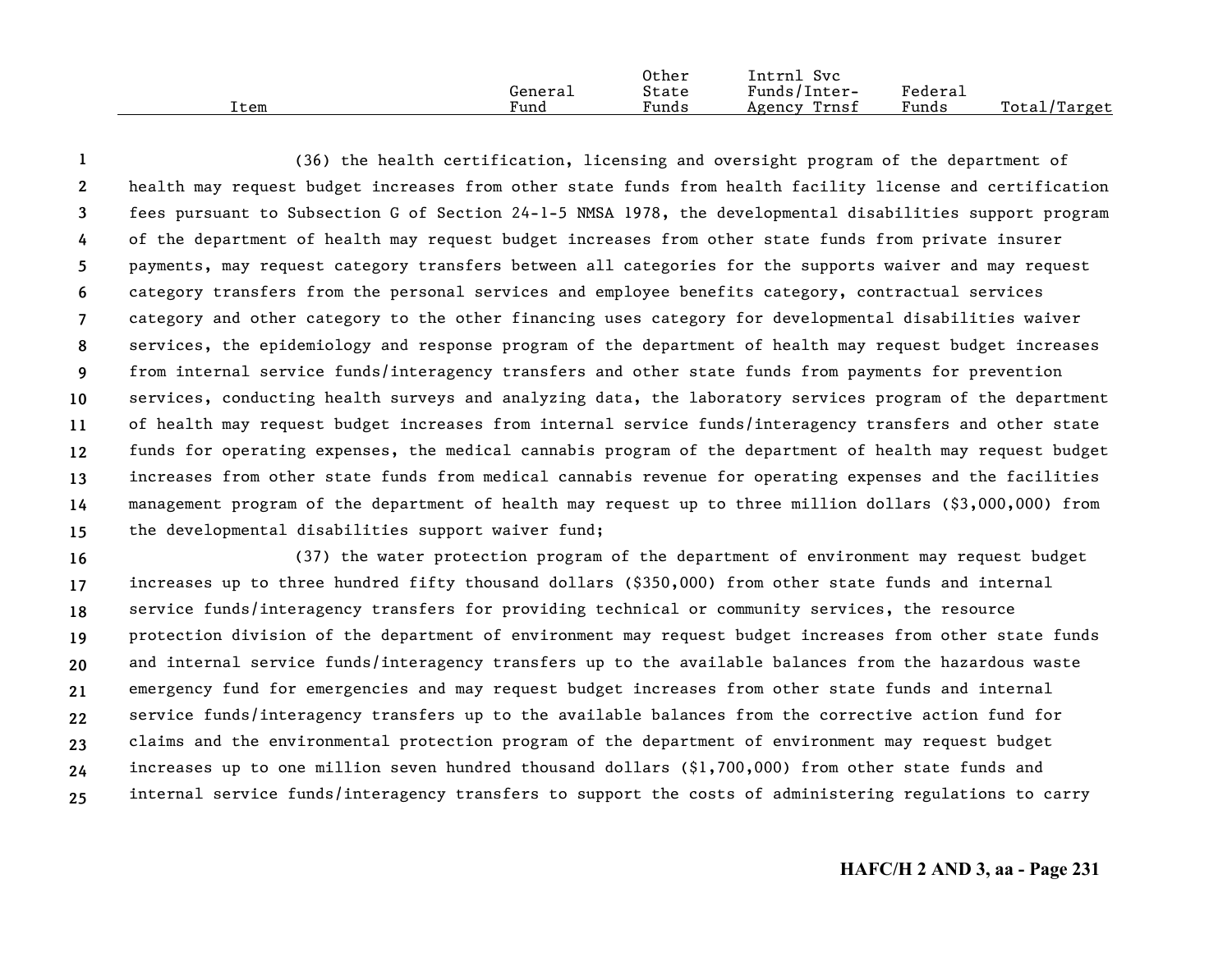|      |         | Other | Intrnl<br><b>Svc</b> |                     |                                |
|------|---------|-------|----------------------|---------------------|--------------------------------|
|      | General | State | Funds/Inter-         | Federa <sub>1</sub> |                                |
| Item | Fund    | Funds | Trnsf<br>Agency      | Funds               | Total <sub>l</sub><br>./Target |

**12**out provisions of the cannabis regulation act contingent on enactment of House Bill 12 or similar legislation in the first session of the fifty-fifth legislature;

**3456**(38) the juvenile justice facilities program of the children, youth and families department may request budget increases up to six hundred thousand dollars (\$600,000) from other state funds for the juvenile continuum grant fund and may request budget increases up to four hundred thousand dollars (\$400,000) from other state funds for the juvenile community corrections grant fund;

**789 10**(39) the department of military affairs may request budget increases up to fifty thousand dollars (\$50,000) from other state funds from leases, land royalties, miscellaneous revenue, gifts or grants for support of national guard facility operations, maintenance and repair of the New Mexico youth challenge academy and the New Mexico national guard members family assistance fund;

**11121314151617**(40) the inmate management and control program of the corrections department may request budget increases up to one million dollars (\$1,000,000) from internal service funds/interagency transfers and other state funds from inmate work crew program income for operating expenses and the corrections industries program of the corrections department may request budget increases up to one million five hundred thousand dollars (\$1,500,000) from internal service funds/interagency transfers and other state funds from sales, fund balances, inmate canteen purchases and telephone services for operating expenses;

**18192021222324**(41) the department of transportation may request program transfers among the project design and construction program, the highway operations program, and modal program for costs related to engineering, construction and maintenance services, may request budget increases up to eighty-five million dollars (\$85,000,000) from other state funds and fund balances to meet federal matching requirements for debt service and related costs and may request budget increases up to fifty-four million dollars (\$54,000,000) from other state funds and fund balances to mitigate emergency road conditions in transportation district two; and

**25**

(42) the public education department may request budget increases up to twenty thousand